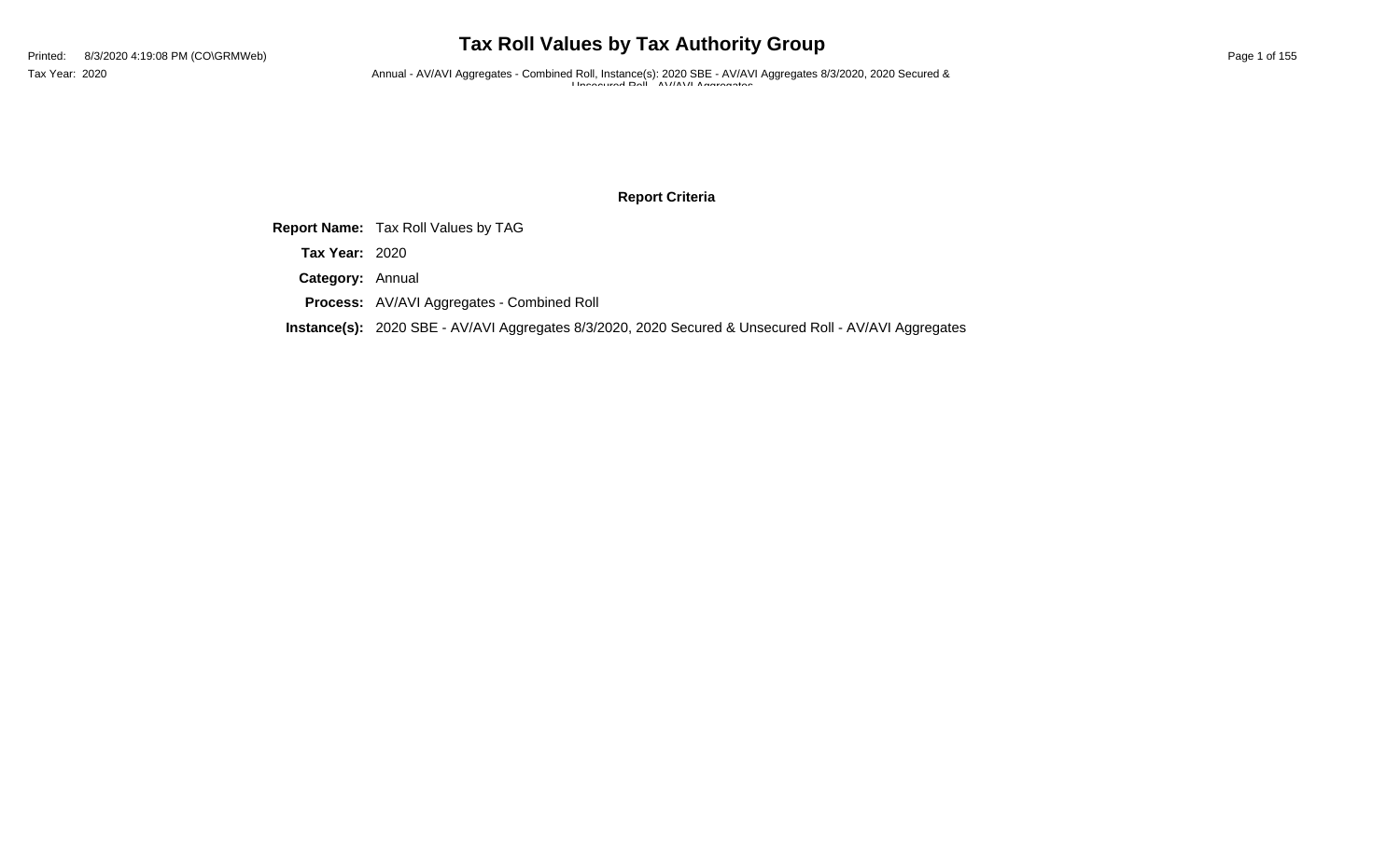## **Tax Roll Values by Tax Authority Group**

Tax Year: 2020 **Annual - AV/AVI Aggregates - Combined Roll**, Instance(s): 2020 SBE - AV/AVI Aggregates 8/3/2020, 2020 Secured & Unsecured Roll - AV/AVI Aggregates

|                        |                                               |                                             |                                  |                 | <b>TAG: 00001 UNITARY TAX</b> |                      |
|------------------------|-----------------------------------------------|---------------------------------------------|----------------------------------|-----------------|-------------------------------|----------------------|
| <b>Total All Rolls</b> | <b>Unsecured Roll</b><br><b>Aircraft Only</b> | <b>Unsecured Roll</b><br><b>No Aircraft</b> | <b>Combined Secured</b><br>& SBE | <b>SBE Roll</b> | <b>Secured Roll</b>           | <b>Value Type</b>    |
| 25,792,668             | 0                                             |                                             | 25,792,668                       | 25,792,668      | 0                             | LAND:                |
| 347,321,823            | 0                                             | 0                                           | 347,321,823                      | 347,321,823     | 0                             | <b>IMPROVEMENTS:</b> |
| 67,214,492             | 0                                             | 0                                           | 67,214,492                       | 67,214,492      | 0                             | PERSONAL PROP:       |
| 440,328,983            | 0                                             | 0                                           | 440,328,983                      | 440,328,983     | 0                             | <b>GROSS:</b>        |
| 440,328,983            | 0                                             | 0                                           | 440,328,983                      | 440,328,983     | 0                             | <b>TAXABLE NET:</b>  |
| 440,328,983            | 0                                             | 0                                           | 440,328,983                      | 440,328,983     | 0                             | <b>ADJUSTED NET:</b> |
| 35                     |                                               |                                             |                                  |                 |                               | PIN COUNT:           |

|                      | TAG: 00002 RAILROAD UNITRY |                 |                                  |                                             |                                               |                        |
|----------------------|----------------------------|-----------------|----------------------------------|---------------------------------------------|-----------------------------------------------|------------------------|
| <b>Value Type</b>    | <b>Secured Roll</b>        | <b>SBE Roll</b> | <b>Combined Secured</b><br>& SBE | <b>Unsecured Roll</b><br><b>No Aircraft</b> | <b>Unsecured Roll</b><br><b>Aircraft Only</b> | <b>Total All Rolls</b> |
| LAND:                | 0                          | 935,481         | 935,481                          | 0                                           |                                               | 935,481                |
| <b>IMPROVEMENTS:</b> | 0                          | 618,612         | 618,612                          | 0                                           | 0                                             | 618,612                |
| PERSONAL PROP:       | 0                          | 458,277         | 458,277                          | 0                                           | $\Omega$                                      | 458,277                |
| GROSS:               | 0                          | 2,012,370       | 2,012,370                        | 0                                           | $\Omega$                                      | 2,012,370              |
| <b>TAXABLE NET:</b>  | 0                          | 2,012,370       | 2,012,370                        | $\mathbf 0$                                 | $\mathbf{0}$                                  | 2,012,370              |
| ADJUSTED NET:        | 0                          | 2,012,370       | 2,012,370                        | $\mathbf 0$                                 | $\mathbf{0}$                                  | 2,012,370              |
| PIN COUNT:           |                            |                 |                                  |                                             |                                               | $\mathbf b$            |

|                      | <b>TAG: 01003 SANTA CRUZ CITY</b> |                 |                                  |                                             |                                               |                        |
|----------------------|-----------------------------------|-----------------|----------------------------------|---------------------------------------------|-----------------------------------------------|------------------------|
| <b>Value Type</b>    | <b>Secured Roll</b>               | <b>SBE Roll</b> | <b>Combined Secured</b><br>& SBE | <b>Unsecured Roll</b><br><b>No Aircraft</b> | <b>Unsecured Roll</b><br><b>Aircraft Only</b> | <b>Total All Rolls</b> |
| LAND:                | 3,867,780                         | $\Omega$        | 3,867,780                        | 0                                           | 0                                             | 3,867,780              |
| <b>IMPROVEMENTS:</b> | 2,258,819                         | $\Omega$        | 2,258,819                        | 290,404                                     | 0                                             | 2,549,223              |
| PERSONAL PROP:       | 0                                 | $\Omega$        |                                  | 664,737                                     | 0                                             | 664,737                |
| GROSS:               | 6,126,599                         | $\Omega$        | 6,126,599                        | 955,141                                     | 0                                             | 7,081,740              |
| <b>TAXABLE NET:</b>  | 6,126,599                         | $\Omega$        | 6,126,599                        | 955,141                                     | 0                                             | 7,081,740              |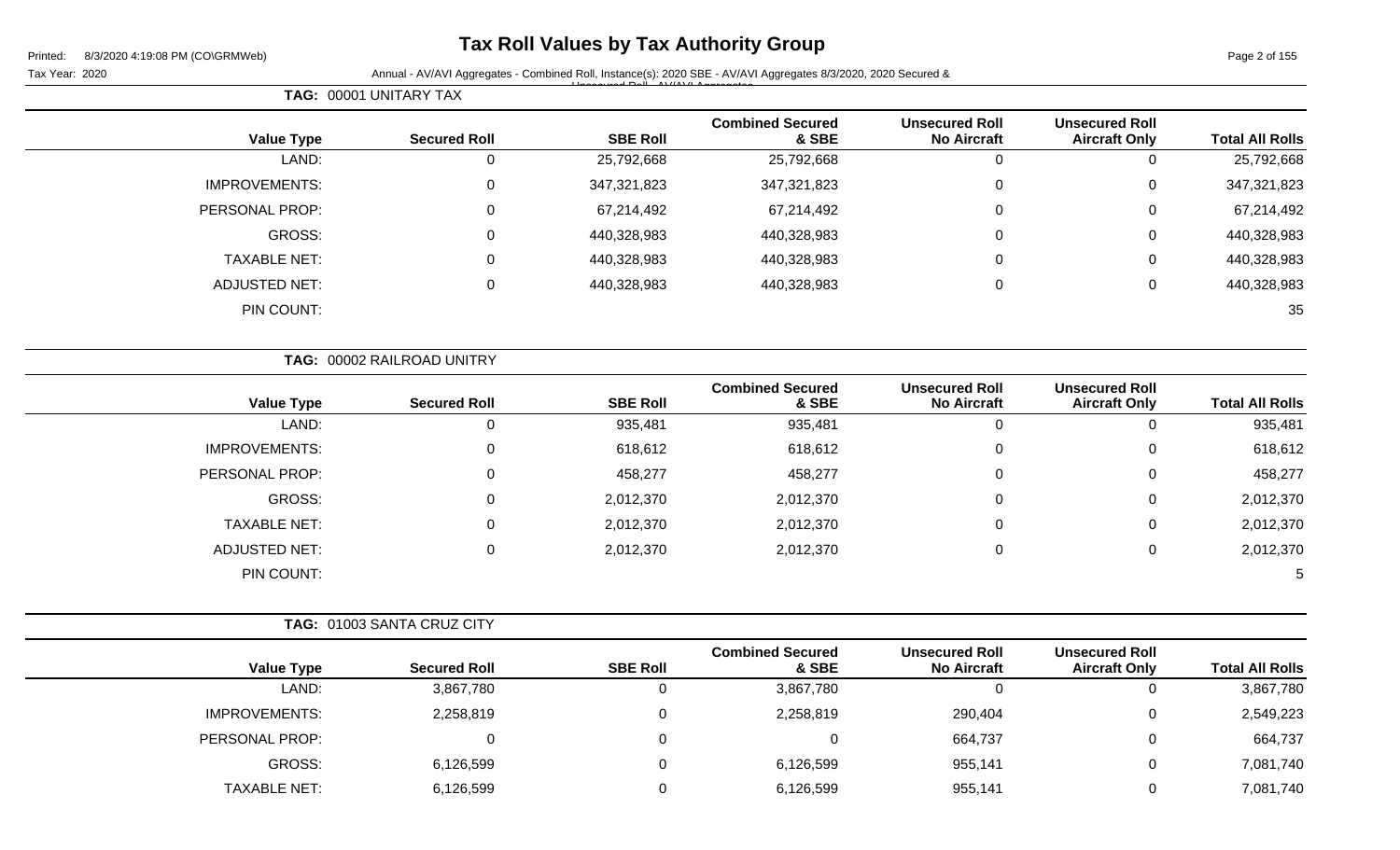Page 3 of 155

|                                                                                                                                                                                                                    |                                               |                                             | Annual - AV/AVI Aggregates - Combined Roll, Instance(s): 2020 SBE - AV/AVI Aggregates 8/3/2020, 2020 Secured & |                 |                            | Tax Year: 2020       |
|--------------------------------------------------------------------------------------------------------------------------------------------------------------------------------------------------------------------|-----------------------------------------------|---------------------------------------------|----------------------------------------------------------------------------------------------------------------|-----------------|----------------------------|----------------------|
|                                                                                                                                                                                                                    |                                               |                                             |                                                                                                                |                 | TAG: 01003 SANTA CRUZ CITY |                      |
|                                                                                                                                                                                                                    | <b>Unsecured Roll</b><br><b>Aircraft Only</b> | <b>Unsecured Roll</b><br><b>No Aircraft</b> | <b>Combined Secured</b><br>& SBE                                                                               | <b>SBE Roll</b> | <b>Secured Roll</b>        | <b>Value Type</b>    |
|                                                                                                                                                                                                                    | $\overline{0}$                                | 955,141                                     | 6,126,599                                                                                                      | $\mathbf 0$     | 6,126,599                  | <b>ADJUSTED NET:</b> |
|                                                                                                                                                                                                                    |                                               |                                             |                                                                                                                |                 |                            | PIN COUNT:           |
|                                                                                                                                                                                                                    |                                               |                                             |                                                                                                                |                 | TAG: 01006 SANTA CRUZ CITY |                      |
|                                                                                                                                                                                                                    | <b>Unsecured Roll</b><br><b>Aircraft Only</b> | <b>Unsecured Roll</b><br><b>No Aircraft</b> | <b>Combined Secured</b><br>& SBE                                                                               | <b>SBE Roll</b> | <b>Secured Roll</b>        | <b>Value Type</b>    |
| <b>Total All Rolls</b><br>7,081,740<br>18<br><b>Total All Rolls</b><br>$\sqrt{2}$<br><b>Total All Rolls</b><br>412,125<br>217,838<br>629,963<br>629,963<br>629,963<br><b>Total All Rolls</b><br>516,639<br>516,639 |                                               |                                             |                                                                                                                |                 |                            | PIN COUNT:           |
|                                                                                                                                                                                                                    |                                               |                                             |                                                                                                                |                 | TAG: 01009 SANTA CRUZ CITY |                      |
|                                                                                                                                                                                                                    | <b>Unsecured Roll</b><br><b>Aircraft Only</b> | <b>Unsecured Roll</b><br><b>No Aircraft</b> | <b>Combined Secured</b><br>& SBE                                                                               | <b>SBE Roll</b> | <b>Secured Roll</b>        | <b>Value Type</b>    |
|                                                                                                                                                                                                                    | $\mathbf 0$                                   | $\boldsymbol{0}$                            | 412,125                                                                                                        | $\mathbf 0$     | 412,125                    | LAND:                |
|                                                                                                                                                                                                                    | $\mathbf 0$                                   | $\mathbf 0$                                 | 217,838                                                                                                        | $\mathbf 0$     | 217,838                    | <b>IMPROVEMENTS:</b> |
|                                                                                                                                                                                                                    | 0                                             | 0                                           | 629,963                                                                                                        | 0               | 629,963                    | GROSS:               |
|                                                                                                                                                                                                                    | $\Omega$                                      | $\mathbf 0$                                 | 629,963                                                                                                        | $\mathbf 0$     | 629,963                    | <b>TAXABLE NET:</b>  |
|                                                                                                                                                                                                                    | $\mathbf 0$                                   | $\mathbf 0$                                 | 629,963                                                                                                        | $\mathbf 0$     | 629,963                    | <b>ADJUSTED NET:</b> |
|                                                                                                                                                                                                                    |                                               |                                             |                                                                                                                |                 |                            | PIN COUNT:           |
|                                                                                                                                                                                                                    |                                               |                                             |                                                                                                                |                 | TAG: 01010 SANTA CRUZ CITY |                      |
|                                                                                                                                                                                                                    | <b>Unsecured Roll</b><br><b>Aircraft Only</b> | <b>Unsecured Roll</b><br><b>No Aircraft</b> | <b>Combined Secured</b><br>& SBE                                                                               | <b>SBE Roll</b> | <b>Secured Roll</b>        | <b>Value Type</b>    |
|                                                                                                                                                                                                                    | $\mathbf 0$                                   | 516,639                                     | $\mathbf 0$                                                                                                    | $\mathbf 0$     | $\mathbf 0$                | PERSONAL PROP:       |
|                                                                                                                                                                                                                    | 0                                             | 516,639                                     | $\mathbf 0$                                                                                                    | 0               | 0                          | GROSS:               |
| 516,639                                                                                                                                                                                                            | $\Omega$                                      | 516,639                                     | $\mathbf 0$                                                                                                    | 0               | $\mathbf 0$                | <b>TAXABLE NET:</b>  |
| 516,639                                                                                                                                                                                                            | $\mathbf 0$                                   | 516,639                                     | $\mathbf 0$                                                                                                    | $\mathbf 0$     | $\mathbf 0$                | <b>ADJUSTED NET:</b> |
|                                                                                                                                                                                                                    |                                               |                                             |                                                                                                                |                 |                            | PIN COUNT:           |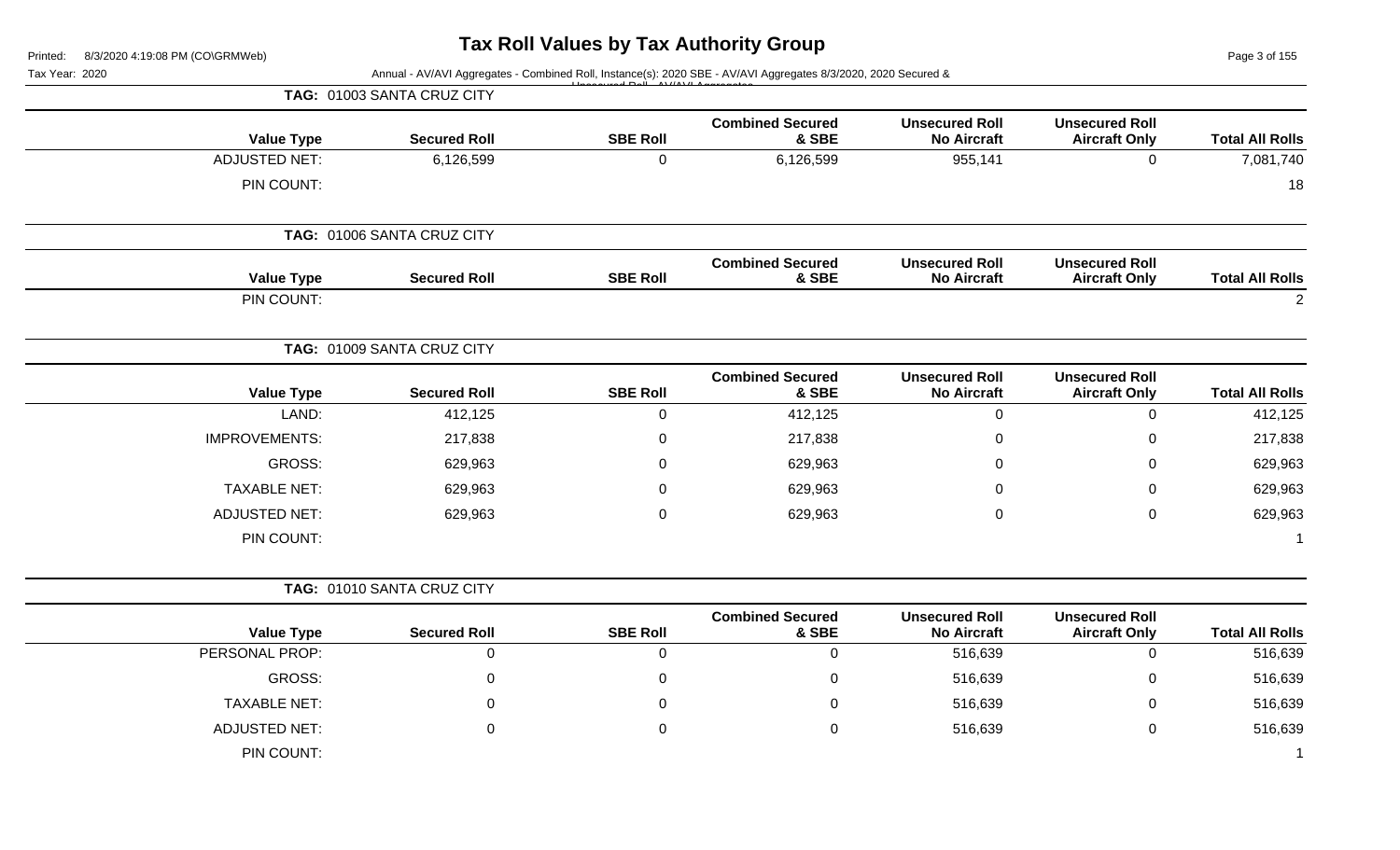## **Tax Roll Values by Tax Authority Group**

Tax Year: 2020 **Annual - AV/AVI Aggregates - Combined Roll**, Instance(s): 2020 SBE - AV/AVI Aggregates 8/3/2020, 2020 Secured & Unsecured Roll - AV/AVI Aggregates

| <b>Total All Rolls</b> | <b>Unsecured Roll</b><br><b>Aircraft Only</b> | <b>Unsecured Roll</b><br><b>No Aircraft</b> | <b>Combined Secured</b><br>& SBE | <b>SBE Roll</b> | <b>Secured Roll</b> | <b>Value Type</b>    |
|------------------------|-----------------------------------------------|---------------------------------------------|----------------------------------|-----------------|---------------------|----------------------|
| 79,075                 |                                               |                                             | 79,075                           |                 | 79,075              | LAND:                |
| 1,589,257              | 0                                             | 714,559                                     | 874,698                          | 0               | 874,698             | <b>IMPROVEMENTS:</b> |
| 404,224                | 0                                             | 404,224                                     | 0                                | 0               | 0                   | PERSONAL PROP:       |
| 2,072,556              | 0                                             | 1,118,783                                   | 953,773                          | $\Omega$        | 953,773             | GROSS:               |
| 896,182                | 0                                             | 896,182                                     | 0                                | 0               | $\Omega$            | - EXEMPTIONS:        |
| 1,176,374              | 0                                             | 222,601                                     | 953,773                          | $\Omega$        | 953,773             | <b>TAXABLE NET:</b>  |
| 1,176,374              | 0                                             | 222,601                                     | 953,773                          | $\Omega$        | 953,773             | <b>ADJUSTED NET:</b> |
| 5                      |                                               |                                             |                                  |                 |                     | PIN COUNT:           |

**TAG:** 01015 SANTA CRUZ CITY

| <b>Value Type</b>    | <b>Secured Roll</b> | <b>SBE Roll</b> | <b>Combined Secured</b><br>& SBE | <b>Unsecured Roll</b><br><b>No Aircraft</b> | <b>Unsecured Roll</b><br><b>Aircraft Only</b> | <b>Total All Rolls</b> |
|----------------------|---------------------|-----------------|----------------------------------|---------------------------------------------|-----------------------------------------------|------------------------|
| LAND:                | 52,796,344          | 0               | 52,796,344                       | 187,394                                     | U                                             | 52,983,738             |
| <b>IMPROVEMENTS:</b> | 131,154,093         | 0               | 131,154,093                      | 26,133,932                                  | U                                             | 157,288,025            |
| PERSONAL PROP:       | 224,963             | 0               | 224,963                          | 14,335,294                                  | 0                                             | 14,560,257             |
| GROSS:               | 184,175,400         | 0               | 184,175,400                      | 40,656,620                                  | 0                                             | 224,832,020            |
| - EXEMPTIONS:        | 5,110,060           | 0               | 5,110,060                        | 178,284                                     | 0                                             | 5,288,344              |
| <b>TAXABLE NET:</b>  | 179,065,340         | 0               | 179,065,340                      | 40,478,336                                  | 0                                             | 219,543,676            |
| <b>ADJUSTED NET:</b> | 179,065,340         | 0               | 179,065,340                      | 40,478,336                                  | U                                             | 219,543,676            |
| PIN COUNT:           |                     |                 |                                  |                                             |                                               | 333                    |

|                        |                                               |                                             |                                  |                 | TAG: 01020 SANTA CRUZ CITY |                      |
|------------------------|-----------------------------------------------|---------------------------------------------|----------------------------------|-----------------|----------------------------|----------------------|
| <b>Total All Rolls</b> | <b>Unsecured Roll</b><br><b>Aircraft Only</b> | <b>Unsecured Roll</b><br><b>No Aircraft</b> | <b>Combined Secured</b><br>& SBE | <b>SBE Roll</b> | <b>Secured Roll</b>        | Value Type           |
| 90,054,243             |                                               | 467,241                                     | 89,587,002                       |                 | 89,587,002                 | LAND:                |
| 135,287,898            |                                               | 8,807,969                                   | 126,479,929                      |                 | 126,479,929                | <b>IMPROVEMENTS:</b> |
| 6,565,430              |                                               | 5,523,383                                   | 1,042,047                        |                 | 1,042,047                  | PERSONAL PROP:       |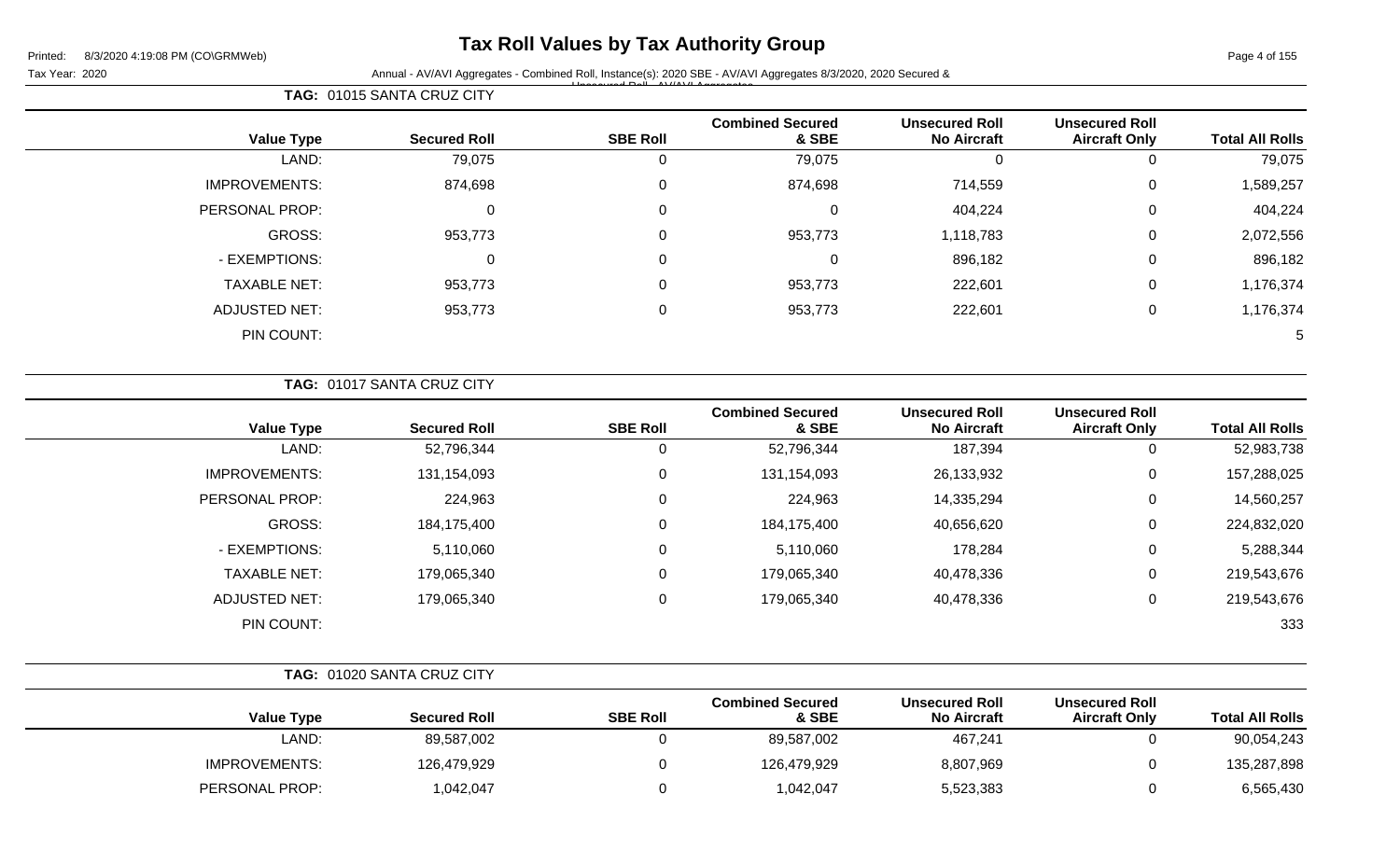## **Tax Roll Values by Tax Authority Group**

Tax Year: 2020 **Annual - AV/AVI Aggregates - Combined Roll**, Instance(s): 2020 SBE - AV/AVI Aggregates 8/3/2020, 2020 Secured & Unsecured Roll - AV/AVI Aggregates

Page 5 of 155

|                        |                                               |                                             |                                  |                 | TAG: 01020 SANTA CRUZ CITY |                      |
|------------------------|-----------------------------------------------|---------------------------------------------|----------------------------------|-----------------|----------------------------|----------------------|
| <b>Total All Rolls</b> | <b>Unsecured Roll</b><br><b>Aircraft Only</b> | <b>Unsecured Roll</b><br><b>No Aircraft</b> | <b>Combined Secured</b><br>& SBE | <b>SBE Roll</b> | <b>Secured Roll</b>        | <b>Value Type</b>    |
| 231,907,571            | 0                                             | 14,798,593                                  | 217,108,978                      | O               | 217,108,978                | GROSS:               |
| 30,907,102             | 0                                             | 2,362,329                                   | 28,544,773                       | $\mathbf 0$     | 28,544,773                 | - EXEMPTIONS:        |
| 201,000,469            | 0                                             | 12,436,264                                  | 188,564,205                      | 0               | 188,564,205                | <b>TAXABLE NET:</b>  |
| 89,600                 | 0                                             | 0                                           | 89,600                           | $\mathbf 0$     | 89,600                     | + HO EXEM:           |
| 201,090,069            | 0                                             | 12,436,264                                  | 188,653,805                      | $\Omega$        | 188,653,805                | <b>ADJUSTED NET:</b> |
| 462                    |                                               |                                             |                                  |                 |                            | PIN COUNT:           |
|                        |                                               |                                             |                                  |                 | TAG: 01023 SANTA CRUZ CITY |                      |
| <b>Total All Rolls</b> | <b>Unsecured Roll</b><br><b>Aircraft Only</b> | <b>Unsecured Roll</b><br><b>No Aircraft</b> | <b>Combined Secured</b><br>& SBE | <b>SBE Roll</b> | <b>Secured Roll</b>        | <b>Value Type</b>    |
| .                      |                                               |                                             | .                                |                 | .                          |                      |

|             |   |         |             |   |             | . .                  |
|-------------|---|---------|-------------|---|-------------|----------------------|
| 112,418,667 | υ | 0       | 112,418,667 | υ | 112,418,667 | LAND:                |
| 113,276,723 | 0 | 54,189  | 113,222,534 | υ | 113,222,534 | <b>IMPROVEMENTS:</b> |
| 551,119     | 0 | 195,807 | 355,312     | 0 | 355,312     | PERSONAL PROP:       |
| 226,246,509 | 0 | 249,996 | 225,996,513 | 0 | 225,996,513 | GROSS:               |
| 11,061,094  | 0 | 0       | 11,061,094  | 0 | 11,061,094  | - EXEMPTIONS:        |
| 215,185,415 | 0 | 249,996 | 214,935,419 | 0 | 214,935,419 | <b>TAXABLE NET:</b>  |
| 669,200     | 0 | 0       | 669,200     | 0 | 669,200     | + HO EXEM:           |
| 215,854,615 | 0 | 249,996 | 215,604,619 | 0 | 215,604,619 | <b>ADJUSTED NET:</b> |
| 352         |   |         |             |   |             | PIN COUNT:           |
|             |   |         |             |   |             |                      |

|                      | <b>TAG: 01024 SANTA CRUZ CITY</b> |                 |                                  |                                             |                                               |                        |
|----------------------|-----------------------------------|-----------------|----------------------------------|---------------------------------------------|-----------------------------------------------|------------------------|
| <b>Value Type</b>    | <b>Secured Roll</b>               | <b>SBE Roll</b> | <b>Combined Secured</b><br>& SBE | <b>Unsecured Roll</b><br><b>No Aircraft</b> | <b>Unsecured Roll</b><br><b>Aircraft Only</b> | <b>Total All Rolls</b> |
| LAND:                | 134,743,789                       |                 | 134,743,789                      | 0                                           | $\cup$                                        | 134,743,789            |
| <b>IMPROVEMENTS:</b> | 127,413,314                       |                 | 127,413,314                      | 14,211,201                                  | 0                                             | 141,624,515            |
| PERSONAL PROP:       | 8,177,293                         |                 | 8,177,293                        | 17,874,823                                  | 0                                             | 26,052,116             |
| GROSS:               | 270,334,396                       |                 | 270,334,396                      | 32,086,024                                  | 0                                             | 302,420,420            |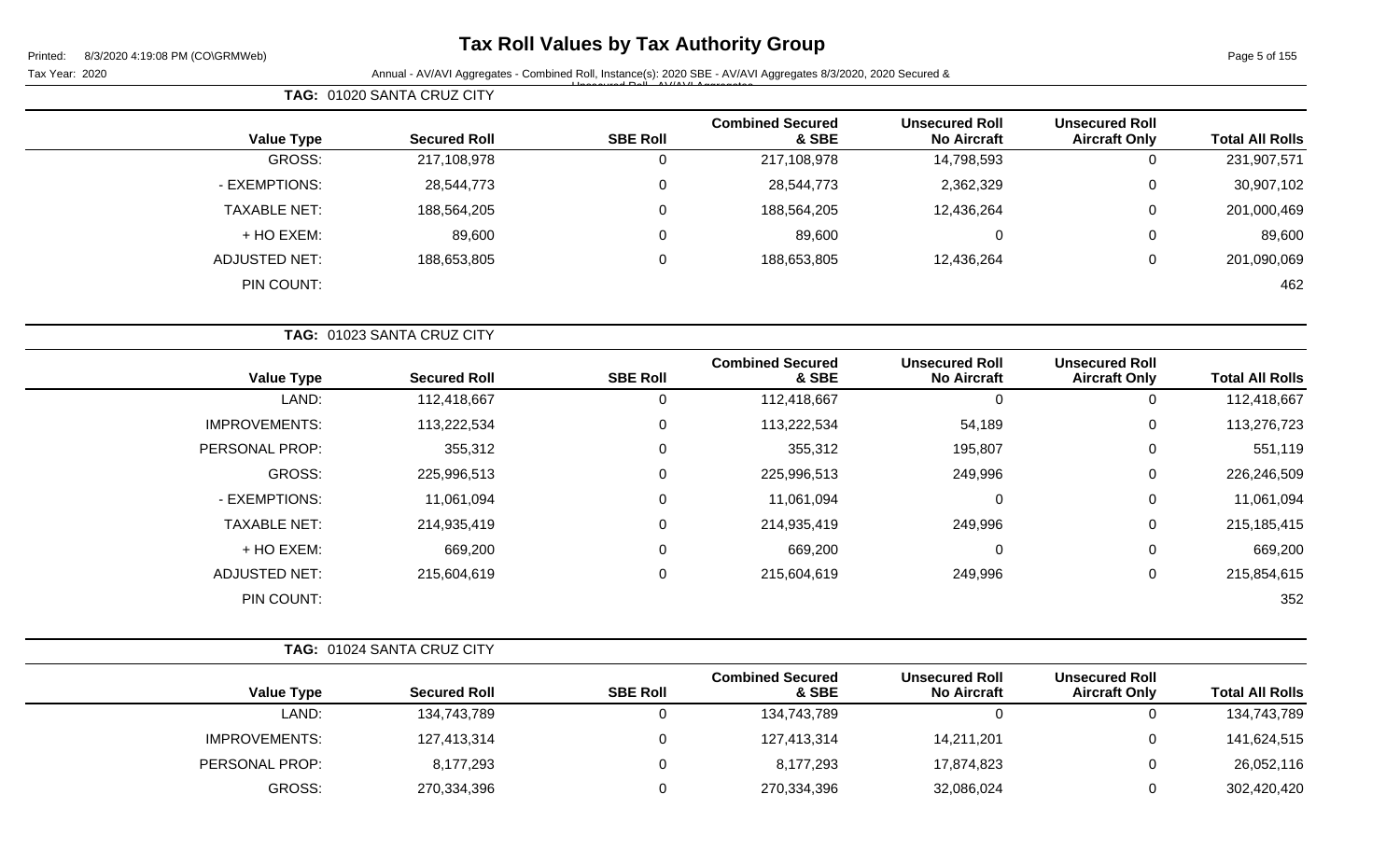# **Tax Roll Values by Tax Authority Group**

Page 6 of 155

|                        |                                               |                                             |                                  |                 | Annual - AV/AVI Aggregates - Combined Roll, Instance(s): 2020 SBE - AV/AVI Aggregates 8/3/2020, 2020 Secured & | Tax Year: 2020       |
|------------------------|-----------------------------------------------|---------------------------------------------|----------------------------------|-----------------|----------------------------------------------------------------------------------------------------------------|----------------------|
|                        |                                               |                                             |                                  |                 | TAG: 01024 SANTA CRUZ CITY                                                                                     |                      |
| <b>Total All Rolls</b> | <b>Unsecured Roll</b><br><b>Aircraft Only</b> | <b>Unsecured Roll</b><br><b>No Aircraft</b> | <b>Combined Secured</b><br>& SBE | <b>SBE Roll</b> | <b>Secured Roll</b>                                                                                            | <b>Value Type</b>    |
| 46,510,449             | 0                                             | 776,308                                     | 45,734,141                       | 0               | 45,734,141                                                                                                     | - EXEMPTIONS:        |
| 255,909,971            | $\Omega$                                      | 31,309,716                                  | 224,600,255                      | 0               | 224,600,255                                                                                                    | <b>TAXABLE NET:</b>  |
| 168,000                | 0                                             | $\mathbf 0$                                 | 168,000                          | 0               | 168,000                                                                                                        | + HO EXEM:           |
| 256,077,971            | 0                                             | 31,309,716                                  | 224,768,255                      | 0               | 224,768,255                                                                                                    | <b>ADJUSTED NET:</b> |
| 581                    |                                               |                                             |                                  |                 |                                                                                                                | PIN COUNT:           |
|                        |                                               |                                             |                                  |                 | TAG: 01025 SANTA CRUZ CITY                                                                                     |                      |
| <b>Total All Rolls</b> | <b>Unsecured Roll</b><br><b>Aircraft Only</b> | <b>Unsecured Roll</b><br><b>No Aircraft</b> | <b>Combined Secured</b><br>& SBE | <b>SBE Roll</b> | <b>Secured Roll</b>                                                                                            | <b>Value Type</b>    |
| 1,095,043              | $\mathbf 0$                                   | $\mathbf 0$                                 | 1,095,043                        | $\pmb{0}$       | 1,095,043                                                                                                      | LAND:                |
| 1,183,062              | 0                                             | 223,442                                     | 959,620                          | 0               | 959,620                                                                                                        | <b>IMPROVEMENTS:</b> |
| 1,726,142              | 0                                             | 1,726,142                                   | 0                                | 0               | 0                                                                                                              | PERSONAL PROP:       |
| 4,004,247              | 0                                             | 1,949,584                                   | 2,054,663                        | 0               | 2,054,663                                                                                                      | <b>GROSS:</b>        |
| 441,681                | 0                                             | 441,681                                     | 0                                | 0               | $\mathbf 0$                                                                                                    | - EXEMPTIONS:        |
| 3,562,566              | 0                                             | 1,507,903                                   | 2,054,663                        | 0               | 2,054,663                                                                                                      | <b>TAXABLE NET:</b>  |
| 3,562,566              | 0                                             | 1,507,903                                   | 2,054,663                        | 0               | 2,054,663                                                                                                      | <b>ADJUSTED NET:</b> |
| 4                      |                                               |                                             |                                  |                 |                                                                                                                | PIN COUNT:           |
|                        |                                               |                                             |                                  |                 | TAG: 01026 SANTA CRUZ CITY                                                                                     |                      |
| <b>Total All Rolls</b> | <b>Unsecured Roll</b><br><b>Aircraft Only</b> | <b>Unsecured Roll</b><br><b>No Aircraft</b> | <b>Combined Secured</b><br>& SBE | <b>SBE Roll</b> | <b>Secured Roll</b>                                                                                            | <b>Value Type</b>    |
| 3,692,429              | 0                                             | $\mathbf 0$                                 | 3,692,429                        | 0               | 3,692,429                                                                                                      | LAND:                |
| 10,914,179             | 0                                             | 797,155                                     | 10,117,024                       | 0               | 10,117,024                                                                                                     | <b>IMPROVEMENTS:</b> |
| 629,686                | $\pmb{0}$                                     | 579,686                                     | 50,000                           | $\pmb{0}$       | 50,000                                                                                                         | PERSONAL PROP:       |
| 15,236,294             | 0                                             | 1,376,841                                   | 13,859,453                       | $\pmb{0}$       | 13,859,453                                                                                                     | GROSS:               |
| 15,236,294             | 0                                             | 1,376,841                                   | 13,859,453                       | $\pmb{0}$       | 13,859,453                                                                                                     | <b>TAXABLE NET:</b>  |
| 15,236,294             | 0                                             | 1,376,841                                   | 13,859,453                       | $\mathbf 0$     | 13,859,453                                                                                                     | <b>ADJUSTED NET:</b> |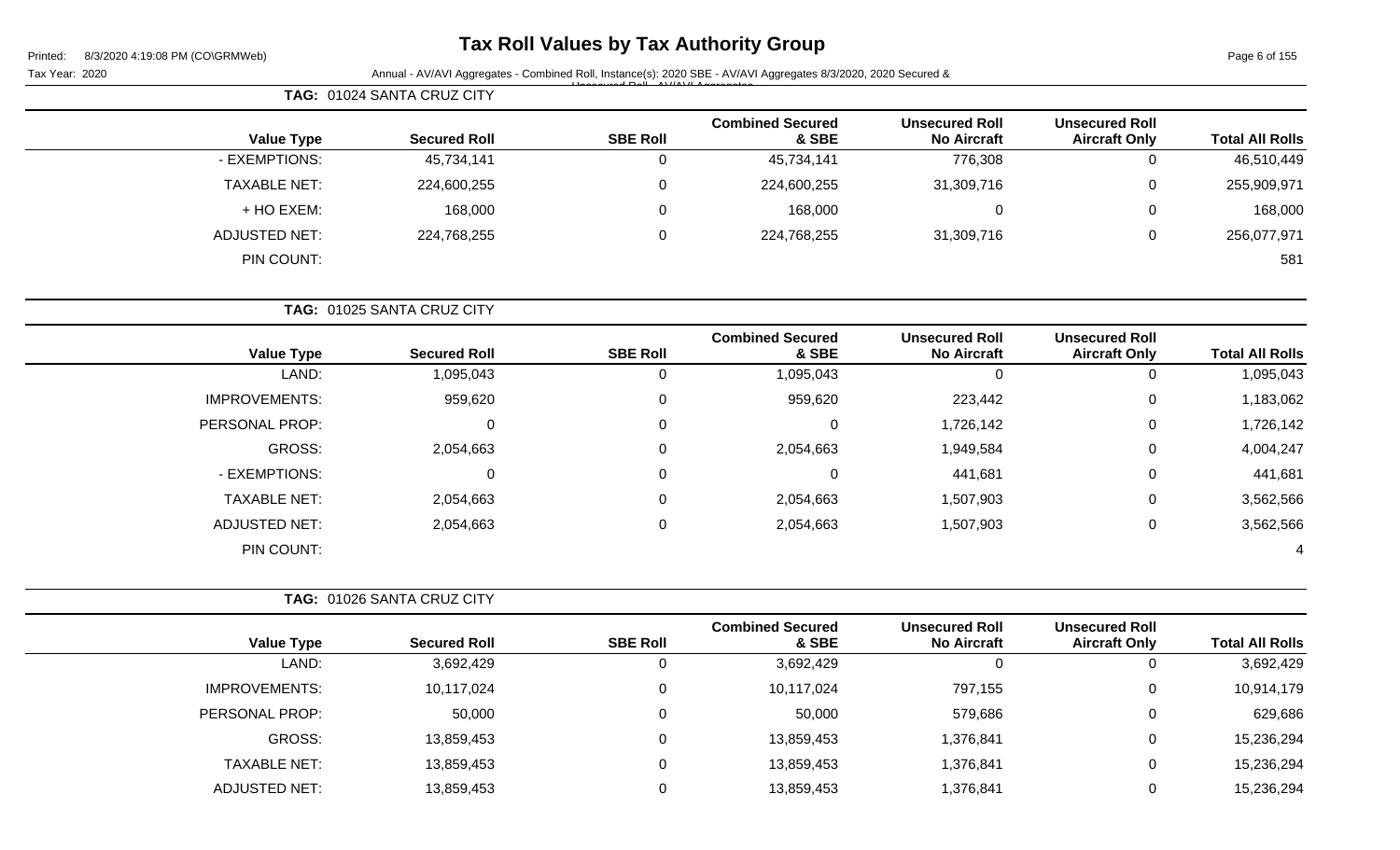Page 7 of 155

Tax Year: 2020 **Annual - AV/AVI Aggregates - Combined Roll**, Instance(s): 2020 SBE - AV/AVI Aggregates 8/3/2020, 2020 Secured &

|                   |                            | $\mathbf{1}$ $\mathbf{1}$ $\mathbf{2}$ $\mathbf{3}$ $\mathbf{3}$ $\mathbf{4}$ $\mathbf{5}$ $\mathbf{5}$ $\mathbf{1}$ $\mathbf{1}$ $\mathbf{3}$ $\mathbf{1}$ $\mathbf{1}$ $\mathbf{1}$ $\mathbf{3}$ $\mathbf{3}$ $\mathbf{3}$ $\mathbf{4}$ $\mathbf{5}$ $\mathbf{5}$ $\mathbf{5}$ $\mathbf{5}$ $\mathbf{5}$ $\mathbf{5}$ $\mathbf{$ |                                  |                                             |                                               |                        |
|-------------------|----------------------------|------------------------------------------------------------------------------------------------------------------------------------------------------------------------------------------------------------------------------------------------------------------------------------------------------------------------------------|----------------------------------|---------------------------------------------|-----------------------------------------------|------------------------|
|                   | TAG: 01026 SANTA CRUZ CITY |                                                                                                                                                                                                                                                                                                                                    |                                  |                                             |                                               |                        |
| <b>Value Type</b> | <b>Secured Roll</b>        | <b>SBE Roll</b>                                                                                                                                                                                                                                                                                                                    | <b>Combined Secured</b><br>& SBE | <b>Unsecured Roll</b><br><b>No Aircraft</b> | <b>Unsecured Roll</b><br><b>Aircraft Only</b> | <b>Total All Rolls</b> |
| PIN COUNT:        |                            |                                                                                                                                                                                                                                                                                                                                    |                                  |                                             |                                               | 28                     |
|                   | TAG: 01027 SANTA CRUZ CITY |                                                                                                                                                                                                                                                                                                                                    |                                  |                                             |                                               |                        |
| <b>Value Type</b> | <b>Secured Roll</b>        | <b>SBE Roll</b>                                                                                                                                                                                                                                                                                                                    | <b>Combined Secured</b><br>& SBE | <b>Unsecured Roll</b><br><b>No Aircraft</b> | <b>Unsecured Roll</b><br><b>Aircraft Only</b> | <b>Total All Rolls</b> |

| <b>Value Type</b>    |               |             | & SBE         | <b>No Aircraft</b> | <b>Aircraft Only</b> | <b>Total All Rolls</b> |
|----------------------|---------------|-------------|---------------|--------------------|----------------------|------------------------|
| LAND:                | 599,791,059   | 0           | 599,791,059   | 1,205,950          |                      | 600,997,009            |
| <b>IMPROVEMENTS:</b> | 622,536,464   | 0           | 622,536,464   | 46,871,119         | 0                    | 669,407,583            |
| PERSONAL PROP:       | 37,338,982    | $\mathbf 0$ | 37,338,982    | 91,208,380         | 0                    | 128,547,362            |
| GROSS:               | 1,259,666,505 | 0           | 1,259,666,505 | 139,285,449        | 0                    | 1,398,951,954          |
| - EXEMPTIONS:        | 53,987,619    | 0           | 53,987,619    | 13,107,877         | 0                    | 67,095,496             |
| <b>TAXABLE NET:</b>  | 1,205,678,886 | $\mathbf 0$ | 1,205,678,886 | 126, 177, 572      | 0                    | 1,331,856,458          |
| + HO EXEM:           | 585,200       | 0           | 585,200       | 0                  | 0                    | 585,200                |
| <b>ADJUSTED NET:</b> | 1,206,264,086 | 0           | ,206,264,086  | 126, 177, 572      | 0                    | 1,332,441,658          |
| PIN COUNT:           |               |             |               |                    |                      | 2,034                  |

|                        |                                               |                                             |                                  | TAG: 01028 SANTA CRUZ CITY |                     |                      |  |  |  |
|------------------------|-----------------------------------------------|---------------------------------------------|----------------------------------|----------------------------|---------------------|----------------------|--|--|--|
| <b>Total All Rolls</b> | <b>Unsecured Roll</b><br><b>Aircraft Only</b> | <b>Unsecured Roll</b><br><b>No Aircraft</b> | <b>Combined Secured</b><br>& SBE | <b>SBE Roll</b>            | <b>Secured Roll</b> | <b>Value Type</b>    |  |  |  |
| 16,286,160             | 0                                             | 3,678,818                                   | 12,607,342                       | 0                          | 12,607,342          | LAND:                |  |  |  |
| 57,767,569             | 0                                             | 5,463,998                                   | 52,303,571                       | 0                          | 52,303,571          | <b>IMPROVEMENTS:</b> |  |  |  |
| 861,802                | 0                                             | 669,107                                     | 192,695                          | 0                          | 192,695             | PERSONAL PROP:       |  |  |  |
| 74,915,531             | 0                                             | 9,811,923                                   | 65,103,608                       | 0                          | 65,103,608          | GROSS:               |  |  |  |
| 339,660                | 0                                             | $\Omega$                                    | 339,660                          | 0                          | 339,660             | - EXEMPTIONS:        |  |  |  |
| 74,575,871             | 0                                             | 9,811,923                                   | 64,763,948                       | 0                          | 64,763,948          | <b>TAXABLE NET:</b>  |  |  |  |
| 7,000                  | 0                                             | 0                                           | 7,000                            | 0                          | 7,000               | + HO EXEM:           |  |  |  |
| 74,582,871             |                                               | 9,811,923                                   | 64,770,948                       | 0                          | 64,770,948          | <b>ADJUSTED NET:</b> |  |  |  |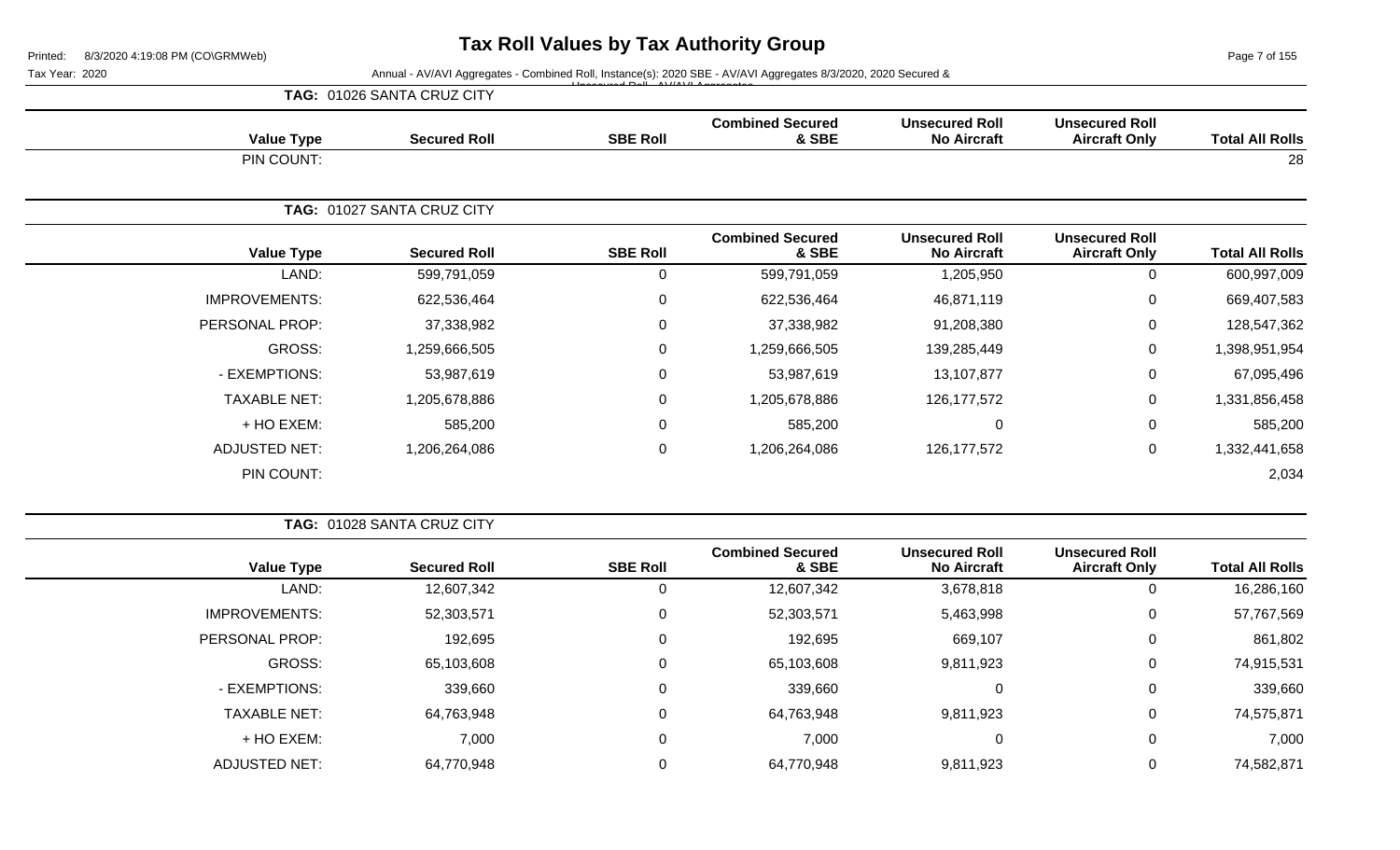Page 8 of 155

Tax Year: 2020 **Annual - AV/AVI Aggregates - Combined Roll**, Instance(s): 2020 SBE - AV/AVI Aggregates 8/3/2020, 2020 Secured &

|                      | TAG: 01028 SANTA CRUZ CITY | $1.0 - 11.0111111$ |                                  |                                             |                                               |                        |
|----------------------|----------------------------|--------------------|----------------------------------|---------------------------------------------|-----------------------------------------------|------------------------|
| <b>Value Type</b>    | <b>Secured Roll</b>        | <b>SBE Roll</b>    | <b>Combined Secured</b><br>& SBE | <b>Unsecured Roll</b><br><b>No Aircraft</b> | <b>Unsecured Roll</b><br><b>Aircraft Only</b> | <b>Total All Rolls</b> |
| PIN COUNT:           |                            |                    |                                  |                                             |                                               | 137                    |
|                      | TAG: 01030 SANTA CRUZ CITY |                    |                                  |                                             |                                               |                        |
| <b>Value Type</b>    | <b>Secured Roll</b>        | <b>SBE Roll</b>    | <b>Combined Secured</b><br>& SBE | <b>Unsecured Roll</b><br><b>No Aircraft</b> | <b>Unsecured Roll</b><br><b>Aircraft Only</b> | <b>Total All Rolls</b> |
| LAND:                | 234                        | $\mathbf 0$        | 234                              | 2,702,836                                   | 0                                             | 2,703,070              |
| <b>IMPROVEMENTS:</b> | 53,795                     | 0                  | 53,795                           | 2,991,738                                   | 0                                             | 3,045,533              |
| PERSONAL PROP:       | $\mathbf 0$                | $\mathbf{0}$       | 0                                | 17,760,986                                  | 0                                             | 17,760,986             |
| GROSS:               | 54,029                     | 0                  | 54,029                           | 23,455,560                                  | 0                                             | 23,509,589             |
| - EXEMPTIONS:        | 234                        | 0                  | 234                              | 750,876                                     | $\mathbf 0$                                   | 751,110                |
| <b>TAXABLE NET:</b>  | 53,795                     | $\Omega$           | 53,795                           | 22,704,684                                  | $\Omega$                                      | 22,758,479             |
| + HO EXEM:           | $\mathbf 0$                | 0                  | 0                                | 133,000                                     | 0                                             | 133,000                |
| <b>ADJUSTED NET:</b> | 53,795                     | $\mathbf 0$        | 53,795                           | 22,837,684                                  | $\mathbf 0$                                   | 22,891,479             |
| PIN COUNT:           |                            |                    |                                  |                                             |                                               | 708                    |

|                        |                                               |                                             |                                  | <b>TAG: 01031 SANTA CRUZ CITY</b> |                     |                      |  |  |
|------------------------|-----------------------------------------------|---------------------------------------------|----------------------------------|-----------------------------------|---------------------|----------------------|--|--|
| <b>Total All Rolls</b> | <b>Unsecured Roll</b><br><b>Aircraft Only</b> | <b>Unsecured Roll</b><br><b>No Aircraft</b> | <b>Combined Secured</b><br>& SBE | <b>SBE Roll</b>                   | <b>Secured Roll</b> | <b>Value Type</b>    |  |  |
| 335,607,176            | 0                                             | 5,703,174                                   | 329,904,002                      | 0                                 | 329,904,002         | LAND:                |  |  |
| 306,757,483            | 0                                             | 19,037,794                                  | 287,719,689                      | 0                                 | 287,719,689         | <b>IMPROVEMENTS:</b> |  |  |
| 6,842,239              | 0                                             | 5,797,709                                   | 1,044,530                        | 0                                 | 1,044,530           | PERSONAL PROP:       |  |  |
| 649,206,898            | 0                                             | 30,538,677                                  | 618,668,221                      | $\Omega$                          | 618,668,221         | <b>GROSS:</b>        |  |  |
| 44,077,589             | 0                                             | 17,754,648                                  | 26,322,940                       | 0                                 | 26,322,940          | - EXEMPTIONS:        |  |  |
| 605,129,309            | 0                                             | 12,784,029                                  | 592,345,281                      | $\Omega$                          | 592,345,281         | <b>TAXABLE NET:</b>  |  |  |
| 2,077,600              | 0                                             | 0                                           | 2,077,600                        | 0                                 | 2,077,600           | $+$ HO EXEM:         |  |  |
| 607,206,909            | 0                                             | 12,784,029                                  | 594,422,881                      | 0                                 | 594,422,881         | <b>ADJUSTED NET:</b> |  |  |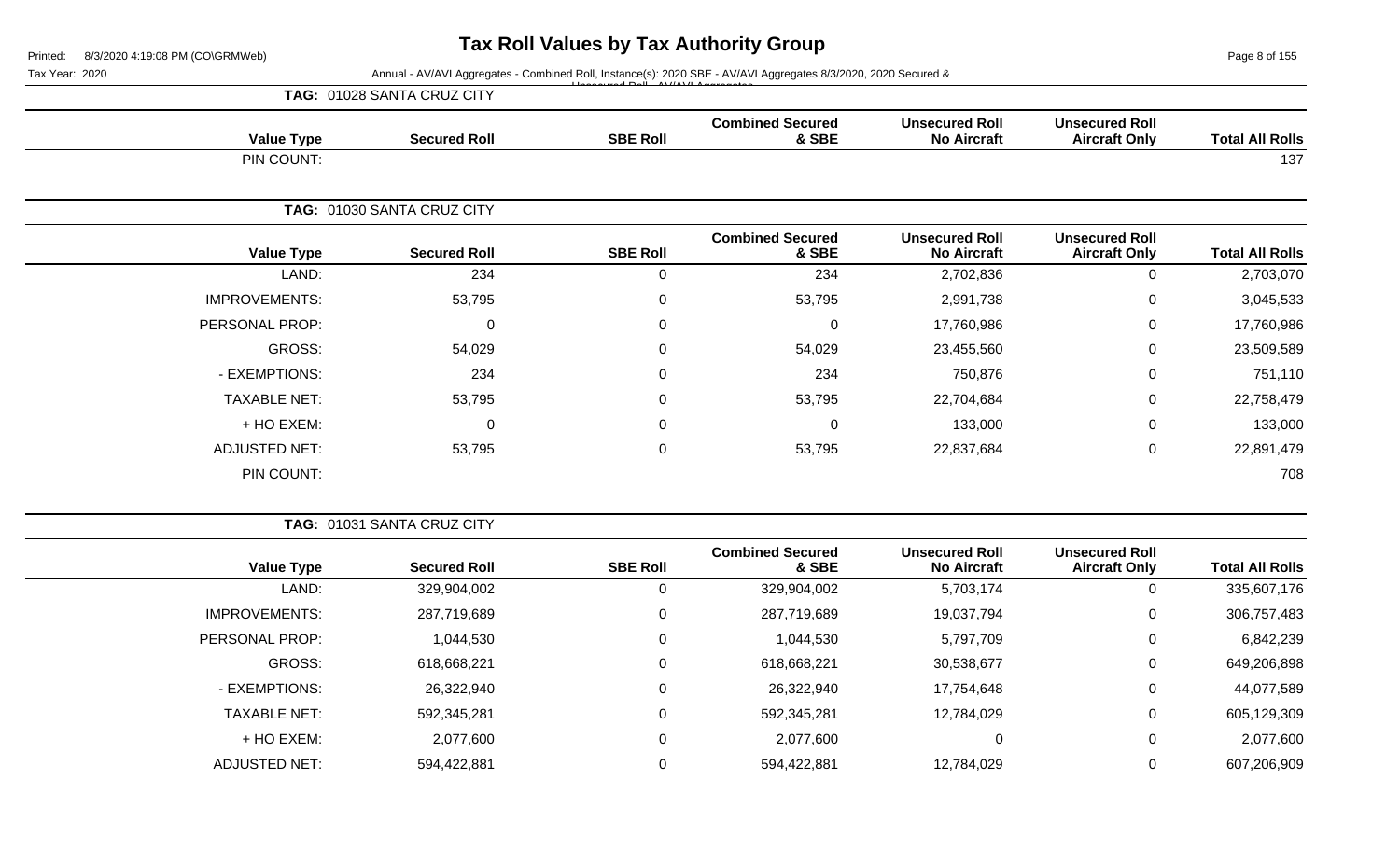Page 9 of 155

Tax Year: 2020 **Annual - AV/AVI Aggregates - Combined Roll, Instance(s): 2020 SBE - AV/AVI Aggregates 8/3/2020, 2020 Secured &** 

|                        |                                               |                                             |                                  | $\overline{A}$ $\overline{D}$ $\overline{A}$ $\overline{A}$ $\overline{A}$ $\overline{A}$ $\overline{A}$ $\overline{A}$ $\overline{A}$ $\overline{A}$ $\overline{A}$ $\overline{A}$ $\overline{A}$ $\overline{A}$ $\overline{A}$ $\overline{A}$ $\overline{A}$ $\overline{A}$ $\overline{A}$ $\overline{A}$ $\overline{A}$ $\overline{A}$ $\overline{A}$ $\overline{A}$ $\overline{$ |                                   |                      |
|------------------------|-----------------------------------------------|---------------------------------------------|----------------------------------|--------------------------------------------------------------------------------------------------------------------------------------------------------------------------------------------------------------------------------------------------------------------------------------------------------------------------------------------------------------------------------------|-----------------------------------|----------------------|
|                        |                                               |                                             |                                  |                                                                                                                                                                                                                                                                                                                                                                                      | <b>TAG: 01031 SANTA CRUZ CITY</b> |                      |
| <b>Total All Rolls</b> | <b>Unsecured Roll</b><br><b>Aircraft Only</b> | <b>Unsecured Roll</b><br><b>No Aircraft</b> | <b>Combined Secured</b><br>& SBE | <b>SBE Roll</b>                                                                                                                                                                                                                                                                                                                                                                      | <b>Secured Roll</b>               | <b>Value Type</b>    |
| 1,254                  |                                               |                                             |                                  |                                                                                                                                                                                                                                                                                                                                                                                      |                                   | PIN COUNT:           |
|                        |                                               |                                             |                                  |                                                                                                                                                                                                                                                                                                                                                                                      | TAG: 01032 SANTA CRUZ CITY        |                      |
| <b>Total All Rolls</b> | <b>Unsecured Roll</b><br><b>Aircraft Only</b> | <b>Unsecured Roll</b><br><b>No Aircraft</b> | <b>Combined Secured</b><br>& SBE | <b>SBE Roll</b>                                                                                                                                                                                                                                                                                                                                                                      | <b>Secured Roll</b>               | <b>Value Type</b>    |
| 4,737,305,627          | 0                                             | 5,365,994                                   | 4,731,939,633                    | $\mathbf 0$                                                                                                                                                                                                                                                                                                                                                                          | 4,731,939,633                     | LAND:                |
| 3,195,116,018          | 0                                             | 12,772,363                                  | 3,182,343,655                    | $\mathbf 0$                                                                                                                                                                                                                                                                                                                                                                          | 3,182,343,655                     | <b>IMPROVEMENTS:</b> |
| 28,368,260             | 0                                             | 27,134,674                                  | 1,233,586                        | $\mathbf 0$                                                                                                                                                                                                                                                                                                                                                                          | 1,233,586                         | PERSONAL PROP:       |
| 7,960,789,905          | 0                                             | 45,273,031                                  | 7,915,516,874                    | $\mathbf 0$                                                                                                                                                                                                                                                                                                                                                                          | 7,915,516,874                     | GROSS:               |
| 159,782,975            | 0                                             | 3,615,386                                   | 156,167,589                      | $\mathbf 0$                                                                                                                                                                                                                                                                                                                                                                          | 156,167,589                       | - EXEMPTIONS:        |
| 7,801,006,930          | 0                                             | 41,657,645                                  | 7,759,349,285                    | $\mathbf 0$                                                                                                                                                                                                                                                                                                                                                                          | 7,759,349,285                     | <b>TAXABLE NET:</b>  |
| 45,052,000             | 0                                             | 49,000                                      | 45,003,000                       | $\mathbf 0$                                                                                                                                                                                                                                                                                                                                                                          | 45,003,000                        | + HO EXEM:           |
| 7,846,058,930          | 0                                             | 41,706,645                                  | 7,804,352,285                    | $\mathbf 0$                                                                                                                                                                                                                                                                                                                                                                          | 7,804,352,285                     | <b>ADJUSTED NET:</b> |
|                        |                                               |                                             |                                  |                                                                                                                                                                                                                                                                                                                                                                                      |                                   |                      |

PIN COUNT: 15,688

**TAG:** 01033 SANTA CRUZ CITY **Value Type Secured Roll SBE Roll Combined Secured & SBE Unsecured Roll No Aircraft Unsecured Roll Total All Rolls** LAND: 40,133,245 0 40,133,245 256,059 0 40,389,304 IMPROVEMENTS: 28,250,209 0 28,250,209 380,436 0 28,630,645 PERSONAL PROP: 0 0 0 536,703 0 536,703 GROSS: 68,383,454 0 68,383,454 1,173,198 0 69,556,652 - EXEMPTIONS: 453,678 0 453,678 0 0 453,678 TAXABLE NET: 67,929,776 0 67,929,776 1,173,198 0 69,102,974 + HO EXEM: 453,600 0 453,600 0 0 453,600 ADJUSTED NET: 68,383,376 0 68,383,376 1,173,198 0 69,556,574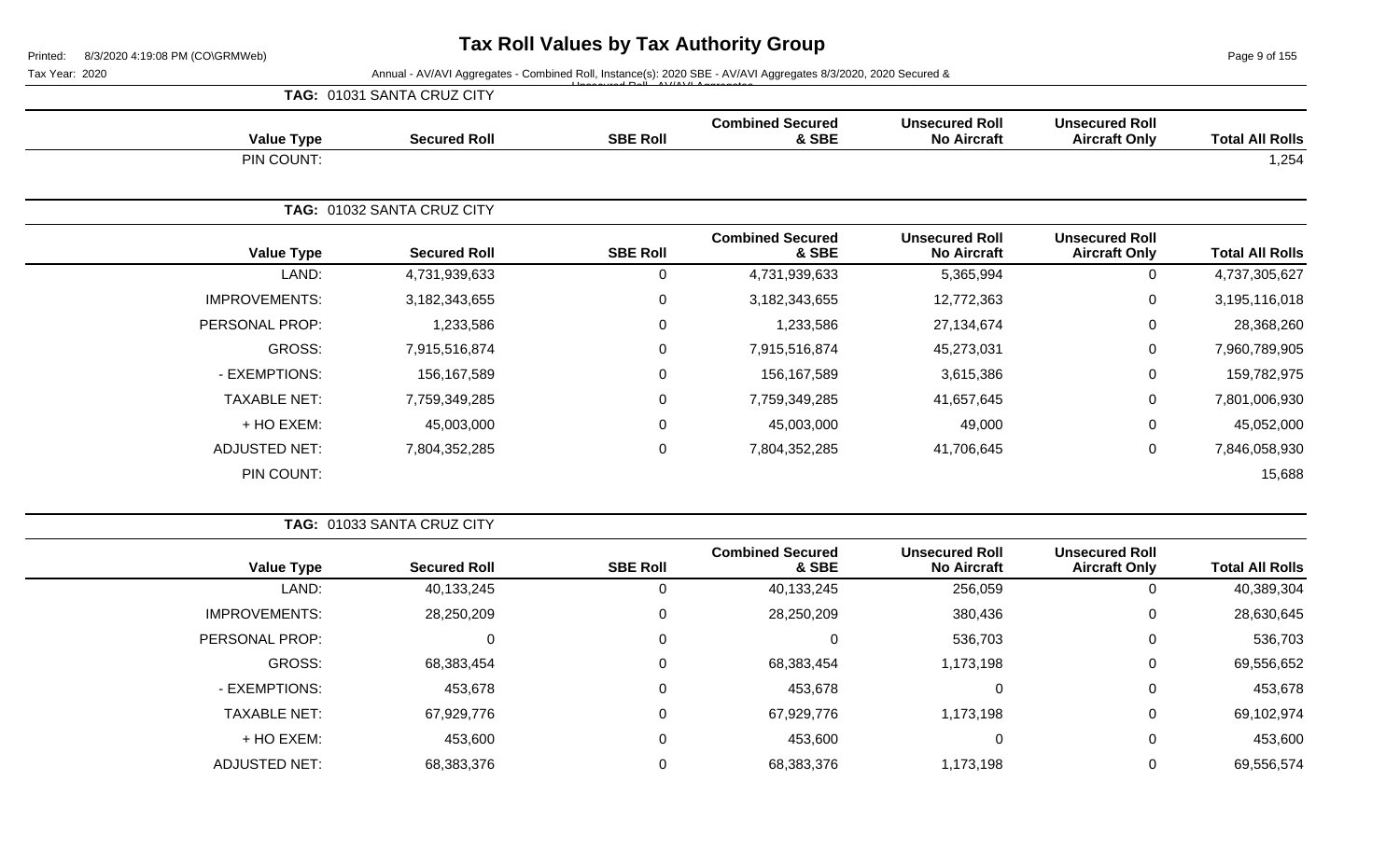Page 10 of 155

#### Tax Year: 2020 **Annual - AV/AVI Aggregates - Combined Roll**, Instance(s): 2020 SBE - AV/AVI Aggregates 8/3/2020, 2020 Secured & Unsecured Roll - AV/AVI Aggregates

|                        |                                               |                                             |                                  |                  | TAG: 01033 SANTA CRUZ CITY |                      |
|------------------------|-----------------------------------------------|---------------------------------------------|----------------------------------|------------------|----------------------------|----------------------|
| <b>Total All Rolls</b> | <b>Unsecured Roll</b><br><b>Aircraft Only</b> | <b>Unsecured Roll</b><br><b>No Aircraft</b> | <b>Combined Secured</b><br>& SBE | <b>SBE Roll</b>  | <b>Secured Roll</b>        | <b>Value Type</b>    |
| 140                    |                                               |                                             |                                  |                  |                            | PIN COUNT:           |
|                        |                                               |                                             |                                  |                  | TAG: 01034 SANTA CRUZ CITY |                      |
| <b>Total All Rolls</b> | <b>Unsecured Roll</b><br><b>Aircraft Only</b> | <b>Unsecured Roll</b><br><b>No Aircraft</b> | <b>Combined Secured</b><br>& SBE | <b>SBE Roll</b>  | <b>Secured Roll</b>        | <b>Value Type</b>    |
| 39,363                 | $\mathbf 0$                                   | $\mathbf 0$                                 | 39,363                           | $\mathbf 0$      | 39,363                     | LAND:                |
| 254,383                | $\boldsymbol{0}$                              | 0                                           | 254,383                          | $\mathbf 0$      | 254,383                    | <b>IMPROVEMENTS:</b> |
| 293,746                | $\pmb{0}$                                     | 0                                           | 293,746                          | $\boldsymbol{0}$ | 293,746                    | <b>GROSS:</b>        |
| 7,000                  | $\boldsymbol{0}$                              | $\Omega$                                    | 7,000                            | 0                | 7,000                      | - EXEMPTIONS:        |
| 286,746                | $\boldsymbol{0}$                              | 0                                           | 286,746                          | $\mathbf 0$      | 286,746                    | <b>TAXABLE NET:</b>  |
| 7,000                  | $\mathbf 0$                                   | $\Omega$                                    | 7,000                            | $\mathbf 0$      | 7,000                      | + HO EXEM:           |
| 293,746                | $\mathbf 0$                                   | 0                                           | 293,746                          | $\mathbf 0$      | 293,746                    | <b>ADJUSTED NET:</b> |
| $\overline{7}$         |                                               |                                             |                                  |                  |                            | PIN COUNT:           |
|                        |                                               |                                             |                                  |                  | TAG: 01035 SANTA CRUZ CITY |                      |
| <b>Total All Rolls</b> | <b>Unsecured Roll</b><br><b>Aircraft Only</b> | <b>Unsecured Roll</b><br><b>No Aircraft</b> | <b>Combined Secured</b><br>& SBE | <b>SBE Roll</b>  | <b>Secured Roll</b>        | <b>Value Type</b>    |
| $\mathbf 1$            |                                               |                                             |                                  |                  |                            | PIN COUNT:           |
|                        |                                               |                                             |                                  |                  | TAG: 01036 SANTA CRUZ ANX  |                      |
| <b>Total All Rolls</b> | <b>Unsecured Roll</b><br><b>Aircraft Only</b> | <b>Unsecured Roll</b><br><b>No Aircraft</b> | <b>Combined Secured</b><br>& SBE | <b>SBE Roll</b>  | <b>Secured Roll</b>        | <b>Value Type</b>    |
| 4                      |                                               |                                             |                                  |                  |                            | PIN COUNT:           |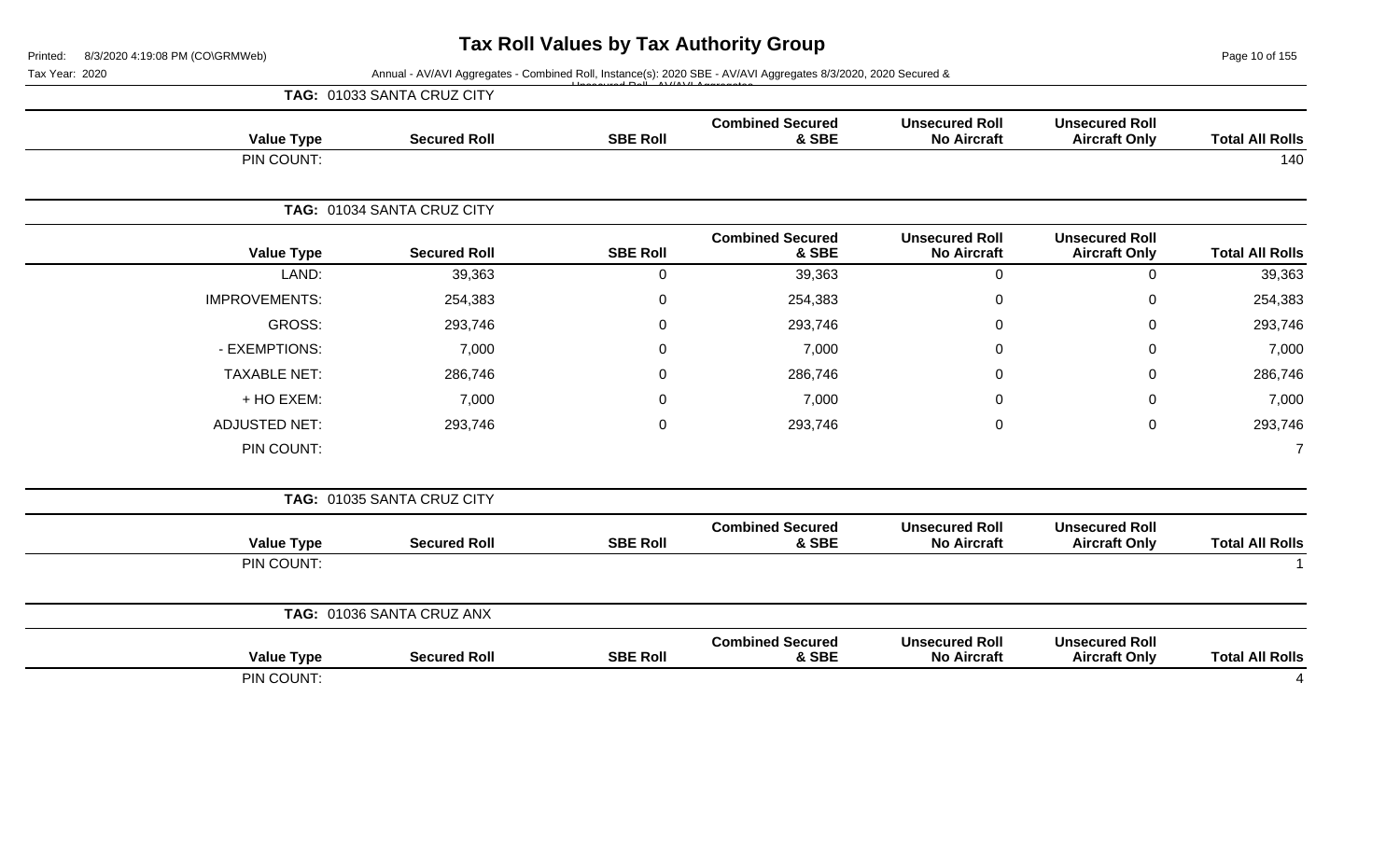## **Tax Roll Values by Tax Authority Group**

Tax Year: 2020 **Annual - AV/AVI Aggregates - Combined Roll, Instance(s): 2020 SBE - AV/AVI Aggregates 8/3/2020, 2020 Secured &** Unsecured Roll - AV/AVI Aggregates

**TAG:** 02021 WATSONVILLE CTY

| <b>Value Type</b>    | <b>Secured Roll</b> | <b>SBE Roll</b> | <b>Combined Secured</b><br>& SBE | <b>Unsecured Roll</b><br><b>No Aircraft</b> | <b>Unsecured Roll</b><br><b>Aircraft Only</b> | <b>Total All Rolls</b> |
|----------------------|---------------------|-----------------|----------------------------------|---------------------------------------------|-----------------------------------------------|------------------------|
| LAND:                | 65,724,206          | 0               | 65,724,206                       | 0                                           | 0                                             | 65,724,206             |
| <b>IMPROVEMENTS:</b> | 139,806,969         | $\mathbf 0$     | 139,806,969                      | 5,466,387                                   | $\mathbf 0$                                   | 145,273,356            |
| PERSONAL PROP:       | 38,426,146          | 0               | 38,426,146                       | 27,523,653                                  | 0                                             | 65,949,799             |
| GROSS:               | 243,957,321         | 0               | 243,957,321                      | 32,990,040                                  | $\mathbf 0$                                   | 276,947,361            |
| - EXEMPTIONS:        | 4,359,600           | 0               | 4,359,600                        | 0                                           | 0                                             | 4,359,600              |
| <b>TAXABLE NET:</b>  | 239,597,721         | $\mathbf{0}$    | 239,597,721                      | 32,990,040                                  | $\mathbf 0$                                   | 272,587,761            |
| + HO EXEM:           | 21,000              | 0               | 21,000                           | 0                                           | $\mathbf 0$                                   | 21,000                 |
| <b>ADJUSTED NET:</b> | 239,618,721         | 0               | 239,618,721                      | 32,990,040                                  | $\mathbf 0$                                   | 272,608,761            |
| PIN COUNT:           |                     |                 |                                  |                                             |                                               | 244                    |

**TAG:** 02023 WATSONVILLE CTY

| <b>Value Type</b>    | <b>Secured Roll</b>        | <b>SBE Roll</b> | <b>Combined Secured</b><br>& SBE | <b>Unsecured Roll</b><br><b>No Aircraft</b> | <b>Unsecured Roll</b><br><b>Aircraft Only</b> | <b>Total All Rolls</b> |
|----------------------|----------------------------|-----------------|----------------------------------|---------------------------------------------|-----------------------------------------------|------------------------|
| LAND:                | 62,754,148                 | 0               | 62,754,148                       | 15,497                                      | 0                                             | 62,769,645             |
| <b>IMPROVEMENTS:</b> | 65,306,406                 | $\mathbf 0$     | 65,306,406                       | 3,363,455                                   | 0                                             | 68,669,861             |
| PERSONAL PROP:       | 552,801                    | $\mathbf 0$     | 552,801                          | 3,521,412                                   | 0                                             | 4,074,213              |
| GROSS:               | 128,613,355                | $\mathbf 0$     | 128,613,355                      | 6,900,364                                   | 0                                             | 135,513,719            |
| - EXEMPTIONS:        | 16,118,724                 | $\mathbf 0$     | 16,118,724                       | 4,000                                       | 0                                             | 16,122,724             |
| <b>TAXABLE NET:</b>  | 112,494,631                | $\mathbf 0$     | 112,494,631                      | 6,896,364                                   | 0                                             | 119,390,995            |
| + HO EXEM:           | 259,000                    | $\mathbf 0$     | 259,000                          | $\mathbf 0$                                 | 0                                             | 259,000                |
| <b>ADJUSTED NET:</b> | 112,753,631                | $\mathbf 0$     | 112,753,631                      | 6,896,364                                   | $\mathbf 0$                                   | 119,649,995            |
| PIN COUNT:           |                            |                 |                                  |                                             |                                               | 417                    |
|                      |                            |                 |                                  |                                             |                                               |                        |
|                      | TAG: 02029 WATSONWILLE CTV |                 |                                  |                                             |                                               |                        |

|                   | <b>IAG.</b> UZUZU WATOONVILLE OTT |                 |                                  |                                             |                                               |                        |
|-------------------|-----------------------------------|-----------------|----------------------------------|---------------------------------------------|-----------------------------------------------|------------------------|
| <b>Value Type</b> | <b>Secured Roll</b>               | <b>SBE Roll</b> | <b>Combined Secured</b><br>& SBE | <b>Unsecured Roll</b><br><b>No Aircraft</b> | <b>Unsecured Roll</b><br><b>Aircraft Only</b> | <b>Total All Rolls</b> |
| PROP:<br>PERSONAL |                                   |                 |                                  | 264,179                                     |                                               | 264,179                |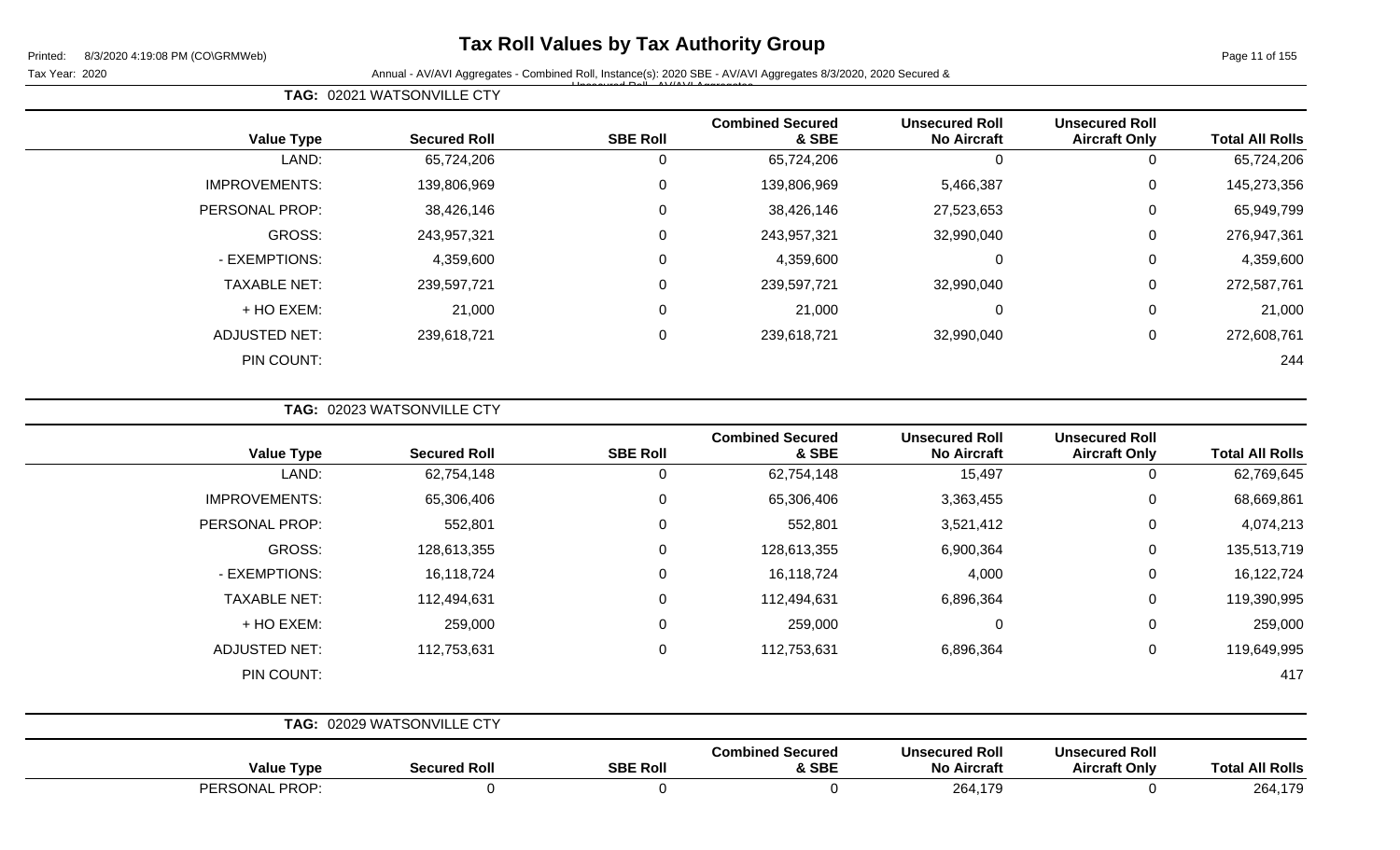## **Tax Roll Values by Tax Authority Group**

Page 12 of 155

Tax Year: 2020 **Annual - AV/AVI Aggregates - Combined Roll**, Instance(s): 2020 SBE - AV/AVI Aggregates 8/3/2020, 2020 Secured & Unsecured Roll - AV/AVI Aggregates

|                      | TAG: 02029 WATSONVILLE CTY |                 |                                  |                                             |                                               |                        |
|----------------------|----------------------------|-----------------|----------------------------------|---------------------------------------------|-----------------------------------------------|------------------------|
| <b>Value Type</b>    | <b>Secured Roll</b>        | <b>SBE Roll</b> | <b>Combined Secured</b><br>& SBE | <b>Unsecured Roll</b><br><b>No Aircraft</b> | <b>Unsecured Roll</b><br><b>Aircraft Only</b> | <b>Total All Rolls</b> |
| GROSS:               |                            |                 |                                  | 264,179                                     | $\overline{0}$                                | 264,179                |
| <b>TAXABLE NET:</b>  |                            |                 |                                  | 264,179                                     | 0                                             | 264,179                |
| <b>ADJUSTED NET:</b> | $\mathbf{0}$               |                 | 0                                | 264,179                                     | 0                                             | 264,179                |
| PIN COUNT:           |                            |                 |                                  |                                             |                                               | 3                      |

**TAG:** 02045 WATSONVILLE CTY

| <b>Value Type</b>    | <b>Secured Roll</b> | <b>SBE Roll</b> | <b>Combined Secured</b><br>& SBE | <b>Unsecured Roll</b><br><b>No Aircraft</b> | <b>Unsecured Roll</b><br><b>Aircraft Only</b> | <b>Total All Rolls</b> |
|----------------------|---------------------|-----------------|----------------------------------|---------------------------------------------|-----------------------------------------------|------------------------|
| PERSONAL PROP:       |                     |                 |                                  | 165,728                                     |                                               | 165,728                |
| GROSS:               |                     |                 |                                  | 165,728                                     |                                               | 165,728                |
| <b>TAXABLE NET:</b>  |                     |                 |                                  | 165,728                                     |                                               | 165,728                |
| <b>ADJUSTED NET:</b> |                     |                 |                                  | 165,728                                     |                                               | 165,728                |
| PIN COUNT:           |                     |                 |                                  |                                             |                                               | $\overline{2}$         |

|                        |                                               |                                             |                                  |                 | TAG: 02070 WATSONVILLE CTY |                      |
|------------------------|-----------------------------------------------|---------------------------------------------|----------------------------------|-----------------|----------------------------|----------------------|
| <b>Total All Rolls</b> | <b>Unsecured Roll</b><br><b>Aircraft Only</b> | <b>Unsecured Roll</b><br><b>No Aircraft</b> | <b>Combined Secured</b><br>& SBE | <b>SBE Roll</b> | <b>Secured Roll</b>        | <b>Value Type</b>    |
| 20,617,426             | 0                                             | 229,718                                     | 20,387,708                       | 0               | 20,387,708                 | LAND:                |
| 54,604,968             | 0                                             | 2,131,873                                   | 52,473,095                       | 0               | 52,473,095                 | <b>IMPROVEMENTS:</b> |
| 1,506,211              | 0                                             | 1,148,074                                   | 358,137                          | 0               | 358,137                    | PERSONAL PROP:       |
| 76,728,605             | $\mathbf 0$                                   | 3,509,665                                   | 73,218,940                       | 0               | 73,218,940                 | GROSS:               |
| 12,778,501             | 0                                             | 1,054,855                                   | 11,723,646                       | 0               | 11,723,646                 | - EXEMPTIONS:        |
| 63,950,105             | $\mathbf{0}$                                  | 2,454,810                                   | 61,495,295                       | 0               | 61,495,295                 | <b>TAXABLE NET:</b>  |
| 14,000                 | 0                                             | 0                                           | 14,000                           | 0               | 14,000                     | + HO EXEM:           |
| 63,964,105             | 0                                             | 2,454,810                                   | 61,509,295                       | 0               | 61,509,295                 | <b>ADJUSTED NET:</b> |
| 189                    |                                               |                                             |                                  |                 |                            | PIN COUNT:           |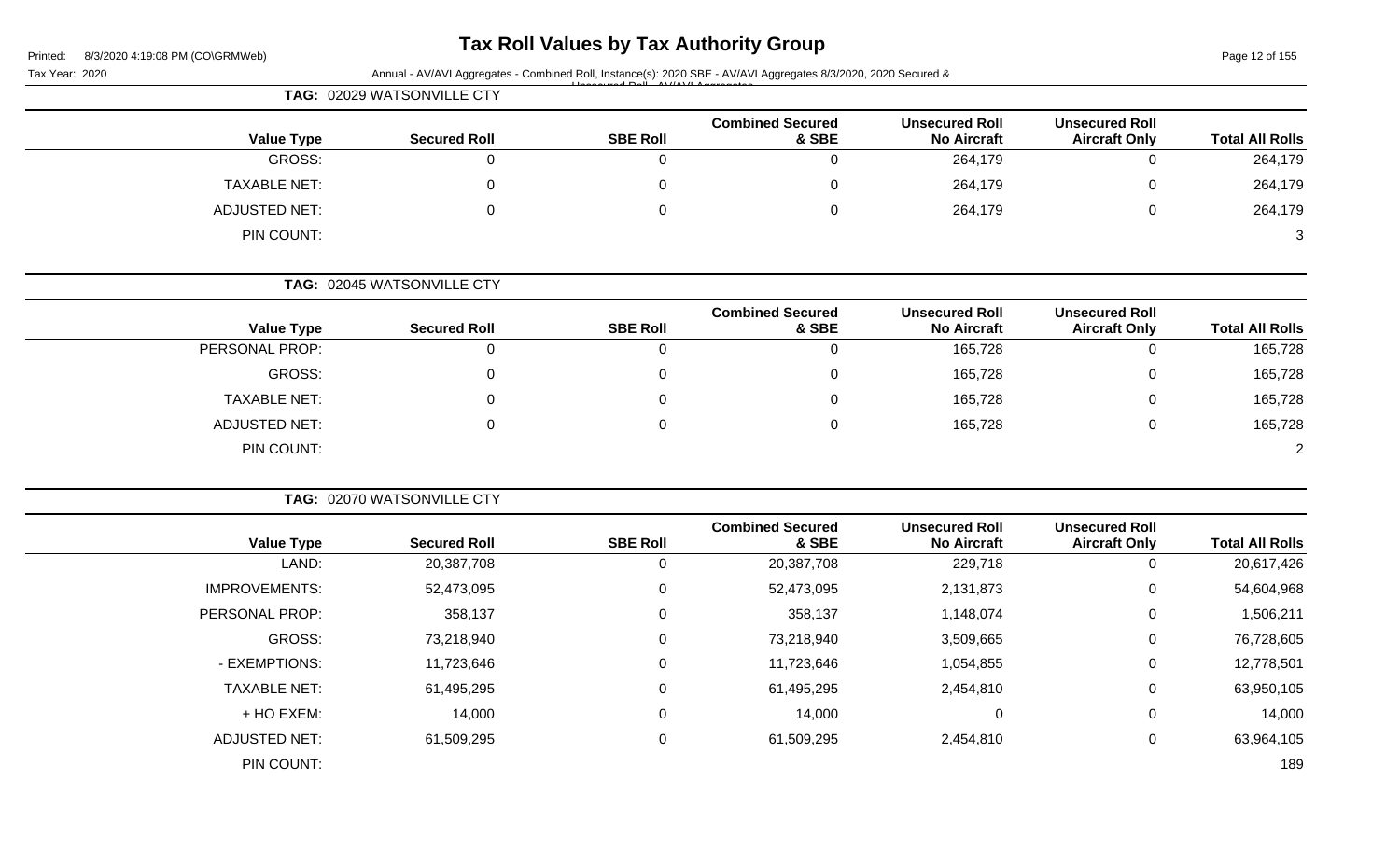## **Tax Roll Values by Tax Authority Group**

 $\overline{\phantom{0}}$ 

Tax Year: 2020 **Annual - AV/AVI Aggregates - Combined Roll**, Instance(s): 2020 SBE - AV/AVI Aggregates 8/3/2020, 2020 Secured & Unsecured Roll - AV/AVI Aggregates

Page 13 of 155

|  | <b>TAG: 02071 WATSONVILLE CTY</b> |  |
|--|-----------------------------------|--|
|--|-----------------------------------|--|

| <b>Value Type</b>    | <b>Secured Roll</b> | <b>SBE Roll</b> | <b>Combined Secured</b><br>& SBE | <b>Unsecured Roll</b><br><b>No Aircraft</b> | <b>Unsecured Roll</b><br><b>Aircraft Only</b> | <b>Total All Rolls</b> |
|----------------------|---------------------|-----------------|----------------------------------|---------------------------------------------|-----------------------------------------------|------------------------|
| LAND:                | 213,868,116         | υ               | 213,868,116                      | 89,394                                      | 0                                             | 213,957,510            |
| <b>IMPROVEMENTS:</b> | 177,697,603         | $\Omega$        | 177,697,603                      | $\mathbf 0$                                 | 0                                             | 177,697,603            |
| PERSONAL PROP:       | 187,770             | $\Omega$        | 187,770                          | 85,998                                      | 0                                             | 273,768                |
| GROSS:               | 391,753,489         | $\Omega$        | 391,753,489                      | 175,392                                     | $\Omega$                                      | 391,928,881            |
| - EXEMPTIONS:        | 31,414,549          | $\Omega$        | 31,414,549                       | 0                                           | 0                                             | 31,414,549             |
| <b>TAXABLE NET:</b>  | 360,338,940         | $\Omega$        | 360,338,940                      | 175,392                                     | 0                                             | 360,514,332            |
| + HO EXEM:           | 3,446,800           | $\Omega$        | 3,446,800                        | 0                                           | 0                                             | 3,446,800              |
| <b>ADJUSTED NET:</b> | 363,785,740         | $\Omega$        | 363,785,740                      | 175,392                                     | $\Omega$                                      | 363,961,132            |
| PIN COUNT:           |                     |                 |                                  |                                             |                                               | 1,225                  |

**TAG:** 02072 WATSONVILLE CTY

| <b>Value Type</b>    | <b>Secured Roll</b> | <b>SBE Roll</b> | <b>Combined Secured</b><br>& SBE | <b>Unsecured Roll</b><br><b>No Aircraft</b> | <b>Unsecured Roll</b><br><b>Aircraft Only</b> | <b>Total All Rolls</b> |
|----------------------|---------------------|-----------------|----------------------------------|---------------------------------------------|-----------------------------------------------|------------------------|
| LAND:                | 1,260,918,761       | 0               | 1,260,918,761                    | 621,461                                     | $\mathbf{0}$                                  | 1,261,540,222          |
| <b>IMPROVEMENTS:</b> | 1,279,578,885       | 0               | 1,279,578,885                    | 46,938,737                                  | 0                                             | 1,326,517,622          |
| PERSONAL PROP:       | 14,312,888          | $\Omega$        | 14,312,888                       | 49,779,081                                  | 0                                             | 64,091,969             |
| <b>GROSS:</b>        | 2,554,810,534       | $\Omega$        | 2,554,810,534                    | 97,339,279                                  | 0                                             | 2,652,149,813          |
| - EXEMPTIONS:        | 119,888,046         | 0               | 119,888,046                      | 6,577,497                                   | 0                                             | 126,465,543            |
| <b>TAXABLE NET:</b>  | 2,434,922,488       | $\Omega$        | 2,434,922,488                    | 90,761,782                                  | $\mathbf 0$                                   | 2,525,684,270          |
| + HO EXEM:           | 18,521,381          | $\Omega$        | 18,521,381                       | 7,000                                       | $\overline{0}$                                | 18,528,381             |
| <b>ADJUSTED NET:</b> | 2,453,443,869       | 0               | 2,453,443,869                    | 90,768,782                                  | 0                                             | 2,544,212,651          |
| PIN COUNT:           |                     |                 |                                  |                                             |                                               | 7,005                  |

|                   | TAG: 02073 WATSONVILLE CTY |                                        |                                  |                                             |                                               |                        |
|-------------------|----------------------------|----------------------------------------|----------------------------------|---------------------------------------------|-----------------------------------------------|------------------------|
| <b>Value Type</b> |                            | <b>SBE Roll</b><br><b>Secured Roll</b> | <b>Combined Secured</b><br>& SBE | <b>Unsecured Roll</b><br><b>No Aircraft</b> | <b>Unsecured Roll</b><br><b>Aircraft Only</b> | <b>Total All Rolls</b> |
|                   | LAND:                      | 39,196,331                             | 39,196,331                       |                                             |                                               | 39,196,331             |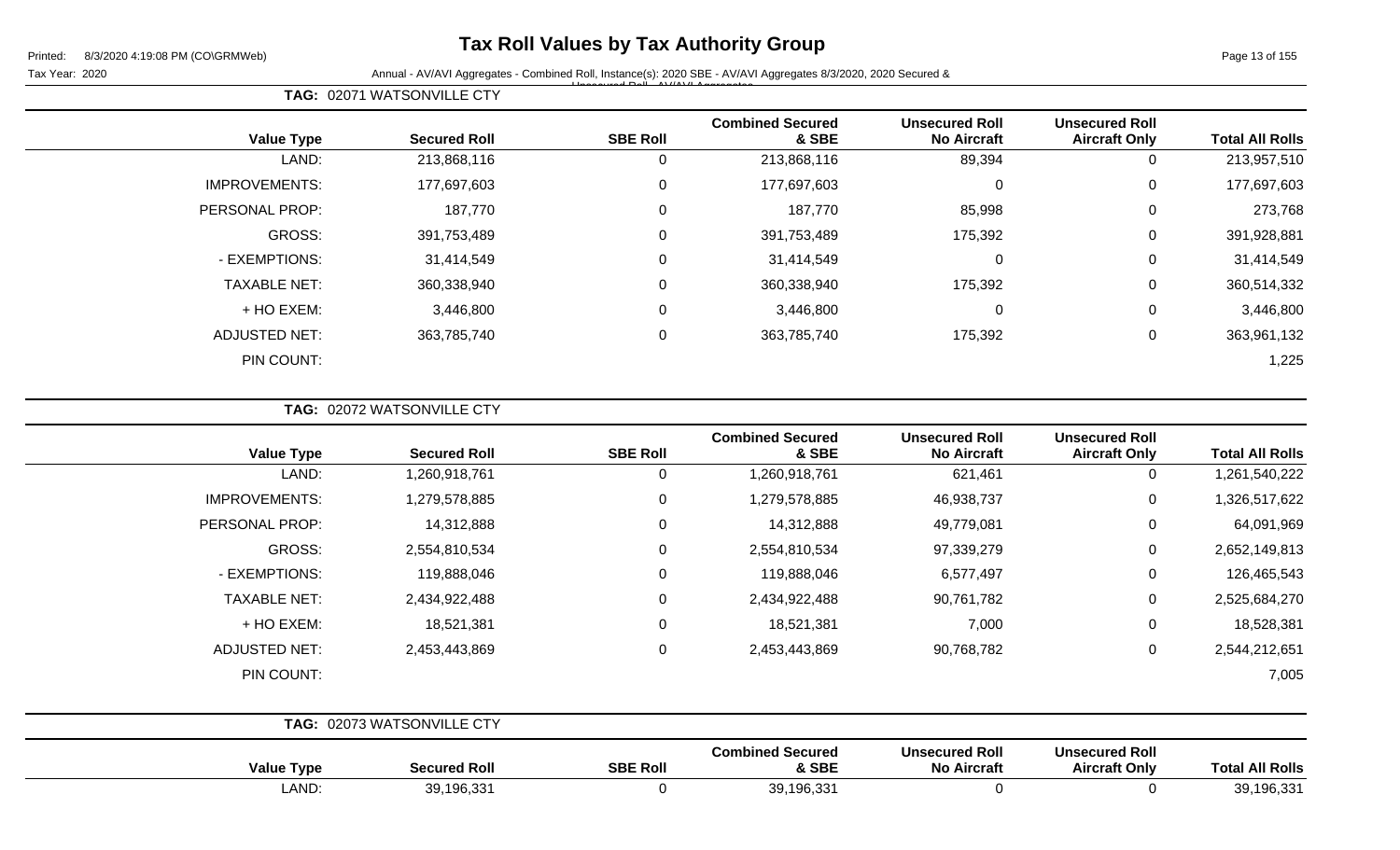## **Tax Roll Values by Tax Authority Group**

Page 14 of 155

Tax Year: 2020 **Annual - AV/AVI Aggregates - Combined Roll**, Instance(s): 2020 SBE - AV/AVI Aggregates 8/3/2020, 2020 Secured & Unsecured Roll - AV/AVI Aggregates

| <b>Unsecured Roll</b> | <b>Unsecured Roll</b> | <b>Combined Secured</b> |          |                 | <b>Value Type</b>    |
|-----------------------|-----------------------|-------------------------|----------|-----------------|----------------------|
| 0                     | 2,145,985             | 41,110,938              |          | 41,110,938      | <b>IMPROVEMENTS:</b> |
| $\mathbf 0$           | 16,675,475            | 467,953                 | 0        | 467,953         | PERSONAL PROP:       |
| 0                     | 18,821,460            | 80,775,222              | $\Omega$ | 80,775,222      | GROSS:               |
| 0                     | 0                     | 8,944,456               | 0        | 8,944,456       | - EXEMPTIONS:        |
| 0                     | 18,821,460            | 71,830,766              |          | 71,830,766      | <b>TAXABLE NET:</b>  |
| $\mathbf 0$           | 0                     | 14,000                  | $\Omega$ | 14,000          | + HO EXEM:           |
| 0                     | 18,821,460            | 71,844,766              | 0        | 71,844,766      | <b>ADJUSTED NET:</b> |
|                       |                       |                         |          |                 | PIN COUNT:           |
|                       | <b>Aircraft Only</b>  | <b>No Aircraft</b>      | & SBE    | <b>SBE Roll</b> | <b>Secured Roll</b>  |

|  |  | <b>TAG: 02074 WATSONVILLE CTY</b> |
|--|--|-----------------------------------|
|--|--|-----------------------------------|

**TAG:** 02073 WATSONVILLE CTY

|                      |                     |                 | <b>Combined Secured</b> | <b>Unsecured Roll</b> | <b>Unsecured Roll</b> |                        |
|----------------------|---------------------|-----------------|-------------------------|-----------------------|-----------------------|------------------------|
| <b>Value Type</b>    | <b>Secured Roll</b> | <b>SBE Roll</b> | & SBE                   | <b>No Aircraft</b>    | <b>Aircraft Only</b>  | <b>Total All Rolls</b> |
| LAND:                | 6,676,693           | 0               | 6,676,693               | 0                     | υ                     | 6,676,693              |
| <b>IMPROVEMENTS:</b> | 15,848,654          | 0               | 15,848,654              | 33,763                | 0                     | 15,882,417             |
| PERSONAL PROP:       | 2,063,204           | 0               | 2,063,204               | 180,688               | 0                     | 2,243,892              |
| <b>GROSS:</b>        | 24,588,551          | $\mathbf 0$     | 24,588,551              | 214,451               | 0                     | 24,803,002             |
| - EXEMPTIONS:        | 5,120,620           | 0               | 5,120,620               | 0                     | 0                     | 5,120,620              |
| <b>TAXABLE NET:</b>  | 19,467,931          | $\mathbf 0$     | 19,467,931              | 214,451               | 0                     | 19,682,382             |
| <b>ADJUSTED NET:</b> | 19,467,931          | 0               | 19,467,931              | 214,451               | 0                     | 19,682,382             |
| PIN COUNT:           |                     |                 |                         |                       |                       | 25                     |
|                      |                     |                 |                         |                       |                       |                        |

|                      | TAG: 02075 WATSONVILLE CTY |                 |                                  |                                             |                                               |                        |
|----------------------|----------------------------|-----------------|----------------------------------|---------------------------------------------|-----------------------------------------------|------------------------|
| <b>Value Type</b>    | <b>Secured Roll</b>        | <b>SBE Roll</b> | <b>Combined Secured</b><br>& SBE | <b>Unsecured Roll</b><br><b>No Aircraft</b> | <b>Unsecured Roll</b><br><b>Aircraft Only</b> | <b>Total All Rolls</b> |
| LAND:                | 17,217                     |                 | 17,217                           |                                             |                                               | 17,217                 |
| <b>IMPROVEMENTS:</b> | 63,975                     |                 | 63,975                           |                                             |                                               | 63,975                 |
| GROSS:               | 81,192                     |                 | 81,192                           |                                             |                                               | 81,192                 |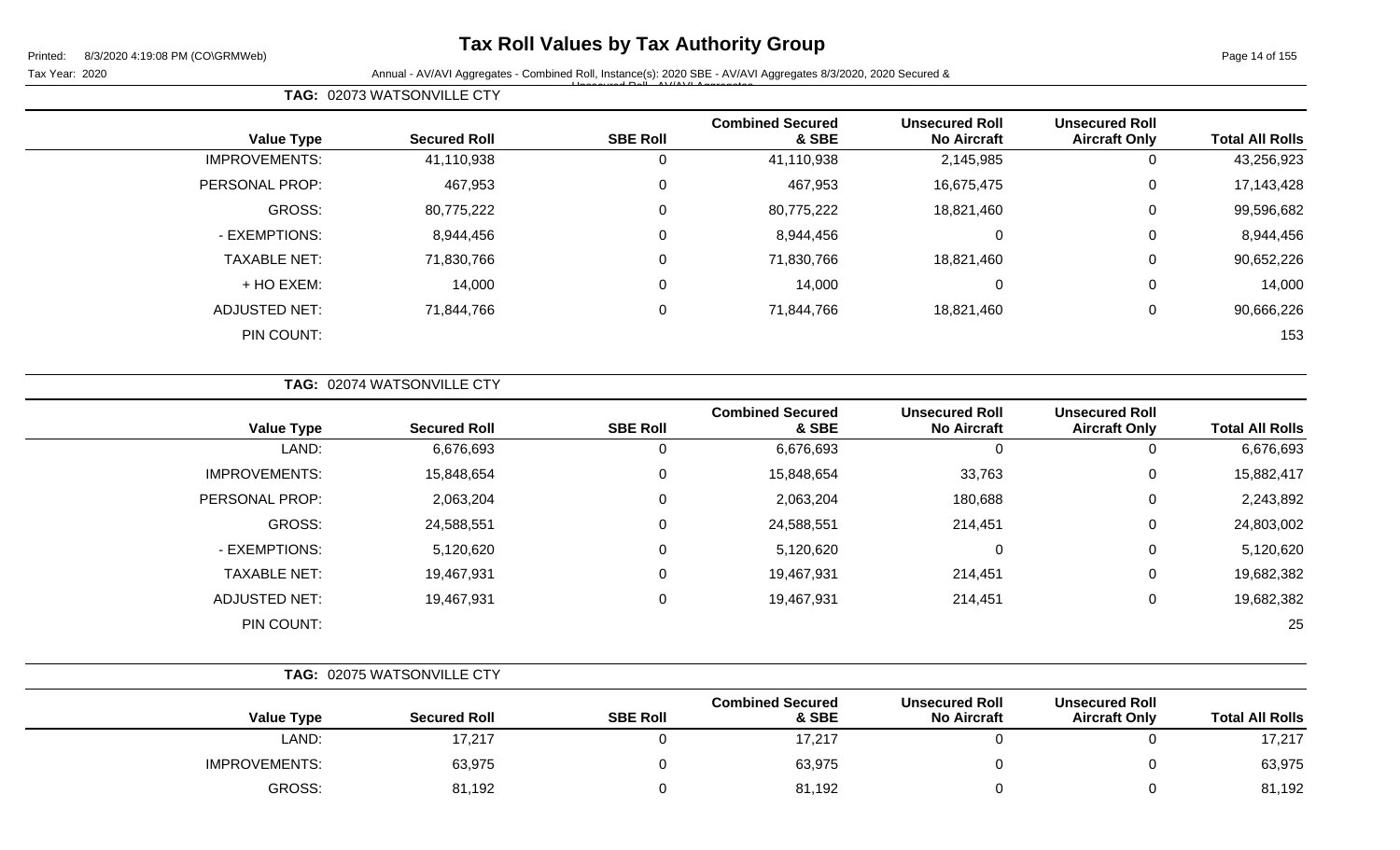# **Tax Roll Values by Tax Authority Group**

Page 15 of 155

|                        |                                               |                                             |                                  |                 | TAG: 02075 WATSONVILLE CTY |                      |
|------------------------|-----------------------------------------------|---------------------------------------------|----------------------------------|-----------------|----------------------------|----------------------|
| <b>Total All Rolls</b> | <b>Unsecured Roll</b><br><b>Aircraft Only</b> | <b>Unsecured Roll</b><br><b>No Aircraft</b> | <b>Combined Secured</b><br>& SBE | <b>SBE Roll</b> | <b>Secured Roll</b>        | <b>Value Type</b>    |
| 7,000                  | 0                                             | $\mathbf 0$                                 | 7,000                            | $\mathbf 0$     | 7,000                      | - EXEMPTIONS:        |
| 74,192                 | 0                                             | $\Omega$                                    | 74,192                           | 0               | 74,192                     | <b>TAXABLE NET:</b>  |
| 7,000                  | 0                                             | 0                                           | 7,000                            | 0               | 7,000                      | + HO EXEM:           |
| 81,192                 | 0                                             | $\Omega$                                    | 81,192                           | 0               | 81,192                     | <b>ADJUSTED NET:</b> |
| 3                      |                                               |                                             |                                  |                 |                            | PIN COUNT:           |
|                        |                                               |                                             |                                  |                 | TAG: 02077 WATSONVILLE CTY |                      |
| <b>Total All Rolls</b> | <b>Unsecured Roll</b><br><b>Aircraft Only</b> | <b>Unsecured Roll</b><br><b>No Aircraft</b> | <b>Combined Secured</b><br>& SBE | <b>SBE Roll</b> | <b>Secured Roll</b>        | <b>Value Type</b>    |
| 842,755                | 0                                             | $\mathbf 0$                                 | 842,755                          | $\mathbf 0$     | 842,755                    | LAND:                |
| 1,120,398              | 0                                             | 20,585                                      | 1,099,813                        | 0               | 1,099,813                  | <b>IMPROVEMENTS:</b> |
| 80,671                 | 0                                             | 80,671                                      | 0                                | 0               | 0                          | PERSONAL PROP:       |
| 2,043,824              | 0                                             | 101,256                                     | 1,942,568                        | 0               | 1,942,568                  | <b>GROSS:</b>        |
| 2,043,824              | 0                                             | 101,256                                     | 1,942,568                        | 0               | 1,942,568                  | <b>TAXABLE NET:</b>  |
| 2,043,824              | 0                                             | 101,256                                     | 1,942,568                        | $\mathbf 0$     | 1,942,568                  | <b>ADJUSTED NET:</b> |
| 3                      |                                               |                                             |                                  |                 |                            | PIN COUNT:           |
|                        |                                               |                                             |                                  |                 | TAG: 02078 WATSONVILLE CTY |                      |
| <b>Total All Rolls</b> | <b>Unsecured Roll</b><br><b>Aircraft Only</b> | <b>Unsecured Roll</b><br><b>No Aircraft</b> | <b>Combined Secured</b><br>& SBE | <b>SBE Roll</b> | <b>Secured Roll</b>        | <b>Value Type</b>    |
| 478,674,060            | 0                                             | 3,668,293                                   | 475,005,767                      | 0               | 475,005,767                | LAND:                |
| 617,538,271            | 0                                             | 43,640,114                                  | 573,898,157                      | 0               | 573,898,157                | <b>IMPROVEMENTS:</b> |
| 87,740,855             | 31,827,686                                    | 47,945,387                                  | 7,967,782                        | $\mathbf 0$     | 7,967,782                  | PERSONAL PROP:       |
| 1,183,953,186          | 31,827,686                                    | 95,253,794                                  | 1,056,871,706                    | 0               | 1,056,871,706              | GROSS:               |
| 55,618,666             | 665,061                                       | 2,455,773                                   | 52,497,832                       | 0               | 52,497,832                 | - EXEMPTIONS:        |
| 1,128,334,520          | 31,162,625                                    | 92,798,021                                  | 1,004,373,874                    | 0               | 1,004,373,874              | <b>TAXABLE NET:</b>  |
| 3,035,200              | $\pmb{0}$                                     | $\overline{0}$                              | 3,035,200                        | 0               | 3,035,200                  | + HO EXEM:           |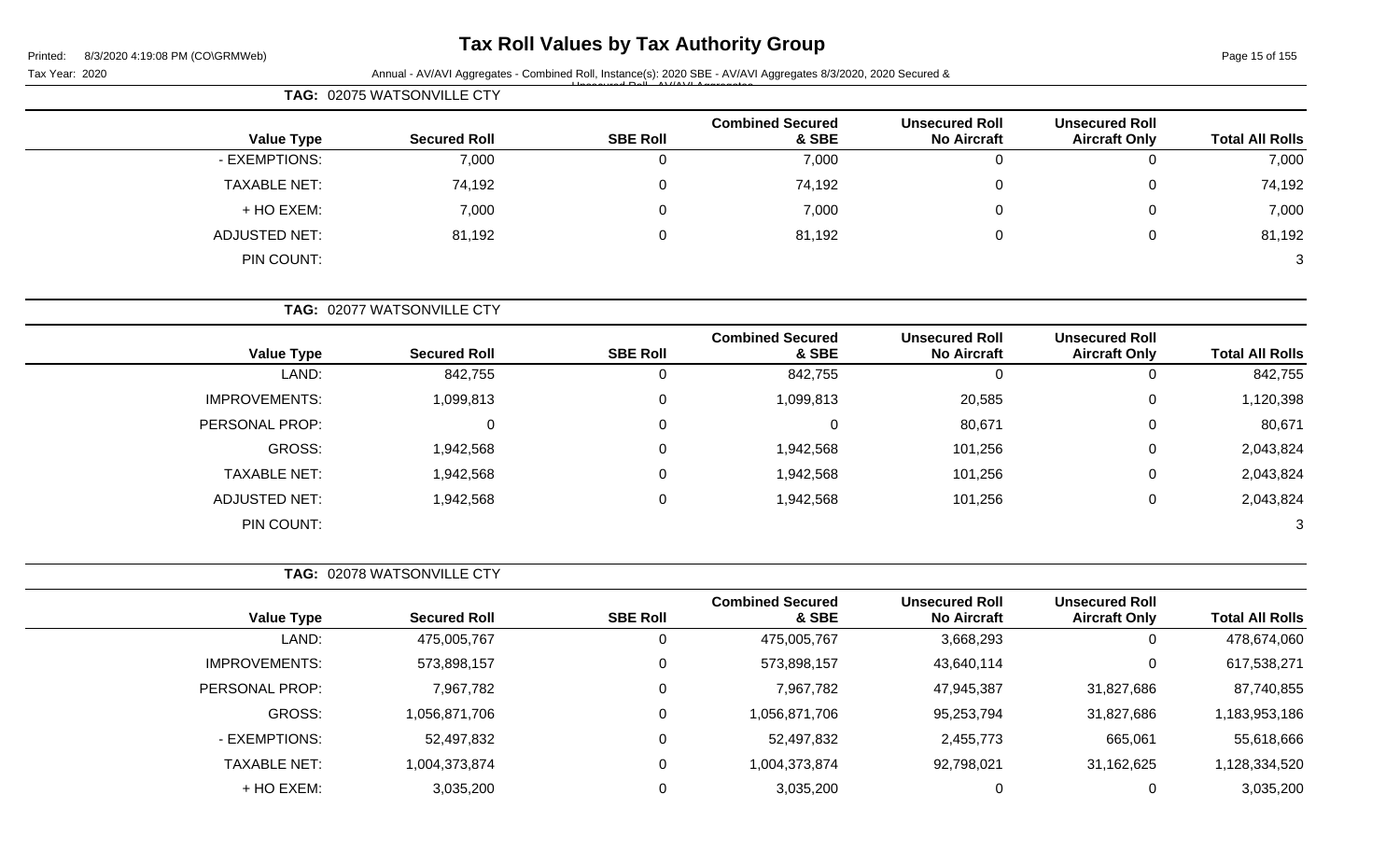Page 16 of 155

| Tax Year: 2020       |                            |                 | Annual - AV/AVI Aggregates - Combined Roll, Instance(s): 2020 SBE - AV/AVI Aggregates 8/3/2020, 2020 Secured & |                                             |                                               |                        |
|----------------------|----------------------------|-----------------|----------------------------------------------------------------------------------------------------------------|---------------------------------------------|-----------------------------------------------|------------------------|
|                      | TAG: 02078 WATSONVILLE CTY |                 |                                                                                                                |                                             |                                               |                        |
| <b>Value Type</b>    | <b>Secured Roll</b>        | <b>SBE Roll</b> | <b>Combined Secured</b><br>& SBE                                                                               | <b>Unsecured Roll</b><br><b>No Aircraft</b> | <b>Unsecured Roll</b><br><b>Aircraft Only</b> | <b>Total All Rolls</b> |
| <b>ADJUSTED NET:</b> | 1,007,409,074              | $\mathbf 0$     | 1,007,409,074                                                                                                  | 92,798,021                                  | 31,162,625                                    | 1,131,369,720          |
| PIN COUNT:           |                            |                 |                                                                                                                |                                             |                                               | 3,208                  |
|                      | TAG: 02079 WATSONVILLE CTY |                 |                                                                                                                |                                             |                                               |                        |
| <b>Value Type</b>    | <b>Secured Roll</b>        | <b>SBE Roll</b> | <b>Combined Secured</b><br>& SBE                                                                               | <b>Unsecured Roll</b><br><b>No Aircraft</b> | <b>Unsecured Roll</b><br><b>Aircraft Only</b> | <b>Total All Rolls</b> |
| LAND:                | 1,664,411                  | $\mathbf 0$     | 1,664,411                                                                                                      | $\mathbf 0$                                 | $\mathbf 0$                                   | 1,664,411              |
| <b>GROSS:</b>        | 1,664,411                  | 0               | 1,664,411                                                                                                      | $\mathbf 0$                                 | 0                                             | 1,664,411              |
| <b>TAXABLE NET:</b>  | 1,664,411                  | $\Omega$        | 1,664,411                                                                                                      | 0                                           | 0                                             | 1,664,411              |
| <b>ADJUSTED NET:</b> | 1,664,411                  | $\mathbf 0$     | 1,664,411                                                                                                      | $\mathbf 0$                                 | $\mathbf 0$                                   | 1,664,411              |
| PIN COUNT:           |                            |                 |                                                                                                                |                                             |                                               | 3                      |
|                      | TAG: 03007 CAPITOLA CITY   |                 |                                                                                                                |                                             |                                               |                        |
| <b>Value Type</b>    | <b>Secured Roll</b>        | <b>SBE Roll</b> | <b>Combined Secured</b><br>& SBE                                                                               | <b>Unsecured Roll</b><br><b>No Aircraft</b> | <b>Unsecured Roll</b><br><b>Aircraft Only</b> | <b>Total All Rolls</b> |
| PERSONAL PROP:       | $\mathbf 0$                | $\Omega$        | 0                                                                                                              | 29,505                                      | $\mathbf 0$                                   | 29,505                 |
| <b>GROSS:</b>        | $\Omega$                   | $\Omega$        | 0                                                                                                              | 29,505                                      | 0                                             | 29,505                 |
| <b>TAXABLE NET:</b>  | $\Omega$                   | $\Omega$        | 0                                                                                                              | 29,505                                      | 0                                             | 29,505                 |
| <b>ADJUSTED NET:</b> | $\Omega$                   | 0               | 0                                                                                                              | 29,505                                      | 0                                             | 29,505                 |
| PIN COUNT:           |                            |                 |                                                                                                                |                                             |                                               | -1                     |
|                      | TAG: 03011 CAPITOLA CITY   |                 |                                                                                                                |                                             |                                               |                        |
| <b>Value Type</b>    | <b>Secured Roll</b>        | <b>SBE Roll</b> | <b>Combined Secured</b><br>& SBE                                                                               | <b>Unsecured Roll</b><br><b>No Aircraft</b> | <b>Unsecured Roll</b><br><b>Aircraft Only</b> | <b>Total All Rolls</b> |
| PIN COUNT:           |                            |                 |                                                                                                                |                                             |                                               | 2                      |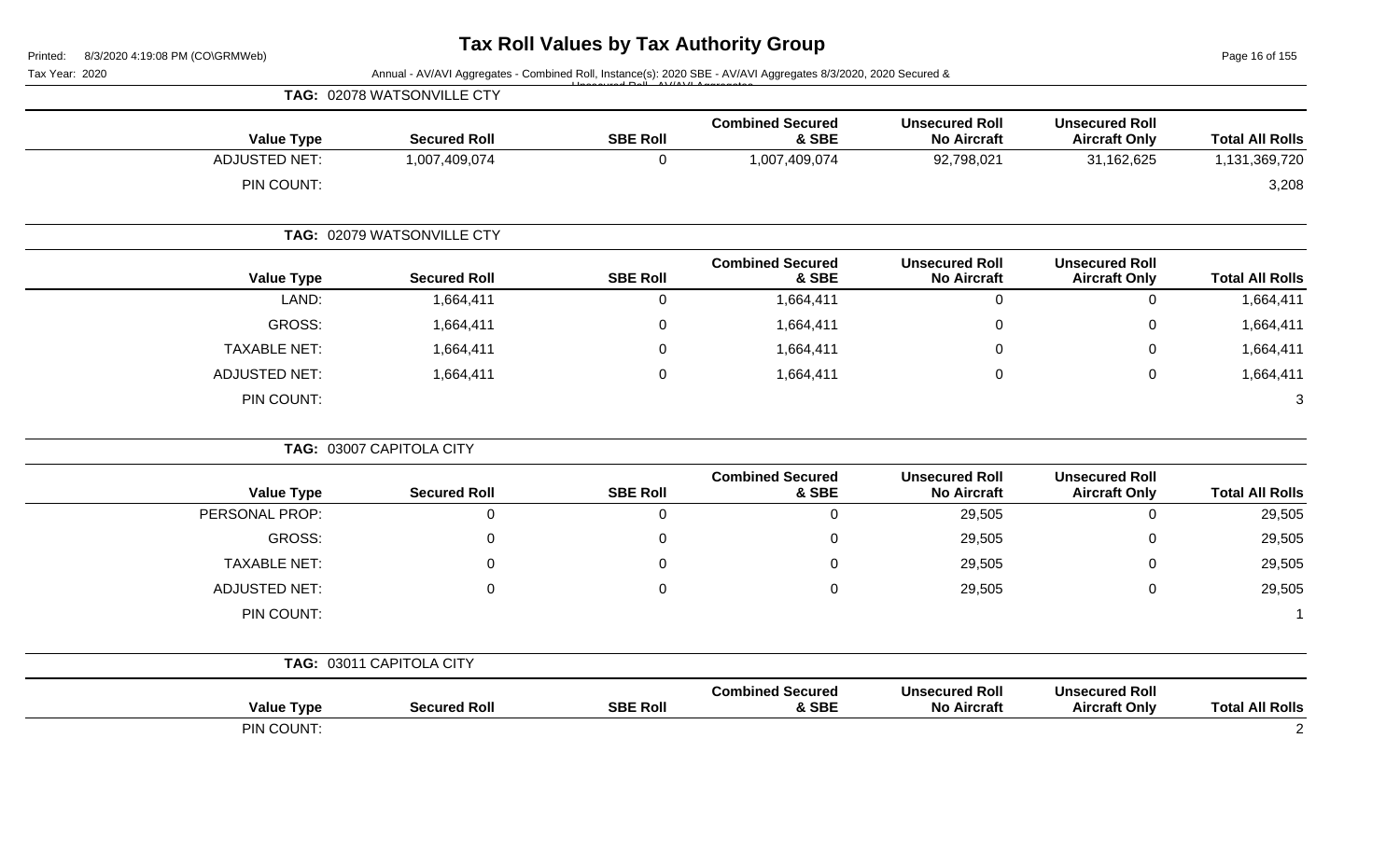## **Tax Roll Values by Tax Authority Group**

## Tax Year: 2020 **Annual - AV/AVI Aggregates - Combined Roll**, Instance(s): 2020 SBE - AV/AVI Aggregates 8/3/2020, 2020 Secured &

| <b>Total All Rolls</b> | <b>Unsecured Roll</b><br><b>Aircraft Only</b> | <b>Unsecured Roll</b><br><b>No Aircraft</b> | <b>Combined Secured</b><br>& SBE | <b>SBE Roll</b> | <b>Secured Roll</b> | <b>Value Type</b>    |
|------------------------|-----------------------------------------------|---------------------------------------------|----------------------------------|-----------------|---------------------|----------------------|
| 56,666                 |                                               | 56,666                                      | 0                                |                 | 0                   | PERSONAL PROP:       |
| 56,666                 | 0                                             | 56,666                                      | 0                                | 0               | 0                   | GROSS:               |
| 56,666                 | 0                                             | 56,666                                      | $\Omega$                         | 0               | $\overline{0}$      | TAXABLE NET:         |
| 56,666                 | 0                                             | 56,666                                      | $\Omega$                         |                 | 0                   | <b>ADJUSTED NET:</b> |
|                        |                                               |                                             |                                  |                 |                     | PIN COUNT:           |

|                      |                     |                 | <b>Combined Secured</b> | <b>Unsecured Roll</b> | <b>Unsecured Roll</b> |                        |
|----------------------|---------------------|-----------------|-------------------------|-----------------------|-----------------------|------------------------|
| <b>Value Type</b>    | <b>Secured Roll</b> | <b>SBE Roll</b> | & SBE                   | <b>No Aircraft</b>    | <b>Aircraft Only</b>  | <b>Total All Rolls</b> |
| LAND:                | 0                   | 0               | 0                       | 143,989               | 0                     | 143,989                |
| <b>IMPROVEMENTS:</b> |                     |                 | 0                       | 259,676               | 0                     | 259,676                |
| GROSS:               | 0                   | 0               | 0                       | 403,665               | 0                     | 403,665                |
| <b>TAXABLE NET:</b>  | 0                   | 0               | 0                       | 403,665               | 0                     | 403,665                |
| <b>ADJUSTED NET:</b> |                     | 0               | 0                       | 403,665               | 0                     | 403,665                |
| PIN COUNT:           |                     |                 |                         |                       |                       | 10                     |

**TAG:** 03039 CAPITOLA CITY

|                      |                     |                 | <b>Combined Secured</b> | <b>Unsecured Roll</b> | <b>Unsecured Roll</b> |                        |
|----------------------|---------------------|-----------------|-------------------------|-----------------------|-----------------------|------------------------|
| <b>Value Type</b>    | <b>Secured Roll</b> | <b>SBE Roll</b> | & SBE                   | <b>No Aircraft</b>    | <b>Aircraft Only</b>  | <b>Total All Rolls</b> |
| LAND:                | 447,105             | υ               | 447,105                 |                       |                       | 447,105                |
| <b>IMPROVEMENTS:</b> | 506,711             | 0               | 506,711                 |                       | 0                     | 506,711                |
| GROSS:               | 953,816             | 0               | 953,816                 |                       | 0                     | 953,816                |
| - EXEMPTIONS:        | 7,000               | U               | 7,000                   |                       | 0                     | 7,000                  |
| <b>TAXABLE NET:</b>  | 946,816             | 0               | 946,816                 |                       | 0                     | 946,816                |
| + HO EXEM:           | 7,000               | 0               | 7,000                   |                       | 0                     | 7,000                  |
| <b>ADJUSTED NET:</b> | 953,816             |                 | 953,816                 |                       |                       | 953,816                |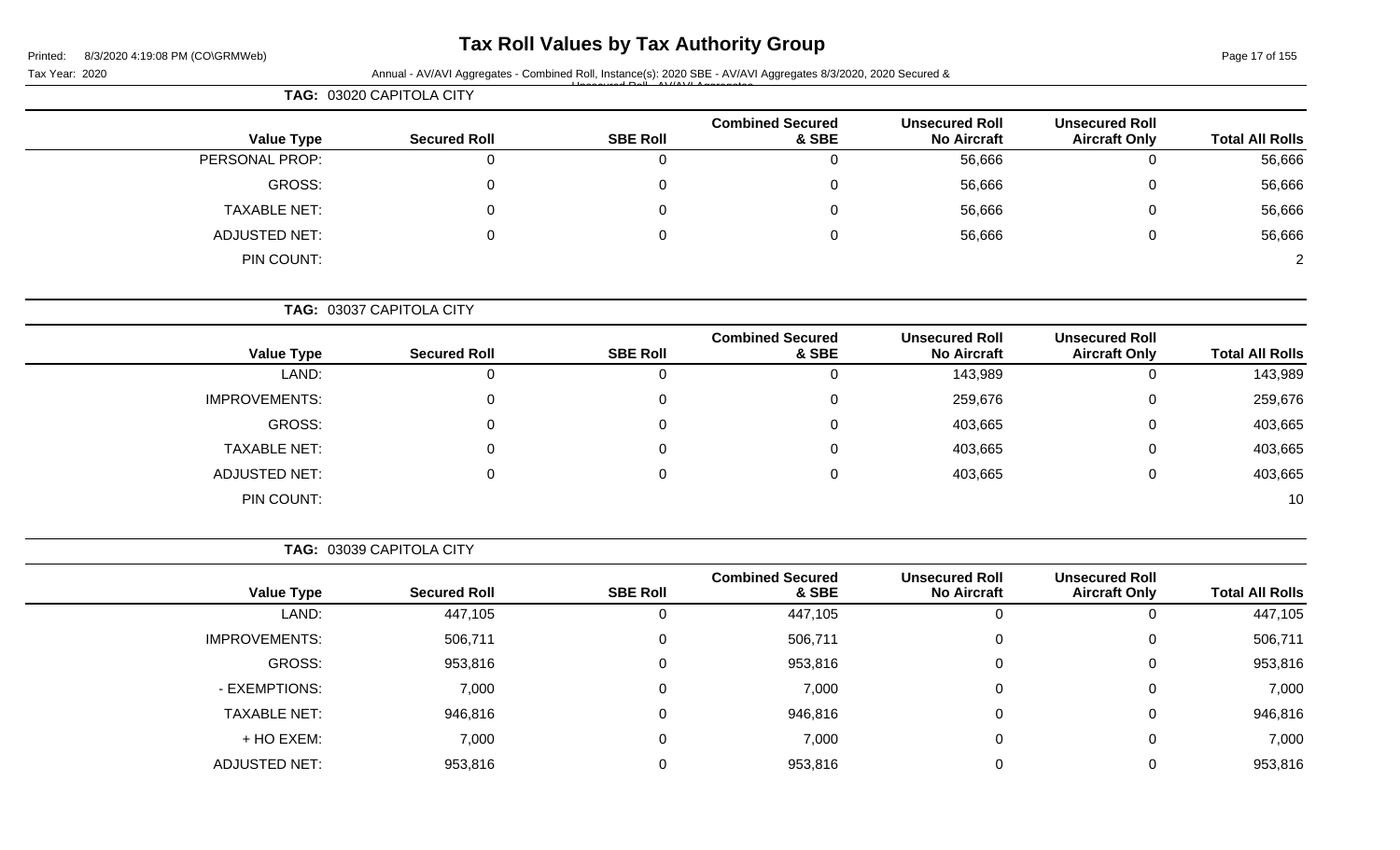Page 18 of 155

Tax Year: 2020 **Annual - AV/AVI Aggregates - Combined Roll**, Instance(s): 2020 SBE - AV/AVI Aggregates 8/3/2020, 2020 Secured &

|                        |                                               |                                             |                                  |                 | TAG: 03039 CAPITOLA CITY |                      |
|------------------------|-----------------------------------------------|---------------------------------------------|----------------------------------|-----------------|--------------------------|----------------------|
| <b>Total All Rolls</b> | <b>Unsecured Roll</b><br><b>Aircraft Only</b> | <b>Unsecured Roll</b><br><b>No Aircraft</b> | <b>Combined Secured</b><br>& SBE | <b>SBE Roll</b> | <b>Secured Roll</b>      | <b>Value Type</b>    |
|                        |                                               |                                             |                                  |                 |                          | PIN COUNT:           |
|                        |                                               |                                             |                                  |                 | TAG: 03046 CAPITOLA CITY |                      |
| <b>Total All Rolls</b> | <b>Unsecured Roll</b><br><b>Aircraft Only</b> | <b>Unsecured Roll</b><br><b>No Aircraft</b> | <b>Combined Secured</b><br>& SBE | <b>SBE Roll</b> | <b>Secured Roll</b>      | <b>Value Type</b>    |
| 29,237,848             | $\mathbf 0$                                   | 0                                           | 29,237,848                       | $\Omega$        | 29,237,848               | LAND:                |
| 15,649,134             | $\mathbf 0$                                   | 242,664                                     | 15,406,470                       | 0               | 15,406,470               | <b>IMPROVEMENTS:</b> |
| 154,554                | $\mathbf 0$                                   | 154,554                                     | 0                                | $\Omega$        | 0                        | PERSONAL PROP:       |
| 45,041,536             | $\mathbf 0$                                   | 397,218                                     | 44,644,318                       | 0               | 44,644,318               | GROSS:               |
| 152,600                | $\mathbf 0$                                   | $\mathbf 0$                                 | 152,600                          | 0               | 152,600                  | - EXEMPTIONS:        |
| 44,888,936             | $\mathbf 0$                                   | 397,218                                     | 44,491,718                       | 0               | 44,491,718               | <b>TAXABLE NET:</b>  |
| 152,600                | $\mathbf 0$                                   | $\mathbf 0$                                 | 152,600                          | $\Omega$        | 152,600                  | + HO EXEM:           |
| 45,041,536             | $\mathbf 0$                                   | 397,218                                     | 44,644,318                       | $\mathbf 0$     | 44,644,318               | <b>ADJUSTED NET:</b> |
| 93                     |                                               |                                             |                                  |                 |                          | PIN COUNT:           |
|                        |                                               |                                             |                                  |                 |                          |                      |

| TAG: 03050 CAPITOLA CITY |                     |                 |                                  |                                             |                                               |                        |
|--------------------------|---------------------|-----------------|----------------------------------|---------------------------------------------|-----------------------------------------------|------------------------|
| <b>Value Type</b>        | <b>Secured Roll</b> | <b>SBE Roll</b> | <b>Combined Secured</b><br>& SBE | <b>Unsecured Roll</b><br><b>No Aircraft</b> | <b>Unsecured Roll</b><br><b>Aircraft Only</b> | <b>Total All Rolls</b> |
| LAND:                    | 712,255             | 0               | 712,255                          | 0                                           | 0                                             | 712,255                |
| <b>IMPROVEMENTS:</b>     | 199,932             | 0               | 199,932                          | $\mathbf 0$                                 | 0                                             | 199,932                |
| PERSONAL PROP:           |                     | 0               |                                  | 8,203                                       | 0                                             | 8,203                  |
| GROSS:                   | 912,187             | 0               | 912,187                          | 8,203                                       | 0                                             | 920,390                |
| <b>TAXABLE NET:</b>      | 912,187             | 0               | 912,187                          | 8,203                                       | 0                                             | 920,390                |
| <b>ADJUSTED NET:</b>     | 912,187             | 0               | 912,187                          | 8,203                                       | 0                                             | 920,390                |
| PIN COUNT:               |                     |                 |                                  |                                             |                                               | 2                      |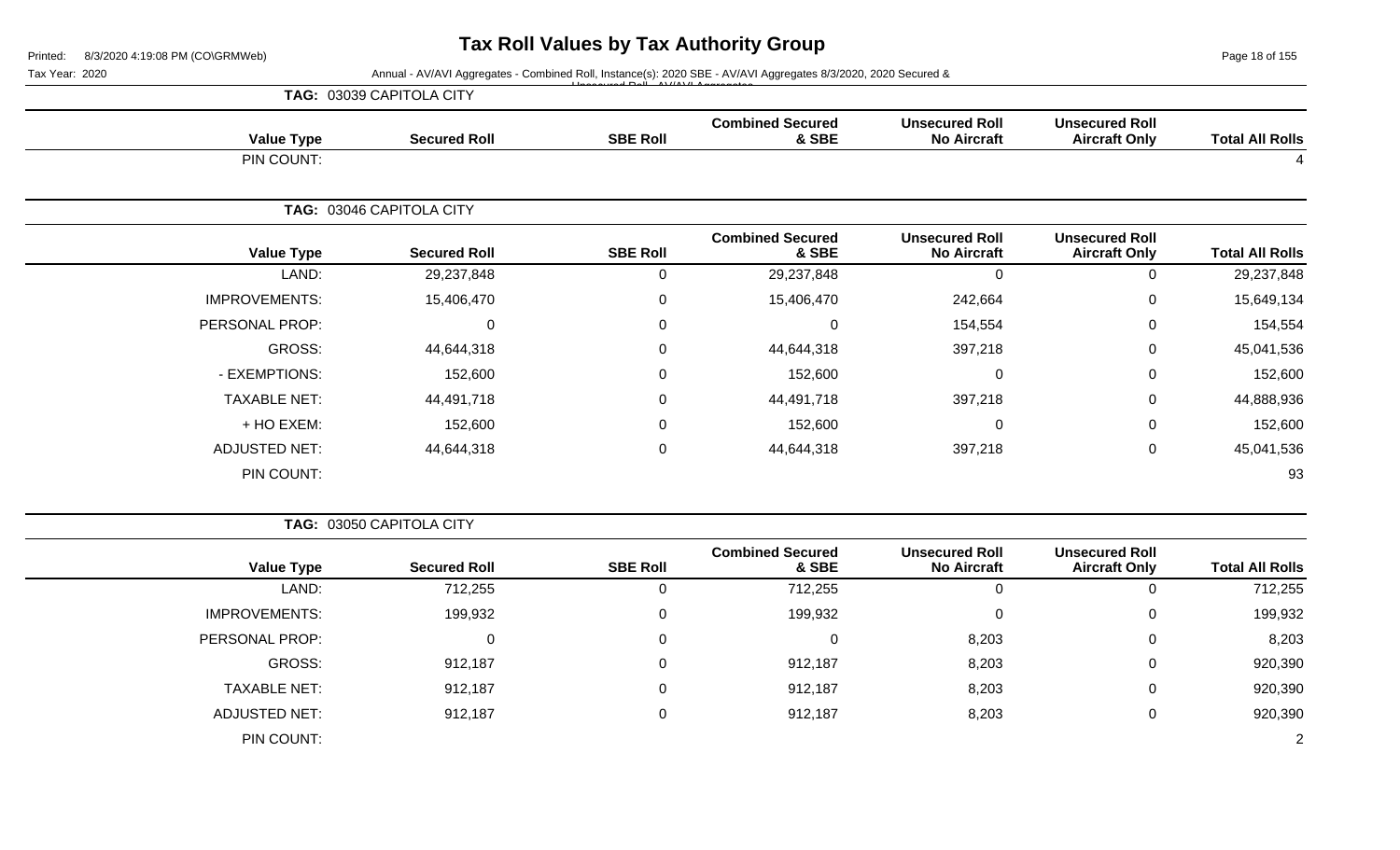Page 19 of 155

Tax Year: 2020 **Annual - AV/AVI Aggregates - Combined Roll**, Instance(s): 2020 SBE - AV/AVI Aggregates 8/3/2020, 2020 Secured &

|                        |                                               |                                             |                                  |                  | TAG: 03053 CAPITOLA CITY |                      |
|------------------------|-----------------------------------------------|---------------------------------------------|----------------------------------|------------------|--------------------------|----------------------|
| <b>Total All Rolls</b> | <b>Unsecured Roll</b><br><b>Aircraft Only</b> | <b>Unsecured Roll</b><br><b>No Aircraft</b> | <b>Combined Secured</b><br>& SBE | <b>SBE Roll</b>  | <b>Secured Roll</b>      | <b>Value Type</b>    |
| 2                      |                                               |                                             |                                  |                  |                          | PIN COUNT:           |
|                        |                                               |                                             |                                  |                  | TAG: 03056 CAPITOLA CITY |                      |
| <b>Total All Rolls</b> | <b>Unsecured Roll</b><br><b>Aircraft Only</b> | <b>Unsecured Roll</b><br><b>No Aircraft</b> | <b>Combined Secured</b><br>& SBE | <b>SBE Roll</b>  | <b>Secured Roll</b>      | <b>Value Type</b>    |
| 11,952,160             | $\overline{0}$                                | $\Omega$                                    | 11,952,160                       | 0                | 11,952,160               | LAND:                |
| 10,366,943             | $\mathbf 0$                                   | 5,520                                       | 10,361,423                       | 0                | 10,361,423               | <b>IMPROVEMENTS:</b> |
| 7,852                  | 0                                             | 7,852                                       | $\Omega$                         | $\mathbf 0$      | 0                        | PERSONAL PROP:       |
| 22,326,955             | $\mathbf{0}$                                  | 13,372                                      | 22,313,583                       | $\mathbf{0}$     | 22,313,583               | GROSS:               |
| 5,600                  | 0                                             |                                             | 5,600                            | 0                | 5,600                    | - EXEMPTIONS:        |
| 22,321,355             | 0                                             | 13,372                                      | 22,307,983                       | 0                | 22,307,983               | <b>TAXABLE NET:</b>  |
| 5,600                  | 0                                             | $\Omega$                                    | 5,600                            | $\Omega$         | 5,600                    | + HO EXEM:           |
| 22,326,955             | $\mathbf 0$                                   | 13,372                                      | 22,313,583                       | $\boldsymbol{0}$ | 22,313,583               | <b>ADJUSTED NET:</b> |
| 29                     |                                               |                                             |                                  |                  |                          | PIN COUNT:           |

| <b>TAG: 03063 CAPITOLA CITY</b> |
|---------------------------------|
|---------------------------------|

| <b>Value Type</b>    | <b>Secured Roll</b> | <b>SBE Roll</b> | <b>Combined Secured</b><br>& SBE | <b>Unsecured Roll</b><br><b>No Aircraft</b> | <b>Unsecured Roll</b><br><b>Aircraft Only</b> | <b>Total All Rolls</b> |
|----------------------|---------------------|-----------------|----------------------------------|---------------------------------------------|-----------------------------------------------|------------------------|
| LAND:                | 523,142             |                 | 523,142                          | υ                                           | 0                                             | 523,142                |
| <b>IMPROVEMENTS:</b> | 435,952             |                 | 435,952                          | 0                                           | 0                                             | 435,952                |
| GROSS:               | 959,094             |                 | 959,094                          | 0                                           | 0                                             | 959,094                |
| <b>TAXABLE NET:</b>  | 959,094             |                 | 959,094                          | 0                                           | 0                                             | 959,094                |
| ADJUSTED NET:        | 959,094             |                 | 959,094                          | 0                                           | 0                                             | 959,094                |
| PIN COUNT:           |                     |                 |                                  |                                             |                                               |                        |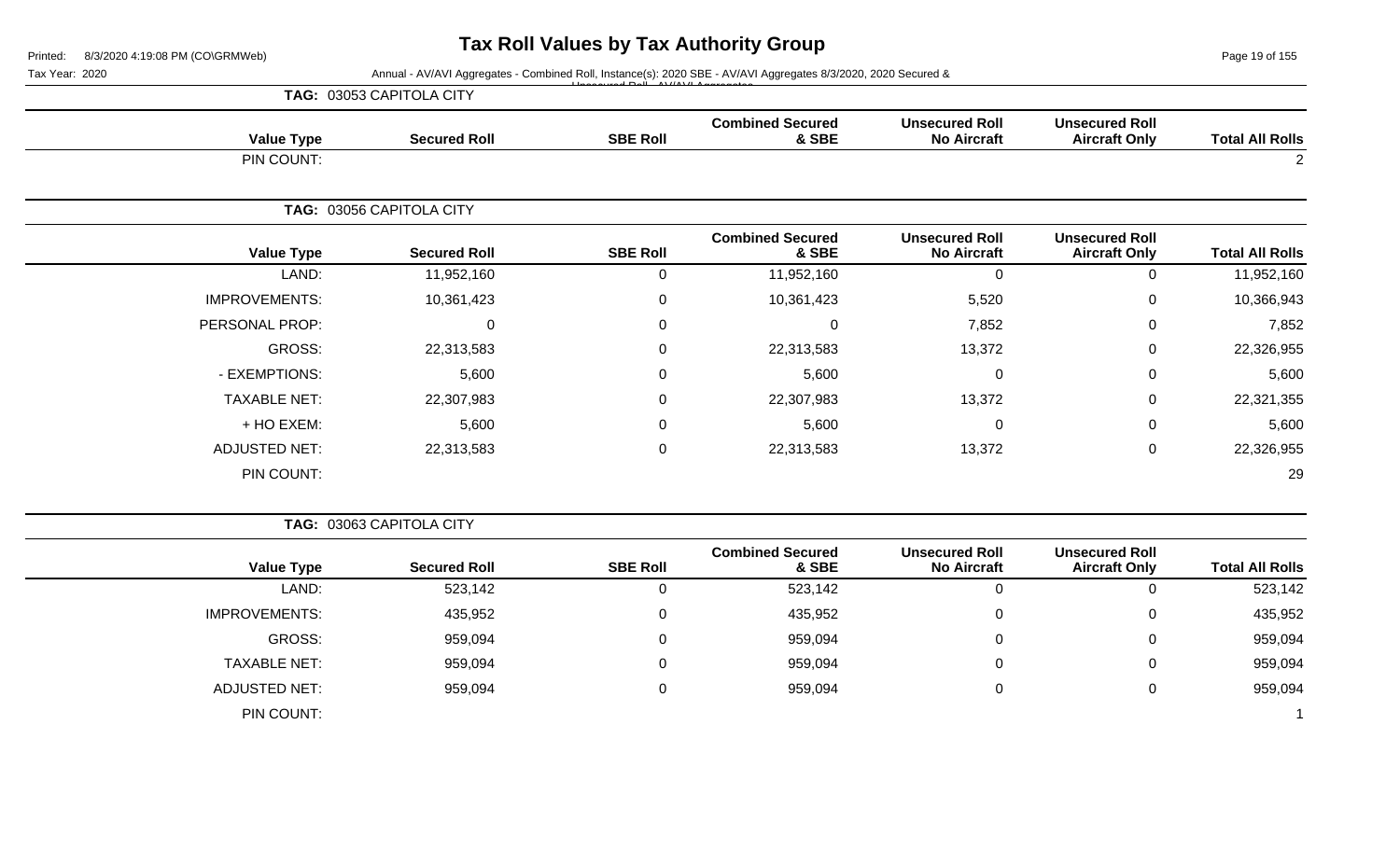## **Tax Roll Values by Tax Authority Group**

Tax Year: 2020 **Annual - AV/AVI Aggregates - Combined Roll**, Instance(s): 2020 SBE - AV/AVI Aggregates 8/3/2020, 2020 Secured & Unsecured Roll - AV/AVI Aggregates

|                        |                                               |                                             |                                  |                 | TAG: 03069 CAPITOLA CITY |                      |
|------------------------|-----------------------------------------------|---------------------------------------------|----------------------------------|-----------------|--------------------------|----------------------|
| <b>Total All Rolls</b> | <b>Unsecured Roll</b><br><b>Aircraft Only</b> | <b>Unsecured Roll</b><br><b>No Aircraft</b> | <b>Combined Secured</b><br>& SBE | <b>SBE Roll</b> | <b>Secured Roll</b>      | <b>Value Type</b>    |
| 6,764,995              | $\mathbf 0$                                   | $\overline{0}$                              | 6,764,995                        | $\mathbf 0$     | 6,764,995                | LAND:                |
| 8,525,017              | $\pmb{0}$                                     | 2,577,186                                   | 5,947,831                        | $\pmb{0}$       | 5,947,831                | <b>IMPROVEMENTS:</b> |
| 1,121,817              | $\pmb{0}$                                     | 826,474                                     | 295,343                          | $\mathbf 0$     | 295,343                  | PERSONAL PROP:       |
| 16,411,829             | $\pmb{0}$                                     | 3,403,660                                   | 13,008,169                       | $\mathbf 0$     | 13,008,169               | <b>GROSS:</b>        |
| 1,225,553              | $\pmb{0}$                                     | 1,225,553                                   | $\mathbf 0$                      | $\mathbf 0$     | $\pmb{0}$                | - EXEMPTIONS:        |
| 15,186,276             | $\pmb{0}$                                     | 2,178,107                                   | 13,008,169                       | $\mathbf 0$     | 13,008,169               | <b>TAXABLE NET:</b>  |
| 5,932                  | $\pmb{0}$                                     | 5,932                                       | $\mathbf 0$                      | $\mathbf 0$     | $\pmb{0}$                | + HO EXEM:           |
| 15,192,208             | $\pmb{0}$                                     | 2,184,039                                   | 13,008,169                       | $\mathbf 0$     | 13,008,169               | <b>ADJUSTED NET:</b> |
| 26                     |                                               |                                             |                                  |                 |                          | PIN COUNT:           |
|                        |                                               |                                             |                                  |                 | TAG: 03070 CAPITOLA CITY |                      |
| <b>Total All Rolls</b> | <b>Unsecured Roll</b><br><b>Aircraft Only</b> | <b>Unsecured Roll</b><br><b>No Aircraft</b> | <b>Combined Secured</b><br>& SBE | <b>SBE Roll</b> | <b>Secured Roll</b>      | <b>Value Type</b>    |
|                        |                                               |                                             |                                  |                 |                          | PIN COUNT:           |
|                        |                                               |                                             |                                  |                 | TAG: 03071 CAPITOLA CITY |                      |
| <b>Total All Rolls</b> | <b>Unsecured Roll</b><br><b>Aircraft Only</b> | <b>Unsecured Roll</b><br><b>No Aircraft</b> | <b>Combined Secured</b><br>& SBE | <b>SBE Roll</b> | <b>Secured Roll</b>      | <b>Value Type</b>    |
| 676                    | $\mathbf 0$                                   | $\overline{0}$                              | 676                              | $\mathbf 0$     | 676                      | LAND:                |
| 676                    | $\mathbf 0$                                   | 0                                           | 676                              | $\mathbf 0$     | 676                      | IMPROVEMENTS:        |
| 1,352                  | $\mathbf 0$                                   | 0                                           | 1,352                            | $\mathbf 0$     | 1,352                    | <b>GROSS:</b>        |
| 1,352                  | $\mathbf 0$                                   | 0                                           | 1,352                            | $\mathbf 0$     | 1,352                    | - EXEMPTIONS:        |
| $\mathbf 1$            |                                               |                                             |                                  |                 |                          | PIN COUNT:           |
|                        |                                               |                                             |                                  |                 | TAG: 03101 CAPITOLA CITY |                      |
| <b>Total All Rolls</b> | <b>Unsecured Roll</b><br><b>Aircraft Only</b> | <b>Unsecured Roll</b><br><b>No Aircraft</b> | <b>Combined Secured</b><br>& SBE | <b>SBE Roll</b> | <b>Secured Roll</b>      | <b>Value Type</b>    |
| 91,080,396             | $\mathbf 0$                                   | $\mathsf{O}$                                | 91,080,396                       | 110,892         | 90,969,504               | LAND:                |
|                        |                                               |                                             |                                  |                 |                          |                      |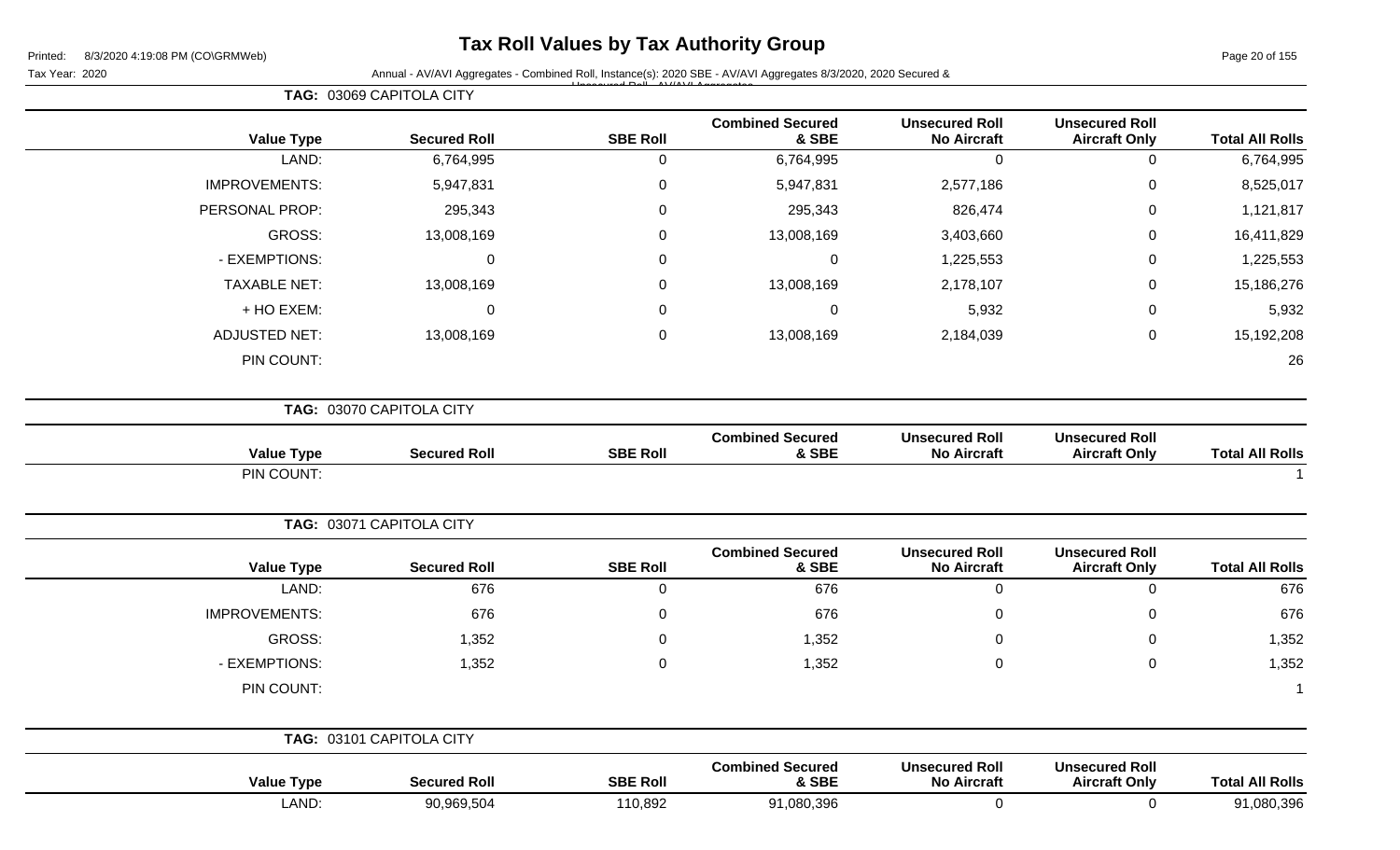**TAG:** 03101 CAPITOLA CITY

## **Tax Roll Values by Tax Authority Group**

Page 21 of 155

Tax Year: 2020 **Annual - AV/AVI Aggregates - Combined Roll**, Instance(s): 2020 SBE - AV/AVI Aggregates 8/3/2020, 2020 Secured & Unsecured Roll - AV/AVI Aggregates

| <b>Total All Rolls</b> | <b>Unsecured Roll</b><br><b>Aircraft Only</b> | <b>Unsecured Roll</b><br><b>No Aircraft</b> | <b>Combined Secured</b><br>& SBE | <b>SBE Roll</b> | <b>Secured Roll</b> | <b>Value Type</b>    |
|------------------------|-----------------------------------------------|---------------------------------------------|----------------------------------|-----------------|---------------------|----------------------|
| 111,967,677            | 0                                             | 13,737,240                                  | 98,230,437                       |                 | 98,230,437          | <b>IMPROVEMENTS:</b> |
| 10,541,738             | 0                                             | 9,041,883                                   | 1,499,855                        |                 | 1,499,855           | PERSONAL PROP:       |
| 213,589,811            | 0                                             | 22,779,123                                  | 190,810,688                      | 110,892         | 190,699,796         | GROSS:               |
| 4,342,984              | 0                                             | 0                                           | 4,342,984                        | 0               | 4,342,984           | - EXEMPTIONS:        |
| 209,246,827            | $\mathbf 0$                                   | 22,779,123                                  | 186,467,704                      | 110,892         | 186,356,812         | <b>TAXABLE NET:</b>  |
| 7,000                  | $\mathbf 0$                                   | 0                                           | 7,000                            | 0               | 7,000               | $+$ HO EXEM:         |
| 209,253,827            | 0                                             | 22,779,123                                  | 186,474,704                      | 110,892         | 186,363,812         | <b>ADJUSTED NET:</b> |
| 141                    |                                               |                                             |                                  |                 |                     | PIN COUNT:           |
|                        |                                               |                                             |                                  |                 |                     |                      |

|                      | TAG: 03102 CAPITOLA CITY |                 |                                  |                                             |                                               |                        |
|----------------------|--------------------------|-----------------|----------------------------------|---------------------------------------------|-----------------------------------------------|------------------------|
| <b>Value Type</b>    | <b>Secured Roll</b>      | <b>SBE Roll</b> | <b>Combined Secured</b><br>& SBE | <b>Unsecured Roll</b><br><b>No Aircraft</b> | <b>Unsecured Roll</b><br><b>Aircraft Only</b> | <b>Total All Rolls</b> |
| LAND:                | 24,244,613               | 0               | 24,244,613                       | $\mathbf 0$                                 | $\Omega$                                      | 24,244,613             |
| <b>IMPROVEMENTS:</b> | 24, 185, 131             | $\mathbf 0$     | 24, 185, 131                     | $\mathbf 0$                                 | 0                                             | 24, 185, 131           |
| PERSONAL PROP:       | 79,000                   | 0               | 79,000                           | 162,825                                     | 0                                             | 241,825                |
| GROSS:               | 48,508,744               | 0               | 48,508,744                       | 162,825                                     | 0                                             | 48,671,569             |
| - EXEMPTIONS:        | 8,599,216                | $\Omega$        | 8,599,216                        | $\mathbf 0$                                 | 0                                             | 8,599,216              |
| <b>TAXABLE NET:</b>  | 39,909,528               | 0               | 39,909,528                       | 162,825                                     | 0                                             | 40,072,353             |
| + HO EXEM:           | 196,000                  | $\mathbf 0$     | 196,000                          | $\mathbf 0$                                 | 0                                             | 196,000                |
| <b>ADJUSTED NET:</b> | 40,105,528               | 0               | 40,105,528                       | 162,825                                     | 0                                             | 40,268,353             |
| PIN COUNT:           |                          |                 |                                  |                                             |                                               | 106                    |
|                      |                          |                 |                                  |                                             |                                               |                        |
|                      | TAG: 03103 CAPITOLA CITY |                 |                                  |                                             |                                               |                        |

|                      |                     |                 | <b>Combined Secured</b> | <b>Unsecured Roll</b> | <b>Unsecured Roll</b> |                        |
|----------------------|---------------------|-----------------|-------------------------|-----------------------|-----------------------|------------------------|
| <b>Value Type</b>    | <b>Secured Roll</b> | <b>SBE Roll</b> | & SBE                   | <b>No Aircraft</b>    | <b>Aircraft Only</b>  | <b>Total All Rolls</b> |
| LAND:                | 8,566,769           |                 | 8,566,769               |                       |                       | 8,566,769              |
| <b>IMPROVEMENTS:</b> | 15,884,895          |                 | 15,884,895              | 168,245               |                       | 16,053,140             |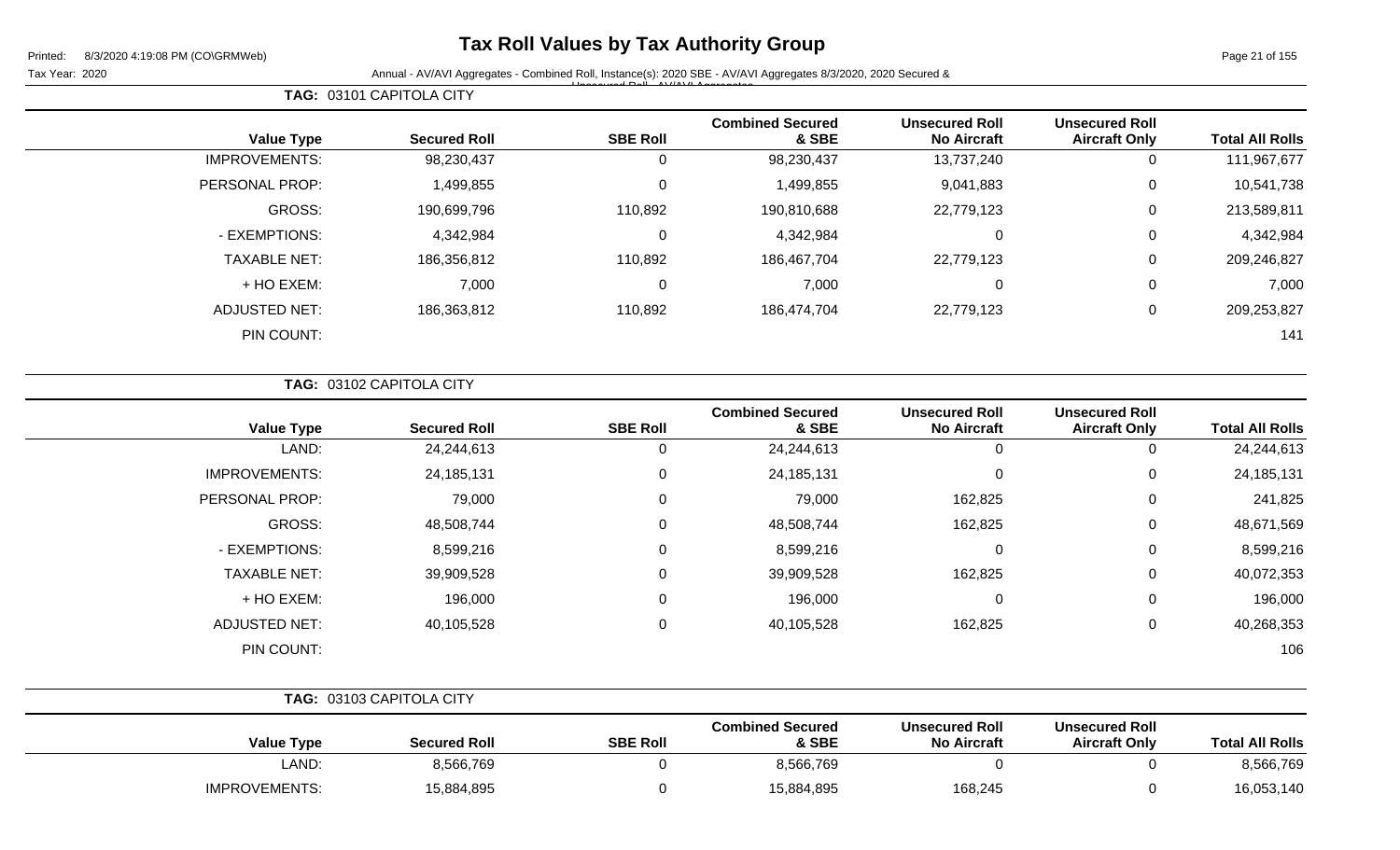# **Tax Roll Values by Tax Authority Group**

Page 22 of 155

|                        |                                               | Tax Year: 2020                              |                                  |                 |                          |                      |
|------------------------|-----------------------------------------------|---------------------------------------------|----------------------------------|-----------------|--------------------------|----------------------|
|                        |                                               |                                             |                                  |                 | TAG: 03103 CAPITOLA CITY |                      |
| <b>Total All Rolls</b> | <b>Unsecured Roll</b><br><b>Aircraft Only</b> | <b>Unsecured Roll</b><br><b>No Aircraft</b> | <b>Combined Secured</b><br>& SBE | <b>SBE Roll</b> | <b>Secured Roll</b>      | <b>Value Type</b>    |
| 801,297                | 0                                             | 801,297                                     | $\overline{0}$                   | $\mathbf 0$     | $\mathbf 0$              | PERSONAL PROP:       |
| 25,421,206             | 0                                             | 969,542                                     | 24,451,664                       | 0               | 24,451,664               | <b>GROSS:</b>        |
| 25,421,206             | 0                                             | 969,542                                     | 24,451,664                       | $\mathbf 0$     | 24,451,664               | <b>TAXABLE NET:</b>  |
| 25,421,206             | 0                                             | 969,542                                     | 24,451,664                       | $\mathbf 0$     | 24,451,664               | <b>ADJUSTED NET:</b> |
| 6                      |                                               |                                             |                                  |                 |                          | PIN COUNT:           |
|                        |                                               |                                             |                                  |                 | TAG: 03104 CAPITOLA CITY |                      |
| <b>Total All Rolls</b> | <b>Unsecured Roll</b><br><b>Aircraft Only</b> | <b>Unsecured Roll</b><br><b>No Aircraft</b> | <b>Combined Secured</b><br>& SBE | <b>SBE Roll</b> | <b>Secured Roll</b>      | <b>Value Type</b>    |
| 1,435,394              | 0                                             | $\mathbf 0$                                 | 1,435,394                        | $\pmb{0}$       | 1,435,394                | LAND:                |
| 7,663,503              | 0                                             | 935,394                                     | 6,728,109                        | 0               | 6,728,109                | <b>IMPROVEMENTS:</b> |
| 1,313,665              | 0                                             | 1,313,665                                   | $\mathbf 0$                      | 0               | 0                        | PERSONAL PROP:       |
| 10,412,562             | 0                                             | 2,249,059                                   | 8,163,503                        | 0               | 8,163,503                | <b>GROSS:</b>        |
| 10,412,562             | 0                                             | 2,249,059                                   | 8,163,503                        | 0               | 8,163,503                | <b>TAXABLE NET:</b>  |
| 10,412,562             | 0                                             | 2,249,059                                   | 8,163,503                        | 0               | 8,163,503                | <b>ADJUSTED NET:</b> |
|                        |                                               |                                             |                                  |                 |                          | PIN COUNT:           |
|                        |                                               |                                             |                                  |                 | TAG: 03105 CAPITOLA CITY |                      |
| <b>Total All Rolls</b> | <b>Unsecured Roll</b><br><b>Aircraft Only</b> | <b>Unsecured Roll</b><br><b>No Aircraft</b> | <b>Combined Secured</b><br>& SBE | <b>SBE Roll</b> | <b>Secured Roll</b>      | <b>Value Type</b>    |
| 17,420,913             | 0                                             | 0                                           | 17,420,913                       | 0               | 17,420,913               | LAND:                |
| 25,969,867             | 0                                             | 4,869,099                                   | 21,100,768                       | 0               | 21,100,768               | <b>IMPROVEMENTS:</b> |
| 2,424,919              | 0                                             | 1,545,572                                   | 879,347                          | 0               | 879,347                  | PERSONAL PROP:       |
| 45,815,699             | 0                                             | 6,414,671                                   | 39,401,028                       | 0               | 39,401,028               | GROSS:               |
| 77,000                 | 0                                             | 0                                           | 77,000                           | 0               | 77,000                   | - EXEMPTIONS:        |
| 45,738,699             | 0                                             | 6,414,671                                   | 39,324,028                       | $\overline{0}$  | 39,324,028               | <b>TAXABLE NET:</b>  |
| 77,000                 | 0                                             | 0                                           | 77,000                           | $\mathbf 0$     | 77,000                   | + HO EXEM:           |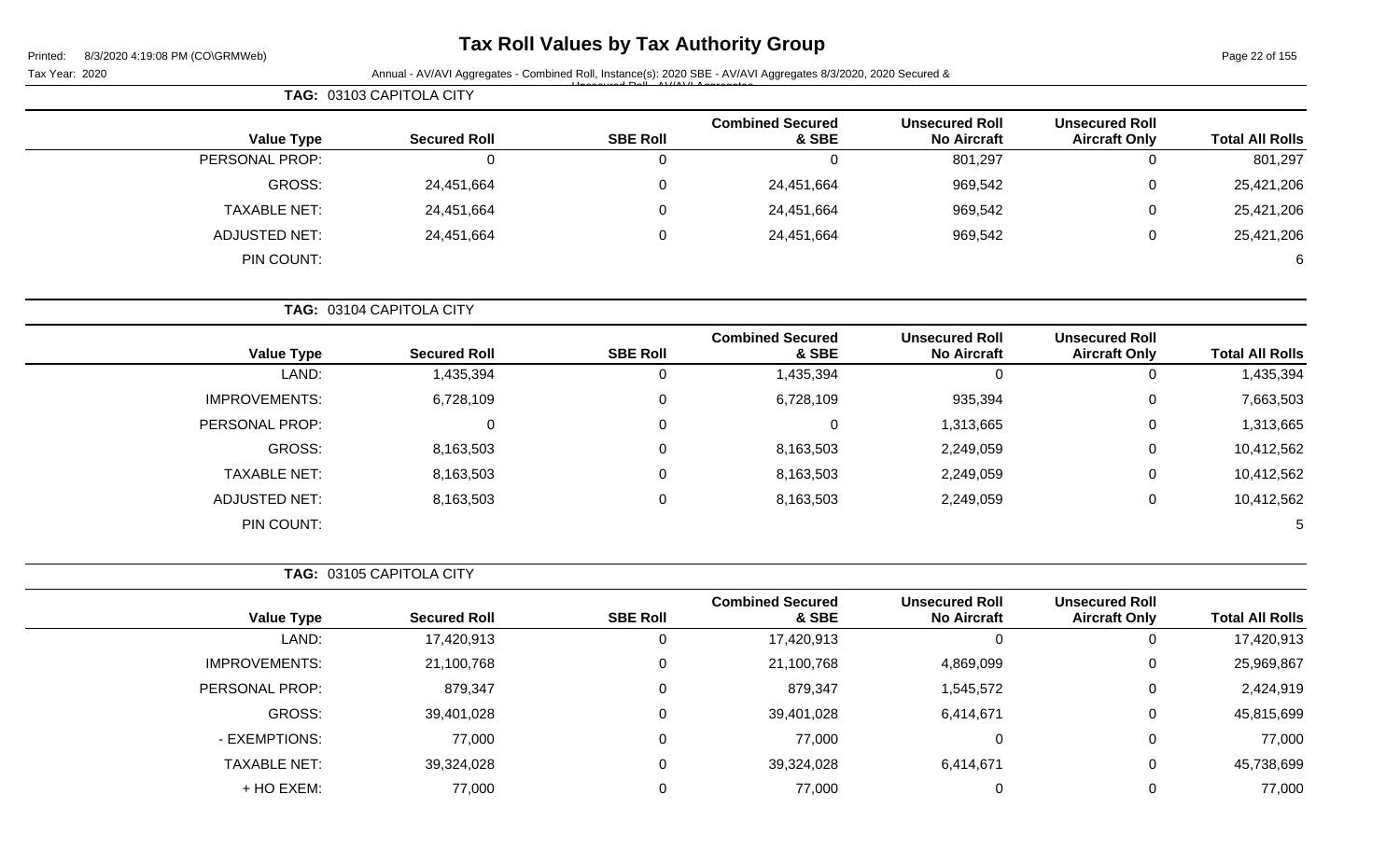Page 23 of 155

| Tax Year: 2020       |                          |                 | Annual - AV/AVI Aggregates - Combined Roll, Instance(s): 2020 SBE - AV/AVI Aggregates 8/3/2020, 2020 Secured & |                                             |                                               |                        |  |  |
|----------------------|--------------------------|-----------------|----------------------------------------------------------------------------------------------------------------|---------------------------------------------|-----------------------------------------------|------------------------|--|--|
|                      | TAG: 03105 CAPITOLA CITY |                 |                                                                                                                |                                             |                                               |                        |  |  |
| <b>Value Type</b>    | <b>Secured Roll</b>      | <b>SBE Roll</b> | <b>Combined Secured</b><br>& SBE                                                                               | <b>Unsecured Roll</b><br><b>No Aircraft</b> | <b>Unsecured Roll</b><br><b>Aircraft Only</b> | <b>Total All Rolls</b> |  |  |
| <b>ADJUSTED NET:</b> | 39,401,028               | $\mathbf 0$     | 39,401,028                                                                                                     | 6,414,671                                   | $\mathbf 0$                                   | 45,815,699             |  |  |
| PIN COUNT:           |                          |                 |                                                                                                                |                                             |                                               | 57                     |  |  |
|                      | TAG: 03106 CAPITOLA CITY |                 |                                                                                                                |                                             |                                               |                        |  |  |
| <b>Value Type</b>    | <b>Secured Roll</b>      | <b>SBE Roll</b> | <b>Combined Secured</b><br>& SBE                                                                               | <b>Unsecured Roll</b><br><b>No Aircraft</b> | <b>Unsecured Roll</b><br><b>Aircraft Only</b> | <b>Total All Rolls</b> |  |  |
| LAND:                | 293,007,082              | $\mathbf 0$     | 293,007,082                                                                                                    | 172,590                                     | $\mathbf 0$                                   | 293,179,672            |  |  |
| <b>IMPROVEMENTS:</b> | 206,842,305              | $\mathbf 0$     | 206,842,305                                                                                                    | 4,259,746                                   | 0                                             | 211,102,051            |  |  |
| PERSONAL PROP:       | 403,531                  | $\Omega$        | 403,531                                                                                                        | 2,485,795                                   | 0                                             | 2,889,326              |  |  |
| GROSS:               | 500,252,918              | 0               | 500,252,918                                                                                                    | 6,918,131                                   | 0                                             | 507,171,049            |  |  |
| - EXEMPTIONS:        | 11,531,995               | $\Omega$        | 11,531,995                                                                                                     | 39,572                                      | 0                                             | 11,571,567             |  |  |
| <b>TAXABLE NET:</b>  | 488,720,923              | $\Omega$        | 488,720,923                                                                                                    | 6,878,559                                   | 0                                             | 495,599,482            |  |  |
| + HO EXEM:           | 2,847,600                | 0               | 2,847,600                                                                                                      | 7,000                                       | 0                                             | 2,854,600              |  |  |
| <b>ADJUSTED NET:</b> | 491,568,523              | 0               | 491,568,523                                                                                                    | 6,885,559                                   | 0                                             | 498,454,082            |  |  |
| PIN COUNT:           |                          |                 |                                                                                                                |                                             |                                               | 1,261                  |  |  |
|                      | TAG: 03108 CAPITOLA CITY |                 |                                                                                                                |                                             |                                               |                        |  |  |
| <b>Value Type</b>    | <b>Secured Roll</b>      | <b>SBE Roll</b> | <b>Combined Secured</b><br>& SBE                                                                               | <b>Unsecured Roll</b><br><b>No Aircraft</b> | <b>Unsecured Roll</b><br><b>Aircraft Only</b> | <b>Total All Rolls</b> |  |  |
| LAND:                | 862,119,757              | $\mathbf 0$     | 862,119,757                                                                                                    | 338,064                                     | $\mathsf 0$                                   | 862,457,821            |  |  |
| <b>IMPROVEMENTS:</b> | 504,486,256              | $\mathbf 0$     | 504,486,256                                                                                                    | 13,011,103                                  | 0                                             | 517,497,359            |  |  |
| PERSONAL PROP:       | 612,305                  | 0               | 612,305                                                                                                        | 11,435,155                                  | 0                                             | 12,047,460             |  |  |
| GROSS:               | 1,367,218,318            | $\Omega$        | 1,367,218,318                                                                                                  | 24,784,322                                  | 0                                             | 1,392,002,640          |  |  |
| - EXEMPTIONS:        | 20,035,219               | 0               | 20,035,219                                                                                                     | 3,641,474                                   | 0                                             | 23,676,693             |  |  |
| <b>TAXABLE NET:</b>  | 1,347,183,099            | $\mathbf 0$     | 1,347,183,099                                                                                                  | 21,142,848                                  | 0                                             | 1,368,325,947          |  |  |

+ HO EXEM: 4,132,800 0 4,132,800 0 0 4,132,800

ADJUSTED NET: 1,351,315,899 0 0 1,351,315,899 21,142,848 0 1,372,458,747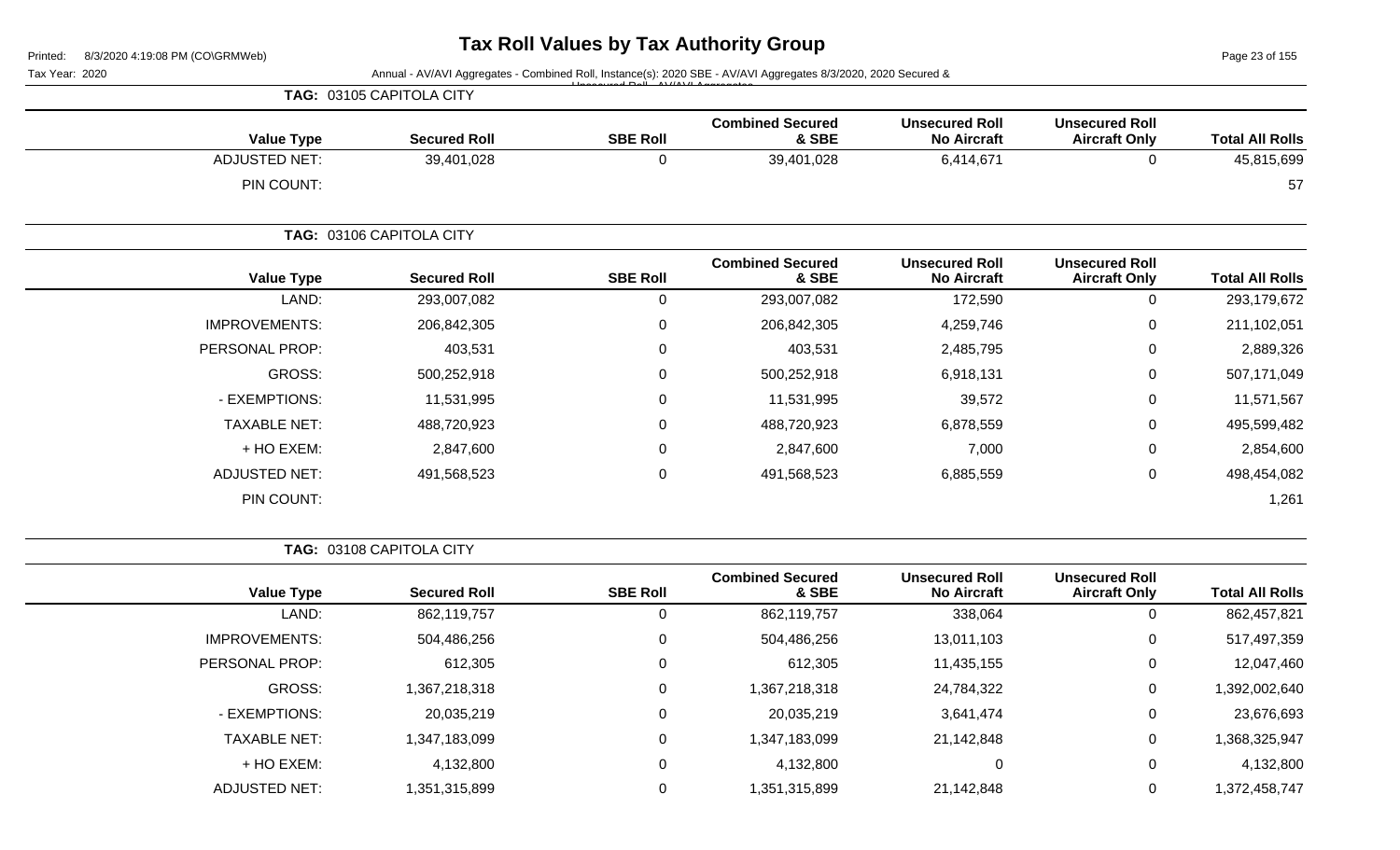Page 24 of 155

Tax Year: 2020 **Annual - AV/AVI Aggregates - Combined Roll**, Instance(s): 2020 SBE - AV/AVI Aggregates 8/3/2020, 2020 Secured &

|                        |                                               |                                             |                                  | $\overline{1}$  | TAG: 03108 CAPITOLA CITY |                      |
|------------------------|-----------------------------------------------|---------------------------------------------|----------------------------------|-----------------|--------------------------|----------------------|
| <b>Total All Rolls</b> | <b>Unsecured Roll</b><br><b>Aircraft Only</b> | <b>Unsecured Roll</b><br><b>No Aircraft</b> | <b>Combined Secured</b><br>& SBE | <b>SBE Roll</b> | <b>Secured Roll</b>      | <b>Value Type</b>    |
| 2,588                  |                                               |                                             |                                  |                 |                          | PIN COUNT:           |
|                        |                                               |                                             |                                  |                 | TAG: 03109 CAPITOLA CITY |                      |
| <b>Total All Rolls</b> | <b>Unsecured Roll</b><br><b>Aircraft Only</b> | <b>Unsecured Roll</b><br><b>No Aircraft</b> | <b>Combined Secured</b><br>& SBE | <b>SBE Roll</b> | <b>Secured Roll</b>      | <b>Value Type</b>    |
| 23,781,812             | $\overline{0}$                                | 0                                           | 23,781,812                       | 0               | 23,781,812               | LAND:                |
| 19,806,847             | 0                                             | 3,255,974                                   | 16,550,873                       | 0               | 16,550,873               | <b>IMPROVEMENTS:</b> |
| 3,622,748              | 0                                             | 3,481,040                                   | 141,708                          | 0               | 141,708                  | PERSONAL PROP:       |
| 47,211,407             | 0                                             | 6,737,014                                   | 40,474,393                       | 0               | 40,474,393               | GROSS:               |
| 21,156                 | 0                                             | ∩                                           | 21,156                           | 0               | 21,156                   | - EXEMPTIONS:        |
| 47,190,251             | $\mathbf 0$                                   | 6,737,014                                   | 40,453,237                       | 0               | 40,453,237               | <b>TAXABLE NET:</b>  |
| 21,000                 | $\mathbf 0$                                   | 0                                           | 21,000                           | 0               | 21,000                   | + HO EXEM:           |
| 47,211,251             | $\mathbf 0$                                   | 6,737,014                                   | 40,474,237                       | 0               | 40,474,237               | <b>ADJUSTED NET:</b> |
| 73                     |                                               |                                             |                                  |                 |                          | PIN COUNT:           |

| <b>TAG: 03110 CAPITOLA CITY</b> |  |
|---------------------------------|--|
|                                 |  |

|                      |                     |                 | <b>Combined Secured</b> | <b>Unsecured Roll</b> | <b>Unsecured Roll</b> |                        |
|----------------------|---------------------|-----------------|-------------------------|-----------------------|-----------------------|------------------------|
| <b>Value Type</b>    | <b>Secured Roll</b> | <b>SBE Roll</b> | & SBE                   | <b>No Aircraft</b>    | <b>Aircraft Only</b>  | <b>Total All Rolls</b> |
| LAND:                | 46,883,373          |                 | 46,883,373              | 0                     |                       | 46,883,373             |
| <b>IMPROVEMENTS:</b> | 31,291,778          |                 | 31,291,778              | 0                     |                       | 31,291,778             |
| PERSONAL PROP:       | 5,500               |                 | 5,500                   | 86,129                |                       | 91,629                 |
| GROSS:               | 78,180,651          |                 | 78,180,651              | 86,129                | 0                     | 78,266,780             |
| - EXEMPTIONS:        | 392,337             |                 | 392,337                 | 0                     | 0                     | 392,337                |
| <b>TAXABLE NET:</b>  | 77,788,314          |                 | 77,788,314              | 86,129                | 0                     | 77,874,443             |
| + HO EXEM:           | 392,000             |                 | 392,000                 | $\mathbf 0$           | 0                     | 392,000                |
| <b>ADJUSTED NET:</b> | 78,180,314          |                 | 78,180,314              | 86,129                |                       | 78,266,443             |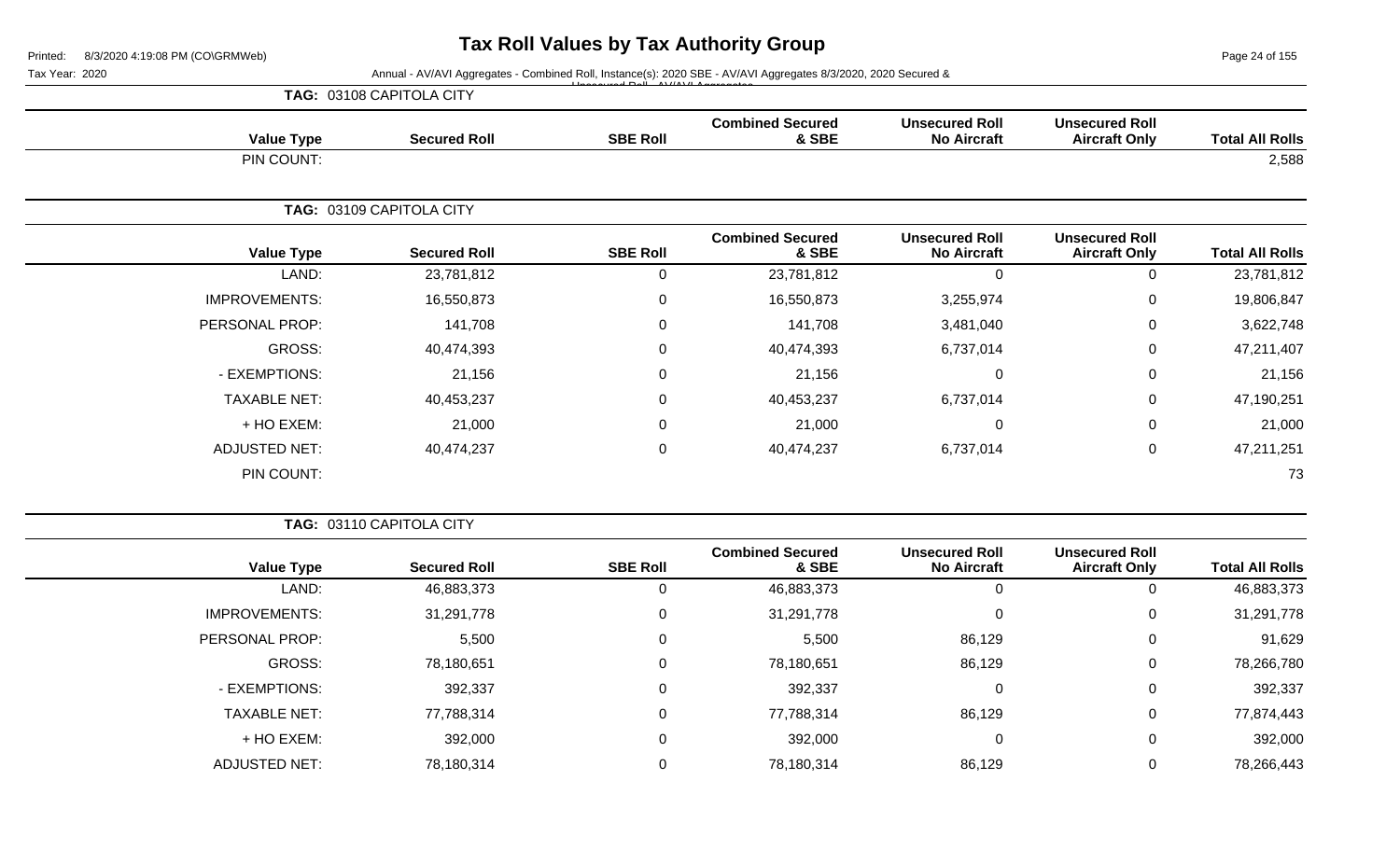Page 25 of 155

Tax Year: 2020 **Annual - AV/AVI Aggregates - Combined Roll**, Instance(s): 2020 SBE - AV/AVI Aggregates 8/3/2020, 2020 Secured &

**Combined Secured**

**Unsecured Roll**

**Unsecured Roll**

|            | <b>TAG: 03110 CAPITOLA CITY</b> | $H_{\text{max}}$ comed $D_{\text{eff}}$ $\Delta M/M$ $\Delta H$ $\Delta$ come action |      |
|------------|---------------------------------|--------------------------------------------------------------------------------------|------|
| Value Tyne | Secured Roll                    | <b>SRE Roll</b>                                                                      | Comb |

| <b>Value Type</b>    | <b>Secured Roll</b>      | <b>SBE Roll</b> | & SBE                            | <b>No Aircraft</b>                          | <b>Aircraft Only</b>                          | <b>Total All Rolls</b> |
|----------------------|--------------------------|-----------------|----------------------------------|---------------------------------------------|-----------------------------------------------|------------------------|
| PIN COUNT:           |                          |                 |                                  |                                             |                                               | 164                    |
|                      | TAG: 03111 CAPITOLA CITY |                 |                                  |                                             |                                               |                        |
| <b>Value Type</b>    | <b>Secured Roll</b>      | <b>SBE Roll</b> | <b>Combined Secured</b><br>& SBE | <b>Unsecured Roll</b><br><b>No Aircraft</b> | <b>Unsecured Roll</b><br><b>Aircraft Only</b> | <b>Total All Rolls</b> |
| LAND:                | 57,782,037               | 0               | 57,782,037                       | $\mathbf 0$                                 | $\mathbf 0$                                   | 57,782,037             |
| <b>IMPROVEMENTS:</b> | 55,042,124               | $\overline{0}$  | 55,042,124                       | 1,032,955                                   | $\mathbf 0$                                   | 56,075,079             |
| PERSONAL PROP:       | 204,688                  | 0               | 204,688                          | 1,025,857                                   | $\mathbf 0$                                   | 1,230,545              |
| GROSS:               | 113,028,849              | 0               | 113,028,849                      | 2,058,812                                   | $\mathbf 0$                                   | 115,087,661            |
| - EXEMPTIONS:        | 728,000                  | 0               | 728,000                          | 53,939                                      | $\mathbf 0$                                   | 781,939                |
| <b>TAXABLE NET:</b>  | 112,300,849              | $\overline{0}$  | 112,300,849                      | 2,004,873                                   | $\mathbf 0$                                   | 114,305,722            |
| + HO EXEM:           | 728,000                  | $\mathbf 0$     | 728,000                          | 0                                           | $\mathbf 0$                                   | 728,000                |
| <b>ADJUSTED NET:</b> | 113,028,849              | 0               | 113,028,849                      | 2,004,873                                   | $\mathbf 0$                                   | 115,033,722            |
| PIN COUNT:           |                          |                 |                                  |                                             |                                               | 214                    |

|                        |                                               |                                             |                                  |                 | <b>TAG: 03112 CAPITOLA CITY</b> |                      |  |
|------------------------|-----------------------------------------------|---------------------------------------------|----------------------------------|-----------------|---------------------------------|----------------------|--|
| <b>Total All Rolls</b> | <b>Unsecured Roll</b><br><b>Aircraft Only</b> | <b>Unsecured Roll</b><br><b>No Aircraft</b> | <b>Combined Secured</b><br>& SBE | <b>SBE Roll</b> | <b>Secured Roll</b>             | <b>Value Type</b>    |  |
| 86,020,202             | 0                                             |                                             | 86,020,202                       |                 | 86,020,202                      | LAND:                |  |
| 60,219,002             | 0                                             | 535,045                                     | 59,683,957                       | 0               | 59,683,957                      | <b>IMPROVEMENTS:</b> |  |
| 949,001                | 0                                             | 900,001                                     | 49,000                           | 0               | 49,000                          | PERSONAL PROP:       |  |
| 147,188,205            | 0                                             | 1,435,046                                   | 145,753,159                      | 0               | 145,753,159                     | GROSS:               |  |
| 1,103,410              | 0                                             | 40,337                                      | 1,063,073                        | 0               | 1,063,073                       | - EXEMPTIONS:        |  |
| 146,084,795            | 0                                             | 1,394,709                                   | 144,690,086                      | 0               | 144,690,086                     | <b>TAXABLE NET:</b>  |  |
| 919,800                | 0                                             | 0                                           | 919,800                          | 0               | 919,800                         | + HO EXEM:           |  |
| 147,004,595            | 0                                             | 1,394,709                                   | 145,609,886                      | 0               | 145,609,886                     | <b>ADJUSTED NET:</b> |  |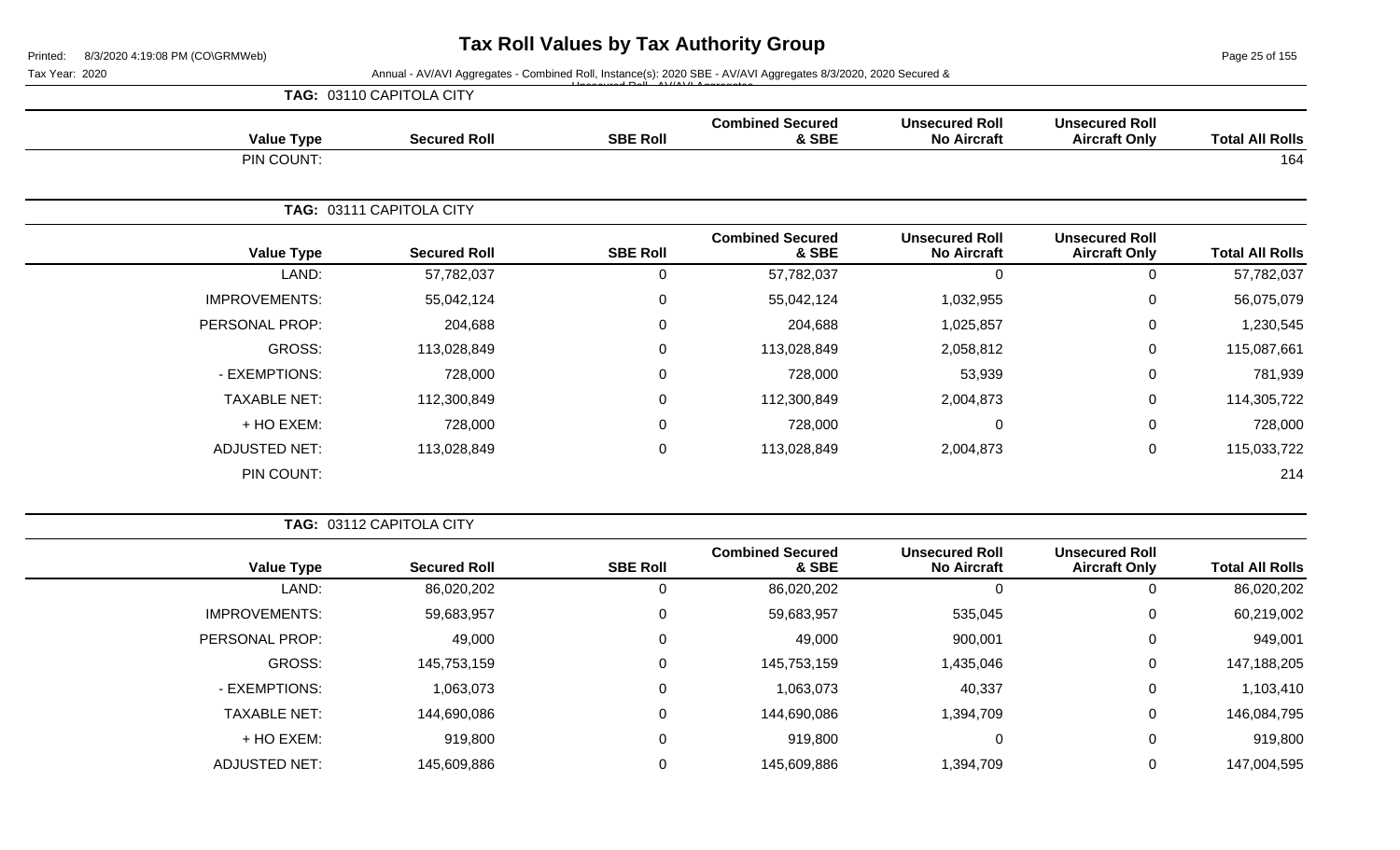Page 26 of 155

### Tax Year: 2020 **Annual - AV/AVI Aggregates - Combined Roll, Instance(s): 2020 SBE - AV/AVI Aggregates 8/3/2020, 2020 Secured &**

|                        |                                               | $-1.5 - 1.6$ AM/AM Associate<br>TAG: 03112 CAPITOLA CITY |                                  |                 |                          |                      |
|------------------------|-----------------------------------------------|----------------------------------------------------------|----------------------------------|-----------------|--------------------------|----------------------|
| <b>Total All Rolls</b> | <b>Unsecured Roll</b><br><b>Aircraft Only</b> | <b>Unsecured Roll</b><br><b>No Aircraft</b>              | <b>Combined Secured</b><br>& SBE | <b>SBE Roll</b> | <b>Secured Roll</b>      | <b>Value Type</b>    |
| 383                    |                                               |                                                          |                                  |                 |                          | PIN COUNT:           |
|                        |                                               |                                                          |                                  |                 | TAG: 03113 CAPITOLA CITY |                      |
| <b>Total All Rolls</b> | <b>Unsecured Roll</b><br><b>Aircraft Only</b> | <b>Unsecured Roll</b><br><b>No Aircraft</b>              | <b>Combined Secured</b><br>& SBE | <b>SBE Roll</b> | <b>Secured Roll</b>      | <b>Value Type</b>    |
| 26,534,267             | 0                                             | ∩                                                        | 26,534,267                       | 0               | 26,534,267               | LAND:                |
| 31,268,106             | 0                                             | 2,650,555                                                | 28,617,551                       | 0               | 28,617,551               | <b>IMPROVEMENTS:</b> |
| 1,062,422              | 0                                             | 1,062,422                                                | $\Omega$                         | $\Omega$        | $\Omega$                 | PERSONAL PROP:       |
| 58,864,795             | 0                                             | 3,712,977                                                | 55,151,818                       | 0               | 55,151,818               | GROSS:               |
| 196,000                | 0                                             | $\Omega$                                                 | 196,000                          | $\Omega$        | 196,000                  | - EXEMPTIONS:        |
| 58,668,795             | 0                                             | 3,712,977                                                | 54,955,818                       | 0               | 54,955,818               | <b>TAXABLE NET:</b>  |
| 196,000                | 0                                             | $\Omega$                                                 | 196,000                          | 0               | 196,000                  | + HO EXEM:           |
| 58,864,795             | 0                                             | 3,712,977                                                | 55,151,818                       | 0               | 55,151,818               | <b>ADJUSTED NET:</b> |

PIN COUNT: 83

**TAG:** 03114 CAPITOLA CITY

| <b>Value Type</b>    | <b>Secured Roll</b> | <b>SBE Roll</b> | <b>Combined Secured</b><br>& SBE | <b>Unsecured Roll</b><br><b>No Aircraft</b> | <b>Unsecured Roll</b><br><b>Aircraft Only</b> | <b>Total All Rolls</b> |
|----------------------|---------------------|-----------------|----------------------------------|---------------------------------------------|-----------------------------------------------|------------------------|
| LAND:                | 355,213             | 0               | 355,213                          | 0                                           | U                                             | 355,213                |
| <b>IMPROVEMENTS:</b> | 742,848             | 0               | 742,848                          | 0                                           | 0                                             | 742,848                |
| PERSONAL PROP:       | 208,500             | 0               | 208,500                          | 0                                           | $\mathbf 0$                                   | 208,500                |
| GROSS:               | 1,306,561           | 0               | 1,306,561                        | 0                                           | 0                                             | 1,306,561              |
| - EXEMPTIONS:        | 2,547               | $\mathbf 0$     | 2,547                            | $\mathbf 0$                                 | 0                                             | 2,547                  |
| <b>TAXABLE NET:</b>  | 1,304,014           | 0               | 1,304,014                        | $\mathbf 0$                                 | 0                                             | 1,304,014              |
| <b>ADJUSTED NET:</b> | 1,304,014           | 0               | 1,304,014                        | 0                                           | 0                                             | 1,304,014              |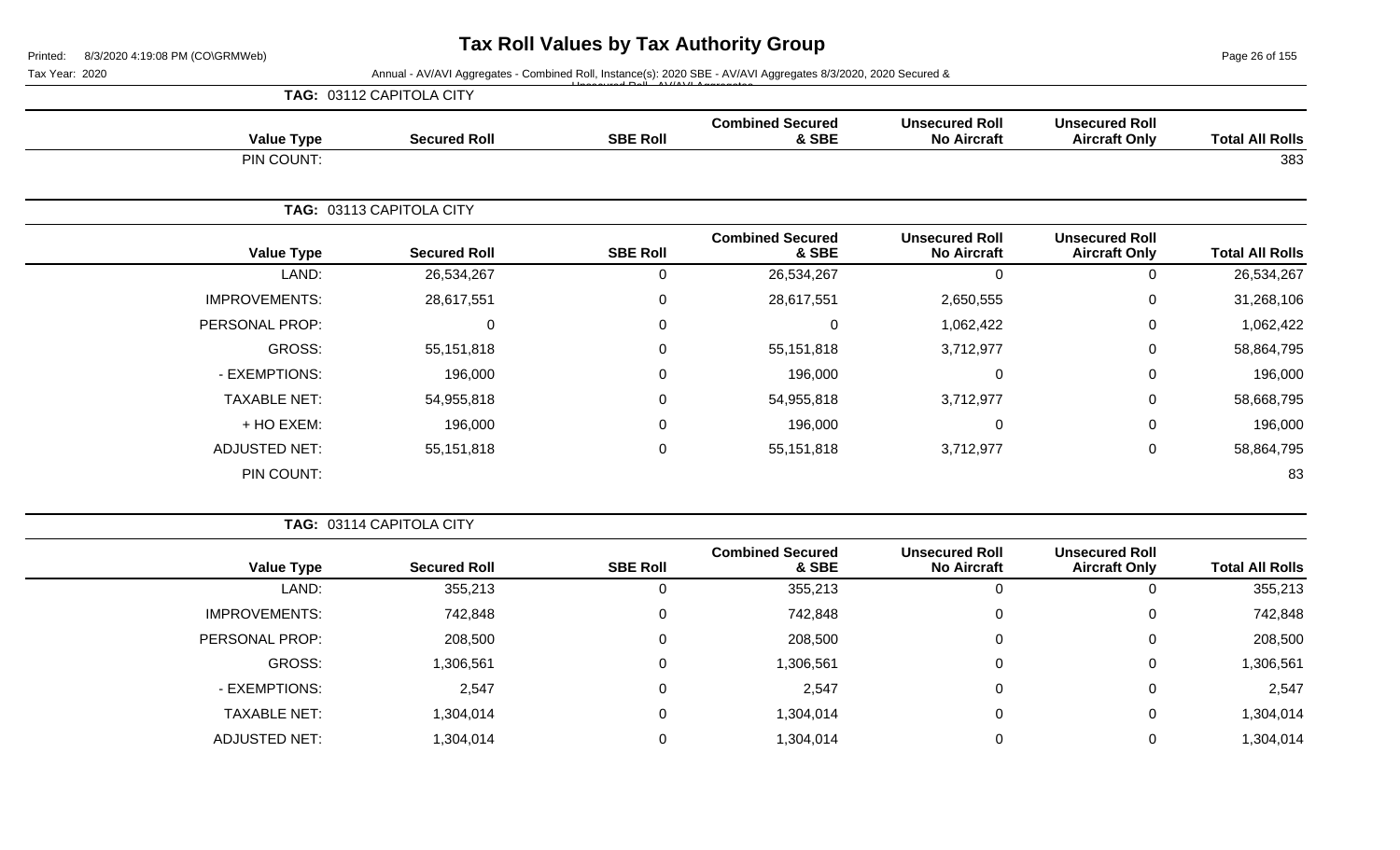Page 27 of 155

|                        |                                               |                                             |                                  |                 | Annual - AV/AVI Aggregates - Combined Roll, Instance(s): 2020 SBE - AV/AVI Aggregates 8/3/2020, 2020 Secured & | Tax Year: 2020       |
|------------------------|-----------------------------------------------|---------------------------------------------|----------------------------------|-----------------|----------------------------------------------------------------------------------------------------------------|----------------------|
|                        |                                               |                                             |                                  |                 | TAG: 03114 CAPITOLA CITY                                                                                       |                      |
| <b>Total All Rolls</b> | <b>Unsecured Roll</b><br><b>Aircraft Only</b> | <b>Unsecured Roll</b><br><b>No Aircraft</b> | <b>Combined Secured</b><br>& SBE | <b>SBE Roll</b> | <b>Secured Roll</b>                                                                                            | <b>Value Type</b>    |
| 95                     |                                               |                                             |                                  |                 |                                                                                                                | PIN COUNT:           |
|                        |                                               |                                             |                                  |                 | TAG: 03115 CAPITOLA CITY                                                                                       |                      |
| <b>Total All Rolls</b> | <b>Unsecured Roll</b><br><b>Aircraft Only</b> | <b>Unsecured Roll</b><br><b>No Aircraft</b> | <b>Combined Secured</b><br>& SBE | <b>SBE Roll</b> | <b>Secured Roll</b>                                                                                            | <b>Value Type</b>    |
| $\overline{2}$         |                                               |                                             |                                  |                 |                                                                                                                | PIN COUNT:           |
|                        |                                               |                                             |                                  |                 | TAG: 03116 CAPITOLA CITY                                                                                       |                      |
| <b>Total All Rolls</b> | <b>Unsecured Roll</b><br><b>Aircraft Only</b> | <b>Unsecured Roll</b><br><b>No Aircraft</b> | <b>Combined Secured</b><br>& SBE | <b>SBE Roll</b> | <b>Secured Roll</b>                                                                                            | <b>Value Type</b>    |
|                        |                                               |                                             |                                  |                 |                                                                                                                | PIN COUNT:           |
|                        |                                               |                                             |                                  |                 | TAG: 04001 SCOTTS VLY CITY                                                                                     |                      |
| <b>Total All Rolls</b> | <b>Unsecured Roll</b><br><b>Aircraft Only</b> | <b>Unsecured Roll</b><br><b>No Aircraft</b> | <b>Combined Secured</b><br>& SBE | <b>SBE Roll</b> | <b>Secured Roll</b>                                                                                            | <b>Value Type</b>    |
| 111,980                | 0                                             | 111,980                                     | $\mathbf 0$                      | $\overline{0}$  | $\mathbf 0$                                                                                                    | PERSONAL PROP:       |
| 111,980                | 0                                             | 111,980                                     | 0                                | 0               | 0                                                                                                              | GROSS:               |
| 111,980                | 0                                             | 111,980                                     | 0                                | 0               | 0                                                                                                              | <b>TAXABLE NET:</b>  |
| 111,980                | 0                                             | 111,980                                     | $\Omega$                         | $\mathbf 0$     | $\Omega$                                                                                                       | <b>ADJUSTED NET:</b> |
| 3                      |                                               |                                             |                                  |                 |                                                                                                                | PIN COUNT:           |
|                        |                                               |                                             |                                  |                 | TAG: 04005 SCOTTS VLY CITY                                                                                     |                      |
| <b>Total All Rolls</b> | <b>Unsecured Roll</b><br><b>Aircraft Only</b> | <b>Unsecured Roll</b><br><b>No Aircraft</b> | <b>Combined Secured</b><br>& SBE | <b>SBE Roll</b> | <b>Secured Roll</b>                                                                                            | <b>Value Type</b>    |
| 71,675                 | 0                                             | $\overline{0}$                              | 71,675                           | $\overline{0}$  | 71,675                                                                                                         | LAND:                |
| 71,675                 | 0                                             | $\pmb{0}$                                   | 71,675                           | $\pmb{0}$       | 71,675                                                                                                         | GROSS:               |
|                        |                                               |                                             |                                  |                 |                                                                                                                |                      |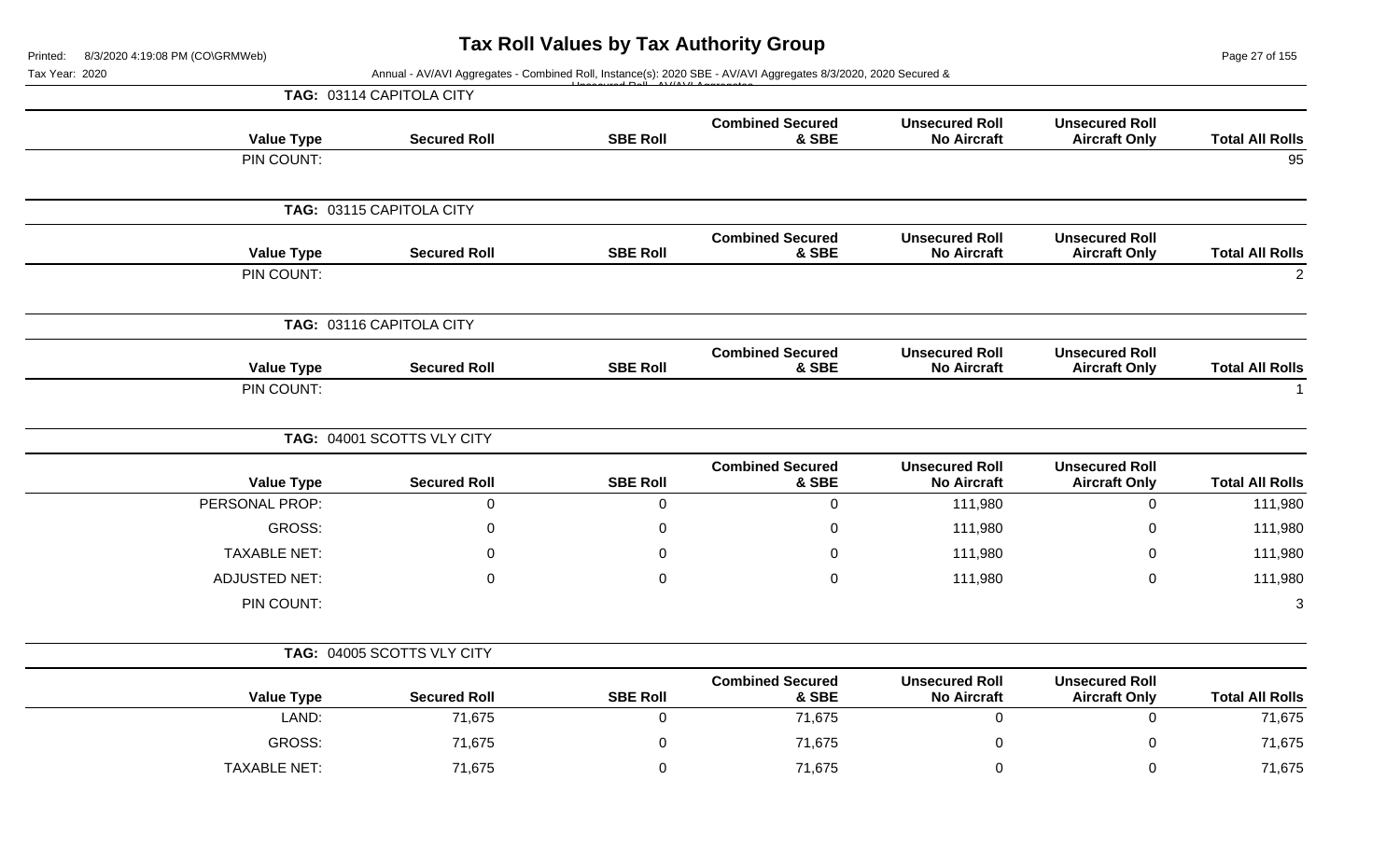Page 28 of 155

| Tax Year: 2020       |                            |                 | Annual - AV/AVI Aggregates - Combined Roll, Instance(s): 2020 SBE - AV/AVI Aggregates 8/3/2020, 2020 Secured & |                                             |                                               |                        |
|----------------------|----------------------------|-----------------|----------------------------------------------------------------------------------------------------------------|---------------------------------------------|-----------------------------------------------|------------------------|
|                      | TAG: 04005 SCOTTS VLY CITY |                 |                                                                                                                |                                             |                                               |                        |
| <b>Value Type</b>    | <b>Secured Roll</b>        | <b>SBE Roll</b> | <b>Combined Secured</b><br>& SBE                                                                               | <b>Unsecured Roll</b><br><b>No Aircraft</b> | <b>Unsecured Roll</b><br><b>Aircraft Only</b> | <b>Total All Rolls</b> |
| <b>ADJUSTED NET:</b> | 71,675                     | 0               | 71,675                                                                                                         | 0                                           | 0                                             | 71,675                 |
| PIN COUNT:           |                            |                 |                                                                                                                |                                             |                                               | -1                     |
|                      | TAG: 04006 SCOTTS VLY CITY |                 |                                                                                                                |                                             |                                               |                        |
| <b>Value Type</b>    | <b>Secured Roll</b>        | <b>SBE Roll</b> | <b>Combined Secured</b><br>& SBE                                                                               | <b>Unsecured Roll</b><br><b>No Aircraft</b> | <b>Unsecured Roll</b><br><b>Aircraft Only</b> | <b>Total All Rolls</b> |
| LAND:                | 976,306                    | 0               | 976,306                                                                                                        | $\mathbf 0$                                 | $\Omega$                                      | 976,306                |
| <b>GROSS:</b>        | 976,306                    | 0               | 976,306                                                                                                        | 0                                           |                                               | 976,306                |
| - EXEMPTIONS:        | 976,306                    | 0               | 976,306                                                                                                        | $\mathbf 0$                                 | 0                                             | 976,306                |
| PIN COUNT:           |                            |                 |                                                                                                                |                                             |                                               | 2                      |
|                      | TAG: 04013 SCOTTS VLY CITY |                 |                                                                                                                |                                             |                                               |                        |
| <b>Value Type</b>    | <b>Secured Roll</b>        | <b>SBE Roll</b> | <b>Combined Secured</b><br>& SBE                                                                               | <b>Unsecured Roll</b><br><b>No Aircraft</b> | <b>Unsecured Roll</b><br><b>Aircraft Only</b> | <b>Total All Rolls</b> |
| LAND:                | 843,512                    | 0               | 843,512                                                                                                        | $\mathbf 0$                                 | $\mathbf 0$                                   | 843,512                |
| <b>IMPROVEMENTS:</b> | 2,246,479                  | 0               | 2,246,479                                                                                                      | 25,524                                      | 0                                             | 2,272,003              |
| PERSONAL PROP:       | 0                          | 0               | $\Omega$                                                                                                       | 298,392                                     | 0                                             | 298,392                |
| <b>GROSS:</b>        | 3,089,991                  | 0               | 3,089,991                                                                                                      | 323,916                                     | 0                                             | 3,413,907              |
| <b>TAXABLE NET:</b>  | 3,089,991                  | 0               | 3,089,991                                                                                                      | 323,916                                     | 0                                             | 3,413,907              |
| <b>ADJUSTED NET:</b> | 3,089,991                  | 0               | 3,089,991                                                                                                      | 323,916                                     | $\pmb{0}$                                     | 3,413,907              |
| PIN COUNT:           |                            |                 |                                                                                                                |                                             |                                               | 11                     |
|                      | TAG: 04020 SCOTTS VLY CITY |                 |                                                                                                                |                                             |                                               |                        |
| <b>Value Type</b>    | <b>Secured Roll</b>        | <b>SBE Roll</b> | <b>Combined Secured</b><br>& SBE                                                                               | <b>Unsecured Roll</b><br><b>No Aircraft</b> | <b>Unsecured Roll</b><br><b>Aircraft Only</b> | <b>Total All Rolls</b> |
| LAND:                | 2,147,882                  | 0               | 2,147,882                                                                                                      | $\overline{0}$                              | 0                                             | 2,147,882              |
| <b>IMPROVEMENTS:</b> | 1,492,952                  | 0               | 1,492,952                                                                                                      | 1,110,934                                   | 0                                             | 2,603,886              |
| PERSONAL PROP:       | $\mathbf 0$                | 0               | $\mathbf 0$                                                                                                    | 366,457                                     | 0                                             | 366,457                |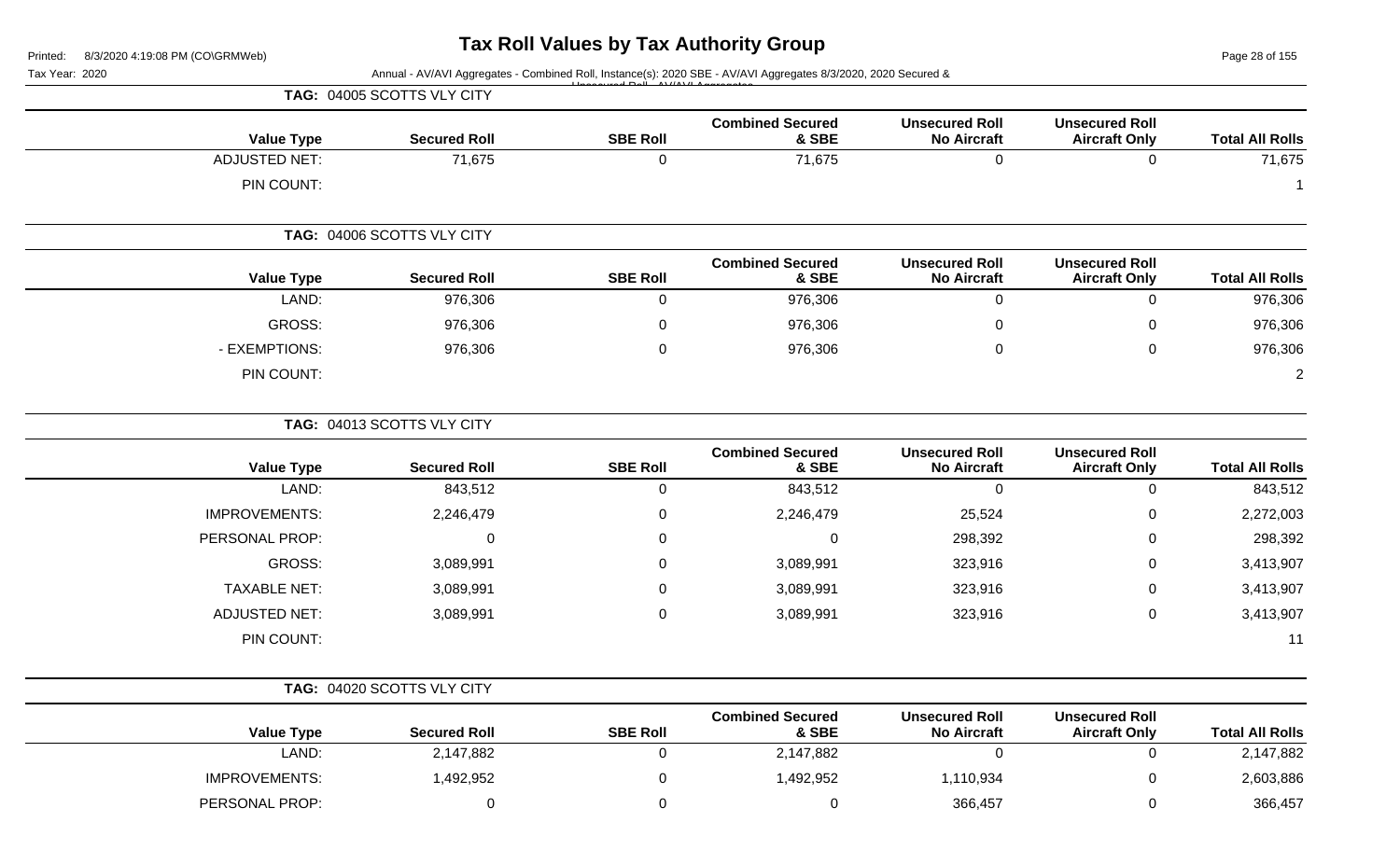## **Tax Roll Values by Tax Authority Group**

Tax Year: 2020 **Annual - AV/AVI Aggregates - Combined Roll**, Instance(s): 2020 SBE - AV/AVI Aggregates 8/3/2020, 2020 Secured & Unsecured Roll - AV/AVI Aggregates

|                        |                                               |                                             |                                  |                 | TAG: 04020 SCOTTS VLY CITY |                      |
|------------------------|-----------------------------------------------|---------------------------------------------|----------------------------------|-----------------|----------------------------|----------------------|
| <b>Total All Rolls</b> | <b>Unsecured Roll</b><br><b>Aircraft Only</b> | <b>Unsecured Roll</b><br><b>No Aircraft</b> | <b>Combined Secured</b><br>& SBE | <b>SBE Roll</b> | <b>Secured Roll</b>        | <b>Value Type</b>    |
| 5,118,225              | 0                                             | 1,477,391                                   | 3,640,834                        | 0               | 3,640,834                  | GROSS:               |
| 1,464,724              | 0                                             | 1,452,124                                   | 12,600                           | $\mathbf 0$     | 12,600                     | - EXEMPTIONS:        |
| 3,653,501              | 0                                             | 25,267                                      | 3,628,234                        | 0               | 3,628,234                  | <b>TAXABLE NET:</b>  |
| 12,600                 | 0                                             | 0                                           | 12,600                           | 0               | 12,600                     | + HO EXEM:           |
| 3,666,101              | 0                                             | 25,267                                      | 3,640,834                        | 0               | 3,640,834                  | <b>ADJUSTED NET:</b> |
| 12                     |                                               |                                             |                                  |                 |                            | PIN COUNT:           |
|                        |                                               |                                             |                                  |                 | TAG: 04022 SCOTTS VLY CITY |                      |
| <b>Total All Rolls</b> | <b>Unsecured Roll</b><br><b>Aircraft Only</b> | <b>Unsecured Roll</b><br><b>No Aircraft</b> | <b>Combined Secured</b><br>& SBE | <b>SBE Roll</b> | <b>Secured Roll</b>        | <b>Value Type</b>    |
| 482,239                | $\Omega$                                      | $\Omega$                                    | 482,239                          | $\Omega$        | 482,239                    | LAND:                |
| 74,489                 | 0                                             | 74,489                                      | 0                                | 0               | 0                          | <b>IMPROVEMENTS:</b> |
| 274,626                | $\mathbf 0$                                   | 274,626                                     | $\Omega$                         | 0               | 0                          | PERSONAL PROP:       |
| 831.354                | $\Omega$                                      | 349, 115                                    | <b>AR2 239</b>                   | $\Omega$        | <b>AR2 239</b>             | GROSS.               |

| <b>GROSS:</b>        | 482,239 | 482,239 | 349,115 | 831,354 |
|----------------------|---------|---------|---------|---------|
| <b>TAXABLE NET:</b>  | 482,239 | 482,239 | 349,115 | 831,354 |
| <b>ADJUSTED NET:</b> | 482,239 | 482,239 | 349,115 | 831,354 |
| PIN COUNT:           |         |         |         | ົ       |
|                      |         |         |         |         |

|                      | TAG: 04028 SCOTTS VLY CITY |                 |                                  |                                             |                                               |                        |
|----------------------|----------------------------|-----------------|----------------------------------|---------------------------------------------|-----------------------------------------------|------------------------|
| <b>Value Type</b>    | <b>Secured Roll</b>        | <b>SBE Roll</b> | <b>Combined Secured</b><br>& SBE | <b>Unsecured Roll</b><br><b>No Aircraft</b> | <b>Unsecured Roll</b><br><b>Aircraft Only</b> | <b>Total All Rolls</b> |
| LAND:                | 34,800,284                 |                 | 34,800,284                       | 0                                           | U                                             | 34,800,284             |
| <b>IMPROVEMENTS:</b> | 25,759,564                 |                 | 25,759,564                       | $\Omega$                                    | 0                                             | 25,759,564             |
| PERSONAL PROP:       | 0                          |                 |                                  | 44,040                                      | 0                                             | 44,040                 |
| GROSS:               | 60,559,848                 |                 | 60,559,848                       | 44,040                                      | 0                                             | 60,603,888             |
| - EXEMPTIONS:        | 919,793                    |                 | 919,793                          | 0                                           | $\mathbf{0}$                                  | 919,793                |
| <b>TAXABLE NET:</b>  | 59,640,055                 |                 | 59,640,055                       | 44,040                                      | 0                                             | 59,684,095             |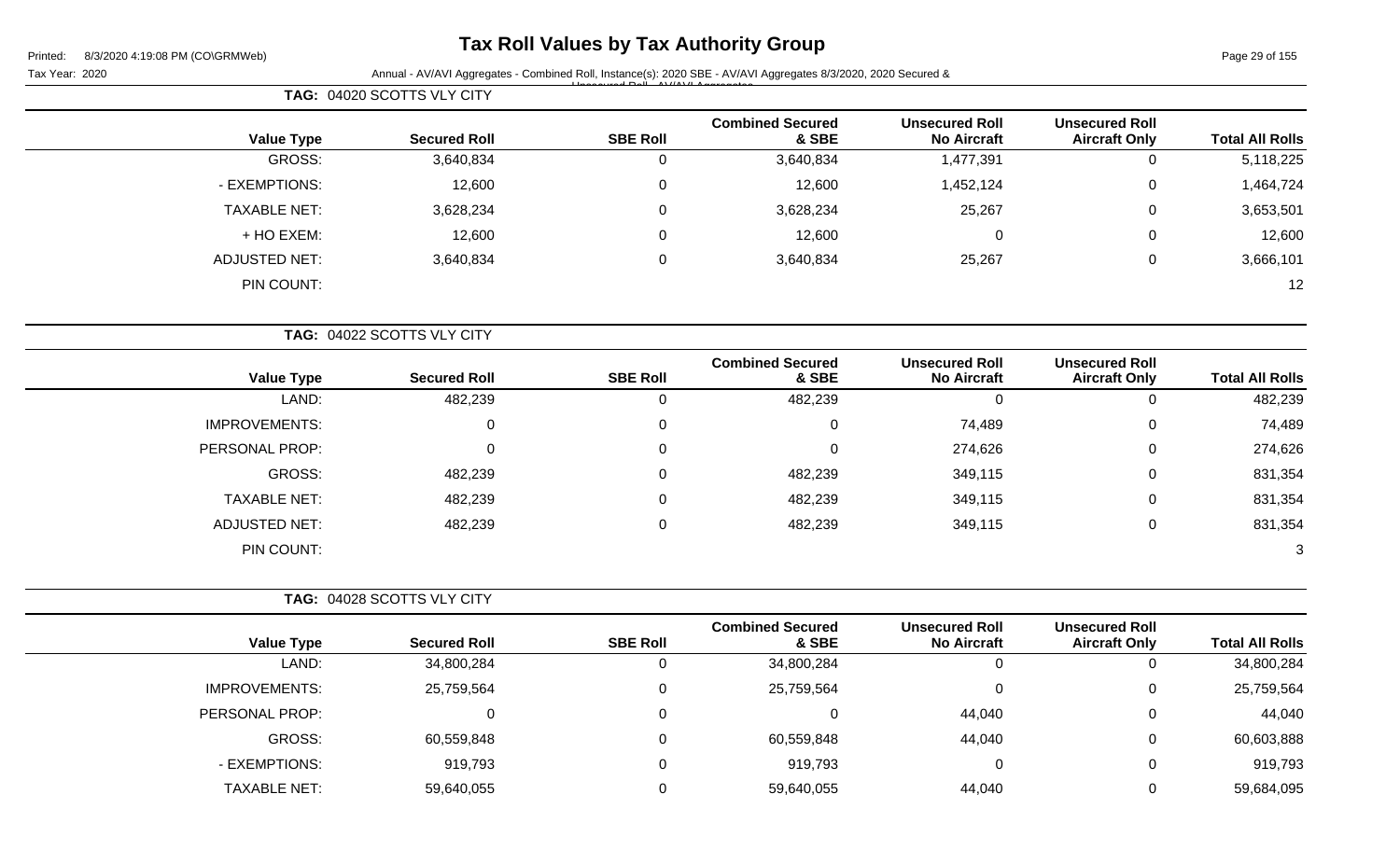## **Tax Roll Values by Tax Authority Group**

Page 30 of 155

| Tax Year: 2020       |                            |                 | Annual - AV/AVI Aggregates - Combined Roll, Instance(s): 2020 SBE - AV/AVI Aggregates 8/3/2020, 2020 Secured & |                                             |                                               | Page 30 of 155<br><b>Total All Rolls</b><br>315,000<br>59,999,095<br>94<br><b>Total All Rolls</b><br>1,103,351<br>1,164,196<br>2,267,547<br>14,000 |
|----------------------|----------------------------|-----------------|----------------------------------------------------------------------------------------------------------------|---------------------------------------------|-----------------------------------------------|----------------------------------------------------------------------------------------------------------------------------------------------------|
|                      | TAG: 04028 SCOTTS VLY CITY |                 |                                                                                                                |                                             |                                               |                                                                                                                                                    |
| <b>Value Type</b>    | <b>Secured Roll</b>        | <b>SBE Roll</b> | <b>Combined Secured</b><br>& SBE                                                                               | <b>Unsecured Roll</b><br><b>No Aircraft</b> | <b>Unsecured Roll</b><br><b>Aircraft Only</b> |                                                                                                                                                    |
| + HO EXEM:           | 315,000                    | 0               | 315,000                                                                                                        | $\mathbf 0$                                 | 0                                             |                                                                                                                                                    |
| <b>ADJUSTED NET:</b> | 59,955,055                 | 0               | 59,955,055                                                                                                     | 44,040                                      | 0                                             |                                                                                                                                                    |
| PIN COUNT:           |                            |                 |                                                                                                                |                                             |                                               |                                                                                                                                                    |
|                      | TAG: 04035 SCOTTS VLY CITY |                 |                                                                                                                |                                             |                                               |                                                                                                                                                    |
| <b>Value Type</b>    | <b>Secured Roll</b>        | <b>SBE Roll</b> | <b>Combined Secured</b><br>& SBE                                                                               | <b>Unsecured Roll</b><br><b>No Aircraft</b> | <b>Unsecured Roll</b><br><b>Aircraft Only</b> |                                                                                                                                                    |
| LAND:                | 1,103,351                  | 0               | 1,103,351                                                                                                      | $\mathbf 0$                                 | 0                                             |                                                                                                                                                    |
| <b>IMPROVEMENTS:</b> | 1,164,196                  | 0               | 1,164,196                                                                                                      | $\mathbf 0$                                 | 0                                             |                                                                                                                                                    |
| GROSS:               | 2,267,547                  | 0               | 2,267,547                                                                                                      | 0                                           | 0                                             |                                                                                                                                                    |
| - EXEMPTIONS:        | 14,000                     | 0               | 14,000                                                                                                         | $\mathbf 0$                                 | 0                                             |                                                                                                                                                    |
| <b>TAXABLE NET:</b>  | 2,253,547                  | 0               | 2,253,547                                                                                                      | 0                                           | 0                                             | 2,253,547                                                                                                                                          |
| + HO EXEM:           | 14,000                     | 0               | 14,000                                                                                                         | $\mathbf 0$                                 | 0                                             | 14,000                                                                                                                                             |
| <b>ADJUSTED NET:</b> | 2,267,547                  | 0               | 2,267,547                                                                                                      | $\mathbf 0$                                 | 0                                             | 2,267,547                                                                                                                                          |
| PIN COUNT:           |                            |                 |                                                                                                                |                                             |                                               | 3                                                                                                                                                  |
|                      | TAG: 04036 SCOTTS VLY CITY |                 |                                                                                                                |                                             |                                               |                                                                                                                                                    |
| <b>Value Type</b>    | <b>Secured Roll</b>        | <b>SBE Roll</b> | <b>Combined Secured</b><br>& SBE                                                                               | <b>Unsecured Roll</b><br><b>No Aircraft</b> | <b>Unsecured Roll</b><br><b>Aircraft Only</b> | <b>Total All Rolls</b>                                                                                                                             |
| LAND:                | 857,150                    | 0               | 857,150                                                                                                        | 0                                           | 0                                             | 857,150                                                                                                                                            |

IMPROVEMENTS: 1,387,279 0 0 1,387,279 0 0 1,387,279 0 1,397,279 0 0 1,387,279

TAXABLE NET: 2,244,429 0 2,244,429 0 0 2,244,429 ADJUSTED NET: 2,244,429 0 2,244,429 0 0 2,244,429

GROSS: 2,244,429 0 2,244,429 0 0 2,244,429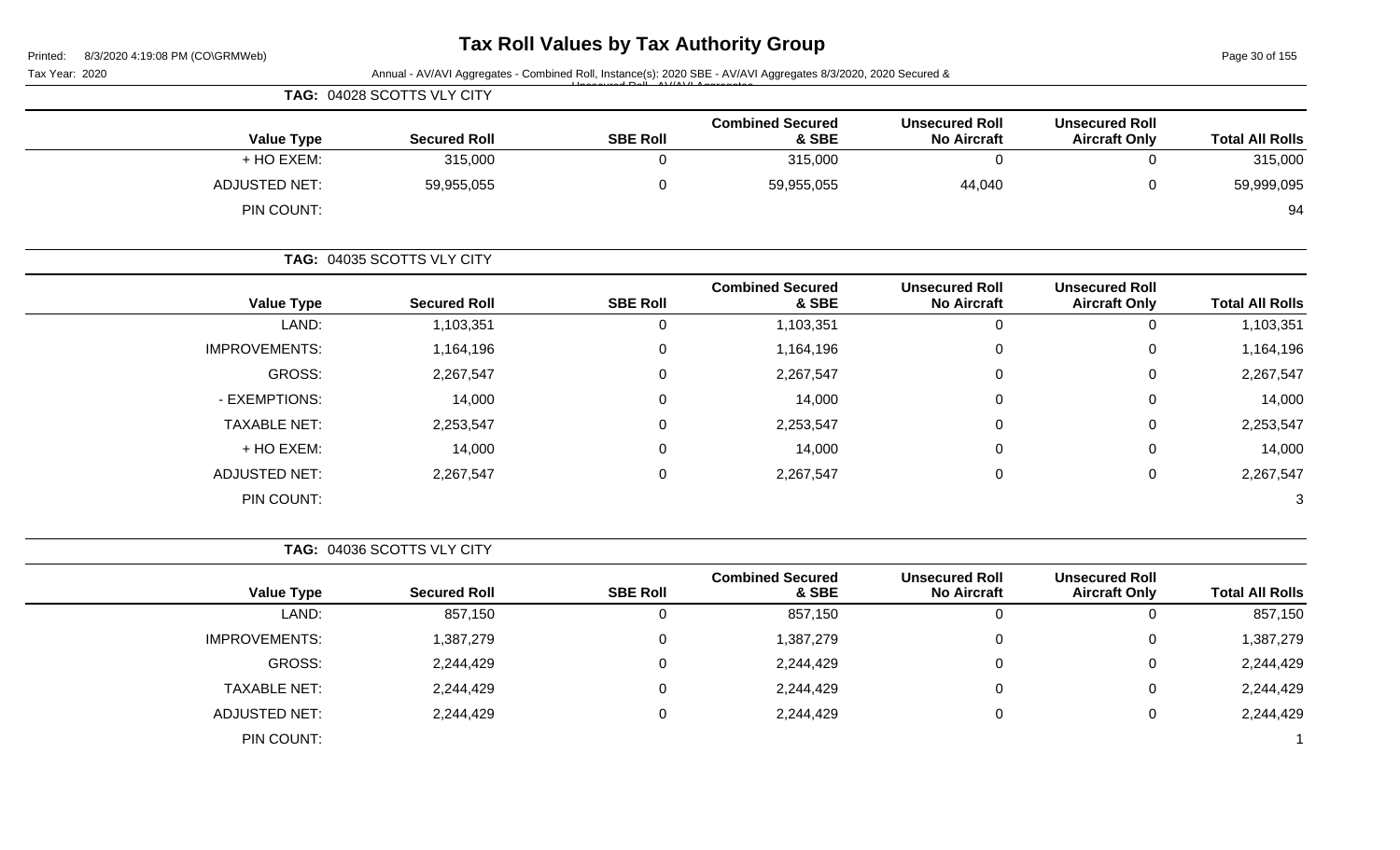## **Tax Roll Values by Tax Authority Group**

Tax Year: 2020 **Annual - AV/AVI Aggregates - Combined Roll, Instance(s): 2020 SBE - AV/AVI Aggregates 8/3/2020, 2020 Secured &** Unsecured Roll - AV/AVI Aggregates

| <b>Total All Rolls</b> | <b>Unsecured Roll</b><br><b>Aircraft Only</b> | <b>Unsecured Roll</b><br><b>No Aircraft</b> | <b>Combined Secured</b><br>& SBE | <b>SBE Roll</b> | <b>Secured Roll</b> | <b>Value Type</b>    |
|------------------------|-----------------------------------------------|---------------------------------------------|----------------------------------|-----------------|---------------------|----------------------|
| 604,332,781            | O                                             | 336,423                                     | 603,996,358                      | 0               | 603,996,358         | LAND:                |
| 600,736,700            | 0                                             | 34,745,045                                  | 565,991,655                      | 0               | 565,991,655         | <b>IMPROVEMENTS:</b> |
| 60,570,741             | 0                                             | 58,208,392                                  | 2,362,349                        | 0               | 2,362,349           | PERSONAL PROP:       |
| 1,265,640,222          | 0                                             | 93,289,860                                  | 1,172,350,362                    | 0               | 1,172,350,362       | GROSS:               |
| 22,077,488             | 0                                             | 714,758                                     | 21,362,730                       | 0               | 21,362,730          | - EXEMPTIONS:        |
| 1,243,562,734          | 0                                             | 92,575,102                                  | 1,150,987,632                    | 0               | 1,150,987,632       | <b>TAXABLE NET:</b>  |
| 4,196,557              | 0                                             | 0                                           | 4,196,557                        | 0               | 4,196,557           | + HO EXEM:           |
| 1,247,759,291          | 0                                             | 92,575,102                                  | 1,155,184,189                    | 0               | 1,155,184,189       | <b>ADJUSTED NET:</b> |
| 2,196                  |                                               |                                             |                                  |                 |                     | PIN COUNT:           |

**TAG:** 04051 SCOTTS VLY CITY

**Value Type Secured Roll SBE Roll**

**TAG:** 04050 SCOTTS VLY CITY

| <b>Total All Rolls</b> | <b>Unsecured Roll</b><br><b>Aircraft Only</b> | <b>Unsecured Roll</b><br><b>No Aircraft</b> | <b>Combined Secured</b><br>& SBE | <b>SBE Roll</b> | <b>Secured Roll</b>        | <b>Value Type</b>    |
|------------------------|-----------------------------------------------|---------------------------------------------|----------------------------------|-----------------|----------------------------|----------------------|
| 95,284,630             | 0                                             | $\mathbf 0$                                 | 95,284,630                       | $\Omega$        | 95,284,630                 | LAND:                |
| 120,621,780            | 0                                             | $\mathbf 0$                                 | 120,621,780                      | 0               | 120,621,780                | <b>IMPROVEMENTS:</b> |
| 3,965,724              | 0                                             | 143,232                                     | 3,822,492                        | $\Omega$        | 3,822,492                  | PERSONAL PROP:       |
| 219,872,134            | $\mathbf 0$                                   | 143,232                                     | 219,728,902                      | $\Omega$        | 219,728,902                | GROSS:               |
| 564,958                | $\Omega$                                      | $\mathbf 0$                                 | 564,958                          | $\Omega$        | 564,958                    | - EXEMPTIONS:        |
| 219,307,176            | $\mathbf 0$                                   | 143,232                                     | 219,163,944                      | $\Omega$        | 219,163,944                | <b>TAXABLE NET:</b>  |
| 564,200                | 0                                             | $\mathbf 0$                                 | 564,200                          | $\Omega$        | 564,200                    | + HO EXEM:           |
| 219,871,376            | 0                                             | 143,232                                     | 219,728,144                      | $\Omega$        | 219,728,144                | <b>ADJUSTED NET:</b> |
| 151                    |                                               |                                             |                                  |                 |                            | PIN COUNT:           |
|                        |                                               |                                             |                                  |                 | TAG: 04052 SCOTTS VLY CITY |                      |
|                        | <b>Unsecured Roll</b>                         | <b>Unsecured Roll</b>                       | <b>Combined Secured</b>          |                 |                            |                      |

**& SBE**

LAND: 164,167,892 0 164,167,892 0 0 164,167,892

**No Aircraft**



**Aircraft Only Total All Rolls**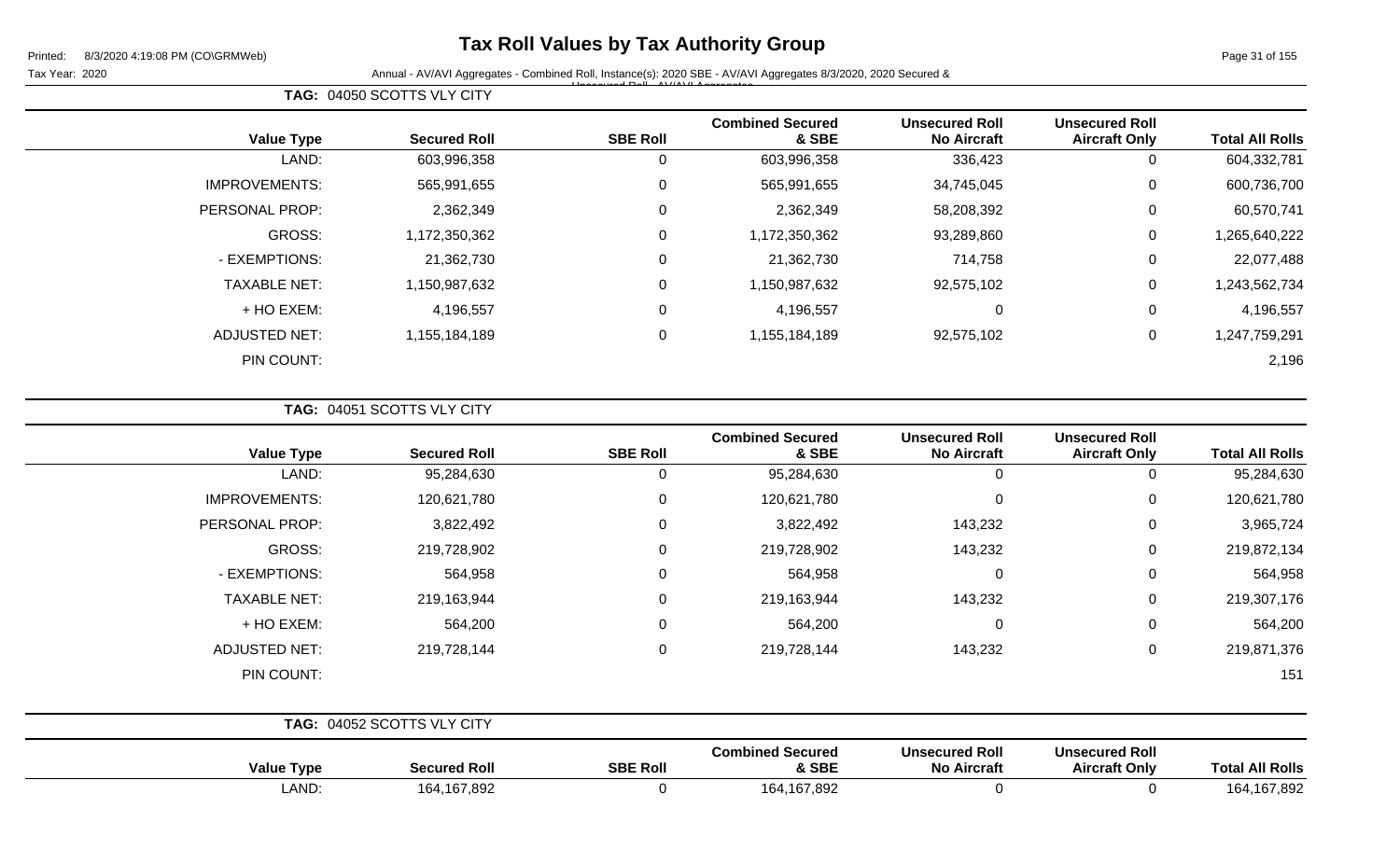## **Tax Roll Values by Tax Authority Group**

Page 32 of 155

Tax Year: 2020 **Annual - AV/AVI Aggregates - Combined Roll**, Instance(s): 2020 SBE - AV/AVI Aggregates 8/3/2020, 2020 Secured & Unsecured Roll - AV/AVI Aggregates

| <b>Total All Rolls</b> | <b>Unsecured Roll</b><br><b>Aircraft Only</b> | <b>Unsecured Roll</b><br><b>No Aircraft</b> | <b>Combined Secured</b><br>& SBE | <b>SBE Roll</b> | <b>Secured Roll</b> | <b>Value Type</b>    |
|------------------------|-----------------------------------------------|---------------------------------------------|----------------------------------|-----------------|---------------------|----------------------|
| 177,231,701            | 0                                             | 0                                           | 177,231,701                      | 0               | 177,231,701         | <b>IMPROVEMENTS:</b> |
| 987,381                | 0                                             | 921,655                                     | 65,726                           | 0               | 65,726              | PERSONAL PROP:       |
| 342,386,974            | 0                                             | 921,655                                     | 341,465,319                      | 0               | 341,465,319         | GROSS:               |
| 3,913,159              | 0                                             | 0                                           | 3,913,159                        | 0               | 3,913,159           | - EXEMPTIONS:        |
| 338,473,815            | 0                                             | 921,655                                     | 337,552,160                      | 0               | 337,552,160         | <b>TAXABLE NET:</b>  |
| 3,509,800              | 0                                             | 0                                           | 3,509,800                        | 0               | 3,509,800           | + HO EXEM:           |
| 341,983,615            | 0                                             | 921,655                                     | 341,061,960                      | 0               | 341,061,960         | ADJUSTED NET:        |
| 712                    |                                               |                                             |                                  |                 |                     | PIN COUNT:           |

|  | TAG: 04053 SCOTTS VLY CITY |  |
|--|----------------------------|--|
|  |                            |  |

**TAG:** 04052 SCOTTS VLY CITY

| <b>Value Type</b>    | <b>Secured Roll</b> | <b>SBE Roll</b> | <b>Combined Secured</b><br>& SBE | <b>Unsecured Roll</b><br><b>No Aircraft</b> | <b>Unsecured Roll</b><br><b>Aircraft Only</b> | <b>Total All Rolls</b> |
|----------------------|---------------------|-----------------|----------------------------------|---------------------------------------------|-----------------------------------------------|------------------------|
| LAND:                | 659,541,060         | 0               | 659,541,060                      | 429,483                                     | 0                                             | 659,970,543            |
| <b>IMPROVEMENTS:</b> | 599,253,122         | 0               | 599,253,122                      | 4,911,919                                   | 0                                             | 604,165,041            |
| PERSONAL PROP:       | 13,500              | 0               | 13,500                           | 4,571,451                                   | 0                                             | 4,584,951              |
| <b>GROSS:</b>        | 1,258,807,682       | 0               | 1,258,807,682                    | 9,912,853                                   | 0                                             | 1,268,720,535          |
| - EXEMPTIONS:        | 61,885,712          | 0               | 61,885,712                       | 361,352                                     | 0                                             | 62,247,064             |
| <b>TAXABLE NET:</b>  | 1,196,921,970       | 0               | 1,196,921,970                    | 9,551,501                                   | 0                                             | 1,206,473,471          |
| + HO EXEM:           | 7,029,400           | 0               | 7,029,400                        | 0                                           | 0                                             | 7,029,400              |
| <b>ADJUSTED NET:</b> | 1,203,951,370       | 0               | 1,203,951,370                    | 9,551,501                                   | 0                                             | 1,213,502,871          |
| PIN COUNT:           |                     |                 |                                  |                                             |                                               | 2,209                  |

|                      | TAG: 04054 SCOTTS VLY CITY |                 |                                  |                                             |                                               |                        |
|----------------------|----------------------------|-----------------|----------------------------------|---------------------------------------------|-----------------------------------------------|------------------------|
| <b>Value Type</b>    | <b>Secured Roll</b>        | <b>SBE Roll</b> | <b>Combined Secured</b><br>& SBE | <b>Unsecured Roll</b><br><b>No Aircraft</b> | <b>Unsecured Roll</b><br><b>Aircraft Only</b> | <b>Total All Rolls</b> |
| LAND:                | 1,064,965                  |                 | 1,064,965                        |                                             |                                               | 1,064,965              |
| <b>IMPROVEMENTS:</b> | 784,738                    |                 | 784,738                          |                                             |                                               | 784,738                |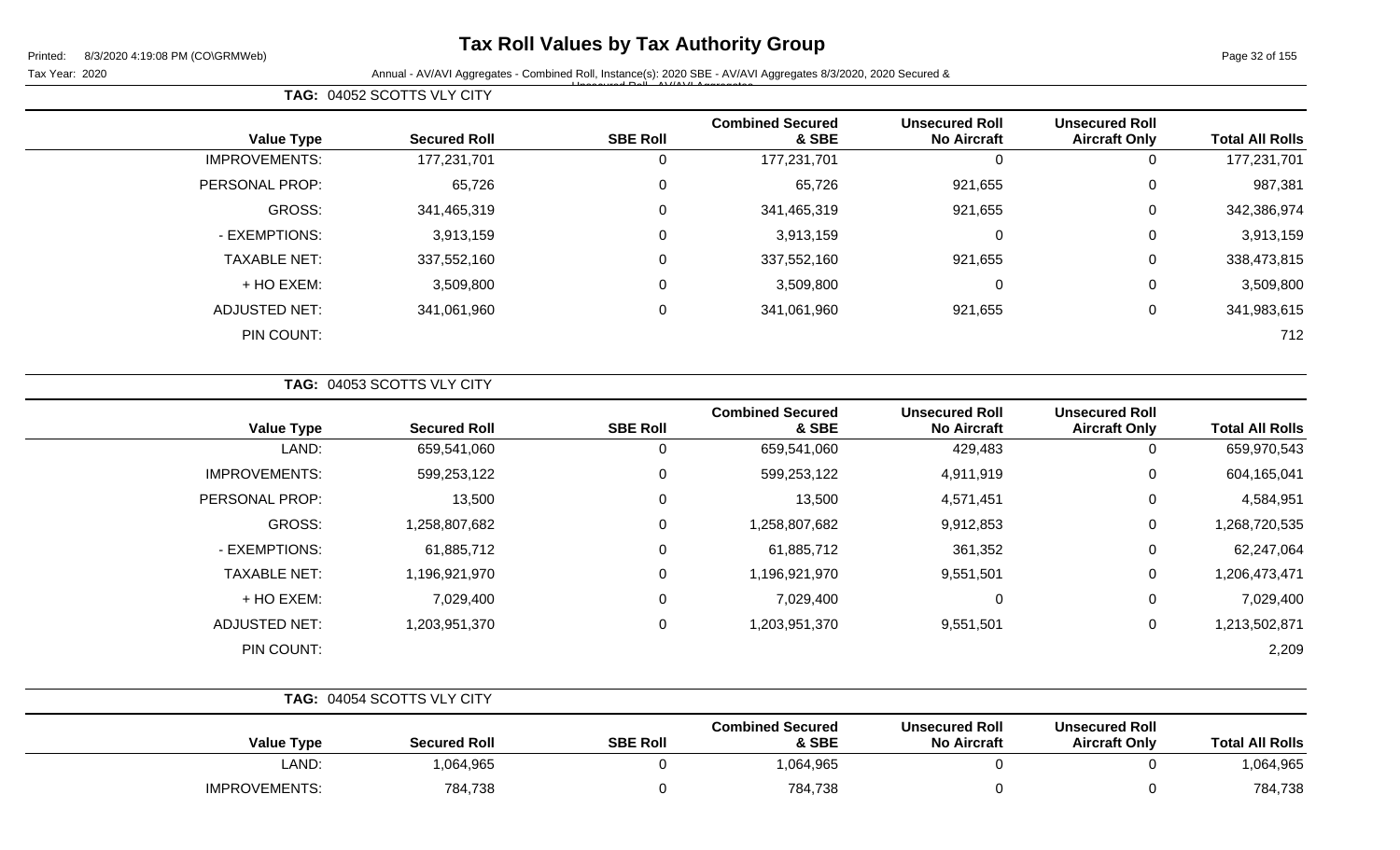## **Tax Roll Values by Tax Authority Group**

Tax Year: 2020 **Annual - AV/AVI Aggregates - Combined Roll**, Instance(s): 2020 SBE - AV/AVI Aggregates 8/3/2020, 2020 Secured &

| Page 33 of 155 |  |  |
|----------------|--|--|
|                |  |  |

|                        |                                               |                                             |                                  |                 | TAG: 04054 SCOTTS VLY CITY |                      |
|------------------------|-----------------------------------------------|---------------------------------------------|----------------------------------|-----------------|----------------------------|----------------------|
| <b>Total All Rolls</b> | <b>Unsecured Roll</b><br><b>Aircraft Only</b> | <b>Unsecured Roll</b><br><b>No Aircraft</b> | <b>Combined Secured</b><br>& SBE | <b>SBE Roll</b> | <b>Secured Roll</b>        | <b>Value Type</b>    |
| 1,849,703              | $\mathbf 0$                                   | $\mathbf 0$                                 | 1,849,703                        | $\mathbf 0$     | 1,849,703                  | GROSS:               |
| 7,000                  | $\mathbf 0$                                   | 0                                           | 7,000                            | $\mathbf 0$     | 7,000                      | - EXEMPTIONS:        |
| 1,842,703              | $\mathbf 0$                                   | 0                                           | 1,842,703                        | $\mathbf 0$     | 1,842,703                  | <b>TAXABLE NET:</b>  |
| 7,000                  | $\mathbf 0$                                   | 0                                           | 7,000                            | $\mathbf 0$     | 7,000                      | + HO EXEM:           |
| 1,849,703              | $\mathsf 0$                                   | 0                                           | 1,849,703                        | $\mathbf 0$     | 1,849,703                  | <b>ADJUSTED NET:</b> |
| 3                      |                                               |                                             |                                  |                 |                            | PIN COUNT:           |
|                        |                                               |                                             |                                  |                 | TAG: 04055 SCOTTS VAL CITY |                      |
| <b>Total All Rolls</b> | <b>Unsecured Roll</b><br><b>Aircraft Only</b> | <b>Unsecured Roll</b><br><b>No Aircraft</b> | <b>Combined Secured</b><br>& SBE | <b>SBE Roll</b> | <b>Secured Roll</b>        | <b>Value Type</b>    |
| $\overline{2}$         |                                               |                                             |                                  |                 |                            | PIN COUNT:           |
|                        |                                               |                                             |                                  |                 | TAG: 04056 SCOTTS VAL CITY |                      |
| <b>Total All Rolls</b> | <b>Unsecured Roll</b><br><b>Aircraft Only</b> | <b>Unsecured Roll</b><br><b>No Aircraft</b> | <b>Combined Secured</b><br>& SBE | <b>SBE Roll</b> | <b>Secured Roll</b>        | <b>Value Type</b>    |
| 626,197                | $\mathbf 0$                                   | $\mathbf 0$                                 | 626,197                          | $\overline{0}$  | 626,197                    | LAND:                |
| 862,226                | $\pmb{0}$                                     | $\pmb{0}$                                   | 862,226                          | $\pmb{0}$       | 862,226                    | <b>IMPROVEMENTS:</b> |
| 1,488,423              | $\mathbf 0$                                   | 0                                           | 1,488,423                        | $\mathbf 0$     | 1,488,423                  | <b>GROSS:</b>        |
| 14,000                 | $\pmb{0}$                                     | 0                                           | 14,000                           | $\mathbf 0$     | 14,000                     | - EXEMPTIONS:        |
| 1,474,423              | $\mathbf 0$                                   | 0                                           | 1,474,423                        | $\mathbf 0$     | 1,474,423                  | <b>TAXABLE NET:</b>  |
| 14,000                 | $\pmb{0}$                                     | 0                                           | 14,000                           | $\mathbf 0$     | 14,000                     | + HO EXEM:           |
| 1,488,423              | $\pmb{0}$                                     | $\mathbf 0$                                 | 1,488,423                        | $\mathbf 0$     | 1,488,423                  | <b>ADJUSTED NET:</b> |
| $\sqrt{3}$             |                                               |                                             |                                  |                 |                            | PIN COUNT:           |
|                        |                                               |                                             |                                  |                 | TAG: 55000 AROMAS/SAN JUAN |                      |
| <b>Total All Rolls</b> | <b>Unsecured Roll</b><br><b>Aircraft Only</b> | <b>Unsecured Roll</b><br><b>No Aircraft</b> | <b>Combined Secured</b><br>& SBE | <b>SBE Roll</b> | <b>Secured Roll</b>        | <b>Value Type</b>    |
| 17,051,090             | $\mathbf 0$                                   | $\mathbf 0$                                 | 17,051,090                       | $\overline{0}$  | 17,051,090                 | LAND:                |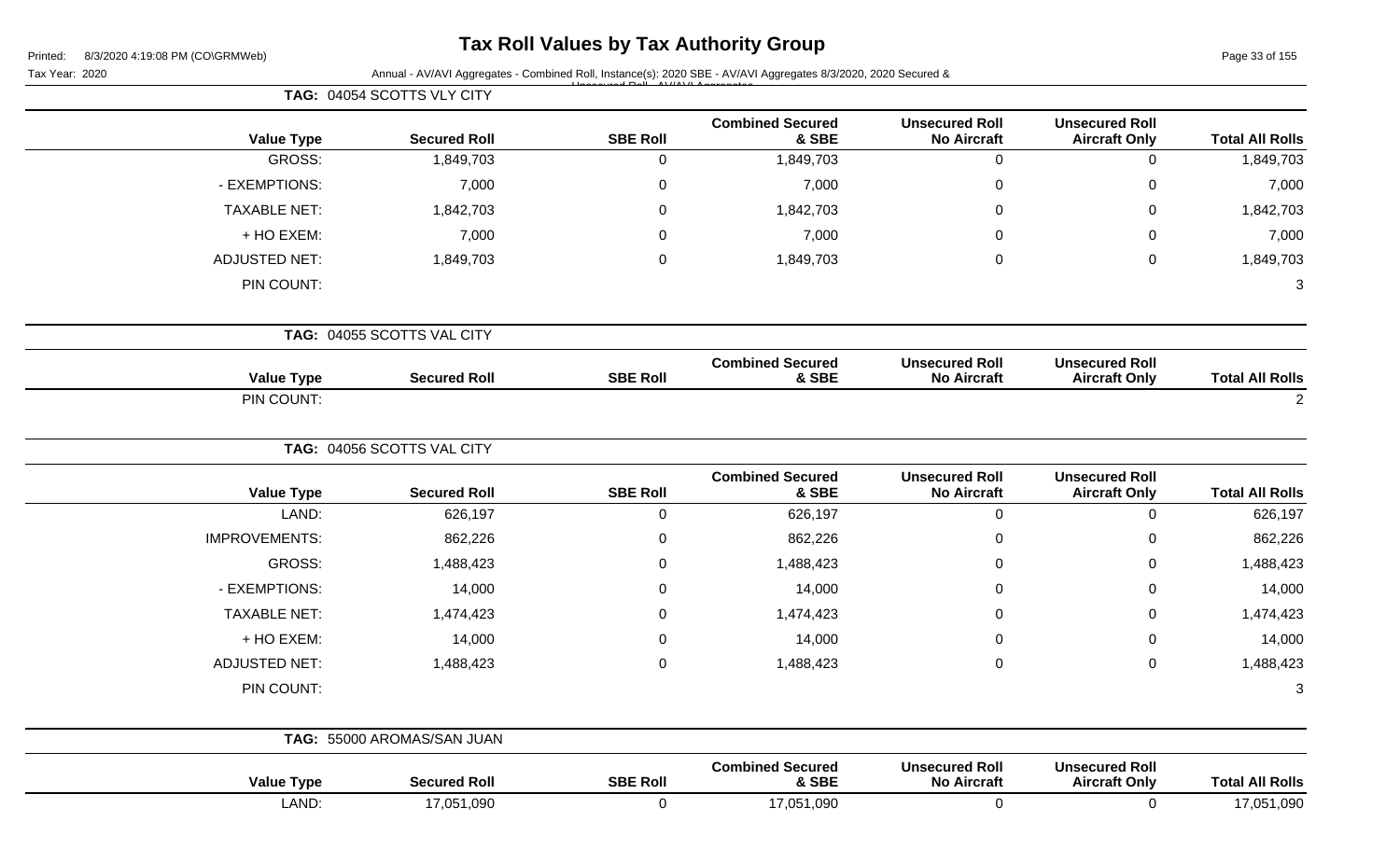## **Tax Roll Values by Tax Authority Group**

Tax Year: 2020 **Annual - AV/AVI Aggregates - Combined Roll**, Instance(s): 2020 SBE - AV/AVI Aggregates 8/3/2020, 2020 Secured & Unsecured Roll - AV/AVI Aggregates

Page 34 of 155

| <b>Total All Rolls</b> | <b>Unsecured Roll</b><br><b>Aircraft Only</b> | <b>Unsecured Roll</b><br><b>No Aircraft</b> | <b>Combined Secured</b><br>& SBE | <b>SBE Roll</b> | <b>Secured Roll</b> | <b>Value Type</b>    |
|------------------------|-----------------------------------------------|---------------------------------------------|----------------------------------|-----------------|---------------------|----------------------|
| 5,635,186              | U                                             | 53,619                                      | 5,581,567                        | 0               | 5,581,567           | <b>IMPROVEMENTS:</b> |
| 1,128,038              | 0                                             | 989,317                                     | 138,721                          | 0               | 138,721             | PERSONAL PROP:       |
| 23,814,314             | 0                                             | 1,042,936                                   | 22,771,378                       | 0               | 22,771,378          | <b>GROSS:</b>        |
| 568,257                | 0                                             | 0                                           | 568,257                          | 0               | 568,257             | - EXEMPTIONS:        |
| 23,246,057             | 0                                             | 1,042,936                                   | 22,203,121                       | 0               | 22,203,121          | <b>TAXABLE NET:</b>  |
| 56,000                 | 0                                             | 0                                           | 56,000                           | 0               | 56,000              | + HO EXEM:           |
| 23,302,057             | 0                                             | 1,042,936                                   | 22,259,121                       | 0               | 22,259,121          | <b>ADJUSTED NET:</b> |
| 87                     |                                               |                                             |                                  |                 |                     | PIN COUNT:           |
|                        |                                               |                                             |                                  |                 |                     |                      |

**TAG:** 58000 BONNY DOON

**TAG:** 55000 AROMAS/SAN JUAN

| <b>Value Type</b>    | <b>Secured Roll</b> | <b>SBE Roll</b> | <b>Combined Secured</b><br>& SBE | <b>Unsecured Roll</b><br><b>No Aircraft</b> | <b>Unsecured Roll</b><br><b>Aircraft Only</b> | <b>Total All Rolls</b> |
|----------------------|---------------------|-----------------|----------------------------------|---------------------------------------------|-----------------------------------------------|------------------------|
| LAND:                | 5,053               |                 | 5,053                            | 0                                           | 0                                             | 5,053                  |
| <b>GROSS:</b>        | 5,053               | Ω               | 5,053                            |                                             | 0                                             | 5,053                  |
| <b>TAXABLE NET:</b>  | 5,053               |                 | 5,053                            | 0                                           | 0                                             | 5,053                  |
| <b>ADJUSTED NET:</b> | 5,053               |                 | 5,053                            | 0                                           | 0                                             | 5,053                  |
| PIN COUNT:           |                     |                 |                                  |                                             |                                               |                        |

|                      | TAG: 58001 BONNY DOON |                 |                                  |                                             |                                               |                        |
|----------------------|-----------------------|-----------------|----------------------------------|---------------------------------------------|-----------------------------------------------|------------------------|
| <b>Value Type</b>    | <b>Secured Roll</b>   | <b>SBE Roll</b> | <b>Combined Secured</b><br>& SBE | <b>Unsecured Roll</b><br><b>No Aircraft</b> | <b>Unsecured Roll</b><br><b>Aircraft Only</b> | <b>Total All Rolls</b> |
| LAND:                | 280,437,810           | U               | 280,437,810                      | 123,600                                     | 0                                             | 280,561,410            |
| <b>IMPROVEMENTS:</b> | 216,235,037           | 0               | 216,235,037                      | 11,695,868                                  | $\mathbf 0$                                   | 227,930,905            |
| PERSONAL PROP:       | 187,488               | 0               | 187,488                          | 3,995,786                                   | 20,297                                        | 4,203,571              |
| GROSS:               | 496,860,335           | 0               | 496,860,335                      | 15,815,254                                  | 20,297                                        | 512,695,886            |
| - EXEMPTIONS:        | 7,521,447             | 0               | 7,521,447                        |                                             | $\mathbf 0$                                   | 7,521,447              |
| <b>TAXABLE NET:</b>  | 489,338,888           | 0               | 489,338,888                      | 15,815,254                                  | 20,297                                        | 505,174,439            |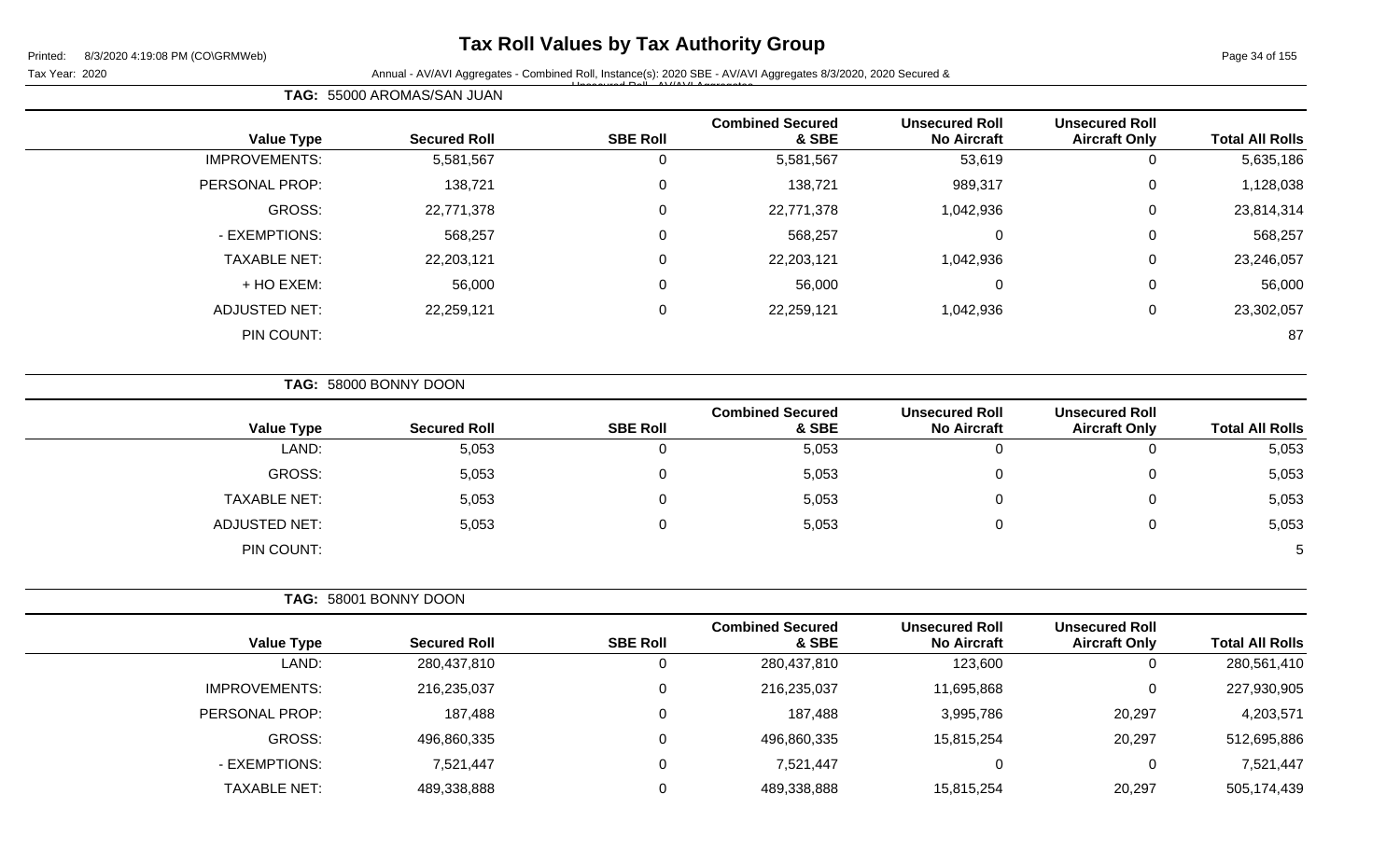# **Tax Roll Values by Tax Authority Group**

Page 35 of 155

| Tax Year: 2020       |                       |                  | Annual - AV/AVI Aggregates - Combined Roll, Instance(s): 2020 SBE - AV/AVI Aggregates 8/3/2020, 2020 Secured & |                                             |                                               |                        |
|----------------------|-----------------------|------------------|----------------------------------------------------------------------------------------------------------------|---------------------------------------------|-----------------------------------------------|------------------------|
|                      | TAG: 58001 BONNY DOON |                  |                                                                                                                |                                             |                                               |                        |
| <b>Value Type</b>    | <b>Secured Roll</b>   | <b>SBE Roll</b>  | <b>Combined Secured</b><br>& SBE                                                                               | <b>Unsecured Roll</b><br><b>No Aircraft</b> | <b>Unsecured Roll</b><br><b>Aircraft Only</b> | <b>Total All Rolls</b> |
| + HO EXEM:           | 2,737,000             | $\mathbf 0$      | 2,737,000                                                                                                      | $\mathbf 0$                                 | $\mathbf 0$                                   | 2,737,000              |
| <b>ADJUSTED NET:</b> | 492,075,888           | 0                | 492,075,888                                                                                                    | 15,815,254                                  | 20,297                                        | 507,911,439            |
| PIN COUNT:           |                       |                  |                                                                                                                |                                             |                                               | 988                    |
|                      | TAG: 58002 BONNY DOON |                  |                                                                                                                |                                             |                                               |                        |
| <b>Value Type</b>    | <b>Secured Roll</b>   | <b>SBE Roll</b>  | <b>Combined Secured</b><br>& SBE                                                                               | <b>Unsecured Roll</b><br><b>No Aircraft</b> | <b>Unsecured Roll</b><br><b>Aircraft Only</b> | <b>Total All Rolls</b> |
| LAND:                | 11,606,275            | $\mathbf 0$      | 11,606,275                                                                                                     | $\mathbf 0$                                 | $\mathbf 0$                                   | 11,606,275             |
| <b>IMPROVEMENTS:</b> | 9,521,642             | 0                | 9,521,642                                                                                                      | 4,400                                       | 0                                             | 9,526,042              |
| PERSONAL PROP:       | 0                     | 0                | $\mathbf 0$                                                                                                    | 63,478                                      | 0                                             | 63,478                 |
| <b>GROSS:</b>        | 21,127,917            | 0                | 21,127,917                                                                                                     | 67,878                                      | 0                                             | 21,195,795             |
| - EXEMPTIONS:        | 133,000               | 0                | 133,000                                                                                                        | $\mathbf 0$                                 | 0                                             | 133,000                |
| <b>TAXABLE NET:</b>  | 20,994,917            | 0                | 20,994,917                                                                                                     | 67,878                                      | 0                                             | 21,062,795             |
| + HO EXEM:           | 133,000               | 0                | 133,000                                                                                                        | 0                                           | 0                                             | 133,000                |
| <b>ADJUSTED NET:</b> | 21,127,917            | 0                | 21,127,917                                                                                                     | 67,878                                      | 0                                             | 21,195,795             |
| PIN COUNT:           |                       |                  |                                                                                                                |                                             |                                               | 43                     |
|                      | TAG: 58003 BONNY DOON |                  |                                                                                                                |                                             |                                               |                        |
| <b>Value Type</b>    | <b>Secured Roll</b>   | <b>SBE Roll</b>  | <b>Combined Secured</b><br>& SBE                                                                               | <b>Unsecured Roll</b><br><b>No Aircraft</b> | <b>Unsecured Roll</b><br><b>Aircraft Only</b> | <b>Total All Rolls</b> |
| LAND:                | 15,490,305            | $\mathbf 0$      | 15,490,305                                                                                                     | $\mathbf 0$                                 | $\mathbf 0$                                   | 15,490,305             |
| <b>IMPROVEMENTS:</b> | 10,859,179            | 0                | 10,859,179                                                                                                     | 0                                           | 0                                             | 10,859,179             |
| PERSONAL PROP:       | 0                     | 0                | 0                                                                                                              | 19,430                                      | 0                                             | 19,430                 |
| GROSS:               | 26,349,484            | 0                | 26,349,484                                                                                                     | 19,430                                      | 0                                             | 26,368,914             |
| - EXEMPTIONS:        | 216,103               | 0                | 216,103                                                                                                        | $\boldsymbol{0}$                            | 0                                             | 216,103                |
| <b>TAXABLE NET:</b>  | 26, 133, 381          | 0                | 26,133,381                                                                                                     | 19,430                                      | 0                                             | 26, 152, 811           |
| + HO EXEM:           | 215,600               | $\boldsymbol{0}$ | 215,600                                                                                                        | $\overline{0}$                              | 0                                             | 215,600                |
|                      |                       |                  |                                                                                                                |                                             |                                               |                        |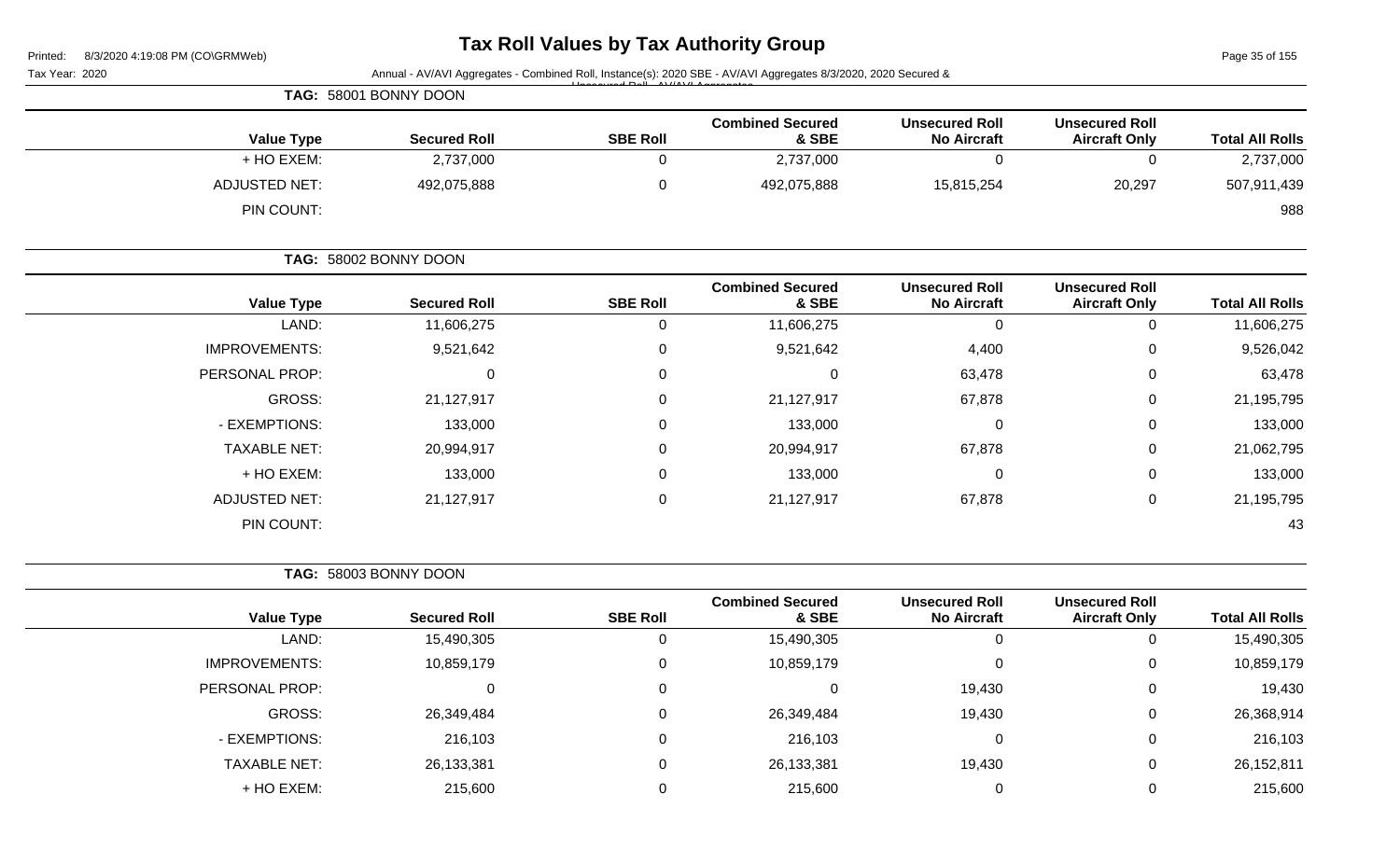Page 36 of 155

| Tax Year: 2020       |                       |                  | Annual - AV/AVI Aggregates - Combined Roll, Instance(s): 2020 SBE - AV/AVI Aggregates 8/3/2020, 2020 Secured & |                                             |                                               |                        |
|----------------------|-----------------------|------------------|----------------------------------------------------------------------------------------------------------------|---------------------------------------------|-----------------------------------------------|------------------------|
|                      | TAG: 58003 BONNY DOON |                  |                                                                                                                |                                             |                                               |                        |
| <b>Value Type</b>    | <b>Secured Roll</b>   | <b>SBE Roll</b>  | <b>Combined Secured</b><br>& SBE                                                                               | <b>Unsecured Roll</b><br><b>No Aircraft</b> | <b>Unsecured Roll</b><br><b>Aircraft Only</b> | <b>Total All Rolls</b> |
| <b>ADJUSTED NET:</b> | 26,348,981            | $\mathbf 0$      | 26,348,981                                                                                                     | 19,430                                      | $\mathbf 0$                                   | 26,368,411             |
| PIN COUNT:           |                       |                  |                                                                                                                |                                             |                                               | 57                     |
|                      | TAG: 58004 BONNY DOON |                  |                                                                                                                |                                             |                                               |                        |
| <b>Value Type</b>    | <b>Secured Roll</b>   | <b>SBE Roll</b>  | <b>Combined Secured</b><br>& SBE                                                                               | <b>Unsecured Roll</b><br><b>No Aircraft</b> | <b>Unsecured Roll</b><br><b>Aircraft Only</b> | <b>Total All Rolls</b> |
| LAND:                | 28, 135, 657          | $\mathbf 0$      | 28,135,657                                                                                                     | $\overline{0}$                              | $\overline{0}$                                | 28,135,657             |
| <b>IMPROVEMENTS:</b> | 25,555,943            | $\boldsymbol{0}$ | 25,555,943                                                                                                     | $\pmb{0}$                                   | 0                                             | 25,555,943             |
| PERSONAL PROP:       | 0                     | $\mathbf 0$      | 0                                                                                                              | 21,284                                      | 0                                             | 21,284                 |
| <b>GROSS:</b>        | 53,691,600            | 0                | 53,691,600                                                                                                     | 21,284                                      | 0                                             | 53,712,884             |
| - EXEMPTIONS:        | 420,234               | $\Omega$         | 420,234                                                                                                        | 0                                           | $\Omega$                                      | 420,234                |
| <b>TAXABLE NET:</b>  | 53,271,366            | $\Omega$         | 53,271,366                                                                                                     | 21,284                                      | 0                                             | 53,292,650             |
| + HO EXEM:           | 420,000               | $\mathbf 0$      | 420,000                                                                                                        | $\boldsymbol{0}$                            | 0                                             | 420,000                |
| <b>ADJUSTED NET:</b> | 53,691,366            | $\mathbf 0$      | 53,691,366                                                                                                     | 21,284                                      | 0                                             | 53,712,650             |
| PIN COUNT:           |                       |                  |                                                                                                                |                                             |                                               | 100                    |
|                      | TAG: 58005 BONNY DOON |                  |                                                                                                                |                                             |                                               |                        |
| <b>Value Type</b>    | <b>Secured Roll</b>   | <b>SBE Roll</b>  | <b>Combined Secured</b><br>& SBE                                                                               | <b>Unsecured Roll</b><br><b>No Aircraft</b> | <b>Unsecured Roll</b><br><b>Aircraft Only</b> | <b>Total All Rolls</b> |
| LAND:                | 9,900,915             | $\mathbf 0$      | 9,900,915                                                                                                      | 0                                           | $\mathbf 0$                                   | 9,900,915              |
| <b>IMPROVEMENTS:</b> | 9,568,258             | 0                | 9,568,258                                                                                                      | 0                                           | 0                                             | 9,568,258              |
| <b>GROSS:</b>        | 19,469,173            | $\mathbf 0$      | 19,469,173                                                                                                     | 0                                           | $\Omega$                                      | 19,469,173             |
| - EXEMPTIONS:        | 79,826                | 0                | 79,826                                                                                                         | 0                                           | $\Omega$                                      | 79,826                 |
| <b>TAXABLE NET:</b>  | 19,389,347            | $\mathbf 0$      | 19,389,347                                                                                                     | 0                                           | 0                                             | 19,389,347             |

+ HO EXEM: 77,000 0 77,000 0 0 77,000

ADJUSTED NET: 19,466,347 0 19,466,347 0 19,466,347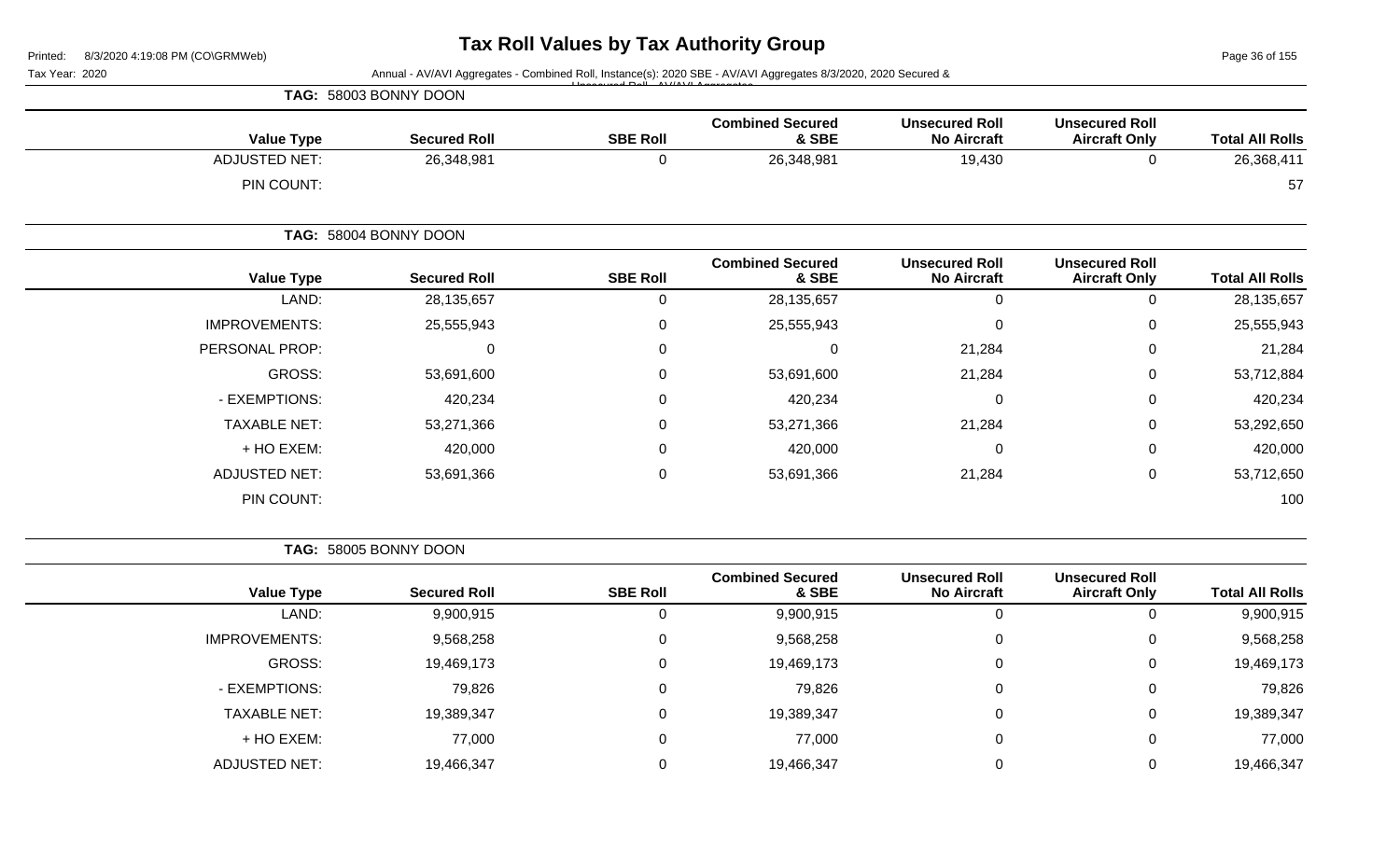Page 37 of 155

#### Tax Year: 2020 **Annual - AV/AVI Aggregates - Combined Roll**, Instance(s): 2020 SBE - AV/AVI Aggregates 8/3/2020, 2020 Secured & Unsecured Roll - AV/AVI Aggregates

| <b>Value Type</b>    | <b>Secured Roll</b>   | <b>SBE Roll</b> | <b>Combined Secured</b><br>& SBE | <b>Unsecured Roll</b><br><b>No Aircraft</b> | <b>Unsecured Roll</b><br><b>Aircraft Only</b> | <b>Total All Rolls</b> |
|----------------------|-----------------------|-----------------|----------------------------------|---------------------------------------------|-----------------------------------------------|------------------------|
| PIN COUNT:           |                       |                 |                                  |                                             |                                               | 35                     |
|                      | TAG: 58006 BONNY DOON |                 |                                  |                                             |                                               |                        |
| <b>Value Type</b>    | <b>Secured Roll</b>   | <b>SBE Roll</b> | <b>Combined Secured</b><br>& SBE | <b>Unsecured Roll</b><br><b>No Aircraft</b> | <b>Unsecured Roll</b><br><b>Aircraft Only</b> | <b>Total All Rolls</b> |
| LAND:                | 16,804,607            | 0               | 16,804,607                       | $\mathbf 0$                                 | 0                                             | 16,804,607             |
| <b>IMPROVEMENTS:</b> | 13,826,864            | 0               | 13,826,864                       | 0                                           | 0                                             | 13,826,864             |
| GROSS:               | 30,631,471            | $\Omega$        | 30,631,471                       | $\mathbf 0$                                 | 0                                             | 30,631,471             |
| - EXEMPTIONS:        | 325,273               | $\Omega$        | 325,273                          | $\mathbf 0$                                 | 0                                             | 325,273                |
| <b>TAXABLE NET:</b>  | 30,306,198            | $\overline{0}$  | 30,306,198                       | $\Omega$                                    | 0                                             | 30,306,198             |
| + HO EXEM:           | 182,000               | 0               | 182,000                          | 0                                           | 0                                             | 182,000                |
| <b>ADJUSTED NET:</b> | 30,488,198            | 0               | 30,488,198                       | $\mathbf 0$                                 | 0                                             | 30,488,198             |
| PIN COUNT:           |                       |                 |                                  |                                             |                                               | 44                     |

|                        |                                               |                                             |                                  |                 | TAG: 58007 BONNY DOON |                      |
|------------------------|-----------------------------------------------|---------------------------------------------|----------------------------------|-----------------|-----------------------|----------------------|
| <b>Total All Rolls</b> | <b>Unsecured Roll</b><br><b>Aircraft Only</b> | <b>Unsecured Roll</b><br><b>No Aircraft</b> | <b>Combined Secured</b><br>& SBE | <b>SBE Roll</b> | <b>Secured Roll</b>   | <b>Value Type</b>    |
| 17,123,213             | 0                                             |                                             | 17,123,213                       |                 | 17, 123, 213          | LAND:                |
| 15,265,179             | 0                                             |                                             | 15,265,179                       | 0               | 15,265,179            | <b>IMPROVEMENTS:</b> |
| 32,388,392             | 0                                             |                                             | 32,388,392                       | $\mathbf 0$     | 32,388,392            | GROSS:               |
| 238,000                | 0                                             |                                             | 238,000                          | $\mathbf 0$     | 238,000               | - EXEMPTIONS:        |
| 32,150,392             | 0                                             |                                             | 32,150,392                       | $\mathbf 0$     | 32,150,392            | <b>TAXABLE NET:</b>  |
| 238,000                | $\mathbf{0}$                                  |                                             | 238,000                          | $\mathbf 0$     | 238,000               | + HO EXEM:           |
| 32,388,392             | 0                                             |                                             | 32,388,392                       | $\mathbf 0$     | 32,388,392            | <b>ADJUSTED NET:</b> |
| 54                     |                                               |                                             |                                  |                 |                       | PIN COUNT:           |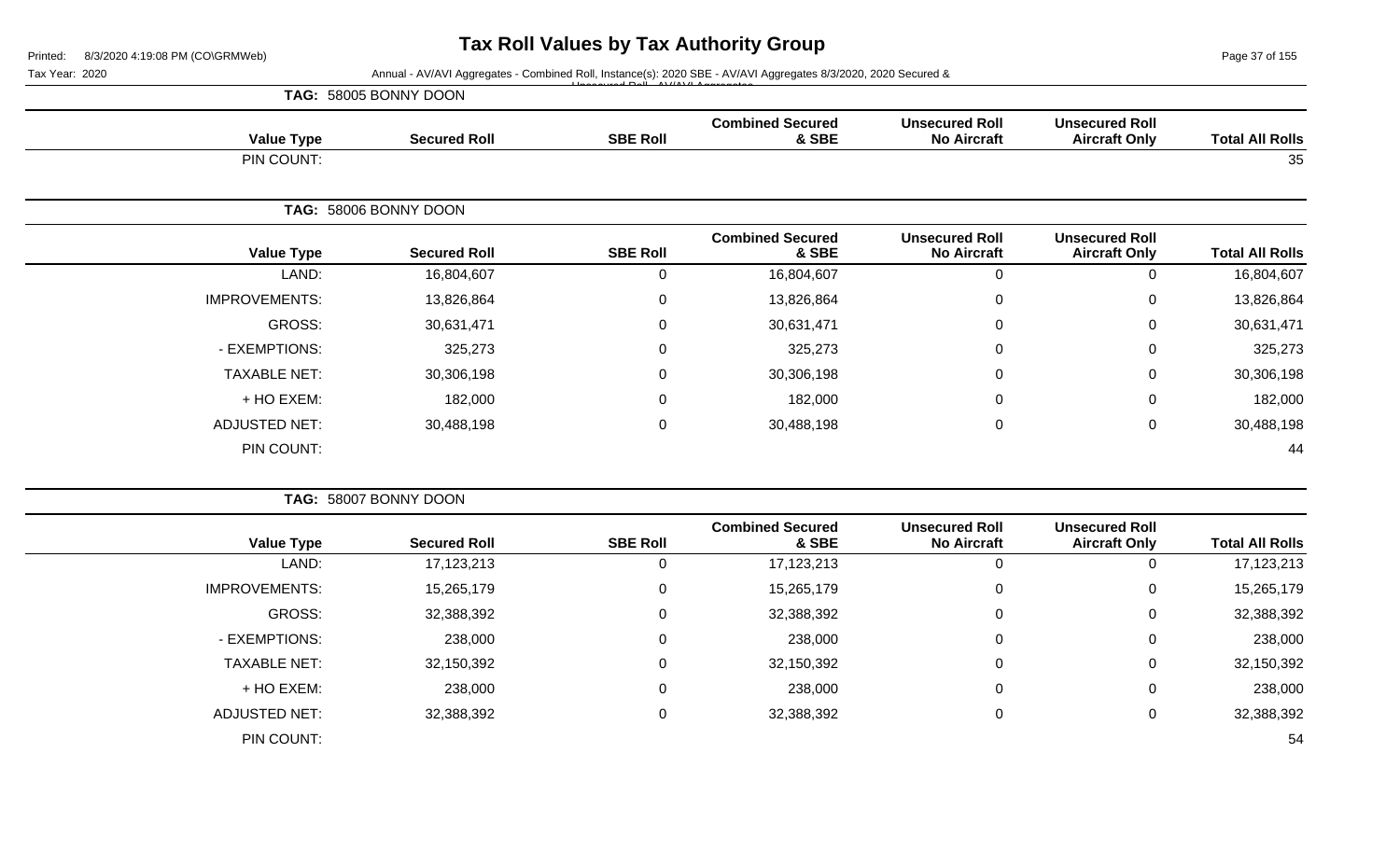**TAG:** 58008 BONNY DOON

## **Tax Roll Values by Tax Authority Group**

Tax Year: 2020 **Annual - AV/AVI Aggregates - Combined Roll**, Instance(s): 2020 SBE - AV/AVI Aggregates 8/3/2020, 2020 Secured & Unsecured Roll - AV/AVI Aggregates

| <b>Value Type</b>    | <b>Secured Roll</b> | <b>SBE Roll</b>  | <b>Combined Secured</b><br>& SBE | <b>Unsecured Roll</b><br><b>No Aircraft</b> | <b>Unsecured Roll</b><br><b>Aircraft Only</b> | <b>Total All Rolls</b> |
|----------------------|---------------------|------------------|----------------------------------|---------------------------------------------|-----------------------------------------------|------------------------|
| LAND:                | 13,391,149          | $\mathbf 0$      | 13,391,149                       | $\mathbf 0$                                 | $\pmb{0}$                                     | 13,391,149             |
| <b>IMPROVEMENTS:</b> | 14,366,754          | $\pmb{0}$        | 14,366,754                       | 60,579                                      | $\mathbf 0$                                   | 14,427,333             |
| PERSONAL PROP:       | $\mathbf 0$         | $\boldsymbol{0}$ | $\mathsf 0$                      | 101,672                                     | $\boldsymbol{0}$                              | 101,672                |
| GROSS:               | 27,757,903          | $\boldsymbol{0}$ | 27,757,903                       | 162,251                                     | $\mathbf 0$                                   | 27,920,154             |
| - EXEMPTIONS:        | 231,000             | 0                | 231,000                          | $\mathbf 0$                                 | $\boldsymbol{0}$                              | 231,000                |
| <b>TAXABLE NET:</b>  | 27,526,903          | $\mathbf 0$      | 27,526,903                       | 162,251                                     | $\boldsymbol{0}$                              | 27,689,154             |
| + HO EXEM:           | 231,000             | $\boldsymbol{0}$ | 231,000                          | $\mathbf 0$                                 | $\,0\,$                                       | 231,000                |
| <b>ADJUSTED NET:</b> | 27,757,903          | $\boldsymbol{0}$ | 27,757,903                       | 162,251                                     | $\pmb{0}$                                     | 27,920,154             |
| PIN COUNT:           |                     |                  |                                  |                                             |                                               | 61                     |
|                      | TAG: 65003 LAKESIDE |                  |                                  |                                             |                                               |                        |
| <b>Value Type</b>    | <b>Secured Roll</b> | <b>SBE Roll</b>  | <b>Combined Secured</b><br>& SBE | <b>Unsecured Roll</b><br><b>No Aircraft</b> | <b>Unsecured Roll</b><br><b>Aircraft Only</b> | <b>Total All Rolls</b> |
| PIN COUNT:           |                     |                  |                                  |                                             |                                               |                        |
|                      | TAG: 65006 LAKESIDE |                  |                                  |                                             |                                               |                        |
| <b>Value Type</b>    | <b>Secured Roll</b> | <b>SBE Roll</b>  | <b>Combined Secured</b><br>& SBE | <b>Unsecured Roll</b><br><b>No Aircraft</b> | <b>Unsecured Roll</b><br><b>Aircraft Only</b> | <b>Total All Rolls</b> |
| LAND:                | 324,645             | $\boldsymbol{0}$ | 324,645                          | $\boldsymbol{0}$                            | $\pmb{0}$                                     | 324,645                |
| <b>IMPROVEMENTS:</b> | 347,834             | $\mathbf 0$      | 347,834                          | $\mathbf 0$                                 | $\pmb{0}$                                     | 347,834                |
| <b>GROSS:</b>        | 672,479             | 0                | 672,479                          | 0                                           | $\pmb{0}$                                     | 672,479                |
| - EXEMPTIONS:        | 672,479             | 0                | 672,479                          | 0                                           | $\pmb{0}$                                     | 672,479                |
| PIN COUNT:           |                     |                  |                                  |                                             |                                               | 12                     |
|                      | TAG: 65020 LAKESIDE |                  |                                  |                                             |                                               |                        |
| <b>Value Type</b>    | <b>Secured Roll</b> | <b>SBE Roll</b>  | <b>Combined Secured</b><br>& SBE | <b>Unsecured Roll</b><br><b>No Aircraft</b> | <b>Unsecured Roll</b><br><b>Aircraft Only</b> | <b>Total All Rolls</b> |
| LAND:                | 30,050,607          | $\mathbf 0$      | 30,050,607                       | $\mathbf 0$                                 | $\mathbf 0$                                   | 30,050,607             |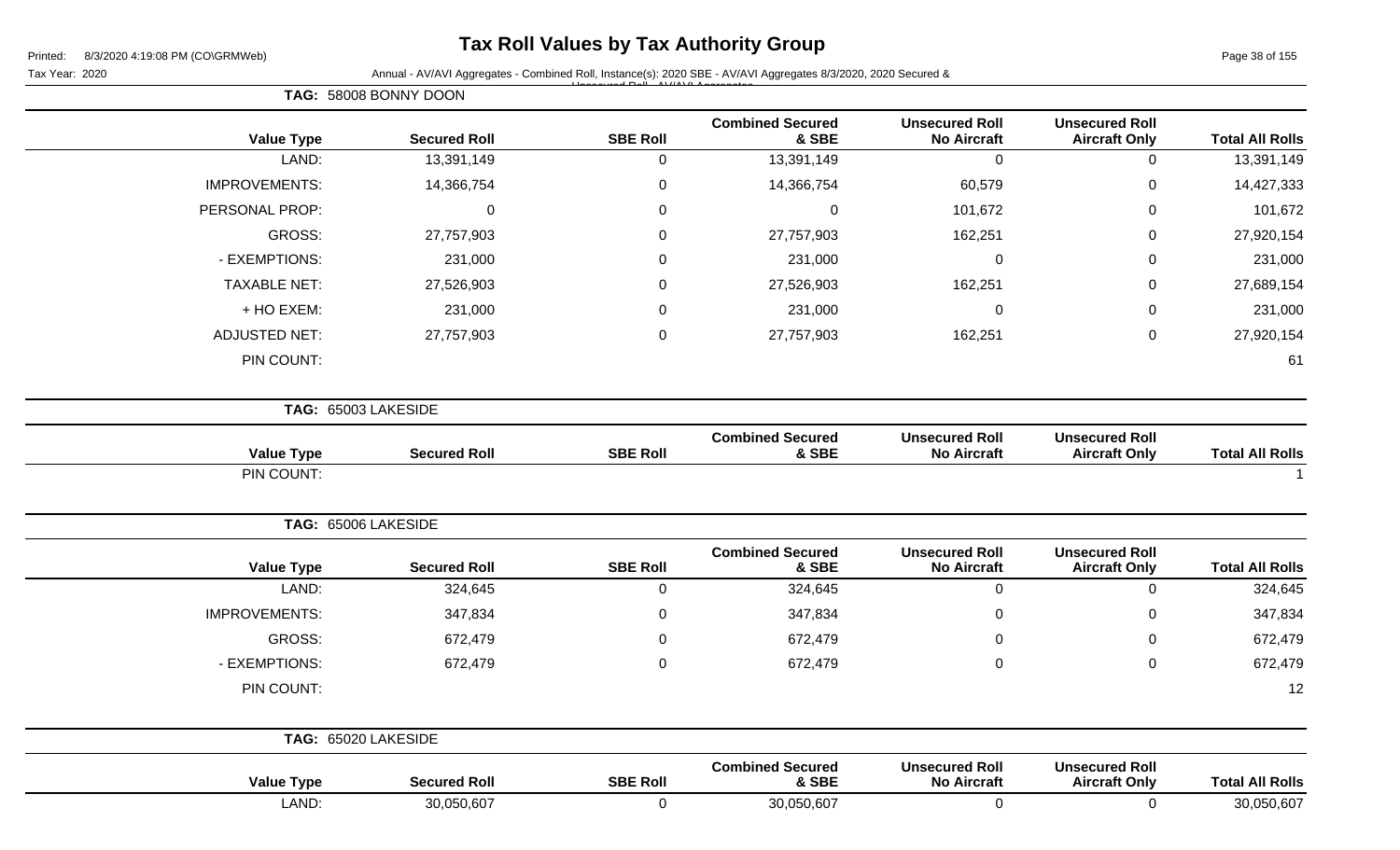## **Tax Roll Values by Tax Authority Group**

Page 39 of 155

Tax Year: 2020 **Annual - AV/AVI Aggregates - Combined Roll**, Instance(s): 2020 SBE - AV/AVI Aggregates 8/3/2020, 2020 Secured & Unsecured Roll - AV/AVI Aggregates

| TAG: 65020 LAKESIDE  |  |                     |                 |                                  |                                             |                                               |                        |
|----------------------|--|---------------------|-----------------|----------------------------------|---------------------------------------------|-----------------------------------------------|------------------------|
| <b>Value Type</b>    |  | <b>Secured Roll</b> | <b>SBE Roll</b> | <b>Combined Secured</b><br>& SBE | <b>Unsecured Roll</b><br><b>No Aircraft</b> | <b>Unsecured Roll</b><br><b>Aircraft Only</b> | <b>Total All Rolls</b> |
| <b>IMPROVEMENTS:</b> |  | 20,328,591          |                 | 20,328,591                       | 0                                           | 0                                             | 20,328,591             |
| PERSONAL PROP:       |  | 0                   | 0               |                                  | 10,880                                      | 0                                             | 10,880                 |
| GROSS:               |  | 50,379,198          | 0               | 50,379,198                       | 10,880                                      | 0                                             | 50,390,078             |
| - EXEMPTIONS:        |  | 253,532             | $\Omega$        | 253,532                          | 0                                           | 0                                             | 253,532                |
| <b>TAXABLE NET:</b>  |  | 50,125,666          | $\Omega$        | 50,125,666                       | 10,880                                      | $\mathbf 0$                                   | 50,136,546             |
| + HO EXEM:           |  | 252,000             | $\Omega$        | 252,000                          | 0                                           | $\mathbf 0$                                   | 252,000                |
| <b>ADJUSTED NET:</b> |  | 50,377,666          | $\Omega$        | 50,377,666                       | 10,880                                      | 0                                             | 50,388,546             |
| PIN COUNT:           |  |                     |                 |                                  |                                             |                                               | 108                    |

**TAG:** 65021 LAKESIDE

| <b>Secured Roll</b> | <b>SBE Roll</b> | <b>Combined Secured</b><br>& SBE | <b>Unsecured Roll</b><br><b>No Aircraft</b> | <b>Unsecured Roll</b><br><b>Aircraft Only</b> | <b>Total All Rolls</b> |
|---------------------|-----------------|----------------------------------|---------------------------------------------|-----------------------------------------------|------------------------|
| 191,576,300         | U               | 191,576,300                      | 48,704                                      | 0                                             | 191,625,004            |
| 147,451,175         | 0               | 147,451,175                      | 503,870                                     | 0                                             | 147,955,045            |
| 800,003             | 0               | 800,003                          | 1,478,029                                   | 0                                             | 2,278,032              |
| 339,827,478         | 0               | 339,827,478                      | 2,030,603                                   | 0                                             | 341,858,081            |
| 3,562,059           | 0               | 3,562,059                        | 0                                           | 0                                             | 3,562,059              |
| 336,265,419         | 0               | 336,265,419                      | 2,030,603                                   | 0                                             | 338,296,022            |
| 1,530,200           | 0               | 1,530,200                        | 0                                           | 0                                             | 1,530,200              |
| 337,795,619         | 0               | 337,795,619                      | 2,030,603                                   | 0                                             | 339,826,222            |
|                     |                 |                                  |                                             |                                               | 663                    |
|                     |                 |                                  |                                             |                                               |                        |

|                   | TAG: 65022 LAKESIDE |                 |                                  |                                             |                                               |                        |
|-------------------|---------------------|-----------------|----------------------------------|---------------------------------------------|-----------------------------------------------|------------------------|
| <b>Value Type</b> | <b>Secured Roll</b> | <b>SBE Roll</b> | <b>Combined Secured</b><br>& SBE | <b>Unsecured Roll</b><br><b>No Aircraft</b> | <b>Unsecured Roll</b><br><b>Aircraft Only</b> | <b>Total All Rolls</b> |
| LAND:             | 43,725              |                 | 43,725                           |                                             |                                               | 43,725                 |
| GROSS:            | 43,725              |                 | 43,725                           |                                             |                                               | 43,725                 |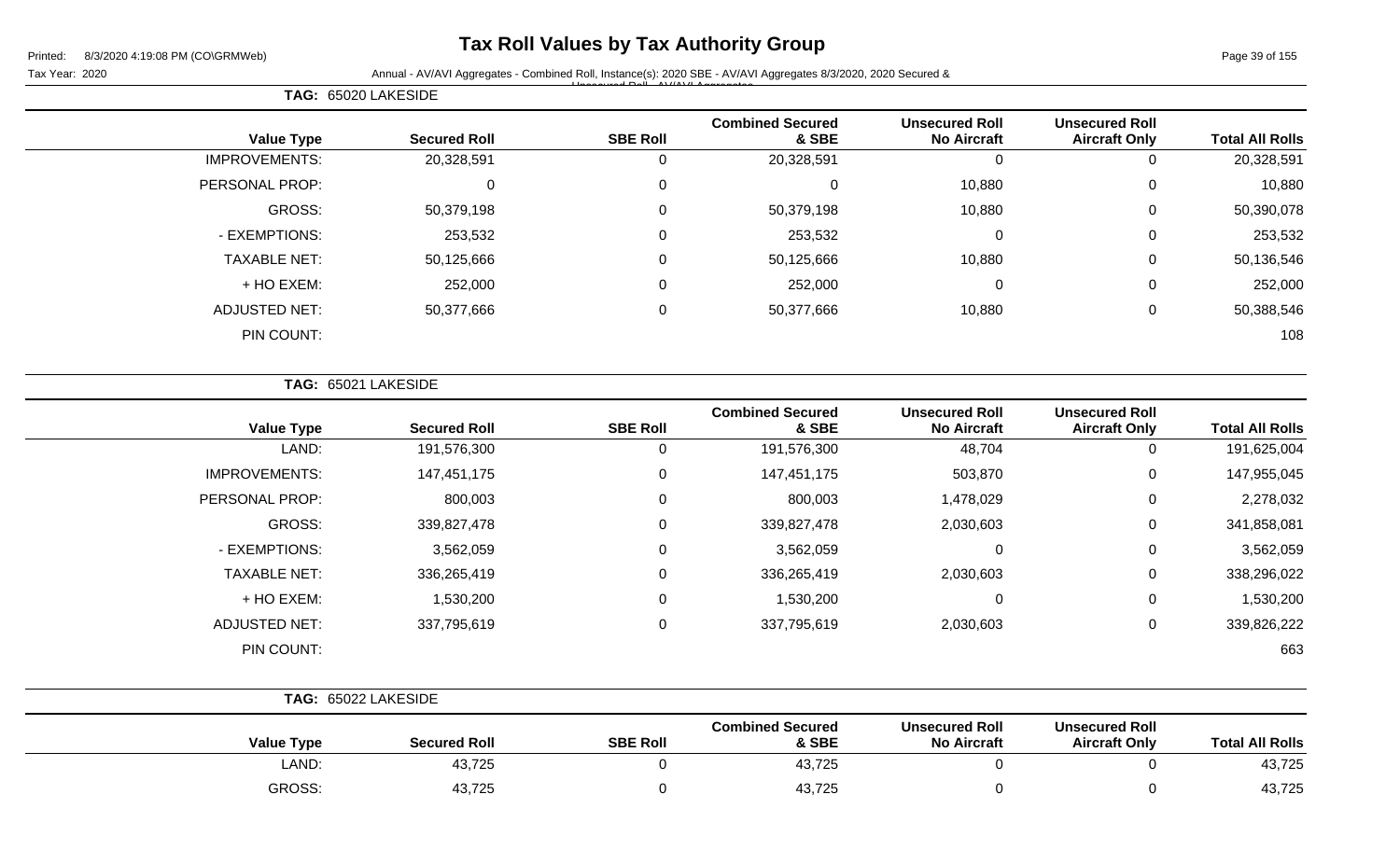| Printed: |  | 8/3/2020 4:19:08 PM (CO\GRMWeb) |  |
|----------|--|---------------------------------|--|

# **Tax Roll Values by Tax Authority Group**

Page 40 of 155

| Tax Year: 2020       |                          |                 | Annual - AV/AVI Aggregates - Combined Roll, Instance(s): 2020 SBE - AV/AVI Aggregates 8/3/2020, 2020 Secured & |                                             |                                               |                        |
|----------------------|--------------------------|-----------------|----------------------------------------------------------------------------------------------------------------|---------------------------------------------|-----------------------------------------------|------------------------|
| TAG: 65022 LAKESIDE  |                          |                 |                                                                                                                |                                             |                                               |                        |
| <b>Value Type</b>    | <b>Secured Roll</b>      | <b>SBE Roll</b> | <b>Combined Secured</b><br>& SBE                                                                               | <b>Unsecured Roll</b><br><b>No Aircraft</b> | <b>Unsecured Roll</b><br><b>Aircraft Only</b> | <b>Total All Rolls</b> |
| - EXEMPTIONS:        | 1,681                    | 0               | 1,681                                                                                                          | 0                                           | $\mathbf 0$                                   | 1,681                  |
| <b>TAXABLE NET:</b>  | 42,044                   | 0               | 42,044                                                                                                         | 0                                           | 0                                             | 42,044                 |
| <b>ADJUSTED NET:</b> | 42,044                   | 0               | 42,044                                                                                                         | 0                                           | 0                                             | 42,044                 |
| PIN COUNT:           |                          |                 |                                                                                                                |                                             |                                               | 3                      |
| TAG: 65023 LAKESIDE  |                          |                 |                                                                                                                |                                             |                                               |                        |
| <b>Value Type</b>    | <b>Secured Roll</b>      | <b>SBE Roll</b> | <b>Combined Secured</b><br>& SBE                                                                               | <b>Unsecured Roll</b><br><b>No Aircraft</b> | <b>Unsecured Roll</b><br><b>Aircraft Only</b> | <b>Total All Rolls</b> |
| LAND:                | 7,626,054                | $\mathbf 0$     | 7,626,054                                                                                                      | $\mathbf 0$                                 | 0                                             | 7,626,054              |
| <b>IMPROVEMENTS:</b> | 5,960,018                | 0               | 5,960,018                                                                                                      | 0                                           | 0                                             | 5,960,018              |
| PERSONAL PROP:       | $\Omega$                 | 0               | 0                                                                                                              | 5,634                                       | 0                                             | 5,634                  |
| GROSS:               | 13,586,072               | 0               | 13,586,072                                                                                                     | 5,634                                       | 0                                             | 13,591,706             |
| - EXEMPTIONS:        | 70,000                   | 0               | 70,000                                                                                                         | 0                                           | 0                                             | 70,000                 |
| <b>TAXABLE NET:</b>  | 13,516,072               | 0               | 13,516,072                                                                                                     | 5,634                                       | 0                                             | 13,521,706             |
| + HO EXEM:           | 70,000                   | 0               | 70,000                                                                                                         | 0                                           | 0                                             | 70,000                 |
| <b>ADJUSTED NET:</b> | 13,586,072               | 0               | 13,586,072                                                                                                     | 5,634                                       | $\mathbf 0$                                   | 13,591,706             |
| PIN COUNT:           |                          |                 |                                                                                                                |                                             |                                               | 23                     |
|                      | TAG: 69013 PAJARO VALLEY |                 |                                                                                                                |                                             |                                               |                        |
| <b>Value Type</b>    | <b>Secured Roll</b>      | <b>SBE Roll</b> | <b>Combined Secured</b><br>& SBE                                                                               | <b>Unsecured Roll</b><br><b>No Aircraft</b> | <b>Unsecured Roll</b><br><b>Aircraft Only</b> | <b>Total All Rolls</b> |
| LAND:                | 53,457,753               | 0               | 53,457,753                                                                                                     | 0                                           | 0                                             | 53,457,753             |
| <b>IMPROVEMENTS:</b> | 27,376,117               | $\mathbf 0$     | 27,376,117                                                                                                     | $\mathbf 0$                                 | 0                                             | 27,376,117             |
| GROSS:               | 80,833,870               | 0               | 80,833,870                                                                                                     | 0                                           | 0                                             | 80,833,870             |
| - EXEMPTIONS:        | 98,000                   | 0               | 98,000                                                                                                         | 0                                           | 0                                             | 98,000                 |
| <b>TAXABLE NET:</b>  | 80,735,870               | 0               | 80,735,870                                                                                                     | 0                                           | 0                                             | 80,735,870             |
| + HO EXEM:           | 98,000                   | $\mathbf 0$     | 98,000                                                                                                         | 0                                           | 0                                             | 98,000                 |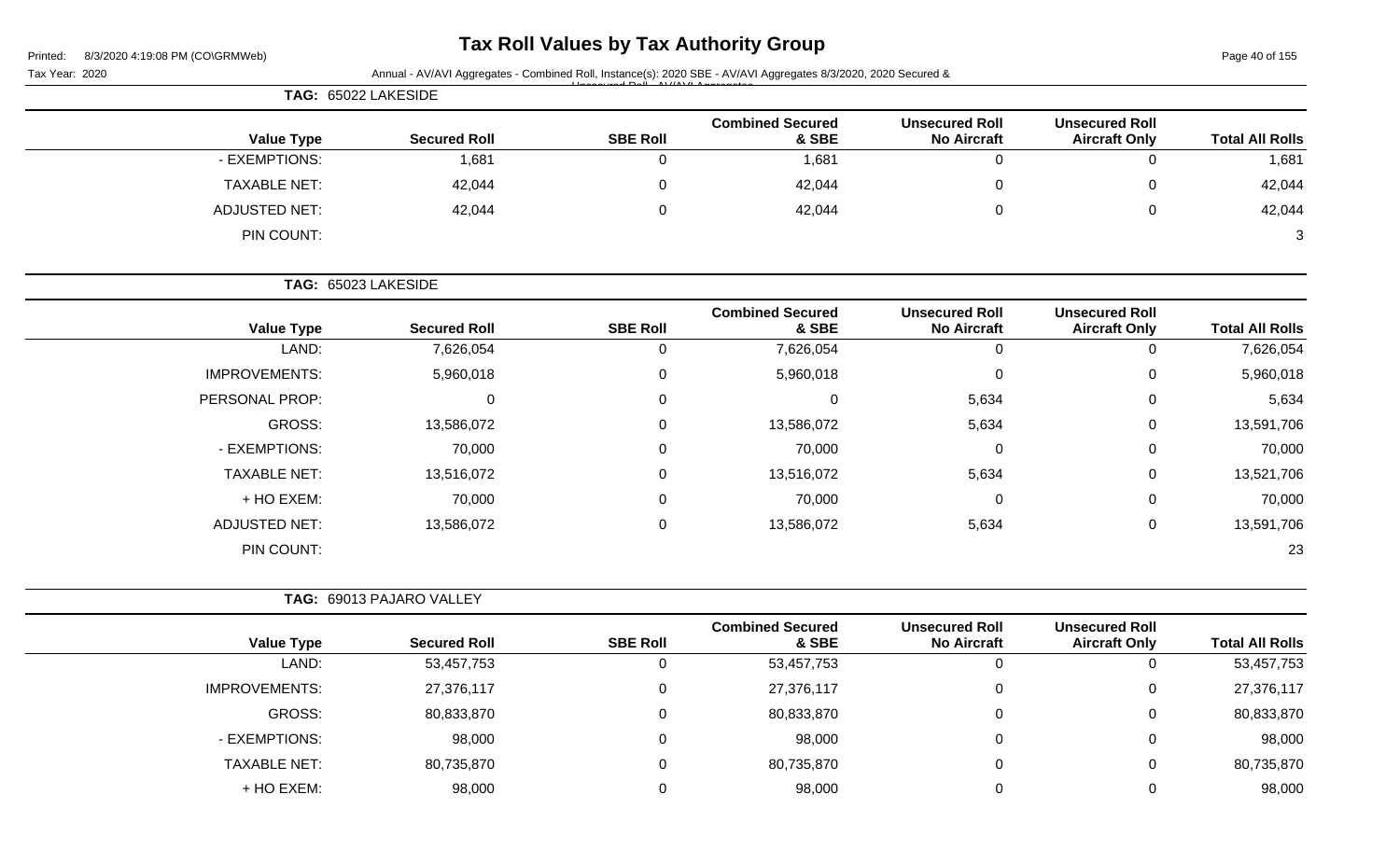Page 41 of 155

|                        |                                               |                                             |                                  |                 | Annual - AV/AVI Aggregates - Combined Roll, Instance(s): 2020 SBE - AV/AVI Aggregates 8/3/2020, 2020 Secured & | Tax Year: 2020       |
|------------------------|-----------------------------------------------|---------------------------------------------|----------------------------------|-----------------|----------------------------------------------------------------------------------------------------------------|----------------------|
|                        |                                               |                                             |                                  |                 | TAG: 69013 PAJARO VALLEY                                                                                       |                      |
|                        | <b>Unsecured Roll</b>                         | <b>Unsecured Roll</b>                       | <b>Combined Secured</b>          |                 |                                                                                                                |                      |
| <b>Total All Rolls</b> | <b>Aircraft Only</b>                          | <b>No Aircraft</b>                          | & SBE                            | <b>SBE Roll</b> | <b>Secured Roll</b>                                                                                            | <b>Value Type</b>    |
| 80,833,870             | $\mathbf 0$                                   | $\mathbf 0$                                 | 80,833,870                       | $\mathbf 0$     | 80,833,870                                                                                                     | <b>ADJUSTED NET:</b> |
| 94                     |                                               |                                             |                                  |                 |                                                                                                                | PIN COUNT:           |
|                        |                                               |                                             |                                  |                 | TAG: 69016 PAJARO VALLEY                                                                                       |                      |
| <b>Total All Rolls</b> | <b>Unsecured Roll</b><br><b>Aircraft Only</b> | <b>Unsecured Roll</b><br><b>No Aircraft</b> | <b>Combined Secured</b><br>& SBE | <b>SBE Roll</b> | <b>Secured Roll</b>                                                                                            | <b>Value Type</b>    |
| 264,474                | 0                                             | 0                                           | 264,474                          | $\mathbf 0$     | 264,474                                                                                                        | LAND:                |
| 1,302,726              | 0                                             | $\mathbf 0$                                 | 1,302,726                        | $\mathbf 0$     | 1,302,726                                                                                                      | <b>IMPROVEMENTS:</b> |
| 1,567,200              | 0                                             | 0                                           | 1,567,200                        | $\mathbf 0$     | 1,567,200                                                                                                      | GROSS:               |
| 1,567,200              | 0                                             | $\mathbf 0$                                 | 1,567,200                        | $\mathbf 0$     | 1,567,200                                                                                                      | - EXEMPTIONS:        |
|                        |                                               |                                             |                                  |                 |                                                                                                                | PIN COUNT:           |
|                        |                                               |                                             |                                  |                 | TAG: 69020 PAJARO VALLEY                                                                                       |                      |
| <b>Total All Rolls</b> | <b>Unsecured Roll</b><br><b>Aircraft Only</b> | <b>Unsecured Roll</b><br><b>No Aircraft</b> | <b>Combined Secured</b><br>& SBE | <b>SBE Roll</b> | <b>Secured Roll</b>                                                                                            | <b>Value Type</b>    |
| 14,756,588             | 0                                             | $\mathbf 0$                                 | 14,756,588                       | $\mathbf 0$     | 14,756,588                                                                                                     | LAND:                |
| 5,302,851              | 0                                             | 0                                           | 5,302,851                        | 0               | 5,302,851                                                                                                      | <b>IMPROVEMENTS:</b> |
| 20,059,439             | 0                                             | 0                                           | 20,059,439                       | 0               | 20,059,439                                                                                                     | <b>GROSS:</b>        |
| 14,000                 | 0                                             | $\mathbf 0$                                 | 14,000                           | 0               | 14,000                                                                                                         | - EXEMPTIONS:        |
| 20,045,439             | 0                                             | 0                                           | 20,045,439                       | 0               | 20,045,439                                                                                                     | <b>TAXABLE NET:</b>  |
| 14,000                 | 0                                             | 0                                           | 14,000                           | 0               | 14,000                                                                                                         | + HO EXEM:           |
| 20,059,439             | 0                                             | $\pmb{0}$                                   | 20,059,439                       | $\mathbf 0$     | 20,059,439                                                                                                     | <b>ADJUSTED NET:</b> |
| 24                     |                                               |                                             |                                  |                 |                                                                                                                | PIN COUNT:           |
|                        |                                               |                                             |                                  |                 | TAG: 69022 PAJARO VALLEY                                                                                       |                      |
| <b>Total All Rolls</b> | <b>Unsecured Roll</b><br><b>Aircraft Only</b> | <b>Unsecured Roll</b><br><b>No Aircraft</b> | <b>Combined Secured</b><br>& SBE | <b>SBE Roll</b> | <b>Secured Roll</b>                                                                                            | <b>Value Type</b>    |
| 602,174                | $\mathbf 0$                                   | $\mathbf 0$                                 | 602,174                          | $\mathbf 0$     | 602,174                                                                                                        | LAND:                |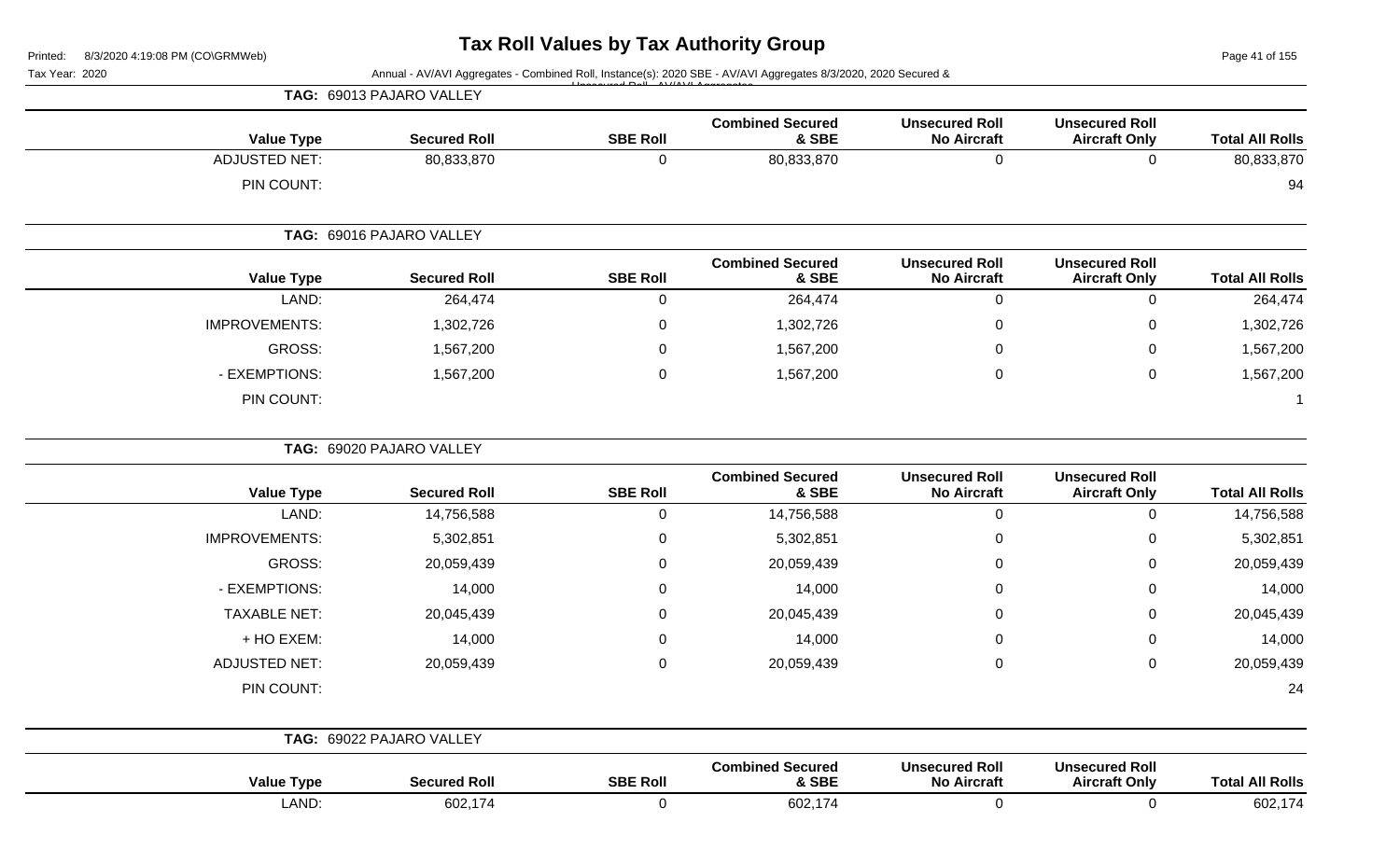## **Tax Roll Values by Tax Authority Group**

Tax Year: 2020 **Annual - AV/AVI Aggregates - Combined Roll**, Instance(s): 2020 SBE - AV/AVI Aggregates 8/3/2020, 2020 Secured & Unsecured Roll - AV/AVI Aggregates

|                        |                                               |                                             |                                  | TAG: 69022 PAJARO VALLEY |                     |                      |  |  |
|------------------------|-----------------------------------------------|---------------------------------------------|----------------------------------|--------------------------|---------------------|----------------------|--|--|
| <b>Total All Rolls</b> | <b>Unsecured Roll</b><br><b>Aircraft Only</b> | <b>Unsecured Roll</b><br><b>No Aircraft</b> | <b>Combined Secured</b><br>& SBE | <b>SBE Roll</b>          | <b>Secured Roll</b> | <b>Value Type</b>    |  |  |
| 5,479                  |                                               |                                             | 5,479                            | $\overline{0}$           | 5,479               | <b>IMPROVEMENTS:</b> |  |  |
| 607,653                |                                               |                                             | 607,653                          | 0                        | 607,653             | GROSS:               |  |  |
| 607,653                |                                               |                                             | 607,653                          | 0                        | 607,653             | TAXABLE NET:         |  |  |
| 607,653                |                                               |                                             | 607,653                          | 0                        | 607,653             | ADJUSTED NET:        |  |  |
| 3                      |                                               |                                             |                                  |                          |                     | PIN COUNT:           |  |  |

**TAG:** 69023 PAJARO VALLEY

| <b>Value Type</b>    | <b>Secured Roll</b> | <b>SBE Roll</b> | <b>Combined Secured</b><br>& SBE | <b>Unsecured Roll</b><br><b>No Aircraft</b> | <b>Unsecured Roll</b><br><b>Aircraft Only</b> | <b>Total All Rolls</b> |
|----------------------|---------------------|-----------------|----------------------------------|---------------------------------------------|-----------------------------------------------|------------------------|
| LAND:                | 57,523,252          | 0               | 57,523,252                       | U                                           | 0                                             | 57,523,252             |
| <b>IMPROVEMENTS:</b> | 26,897,683          | 0               | 26,897,683                       | 0                                           | 0                                             | 26,897,683             |
| PERSONAL PROP:       | 0                   | 0               | 0                                | 9,702                                       | 0                                             | 9,702                  |
| GROSS:               | 84,420,935          | $\Omega$        | 84,420,935                       | 9,702                                       | 0                                             | 84,430,637             |
| - EXEMPTIONS:        | 111,140             | 0               | 111,140                          | 0                                           | 0                                             | 111,140                |
| <b>TAXABLE NET:</b>  | 84,309,795          | 0               | 84,309,795                       | 9,702                                       | 0                                             | 84,319,497             |
| + HO EXEM:           | 105,000             | 0               | 105,000                          | 0                                           | 0                                             | 105,000                |
| <b>ADJUSTED NET:</b> | 84,414,795          | 0               | 84,414,795                       | 9,702                                       | 0                                             | 84,424,497             |
| PIN COUNT:           |                     |                 |                                  |                                             |                                               | 112                    |

|                      | <b>TAG: 69029 PAJARO VALLEY</b> |                 |                                  |                                             |                                               |                        |
|----------------------|---------------------------------|-----------------|----------------------------------|---------------------------------------------|-----------------------------------------------|------------------------|
| <b>Value Type</b>    | <b>Secured Roll</b>             | <b>SBE Roll</b> | <b>Combined Secured</b><br>& SBE | <b>Unsecured Roll</b><br><b>No Aircraft</b> | <b>Unsecured Roll</b><br><b>Aircraft Only</b> | <b>Total All Rolls</b> |
| LAND:                | 35,880,667                      |                 | 35,880,667                       | 27,982                                      |                                               | 35,908,649             |
| <b>IMPROVEMENTS:</b> | 26,189,347                      |                 | 26,189,347                       | 27,982                                      |                                               | 26,217,329             |
| GROSS:               | 62,070,014                      | 0               | 62,070,014                       | 55,964                                      |                                               | 62,125,978             |
| - EXEMPTIONS:        | 189,000                         | 0               | 189,000                          |                                             |                                               | 189,000                |
| <b>TAXABLE NET:</b>  | 61,881,014                      |                 | 61,881,014                       | 55,964                                      |                                               | 61,936,978             |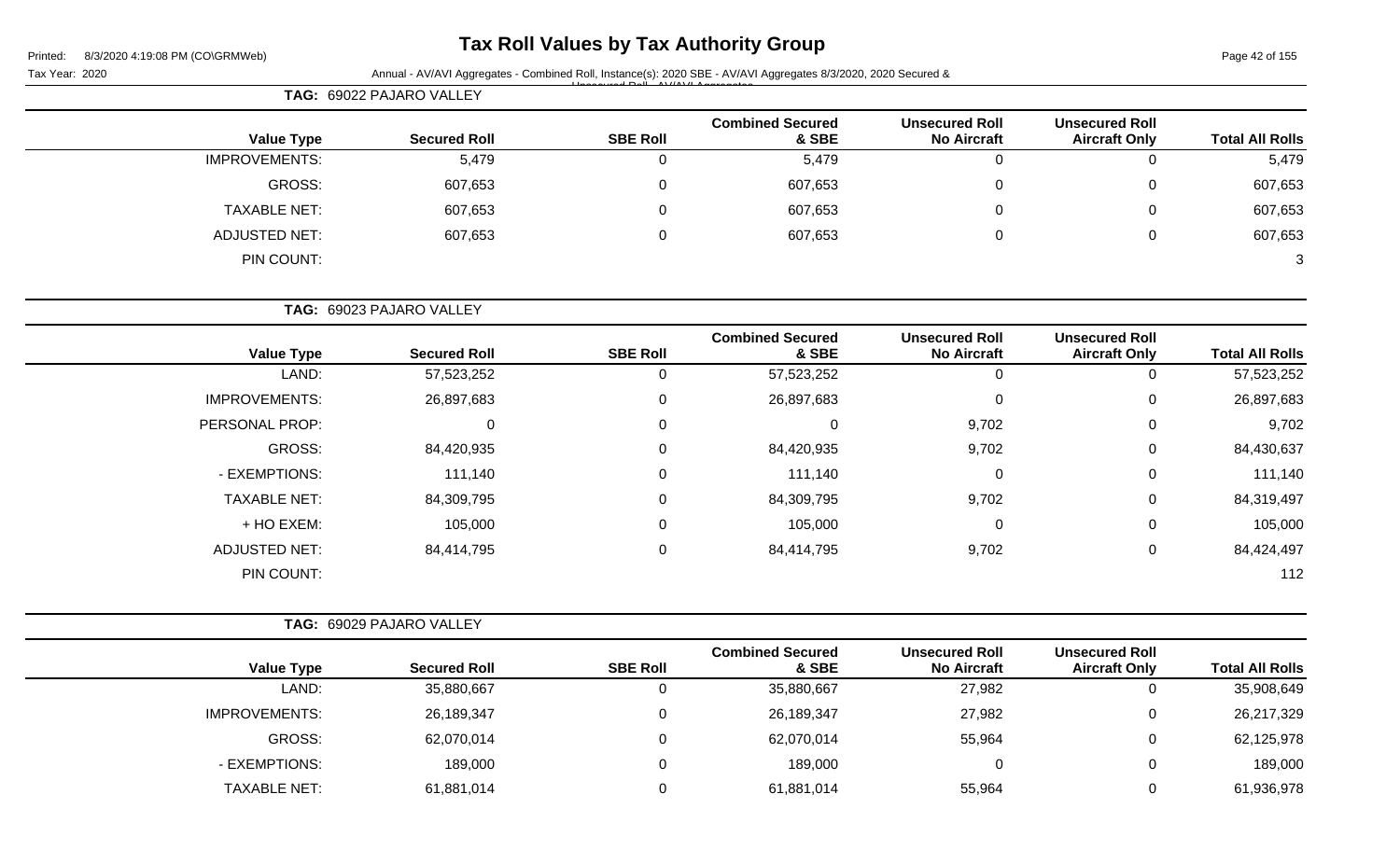# **Tax Roll Values by Tax Authority Group**

Page 43 of 155

|         | <b>Total All Rolls</b>                                                                         |  |  |  |  |
|---------|------------------------------------------------------------------------------------------------|--|--|--|--|
| 0       | 189,000                                                                                        |  |  |  |  |
| 0       | 62,125,978                                                                                     |  |  |  |  |
|         | 102                                                                                            |  |  |  |  |
|         |                                                                                                |  |  |  |  |
|         | <b>Total All Rolls</b>                                                                         |  |  |  |  |
| 0       | 13,563,564                                                                                     |  |  |  |  |
| 0       | 13,769,925                                                                                     |  |  |  |  |
| 0       | 27,333,489                                                                                     |  |  |  |  |
| 0       | 311,874                                                                                        |  |  |  |  |
| 0       | 27,021,615                                                                                     |  |  |  |  |
| 0       | 168,000                                                                                        |  |  |  |  |
| $\,0\,$ | 27,189,615                                                                                     |  |  |  |  |
|         | 37                                                                                             |  |  |  |  |
|         | <b>Unsecured Roll</b><br><b>Aircraft Only</b><br><b>Unsecured Roll</b><br><b>Aircraft Only</b> |  |  |  |  |

**TAG:** 69038 PAJARO VALLEY

|                      |                     |                 | <b>Combined Secured</b> | <b>Unsecured Roll</b> | <b>Unsecured Roll</b> |                        |
|----------------------|---------------------|-----------------|-------------------------|-----------------------|-----------------------|------------------------|
| <b>Value Type</b>    | <b>Secured Roll</b> | <b>SBE Roll</b> | & SBE                   | <b>No Aircraft</b>    | <b>Aircraft Only</b>  | <b>Total All Rolls</b> |
| LAND:                | 22,250,940          | U               | 22,250,940              | U                     | 0                     | 22,250,940             |
| <b>IMPROVEMENTS:</b> | 16,727,524          | 0               | 16,727,524              | 0                     | 0                     | 16,727,524             |
| PERSONAL PROP:       | 0                   | $\Omega$        | $\Omega$                | 159,242               | $\overline{0}$        | 159,242                |
| GROSS:               | 38,978,464          | $\Omega$        | 38,978,464              | 159,242               | 0                     | 39,137,706             |
| - EXEMPTIONS:        | 295,336             | 0               | 295,336                 | 0                     | 0                     | 295,336                |
| <b>TAXABLE NET:</b>  | 38,683,128          | $\Omega$        | 38,683,128              | 159,242               | 0                     | 38,842,370             |
| + HO EXEM:           | 294,000             | $\Omega$        | 294,000                 | 0                     | $\overline{0}$        | 294,000                |
| <b>ADJUSTED NET:</b> | 38,977,128          | 0               | 38,977,128              | 159,242               | 0                     | 39,136,370             |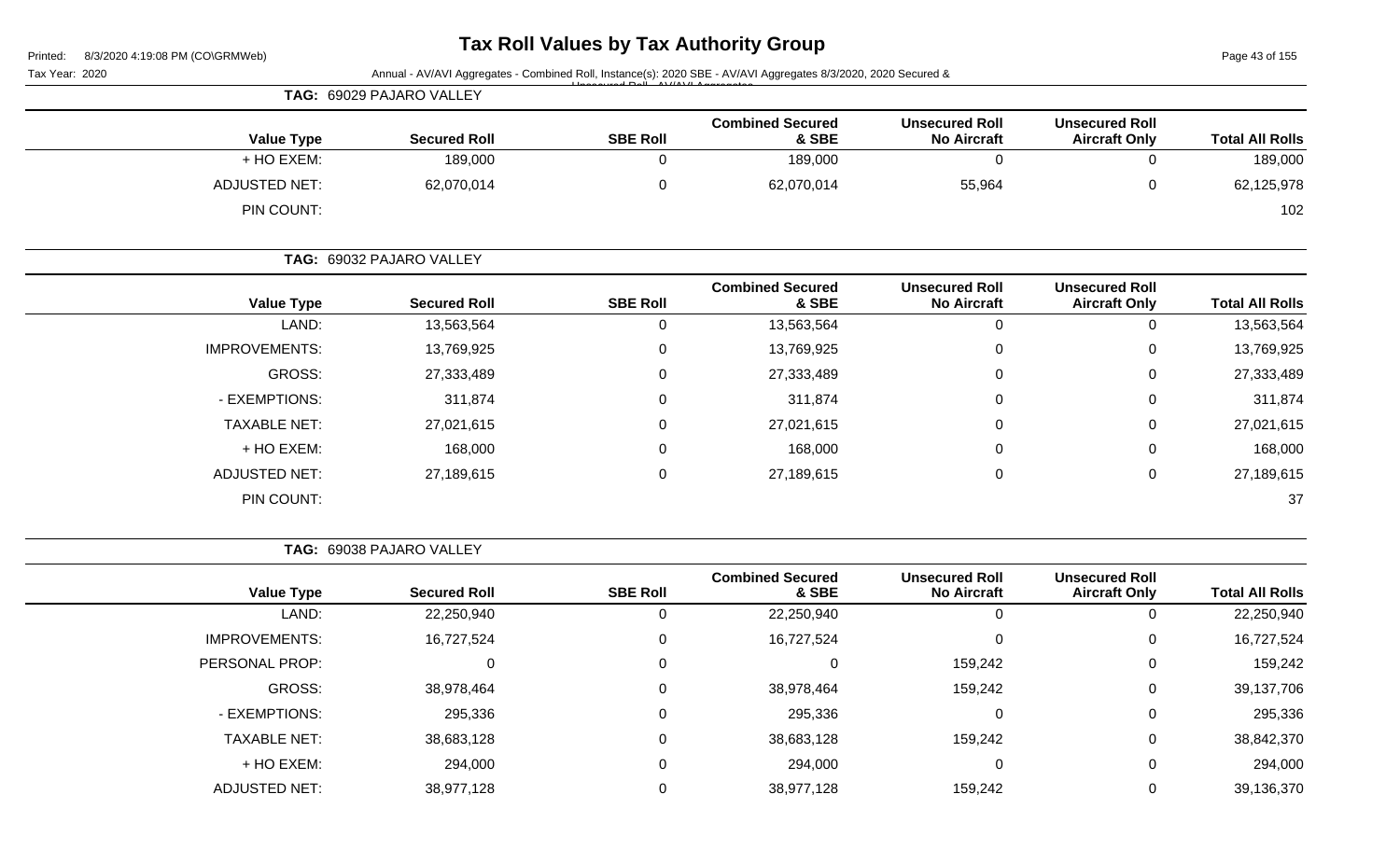Page 44 of 155

### Tax Year: 2020 **Annual - AV/AVI Aggregates - Combined Roll**, Instance(s): 2020 SBE - AV/AVI Aggregates 8/3/2020, 2020 Secured &

|                      |                          |                 |                                  |                                             |                                               |                        | TAG: 69038 PAJARO VALLEY |  |  |  |  |
|----------------------|--------------------------|-----------------|----------------------------------|---------------------------------------------|-----------------------------------------------|------------------------|--------------------------|--|--|--|--|
| <b>Value Type</b>    | <b>Secured Roll</b>      | <b>SBE Roll</b> | <b>Combined Secured</b><br>& SBE | <b>Unsecured Roll</b><br><b>No Aircraft</b> | <b>Unsecured Roll</b><br><b>Aircraft Only</b> | <b>Total All Rolls</b> |                          |  |  |  |  |
| PIN COUNT:           |                          |                 |                                  | 79                                          |                                               |                        |                          |  |  |  |  |
|                      | TAG: 69048 PAJARO VALLEY |                 |                                  |                                             |                                               |                        |                          |  |  |  |  |
| <b>Value Type</b>    | <b>Secured Roll</b>      | <b>SBE Roll</b> | <b>Combined Secured</b><br>& SBE | <b>Unsecured Roll</b><br><b>No Aircraft</b> | <b>Unsecured Roll</b><br><b>Aircraft Only</b> | <b>Total All Rolls</b> |                          |  |  |  |  |
| LAND:                | 13,338,074               | $\mathbf 0$     | 13,338,074                       | $\Omega$                                    | $\mathbf 0$                                   | 13,338,074             |                          |  |  |  |  |
| <b>IMPROVEMENTS:</b> | 12,377,826               | $\mathbf 0$     | 12,377,826                       | $\mathbf{0}$                                | $\mathbf 0$                                   | 12,377,826             |                          |  |  |  |  |
| GROSS:               | 25,715,900               | 0               | 25,715,900                       | 0                                           | $\mathbf 0$                                   | 25,715,900             |                          |  |  |  |  |
| - EXEMPTIONS:        | 216,606                  | 0               | 216,606                          | $\Omega$                                    | $\mathbf 0$                                   | 216,606                |                          |  |  |  |  |
| <b>TAXABLE NET:</b>  | 25,499,294               | 0               | 25,499,294                       | 0                                           | $\mathbf 0$                                   | 25,499,294             |                          |  |  |  |  |
| + HO EXEM:           | 147,000                  | 0               | 147,000                          | $\Omega$                                    | 0                                             | 147,000                |                          |  |  |  |  |
| <b>ADJUSTED NET:</b> | 25,646,294               | 0               | 25,646,294                       | $\mathbf 0$                                 | 0                                             | 25,646,294             |                          |  |  |  |  |
| PIN COUNT:           |                          |                 |                                  |                                             |                                               | 65                     |                          |  |  |  |  |

|                      | TAG: 69049 PAJARO VALLEY |                 |                                  |                                             |                                               |                        |
|----------------------|--------------------------|-----------------|----------------------------------|---------------------------------------------|-----------------------------------------------|------------------------|
| <b>Value Type</b>    | <b>Secured Roll</b>      | <b>SBE Roll</b> | <b>Combined Secured</b><br>& SBE | <b>Unsecured Roll</b><br><b>No Aircraft</b> | <b>Unsecured Roll</b><br><b>Aircraft Only</b> | <b>Total All Rolls</b> |
| LAND:                | 1,602,943                |                 | 1,602,943                        | 0                                           |                                               | 1,602,943              |
| <b>IMPROVEMENTS:</b> | 950,155                  | 0               | 950,155                          | 0                                           | 0                                             | 950,155                |
| GROSS:               | 2,553,098                | $\Omega$        | 2,553,098                        | 0                                           | 0                                             | 2,553,098              |
| - EXEMPTIONS:        | 28,000                   | 0               | 28,000                           | 0                                           | 0                                             | 28,000                 |
| <b>TAXABLE NET:</b>  | 2,525,098                | 0               | 2,525,098                        | $\mathbf 0$                                 | $\mathbf 0$                                   | 2,525,098              |
| + HO EXEM:           | 28,000                   | $\Omega$        | 28,000                           | 0                                           | 0                                             | 28,000                 |
| <b>ADJUSTED NET:</b> | 2,553,098                | 0               | 2,553,098                        | 0                                           | 0                                             | 2,553,098              |
| PIN COUNT:           |                          |                 |                                  |                                             |                                               | 9                      |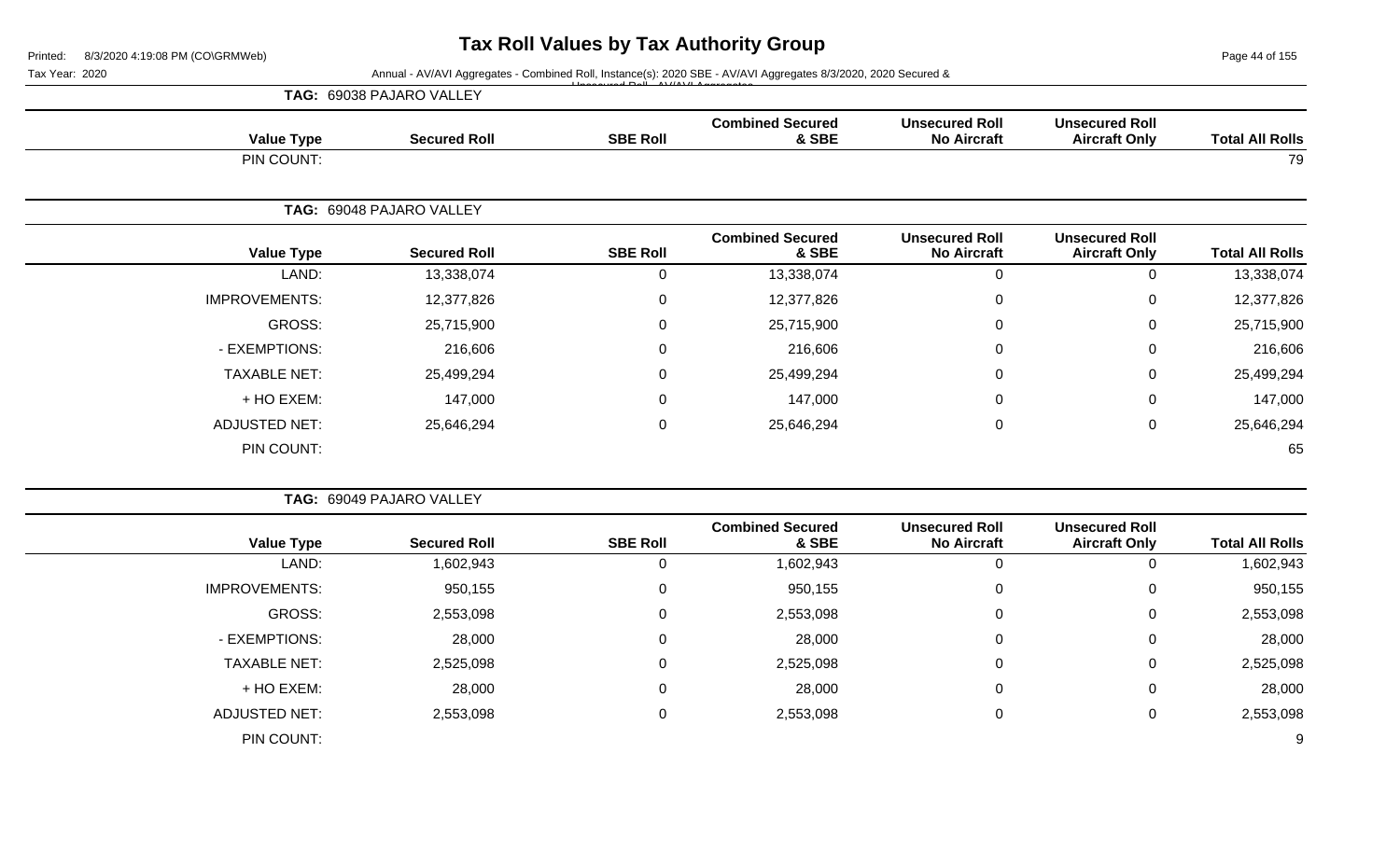## **Tax Roll Values by Tax Authority Group**

Page 45 of 155

Tax Year: 2020 **Annual - AV/AVI Aggregates - Combined Roll, Instance(s): 2020 SBE - AV/AVI Aggregates 8/3/2020, 2020 Secured &** Unsecured Roll - AV/AVI Aggregates

|                      | TAG: 69050 PAJARO VALLEY |                 |                                  |                                             |                                               |                        |
|----------------------|--------------------------|-----------------|----------------------------------|---------------------------------------------|-----------------------------------------------|------------------------|
| <b>Value Type</b>    | <b>Secured Roll</b>      | <b>SBE Roll</b> | <b>Combined Secured</b><br>& SBE | <b>Unsecured Roll</b><br><b>No Aircraft</b> | <b>Unsecured Roll</b><br><b>Aircraft Only</b> | <b>Total All Rolls</b> |
| LAND:                | 13,740,848               | 0               | 13,740,848                       | U                                           | 0                                             | 13,740,848             |
| <b>IMPROVEMENTS:</b> | 12,013,160               | $\mathbf{0}$    | 12,013,160                       | 0                                           | 0                                             | 12,013,160             |
| PERSONAL PROP:       |                          | 0               |                                  | 5,000                                       | 0                                             | 5,000                  |
| <b>GROSS:</b>        | 25,754,008               | 0               | 25,754,008                       | 5,000                                       | 0                                             | 25,759,008             |
| - EXEMPTIONS:        | 63,945                   | 0               | 63,945                           | 0                                           | 0                                             | 63,945                 |
| <b>TAXABLE NET:</b>  | 25,690,063               | $\mathbf 0$     | 25,690,063                       | 5,000                                       | 0                                             | 25,695,063             |
| + HO EXEM:           | 63,000                   | $\mathbf 0$     | 63,000                           | 0                                           | 0                                             | 63,000                 |
| <b>ADJUSTED NET:</b> | 25,753,063               | 0               | 25,753,063                       | 5,000                                       | 0                                             | 25,758,063             |
| PIN COUNT:           |                          |                 |                                  |                                             |                                               | 26                     |

**TAG:** 69070 PAJARO VALLEY

| <b>Value Type</b>    | <b>Secured Roll</b>      | <b>SBE Roll</b> | <b>Combined Secured</b><br>& SBE | <b>Unsecured Roll</b><br><b>No Aircraft</b> | <b>Unsecured Roll</b><br><b>Aircraft Only</b> | <b>Total All Rolls</b> |
|----------------------|--------------------------|-----------------|----------------------------------|---------------------------------------------|-----------------------------------------------|------------------------|
| LAND:                | 75,327,822               | $\Omega$        | 75,327,822                       | 0                                           | 0                                             | 75,327,822             |
| <b>IMPROVEMENTS:</b> | 39,739,126               | $\Omega$        | 39,739,126                       | $\mathbf 0$                                 | $\mathbf 0$                                   | 39,739,126             |
| PERSONAL PROP:       | 405,143                  | $\Omega$        | 405,143                          | 78,762                                      | $\pmb{0}$                                     | 483,905                |
| GROSS:               | 115,472,091              | $\Omega$        | 115,472,091                      | 78,762                                      | 0                                             | 115,550,853            |
| - EXEMPTIONS:        | 5,674,875                | $\Omega$        | 5,674,875                        | $\mathbf 0$                                 | 0                                             | 5,674,875              |
| <b>TAXABLE NET:</b>  | 109,797,216              | $\Omega$        | 109,797,216                      | 78,762                                      | 0                                             | 109,875,978            |
| + HO EXEM:           | 518,000                  | $\Omega$        | 518,000                          | $\mathbf 0$                                 | $\pmb{0}$                                     | 518,000                |
| <b>ADJUSTED NET:</b> | 110,315,216              | $\Omega$        | 110,315,216                      | 78,762                                      | 0                                             | 110,393,978            |
| PIN COUNT:           |                          |                 |                                  |                                             |                                               | 477                    |
|                      |                          |                 |                                  |                                             |                                               |                        |
|                      | TAG: 69071 PAJARO VALLEY |                 |                                  |                                             |                                               |                        |

| Value<br>Type | <b>Secured Roll</b> | <b>SBE Roll</b> | ' Secured<br>Combined<br>& SBE | <b>Unsecured Roll</b><br><b>No Aircraft</b> | <b>Unsecured Roll</b><br><b>Aircraft Only</b> | <b>All Rolls</b><br>Total |
|---------------|---------------------|-----------------|--------------------------------|---------------------------------------------|-----------------------------------------------|---------------------------|
| AND.          | 213,205             |                 | 213,205                        |                                             |                                               | 213,205                   |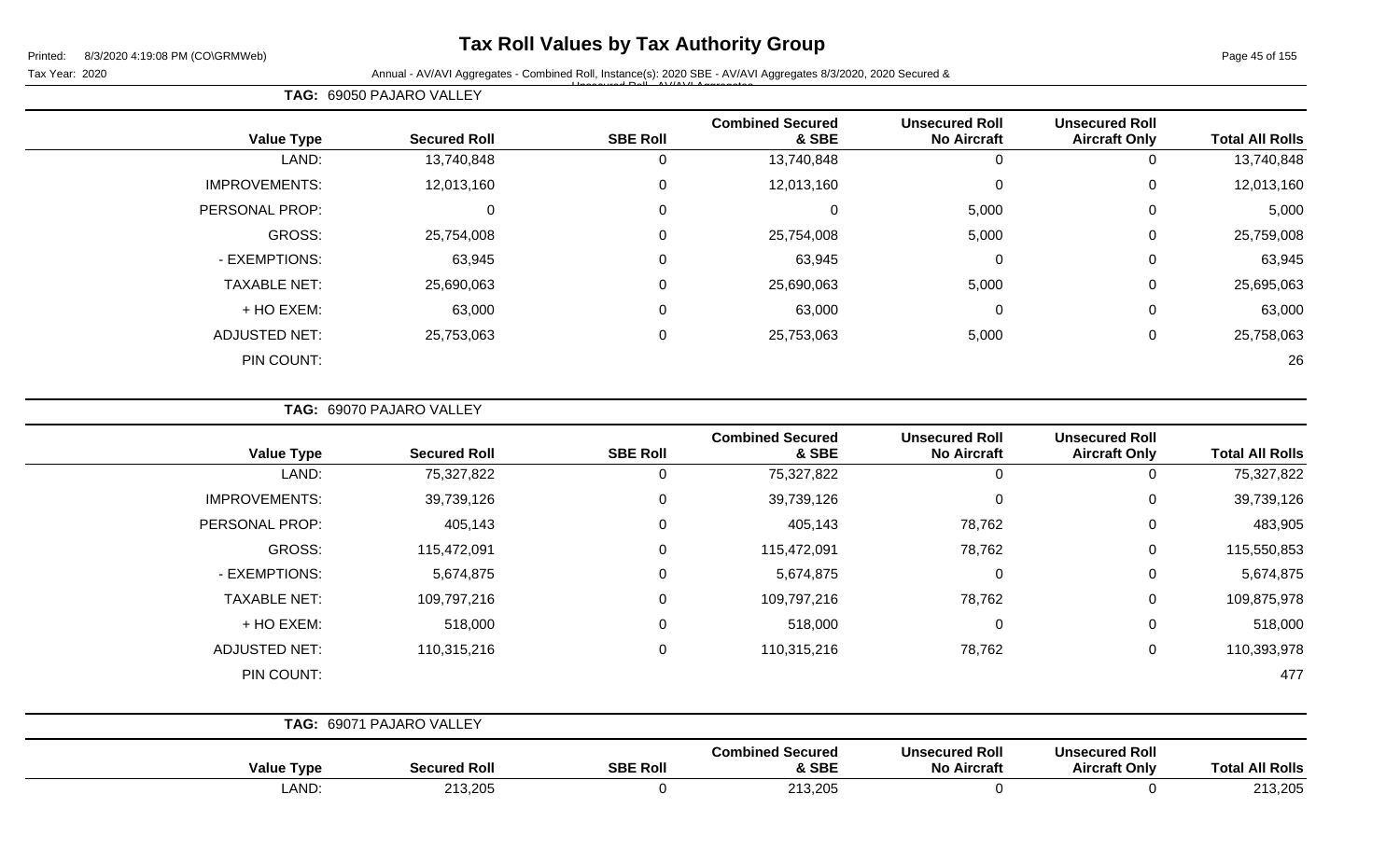### **Tax Roll Values by Tax Authority Group**

Tax Year: 2020 **Annual - AV/AVI Aggregates - Combined Roll, Instance(s): 2020 SBE - AV/AVI Aggregates 8/3/2020, 2020 Secured &** Unsecured Roll - AV/AVI Aggregates

**TAG:** 69071 PAJARO VALLEY **Value Type Secured Roll SBE Roll Combined Secured & SBE Unsecured Roll No Aircraft Unsecured Roll Total All Rolls** IMPROVEMENTS: 608,106 0 608,106 0 0 608,106 PERSONAL PROP: 38,706 38,706 0 38,706 38,706 0 38,706 0 38,706 GROSS: 860,017 0 860,017 0 0 860,017 - EXEMPTIONS: 846,679 0 846,679 0 0 846,679

TAXABLE NET: 13,338 0 13,338 0 0 13,338 ADJUSTED NET: 13,338 0 13,338 0 13,338

PIN COUNT: 3

|                      | TAG: 69072 PAJARO VALLEY |                 |                                  |                                             |                                               |                        |
|----------------------|--------------------------|-----------------|----------------------------------|---------------------------------------------|-----------------------------------------------|------------------------|
| <b>Value Type</b>    | <b>Secured Roll</b>      | <b>SBE Roll</b> | <b>Combined Secured</b><br>& SBE | <b>Unsecured Roll</b><br><b>No Aircraft</b> | <b>Unsecured Roll</b><br><b>Aircraft Only</b> | <b>Total All Rolls</b> |
| LAND:                | 25,906,995               | 0               | 25,906,995                       | 0                                           | 0                                             | 25,906,995             |
| <b>IMPROVEMENTS:</b> | 18,262,715               | 0               | 18,262,715                       | $\mathbf 0$                                 | $\Omega$                                      | 18,262,715             |
| PERSONAL PROP:       | 0                        | 0               | 0                                | 218,932                                     | 0                                             | 218,932                |
| GROSS:               | 44,169,710               | 0               | 44,169,710                       | 218,932                                     | 0                                             | 44,388,642             |
| - EXEMPTIONS:        | 509,711                  | 0               | 509,711                          | $\mathbf 0$                                 | 0                                             | 509,711                |
| <b>TAXABLE NET:</b>  | 43,659,999               | 0               | 43,659,999                       | 218,932                                     | 0                                             | 43,878,931             |
| + HO EXEM:           | 306,600                  | 0               | 306,600                          | 0                                           | 0                                             | 306,600                |
| <b>ADJUSTED NET:</b> | 43,966,599               | 0               | 43,966,599                       | 218,932                                     | 0                                             | 44,185,531             |
| PIN COUNT:           |                          |                 |                                  |                                             |                                               | 191                    |

|                   | TAG: 69074 PAJARO VALLEY |                 |                                  |                                             |                                               |                        |
|-------------------|--------------------------|-----------------|----------------------------------|---------------------------------------------|-----------------------------------------------|------------------------|
| <b>Value Type</b> | <b>Secured Roll</b>      | <b>SBE Roll</b> | <b>Combined Secured</b><br>& SBE | <b>Unsecured Roll</b><br><b>No Aircraft</b> | <b>Unsecured Roll</b><br><b>Aircraft Only</b> | <b>Total All Rolls</b> |
| LAND:             | 60,369                   |                 | 60,369                           |                                             |                                               | 60,369                 |
| GROSS:            | 60,369                   |                 | 60,369                           |                                             |                                               | 60,369                 |
| - EXEMPTIONS:     | 60,369                   |                 | 60,369                           |                                             |                                               | 60,369                 |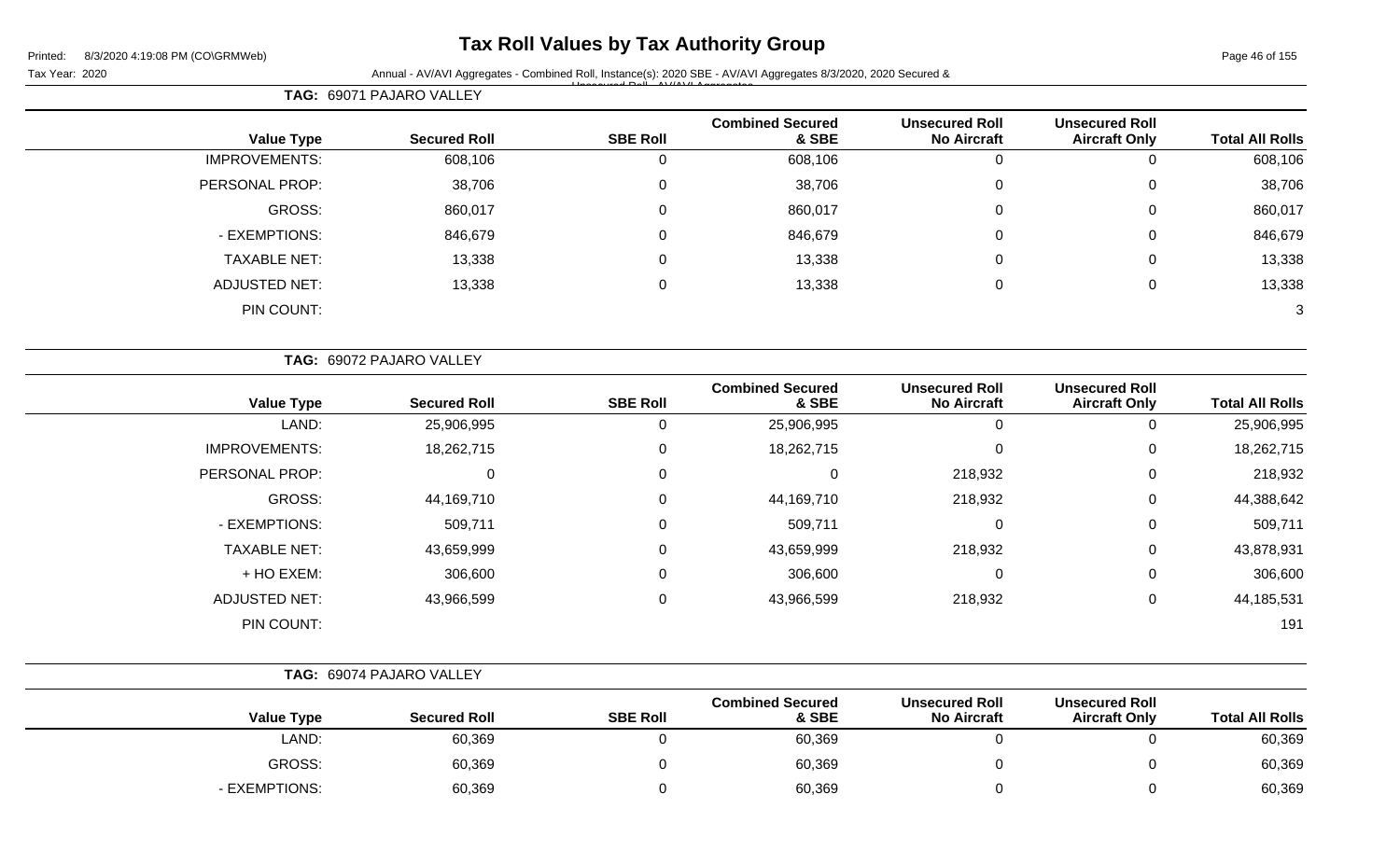Page 47 of 155

#### Tax Year: 2020 **Annual - AV/AVI Aggregates - Combined Roll, Instance(s): 2020 SBE - AV/AVI Aggregates 8/3/2020, 2020 Secured &** Unsecured Roll - AV/AVI Aggregates

|                      | TAG: 69074 PAJARO VALLEY |                 |                                  |                                             |                                               |                        |  |
|----------------------|--------------------------|-----------------|----------------------------------|---------------------------------------------|-----------------------------------------------|------------------------|--|
| <b>Value Type</b>    | <b>Secured Roll</b>      | <b>SBE Roll</b> | <b>Combined Secured</b><br>& SBE | <b>Unsecured Roll</b><br><b>No Aircraft</b> | <b>Unsecured Roll</b><br><b>Aircraft Only</b> | <b>Total All Rolls</b> |  |
| PIN COUNT:           |                          |                 |                                  |                                             |                                               |                        |  |
| TAG:                 | 69075 PAJARO VALLEY      |                 |                                  |                                             |                                               |                        |  |
| <b>Value Type</b>    | <b>Secured Roll</b>      | <b>SBE Roll</b> | <b>Combined Secured</b><br>& SBE | <b>Unsecured Roll</b><br><b>No Aircraft</b> | <b>Unsecured Roll</b><br><b>Aircraft Only</b> | <b>Total All Rolls</b> |  |
| LAND:                | 346,070                  | 0               | 346,070                          | 0                                           | $\mathbf 0$                                   | 346,070                |  |
| <b>IMPROVEMENTS:</b> | 110,206                  | $\mathbf 0$     | 110,206                          |                                             | $\mathbf 0$                                   | 110,206                |  |
| GROSS:               | 456,276                  | 0               | 456,276                          | $\Omega$                                    | $\mathbf 0$                                   | 456,276                |  |
| <b>TAXABLE NET:</b>  | 456,276                  | 0               | 456,276                          | $\Omega$                                    | $\mathbf 0$                                   | 456,276                |  |
| <b>ADJUSTED NET:</b> | 456,276                  | $\mathbf 0$     | 456,276                          | 0                                           | $\mathbf 0$                                   | 456,276                |  |
| PIN COUNT:           |                          |                 |                                  |                                             |                                               | 5                      |  |
|                      | TAG: 69077 PAJARO VALLEY |                 |                                  |                                             |                                               |                        |  |
| <b>Value Type</b>    | <b>Secured Roll</b>      | <b>SBE Roll</b> | <b>Combined Secured</b><br>& SBE | <b>Unsecured Roll</b><br><b>No Aircraft</b> | <b>Unsecured Roll</b><br><b>Aircraft Only</b> | <b>Total All Rolls</b> |  |
| LAND:                | 50,387,651               | $\Omega$        | 50,387,651                       | $\Omega$                                    | 0                                             | 50,387,651             |  |

IMPROVEMENTS: 31,920,162 0 31,920,162 0 0 31,920,162 PERSONAL PROP: 0 0 0 0 0 10,716 0 10,716 0 10,716 GROSS: 82,307,813 0 82,307,813 10,716 0 82,318,529 - EXEMPTIONS: 810,925 0 810,925 0 0 810,925 TAXABLE NET: 81,496,888 0 81,496,888 10,716 0 81,507,604 + HO EXEM: 574,000 0 574,000 0 0 574,000 ADJUSTED NET: 82,070,888 0 82,070,888 10,716 0 82,081,604 PIN COUNT: 161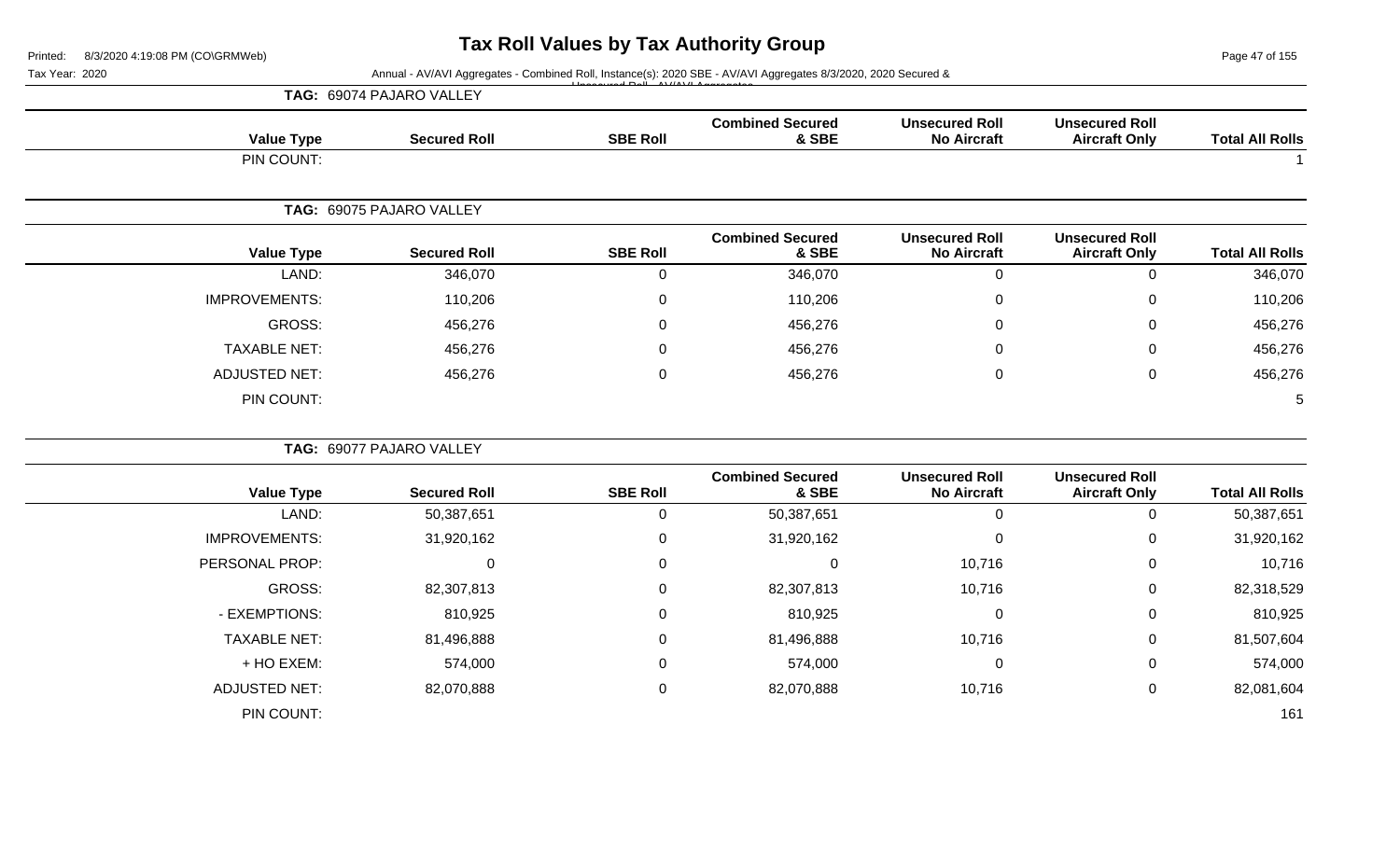## **Tax Roll Values by Tax Authority Group**

Page 48 of 155

Tax Year: 2020 **Annual - AV/AVI Aggregates - Combined Roll**, Instance(s): 2020 SBE - AV/AVI Aggregates 8/3/2020, 2020 Secured & Unsecured Roll - AV/AVI Aggregates

| <b>Total All Rolls</b> | <b>Unsecured Roll</b><br><b>Aircraft Only</b> | <b>Unsecured Roll</b><br><b>No Aircraft</b> | <b>Combined Secured</b><br>& SBE | <b>SBE Roll</b> | <b>Secured Roll</b> | <b>Value Type</b>    |
|------------------------|-----------------------------------------------|---------------------------------------------|----------------------------------|-----------------|---------------------|----------------------|
| 10,501,549             | $\overline{0}$                                | 0                                           | 10,501,549                       | 0               | 10,501,549          | LAND:                |
| 7,115,067              | 0                                             | $\mathbf 0$                                 | 7,115,067                        | 0               | 7,115,067           | <b>IMPROVEMENTS:</b> |
| 17,616,616             | $\mathbf 0$                                   | $\mathbf 0$                                 | 17,616,616                       | 0               | 17,616,616          | GROSS:               |
| 301,473                | $\mathbf 0$                                   | $\mathbf 0$                                 | 301,473                          | 0               | 301,473             | - EXEMPTIONS:        |
| 17,315,143             | 0                                             | 0                                           | 17,315,143                       | $\mathbf 0$     | 17,315,143          | <b>TAXABLE NET:</b>  |
| 158,200                | $\mathbf 0$                                   | $\mathbf 0$                                 | 158,200                          | 0               | 158,200             | + HO EXEM:           |
| 17,473,343             | 0                                             | 0                                           | 17,473,343                       | 0               | 17,473,343          | <b>ADJUSTED NET:</b> |
| 39                     |                                               |                                             |                                  |                 |                     | PIN COUNT:           |
|                        |                                               |                                             |                                  |                 |                     |                      |

**TAG:** 69089 PAJARO VALLEY

**TAG:** 69087 PAJARO VALLEY

| <b>Value Type</b>    | <b>Secured Roll</b> | <b>SBE Roll</b> | <b>Combined Secured</b><br>& SBE | <b>Unsecured Roll</b><br><b>No Aircraft</b> | <b>Unsecured Roll</b><br><b>Aircraft Only</b> | <b>Total All Rolls</b> |
|----------------------|---------------------|-----------------|----------------------------------|---------------------------------------------|-----------------------------------------------|------------------------|
| LAND:                | 16,775,528          | 0               | 16,775,528                       | 0                                           | U                                             | 16,775,528             |
| <b>IMPROVEMENTS:</b> | 11,753,196          | 0               | 11,753,196                       | 0                                           | 0                                             | 11,753,196             |
| PERSONAL PROP:       |                     | $\mathbf 0$     | 0                                | 5,409                                       | 0                                             | 5,409                  |
| GROSS:               | 28,528,724          | 0               | 28,528,724                       | 5,409                                       | 0                                             | 28,534,133             |
| - EXEMPTIONS:        | 322,974             | 0               | 322,974                          | 0                                           | 0                                             | 322,974                |
| <b>TAXABLE NET:</b>  | 28,205,750          | 0               | 28,205,750                       | 5,409                                       | 0                                             | 28,211,159             |
| + HO EXEM:           | 173,600             | $\mathbf 0$     | 173,600                          | 0                                           | 0                                             | 173,600                |
| <b>ADJUSTED NET:</b> | 28,379,350          | 0               | 28,379,350                       | 5,409                                       | 0                                             | 28,384,759             |
| PIN COUNT:           |                     |                 |                                  |                                             |                                               | 72                     |

|                      | TAG: 69090 PAJARO VALLEY |                 |                                  |                                             |                                               |                        |
|----------------------|--------------------------|-----------------|----------------------------------|---------------------------------------------|-----------------------------------------------|------------------------|
| <b>Value Type</b>    | <b>Secured Roll</b>      | <b>SBE Roll</b> | <b>Combined Secured</b><br>& SBE | <b>Unsecured Roll</b><br><b>No Aircraft</b> | <b>Unsecured Roll</b><br><b>Aircraft Only</b> | <b>Total All Rolls</b> |
| LAND:                | 4,333,198                |                 | 4,333,198                        |                                             |                                               | 4,333,198              |
| <b>IMPROVEMENTS:</b> | 5,026,096                |                 | 5,026,096                        |                                             |                                               | 5,026,096              |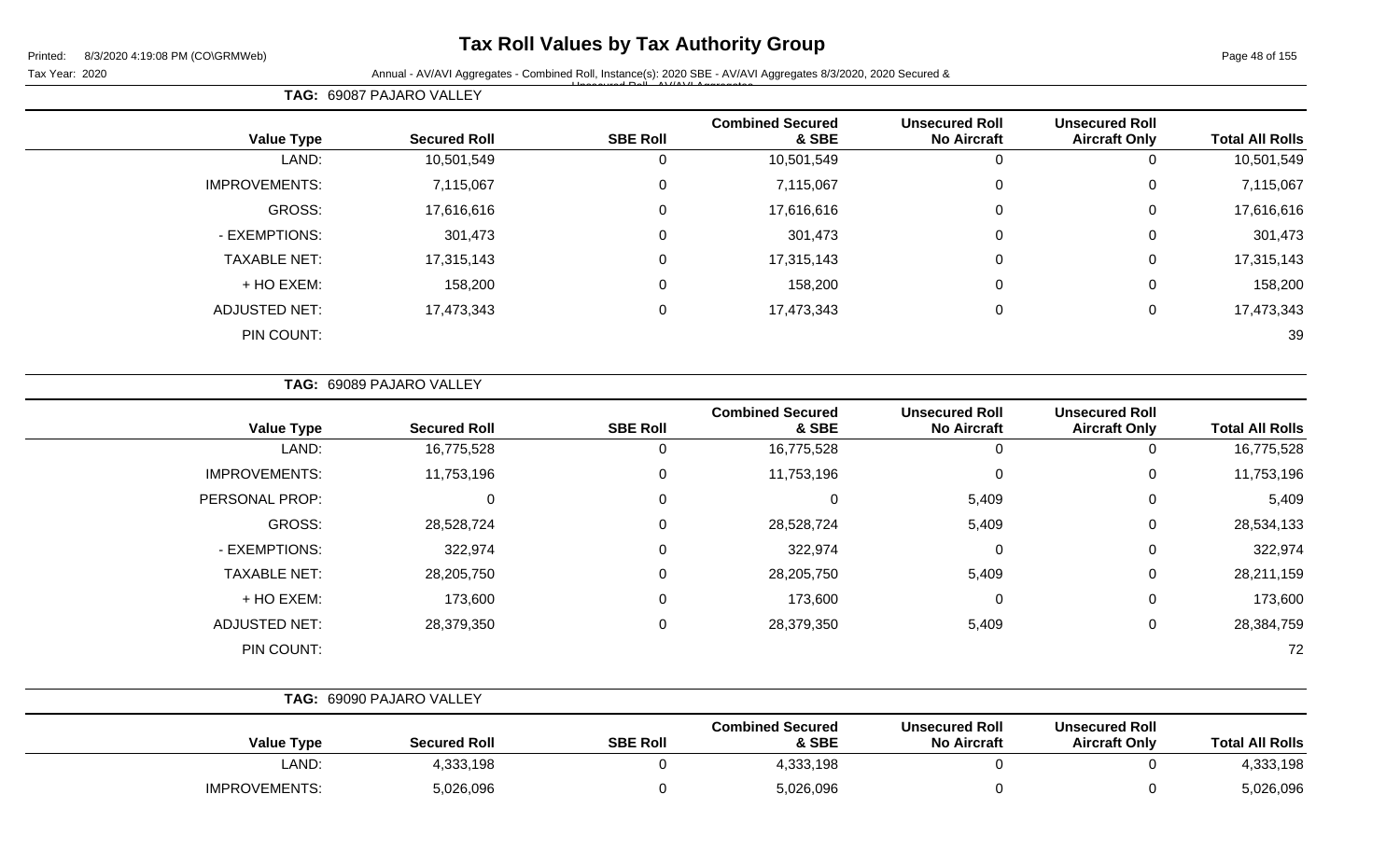## **Tax Roll Values by Tax Authority Group**

Tax Year: 2020 **Annual - AV/AVI Aggregates - Combined Roll**, Instance(s): 2020 SBE - AV/AVI Aggregates 8/3/2020, 2020 Secured & Unsecured Roll - AV/AVI Aggregates

|                        |                                               |                                             |                                  | $\Box$          | TAG: 69090 PAJARO VALLEY |                   |  |
|------------------------|-----------------------------------------------|---------------------------------------------|----------------------------------|-----------------|--------------------------|-------------------|--|
| <b>Total All Rolls</b> | <b>Unsecured Roll</b><br><b>Aircraft Only</b> | <b>Unsecured Roll</b><br><b>No Aircraft</b> | <b>Combined Secured</b><br>& SBE | <b>SBE Roll</b> | <b>Secured Roll</b>      | <b>Value Type</b> |  |
| 9,359,294              |                                               |                                             | 9,359,294                        |                 | 9,359,294                | <b>GROSS:</b>     |  |
| 49,000                 |                                               |                                             | 49,000                           |                 | 49,000                   | - EXEMPTIONS:     |  |
| 9,310,294              |                                               |                                             | 9,310,294                        |                 | 9,310,294                | TAXABLE NET:      |  |
| 49,000                 |                                               |                                             | 49,000                           |                 | 49,000                   | + HO EXEM:        |  |
| 9,359,294              |                                               |                                             | 9,359,294                        |                 | 9,359,294                | ADJUSTED NET:     |  |

PIN COUNT: 9

|                      | TAG: 69106 PAJARO VALLEY |                     |                 |                                  |                                             |                                               |                        |
|----------------------|--------------------------|---------------------|-----------------|----------------------------------|---------------------------------------------|-----------------------------------------------|------------------------|
| <b>Value Type</b>    |                          | <b>Secured Roll</b> | <b>SBE Roll</b> | <b>Combined Secured</b><br>& SBE | <b>Unsecured Roll</b><br><b>No Aircraft</b> | <b>Unsecured Roll</b><br><b>Aircraft Only</b> | <b>Total All Rolls</b> |
| LAND:                |                          | 1,597,473           | 0               | 1,597,473                        | 0                                           | 0                                             | 1,597,473              |
| <b>IMPROVEMENTS:</b> |                          | 1,504,333           | 0               | 1,504,333                        | 0                                           | 0                                             | 1,504,333              |
| GROSS:               |                          | 3,101,806           | 0               | 3,101,806                        | $\mathbf 0$                                 | 0                                             | 3,101,806              |
| - EXEMPTIONS:        |                          | 56,000              | 0               | 56,000                           | 0                                           | 0                                             | 56,000                 |
| <b>TAXABLE NET:</b>  |                          | 3,045,806           | 0               | 3,045,806                        | $\mathbf 0$                                 | 0                                             | 3,045,806              |
| + HO EXEM:           |                          | 56,000              | 0               | 56,000                           | $\mathbf 0$                                 | 0                                             | 56,000                 |
| <b>ADJUSTED NET:</b> |                          | 3,101,806           | 0               | 3,101,806                        | 0                                           | 0                                             | 3,101,806              |
| PIN COUNT:           |                          |                     |                 |                                  |                                             |                                               | 8                      |
|                      | TAG: 69107 PAJARO VALLEY |                     |                 |                                  |                                             |                                               |                        |
| <b>Value Type</b>    |                          | <b>Secured Roll</b> | <b>SBE Roll</b> | <b>Combined Secured</b><br>& SBE | <b>Unsecured Roll</b><br><b>No Aircraft</b> | <b>Unsecured Roll</b><br><b>Aircraft Only</b> | <b>Total All Rolls</b> |

| PIN COUNT:        |                          |                 |                                  |                                             |                                               |                        |
|-------------------|--------------------------|-----------------|----------------------------------|---------------------------------------------|-----------------------------------------------|------------------------|
|                   | TAG: 69108 PAJARO VALLEY |                 |                                  |                                             |                                               |                        |
| <b>Value Type</b> | <b>Secured Roll</b>      | <b>SBE Roll</b> | <b>Combined Secured</b><br>& SBE | <b>Unsecured Roll</b><br><b>No Aircraft</b> | <b>Unsecured Roll</b><br><b>Aircraft Only</b> | <b>Total All Rolls</b> |
| LAND:             | 75,999,676               | 9,732           | 76,009,408                       |                                             |                                               | 76,009,408             |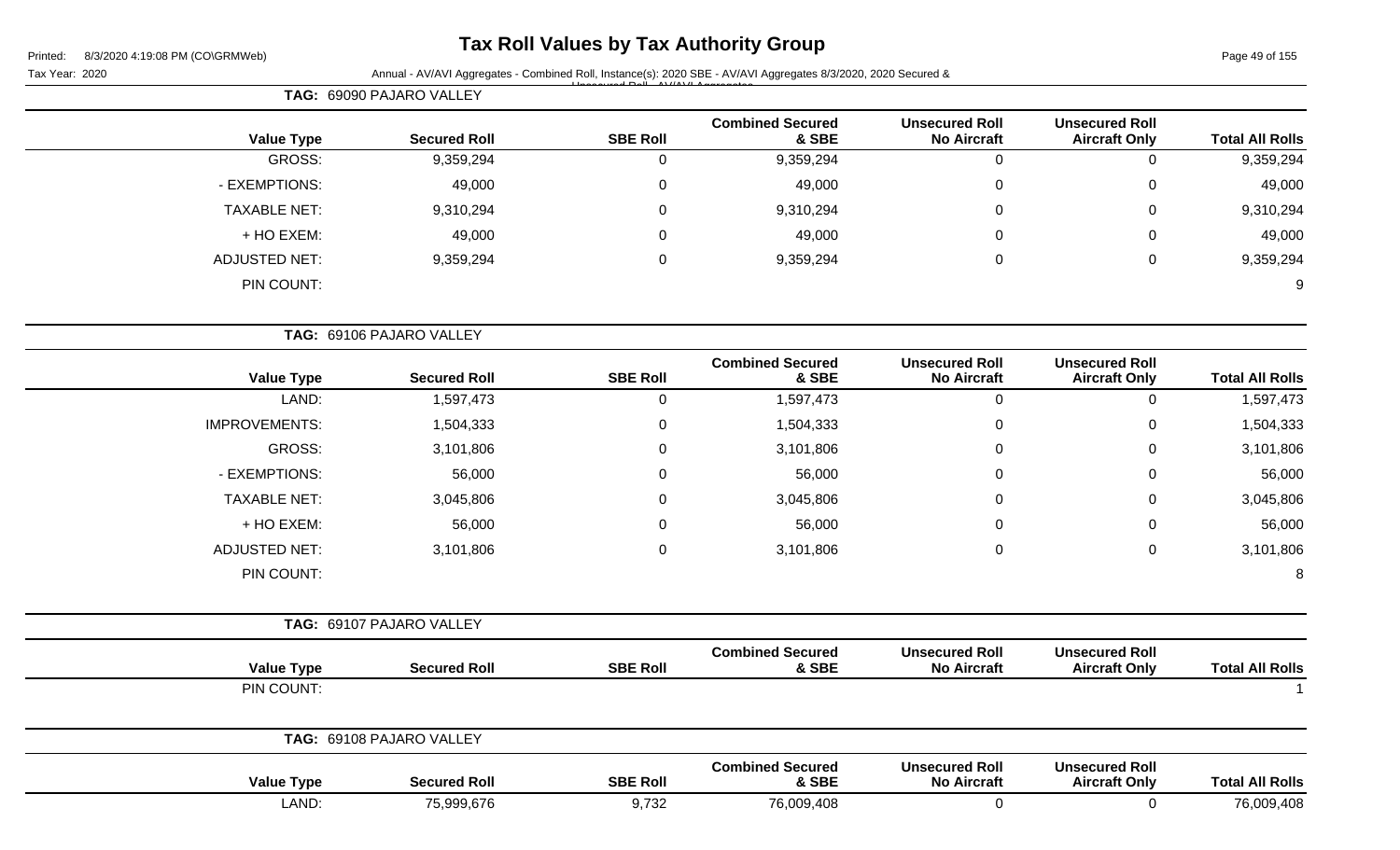## **Tax Roll Values by Tax Authority Group**

Page 50 of 155

Tax Year: 2020 **Annual - AV/AVI Aggregates - Combined Roll**, Instance(s): 2020 SBE - AV/AVI Aggregates 8/3/2020, 2020 Secured & Unsecured Roll - AV/AVI Aggregates

| <b>Total All Rolls</b> | <b>Unsecured Roll</b><br><b>Aircraft Only</b> | <b>Unsecured Roll</b><br><b>No Aircraft</b> | <b>Combined Secured</b><br>& SBE | <b>SBE Roll</b> | <b>Secured Roll</b> | <b>Value Type</b>    |
|------------------------|-----------------------------------------------|---------------------------------------------|----------------------------------|-----------------|---------------------|----------------------|
| 71,860,310             | 0                                             | 5,997                                       | 71,854,313                       | 0               | 71,854,313          | <b>IMPROVEMENTS:</b> |
| 656,798                | $\mathbf 0$                                   | 306,354                                     | 350,444                          | $\mathbf 0$     | 350,444             | PERSONAL PROP:       |
| 148,526,516            | $\mathbf 0$                                   | 312,351                                     | 148,214,165                      | 9,732           | 148,204,433         | GROSS:               |
| 27,312,539             | $\mathbf 0$                                   | 0                                           | 27,312,539                       | $\mathbf 0$     | 27,312,539          | - EXEMPTIONS:        |
| 121,213,977            | $\mathbf 0$                                   | 312,351                                     | 120,901,626                      | 9,732           | 120,891,894         | <b>TAXABLE NET:</b>  |
| 740,600                | $\mathbf 0$                                   | 0                                           | 740,600                          | $\mathbf 0$     | 740,600             | + HO EXEM:           |
| 121,954,577            | $\mathbf 0$                                   | 312,351                                     | 121,642,226                      | 9,732           | 121,632,494         | <b>ADJUSTED NET:</b> |
| 232                    |                                               |                                             |                                  |                 |                     | PIN COUNT:           |
|                        |                                               |                                             |                                  |                 |                     |                      |

|  |  |  | <b>TAG: 69117 PAJARO VALLEY</b> |  |
|--|--|--|---------------------------------|--|
|--|--|--|---------------------------------|--|

**TAG:** 69108 PAJARO VALLEY

| <b>Value Type</b>    | <b>Secured Roll</b> | <b>SBE Roll</b> | <b>Combined Secured</b><br>& SBE | <b>Unsecured Roll</b><br><b>No Aircraft</b> | <b>Unsecured Roll</b><br><b>Aircraft Only</b> | <b>Total All Rolls</b> |
|----------------------|---------------------|-----------------|----------------------------------|---------------------------------------------|-----------------------------------------------|------------------------|
| LAND:                | 5,585,862           | 0               | 5,585,862                        | 0                                           | U                                             | 5,585,862              |
| <b>IMPROVEMENTS:</b> | 636,275             | 0               | 636,275                          | 0                                           | 0                                             | 636,275                |
| GROSS:               | 6,222,137           | 0               | 6,222,137                        | 0                                           | 0                                             | 6,222,137              |
| - EXEMPTIONS:        | 7,000               | $\mathbf 0$     | 7,000                            | 0                                           | 0                                             | 7,000                  |
| <b>TAXABLE NET:</b>  | 6,215,137           | 0               | 6,215,137                        | 0                                           | 0                                             | 6,215,137              |
| + HO EXEM:           | 7,000               | 0               | 7,000                            | 0                                           | 0                                             | 7,000                  |
| <b>ADJUSTED NET:</b> | 6,222,137           | 0               | 6,222,137                        | 0                                           | 0                                             | 6,222,137              |
| PIN COUNT:           |                     |                 |                                  |                                             |                                               | 9                      |

| TAG: 69131 PAJARO VALLEY |                     |                 |                                  |                                             |                                               |                        |
|--------------------------|---------------------|-----------------|----------------------------------|---------------------------------------------|-----------------------------------------------|------------------------|
| <b>Value Type</b>        | <b>Secured Roll</b> | <b>SBE Roll</b> | <b>Combined Secured</b><br>& SBE | <b>Unsecured Roll</b><br><b>No Aircraft</b> | <b>Unsecured Roll</b><br><b>Aircraft Only</b> | <b>Total All Rolls</b> |
| LAND:                    | 737,429             |                 | 737,429                          |                                             |                                               | 737,429                |
| <b>GROSS:</b>            | 737,429             |                 | 737,429                          |                                             |                                               | 737,429                |
| <b>TAXABLE NET:</b>      | 737,429             |                 | 737,429                          |                                             |                                               | 737,429                |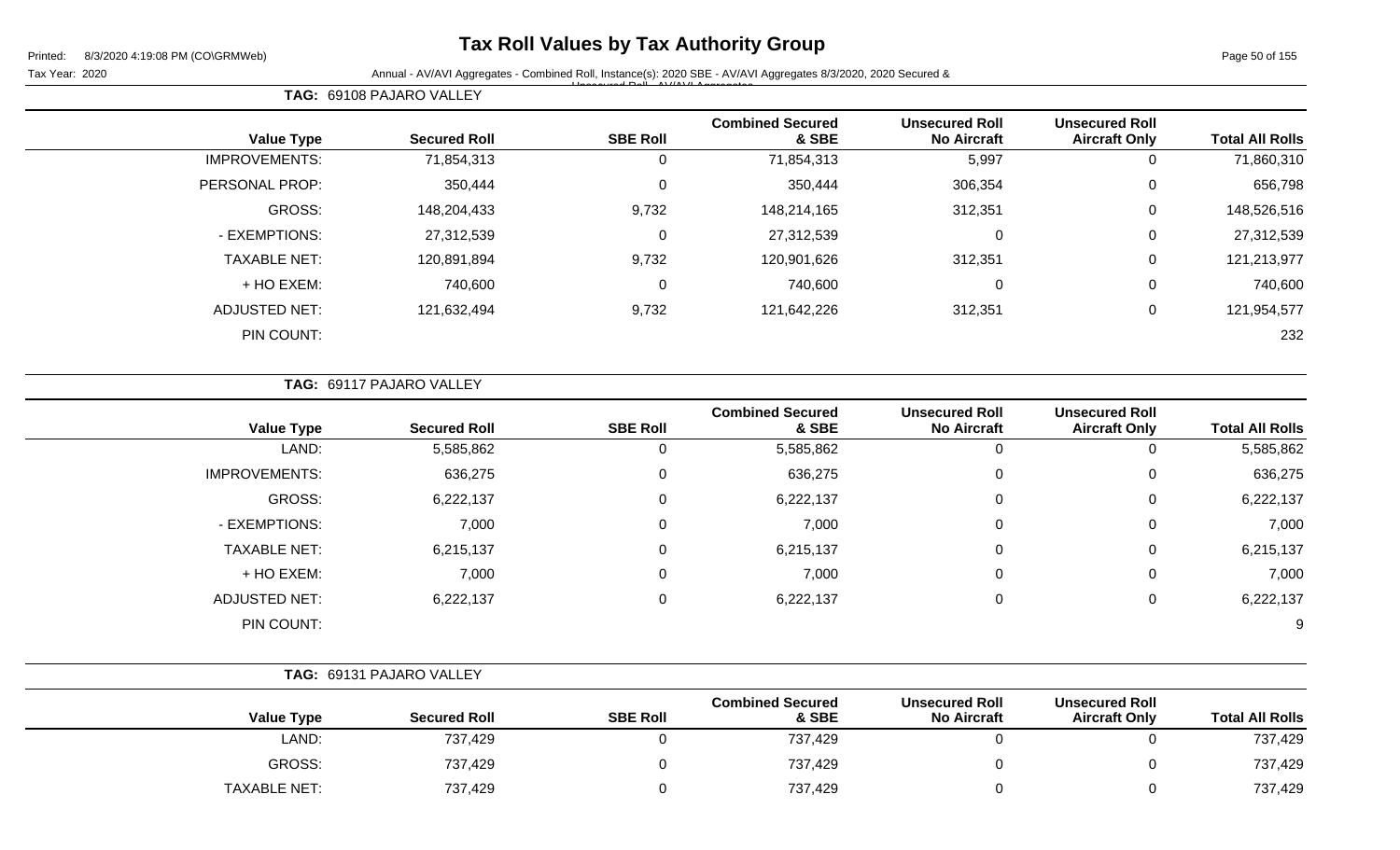Page 51 of 155

| Tax Year: 2020 |  |
|----------------|--|
|                |  |

Annual - AV/AVI Aggregates - Combined Roll, Instance(s): 2020 SBE - AV/AVI Aggregates 8/3/2020, 2020 Secured & Unsecured Roll - AV/AVI Aggregates

|                      | TAG: 69131 PAJARO VALLEY |                 |                                  |                                             |                                               |                        |
|----------------------|--------------------------|-----------------|----------------------------------|---------------------------------------------|-----------------------------------------------|------------------------|
| <b>Value Type</b>    | <b>Secured Roll</b>      | <b>SBE Roll</b> | <b>Combined Secured</b><br>& SBE | <b>Unsecured Roll</b><br><b>No Aircraft</b> | <b>Unsecured Roll</b><br><b>Aircraft Only</b> | <b>Total All Rolls</b> |
| <b>ADJUSTED NET:</b> | 737,429                  | $\mathbf 0$     | 737,429                          | $\mathbf 0$                                 | 0                                             | 737,429                |
| PIN COUNT:           |                          |                 |                                  |                                             |                                               | 3                      |
|                      | TAG: 69132 PAJARO VALLEY |                 |                                  |                                             |                                               |                        |
| <b>Value Type</b>    | <b>Secured Roll</b>      | <b>SBE Roll</b> | <b>Combined Secured</b><br>& SBE | <b>Unsecured Roll</b><br><b>No Aircraft</b> | <b>Unsecured Roll</b><br><b>Aircraft Only</b> | <b>Total All Rolls</b> |
| LAND:                | 12,855,623               | 0               | 12,855,623                       | $\mathbf 0$                                 | 0                                             | 12,855,623             |
| <b>IMPROVEMENTS:</b> | 8,331,293                | 0               | 8,331,293                        | 0                                           | 0                                             | 8,331,293              |
| PERSONAL PROP:       | 0                        | $\mathbf{0}$    | $\Omega$                         | 8,930                                       | 0                                             | 8,930                  |
| GROSS:               | 21,186,916               | $\mathbf 0$     | 21,186,916                       | 8,930                                       | 0                                             | 21,195,846             |
| - EXEMPTIONS:        | 133,000                  | $\mathbf 0$     | 133,000                          | $\Omega$                                    | 0                                             | 133,000                |
| <b>TAXABLE NET:</b>  | 21,053,916               | $\mathbf 0$     | 21,053,916                       | 8,930                                       | 0                                             | 21,062,846             |
| + HO EXEM:           | 133,000                  | 0               | 133,000                          | 0                                           | 0                                             | 133,000                |
| <b>ADJUSTED NET:</b> | 21,186,916               | 0               | 21,186,916                       | 8,930                                       | 0                                             | 21,195,846             |
| PIN COUNT:           |                          |                 |                                  |                                             |                                               | 41                     |

**TAG:** 69135 PAJARO VALLEY

|                      |                     |                 | <b>Combined Secured</b> | <b>Unsecured Roll</b> | <b>Unsecured Roll</b> |                        |
|----------------------|---------------------|-----------------|-------------------------|-----------------------|-----------------------|------------------------|
| <b>Value Type</b>    | <b>Secured Roll</b> | <b>SBE Roll</b> | & SBE                   | <b>No Aircraft</b>    | <b>Aircraft Only</b>  | <b>Total All Rolls</b> |
| LAND:                | 19,632,010          | 0               | 19,632,010              |                       | $\overline{0}$        | 19,632,010             |
| <b>IMPROVEMENTS:</b> | 11,898,118          | $\Omega$        | 11,898,118              | $\Omega$              | 0                     | 11,898,118             |
| GROSS:               | 31,530,128          | $\Omega$        | 31,530,128              |                       | $\mathbf 0$           | 31,530,128             |
| - EXEMPTIONS:        | 224,000             | 0               | 224,000                 |                       | $\mathbf 0$           | 224,000                |
| <b>TAXABLE NET:</b>  | 31,306,128          | 0               | 31,306,128              |                       | 0                     | 31,306,128             |
| + HO EXEM:           | 224,000             | $\Omega$        | 224,000                 | $\Omega$              | 0                     | 224,000                |
| <b>ADJUSTED NET:</b> | 31,530,128          | 0               | 31,530,128              |                       | 0                     | 31,530,128             |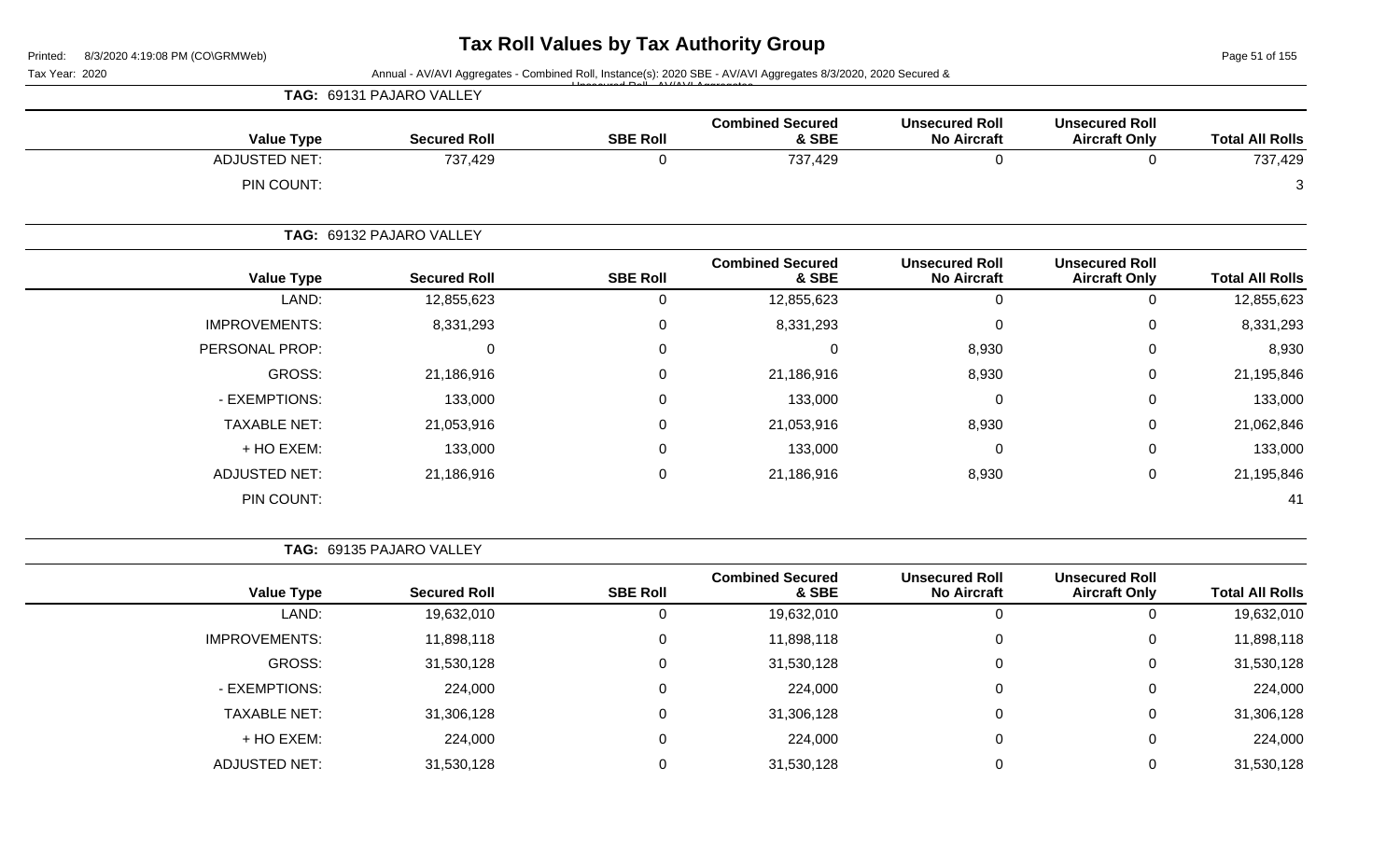Page 52 of 155

Tax Year: 2020 **Annual - AV/AVI Aggregates - Combined Roll**, Instance(s): 2020 SBE - AV/AVI Aggregates 8/3/2020, 2020 Secured &

|                        |                                               |                                             |                                  | $\overline{1}$ $\overline{2}$ $\overline{1}$ $\overline{1}$ $\overline{1}$ $\overline{1}$ $\overline{1}$ $\overline{1}$ $\overline{1}$ $\overline{1}$ $\overline{1}$ $\overline{1}$ $\overline{1}$ $\overline{1}$ $\overline{1}$ $\overline{1}$ $\overline{1}$ $\overline{1}$ $\overline{1}$ $\overline{1}$ $\overline{1}$ $\overline{1}$ $\overline{1}$ $\overline{1}$ $\overline{$ | TAG: 69135 PAJARO VALLEY |                      |
|------------------------|-----------------------------------------------|---------------------------------------------|----------------------------------|--------------------------------------------------------------------------------------------------------------------------------------------------------------------------------------------------------------------------------------------------------------------------------------------------------------------------------------------------------------------------------------|--------------------------|----------------------|
| <b>Total All Rolls</b> | <b>Unsecured Roll</b><br><b>Aircraft Only</b> | <b>Unsecured Roll</b><br><b>No Aircraft</b> | <b>Combined Secured</b><br>& SBE | <b>SBE Roll</b>                                                                                                                                                                                                                                                                                                                                                                      | <b>Secured Roll</b>      | <b>Value Type</b>    |
| 85                     |                                               |                                             |                                  |                                                                                                                                                                                                                                                                                                                                                                                      |                          | PIN COUNT:           |
|                        |                                               |                                             |                                  |                                                                                                                                                                                                                                                                                                                                                                                      | TAG: 69136 PAJARO VALLEY |                      |
| <b>Total All Rolls</b> | <b>Unsecured Roll</b><br><b>Aircraft Only</b> | <b>Unsecured Roll</b><br><b>No Aircraft</b> | <b>Combined Secured</b><br>& SBE | <b>SBE Roll</b>                                                                                                                                                                                                                                                                                                                                                                      | <b>Secured Roll</b>      | <b>Value Type</b>    |
| 3,099,143              | $\mathbf 0$                                   | 0                                           | 3,099,143                        | 0                                                                                                                                                                                                                                                                                                                                                                                    | 3,099,143                | LAND:                |
| 2,326,838              | $\mathsf{O}$                                  | 0                                           | 2,326,838                        | $\mathsf 0$                                                                                                                                                                                                                                                                                                                                                                          | 2,326,838                | <b>IMPROVEMENTS:</b> |
| 5,425,981              | $\mathsf{O}$                                  | 0                                           | 5,425,981                        | $\mathbf 0$                                                                                                                                                                                                                                                                                                                                                                          | 5,425,981                | GROSS:               |
| 28,589                 | 0                                             | 0                                           | 28,589                           | 0                                                                                                                                                                                                                                                                                                                                                                                    | 28,589                   | - EXEMPTIONS:        |
| 5,397,392              | $\mathbf 0$                                   | $\mathbf 0$                                 | 5,397,392                        | 0                                                                                                                                                                                                                                                                                                                                                                                    | 5,397,392                | <b>TAXABLE NET:</b>  |
| 28,000                 | 0                                             | 0                                           | 28,000                           | 0                                                                                                                                                                                                                                                                                                                                                                                    | 28,000                   | + HO EXEM:           |
| 5,425,392              | $\mathbf 0$                                   | $\mathbf 0$                                 | 5,425,392                        | 0                                                                                                                                                                                                                                                                                                                                                                                    | 5,425,392                | <b>ADJUSTED NET:</b> |
| 13                     |                                               |                                             |                                  |                                                                                                                                                                                                                                                                                                                                                                                      |                          | PIN COUNT:           |

|                      | <b>TAG: 69140 PAJARO VALLEY</b> |                 |                                  |                                             |                                               |                        |
|----------------------|---------------------------------|-----------------|----------------------------------|---------------------------------------------|-----------------------------------------------|------------------------|
| <b>Value Type</b>    | <b>Secured Roll</b>             | <b>SBE Roll</b> | <b>Combined Secured</b><br>& SBE | <b>Unsecured Roll</b><br><b>No Aircraft</b> | <b>Unsecured Roll</b><br><b>Aircraft Only</b> | <b>Total All Rolls</b> |
| LAND:                | 16,262,503                      |                 | 16,262,503                       | 0                                           |                                               | 16,262,503             |
| <b>IMPROVEMENTS:</b> | 12,502,682                      | 0               | 12,502,682                       | $\mathbf{0}$                                | 0                                             | 12,502,682             |
| PERSONAL PROP:       | 0                               | 0               | 0                                | 35,497                                      | 0                                             | 35,497                 |
| <b>GROSS:</b>        | 28,765,185                      | 0               | 28,765,185                       | 35,497                                      | 0                                             | 28,800,682             |
| - EXEMPTIONS:        | 141,693                         | 0               | 141,693                          | 0                                           | 0                                             | 141,693                |
| <b>TAXABLE NET:</b>  | 28,623,492                      | 0               | 28,623,492                       | 35,497                                      | 0                                             | 28,658,989             |
| + HO EXEM:           | 140,000                         | 0               | 140,000                          | 0                                           | $\mathbf 0$                                   | 140,000                |
| <b>ADJUSTED NET:</b> | 28,763,492                      | 0               | 28,763,492                       | 35,497                                      | 0                                             | 28,798,989             |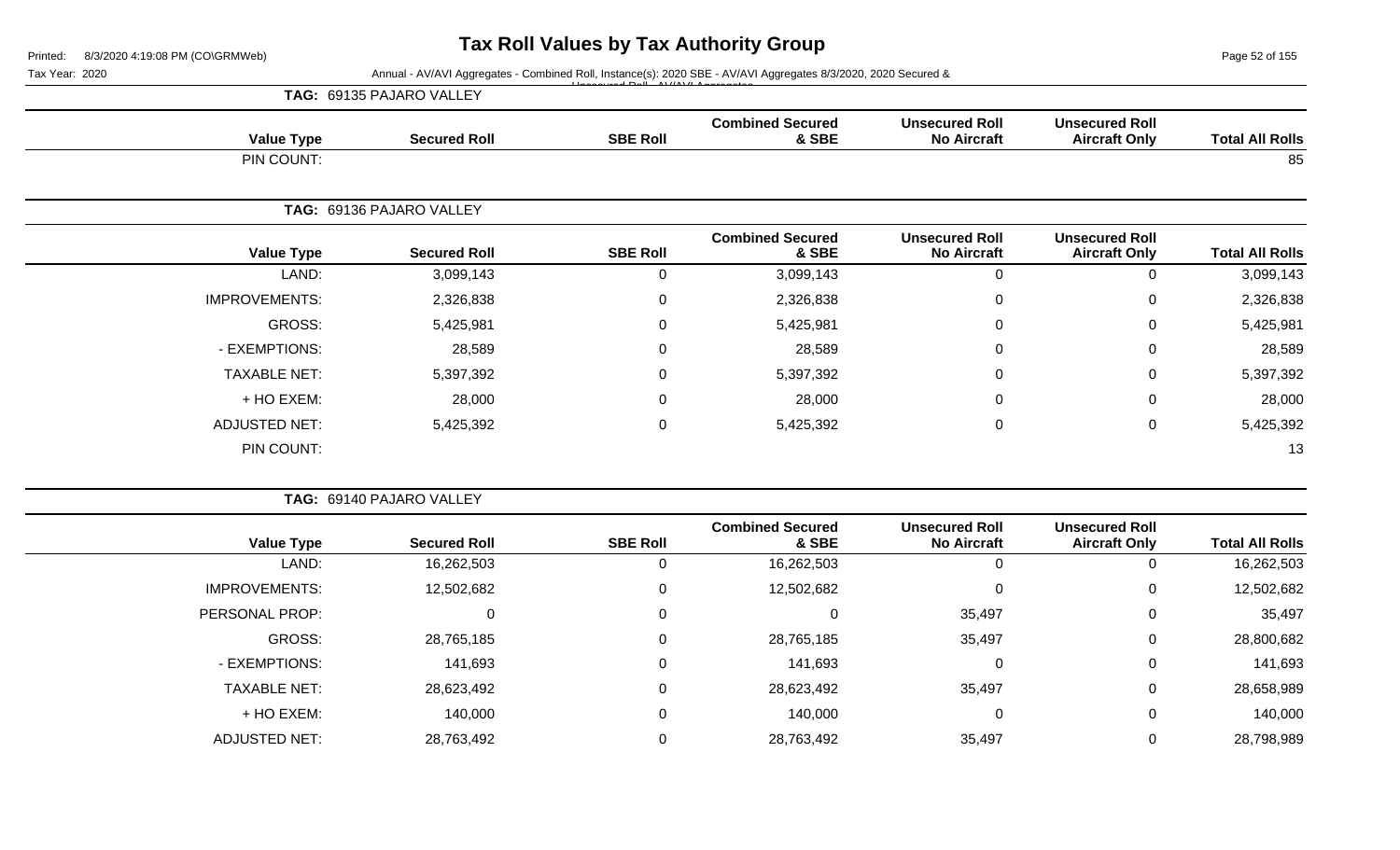Page 53 of 155

#### Tax Year: 2020 **Annual - AV/AVI Aggregates - Combined Roll**, Instance(s): 2020 SBE - AV/AVI Aggregates 8/3/2020, 2020 Secured &

|                      | TAG: 69140 PAJARO VALLEY | $\mathbf{1}$ $\mathbf{1}$ $\mathbf{2}$ $\mathbf{3}$ $\mathbf{3}$ $\mathbf{4}$ $\mathbf{5}$ $\mathbf{5}$ $\mathbf{1}$ $\mathbf{1}$ $\mathbf{5}$ $\mathbf{1}$ $\mathbf{1}$ $\mathbf{1}$ $\mathbf{1}$ $\mathbf{1}$ $\mathbf{1}$ $\mathbf{2}$ $\mathbf{3}$ $\mathbf{3}$ $\mathbf{4}$ $\mathbf{5}$ $\mathbf{5}$ $\mathbf{5}$ $\mathbf{$ |                                  |                                             |                                               |                        |
|----------------------|--------------------------|------------------------------------------------------------------------------------------------------------------------------------------------------------------------------------------------------------------------------------------------------------------------------------------------------------------------------------|----------------------------------|---------------------------------------------|-----------------------------------------------|------------------------|
| <b>Value Type</b>    | <b>Secured Roll</b>      | <b>SBE Roll</b>                                                                                                                                                                                                                                                                                                                    | <b>Combined Secured</b><br>& SBE | <b>Unsecured Roll</b><br><b>No Aircraft</b> | <b>Unsecured Roll</b><br><b>Aircraft Only</b> | <b>Total All Rolls</b> |
| PIN COUNT:           |                          |                                                                                                                                                                                                                                                                                                                                    |                                  |                                             |                                               | 56                     |
|                      | TAG: 69141 PAJARO VALLEY |                                                                                                                                                                                                                                                                                                                                    |                                  |                                             |                                               |                        |
| <b>Value Type</b>    | <b>Secured Roll</b>      | <b>SBE Roll</b>                                                                                                                                                                                                                                                                                                                    | <b>Combined Secured</b><br>& SBE | <b>Unsecured Roll</b><br><b>No Aircraft</b> | <b>Unsecured Roll</b><br><b>Aircraft Only</b> | <b>Total All Rolls</b> |
| LAND:                | 7,038,908                | 0                                                                                                                                                                                                                                                                                                                                  | 7,038,908                        | 0                                           | 0                                             | 7,038,908              |
| <b>IMPROVEMENTS:</b> | 6,501,679                | 0                                                                                                                                                                                                                                                                                                                                  | 6,501,679                        | 512,734                                     | 0                                             | 7,014,413              |
| <b>GROSS:</b>        | 13,540,587               | 0                                                                                                                                                                                                                                                                                                                                  | 13,540,587                       | 512,734                                     | 0                                             | 14,053,321             |
|                      |                          |                                                                                                                                                                                                                                                                                                                                    |                                  |                                             |                                               |                        |

| <b>Value Type</b>    | <b>Secured Roll</b> | <b>SBE Roll</b> | <b>Combined Secured</b><br>& SBE | <b>Unsecured Roll</b><br><b>No Aircraft</b> | <b>Unsecured Roll</b><br><b>Aircraft Only</b> | <b>Total All Rolls</b> |
|----------------------|---------------------|-----------------|----------------------------------|---------------------------------------------|-----------------------------------------------|------------------------|
| LAND:                | 7,038,908           | 0               | 7,038,908                        |                                             | υ                                             | 7,038,908              |
| <b>IMPROVEMENTS:</b> | 6,501,679           | 0               | 6,501,679                        | 512,734                                     | 0                                             | 7,014,413              |
| GROSS:               | 13,540,587          | 0               | 13,540,587                       | 512,734                                     | 0                                             | 14,053,321             |
| - EXEMPTIONS:        | 12,600              | 0               | 12,600                           |                                             | 0                                             | 12,600                 |
| <b>TAXABLE NET:</b>  | 13,527,987          | 0               | 13,527,987                       | 512,734                                     | 0                                             | 14,040,721             |
| + HO EXEM:           | 12,600              | 0               | 12,600                           |                                             | 0                                             | 12,600                 |
| <b>ADJUSTED NET:</b> | 13,540,587          | 0               | 13,540,587                       | 512,734                                     | 0                                             | 14,053,321             |
| PIN COUNT:           |                     |                 |                                  |                                             |                                               | 9                      |

|                      | TAG: 69150 PAJARO VALLEY |                 |                                  |                                             |                                               |                        |
|----------------------|--------------------------|-----------------|----------------------------------|---------------------------------------------|-----------------------------------------------|------------------------|
| <b>Value Type</b>    | <b>Secured Roll</b>      | <b>SBE Roll</b> | <b>Combined Secured</b><br>& SBE | <b>Unsecured Roll</b><br><b>No Aircraft</b> | <b>Unsecured Roll</b><br><b>Aircraft Only</b> | <b>Total All Rolls</b> |
| LAND:                | 1,169,076                |                 | 1,169,076                        |                                             | 0                                             | 1,169,076              |
| <b>IMPROVEMENTS:</b> | ,122,330                 | 0               | 1,122,330                        |                                             | 0                                             | 1,122,330              |
| PERSONAL PROP:       |                          | $\Omega$        | 0                                | 29,677                                      | $\mathbf 0$                                   | 29,677                 |
| GROSS:               | 2,291,406                | $\Omega$        | 2,291,406                        | 29,677                                      | 0                                             | 2,321,083              |
| - EXEMPTIONS:        | 14,000                   | $\Omega$        | 14,000                           | 0                                           | $\mathbf 0$                                   | 14,000                 |
| <b>TAXABLE NET:</b>  | 2,277,406                | 0               | 2,277,406                        | 29,677                                      | $\mathbf 0$                                   | 2,307,083              |
| + HO EXEM:           | 14,000                   | $\Omega$        | 14,000                           | 0                                           | 0                                             | 14,000                 |
| <b>ADJUSTED NET:</b> | 2,291,406                |                 | 2,291,406                        | 29,677                                      | $\mathbf 0$                                   | 2,321,083              |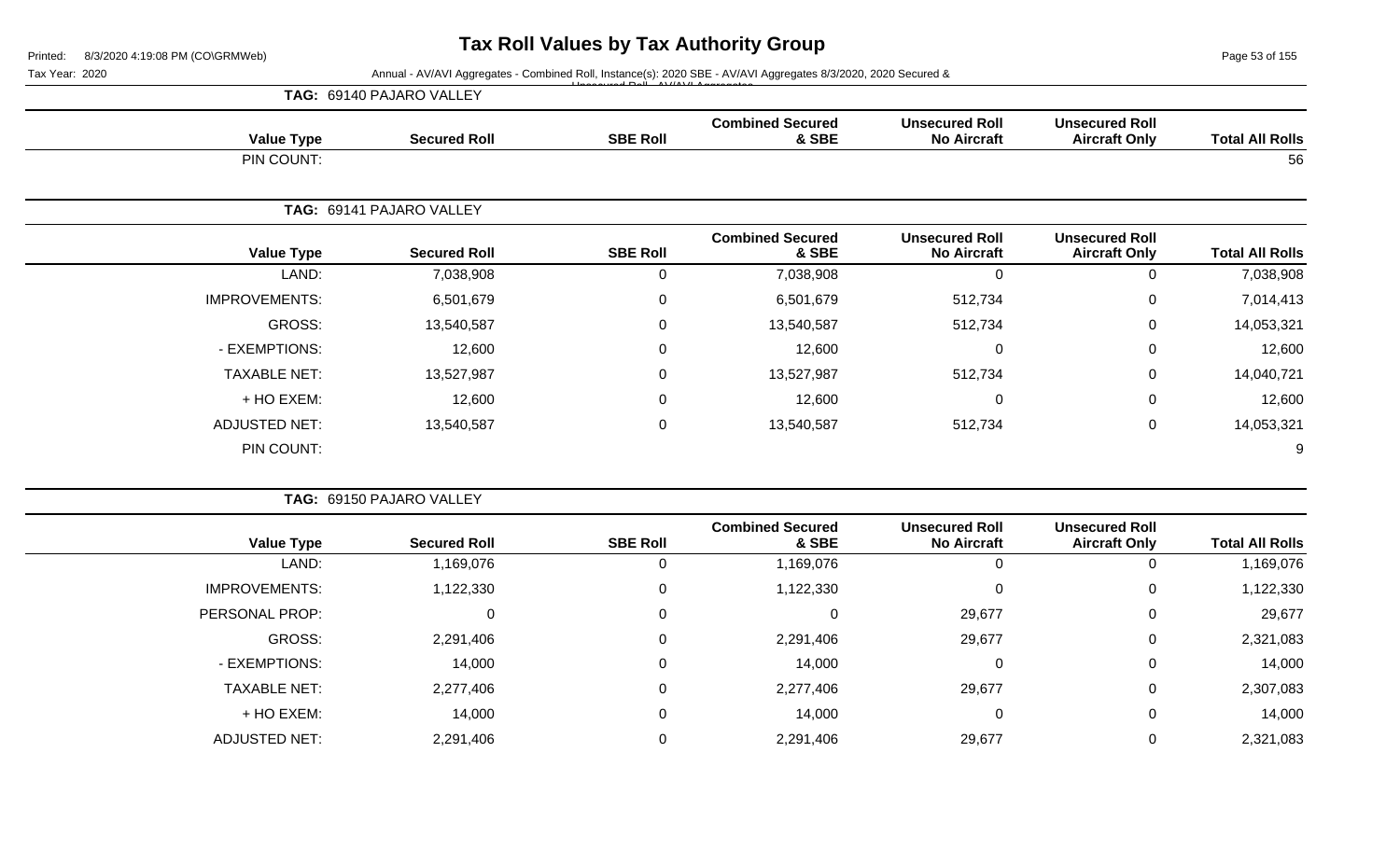Page 54 of 155

|                        |                                               |                                             |                                  |                  | Annual - AV/AVI Aggregates - Combined Roll, Instance(s): 2020 SBE - AV/AVI Aggregates 8/3/2020, 2020 Secured & | Tax Year: 2020       |
|------------------------|-----------------------------------------------|---------------------------------------------|----------------------------------|------------------|----------------------------------------------------------------------------------------------------------------|----------------------|
|                        |                                               |                                             |                                  |                  | TAG: 69150 PAJARO VALLEY                                                                                       |                      |
| <b>Total All Rolls</b> | <b>Unsecured Roll</b><br><b>Aircraft Only</b> | <b>Unsecured Roll</b><br><b>No Aircraft</b> | <b>Combined Secured</b><br>& SBE | <b>SBE Roll</b>  | <b>Secured Roll</b>                                                                                            | <b>Value Type</b>    |
|                        |                                               |                                             |                                  |                  |                                                                                                                | PIN COUNT:           |
|                        |                                               |                                             |                                  |                  | TAG: 69152 PAJARO VALLEY                                                                                       |                      |
| <b>Total All Rolls</b> | <b>Unsecured Roll</b><br><b>Aircraft Only</b> | <b>Unsecured Roll</b><br><b>No Aircraft</b> | <b>Combined Secured</b><br>& SBE | <b>SBE Roll</b>  | <b>Secured Roll</b>                                                                                            | <b>Value Type</b>    |
|                        |                                               |                                             |                                  |                  |                                                                                                                | PIN COUNT:           |
|                        |                                               |                                             |                                  |                  | TAG: 69165 PAJARO VALLEY                                                                                       |                      |
| <b>Total All Rolls</b> | <b>Unsecured Roll</b><br><b>Aircraft Only</b> | <b>Unsecured Roll</b><br><b>No Aircraft</b> | <b>Combined Secured</b><br>& SBE | <b>SBE Roll</b>  | <b>Secured Roll</b>                                                                                            | <b>Value Type</b>    |
| 4,839,654              | $\mathbf 0$                                   | $\mathbf 0$                                 | 4,839,654                        | $\boldsymbol{0}$ | 4,839,654                                                                                                      | LAND:                |
| 4,272,074              | $\Omega$                                      | $\boldsymbol{0}$                            | 4,272,074                        | $\mathbf 0$      | 4,272,074                                                                                                      | <b>IMPROVEMENTS:</b> |
| 9,111,728              | ∩                                             | $\mathbf 0$                                 | 9,111,728                        | $\mathbf 0$      | 9,111,728                                                                                                      | <b>GROSS:</b>        |
| 22,324                 | 0                                             | $\mathbf 0$                                 | 22,324                           | 0                | 22,324                                                                                                         | - EXEMPTIONS:        |
| 9,089,404              | $\Omega$                                      | $\overline{0}$                              | 9,089,404                        | 0                | 9,089,404                                                                                                      | <b>TAXABLE NET:</b>  |
| 21,000                 | $\Omega$                                      | $\mathbf 0$                                 | 21,000                           | 0                | 21,000                                                                                                         | + HO EXEM:           |
| 9,110,404              | $\Omega$                                      | $\mathbf 0$                                 | 9,110,404                        | $\boldsymbol{0}$ | 9,110,404                                                                                                      | <b>ADJUSTED NET:</b> |
| 18                     |                                               |                                             |                                  |                  |                                                                                                                | PIN COUNT:           |
|                        |                                               |                                             |                                  |                  | TAG: 69167 PAJARO VALLEY                                                                                       |                      |
| <b>Total All Rolls</b> | <b>Unsecured Roll</b><br><b>Aircraft Only</b> | <b>Unsecured Roll</b><br><b>No Aircraft</b> | <b>Combined Secured</b><br>& SBE | <b>SBE Roll</b>  | <b>Secured Roll</b>                                                                                            | <b>Value Type</b>    |
| 5,338,666              | $\overline{0}$                                | $\mathbf 0$                                 | 5,338,666                        | $\mathbf 0$      | 5,338,666                                                                                                      | LAND:                |
| 5,380,108              | $\mathbf 0$                                   | $\pmb{0}$                                   | 5,380,108                        | $\boldsymbol{0}$ | 5,380,108                                                                                                      | IMPROVEMENTS:        |
| 10,718,774             | 0                                             | $\pmb{0}$                                   | 10,718,774                       | $\boldsymbol{0}$ | 10,718,774                                                                                                     | GROSS:               |
| 199,273                | 0                                             | $\mathbf 0$                                 | 199,273                          | 0                | 199,273                                                                                                        | - EXEMPTIONS:        |
| 10,519,501             | 0                                             | $\mathbf 0$                                 | 10,519,501                       | $\pmb{0}$        | 10,519,501                                                                                                     | TAXABLE NET:         |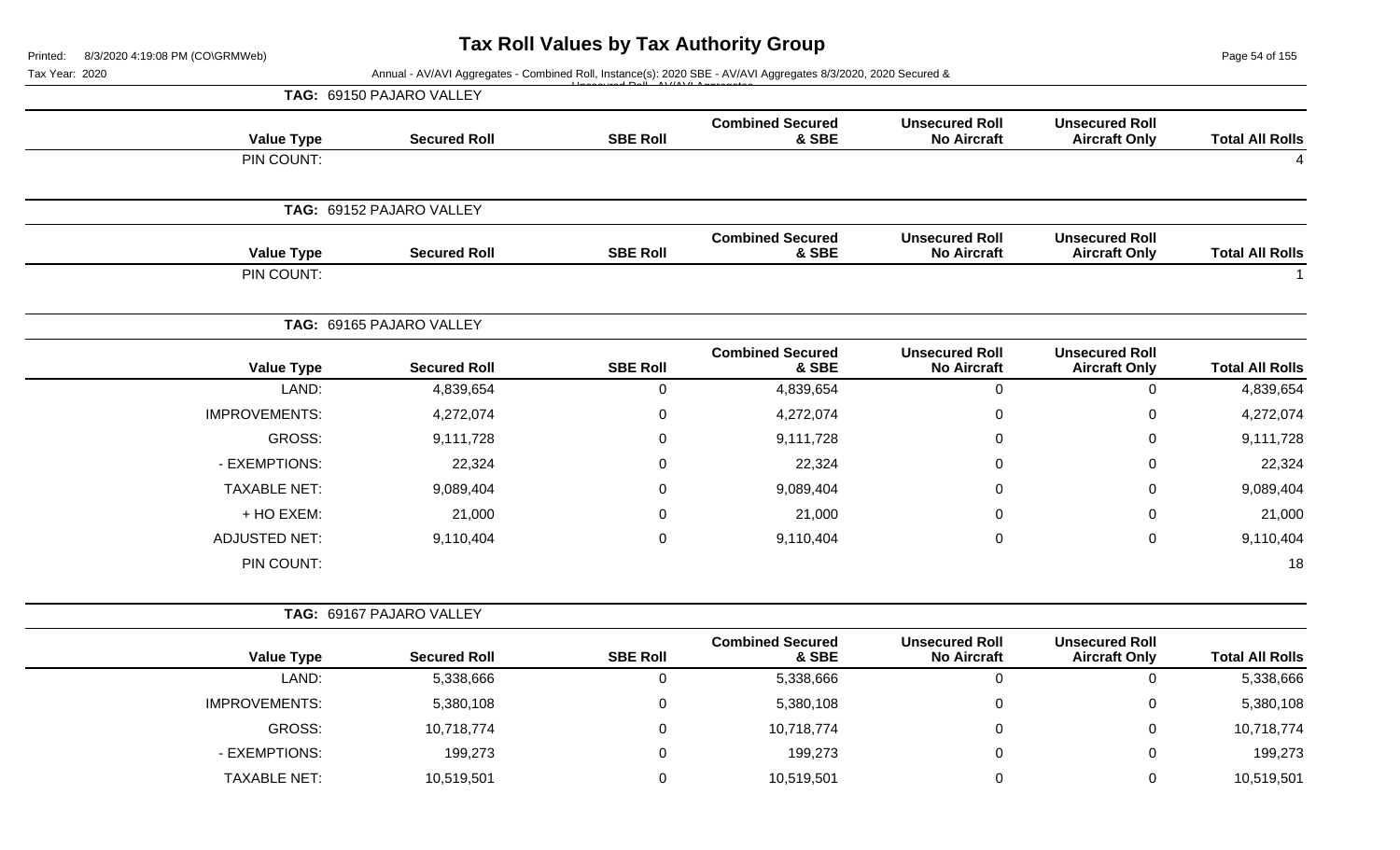# **Tax Roll Values by Tax Authority Group**

Page 55 of 155

|                        |                                               |                                             |                                  |                 | Annual - AV/AVI Aggregates - Combined Roll, Instance(s): 2020 SBE - AV/AVI Aggregates 8/3/2020, 2020 Secured & | $0.012020$ $1.103001$ $1.10000$<br>Tax Year: 2020 |
|------------------------|-----------------------------------------------|---------------------------------------------|----------------------------------|-----------------|----------------------------------------------------------------------------------------------------------------|---------------------------------------------------|
|                        |                                               |                                             |                                  |                 | TAG: 69167 PAJARO VALLEY                                                                                       |                                                   |
| <b>Total All Rolls</b> | <b>Unsecured Roll</b><br><b>Aircraft Only</b> | <b>Unsecured Roll</b><br><b>No Aircraft</b> | <b>Combined Secured</b><br>& SBE | <b>SBE Roll</b> | <b>Secured Roll</b>                                                                                            | <b>Value Type</b>                                 |
| 56,000                 | $\mathbf 0$                                   | $\mathbf 0$                                 | 56,000                           | $\mathbf 0$     | 56,000                                                                                                         | + HO EXEM:                                        |
| 10,575,501             | 0                                             | 0                                           | 10,575,501                       | $\mathbf 0$     | 10,575,501                                                                                                     | <b>ADJUSTED NET:</b>                              |
| 16                     |                                               |                                             |                                  |                 |                                                                                                                | PIN COUNT:                                        |
|                        |                                               |                                             |                                  |                 | TAG: 69169 PAJARO VALLEY                                                                                       |                                                   |
| <b>Total All Rolls</b> | <b>Unsecured Roll</b><br><b>Aircraft Only</b> | <b>Unsecured Roll</b><br><b>No Aircraft</b> | <b>Combined Secured</b><br>& SBE | <b>SBE Roll</b> | <b>Secured Roll</b>                                                                                            | <b>Value Type</b>                                 |
| 1,931,121              | $\mathbf 0$                                   | $\mathbf 0$                                 | 1,931,121                        | $\mathbf 0$     | 1,931,121                                                                                                      | LAND:                                             |
| 1,149,878              | 0                                             | 0                                           | 1,149,878                        | $\mathbf 0$     | 1,149,878                                                                                                      | <b>IMPROVEMENTS:</b>                              |
| 3,080,999              | 0                                             | 0                                           | 3,080,999                        | $\mathbf 0$     | 3,080,999                                                                                                      | <b>GROSS:</b>                                     |
| 3,080,999              | 0                                             | 0                                           | 3,080,999                        | $\mathbf 0$     | 3,080,999                                                                                                      | <b>TAXABLE NET:</b>                               |
| 3,080,999              | 0                                             | 0                                           | 3,080,999                        | $\mathbf 0$     | 3,080,999                                                                                                      | <b>ADJUSTED NET:</b>                              |
| 3                      |                                               |                                             |                                  |                 |                                                                                                                | PIN COUNT:                                        |
|                        |                                               |                                             |                                  |                 | TAG: 69180 PAJARO VALLEY                                                                                       |                                                   |
| <b>Total All Rolls</b> | <b>Unsecured Roll</b><br><b>Aircraft Only</b> | <b>Unsecured Roll</b><br><b>No Aircraft</b> | <b>Combined Secured</b><br>& SBE | <b>SBE Roll</b> | <b>Secured Roll</b>                                                                                            | <b>Value Type</b>                                 |
| 154,233                | $\mathbf 0$                                   | $\mathbf 0$                                 | 154,233                          | $\mathbf 0$     | 154,233                                                                                                        | LAND:                                             |
| 154,233                | 0                                             | 0                                           | 154,233                          | 0               | 154,233                                                                                                        | <b>GROSS:</b>                                     |
| 154,233                | 0                                             | 0                                           | 154,233                          | 0               | 154,233                                                                                                        | <b>TAXABLE NET:</b>                               |
| 154,233                | 0                                             | 0                                           | 154,233                          | $\mathbf 0$     | 154,233                                                                                                        | <b>ADJUSTED NET:</b>                              |
|                        |                                               |                                             |                                  |                 |                                                                                                                | PIN COUNT:                                        |
|                        |                                               |                                             |                                  |                 | TAG: 69184 PAJARO VALLEY                                                                                       |                                                   |
| <b>Total All Rolls</b> | <b>Unsecured Roll</b><br><b>Aircraft Only</b> | <b>Unsecured Roll</b><br><b>No Aircraft</b> | <b>Combined Secured</b><br>& SBE | <b>SBE Roll</b> | <b>Secured Roll</b>                                                                                            | <b>Value Type</b>                                 |
| $\overline{2}$         |                                               |                                             |                                  |                 |                                                                                                                | PIN COUNT:                                        |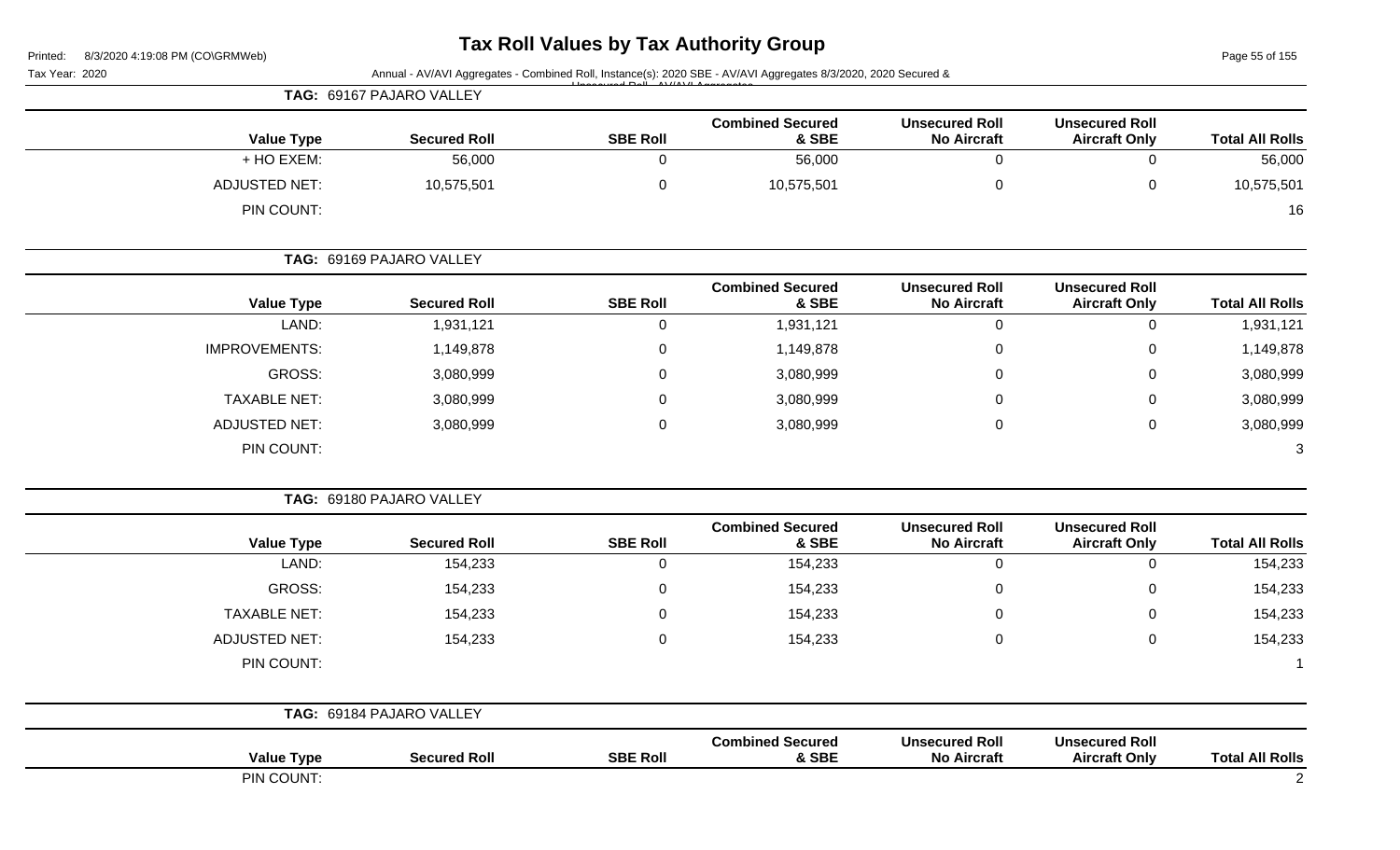## **Tax Roll Values by Tax Authority Group**

Page 56 of 155

Tax Year: 2020 **Annual - AV/AVI Aggregates - Combined Roll**, Instance(s): 2020 SBE - AV/AVI Aggregates 8/3/2020, 2020 Secured & Unsecured Roll - AV/AVI Aggregates

| TAG: 69187 PAJARO VALLEY |  |
|--------------------------|--|
|--------------------------|--|

| <b>Value Type</b>    | <b>Secured Roll</b> | <b>SBE Roll</b> | <b>Combined Secured</b><br>& SBE | <b>Unsecured Roll</b><br><b>No Aircraft</b> | <b>Unsecured Roll</b><br><b>Aircraft Only</b> | <b>Total All Rolls</b> |
|----------------------|---------------------|-----------------|----------------------------------|---------------------------------------------|-----------------------------------------------|------------------------|
|                      |                     |                 |                                  |                                             |                                               |                        |
| LAND:                | 6,685,486           | 0               | 6,685,486                        | $\Omega$                                    | $\overline{0}$                                | 6,685,486              |
| <b>IMPROVEMENTS:</b> | 16,180,601          | $\mathbf 0$     | 16,180,601                       | 827,245                                     | $\mathbf 0$                                   | 17,007,846             |
| PERSONAL PROP:       | 369,520             | 0               | 369,520                          | 114,557                                     | $\mathbf 0$                                   | 484,077                |
| GROSS:               | 23,235,607          | 0               | 23,235,607                       | 941,802                                     | 0                                             | 24,177,409             |
| - EXEMPTIONS:        | 13,201,666          | $\mathbf 0$     | 13,201,666                       | 935,568                                     | $\mathbf 0$                                   | 14, 137, 234           |
| <b>TAXABLE NET:</b>  | 10,033,941          | $\mathbf 0$     | 10,033,941                       | 6,234                                       | $\mathbf 0$                                   | 10,040,175             |
| + HO EXEM:           | 63,000              | $\mathbf 0$     | 63,000                           | 0                                           | $\mathbf 0$                                   | 63,000                 |
| <b>ADJUSTED NET:</b> | 10,096,941          | $\mathbf 0$     | 10,096,941                       | 6,234                                       | 0                                             | 10,103,175             |
| PIN COUNT:           |                     |                 |                                  |                                             |                                               | 28                     |

**TAG:** 69190 PAJARO VALLEY

| <b>Value Type</b>    | <b>Secured Roll</b> | <b>SBE Roll</b> | <b>Combined Secured</b><br>& SBE | <b>Unsecured Roll</b><br><b>No Aircraft</b> | <b>Unsecured Roll</b><br><b>Aircraft Only</b> | <b>Total All Rolls</b> |
|----------------------|---------------------|-----------------|----------------------------------|---------------------------------------------|-----------------------------------------------|------------------------|
| LAND:                | 815                 | 0               | 815                              |                                             | U                                             | 815                    |
| GROSS:               | 815                 | 0               | 815                              |                                             | 0                                             | 815                    |
| <b>TAXABLE NET:</b>  | 815                 | 0               | 815                              |                                             | 0                                             | 815                    |
| <b>ADJUSTED NET:</b> | 815                 |                 | 815                              |                                             | 0                                             | 815                    |
| PIN COUNT:           |                     |                 |                                  |                                             |                                               | $\Omega$               |

| <b>Value Type</b>    | <b>Secured Roll</b> | <b>SBE Roll</b> | <b>Combined Secured</b><br>& SBE | <b>Unsecured Roll</b><br><b>No Aircraft</b> | <b>Unsecured Roll</b><br><b>Aircraft Only</b> | <b>Total All Rolls</b> |
|----------------------|---------------------|-----------------|----------------------------------|---------------------------------------------|-----------------------------------------------|------------------------|
| LAND:                | 2,047,647           |                 | 2,047,647                        | 0                                           | ັ                                             | 2,047,647              |
| <b>IMPROVEMENTS:</b> | 1,691,583           |                 | 1,691,583                        | 0                                           | ν                                             | 1,691,583              |
| <b>GROSS:</b>        | 3,739,230           |                 | 3,739,230                        | 0                                           |                                               | 3,739,230              |
| - EXEMPTIONS:        | 8,300               |                 | 8,300                            |                                             |                                               | 8,300                  |
| <b>TAXABLE NET:</b>  | 3,730,930           |                 | 3,730,930                        |                                             | ັ                                             | 3,730,930              |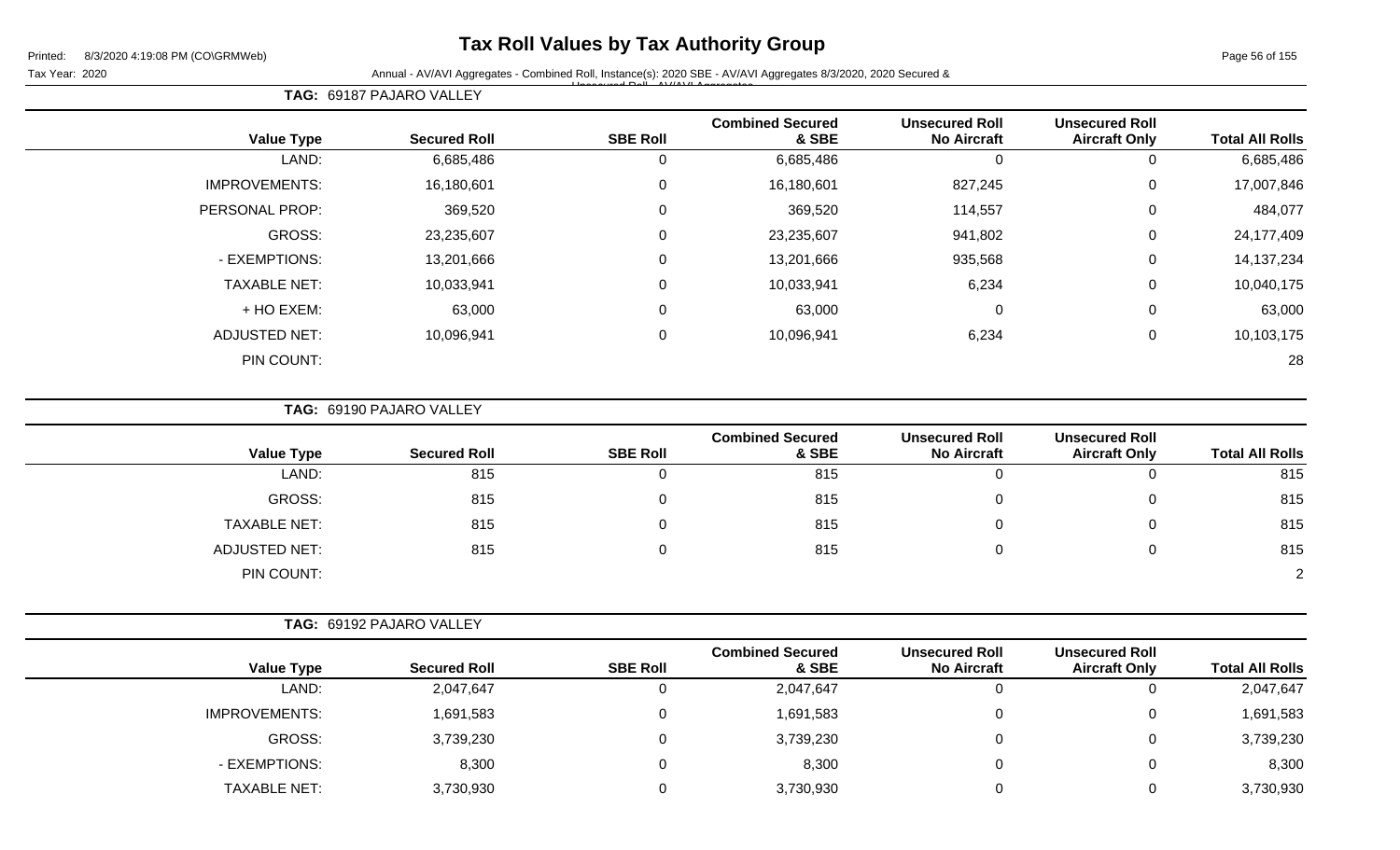# **Tax Roll Values by Tax Authority Group**

Page 57 of 155

|                        |                                               |                                             |                                  |                 | TAG: 69192 PAJARO VALLEY |                      |
|------------------------|-----------------------------------------------|---------------------------------------------|----------------------------------|-----------------|--------------------------|----------------------|
| <b>Total All Rolls</b> | <b>Unsecured Roll</b><br><b>Aircraft Only</b> | <b>Unsecured Roll</b><br><b>No Aircraft</b> | <b>Combined Secured</b><br>& SBE | <b>SBE Roll</b> | <b>Secured Roll</b>      | <b>Value Type</b>    |
| 7,000                  | $\mathbf 0$                                   | $\mathbf 0$                                 | 7,000                            | 0               | 7,000                    | + HO EXEM:           |
| 3,737,930              | $\mathbf 0$                                   | $\pmb{0}$                                   | 3,737,930                        | 0               | 3,737,930                | <b>ADJUSTED NET:</b> |
| 9                      |                                               |                                             |                                  |                 |                          | PIN COUNT:           |
|                        |                                               |                                             |                                  |                 | TAG: 69193 PAJARO VALLEY |                      |
| <b>Total All Rolls</b> | <b>Unsecured Roll</b><br><b>Aircraft Only</b> | <b>Unsecured Roll</b><br><b>No Aircraft</b> | <b>Combined Secured</b><br>& SBE | <b>SBE Roll</b> | <b>Secured Roll</b>      | <b>Value Type</b>    |
| 223,720                | $\mathbf 0$                                   | $\mathbf 0$                                 | 223,720                          | $\mathbf 0$     | 223,720                  | LAND:                |
| 223,720                | 0                                             | 0                                           | 223,720                          | 0               | 223,720                  | <b>GROSS:</b>        |
| 223,720                | $\Omega$                                      | 0                                           | 223,720                          | $\Omega$        | 223,720                  | <b>TAXABLE NET:</b>  |
| 223,720                | $\mathbf 0$                                   | $\mathbf 0$                                 | 223,720                          | $\Omega$        | 223,720                  | <b>ADJUSTED NET:</b> |
| $\overline{2}$         |                                               |                                             |                                  |                 |                          | PIN COUNT:           |
|                        |                                               |                                             |                                  |                 | TAG: 69203 PAJARO VALLEY |                      |
| <b>Total All Rolls</b> | <b>Unsecured Roll</b><br><b>Aircraft Only</b> | <b>Unsecured Roll</b><br><b>No Aircraft</b> | <b>Combined Secured</b><br>& SBE | <b>SBE Roll</b> | <b>Secured Roll</b>      | <b>Value Type</b>    |
| 341,828                | $\mathbf 0$                                   | 341,828                                     | $\overline{0}$                   | $\overline{0}$  | $\mathbf 0$              | LAND:                |
| 266,331                | $\mathbf 0$                                   | 266,331                                     | 0                                | 0               | 0                        | <b>IMPROVEMENTS:</b> |
| 194,714                | $\Omega$                                      | 194,714                                     | 0                                |                 | $\Omega$                 | PERSONAL PROP:       |
| 802,873                | 0                                             | 802,873                                     | 0                                | 0               | $\Omega$                 | GROSS:               |
| 802,873                | 0                                             | 802,873                                     | 0                                | $\Omega$        | 0                        | <b>TAXABLE NET:</b>  |
| 802,873                | $\pmb{0}$                                     | 802,873                                     | 0                                | 0               | 0                        | <b>ADJUSTED NET:</b> |
| 8                      |                                               |                                             |                                  |                 |                          | PIN COUNT:           |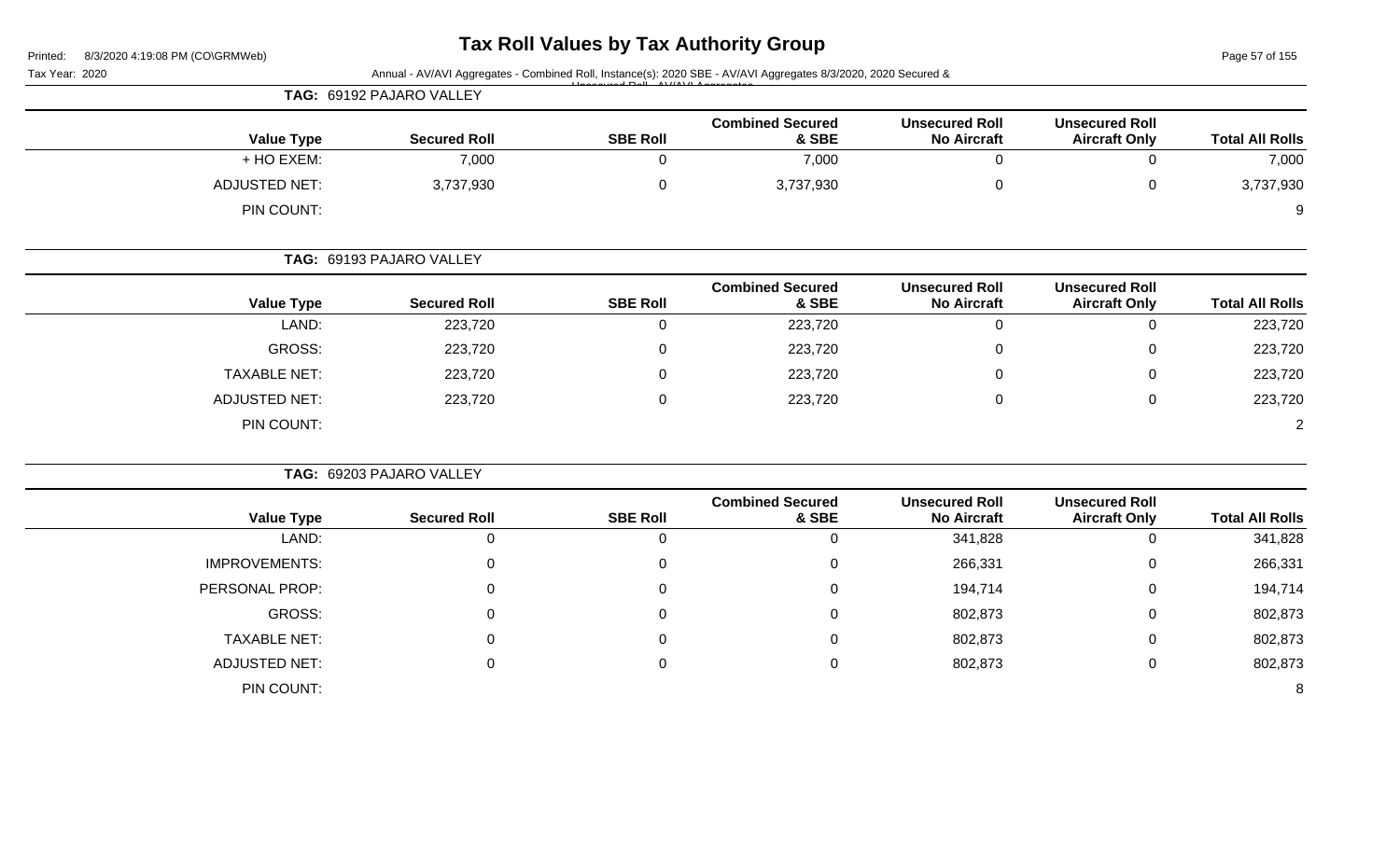Page 58 of 155

| Tax Year: 2020 | Annual - AV/AVI Aggregates - Combined Roll, Instance(s): 2020 SBE - AV/AVI Aggregates 8/3/2020, 2020 Secured & |                          |                 |                                                                                                                                                                                                                                                                                                                                                                                                                                                                                                                                                                                      |                                             |                                               |                        |  |
|----------------|----------------------------------------------------------------------------------------------------------------|--------------------------|-----------------|--------------------------------------------------------------------------------------------------------------------------------------------------------------------------------------------------------------------------------------------------------------------------------------------------------------------------------------------------------------------------------------------------------------------------------------------------------------------------------------------------------------------------------------------------------------------------------------|---------------------------------------------|-----------------------------------------------|------------------------|--|
|                | TAG: 69210 PAJARO VALLEY                                                                                       |                          |                 |                                                                                                                                                                                                                                                                                                                                                                                                                                                                                                                                                                                      |                                             |                                               |                        |  |
|                | <b>Value Type</b>                                                                                              | <b>Secured Roll</b>      | <b>SBE Roll</b> | <b>Combined Secured</b><br>& SBE                                                                                                                                                                                                                                                                                                                                                                                                                                                                                                                                                     | <b>Unsecured Roll</b><br><b>No Aircraft</b> | <b>Unsecured Roll</b><br><b>Aircraft Only</b> | <b>Total All Rolls</b> |  |
|                | PIN COUNT:                                                                                                     |                          |                 | <b>Combined Secured</b><br><b>Unsecured Roll</b><br>& SBE<br><b>No Aircraft</b><br><b>Combined Secured</b><br><b>Unsecured Roll</b><br>& SBE<br><b>No Aircraft</b><br>$\boldsymbol{0}$<br>8,149,760<br>6,012,715<br>0<br>14, 162, 475<br>$\Omega$<br>363,090<br>0<br>13,799,385<br>0<br>91,000<br>$\Omega$<br>$\pmb{0}$<br>13,890,385<br><b>Combined Secured</b><br><b>Unsecured Roll</b><br>& SBE<br><b>No Aircraft</b><br>1,334,438<br>$\boldsymbol{0}$<br>2,113,129<br>$\pmb{0}$<br>3,447,567<br>$\pmb{0}$<br>10,016<br>$\pmb{0}$<br>3,437,551<br>$\pmb{0}$<br>7,000<br>$\pmb{0}$ |                                             | $\overline{2}$                                |                        |  |
|                |                                                                                                                | TAG: 69211 PAJARO VALLEY |                 |                                                                                                                                                                                                                                                                                                                                                                                                                                                                                                                                                                                      |                                             |                                               |                        |  |
|                | <b>Value Type</b>                                                                                              | <b>Secured Roll</b>      | <b>SBE Roll</b> |                                                                                                                                                                                                                                                                                                                                                                                                                                                                                                                                                                                      |                                             | <b>Unsecured Roll</b><br><b>Aircraft Only</b> | <b>Total All Rolls</b> |  |
|                | PIN COUNT:                                                                                                     |                          |                 |                                                                                                                                                                                                                                                                                                                                                                                                                                                                                                                                                                                      |                                             |                                               |                        |  |
|                |                                                                                                                | TAG: 69215 PAJARO VALLEY |                 |                                                                                                                                                                                                                                                                                                                                                                                                                                                                                                                                                                                      |                                             |                                               |                        |  |
|                | <b>Value Type</b>                                                                                              | <b>Secured Roll</b>      | <b>SBE Roll</b> |                                                                                                                                                                                                                                                                                                                                                                                                                                                                                                                                                                                      |                                             | <b>Unsecured Roll</b><br><b>Aircraft Only</b> | <b>Total All Rolls</b> |  |
|                | LAND:                                                                                                          | 8,149,760                | 0               |                                                                                                                                                                                                                                                                                                                                                                                                                                                                                                                                                                                      |                                             | $\mathbf 0$                                   | 8,149,760              |  |
|                | <b>IMPROVEMENTS:</b>                                                                                           | 6,012,715                | $\Omega$        |                                                                                                                                                                                                                                                                                                                                                                                                                                                                                                                                                                                      |                                             | 0                                             | 6,012,715              |  |
|                | <b>GROSS:</b>                                                                                                  | 14, 162, 475             | $\Omega$        |                                                                                                                                                                                                                                                                                                                                                                                                                                                                                                                                                                                      |                                             | 0                                             | 14,162,475             |  |
|                | - EXEMPTIONS:                                                                                                  | 363,090                  | 0               |                                                                                                                                                                                                                                                                                                                                                                                                                                                                                                                                                                                      |                                             | 0                                             | 363,090                |  |
|                | <b>TAXABLE NET:</b>                                                                                            | 13,799,385               | $\Omega$        |                                                                                                                                                                                                                                                                                                                                                                                                                                                                                                                                                                                      |                                             | 0                                             | 13,799,385             |  |
|                | + HO EXEM:                                                                                                     | 91,000                   | $\Omega$        |                                                                                                                                                                                                                                                                                                                                                                                                                                                                                                                                                                                      |                                             | 0                                             | 91,000                 |  |
|                | <b>ADJUSTED NET:</b>                                                                                           | 13,890,385               | 0               |                                                                                                                                                                                                                                                                                                                                                                                                                                                                                                                                                                                      |                                             | 0                                             | 13,890,385             |  |
|                | PIN COUNT:                                                                                                     |                          |                 |                                                                                                                                                                                                                                                                                                                                                                                                                                                                                                                                                                                      |                                             |                                               | 69                     |  |
|                |                                                                                                                | TAG: 69216 PAJARO VALLEY |                 |                                                                                                                                                                                                                                                                                                                                                                                                                                                                                                                                                                                      |                                             |                                               |                        |  |
|                | <b>Value Type</b>                                                                                              | <b>Secured Roll</b>      | <b>SBE Roll</b> |                                                                                                                                                                                                                                                                                                                                                                                                                                                                                                                                                                                      |                                             | <b>Unsecured Roll</b><br><b>Aircraft Only</b> | <b>Total All Rolls</b> |  |
|                | LAND:                                                                                                          | 1,334,438                | $\mathsf 0$     |                                                                                                                                                                                                                                                                                                                                                                                                                                                                                                                                                                                      |                                             | 0                                             | 1,334,438              |  |
|                | <b>IMPROVEMENTS:</b>                                                                                           | 2,113,129                | $\pmb{0}$       |                                                                                                                                                                                                                                                                                                                                                                                                                                                                                                                                                                                      |                                             | $\mathbf 0$                                   | 2,113,129              |  |
|                | GROSS:                                                                                                         | 3,447,567                | $\mathbf 0$     |                                                                                                                                                                                                                                                                                                                                                                                                                                                                                                                                                                                      |                                             | 0                                             | 3,447,567              |  |
|                | - EXEMPTIONS:                                                                                                  | 10,016                   | 0               |                                                                                                                                                                                                                                                                                                                                                                                                                                                                                                                                                                                      |                                             | 0                                             | 10,016                 |  |
|                | <b>TAXABLE NET:</b>                                                                                            | 3,437,551                | 0               |                                                                                                                                                                                                                                                                                                                                                                                                                                                                                                                                                                                      |                                             | $\mathbf 0$                                   | 3,437,551              |  |
|                | + HO EXEM:                                                                                                     | 7,000                    | 0               |                                                                                                                                                                                                                                                                                                                                                                                                                                                                                                                                                                                      |                                             | 0                                             | 7,000                  |  |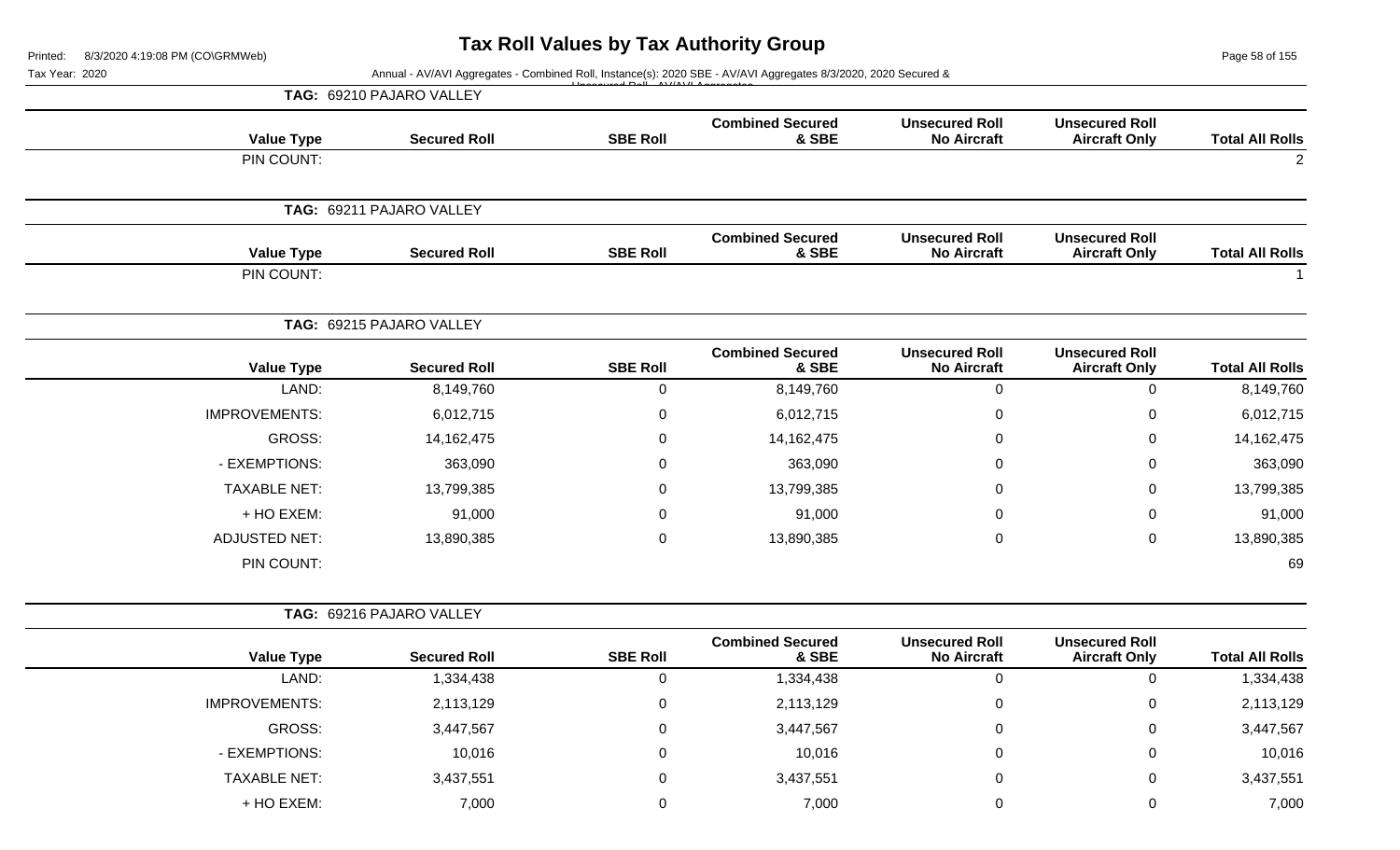Page 59 of 155

| Tax Year: 2020 |                      | Annual - AV/AVI Aggregates - Combined Roll, Instance(s): 2020 SBE - AV/AVI Aggregates 8/3/2020, 2020 Secured & |                 |                                  |                                             |                                               |                        |  |
|----------------|----------------------|----------------------------------------------------------------------------------------------------------------|-----------------|----------------------------------|---------------------------------------------|-----------------------------------------------|------------------------|--|
|                |                      | TAG: 69216 PAJARO VALLEY                                                                                       |                 |                                  |                                             |                                               |                        |  |
|                | <b>Value Type</b>    | <b>Secured Roll</b>                                                                                            | <b>SBE Roll</b> | <b>Combined Secured</b><br>& SBE | <b>Unsecured Roll</b><br><b>No Aircraft</b> | <b>Unsecured Roll</b><br><b>Aircraft Only</b> | <b>Total All Rolls</b> |  |
|                | <b>ADJUSTED NET:</b> | 3,444,551                                                                                                      | 0               | 3,444,551                        | 0                                           | 0                                             | 3,444,551              |  |
|                | PIN COUNT:           |                                                                                                                |                 |                                  |                                             |                                               | 6                      |  |
|                |                      | TAG: 69219 PAJARO VALLEY                                                                                       |                 |                                  |                                             |                                               |                        |  |
|                | <b>Value Type</b>    | <b>Secured Roll</b>                                                                                            | <b>SBE Roll</b> | <b>Combined Secured</b><br>& SBE | <b>Unsecured Roll</b><br><b>No Aircraft</b> | <b>Unsecured Roll</b><br><b>Aircraft Only</b> | <b>Total All Rolls</b> |  |
|                | LAND:                | 474,837                                                                                                        | 0               | 474,837                          | 0                                           | 0                                             | 474,837                |  |
|                | <b>IMPROVEMENTS:</b> | 253,455                                                                                                        | 0               | 253,455                          | 0                                           | $\mathbf 0$                                   | 253,455                |  |
|                | GROSS:               | 728,292                                                                                                        | 0               | 728,292                          | $\boldsymbol{0}$                            | 0                                             | 728,292                |  |
|                | - EXEMPTIONS:        | 7,000                                                                                                          | 0               | 7,000                            | $\mathbf 0$                                 | 0                                             | 7,000                  |  |
|                | <b>TAXABLE NET:</b>  | 721,292                                                                                                        | 0               | 721,292                          | 0                                           | $\mathbf 0$                                   | 721,292                |  |
|                | + HO EXEM:           | 7,000                                                                                                          | $\Omega$        | 7,000                            | 0                                           | 0                                             | 7,000                  |  |
|                | ADJUSTED NET:        | 728,292                                                                                                        | $\mathbf 0$     | 728,292                          | $\pmb{0}$                                   | $\mathsf 0$                                   | 728,292                |  |
|                | PIN COUNT:           |                                                                                                                |                 |                                  |                                             |                                               |                        |  |

|  |  |  | TAG: 69220 PAJARO VALLEY |  |  |
|--|--|--|--------------------------|--|--|
|--|--|--|--------------------------|--|--|

|                      |                     |                 | <b>Combined Secured</b> | <b>Unsecured Roll</b> | <b>Unsecured Roll</b> |                        |
|----------------------|---------------------|-----------------|-------------------------|-----------------------|-----------------------|------------------------|
| <b>Value Type</b>    | <b>Secured Roll</b> | <b>SBE Roll</b> | & SBE                   | <b>No Aircraft</b>    | <b>Aircraft Only</b>  | <b>Total All Rolls</b> |
| LAND:                | 74,951,983          | U               | 74,951,983              | 0                     |                       | 74,951,983             |
| <b>IMPROVEMENTS:</b> | 70,139,117          | 0               | 70,139,117              | 12,700                | 0                     | 70,151,817             |
| PERSONAL PROP:       |                     | $\mathbf 0$     |                         | 90,830                |                       | 90,830                 |
| GROSS:               | 145,091,100         | $\Omega$        | 145,091,100             | 103,530               | 0                     | 145,194,630            |
| - EXEMPTIONS:        | 915,112             | $\Omega$        | 915,112                 | 0                     | $\Omega$              | 915,112                |
| <b>TAXABLE NET:</b>  | 144,175,988         | 0               | 144,175,988             | 103,530               |                       | 144,279,518            |
| + HO EXEM:           | 770,000             | 0               | 770,000                 | 0                     | $\Omega$              | 770,000                |
| ADJUSTED NET:        | 144,945,988         |                 | 144,945,988             | 103,530               |                       | 145,049,518            |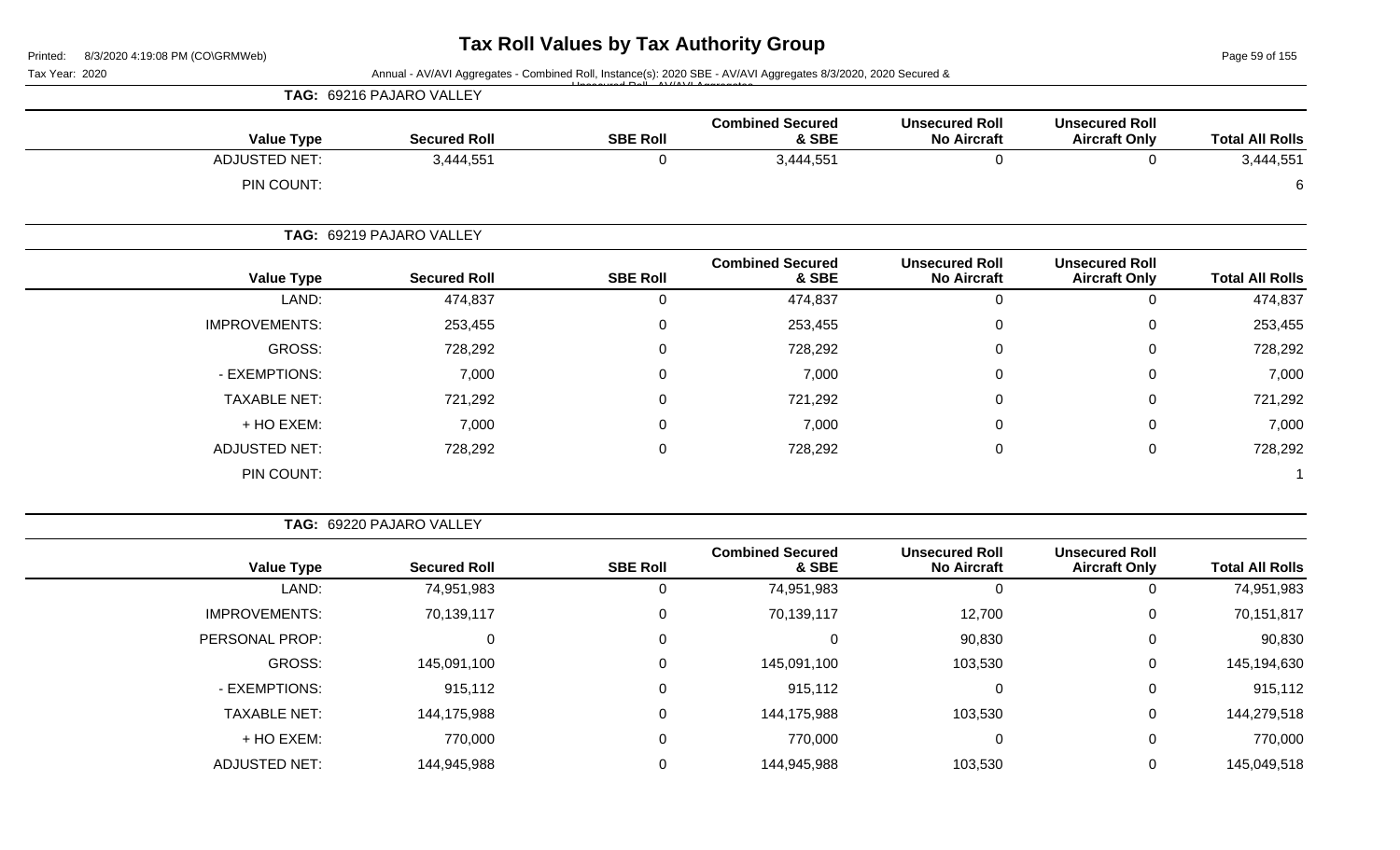Page 60 of 155

Tax Year: 2020 **Annual - AV/AVI Aggregates - Combined Roll**, Instance(s): 2020 SBE - AV/AVI Aggregates 8/3/2020, 2020 Secured &

|                      | TAG: 69220 PAJARO VALLEY |                  |                                  |                                             |                                               |                        |
|----------------------|--------------------------|------------------|----------------------------------|---------------------------------------------|-----------------------------------------------|------------------------|
| <b>Value Type</b>    | <b>Secured Roll</b>      | <b>SBE Roll</b>  | <b>Combined Secured</b><br>& SBE | <b>Unsecured Roll</b><br><b>No Aircraft</b> | <b>Unsecured Roll</b><br><b>Aircraft Only</b> | <b>Total All Rolls</b> |
| PIN COUNT:           |                          |                  |                                  |                                             |                                               | 235                    |
|                      | TAG: 69221 PAJARO VALLEY |                  |                                  |                                             |                                               |                        |
| <b>Value Type</b>    | <b>Secured Roll</b>      | <b>SBE Roll</b>  | <b>Combined Secured</b><br>& SBE | <b>Unsecured Roll</b><br><b>No Aircraft</b> | <b>Unsecured Roll</b><br><b>Aircraft Only</b> | <b>Total All Rolls</b> |
| LAND:                | 11,418,419               | 0                | 11,418,419                       | $\pmb{0}$                                   | 0                                             | 11,418,419             |
| <b>IMPROVEMENTS:</b> | 8,405,628                | 0                | 8,405,628                        | $\mathbf 0$                                 | 0                                             | 8,405,628              |
| PERSONAL PROP:       | 0                        | $\Omega$         | 0                                | 7,565                                       | $\Omega$                                      | 7,565                  |
| GROSS:               | 19,824,047               | $\Omega$         | 19,824,047                       | 7,565                                       | $\Omega$                                      | 19,831,612             |
| - EXEMPTIONS:        | 243,633                  | 0                | 243,633                          | $\mathbf 0$                                 | 0                                             | 243,633                |
| <b>TAXABLE NET:</b>  | 19,580,414               | $\Omega$         | 19,580,414                       | 7,565                                       | $\Omega$                                      | 19,587,979             |
| + HO EXEM:           | 98,000                   | 0                | 98,000                           | $\mathbf 0$                                 | 0                                             | 98,000                 |
| <b>ADJUSTED NET:</b> | 19,678,414               | $\boldsymbol{0}$ | 19,678,414                       | 7,565                                       | $\mathbf 0$                                   | 19,685,979             |
| PIN COUNT:           |                          |                  |                                  |                                             |                                               | 41                     |

|                      | TAG: 69222 PAJARO VALLEY |                 |                                  |                                             |                                               |                        |
|----------------------|--------------------------|-----------------|----------------------------------|---------------------------------------------|-----------------------------------------------|------------------------|
| <b>Value Type</b>    | <b>Secured Roll</b>      | <b>SBE Roll</b> | <b>Combined Secured</b><br>& SBE | <b>Unsecured Roll</b><br><b>No Aircraft</b> | <b>Unsecured Roll</b><br><b>Aircraft Only</b> | <b>Total All Rolls</b> |
| LAND:                | 149,752                  | 0               | 149,752                          |                                             |                                               | 149,752                |
| <b>IMPROVEMENTS:</b> | 162,651                  | 0               | 162,651                          | $\Omega$                                    | 0                                             | 162,651                |
| GROSS:               | 312,403                  | 0               | 312,403                          | 0                                           | 0                                             | 312,403                |
| <b>TAXABLE NET:</b>  | 312,403                  | 0               | 312,403                          | 0                                           | 0                                             | 312,403                |
| ADJUSTED NET:        | 312,403                  | 0               | 312,403                          |                                             | 0                                             | 312,403                |
| PIN COUNT:           |                          |                 |                                  |                                             |                                               |                        |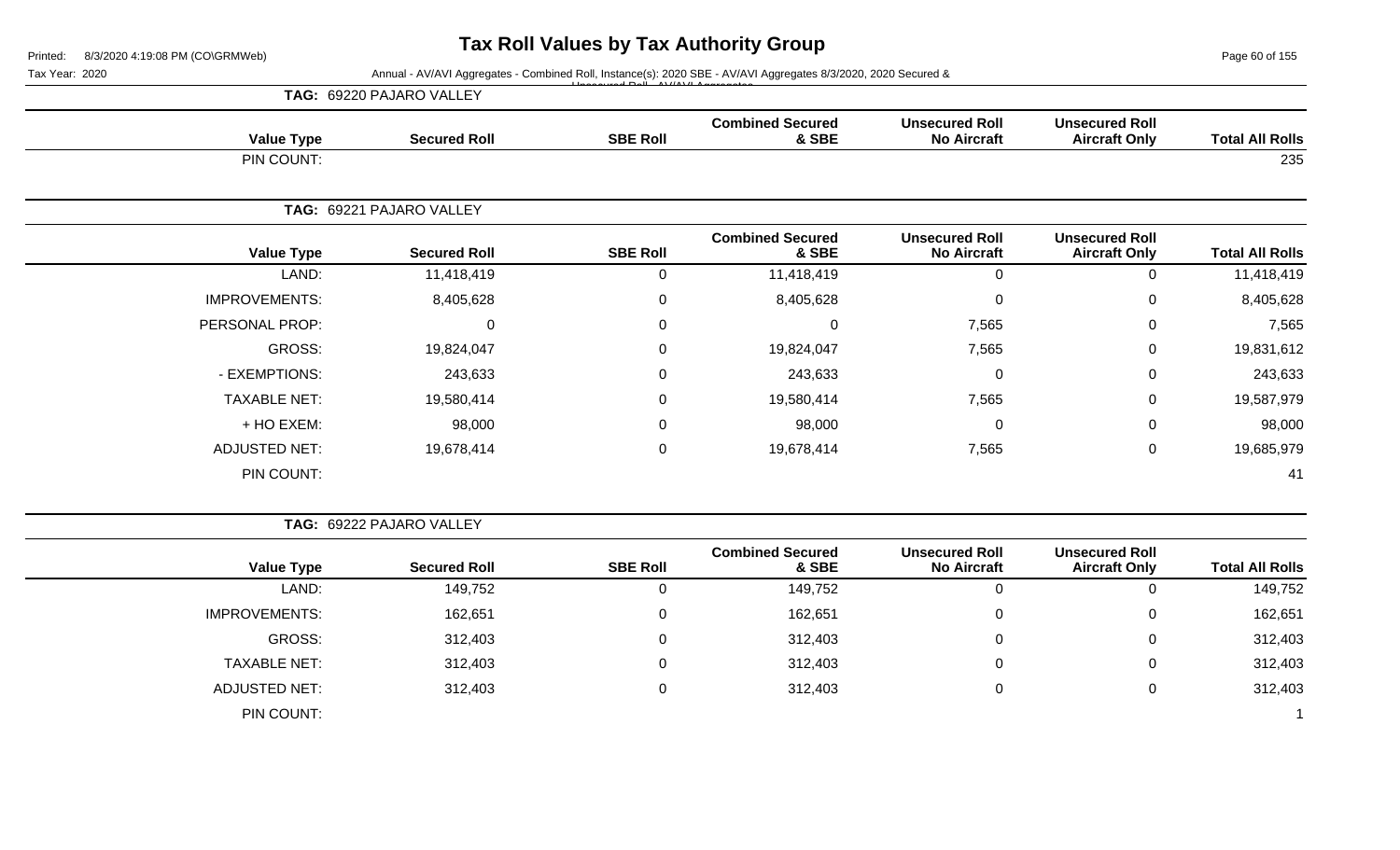# **Tax Roll Values by Tax Authority Group**

Page 61 of 155

|                        |                                               |                                             | Annual - AV/AVI Aggregates - Combined Roll, Instance(s): 2020 SBE - AV/AVI Aggregates 8/3/2020, 2020 Secured & |                 |                          |                      |
|------------------------|-----------------------------------------------|---------------------------------------------|----------------------------------------------------------------------------------------------------------------|-----------------|--------------------------|----------------------|
|                        |                                               |                                             |                                                                                                                |                 | TAG: 69223 PAJARO VALLEY |                      |
| <b>Total All Rolls</b> | <b>Unsecured Roll</b><br><b>Aircraft Only</b> | <b>Unsecured Roll</b><br><b>No Aircraft</b> | <b>Combined Secured</b><br>& SBE                                                                               | <b>SBE Roll</b> | <b>Secured Roll</b>      | <b>Value Type</b>    |
| 739,500                | $\mathbf 0$                                   | $\mathbf 0$                                 | 739,500                                                                                                        | $\mathbf 0$     | 739,500                  | LAND:                |
| 739,500                | 0                                             | 0                                           | 739,500                                                                                                        | 0               | 739,500                  | <b>GROSS:</b>        |
| 739,500                | $\mathbf 0$                                   | 0                                           | 739,500                                                                                                        | 0               | 739,500                  | <b>TAXABLE NET:</b>  |
| 739,500                | $\pmb{0}$                                     | 0                                           | 739,500                                                                                                        | $\mathbf 0$     | 739,500                  | <b>ADJUSTED NET:</b> |
|                        |                                               |                                             |                                                                                                                |                 |                          | PIN COUNT:           |
|                        |                                               |                                             |                                                                                                                |                 | TAG: 69224 PAJARO VALLEY |                      |
| <b>Total All Rolls</b> | <b>Unsecured Roll</b><br><b>Aircraft Only</b> | <b>Unsecured Roll</b><br><b>No Aircraft</b> | <b>Combined Secured</b><br>& SBE                                                                               | <b>SBE Roll</b> | <b>Secured Roll</b>      | <b>Value Type</b>    |
| 5,961,561              | $\mathbf 0$                                   | $\mathbf 0$                                 | 5,961,561                                                                                                      | $\mathbf 0$     | 5,961,561                | LAND:                |
| 4,347,747              | 0                                             | 0                                           | 4,347,747                                                                                                      | 0               | 4,347,747                | <b>IMPROVEMENTS:</b> |
| 14,832                 | $\mathbf 0$                                   | 14,832                                      | 0                                                                                                              | 0               | $\mathbf 0$              | PERSONAL PROP:       |
| 10,324,140             | $\mathbf 0$                                   | 14,832                                      | 10,309,308                                                                                                     | 0               | 10,309,308               | <b>GROSS:</b>        |
| 54,600                 | 0                                             | 0                                           | 54,600                                                                                                         | 0               | 54,600                   | - EXEMPTIONS:        |
| 10,269,540             | 0                                             | 14,832                                      | 10,254,708                                                                                                     | 0               | 10,254,708               | <b>TAXABLE NET:</b>  |
| 54,600                 | $\mathbf 0$                                   | 0                                           | 54,600                                                                                                         | 0               | 54,600                   | + HO EXEM:           |
| 10,324,140             | $\mathbf 0$                                   | 14,832                                      | 10,309,308                                                                                                     | $\mathbf 0$     | 10,309,308               | <b>ADJUSTED NET:</b> |
| 23                     |                                               |                                             |                                                                                                                |                 |                          | PIN COUNT:           |
|                        |                                               |                                             |                                                                                                                |                 | TAG: 69225 PAJARO VALLEY |                      |
| <b>Total All Rolls</b> | <b>Unsecured Roll</b><br><b>Aircraft Only</b> | <b>Unsecured Roll</b><br><b>No Aircraft</b> | <b>Combined Secured</b><br>& SBE                                                                               | <b>SBE Roll</b> | <b>Secured Roll</b>      | <b>Value Type</b>    |
| 372,540                | $\pmb{0}$                                     | $\pmb{0}$                                   | 372,540                                                                                                        | $\pmb{0}$       | 372,540                  | LAND:                |
| 248,360                | $\pmb{0}$                                     | 0                                           | 248,360                                                                                                        | $\pmb{0}$       | 248,360                  | <b>IMPROVEMENTS:</b> |
| 620,900                | $\pmb{0}$                                     | 0                                           | 620,900                                                                                                        | $\pmb{0}$       | 620,900                  | <b>GROSS:</b>        |
| 620,900                | $\pmb{0}$                                     | 0                                           | 620,900                                                                                                        | $\pmb{0}$       | 620,900                  | <b>TAXABLE NET:</b>  |
| 620,900                | $\pmb{0}$                                     | 0                                           | 620,900                                                                                                        | $\pmb{0}$       | 620,900                  | ADJUSTED NET:        |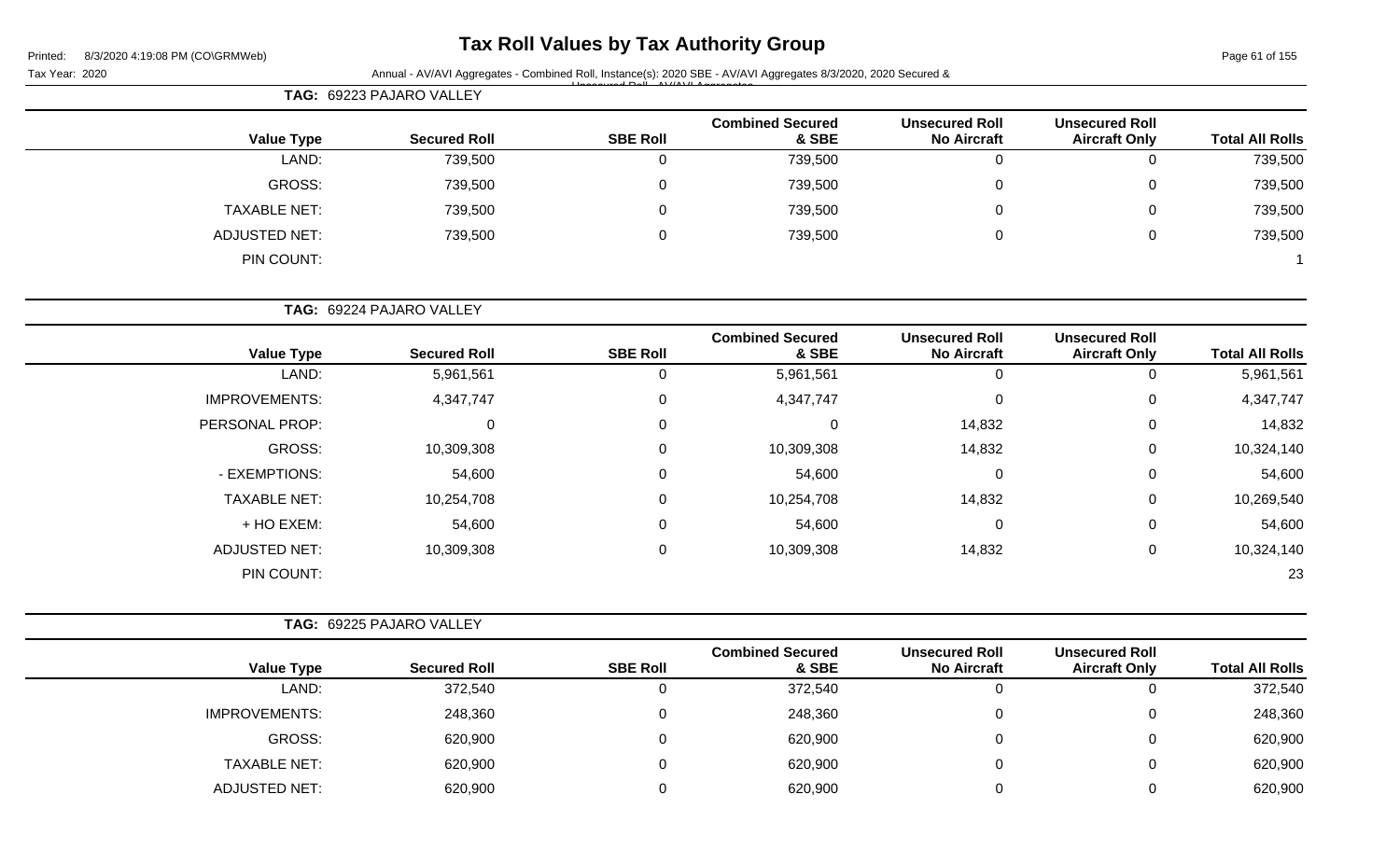Page 62 of 155

Tax Year: 2020 **Annual - AV/AVI Aggregates - Combined Roll, Instance(s): 2020 SBE - AV/AVI Aggregates 8/3/2020, 2020 Secured &** Unsecured Roll - AV/AVI Aggregates

|                      | TAG: 69225 PAJARO VALLEY |                 |                                  |                                             |                                               |                        |
|----------------------|--------------------------|-----------------|----------------------------------|---------------------------------------------|-----------------------------------------------|------------------------|
| <b>Value Type</b>    | <b>Secured Roll</b>      | <b>SBE Roll</b> | <b>Combined Secured</b><br>& SBE | <b>Unsecured Roll</b><br><b>No Aircraft</b> | <b>Unsecured Roll</b><br><b>Aircraft Only</b> | <b>Total All Rolls</b> |
| PIN COUNT:           |                          |                 |                                  |                                             |                                               |                        |
|                      | TAG: 69226 PAJARO VALLEY |                 |                                  |                                             |                                               |                        |
| <b>Value Type</b>    | <b>Secured Roll</b>      | <b>SBE Roll</b> | <b>Combined Secured</b><br>& SBE | <b>Unsecured Roll</b><br><b>No Aircraft</b> | <b>Unsecured Roll</b><br><b>Aircraft Only</b> | <b>Total All Rolls</b> |
| LAND:                | 8,745,853                | 0               | 8,745,853                        | $\mathbf 0$                                 | 0                                             | 8,745,853              |
| <b>IMPROVEMENTS:</b> | 6,744,471                | 0               | 6,744,471                        | $\mathbf 0$                                 | 0                                             | 6,744,471              |
| PERSONAL PROP:       | $\mathbf 0$              | 0               | 0                                | 126,743                                     | 0                                             | 126,743                |
| GROSS:               | 15,490,324               | 0               | 15,490,324                       | 126,743                                     | 0                                             | 15,617,067             |
| - EXEMPTIONS:        | 98,000                   | 0               | 98,000                           | $\Omega$                                    | 0                                             | 98,000                 |
| <b>TAXABLE NET:</b>  | 15,392,324               | $\pmb{0}$       | 15,392,324                       | 126,743                                     | 0                                             | 15,519,067             |
| + HO EXEM:           | 98,000                   | 0               | 98,000                           | $\overline{0}$                              | 0                                             | 98,000                 |
| <b>ADJUSTED NET:</b> | 15,490,324               | $\pmb{0}$       | 15,490,324                       | 126,743                                     | 0                                             | 15,617,067             |
| PIN COUNT:           |                          |                 |                                  |                                             |                                               | 39                     |

|                      | <b>TAG: 69228 PAJARO VALLEY</b> |                 |                                  |                                             |                                               |                        |
|----------------------|---------------------------------|-----------------|----------------------------------|---------------------------------------------|-----------------------------------------------|------------------------|
| <b>Value Type</b>    | <b>Secured Roll</b>             | <b>SBE Roll</b> | <b>Combined Secured</b><br>& SBE | <b>Unsecured Roll</b><br><b>No Aircraft</b> | <b>Unsecured Roll</b><br><b>Aircraft Only</b> | <b>Total All Rolls</b> |
| LAND:                | 16,064,886                      | 0               | 16,064,886                       |                                             | 0                                             | 16,064,886             |
| <b>IMPROVEMENTS:</b> | 29,482,478                      | 0               | 29,482,478                       | 22,705                                      | 0                                             | 29,505,183             |
| PERSONAL PROP:       | 1,500                           | $\mathbf 0$     | 1,500                            | 72,909                                      | $\mathbf{0}$                                  | 74,409                 |
| GROSS:               | 45,548,864                      | 0               | 45,548,864                       | 95,614                                      | 0                                             | 45,644,478             |
| - EXEMPTIONS:        | 31,423,849                      | $\Omega$        | 31,423,849                       | $\Omega$                                    | 0                                             | 31,423,849             |
| <b>TAXABLE NET:</b>  | 14,125,015                      | $\mathbf 0$     | 14,125,015                       | 95,614                                      | $\mathbf 0$                                   | 14,220,629             |
| + HO EXEM:           | 91,000                          | $\mathbf 0$     | 91,000                           | 0                                           | $\mathbf 0$                                   | 91,000                 |
| ADJUSTED NET:        | 14,216,015                      | $\mathbf 0$     | 14,216,015                       | 95,614                                      | 0                                             | 14,311,629             |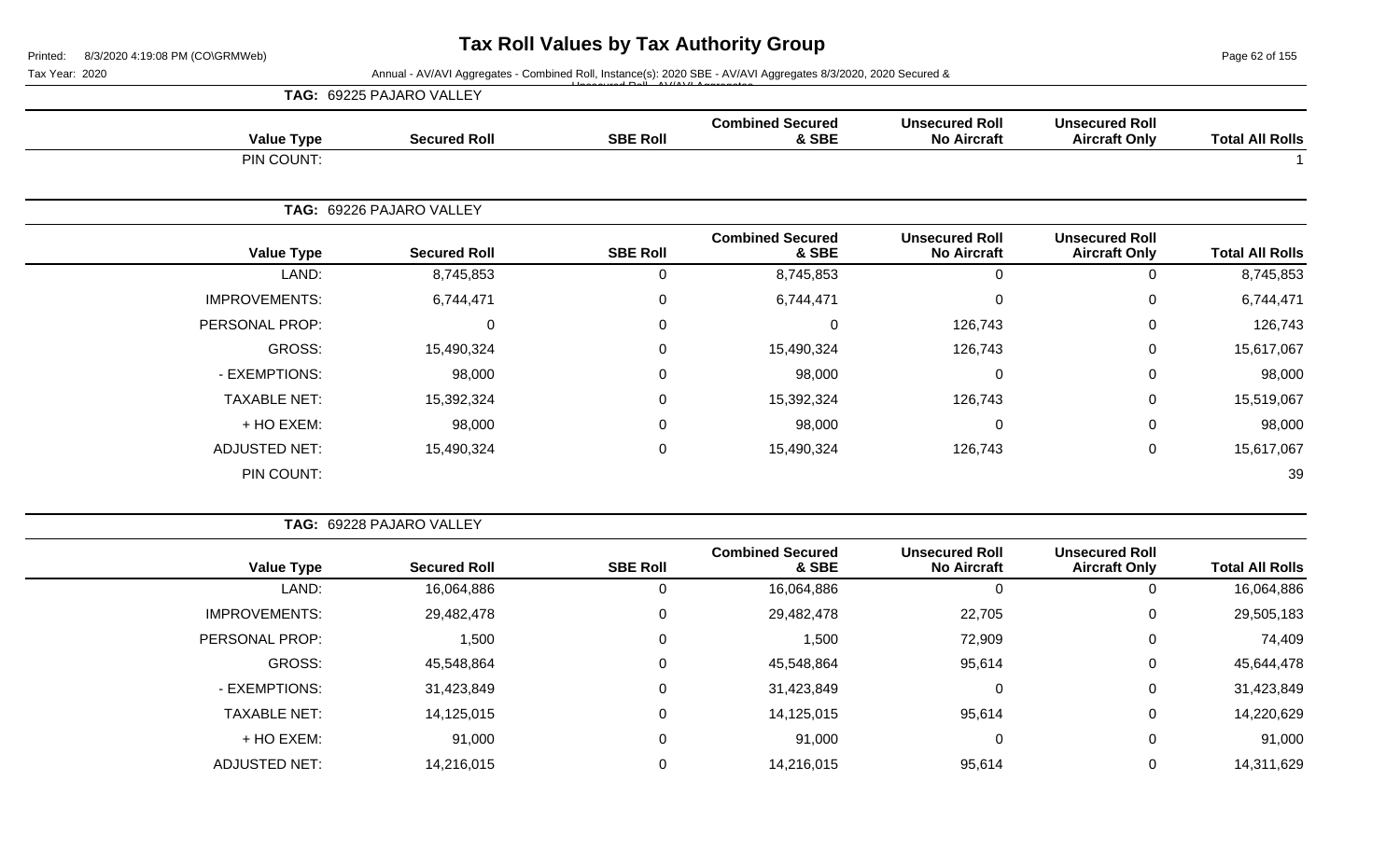Page 63 of 155

Tax Year: 2020 **Annual - AV/AVI Aggregates - Combined Roll, Instance(s): 2020 SBE - AV/AVI Aggregates 8/3/2020, 2020 Secured &** 

|                        |                                               |                                             |                                  | $\begin{array}{ccccccccccccccccc}\n\hline\n\end{array}$ |                          |                      |
|------------------------|-----------------------------------------------|---------------------------------------------|----------------------------------|---------------------------------------------------------|--------------------------|----------------------|
|                        |                                               |                                             |                                  |                                                         | TAG: 69228 PAJARO VALLEY |                      |
| <b>Total All Rolls</b> | <b>Unsecured Roll</b><br><b>Aircraft Only</b> | <b>Unsecured Roll</b><br><b>No Aircraft</b> | <b>Combined Secured</b><br>& SBE | <b>SBE Roll</b>                                         | <b>Secured Roll</b>      | <b>Value Type</b>    |
| 44                     |                                               |                                             |                                  |                                                         |                          | PIN COUNT:           |
|                        |                                               |                                             |                                  |                                                         | TAG: 69250 PAJARO VALLEY |                      |
| <b>Total All Rolls</b> | <b>Unsecured Roll</b><br><b>Aircraft Only</b> | <b>Unsecured Roll</b><br><b>No Aircraft</b> | <b>Combined Secured</b><br>& SBE | <b>SBE Roll</b>                                         | <b>Secured Roll</b>      | <b>Value Type</b>    |
| 154,457,673            | $\mathbf{0}$                                  |                                             | 154,457,673                      | 0                                                       | 154,457,673              | LAND:                |
| 140,561,597            | $\mathbf 0$                                   |                                             | 140,561,597                      | 0                                                       | 140,561,597              | <b>IMPROVEMENTS:</b> |
| 249,155                | 0                                             | 219,155                                     | 30,000                           | 0                                                       | 30,000                   | PERSONAL PROP:       |
| 295,268,425            | 0                                             | 219,155                                     | 295,049,270                      | 0                                                       | 295,049,270              | GROSS:               |
| 2,513,748              | 0                                             |                                             | 2,513,748                        | $\mathbf 0$                                             | 2,513,748                | - EXEMPTIONS:        |
| 292,754,677            | 0                                             | 219,155                                     | 292,535,522                      | 0                                                       | 292,535,522              | <b>TAXABLE NET:</b>  |
| 2,076,200              | $\mathbf 0$                                   |                                             | 2,076,200                        | 0                                                       | 2,076,200                | + HO EXEM:           |
| 294,830,877            | $\mathbf 0$                                   | 219,155                                     | 294,611,722                      | 0                                                       | 294,611,722              | <b>ADJUSTED NET:</b> |
|                        |                                               |                                             |                                  |                                                         |                          |                      |

**TAG:** 69251 PAJARO VALLEY

| <b>Total All Rolls</b> | <b>Unsecured Roll</b><br><b>Aircraft Only</b> | <b>Unsecured Roll</b><br><b>No Aircraft</b> | <b>Combined Secured</b><br>& SBE | <b>SBE Roll</b> | <b>Secured Roll</b> | <b>Value Type</b>    |
|------------------------|-----------------------------------------------|---------------------------------------------|----------------------------------|-----------------|---------------------|----------------------|
| 2,115,352              | υ                                             | Ü                                           | 2,115,352                        | 0               | 2,115,352           | LAND:                |
| 4,257,120              | 0                                             | 0                                           | 4,257,120                        | 0               | 4,257,120           | <b>IMPROVEMENTS:</b> |
| 7,092                  | 0                                             | 7,092                                       | 0                                | 0               | 0                   | PERSONAL PROP:       |
| 6,379,564              | 0                                             | 7,092                                       | 6,372,472                        | $\mathbf 0$     | 6,372,472           | GROSS:               |
| 28,772                 | 0                                             | 0                                           | 28,772                           | $\mathbf 0$     | 28,772              | - EXEMPTIONS:        |
| 6,350,792              | 0                                             | 7,092                                       | 6,343,700                        | $\mathbf 0$     | 6,343,700           | <b>TAXABLE NET:</b>  |
| 28,000                 | 0                                             | 0                                           | 28,000                           | $\mathbf 0$     | 28,000              | + HO EXEM:           |
| 6,378,792              | υ                                             | 7,092                                       | 6,371,700                        | 0               | 6,371,700           | <b>ADJUSTED NET:</b> |

PIN COUNT: 497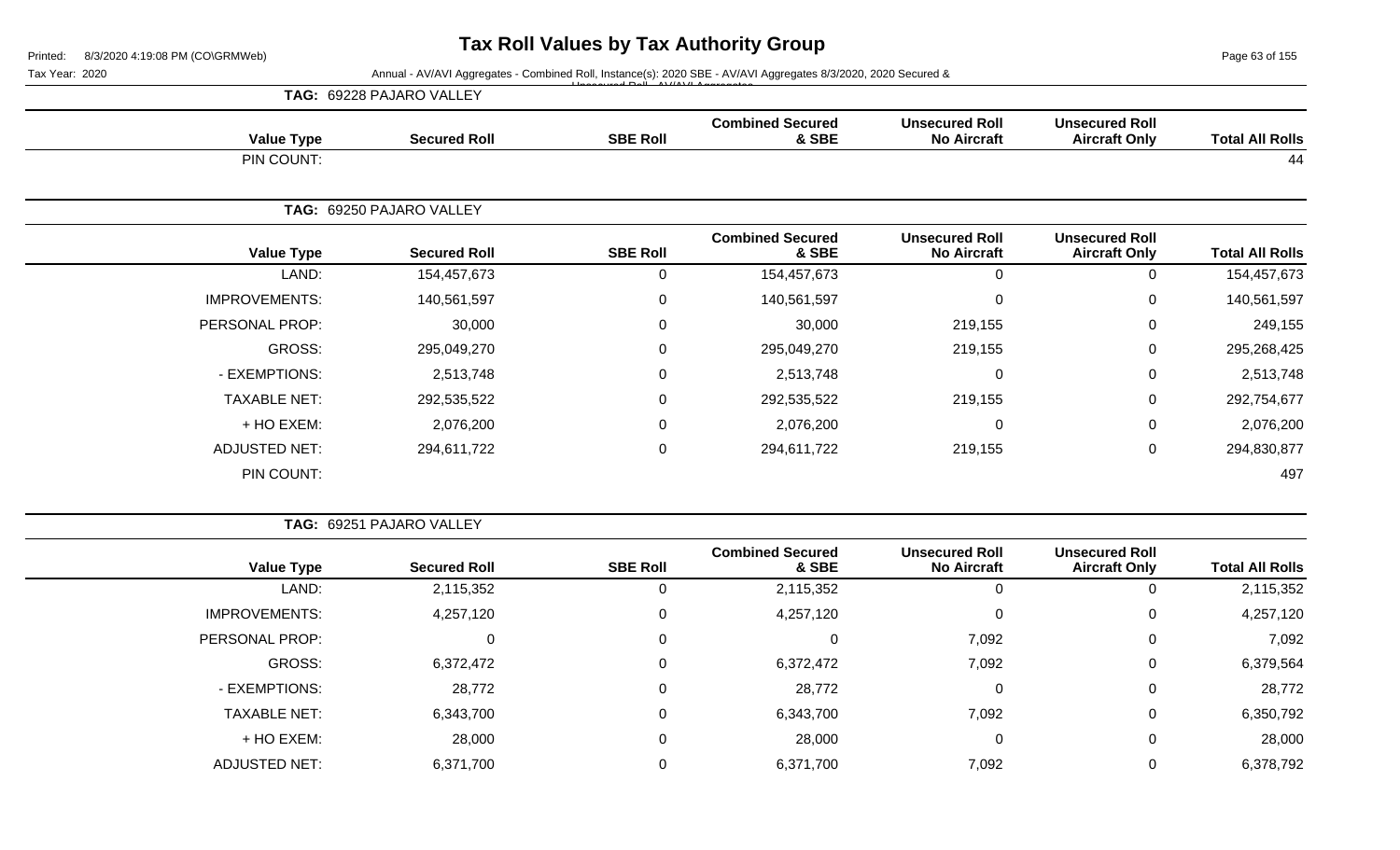Page 64 of 155

| Tax Year: 2020 |                      |                          |                 | Annual - AV/AVI Aggregates - Combined Roll, Instance(s): 2020 SBE - AV/AVI Aggregates 8/3/2020, 2020 Secured & |                                             |                                               |                        |
|----------------|----------------------|--------------------------|-----------------|----------------------------------------------------------------------------------------------------------------|---------------------------------------------|-----------------------------------------------|------------------------|
|                |                      | TAG: 69251 PAJARO VALLEY |                 |                                                                                                                |                                             |                                               |                        |
|                | <b>Value Type</b>    | <b>Secured Roll</b>      | <b>SBE Roll</b> | <b>Combined Secured</b><br>& SBE                                                                               | <b>Unsecured Roll</b><br><b>No Aircraft</b> | <b>Unsecured Roll</b><br><b>Aircraft Only</b> | <b>Total All Rolls</b> |
|                | PIN COUNT:           |                          |                 |                                                                                                                |                                             |                                               |                        |
|                |                      | TAG: 69252 PAJARO VALLEY |                 |                                                                                                                |                                             |                                               |                        |
|                | <b>Value Type</b>    | <b>Secured Roll</b>      | <b>SBE Roll</b> | <b>Combined Secured</b><br>& SBE                                                                               | <b>Unsecured Roll</b><br><b>No Aircraft</b> | <b>Unsecured Roll</b><br><b>Aircraft Only</b> | <b>Total All Rolls</b> |
|                | PIN COUNT:           |                          |                 |                                                                                                                |                                             |                                               | $\overline{2}$         |
|                |                      | TAG: 69253 PAJARO VALLEY |                 |                                                                                                                |                                             |                                               |                        |
|                | <b>Value Type</b>    | <b>Secured Roll</b>      | <b>SBE Roll</b> | <b>Combined Secured</b><br>& SBE                                                                               | <b>Unsecured Roll</b><br><b>No Aircraft</b> | <b>Unsecured Roll</b><br><b>Aircraft Only</b> | <b>Total All Rolls</b> |
|                | LAND:                | 93,243,219               | $\mathbf 0$     | 93,243,219                                                                                                     | $\mathbf 0$                                 | $\mathbf 0$                                   | 93,243,219             |
|                | <b>IMPROVEMENTS:</b> | 88,344,552               | $\pmb{0}$       | 88,344,552                                                                                                     | 226,971                                     | $\mathbf 0$                                   | 88,571,523             |
|                | PERSONAL PROP:       | 336,749                  | 0               | 336,749                                                                                                        | 365,367                                     | $\Omega$                                      | 702,116                |
|                | <b>GROSS:</b>        | 181,924,520              | 0               | 181,924,520                                                                                                    | 592,338                                     | 0                                             | 182,516,858            |
|                | - EXEMPTIONS:        | 16,467,270               | $\mathbf 0$     | 16,467,270                                                                                                     | $\mathbf 0$                                 | 0                                             | 16,467,270             |
|                | <b>TAXABLE NET:</b>  | 165,457,250              | 0               | 165,457,250                                                                                                    | 592,338                                     | 0                                             | 166,049,588            |
|                | + HO EXEM:           | 1,607,200                | $\mathbf 0$     | 1,607,200                                                                                                      | $\mathbf 0$                                 | 0                                             | 1,607,200              |
|                | <b>ADJUSTED NET:</b> | 167,064,450              | $\pmb{0}$       | 167,064,450                                                                                                    | 592,338                                     | $\Omega$                                      | 167,656,788            |
|                | PIN COUNT:           |                          |                 |                                                                                                                |                                             |                                               | 491                    |
|                |                      | TAG: 69254 PAJARO VALLEY |                 |                                                                                                                |                                             |                                               |                        |
|                | <b>Value Type</b>    | <b>Secured Roll</b>      | <b>SBE Roll</b> | <b>Combined Secured</b><br>& SBE                                                                               | <b>Unsecured Roll</b><br><b>No Aircraft</b> | <b>Unsecured Roll</b><br><b>Aircraft Only</b> | <b>Total All Rolls</b> |
|                | LAND:                | 5,713,940                | $\pmb{0}$       | 5,713,940                                                                                                      | $\mathbf 0$                                 | $\mathbf 0$                                   | 5,713,940              |
|                | <b>IMPROVEMENTS:</b> | 4,621,565                | $\Omega$        | 4,621,565                                                                                                      | $\pmb{0}$                                   | $\mathbf{0}$                                  | 4,621,565              |
|                | <b>GROSS:</b>        | 10,335,505               | $\mathbf 0$     | 10,335,505                                                                                                     | $\mathbf 0$                                 | $\Omega$                                      | 10,335,505             |
|                | - EXEMPTIONS:        | 1,329,362                | 0               | 1,329,362                                                                                                      | $\pmb{0}$                                   | 0                                             | 1,329,362              |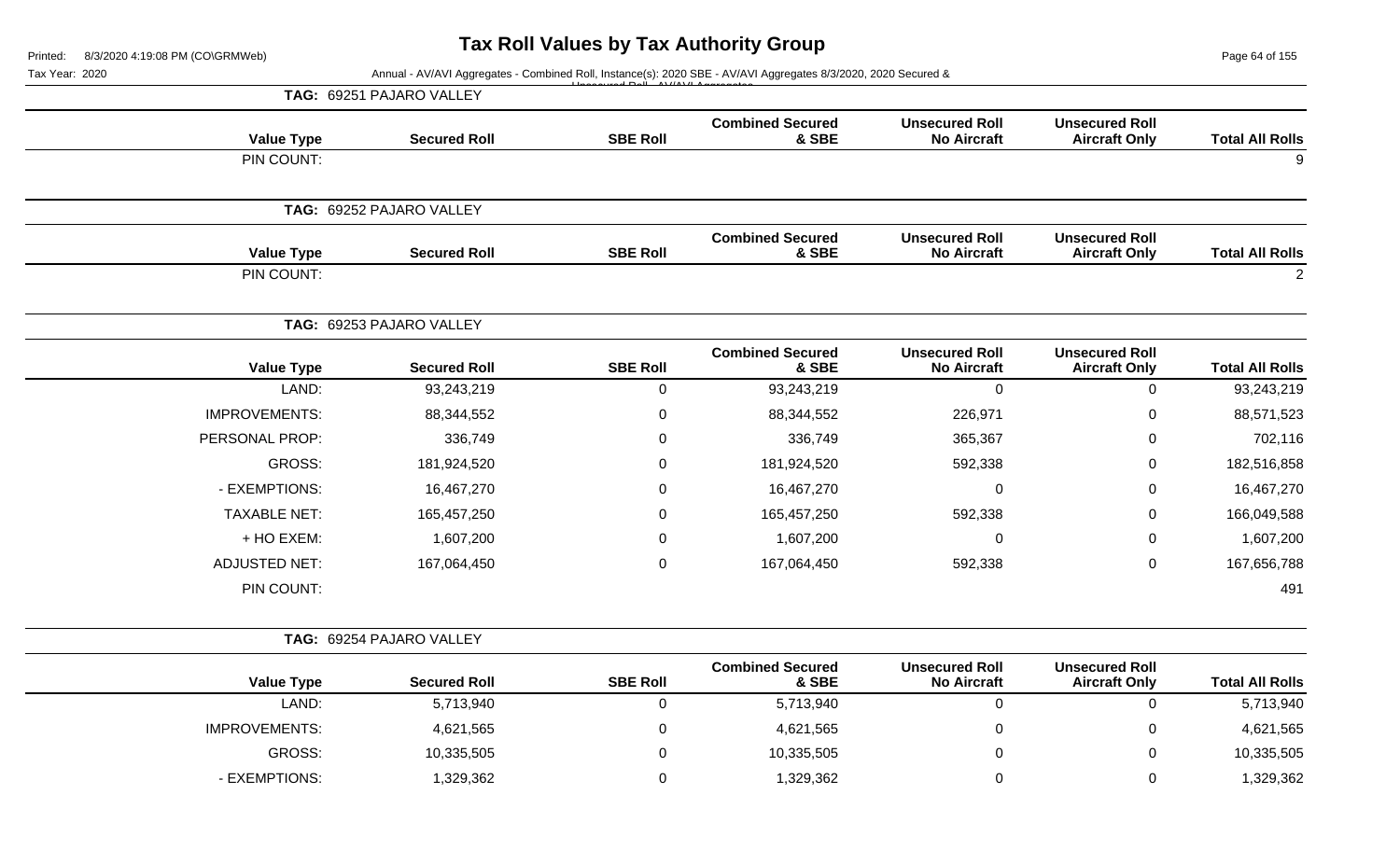| Printed: |  | 8/3/2020 4:19:08 PM (CO\GRMWeb) |
|----------|--|---------------------------------|
|          |  |                                 |

# **Tax Roll Values by Tax Authority Group**

Page 65 of 155

| Tax Year: 2020       |                          |                 | Annual - AV/AVI Aggregates - Combined Roll, Instance(s): 2020 SBE - AV/AVI Aggregates 8/3/2020, 2020 Secured & |                                             |                                               |                        |  |
|----------------------|--------------------------|-----------------|----------------------------------------------------------------------------------------------------------------|---------------------------------------------|-----------------------------------------------|------------------------|--|
|                      | TAG: 69254 PAJARO VALLEY |                 |                                                                                                                |                                             |                                               |                        |  |
| <b>Value Type</b>    | <b>Secured Roll</b>      | <b>SBE Roll</b> | <b>Combined Secured</b><br>& SBE                                                                               | <b>Unsecured Roll</b><br><b>No Aircraft</b> | <b>Unsecured Roll</b><br><b>Aircraft Only</b> | <b>Total All Rolls</b> |  |
| <b>TAXABLE NET:</b>  | 9,006,143                | $\mathbf 0$     | 9,006,143                                                                                                      | $\mathbf 0$                                 | 0                                             | 9,006,143              |  |
| + HO EXEM:           | 21,000                   | 0               | 21,000                                                                                                         | 0                                           | 0                                             | 21,000                 |  |
| <b>ADJUSTED NET:</b> | 9,027,143                | $\mathbf 0$     | 9,027,143                                                                                                      | 0                                           | 0                                             | 9,027,143              |  |
| PIN COUNT:           |                          |                 |                                                                                                                |                                             |                                               | 27                     |  |
|                      | TAG: 69255 PAJARO VALLEY |                 |                                                                                                                |                                             |                                               |                        |  |
| <b>Value Type</b>    | <b>Secured Roll</b>      | <b>SBE Roll</b> | <b>Combined Secured</b><br>& SBE                                                                               | <b>Unsecured Roll</b><br><b>No Aircraft</b> | <b>Unsecured Roll</b><br><b>Aircraft Only</b> | <b>Total All Rolls</b> |  |
| LAND:                | 240,010,370              | $\mathbf 0$     | 240,010,370                                                                                                    | 555,224                                     | $\mathbf 0$                                   | 240,565,594            |  |
| <b>IMPROVEMENTS:</b> | 238,226,254              | $\mathbf 0$     | 238,226,254                                                                                                    | 3,000                                       | 0                                             | 238,229,254            |  |
| PERSONAL PROP:       | 155,694                  | $\mathbf 0$     | 155,694                                                                                                        | 578,134                                     | 0                                             | 733,828                |  |
| GROSS:               | 478,392,318              | $\mathbf 0$     | 478,392,318                                                                                                    | 1,136,358                                   | 0                                             | 479,528,676            |  |
| - EXEMPTIONS:        | 65,631,627               | 0               | 65,631,627                                                                                                     | 0                                           | 0                                             | 65,631,627             |  |
| <b>TAXABLE NET:</b>  | 412,760,691              | $\mathbf 0$     | 412,760,691                                                                                                    | 1,136,358                                   | 0                                             | 413,897,049            |  |
| + HO EXEM:           | 5,215,000                | 0               | 5,215,000                                                                                                      | $\Omega$                                    | 0                                             | 5,215,000              |  |
| <b>ADJUSTED NET:</b> | 417,975,691              | $\mathbf 0$     | 417,975,691                                                                                                    | 1,136,358                                   | 0                                             | 419,112,049            |  |
| PIN COUNT:           |                          |                 |                                                                                                                |                                             |                                               | 1,439                  |  |
|                      | TAG: 69256 PAJARO VALLEY |                 |                                                                                                                |                                             |                                               |                        |  |
| <b>Value Type</b>    | <b>Secured Roll</b>      | <b>SBE Roll</b> | <b>Combined Secured</b><br>& SBE                                                                               | <b>Unsecured Roll</b><br><b>No Aircraft</b> | <b>Unsecured Roll</b><br><b>Aircraft Only</b> | <b>Total All Rolls</b> |  |
| LAND:                | 19,321,509               | $\mathbf 0$     | 19,321,509                                                                                                     | 0                                           | $\mathbf 0$                                   | 19,321,509             |  |
| <b>IMPROVEMENTS:</b> | 18,436,982               | $\mathbf 0$     | 18,436,982                                                                                                     | $\mathbf 0$                                 | $\overline{0}$                                | 18,436,982             |  |
| PERSONAL PROP:       | 6,000                    | 0               | 6,000                                                                                                          | 2,629,434                                   | 0                                             | 2,635,434              |  |
| GROSS:               | 37,764,491               | 0               | 37,764,491                                                                                                     | 2,629,434                                   | 0                                             | 40,393,925             |  |
| - EXEMPTIONS:        | 1,198,277                | 0               | 1,198,277                                                                                                      | $\mathbf 0$                                 | 0                                             | 1,198,277              |  |
| <b>TAXABLE NET:</b>  | 36,566,214               | 0               | 36,566,214                                                                                                     | 2,629,434                                   | 0                                             | 39,195,648             |  |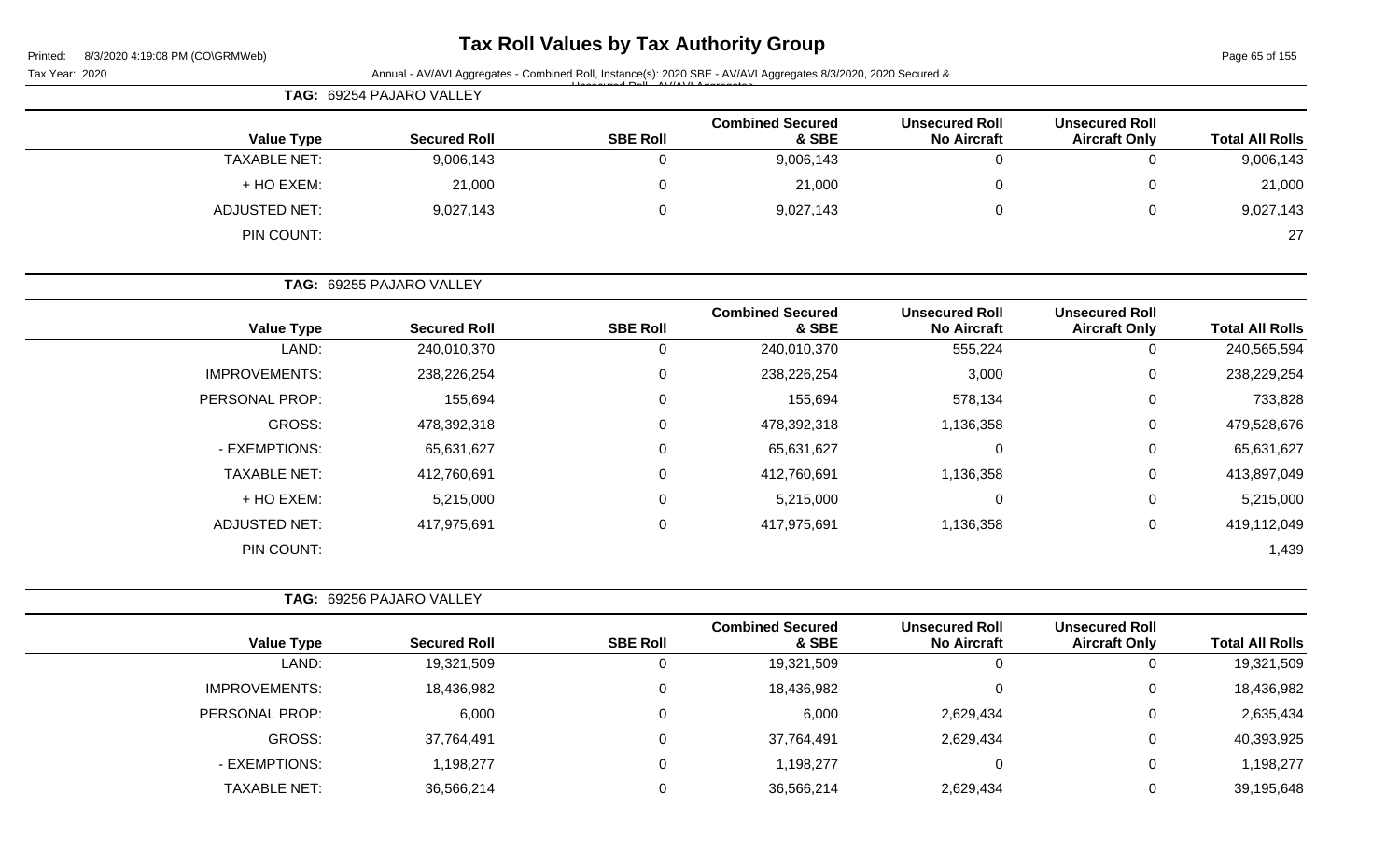# **Tax Roll Values by Tax Authority Group**

Page 66 of 155

|                        |                                               |                                             |                                  |                 | Annual - AV/AVI Aggregates - Combined Roll, Instance(s): 2020 SBE - AV/AVI Aggregates 8/3/2020, 2020 Secured & | Tax Year: 2020       |
|------------------------|-----------------------------------------------|---------------------------------------------|----------------------------------|-----------------|----------------------------------------------------------------------------------------------------------------|----------------------|
|                        |                                               |                                             |                                  |                 | TAG: 69256 PAJARO VALLEY                                                                                       |                      |
| <b>Total All Rolls</b> | <b>Unsecured Roll</b><br><b>Aircraft Only</b> | <b>Unsecured Roll</b><br><b>No Aircraft</b> | <b>Combined Secured</b><br>& SBE | <b>SBE Roll</b> | <b>Secured Roll</b>                                                                                            | <b>Value Type</b>    |
| 481,600                | 0                                             | 0                                           | 481,600                          | $\mathbf 0$     | 481,600                                                                                                        | + HO EXEM:           |
| 39,677,248             | 0                                             | 2,629,434                                   | 37,047,814                       | 0               | 37,047,814                                                                                                     | <b>ADJUSTED NET:</b> |
| 169                    |                                               |                                             |                                  |                 |                                                                                                                | PIN COUNT:           |
|                        |                                               |                                             |                                  |                 | TAG: 69257 PAJARO VALLEY                                                                                       |                      |
| <b>Total All Rolls</b> | <b>Unsecured Roll</b><br><b>Aircraft Only</b> | <b>Unsecured Roll</b><br><b>No Aircraft</b> | <b>Combined Secured</b><br>& SBE | <b>SBE Roll</b> | <b>Secured Roll</b>                                                                                            | <b>Value Type</b>    |
| 51,520,650             | 0                                             | 0                                           | 51,520,650                       | 0               | 51,520,650                                                                                                     | LAND:                |
| 38,427,537             | 0                                             | 2,354                                       | 38,425,183                       | 0               | 38,425,183                                                                                                     | <b>IMPROVEMENTS:</b> |
| 282,366                | 0                                             | 190,966                                     | 91,400                           | 0               | 91,400                                                                                                         | PERSONAL PROP:       |
| 90,230,553             | 0                                             | 193,320                                     | 90,037,233                       | 0               | 90,037,233                                                                                                     | GROSS:               |
| 1,205,110              | 0                                             | 0                                           | 1,205,110                        | 0               | 1,205,110                                                                                                      | - EXEMPTIONS:        |
| 89,025,443             | 0                                             | 193,320                                     | 88,832,123                       | 0               | 88,832,123                                                                                                     | <b>TAXABLE NET:</b>  |
| 917,000                | 0                                             | 0                                           | 917,000                          | 0               | 917,000                                                                                                        | + HO EXEM:           |
| 89,942,443             | 0                                             | 193,320                                     | 89,749,123                       | 0               | 89,749,123                                                                                                     | <b>ADJUSTED NET:</b> |
| 295                    |                                               |                                             |                                  |                 |                                                                                                                | PIN COUNT:           |
|                        |                                               |                                             |                                  |                 | TAG: 69258 PAJARO VALLEY                                                                                       |                      |
| <b>Total All Rolls</b> | <b>Unsecured Roll</b><br><b>Aircraft Only</b> | <b>Unsecured Roll</b><br><b>No Aircraft</b> | <b>Combined Secured</b><br>& SBE | <b>SBE Roll</b> | <b>Secured Roll</b>                                                                                            | <b>Value Type</b>    |
| 556,771,715            | 0                                             | 86,339                                      | 556,685,376                      | 0               | 556,685,376                                                                                                    | LAND:                |
| 425,086,495            | 0                                             | 8,506,036                                   | 416,580,459                      | 0               | 416,580,459                                                                                                    | <b>IMPROVEMENTS:</b> |
| 58,689,704             | 0                                             | 38,498,131                                  | 20, 191, 573                     | $\mathbf 0$     | 20, 191, 573                                                                                                   | PERSONAL PROP:       |
| 1,040,547,914          | 0                                             | 47,090,506                                  | 993,457,408                      | $\pmb{0}$       | 993,457,408                                                                                                    | GROSS:               |
| 59,720,739             | $\pmb{0}$                                     | 24,623                                      | 59,696,116                       | $\pmb{0}$       | 59,696,116                                                                                                     | - EXEMPTIONS:        |
| 980,827,175            | $\pmb{0}$                                     | 47,065,883                                  | 933,761,292                      | 0               | 933,761,292                                                                                                    | <b>TAXABLE NET:</b>  |
| 4,152,400              | 0                                             | $\mathbf 0$                                 | 4,152,400                        | $\mathbf 0$     | 4,152,400                                                                                                      | + HO EXEM:           |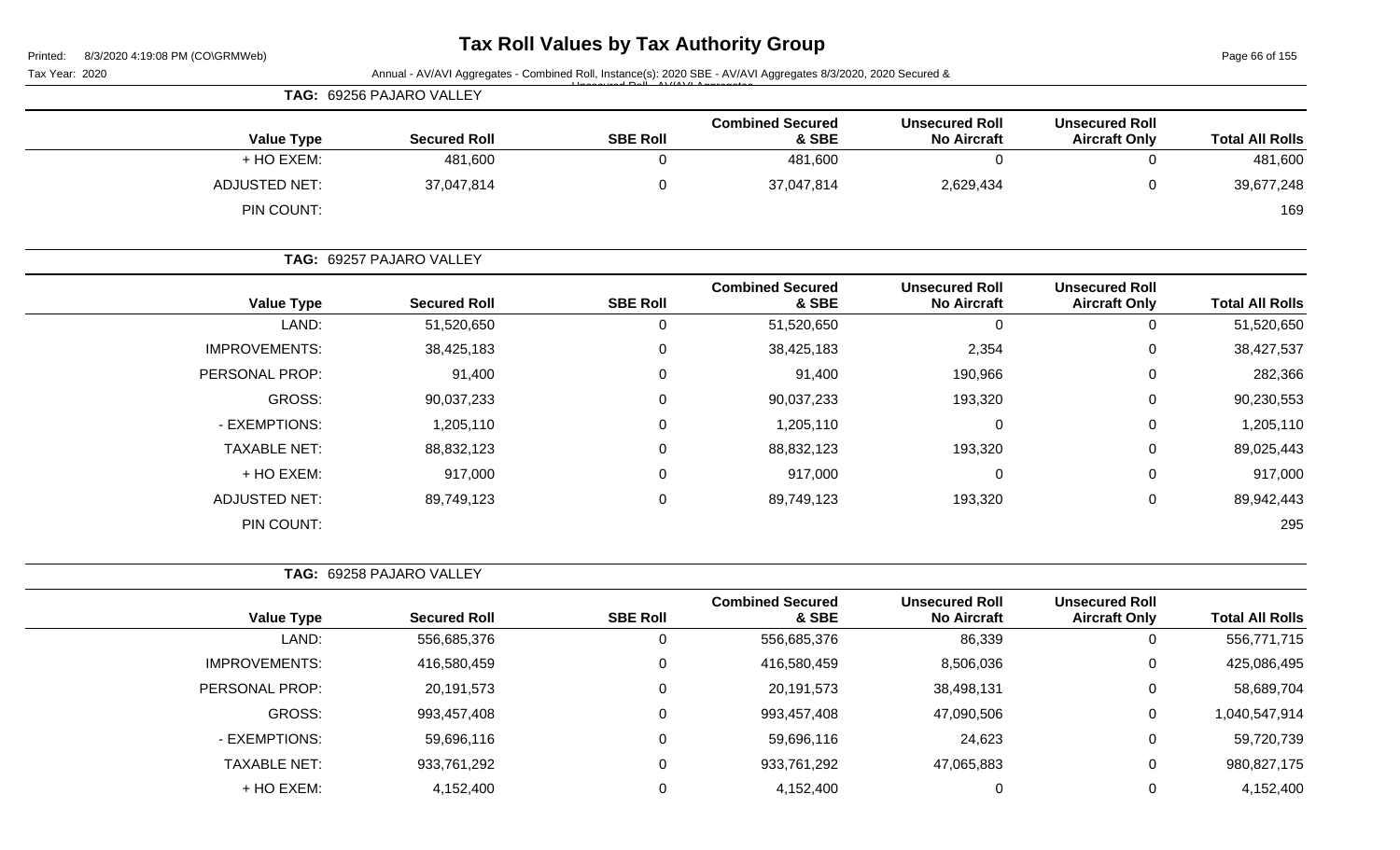Page 67 of 155

| Tax Year: 2020       |                                                                                                                                                                                                                                                                                                                                                                                                        |                 |                                  |                                             |                                               |                        |
|----------------------|--------------------------------------------------------------------------------------------------------------------------------------------------------------------------------------------------------------------------------------------------------------------------------------------------------------------------------------------------------------------------------------------------------|-----------------|----------------------------------|---------------------------------------------|-----------------------------------------------|------------------------|
|                      |                                                                                                                                                                                                                                                                                                                                                                                                        |                 |                                  |                                             |                                               |                        |
| <b>Value Type</b>    | <b>Secured Roll</b>                                                                                                                                                                                                                                                                                                                                                                                    | <b>SBE Roll</b> | <b>Combined Secured</b><br>& SBE | <b>Unsecured Roll</b><br><b>No Aircraft</b> | <b>Unsecured Roll</b><br><b>Aircraft Only</b> | <b>Total All Rolls</b> |
| <b>ADJUSTED NET:</b> | 937,913,692                                                                                                                                                                                                                                                                                                                                                                                            | 0               | 937,913,692                      | 47,065,883                                  | 0                                             | 984,979,575            |
| PIN COUNT:           |                                                                                                                                                                                                                                                                                                                                                                                                        |                 |                                  |                                             |                                               | 1,947                  |
|                      | Annual - AV/AVI Aggregates - Combined Roll, Instance(s): 2020 SBE - AV/AVI Aggregates 8/3/2020, 2020 Secured &<br>TAG: 69258 PAJARO VALLEY<br>TAG: 69259 PAJARO VALLEY<br><b>SBE Roll</b><br><b>Secured Roll</b><br>LAND:<br>28,991,480<br>0<br>23,043,651<br>0<br>248,472<br>0<br>52,283,603<br>0<br>6,562,117<br>0<br>45,721,486<br>0<br>263,200<br>0<br>45,984,686<br>0<br>TAG: 69260 PAJARO VALLEY |                 |                                  |                                             |                                               |                        |
| <b>Value Type</b>    |                                                                                                                                                                                                                                                                                                                                                                                                        |                 | <b>Combined Secured</b><br>& SBE | <b>Unsecured Roll</b><br><b>No Aircraft</b> | <b>Unsecured Roll</b><br><b>Aircraft Only</b> | <b>Total All Rolls</b> |
|                      |                                                                                                                                                                                                                                                                                                                                                                                                        |                 | 28,991,480                       | $\boldsymbol{0}$                            | $\Omega$                                      | 28,991,480             |
| <b>IMPROVEMENTS:</b> |                                                                                                                                                                                                                                                                                                                                                                                                        |                 | 23,043,651                       | $\mathbf 0$                                 | 0                                             | 23,043,651             |
| PERSONAL PROP:       |                                                                                                                                                                                                                                                                                                                                                                                                        |                 | 248,472                          | 77,268                                      | 0                                             | 325,740                |
| GROSS:               |                                                                                                                                                                                                                                                                                                                                                                                                        |                 | 52,283,603                       | 77,268                                      | $\Omega$                                      | 52,360,871             |
| - EXEMPTIONS:        |                                                                                                                                                                                                                                                                                                                                                                                                        |                 | 6,562,117                        | 0                                           | 0                                             | 6,562,117              |
| <b>TAXABLE NET:</b>  |                                                                                                                                                                                                                                                                                                                                                                                                        |                 | 45,721,486                       | 77,268                                      | 0                                             | 45,798,754             |
| + HO EXEM:           |                                                                                                                                                                                                                                                                                                                                                                                                        |                 | 263,200                          | 0                                           | 0                                             | 263,200                |
| <b>ADJUSTED NET:</b> |                                                                                                                                                                                                                                                                                                                                                                                                        |                 | 45,984,686                       | 77,268                                      | $\mathbf 0$                                   | 46,061,954             |
| PIN COUNT:           |                                                                                                                                                                                                                                                                                                                                                                                                        |                 |                                  |                                             |                                               | 121                    |
|                      |                                                                                                                                                                                                                                                                                                                                                                                                        |                 |                                  |                                             |                                               |                        |
|                      |                                                                                                                                                                                                                                                                                                                                                                                                        |                 | Cambinad Cagurad                 | <b>Ilingnouved Dall</b>                     | <b>Ilagonizad Dall</b>                        |                        |

| <b>Value Type</b>    | <b>Secured Roll</b> | <b>SBE Roll</b> | <b>Combined Secured</b><br>& SBE | <b>Unsecured Roll</b><br><b>No Aircraft</b> | <b>Unsecured Roll</b><br><b>Aircraft Only</b> | <b>Total All Rolls</b> |
|----------------------|---------------------|-----------------|----------------------------------|---------------------------------------------|-----------------------------------------------|------------------------|
| LAND:                | 3,193,434           |                 | 3,193,434                        |                                             | 0                                             | 3,193,434              |
| <b>IMPROVEMENTS:</b> | 532,398             |                 | 532,398                          | 23,033                                      | 0                                             | 555,431                |
| PERSONAL PROP:       |                     |                 | 0                                | 275,429                                     | 0                                             | 275,429                |
| GROSS:               | 3,725,832           |                 | 3,725,832                        | 298,462                                     | 0                                             | 4,024,294              |
| - EXEMPTIONS:        | 15,311              |                 | 15,311                           |                                             | 0                                             | 15,311                 |
| <b>TAXABLE NET:</b>  | 3,710,521           |                 | 3,710,521                        | 298,462                                     | 0                                             | 4,008,983              |
| <b>ADJUSTED NET:</b> | 3,710,521           |                 | 3,710,521                        | 298,462                                     | 0                                             | 4,008,983              |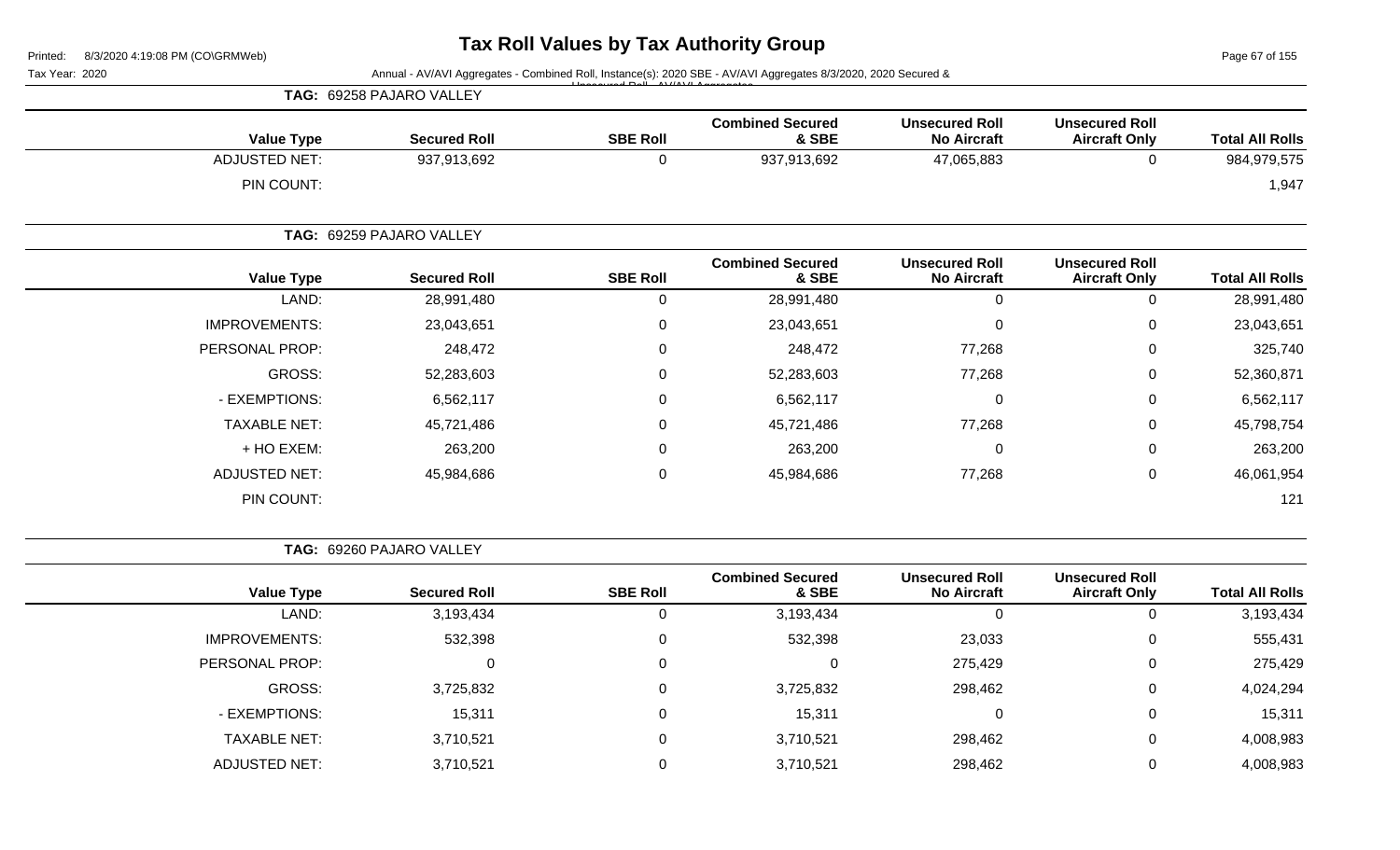Page 68 of 155

Tax Year: 2020 **Annual - AV/AVI Aggregates - Combined Roll**, Instance(s): 2020 SBE - AV/AVI Aggregates 8/3/2020, 2020 Secured &

|                      | TAG: 69260 PAJARO VALLEY | $\overrightarrow{a}$ |                                  |                                             |                                               |                        |
|----------------------|--------------------------|----------------------|----------------------------------|---------------------------------------------|-----------------------------------------------|------------------------|
| <b>Value Type</b>    | <b>Secured Roll</b>      | <b>SBE Roll</b>      | <b>Combined Secured</b><br>& SBE | <b>Unsecured Roll</b><br><b>No Aircraft</b> | <b>Unsecured Roll</b><br><b>Aircraft Only</b> | <b>Total All Rolls</b> |
| PIN COUNT:           |                          |                      |                                  |                                             |                                               | 10                     |
|                      | TAG: 69261 PAJARO VALLEY |                      |                                  |                                             |                                               |                        |
| <b>Value Type</b>    | <b>Secured Roll</b>      | <b>SBE Roll</b>      | <b>Combined Secured</b><br>& SBE | <b>Unsecured Roll</b><br><b>No Aircraft</b> | <b>Unsecured Roll</b><br><b>Aircraft Only</b> | <b>Total All Rolls</b> |
| LAND:                | 279,813,278              | 0                    | 279,813,278                      | $\Omega$                                    | 0                                             | 279,813,278            |
| <b>IMPROVEMENTS:</b> | 152,947,265              | $\mathbf 0$          | 152,947,265                      | 583,443                                     | 0                                             | 153,530,708            |
| PERSONAL PROP:       | 61,913                   | $\Omega$             | 61,913                           | 108,009                                     | 0                                             | 169,922                |
| GROSS:               | 432,822,456              | 0                    | 432,822,456                      | 691,452                                     | 0                                             | 433,513,908            |
| - EXEMPTIONS:        | 175,667                  | 0                    | 175,667                          | 0                                           | 0                                             | 175,667                |
| <b>TAXABLE NET:</b>  | 432,646,789              | $\mathbf 0$          | 432,646,789                      | 691,452                                     | $\mathsf{O}$                                  | 433,338,241            |
| + HO EXEM:           | 173,600                  | $\Omega$             | 173,600                          | $\Omega$                                    | $\mathbf 0$                                   | 173,600                |
| <b>ADJUSTED NET:</b> | 432,820,389              | $\mathbf 0$          | 432,820,389                      | 691,452                                     | 0                                             | 433,511,841            |
| PIN COUNT:           |                          |                      |                                  |                                             |                                               | 636                    |

| <b>TAG: 69262 PAJARO VALLEY</b> |
|---------------------------------|

|                      |                     |                 | <b>Combined Secured</b> | <b>Unsecured Roll</b> | <b>Unsecured Roll</b> |                        |
|----------------------|---------------------|-----------------|-------------------------|-----------------------|-----------------------|------------------------|
| <b>Value Type</b>    | <b>Secured Roll</b> | <b>SBE Roll</b> | & SBE                   | <b>No Aircraft</b>    | <b>Aircraft Only</b>  | <b>Total All Rolls</b> |
| LAND:                | 419,212,393         | 0               | 419,212,393             | 37,812                |                       | 419,250,205            |
| <b>IMPROVEMENTS:</b> | 258,483,306         | 0               | 258,483,306             | 1,436,221             | 0                     | 259,919,527            |
| PERSONAL PROP:       | 557,697             | 0               | 557,697                 | 12,990,266            | 0                     | 13,547,963             |
| GROSS:               | 678,253,396         | 0               | 678,253,396             | 14,464,299            | 0                     | 692,717,695            |
| - EXEMPTIONS:        | 20,429,268          | 0               | 20,429,268              | $\mathbf 0$           | 0                     | 20,429,268             |
| <b>TAXABLE NET:</b>  | 657,824,128         | 0               | 657,824,128             | 14,464,299            | 0                     | 672,288,427            |
| + HO EXEM:           | 3,795,400           | 0               | 3,795,400               | 0                     | 0                     | 3,795,400              |
| <b>ADJUSTED NET:</b> | 661,619,528         | 0               | 661,619,528             | 14,464,299            | 0                     | 676,083,827            |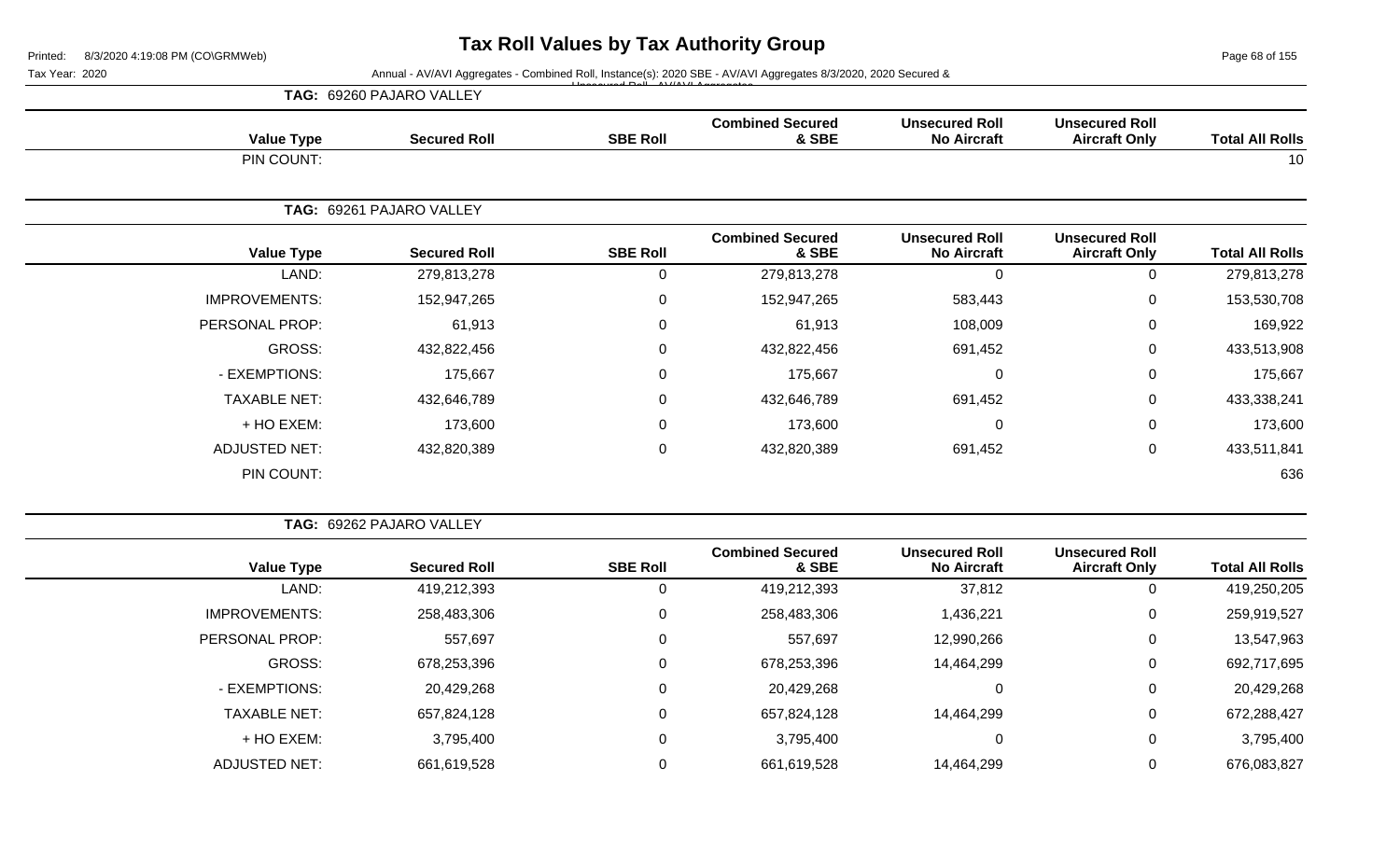Page 69 of 155

Tax Year: 2020 **Annual - AV/AVI Aggregates - Combined Roll**, Instance(s): 2020 SBE - AV/AVI Aggregates 8/3/2020, 2020 Secured &

|                      | TAG: 69262 PAJARO VALLEY |                  |                                  |                                             |                                               |                        |
|----------------------|--------------------------|------------------|----------------------------------|---------------------------------------------|-----------------------------------------------|------------------------|
| <b>Value Type</b>    | <b>Secured Roll</b>      | <b>SBE Roll</b>  | <b>Combined Secured</b><br>& SBE | <b>Unsecured Roll</b><br><b>No Aircraft</b> | <b>Unsecured Roll</b><br><b>Aircraft Only</b> | <b>Total All Rolls</b> |
| PIN COUNT:           |                          |                  |                                  |                                             |                                               | 1,400                  |
|                      | TAG: 69263 PAJARO VALLEY |                  |                                  |                                             |                                               |                        |
| <b>Value Type</b>    | <b>Secured Roll</b>      | <b>SBE Roll</b>  | <b>Combined Secured</b><br>& SBE | <b>Unsecured Roll</b><br><b>No Aircraft</b> | <b>Unsecured Roll</b><br><b>Aircraft Only</b> | <b>Total All Rolls</b> |
| LAND:                | 16,493,265               | 0                | 16,493,265                       | $\mathbf 0$                                 | $\Omega$                                      | 16,493,265             |
| <b>IMPROVEMENTS:</b> | 19,030,322               | $\mathbf 0$      | 19,030,322                       | $\mathbf 0$                                 | 0                                             | 19,030,322             |
| PERSONAL PROP:       | 0                        | $\mathbf 0$      | 0                                | 95,289                                      | $\Omega$                                      | 95,289                 |
| GROSS:               | 35,523,587               | $\mathsf 0$      | 35,523,587                       | 95,289                                      | $\Omega$                                      | 35,618,876             |
| - EXEMPTIONS:        | 147,190                  | $\boldsymbol{0}$ | 147,190                          | 0                                           | $\mathbf 0$                                   | 147,190                |
| <b>TAXABLE NET:</b>  | 35,376,397               | $\mathsf 0$      | 35,376,397                       | 95,289                                      | 0                                             | 35,471,686             |
| + HO EXEM:           | 147,000                  | $\mathbf 0$      | 147,000                          | 0                                           | $\Omega$                                      | 147,000                |
| <b>ADJUSTED NET:</b> | 35,523,397               | $\mathbf 0$      | 35,523,397                       | 95,289                                      | 0                                             | 35,618,686             |
| PIN COUNT:           |                          |                  |                                  |                                             |                                               | 42                     |

| <b>Combined Secured</b><br><b>Unsecured Roll</b><br><b>Unsecured Roll</b><br><b>Total All Rolls</b><br><b>No Aircraft</b><br>& SBE<br><b>Aircraft Only</b><br>152,345,109<br>152,317,127<br>27,982<br>U<br>118,101,770<br>117,728,497<br>373,273<br>0<br>0<br>167,382<br>5,507,991<br>5,340,609<br>0<br>275,954,870<br>270,213,006<br>5,741,864<br>0<br>8,409,658<br>0<br>8,409,658<br>0<br>261,803,348<br>267,545,212<br>5,741,864<br>0<br>1,454,600<br>1,454,600<br>0 | <b>TAG: 69264 PAJARO VALLEY</b> |           |             |                 |                     |                      |
|-------------------------------------------------------------------------------------------------------------------------------------------------------------------------------------------------------------------------------------------------------------------------------------------------------------------------------------------------------------------------------------------------------------------------------------------------------------------------|---------------------------------|-----------|-------------|-----------------|---------------------|----------------------|
|                                                                                                                                                                                                                                                                                                                                                                                                                                                                         |                                 |           |             | <b>SBE Roll</b> | <b>Secured Roll</b> | <b>Value Type</b>    |
|                                                                                                                                                                                                                                                                                                                                                                                                                                                                         |                                 |           |             |                 | 152,317,127         | LAND:                |
|                                                                                                                                                                                                                                                                                                                                                                                                                                                                         |                                 |           |             |                 | 117,728,497         | <b>IMPROVEMENTS:</b> |
|                                                                                                                                                                                                                                                                                                                                                                                                                                                                         |                                 |           |             |                 | 167,382             | PERSONAL PROP:       |
|                                                                                                                                                                                                                                                                                                                                                                                                                                                                         |                                 |           |             |                 | 270,213,006         | <b>GROSS:</b>        |
|                                                                                                                                                                                                                                                                                                                                                                                                                                                                         |                                 |           |             |                 | 8,409,658           | - EXEMPTIONS:        |
|                                                                                                                                                                                                                                                                                                                                                                                                                                                                         |                                 |           |             |                 | 261,803,348         | <b>TAXABLE NET:</b>  |
|                                                                                                                                                                                                                                                                                                                                                                                                                                                                         |                                 |           |             |                 | 1,454,600           | + HO EXEM:           |
| 268,999,812                                                                                                                                                                                                                                                                                                                                                                                                                                                             | 0                               | 5,741,864 | 263,257,948 |                 | 263,257,948         | <b>ADJUSTED NET:</b> |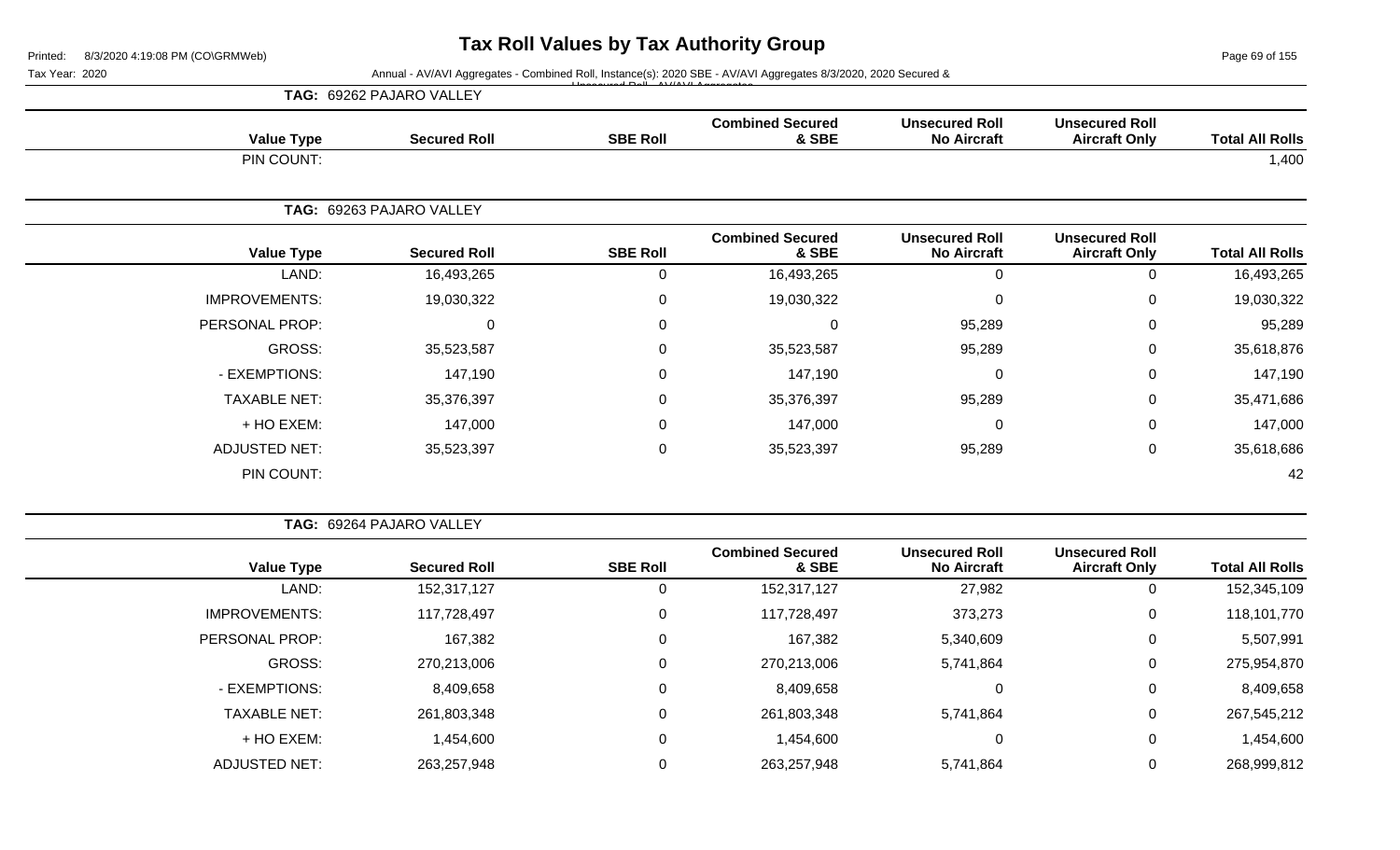Page 70 of 155

Tax Year: 2020 **Annual - AV/AVI Aggregates - Combined Roll**, Instance(s): 2020 SBE - AV/AVI Aggregates 8/3/2020, 2020 Secured & Unsecured Roll - AV/AVI Aggregates

|                        |                                               |                                             |                                  |                 | TAG: 69264 PAJARO VALLEY |                      |
|------------------------|-----------------------------------------------|---------------------------------------------|----------------------------------|-----------------|--------------------------|----------------------|
| <b>Total All Rolls</b> | <b>Unsecured Roll</b><br><b>Aircraft Only</b> | <b>Unsecured Roll</b><br><b>No Aircraft</b> | <b>Combined Secured</b><br>& SBE | <b>SBE Roll</b> | <b>Secured Roll</b>      | <b>Value Type</b>    |
| 563                    |                                               |                                             |                                  |                 |                          | PIN COUNT:           |
|                        |                                               |                                             |                                  |                 | 69265 PAJARO VALLEY      | TAG:                 |
| <b>Total All Rolls</b> | <b>Unsecured Roll</b><br><b>Aircraft Only</b> | <b>Unsecured Roll</b><br><b>No Aircraft</b> | <b>Combined Secured</b><br>& SBE | <b>SBE Roll</b> | <b>Secured Roll</b>      | <b>Value Type</b>    |
| 48,505,689             | 0                                             | 0                                           | 48,505,689                       | 0               | 48,505,689               | LAND:                |
| 44,527,630             | $\mathbf 0$                                   | 29,750                                      | 44,497,880                       | 0               | 44,497,880               | <b>IMPROVEMENTS:</b> |
| 652,611                | 0                                             | 652,611                                     | $\Omega$                         | 0               | $\Omega$                 | PERSONAL PROP:       |
| 93,685,930             | 0                                             | 682,361                                     | 93,003,569                       | 0               | 93,003,569               | GROSS:               |
| 694,873                | $\pmb{0}$                                     | $\mathbf 0$                                 | 694,873                          | 0               | 694,873                  | - EXEMPTIONS:        |
| 92,991,057             | 0                                             | 682,361                                     | 92,308,696                       | 0               | 92,308,696               | <b>TAXABLE NET:</b>  |
| 551,600                | $\mathbf 0$                                   | $\mathbf{0}$                                | 551,600                          | 0               | 551,600                  | + HO EXEM:           |
| 93,542,657             | $\pmb{0}$                                     | 682,361                                     | 92,860,296                       | 0               | 92,860,296               | <b>ADJUSTED NET:</b> |
| 166                    |                                               |                                             |                                  |                 |                          | PIN COUNT:           |
|                        |                                               |                                             |                                  |                 |                          |                      |

|  | <b>TAG: 69266 PAJARO VALLEY</b> |
|--|---------------------------------|
|--|---------------------------------|

| <b>Total All Rolls</b> | <b>Unsecured Roll</b><br><b>Aircraft Only</b> | <b>Unsecured Roll</b><br><b>No Aircraft</b> | <b>Combined Secured</b><br>& SBE | <b>SBE Roll</b> | <b>Secured Roll</b> | <b>Value Type</b>    |
|------------------------|-----------------------------------------------|---------------------------------------------|----------------------------------|-----------------|---------------------|----------------------|
| 78,720,419             |                                               | 0                                           | 78,720,419                       | υ               | 78,720,419          | LAND:                |
| 52,341,466             | υ                                             | 111,212                                     | 52,230,254                       | 0               | 52,230,254          | <b>IMPROVEMENTS:</b> |
| 240,652                | 0                                             | 219,352                                     | 21,300                           | U               | 21,300              | PERSONAL PROP:       |
| 131,302,537            | 0                                             | 330,564                                     | 130,971,973                      | 0               | 130,971,973         | GROSS:               |
| 605,665                |                                               | 0                                           | 605,665                          |                 | 605,665             | - EXEMPTIONS:        |
| 130,696,872            | 0                                             | 330,564                                     | 130,366,308                      |                 | 130,366,308         | <b>TAXABLE NET:</b>  |
| 602,000                |                                               | 0                                           | 602,000                          |                 | 602,000             | + HO EXEM:           |
| 131,298,872            |                                               | 330,564                                     | 130,968,308                      |                 | 130,968,308         | <b>ADJUSTED NET:</b> |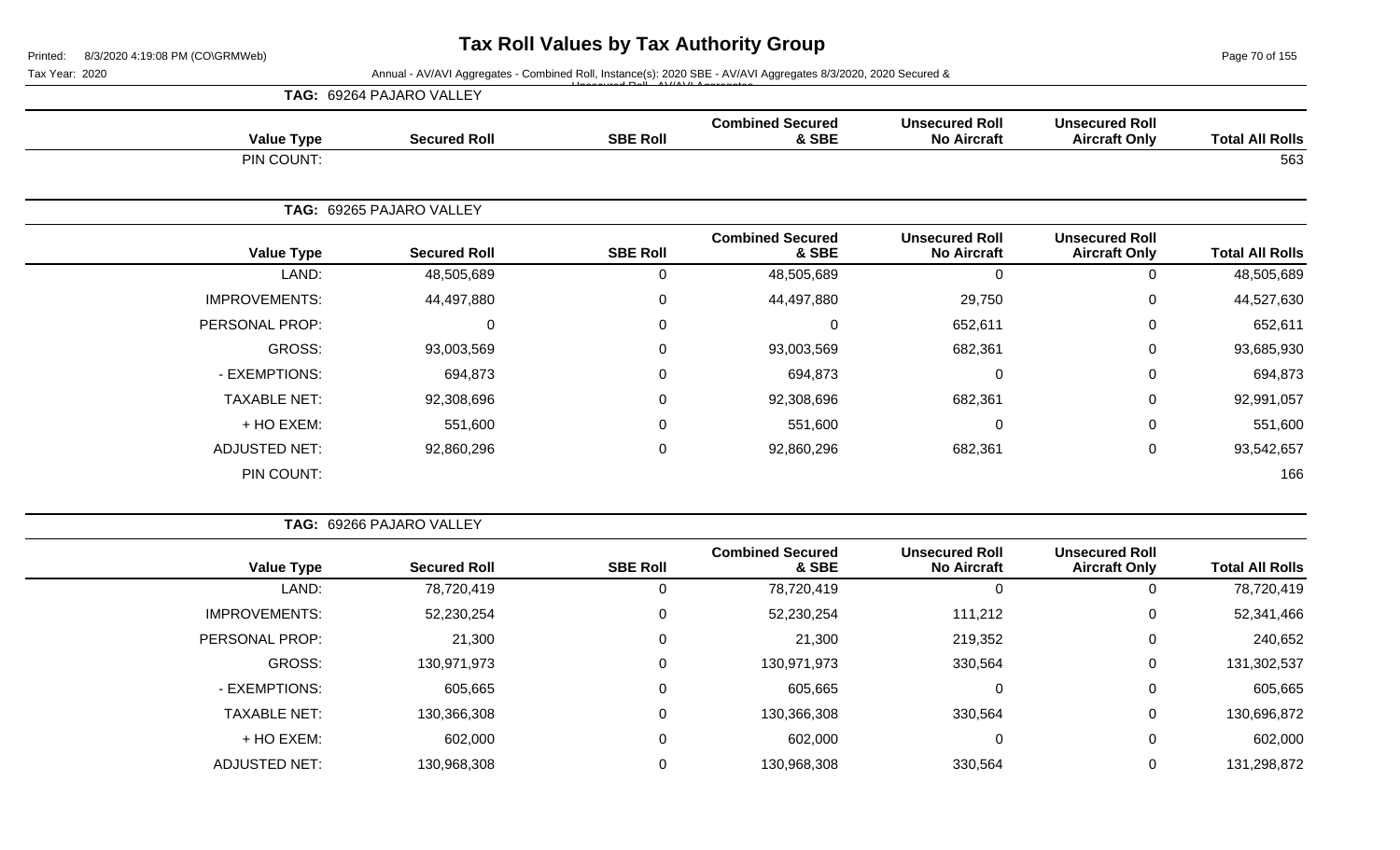Page 71 of 155

Tax Year: 2020 **Annual - AV/AVI Aggregates - Combined Roll**, Instance(s): 2020 SBE - AV/AVI Aggregates 8/3/2020, 2020 Secured & Unsecured Roll - AV/AVI Aggregates

|                      | <b>TAG: 69266 PAJARO VALLEY</b> |                 |                                  |                                             |                                               |                        |
|----------------------|---------------------------------|-----------------|----------------------------------|---------------------------------------------|-----------------------------------------------|------------------------|
| <b>Value Type</b>    | <b>Secured Roll</b>             | <b>SBE Roll</b> | <b>Combined Secured</b><br>& SBE | <b>Unsecured Roll</b><br><b>No Aircraft</b> | <b>Unsecured Roll</b><br><b>Aircraft Only</b> | <b>Total All Rolls</b> |
| PIN COUNT:           |                                 |                 |                                  |                                             |                                               | 256                    |
|                      | TAG: 69267 PAJARO VALLEY        |                 |                                  |                                             |                                               |                        |
| <b>Value Type</b>    | <b>Secured Roll</b>             | <b>SBE Roll</b> | <b>Combined Secured</b><br>& SBE | <b>Unsecured Roll</b><br><b>No Aircraft</b> | <b>Unsecured Roll</b><br><b>Aircraft Only</b> | <b>Total All Rolls</b> |
| LAND:                | 582,797,874                     | 0               | 582,797,874                      | 1,017,666                                   | 0                                             | 583,815,540            |
| <b>IMPROVEMENTS:</b> | 355,155,026                     | 0               | 355,155,026                      | 415,290                                     | $\pmb{0}$                                     | 355,570,316            |
| PERSONAL PROP:       | 22,500                          | 0               | 22,500                           | 796,488                                     | 0                                             | 818,988                |
| GROSS:               | 937,975,400                     | 0               | 937,975,400                      | 2,229,444                                   | $\mathbf 0$                                   | 940,204,844            |
| - EXEMPTIONS:        | 8,969,503                       | 0               | 8,969,503                        | $\mathbf 0$                                 | $\mathbf 0$                                   | 8,969,503              |
| <b>TAXABLE NET:</b>  | 929,005,897                     | 0               | 929,005,897                      | 2,229,444                                   | $\mathbf 0$                                   | 931,235,341            |
| + HO EXEM:           | 2,627,800                       | 0               | 2,627,800                        | $\mathbf 0$                                 | $\mathbf 0$                                   | 2,627,800              |
| <b>ADJUSTED NET:</b> | 931,633,697                     | 0               | 931,633,697                      | 2,229,444                                   | $\mathbf 0$                                   | 933,863,141            |
| PIN COUNT:           |                                 |                 |                                  |                                             |                                               | 1,287                  |

|                       | <b>TAG: 69268 PAJARO VALLEY</b> |                 |                                  |                                             |                                               |                        |
|-----------------------|---------------------------------|-----------------|----------------------------------|---------------------------------------------|-----------------------------------------------|------------------------|
| <b>Value Type</b>     | <b>Secured Roll</b>             | <b>SBE Roll</b> | <b>Combined Secured</b><br>& SBE | <b>Unsecured Roll</b><br><b>No Aircraft</b> | <b>Unsecured Roll</b><br><b>Aircraft Only</b> | <b>Total All Rolls</b> |
| LAND:                 | 168,523,983                     | υ               | 168,523,983                      | 0                                           | υ                                             | 168,523,983            |
| <b>IMPROVEMENTS:</b>  | 84,555,940                      | 0               | 84,555,940                       | 0                                           | 0                                             | 84,555,940             |
| <b>PERSONAL PROP:</b> | 2,839,198                       | 0               | 2,839,198                        | 854,809                                     | 0                                             | 3,694,007              |
| <b>GROSS:</b>         | 255,919,121                     | 0               | 255,919,121                      | 854,809                                     | 0                                             | 256,773,930            |
| - EXEMPTIONS:         | 112,000                         | 0               | 112,000                          | 0                                           | 0                                             | 112,000                |
| <b>TAXABLE NET:</b>   | 255,807,121                     | 0               | 255,807,121                      | 854,809                                     | 0                                             | 256,661,930            |
| + HO EXEM:            | 112,000                         | 0               | 112,000                          | 0                                           | 0                                             | 112,000                |
| <b>ADJUSTED NET:</b>  | 255,919,121                     |                 | 255,919,121                      | 854,809                                     | 0                                             | 256,773,930            |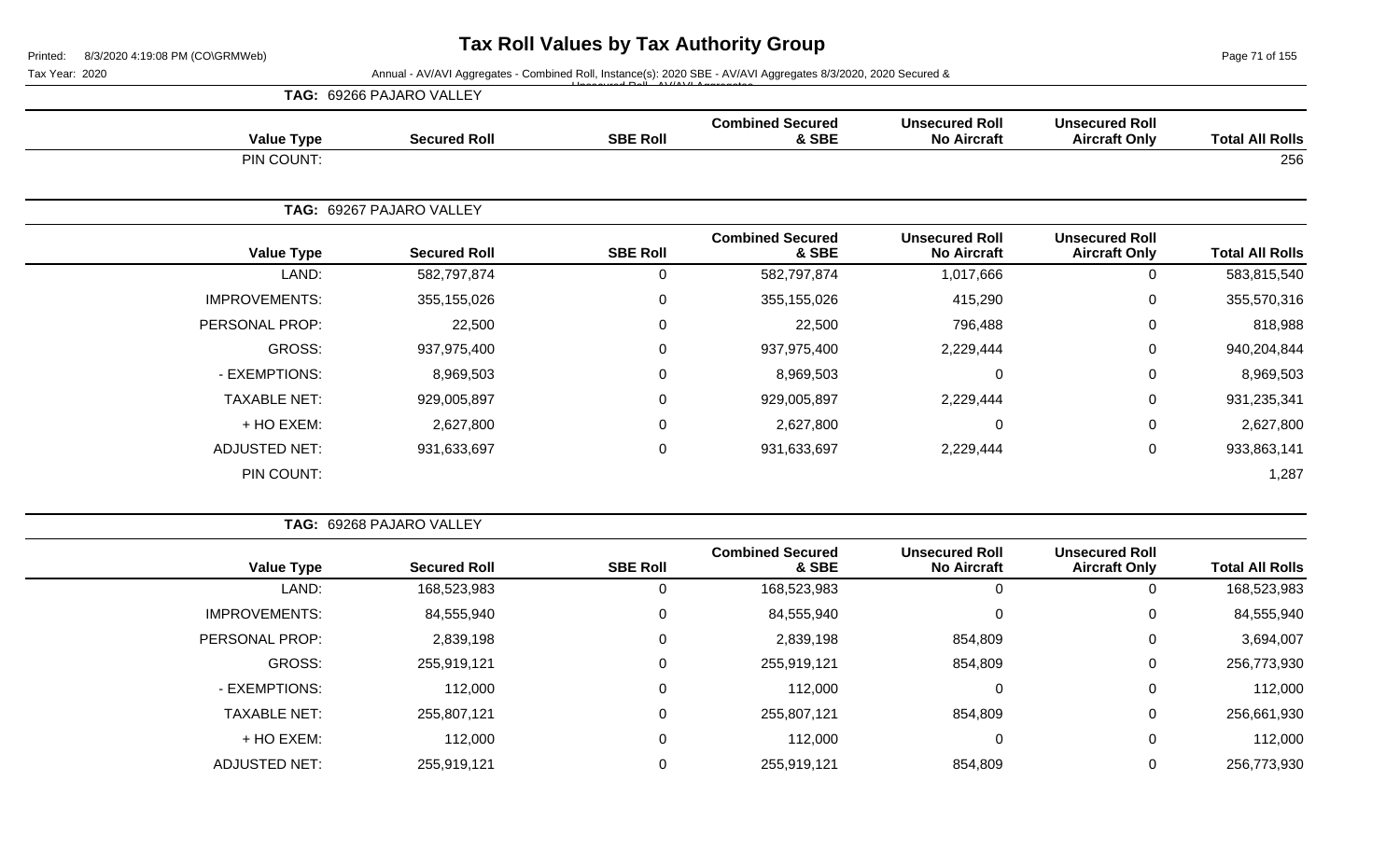Page 72 of 155

Tax Year: 2020 **Annual - AV/AVI Aggregates - Combined Roll**, Instance(s): 2020 SBE - AV/AVI Aggregates 8/3/2020, 2020 Secured &

|                      | TAG: 69268 PAJARO VALLEY | $\triangle$ D <sub>r</sub> II AV/(AV/LA |                                  |                                             |                                               |                        |
|----------------------|--------------------------|-----------------------------------------|----------------------------------|---------------------------------------------|-----------------------------------------------|------------------------|
| <b>Value Type</b>    | <b>Secured Roll</b>      | <b>SBE Roll</b>                         | <b>Combined Secured</b><br>& SBE | <b>Unsecured Roll</b><br><b>No Aircraft</b> | <b>Unsecured Roll</b><br><b>Aircraft Only</b> | <b>Total All Rolls</b> |
| PIN COUNT:           |                          |                                         |                                  |                                             |                                               | 635                    |
|                      | TAG: 69270 PAJARO VALLEY |                                         |                                  |                                             |                                               |                        |
| <b>Value Type</b>    | <b>Secured Roll</b>      | <b>SBE Roll</b>                         | <b>Combined Secured</b><br>& SBE | <b>Unsecured Roll</b><br><b>No Aircraft</b> | <b>Unsecured Roll</b><br><b>Aircraft Only</b> | <b>Total All Rolls</b> |
| LAND:                | 474,088,908              | 0                                       | 474,088,908                      | 150,794                                     | 0                                             | 474,239,702            |
| <b>IMPROVEMENTS:</b> | 280,464,010              | $\mathbf 0$                             | 280,464,010                      | 442,178                                     | 0                                             | 280,906,188            |
| PERSONAL PROP:       | 46,000                   | 0                                       | 46,000                           | 946,698                                     | 0                                             | 992,698                |
| GROSS:               | 754,598,918              | $\mathbf 0$                             | 754,598,918                      | 1,539,670                                   | 0                                             | 756,138,588            |
| - EXEMPTIONS:        | 5,982,866                | $\mathbf 0$                             | 5,982,866                        | 19,045                                      | 0                                             | 6,001,911              |
| <b>TAXABLE NET:</b>  | 748,616,052              | $\overline{0}$                          | 748,616,052                      | 1,520,625                                   | 0                                             | 750,136,677            |
| + HO EXEM:           | 4,212,600                | $\mathbf 0$                             | 4,212,600                        | $\mathbf 0$                                 | 0                                             | 4,212,600              |
| <b>ADJUSTED NET:</b> | 752,828,652              | $\pmb{0}$                               | 752,828,652                      | 1,520,625                                   | $\pmb{0}$                                     | 754,349,277            |
| PIN COUNT:           |                          |                                         |                                  |                                             |                                               | 1,379                  |

**TAG:** 69271 PAJARO VALLEY

| <b>Value Type</b>    | <b>Secured Roll</b> | <b>SBE Roll</b> | <b>Combined Secured</b><br>& SBE | <b>Unsecured Roll</b><br><b>No Aircraft</b> | <b>Unsecured Roll</b><br><b>Aircraft Only</b> | <b>Total All Rolls</b> |
|----------------------|---------------------|-----------------|----------------------------------|---------------------------------------------|-----------------------------------------------|------------------------|
| LAND:                | 9,997,009           | U               | 9,997,009                        | 0                                           | 0                                             | 9,997,009              |
| <b>IMPROVEMENTS:</b> | 7,068,192           | 0               | 7,068,192                        | $\Omega$                                    | 0                                             | 7,068,192              |
| GROSS:               | 17,065,201          |                 | 17,065,201                       | $\Omega$                                    | $\mathbf 0$                                   | 17,065,201             |
| - EXEMPTIONS:        | 63,000              | 0               | 63,000                           | 0                                           | $\mathbf 0$                                   | 63,000                 |
| <b>TAXABLE NET:</b>  | 17,002,201          | 0               | 17,002,201                       | 0                                           | 0                                             | 17,002,201             |
| + HO EXEM:           | 63,000              | 0               | 63,000                           | $\mathbf 0$                                 | $\mathbf{0}$                                  | 63,000                 |
| <b>ADJUSTED NET:</b> | 17,065,201          | 0               | 17,065,201                       |                                             | 0                                             | 17,065,201             |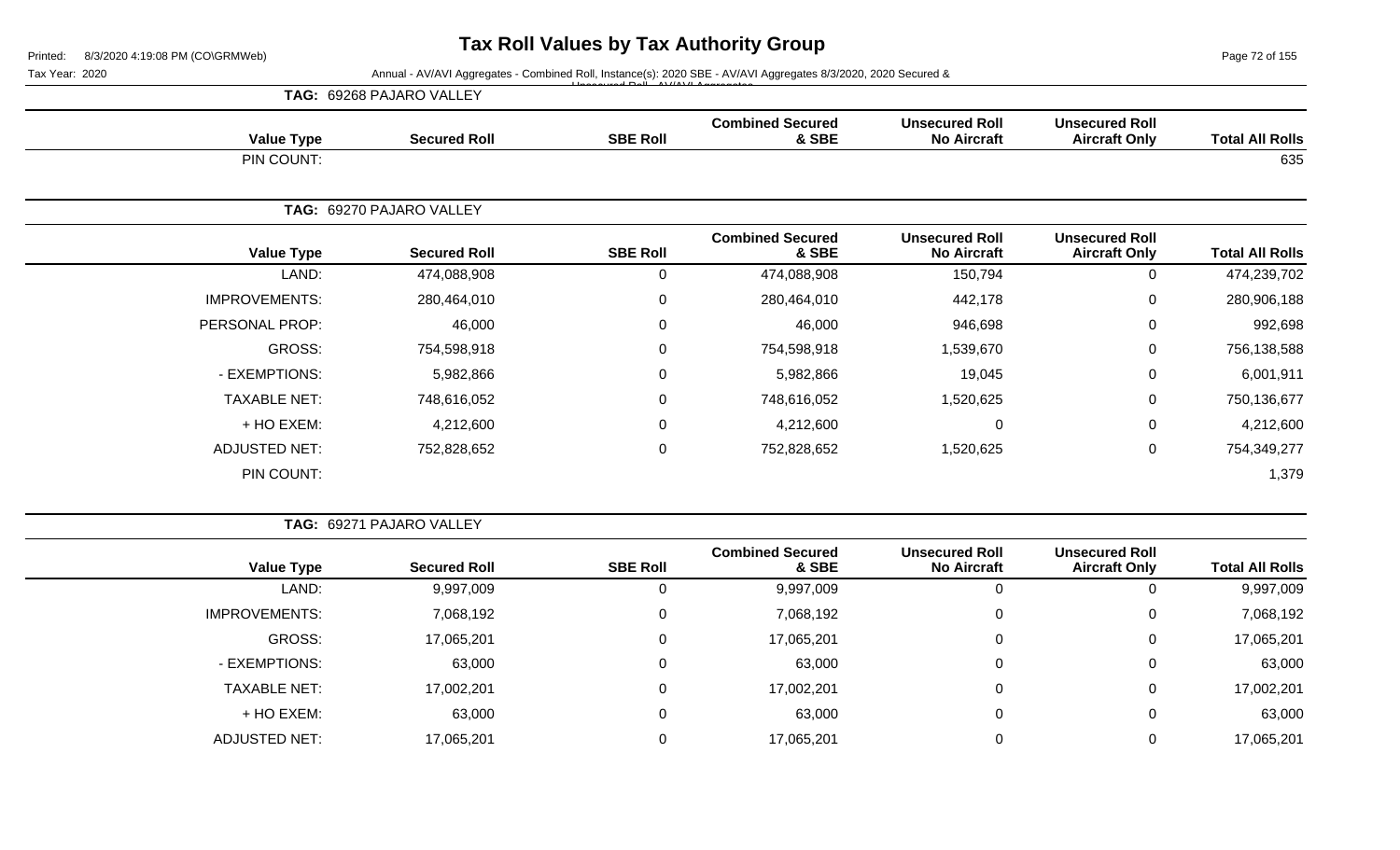Page 73 of 155

|  | <b>TAG: 69271 PAJARO VALLEY</b> |  |
|--|---------------------------------|--|
|--|---------------------------------|--|

| <b>Value Type</b>    | <b>Secured Roll</b>      | <b>SBE Roll</b> | <b>Combined Secured</b><br>& SBE | <b>Unsecured Roll</b><br><b>No Aircraft</b> | <b>Unsecured Roll</b><br><b>Aircraft Only</b> | <b>Total All Rolls</b> |
|----------------------|--------------------------|-----------------|----------------------------------|---------------------------------------------|-----------------------------------------------|------------------------|
| PIN COUNT:           |                          |                 |                                  |                                             |                                               | 21                     |
|                      | TAG: 69272 PAJARO VALLEY |                 |                                  |                                             |                                               |                        |
| <b>Value Type</b>    | <b>Secured Roll</b>      | <b>SBE Roll</b> | <b>Combined Secured</b><br>& SBE | <b>Unsecured Roll</b><br><b>No Aircraft</b> | <b>Unsecured Roll</b><br><b>Aircraft Only</b> | <b>Total All Rolls</b> |
| LAND:                | 44,558,311               | 0               | 44,558,311                       | $\overline{0}$                              | 0                                             | 44,558,311             |
| <b>IMPROVEMENTS:</b> | 17,977,731               | $\mathsf 0$     | 17,977,731                       | $\mathbf 0$                                 | $\mathbf 0$                                   | 17,977,731             |
| GROSS:               | 62,536,042               | $\mathbf 0$     | 62,536,042                       | $\mathbf 0$                                 | 0                                             | 62,536,042             |
| - EXEMPTIONS:        | 763,473                  | 0               | 763,473                          | $\mathbf 0$                                 | $\mathbf 0$                                   | 763,473                |
| <b>TAXABLE NET:</b>  | 61,772,569               | 0               | 61,772,569                       | $\mathbf 0$                                 | 0                                             | 61,772,569             |
| + HO EXEM:           | 620,200                  | 0               | 620,200                          | $\mathbf 0$                                 | $\mathbf 0$                                   | 620,200                |
| <b>ADJUSTED NET:</b> | 62,392,769               | $\mathsf 0$     | 62,392,769                       | $\mathbf 0$                                 | $\mathbf 0$                                   | 62,392,769             |
| PIN COUNT:           |                          |                 |                                  |                                             |                                               | 198                    |

|                      | TAG: 69273 PAJARO VALLEY |                 |                                  |                                             |                                               |                        |
|----------------------|--------------------------|-----------------|----------------------------------|---------------------------------------------|-----------------------------------------------|------------------------|
| <b>Value Type</b>    | <b>Secured Roll</b>      | <b>SBE Roll</b> | <b>Combined Secured</b><br>& SBE | <b>Unsecured Roll</b><br><b>No Aircraft</b> | <b>Unsecured Roll</b><br><b>Aircraft Only</b> | <b>Total All Rolls</b> |
| LAND:                | 2,196,483,529            |                 | 2,196,483,529                    | 1,108,895                                   | 0                                             | 2,197,592,424          |
| IMPROVEMENTS:        | 1,327,317,218            | 0               | 1,327,317,218                    | 13,225,892                                  | $\mathbf 0$                                   | 1,340,543,110          |
| PERSONAL PROP:       | 1,120,448                | 0               | 1,120,448                        | 12,903,157                                  | $\mathbf 0$                                   | 14,023,605             |
| <b>GROSS:</b>        | 3,524,921,195            |                 | 3,524,921,195                    | 27,237,944                                  | 0                                             | 3,552,159,139          |
| - EXEMPTIONS:        | 46,406,991               |                 | 46,406,991                       | 772,552                                     | $\mathbf 0$                                   | 47,179,543             |
| <b>TAXABLE NET:</b>  | 3,478,514,204            | 0               | 3,478,514,204                    | 26,465,392                                  | $\mathbf 0$                                   | 3,504,979,596          |
| + HO EXEM:           | 14,326,541               | 0               | 14,326,541                       |                                             | 0                                             | 14,326,541             |
| <b>ADJUSTED NET:</b> | 3,492,840,745            |                 | 3,492,840,745                    | 26,465,392                                  | $\mathbf 0$                                   | 3,519,306,137          |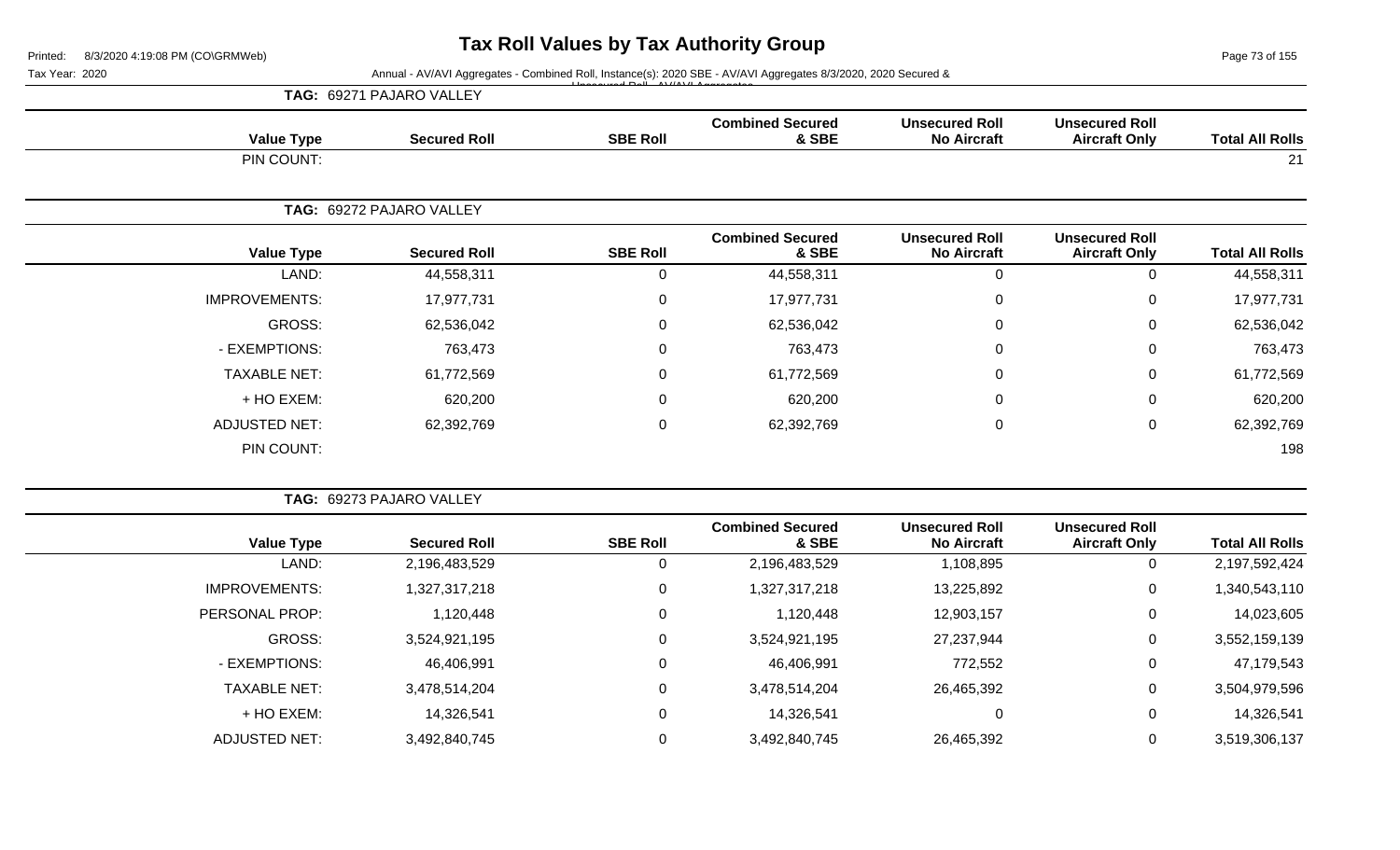Page 74 of 155

Tax Year: 2020 **Annual - AV/AVI Aggregates - Combined Roll**, Instance(s): 2020 SBE - AV/AVI Aggregates 8/3/2020, 2020 Secured &

|                      | TAG: 69273 PAJARO VALLEY |                 |                                  |                                             |                                               |                        |
|----------------------|--------------------------|-----------------|----------------------------------|---------------------------------------------|-----------------------------------------------|------------------------|
| <b>Value Type</b>    | <b>Secured Roll</b>      | <b>SBE Roll</b> | <b>Combined Secured</b><br>& SBE | <b>Unsecured Roll</b><br><b>No Aircraft</b> | <b>Unsecured Roll</b><br><b>Aircraft Only</b> | <b>Total All Rolls</b> |
| PIN COUNT:           |                          |                 |                                  |                                             |                                               | 5,676                  |
|                      | TAG: 69274 PAJARO VALLEY |                 |                                  |                                             |                                               |                        |
| <b>Value Type</b>    | <b>Secured Roll</b>      | <b>SBE Roll</b> | <b>Combined Secured</b><br>& SBE | <b>Unsecured Roll</b><br><b>No Aircraft</b> | <b>Unsecured Roll</b><br><b>Aircraft Only</b> | <b>Total All Rolls</b> |
| LAND:                | 27,785,621               | 0               | 27,785,621                       | 0                                           | 0                                             | 27,785,621             |
| <b>IMPROVEMENTS:</b> | 27,055,187               | $\mathbf 0$     | 27,055,187                       | 0                                           | 0                                             | 27,055,187             |
| PERSONAL PROP:       | $\Omega$                 | $\mathbf 0$     | 0                                | 506,614                                     | $\mathbf 0$                                   | 506,614                |
| GROSS:               | 54,840,808               | $\mathbf 0$     | 54,840,808                       | 506,614                                     | $\mathbf 0$                                   | 55,347,422             |
| - EXEMPTIONS:        | 266,000                  | $\mathbf 0$     | 266,000                          | 0                                           | 0                                             | 266,000                |
| <b>TAXABLE NET:</b>  | 54,574,808               | $\mathbf 0$     | 54,574,808                       | 506,614                                     | $\mathbf 0$                                   | 55,081,422             |
| + HO EXEM:           | 266,000                  | $\mathbf 0$     | 266,000                          | 0                                           | 0                                             | 266,000                |
| <b>ADJUSTED NET:</b> | 54,840,808               | $\mathbf 0$     | 54,840,808                       | 506,614                                     | $\mathbf 0$                                   | 55,347,422             |
| PIN COUNT:           |                          |                 |                                  |                                             |                                               | 74                     |

| <b>TAG: 69275 PAJARO VALLEY</b> |
|---------------------------------|
|                                 |

| <b>Total All Rolls</b> | <b>Unsecured Roll</b><br><b>Aircraft Only</b> | <b>Unsecured Roll</b><br><b>No Aircraft</b> | <b>Combined Secured</b><br>& SBE | <b>SBE Roll</b> | <b>Secured Roll</b> | <b>Value Type</b>    |
|------------------------|-----------------------------------------------|---------------------------------------------|----------------------------------|-----------------|---------------------|----------------------|
| 230,444,956            |                                               | 0                                           | 230,444,956                      | 0               | 230,444,956         | LAND:                |
| 153,931,334            | 0                                             | 3,000                                       | 153,928,334                      | 0               | 153,928,334         | <b>IMPROVEMENTS:</b> |
| 169,018                | 0                                             | 165,018                                     | 4,000                            | 0               | 4,000               | PERSONAL PROP:       |
| 384,545,308            | 0                                             | 168,018                                     | 384,377,290                      | 0               | 384,377,290         | GROSS:               |
| 2,790,608              | 0                                             | 0                                           | 2,790,608                        | 0               | 2,790,608           | - EXEMPTIONS:        |
| 381,754,700            | 0                                             | 168,018                                     | 381,586,682                      | 0               | 381,586,682         | <b>TAXABLE NET:</b>  |
| 2,156,000              | 0                                             | $\mathbf 0$                                 | 2,156,000                        | 0               | 2,156,000           | + HO EXEM:           |
| 383,910,700            |                                               | 168,018                                     | 383,742,682                      | 0               | 383,742,682         | ADJUSTED NET:        |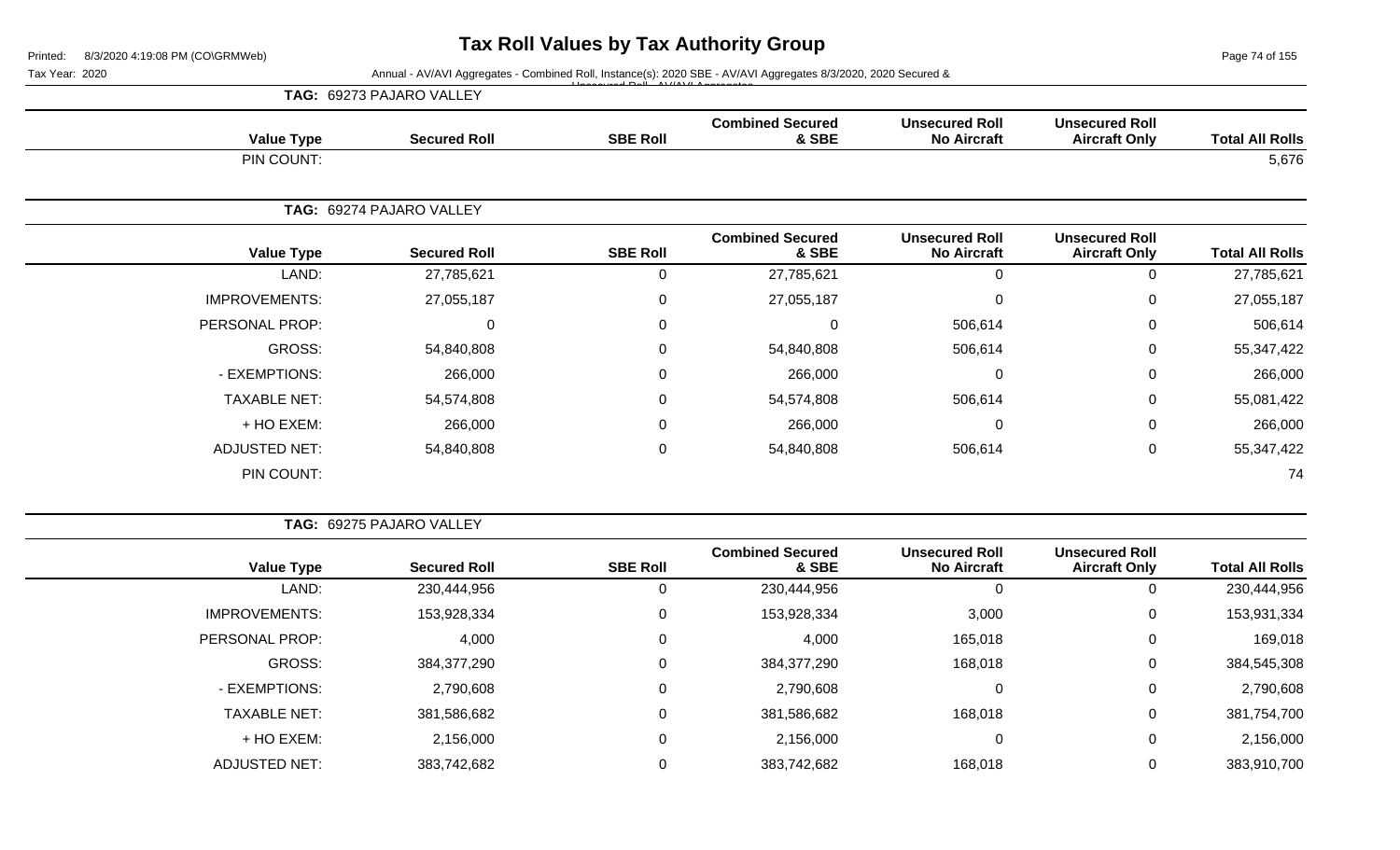Page 75 of 155

Tax Year: 2020 **Annual - AV/AVI Aggregates - Combined Roll**, Instance(s): 2020 SBE - AV/AVI Aggregates 8/3/2020, 2020 Secured &

|                      | TAG: 69275 PAJARO VALLEY |                  |                                  |                                             |                                               |                        |
|----------------------|--------------------------|------------------|----------------------------------|---------------------------------------------|-----------------------------------------------|------------------------|
| <b>Value Type</b>    | <b>Secured Roll</b>      | <b>SBE Roll</b>  | <b>Combined Secured</b><br>& SBE | <b>Unsecured Roll</b><br><b>No Aircraft</b> | <b>Unsecured Roll</b><br><b>Aircraft Only</b> | <b>Total All Rolls</b> |
| PIN COUNT:           |                          |                  |                                  |                                             |                                               | 720                    |
|                      | TAG: 69277 PAJARO VALLEY |                  |                                  |                                             |                                               |                        |
| <b>Value Type</b>    | <b>Secured Roll</b>      | <b>SBE Roll</b>  | <b>Combined Secured</b><br>& SBE | <b>Unsecured Roll</b><br><b>No Aircraft</b> | <b>Unsecured Roll</b><br><b>Aircraft Only</b> | <b>Total All Rolls</b> |
| LAND:                | 21,396,885               | $\mathbf 0$      | 21,396,885                       | $\mathbf 0$                                 | 0                                             | 21,396,885             |
| <b>IMPROVEMENTS:</b> | 12,478,266               | $\mathbf 0$      | 12,478,266                       | $\mathbf 0$                                 | 0                                             | 12,478,266             |
| PERSONAL PROP:       | $\mathbf 0$              | $\mathbf 0$      | $\Omega$                         | 19,792                                      | 0                                             | 19,792                 |
| GROSS:               | 33,875,151               | $\boldsymbol{0}$ | 33,875,151                       | 19,792                                      | $\mathbf 0$                                   | 33,894,943             |
| - EXEMPTIONS:        | 204,785                  | $\overline{0}$   | 204,785                          | $\mathbf 0$                                 | 0                                             | 204,785                |
| <b>TAXABLE NET:</b>  | 33,670,366               | $\mathbf 0$      | 33,670,366                       | 19,792                                      | 0                                             | 33,690,158             |
| + HO EXEM:           | 203,000                  | $\mathbf 0$      | 203,000                          | 0                                           | 0                                             | 203,000                |
| <b>ADJUSTED NET:</b> | 33,873,366               | $\overline{0}$   | 33,873,366                       | 19,792                                      | 0                                             | 33,893,158             |
| PIN COUNT:           |                          |                  |                                  |                                             |                                               | 92                     |

|  |  | <b>TAG: 69278 PAJARO VALLEY</b> |  |
|--|--|---------------------------------|--|
|--|--|---------------------------------|--|

| <b>Total All Rolls</b> | <b>Unsecured Roll</b><br><b>Aircraft Only</b> | <b>Unsecured Roll</b><br><b>No Aircraft</b> | <b>Combined Secured</b><br>& SBE | <b>SBE Roll</b> | <b>Secured Roll</b> | <b>Value Type</b>    |
|------------------------|-----------------------------------------------|---------------------------------------------|----------------------------------|-----------------|---------------------|----------------------|
| 113,630,081            |                                               | 19,432                                      | 113,610,649                      |                 | 113,610,649         | LAND:                |
| 85,789,387             | 0                                             | 19,432                                      | 85,769,955                       |                 | 85,769,955          | <b>IMPROVEMENTS:</b> |
| 58,239                 | 0                                             | 31,239                                      | 27,000                           |                 | 27,000              | PERSONAL PROP:       |
| 199,477,707            | 0                                             | 70,103                                      | 199,407,604                      |                 | 199,407,604         | GROSS:               |
| 733,106                | 0                                             | 0                                           | 733,106                          |                 | 733,106             | - EXEMPTIONS:        |
| 198,744,601            | 0                                             | 70,103                                      | 198,674,498                      |                 | 198,674,498         | <b>TAXABLE NET:</b>  |
| 588,000                | 0                                             | 0                                           | 588,000                          |                 | 588,000             | + HO EXEM:           |
| 199,332,601            |                                               | 70,103                                      | 199,262,498                      |                 | 199,262,498         | <b>ADJUSTED NET:</b> |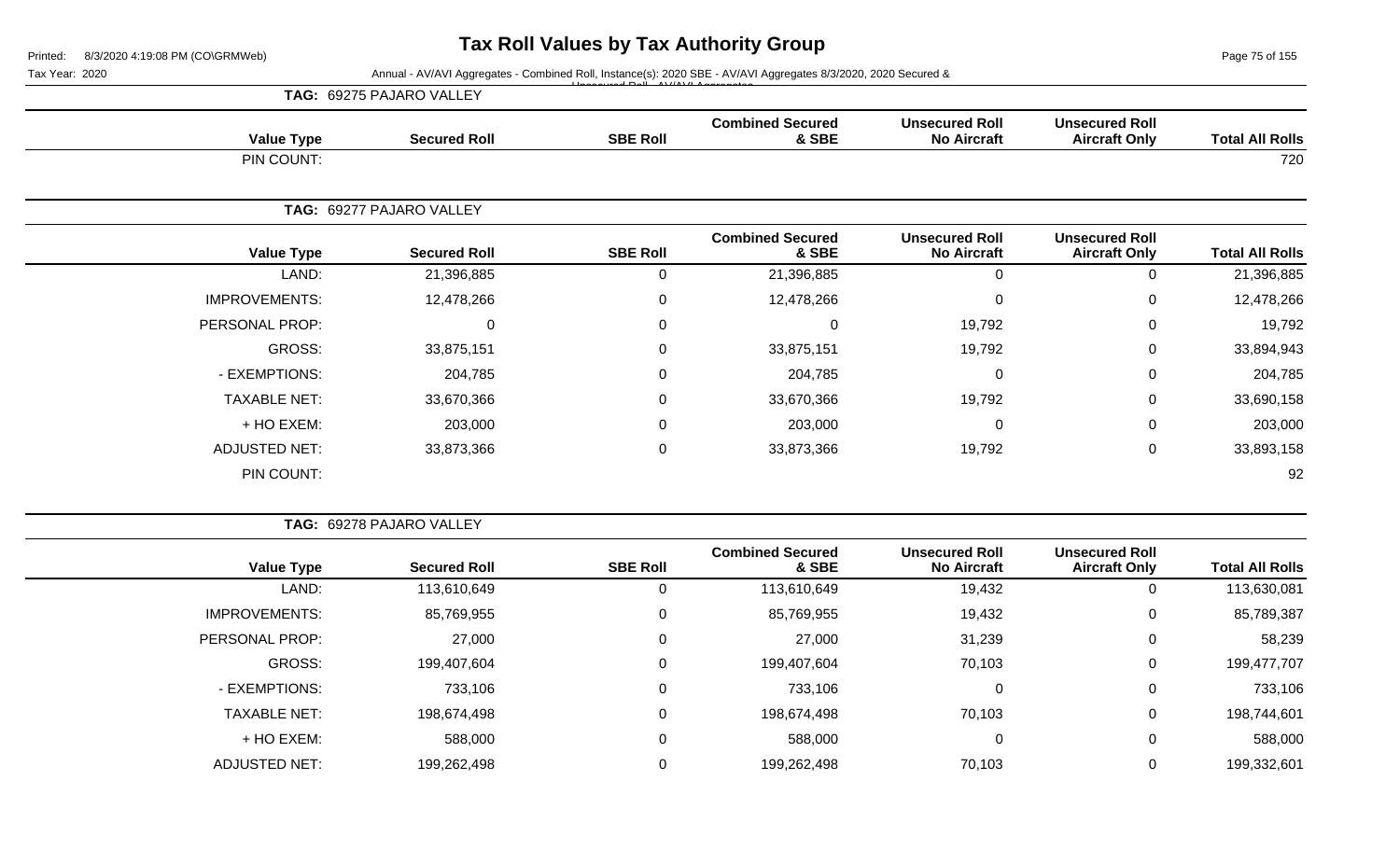Page 76 of 155

| <b>TAG: 69278 PAJARO VALLEY</b> |  |
|---------------------------------|--|
|---------------------------------|--|

| <b>Value Type</b>    | <b>Secured Roll</b>      | <b>SBE Roll</b> | <b>Combined Secured</b><br>& SBE | <b>Unsecured Roll</b><br><b>No Aircraft</b> | <b>Unsecured Roll</b><br><b>Aircraft Only</b> | <b>Total All Rolls</b> |
|----------------------|--------------------------|-----------------|----------------------------------|---------------------------------------------|-----------------------------------------------|------------------------|
| PIN COUNT:           |                          |                 |                                  |                                             |                                               | 239                    |
|                      | TAG: 69279 PAJARO VALLEY |                 |                                  |                                             |                                               |                        |
| <b>Value Type</b>    | <b>Secured Roll</b>      | <b>SBE Roll</b> | <b>Combined Secured</b><br>& SBE | <b>Unsecured Roll</b><br><b>No Aircraft</b> | <b>Unsecured Roll</b><br><b>Aircraft Only</b> | <b>Total All Rolls</b> |
| LAND:                | 23,577,368               | 0               | 23,577,368                       | $\mathbf 0$                                 | $\mathbf 0$                                   | 23,577,368             |
| <b>IMPROVEMENTS:</b> | 18,316,798               | 0               | 18,316,798                       | $\mathbf 0$                                 | $\mathbf 0$                                   | 18,316,798             |
| GROSS:               | 41,894,166               | $\mathbf 0$     | 41,894,166                       | $\mathbf 0$                                 | $\mathbf 0$                                   | 41,894,166             |
| - EXEMPTIONS:        | 61,600                   | 0               | 61,600                           | $\mathbf 0$                                 | $\mathbf 0$                                   | 61,600                 |
| <b>TAXABLE NET:</b>  | 41,832,566               | $\mathbf{0}$    | 41,832,566                       | 0                                           | $\mathbf 0$                                   | 41,832,566             |
| + HO EXEM:           | 61,600                   | $\mathbf 0$     | 61,600                           | 0                                           | $\mathbf 0$                                   | 61,600                 |
| <b>ADJUSTED NET:</b> | 41,894,166               | 0               | 41,894,166                       | $\mathbf 0$                                 | $\mathbf 0$                                   | 41,894,166             |
| PIN COUNT:           |                          |                 |                                  |                                             |                                               | 25                     |

|                        |                                               |                                             |                                  |                 |                     | <b>TAG: 69280 PAJARO VALLEY</b> |  |
|------------------------|-----------------------------------------------|---------------------------------------------|----------------------------------|-----------------|---------------------|---------------------------------|--|
| <b>Total All Rolls</b> | <b>Unsecured Roll</b><br><b>Aircraft Only</b> | <b>Unsecured Roll</b><br><b>No Aircraft</b> | <b>Combined Secured</b><br>& SBE | <b>SBE Roll</b> | <b>Secured Roll</b> | <b>Value Type</b>               |  |
| 190,141,150            | 0                                             | 0                                           | 190,141,150                      | 0               | 190,141,150         | LAND:                           |  |
| 129,910,386            | $\mathbf 0$                                   | 0                                           | 129,910,386                      | 0               | 129,910,386         | <b>IMPROVEMENTS:</b>            |  |
| 108,078                | $\overline{0}$                                | 91,436                                      | 16,642                           | 0               | 16,642              | PERSONAL PROP:                  |  |
| 320,159,614            | $\mathbf 0$                                   | 91,436                                      | 320,068,178                      | 0               | 320,068,178         | <b>GROSS:</b>                   |  |
| 2,997,790              | 0                                             | 0                                           | 2,997,790                        | 0               | 2,997,790           | - EXEMPTIONS:                   |  |
| 317,161,824            | 0                                             | 91,436                                      | 317,070,388                      | 0               | 317,070,388         | <b>TAXABLE NET:</b>             |  |
| 1,923,600              | $\mathbf 0$                                   | 0                                           | 1,923,600                        | 0               | 1,923,600           | + HO EXEM:                      |  |
| 319,085,424            | 0                                             | 91,436                                      | 318,993,988                      | 0               | 318,993,988         | <b>ADJUSTED NET:</b>            |  |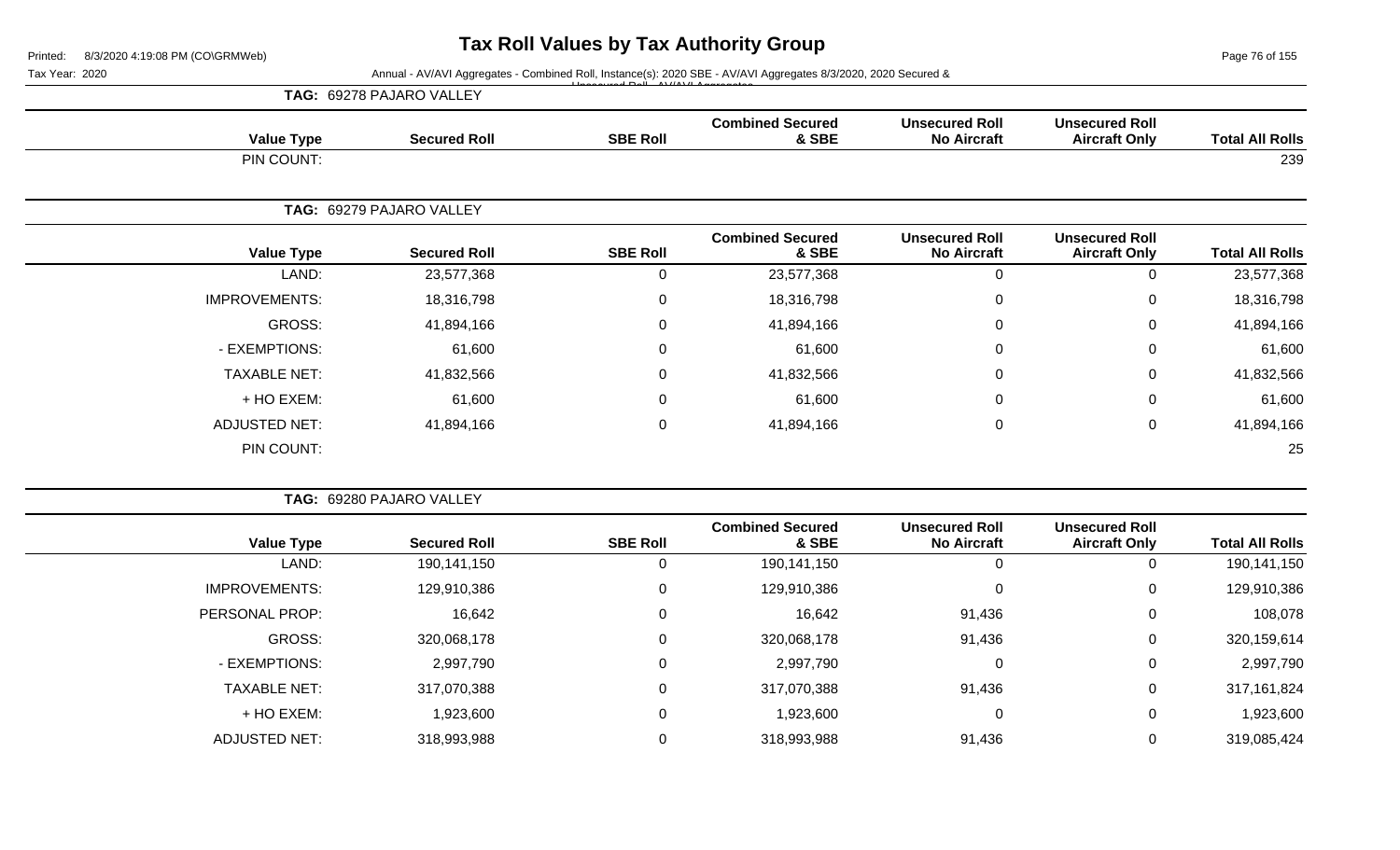Page 77 of 155

| <b>Unsecured Roll</b>                       | <b>Unsecured Roll</b>                         |                        |
|---------------------------------------------|-----------------------------------------------|------------------------|
|                                             | <b>Aircraft Only</b>                          | <b>Total All Rolls</b> |
|                                             |                                               | 805                    |
|                                             |                                               |                        |
| <b>Unsecured Roll</b><br><b>No Aircraft</b> | <b>Unsecured Roll</b><br><b>Aircraft Only</b> | <b>Total All Rolls</b> |
| $\mathbf 0$                                 | 0                                             | 49,502,370             |
| 4,500                                       | $\mathbf 0$                                   | 38,653,615             |
| 7,324                                       | $\mathbf 0$                                   | 7,324                  |
| 11,824                                      | 0                                             | 88,163,309             |
| $\mathbf 0$                                 | $\pmb{0}$                                     | 1,362,279              |
| 11,824                                      | $\mathbf 0$                                   | 86,801,030             |
| $\mathbf 0$                                 | $\mathbf 0$                                   | 418,600                |
| 11,824                                      | $\pmb{0}$                                     | 87,219,630             |
|                                             |                                               | 178                    |
|                                             | <b>No Aircraft</b>                            |                        |

| <b>TAG: 69282 PAJARO VALLEY</b> |
|---------------------------------|
|---------------------------------|

| <b>Total All Rolls</b> | <b>Unsecured Roll</b><br><b>Aircraft Only</b> | <b>Unsecured Roll</b><br><b>No Aircraft</b> | <b>Combined Secured</b><br>& SBE | <b>SBE Roll</b> | <b>Secured Roll</b> | <b>Value Type</b>    |
|------------------------|-----------------------------------------------|---------------------------------------------|----------------------------------|-----------------|---------------------|----------------------|
| 58,851,697             |                                               | 66,097                                      | 58,785,600                       | 0               | 58,785,600          | LAND:                |
| 43,128,078             | 0                                             | 422,159                                     | 42,705,919                       | 0               | 42,705,919          | <b>IMPROVEMENTS:</b> |
| 4,160,996              | 0                                             | 2,484,152                                   | 1,676,844                        | 0               | 1,676,844           | PERSONAL PROP:       |
| 106,140,771            | 0                                             | 2,972,408                                   | 103,168,363                      | 0               | 103,168,363         | GROSS:               |
| 14,485,970             | 0                                             | 0                                           | 14,485,970                       | 0               | 14,485,970          | - EXEMPTIONS:        |
| 91,654,801             | 0                                             | 2,972,408                                   | 88,682,393                       | 0               | 88,682,393          | <b>TAXABLE NET:</b>  |
| 147,000                |                                               | 0                                           | 147,000                          | 0               | 147,000             | + HO EXEM:           |
| 91,801,801             |                                               | 2,972,408                                   | 88,829,393                       | 0               | 88,829,393          | <b>ADJUSTED NET:</b> |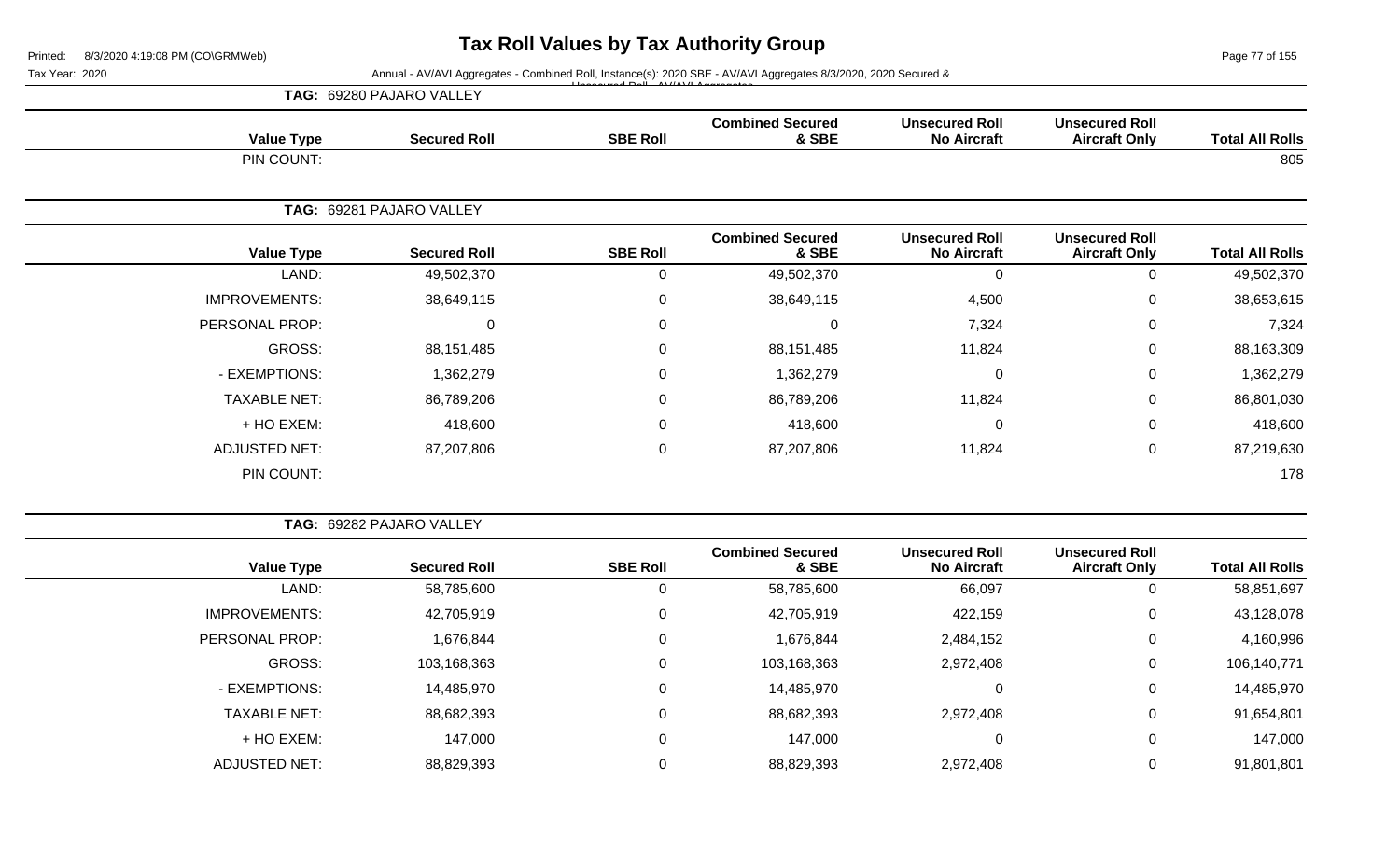Page 78 of 155

|                        |                                               |                                             |                                  |                 | Annual - AV/AVI Aggregates - Combined Roll, Instance(s): 2020 SBE - AV/AVI Aggregates 8/3/2020, 2020 Secured & | Tax Year: 2020       |
|------------------------|-----------------------------------------------|---------------------------------------------|----------------------------------|-----------------|----------------------------------------------------------------------------------------------------------------|----------------------|
|                        |                                               |                                             |                                  |                 | TAG: 69282 PAJARO VALLEY                                                                                       |                      |
| <b>Total All Rolls</b> | <b>Unsecured Roll</b><br><b>Aircraft Only</b> | <b>Unsecured Roll</b><br><b>No Aircraft</b> | <b>Combined Secured</b><br>& SBE | <b>SBE Roll</b> | <b>Secured Roll</b>                                                                                            | <b>Value Type</b>    |
| 170                    |                                               |                                             |                                  |                 |                                                                                                                | PIN COUNT:           |
|                        |                                               |                                             |                                  |                 | TAG: 69283 PAJARO VALLEY                                                                                       |                      |
| <b>Total All Rolls</b> | <b>Unsecured Roll</b><br><b>Aircraft Only</b> | <b>Unsecured Roll</b><br><b>No Aircraft</b> | <b>Combined Secured</b><br>& SBE | <b>SBE Roll</b> | <b>Secured Roll</b>                                                                                            | <b>Value Type</b>    |
|                        |                                               |                                             |                                  |                 |                                                                                                                | PIN COUNT:           |
|                        |                                               |                                             |                                  |                 | TAG: 69285 PAJARO VALLEY                                                                                       |                      |
| <b>Total All Rolls</b> | <b>Unsecured Roll</b><br><b>Aircraft Only</b> | <b>Unsecured Roll</b><br><b>No Aircraft</b> | <b>Combined Secured</b><br>& SBE | <b>SBE Roll</b> | <b>Secured Roll</b>                                                                                            | <b>Value Type</b>    |
| 1,866,843              | $\mathbf 0$                                   | $\mathbf 0$                                 | 1,866,843                        | $\mathbf 0$     | 1,866,843                                                                                                      | LAND:                |
| 1,497,093              | 0                                             | $\pmb{0}$                                   | 1,497,093                        | $\mathbf 0$     | 1,497,093                                                                                                      | <b>IMPROVEMENTS:</b> |
| 3,363,936              | 0                                             | $\pmb{0}$                                   | 3,363,936                        | $\mathbf 0$     | 3,363,936                                                                                                      | GROSS:               |
| 33,778                 | 0                                             | $\Omega$                                    | 33,778                           | $\Omega$        | 33,778                                                                                                         | - EXEMPTIONS:        |
| 3,330,158              | 0                                             | 0                                           | 3,330,158                        | 0               | 3,330,158                                                                                                      | <b>TAXABLE NET:</b>  |
| 28,000                 | 0                                             | 0                                           | 28,000                           | 0               | 28,000                                                                                                         | + HO EXEM:           |
| 3,358,158              | 0                                             | $\mathbf 0$                                 | 3,358,158                        | $\mathbf 0$     | 3,358,158                                                                                                      | <b>ADJUSTED NET:</b> |
| 17                     |                                               |                                             |                                  |                 |                                                                                                                | PIN COUNT:           |
|                        |                                               |                                             |                                  |                 | TAG: 69286 PAJARO VALLEY                                                                                       |                      |
| <b>Total All Rolls</b> | <b>Unsecured Roll</b><br><b>Aircraft Only</b> | <b>Unsecured Roll</b><br><b>No Aircraft</b> | <b>Combined Secured</b><br>& SBE | <b>SBE Roll</b> | <b>Secured Roll</b>                                                                                            | <b>Value Type</b>    |
| 259,184                | 0                                             | $\mathbf 0$                                 | 259,184                          | $\mathbf 0$     | 259,184                                                                                                        | LAND:                |
| 707,568                | 0                                             | 0                                           | 707,568                          | $\mathbf 0$     | 707,568                                                                                                        | IMPROVEMENTS:        |
| 966,752                | 0                                             | $\pmb{0}$                                   | 966,752                          | $\mathbf 0$     | 966,752                                                                                                        | <b>GROSS:</b>        |
| 966,752                | 0                                             | 0                                           | 966,752                          | $\Omega$        | 966,752                                                                                                        | <b>TAXABLE NET:</b>  |
| 966,752                | 0                                             | $\pmb{0}$                                   | 966,752                          | 0               | 966,752                                                                                                        | <b>ADJUSTED NET:</b> |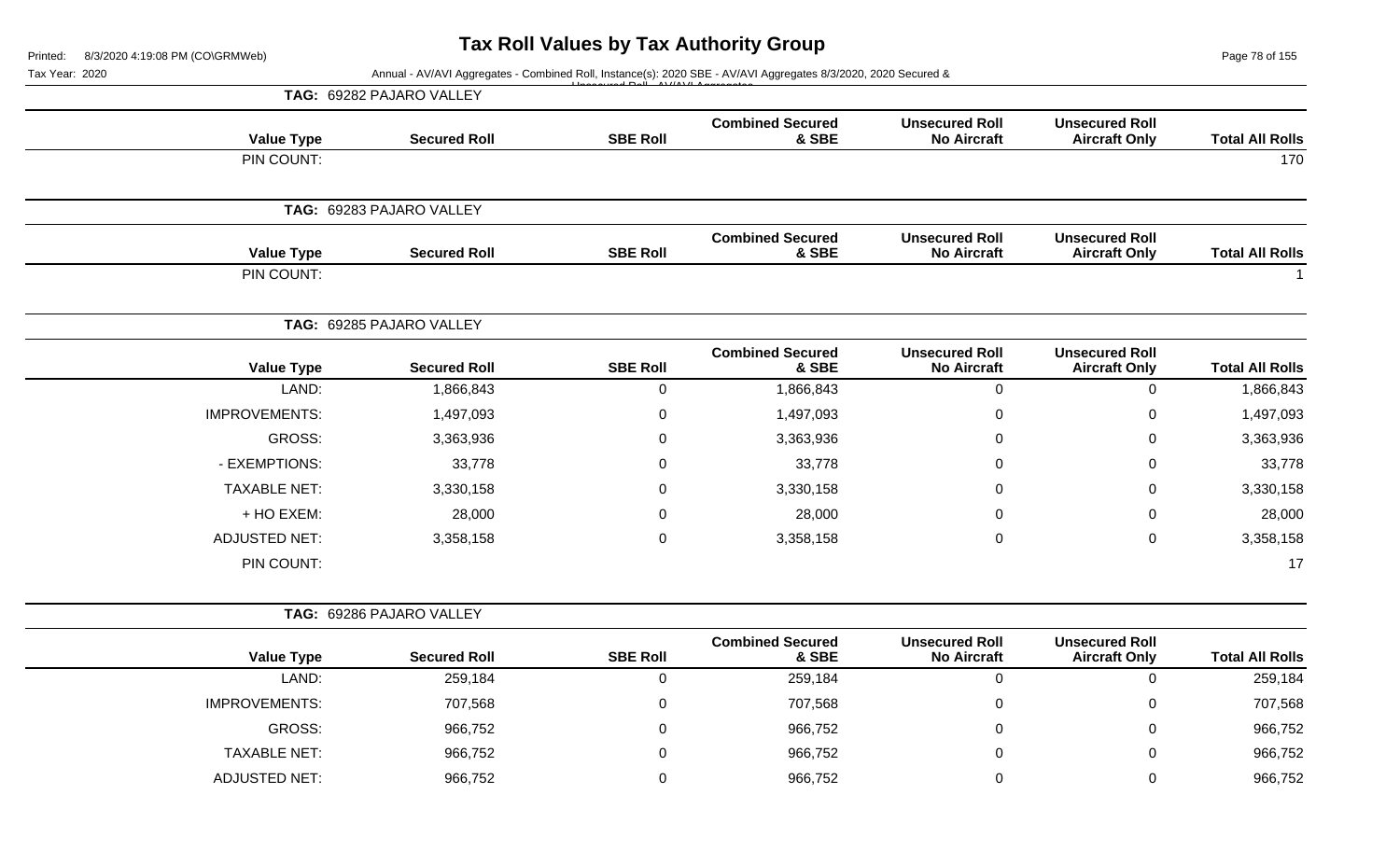Page 79 of 155

|                      | TAG: 69286 PAJARO VALLEY |                 |                                  |                                             |                                               |                        |
|----------------------|--------------------------|-----------------|----------------------------------|---------------------------------------------|-----------------------------------------------|------------------------|
| <b>Value Type</b>    | <b>Secured Roll</b>      | <b>SBE Roll</b> | <b>Combined Secured</b><br>& SBE | <b>Unsecured Roll</b><br><b>No Aircraft</b> | <b>Unsecured Roll</b><br><b>Aircraft Only</b> | <b>Total All Rolls</b> |
| PIN COUNT:           |                          |                 |                                  |                                             |                                               |                        |
|                      | TAG: 69289 PAJARO VALLEY |                 |                                  |                                             |                                               |                        |
| <b>Value Type</b>    | <b>Secured Roll</b>      | <b>SBE Roll</b> | <b>Combined Secured</b><br>& SBE | <b>Unsecured Roll</b><br><b>No Aircraft</b> | <b>Unsecured Roll</b><br><b>Aircraft Only</b> | <b>Total All Rolls</b> |
| LAND:                | 5,456,635                | 0               | 5,456,635                        | $\mathbf 0$                                 | 0                                             | 5,456,635              |
| <b>IMPROVEMENTS:</b> | 4,577,296                | 0               | 4,577,296                        | 0                                           | 0                                             | 4,577,296              |
| GROSS:               | 10,033,931               | 0               | 10,033,931                       | 0                                           | $\mathbf 0$                                   | 10,033,931             |
| - EXEMPTIONS:        | 42,000                   | 0               | 42,000                           | 0                                           | 0                                             | 42,000                 |
| <b>TAXABLE NET:</b>  | 9,991,931                | 0               | 9,991,931                        | $\mathbf 0$                                 | $\mathbf 0$                                   | 9,991,931              |
| + HO EXEM:           | 42,000                   | 0               | 42,000                           | 0                                           | 0                                             | 42,000                 |
| <b>ADJUSTED NET:</b> | 10,033,931               | 0               | 10,033,931                       | 0                                           | $\mathbf 0$                                   | 10,033,931             |
| PIN COUNT:           |                          |                 |                                  |                                             |                                               | 13                     |

|                      | TAG: 69290 PAJARO VALLEY |                 |                                  |                                             |                                               |                        |
|----------------------|--------------------------|-----------------|----------------------------------|---------------------------------------------|-----------------------------------------------|------------------------|
| <b>Value Type</b>    | <b>Secured Roll</b>      | <b>SBE Roll</b> | <b>Combined Secured</b><br>& SBE | <b>Unsecured Roll</b><br><b>No Aircraft</b> | <b>Unsecured Roll</b><br><b>Aircraft Only</b> | <b>Total All Rolls</b> |
| LAND:                | 10,281,520               |                 | 10,281,520                       |                                             | $\mathbf{0}$                                  | 10,281,520             |
| <b>IMPROVEMENTS:</b> | 13,416,845               | 0               | 13,416,845                       |                                             | 0                                             | 13,416,845             |
| PERSONAL PROP:       | U                        | 0               |                                  | 12,185                                      | $\mathbf{0}$                                  | 12,185                 |
| GROSS:               | 23,698,365               | 0               | 23,698,365                       | 12,185                                      | 0                                             | 23,710,550             |
| - EXEMPTIONS:        | 70,744                   | 0               | 70,744                           | $\Omega$                                    | $\overline{0}$                                | 70,744                 |
| <b>TAXABLE NET:</b>  | 23,627,621               | 0               | 23,627,621                       | 12,185                                      | 0                                             | 23,639,806             |
| + HO EXEM:           | 70,000                   | $\mathbf 0$     | 70,000                           |                                             | $\overline{0}$                                | 70,000                 |
| <b>ADJUSTED NET:</b> | 23,697,621               |                 | 23,697,621                       | 12,185                                      | 0                                             | 23,709,806             |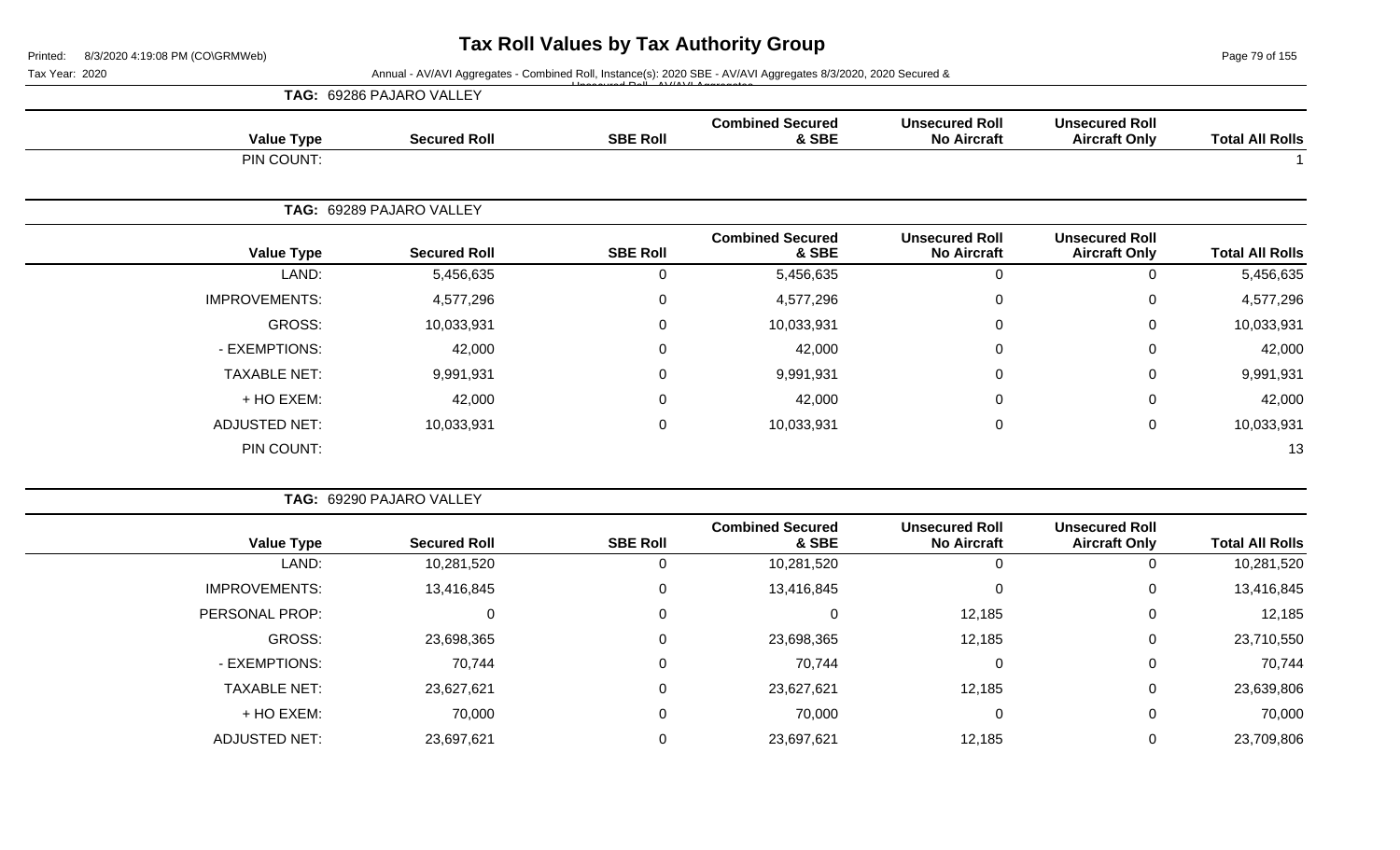Page 80 of 155

|                      | TAG: 69290 PAJARO VALLEY |                 |                                  |                                             |                                               |                        |
|----------------------|--------------------------|-----------------|----------------------------------|---------------------------------------------|-----------------------------------------------|------------------------|
| <b>Value Type</b>    | <b>Secured Roll</b>      | <b>SBE Roll</b> | <b>Combined Secured</b><br>& SBE | <b>Unsecured Roll</b><br><b>No Aircraft</b> | <b>Unsecured Roll</b><br><b>Aircraft Only</b> | <b>Total All Rolls</b> |
| PIN COUNT:           |                          |                 |                                  |                                             |                                               | 21                     |
|                      | TAG: 69291 PAJARO VALLEY |                 |                                  |                                             |                                               |                        |
| <b>Value Type</b>    | <b>Secured Roll</b>      | <b>SBE Roll</b> | <b>Combined Secured</b><br>& SBE | <b>Unsecured Roll</b><br><b>No Aircraft</b> | <b>Unsecured Roll</b><br><b>Aircraft Only</b> | <b>Total All Rolls</b> |
| LAND:                | 24,529,730               | 0               | 24,529,730                       | $\pmb{0}$                                   | 0                                             | 24,529,730             |
| <b>IMPROVEMENTS:</b> | 13,774,118               | 0               | 13,774,118                       | $\pmb{0}$                                   | 0                                             | 13,774,118             |
| PERSONAL PROP:       | 900,019                  | 0               | 900,019                          | 55,795                                      | 0                                             | 955,814                |
| GROSS:               | 39,203,867               | 0               | 39,203,867                       | 55,795                                      | 0                                             | 39,259,662             |
| - EXEMPTIONS:        | 349,546                  | 0               | 349,546                          | 0                                           | 0                                             | 349,546                |
| <b>TAXABLE NET:</b>  | 38,854,321               | $\mathbf 0$     | 38,854,321                       | 55,795                                      | 0                                             | 38,910,116             |
| + HO EXEM:           | 63,000                   | $\mathbf 0$     | 63,000                           | 0                                           | $\mathbf 0$                                   | 63,000                 |
| <b>ADJUSTED NET:</b> | 38,917,321               | $\mathbf 0$     | 38,917,321                       | 55,795                                      | 0                                             | 38,973,116             |
| PIN COUNT:           |                          |                 |                                  |                                             |                                               | 61                     |

|                        |                                               |                                             |                                  |                 | TAG: 69293 PAJARO VALLEY |                      |  |
|------------------------|-----------------------------------------------|---------------------------------------------|----------------------------------|-----------------|--------------------------|----------------------|--|
| <b>Total All Rolls</b> | <b>Unsecured Roll</b><br><b>Aircraft Only</b> | <b>Unsecured Roll</b><br><b>No Aircraft</b> | <b>Combined Secured</b><br>& SBE | <b>SBE Roll</b> | <b>Secured Roll</b>      | <b>Value Type</b>    |  |
| 14,617,186             | 0                                             | 0                                           | 14,617,186                       |                 | 14,617,186               | LAND:                |  |
| 7,663,541              | 0                                             | 0                                           | 7,663,541                        | $\Omega$        | 7,663,541                | <b>IMPROVEMENTS:</b> |  |
| 22,280,727             | 0                                             | 0                                           | 22,280,727                       |                 | 22,280,727               | GROSS:               |  |
| 179,475                | 0                                             | $\mathbf 0$                                 | 179,475                          |                 | 179,475                  | - EXEMPTIONS:        |  |
| 22,101,252             | 0                                             | $\mathbf 0$                                 | 22,101,252                       |                 | 22,101,252               | <b>TAXABLE NET:</b>  |  |
| 35,000                 | 0                                             | $\overline{0}$                              | 35,000                           |                 | 35,000                   | + HO EXEM:           |  |
| 22,136,252             | 0                                             |                                             | 22,136,252                       |                 | 22,136,252               | <b>ADJUSTED NET:</b> |  |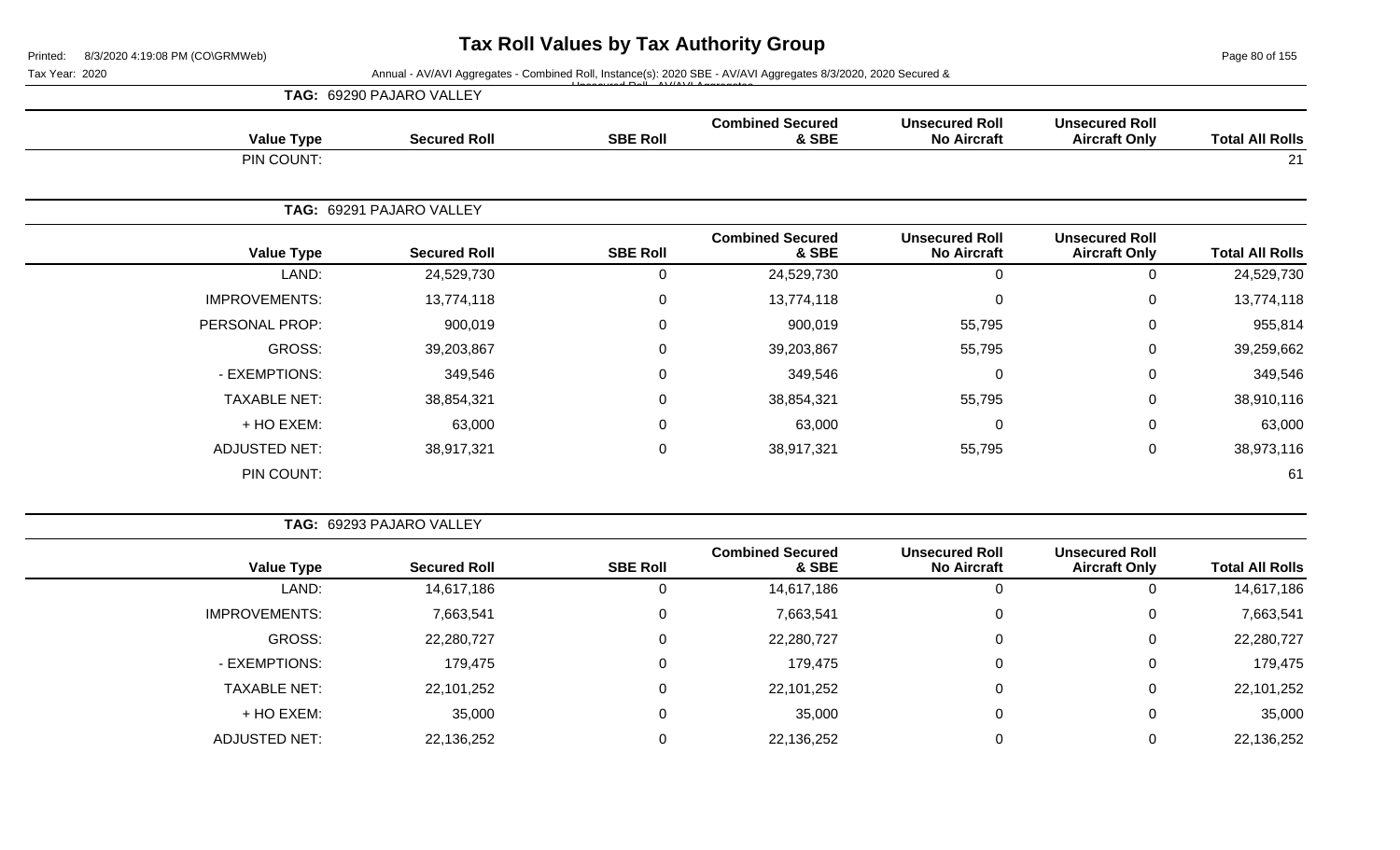Page 81 of 155

Tax Year: 2020 Annual - AV/AVI Aggregates - Combined Roll, Instance(s): 2020 SBE - AV/AVI Aggregates 8/3/2020, 2020 Secured &

|                        |                                               |                                             |                                  |                 | Territori TW//WITGgibgated Compiled Roll, motarico(o). 2020 ODE TW//WITGgibgated Oro/2020, 2020 Octared & |                      | . an Ivai. Lucu |
|------------------------|-----------------------------------------------|---------------------------------------------|----------------------------------|-----------------|-----------------------------------------------------------------------------------------------------------|----------------------|-----------------|
|                        |                                               |                                             |                                  |                 | TAG: 69293 PAJARO VALLEY                                                                                  |                      |                 |
| <b>Total All Rolls</b> | <b>Unsecured Roll</b><br><b>Aircraft Only</b> | <b>Unsecured Roll</b><br><b>No Aircraft</b> | <b>Combined Secured</b><br>& SBE | <b>SBE Roll</b> | <b>Secured Roll</b>                                                                                       | <b>Value Type</b>    |                 |
| 18                     |                                               |                                             |                                  |                 |                                                                                                           | PIN COUNT:           |                 |
|                        |                                               |                                             |                                  |                 | TAG: 73001 HAPPY VALLEY                                                                                   |                      |                 |
| <b>Total All Rolls</b> | <b>Unsecured Roll</b><br><b>Aircraft Only</b> | <b>Unsecured Roll</b><br><b>No Aircraft</b> | <b>Combined Secured</b><br>& SBE | <b>SBE Roll</b> | <b>Secured Roll</b>                                                                                       | <b>Value Type</b>    |                 |
| 185,363,206            | $\mathbf 0$                                   | $\Omega$                                    | 185,363,206                      | $\Omega$        | 185,363,206                                                                                               | LAND:                |                 |
| 157,344,590            | 0                                             | 118,049                                     | 157,226,541                      | 0               | 157,226,541                                                                                               | <b>IMPROVEMENTS:</b> |                 |
| 1,184,938              | $\mathbf 0$                                   | 539,687                                     | 645,251                          | $\Omega$        | 645,251                                                                                                   | PERSONAL PROP:       |                 |
| 343,892,734            | $\mathbf 0$                                   | 657,736                                     | 343,234,998                      | 0               | 343,234,998                                                                                               | GROSS:               |                 |
| 6,188,064              | $\mathbf 0$                                   | $\Omega$                                    | 6,188,064                        | $\Omega$        | 6,188,064                                                                                                 | - EXEMPTIONS:        |                 |
| 337,704,670            | 0                                             | 657,736                                     | 337,046,934                      | $\Omega$        | 337,046,934                                                                                               | <b>TAXABLE NET:</b>  |                 |
| 1,818,600              | $\mathbf 0$                                   | $\Omega$                                    | 1,818,600                        | $\Omega$        | 1,818,600                                                                                                 | + HO EXEM:           |                 |
| 339,523,270            | 0                                             | 657,736                                     | 338,865,534                      | $\pmb{0}$       | 338,865,534                                                                                               | ADJUSTED NET:        |                 |
| 605                    |                                               |                                             |                                  |                 |                                                                                                           | PIN COUNT:           |                 |
|                        |                                               |                                             |                                  |                 |                                                                                                           |                      |                 |

**TAG:** 73002 HAPPY VALLEY **Value Type Secured Roll SBE Roll Combined Secured & SBE Unsecured Roll No Aircraft Unsecured Roll Total All Rolls** LAND: 1,545,257 0 1,545,257 0 0 1,545,257 IMPROVEMENTS: 943,830 943,830 0 943,830 943,830 0 943,830 943,830 0 943,830 GROSS: 2,489,087 0 2,489,087 0 0 2,489,087 - EXEMPTIONS: 14,000 0 14,000 0 0 14,000 TAXABLE NET: 2,475,087 0 2,475,087 0 0 2,475,087 + HO EXEM: 14,000 0 14,000 0 0 14,000 ADJUSTED NET: 2,489,087 0 2,489,087 0 0 2,489,087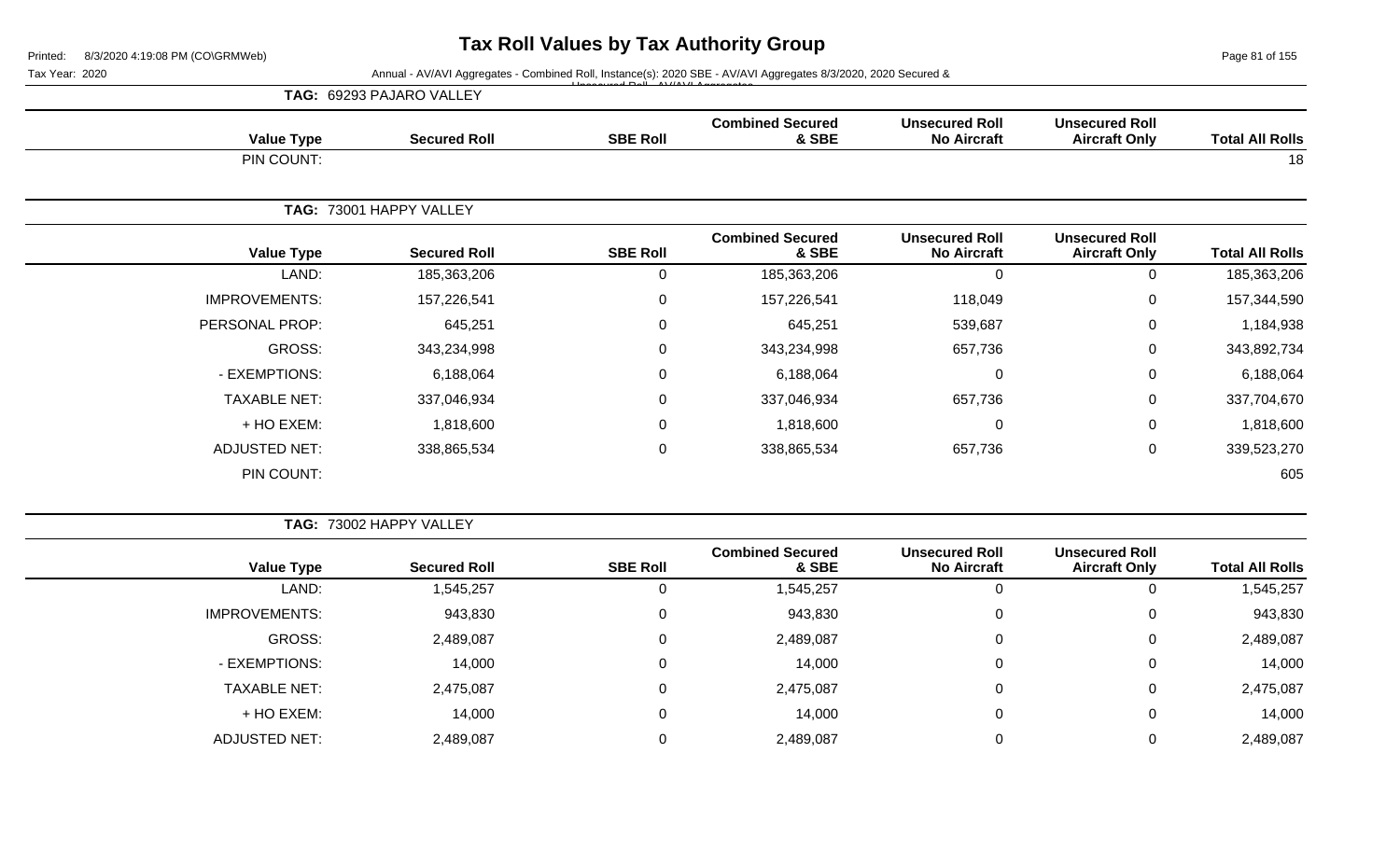Page 82 of 155

| Tax Year: 2020 |                      |                         |                 | Annual - AV/AVI Aggregates - Combined Roll, Instance(s): 2020 SBE - AV/AVI Aggregates 8/3/2020, 2020 Secured & |                                             |                                               |                        |
|----------------|----------------------|-------------------------|-----------------|----------------------------------------------------------------------------------------------------------------|---------------------------------------------|-----------------------------------------------|------------------------|
|                |                      | TAG: 73002 HAPPY VALLEY |                 |                                                                                                                |                                             |                                               |                        |
|                | <b>Value Type</b>    | <b>Secured Roll</b>     | <b>SBE Roll</b> | <b>Combined Secured</b><br>& SBE                                                                               | <b>Unsecured Roll</b><br><b>No Aircraft</b> | <b>Unsecured Roll</b><br><b>Aircraft Only</b> | <b>Total All Rolls</b> |
|                | PIN COUNT:           |                         |                 |                                                                                                                |                                             |                                               |                        |
|                |                      |                         |                 |                                                                                                                |                                             |                                               |                        |
|                |                      | TAG: 73003 HAPPY VALLEY |                 |                                                                                                                |                                             |                                               |                        |
|                | <b>Value Type</b>    | <b>Secured Roll</b>     | <b>SBE Roll</b> | <b>Combined Secured</b><br>& SBE                                                                               | <b>Unsecured Roll</b><br><b>No Aircraft</b> | <b>Unsecured Roll</b><br><b>Aircraft Only</b> | <b>Total All Rolls</b> |
|                | LAND:                | 976,710                 | $\mathbf 0$     | 976,710                                                                                                        | $\mathbf 0$                                 | $\mathbf 0$                                   | 976,710                |
|                | <b>IMPROVEMENTS:</b> | 835,184                 | 0               | 835,184                                                                                                        | $\mathbf 0$                                 | $\pmb{0}$                                     | 835,184                |
|                | <b>GROSS:</b>        | 1,811,894               | 0               | 1,811,894                                                                                                      | 0                                           | $\mathbf 0$                                   | 1,811,894              |
|                | - EXEMPTIONS:        | 14,000                  | 0               | 14,000                                                                                                         | 0                                           | 0                                             | 14,000                 |
|                | <b>TAXABLE NET:</b>  | 1,797,894               | 0               | 1,797,894                                                                                                      | 0                                           | 0                                             | 1,797,894              |
|                | + HO EXEM:           | 14,000                  | $\Omega$        | 14,000                                                                                                         | 0                                           | $\pmb{0}$                                     | 14,000                 |
|                | <b>ADJUSTED NET:</b> | 1,811,894               | 0               | 1,811,894                                                                                                      | $\mathbf 0$                                 | $\mathbf 0$                                   | 1,811,894              |
|                | PIN COUNT:           |                         |                 |                                                                                                                |                                             |                                               | 3                      |
|                |                      | TAG: 73004 HAPPY VALLEY |                 |                                                                                                                |                                             |                                               |                        |
|                | <b>Value Type</b>    | <b>Secured Roll</b>     | <b>SBE Roll</b> | <b>Combined Secured</b><br>& SBE                                                                               | <b>Unsecured Roll</b><br><b>No Aircraft</b> | <b>Unsecured Roll</b><br><b>Aircraft Only</b> | <b>Total All Rolls</b> |
|                | LAND:                | 1,261,658               | $\mathbf 0$     | 1,261,658                                                                                                      | $\mathbf 0$                                 | 0                                             | 1,261,658              |
|                | <b>IMPROVEMENTS:</b> | 1,096,689               | 0               | 1,096,689                                                                                                      | 0                                           | 0                                             | 1,096,689              |
|                | <b>GROSS:</b>        | 2,358,347               | 0               | 2,358,347                                                                                                      | 0                                           | $\pmb{0}$                                     | 2,358,347              |
|                | - EXEMPTIONS:        | 21,000                  | 0               | 21,000                                                                                                         | 0                                           | $\mathbf 0$                                   | 21,000                 |
|                | <b>TAXABLE NET:</b>  | 2,337,347               | 0               | 2,337,347                                                                                                      | 0                                           | 0                                             | 2,337,347              |
|                | + HO EXEM:           | 21,000                  | 0               | 21,000                                                                                                         | 0                                           | 0                                             | 21,000                 |
|                | <b>ADJUSTED NET:</b> | 2,358,347               | 0               | 2,358,347                                                                                                      | 0                                           | $\mathbf 0$                                   | 2,358,347              |
|                |                      |                         |                 |                                                                                                                |                                             |                                               |                        |

PIN COUNT: 4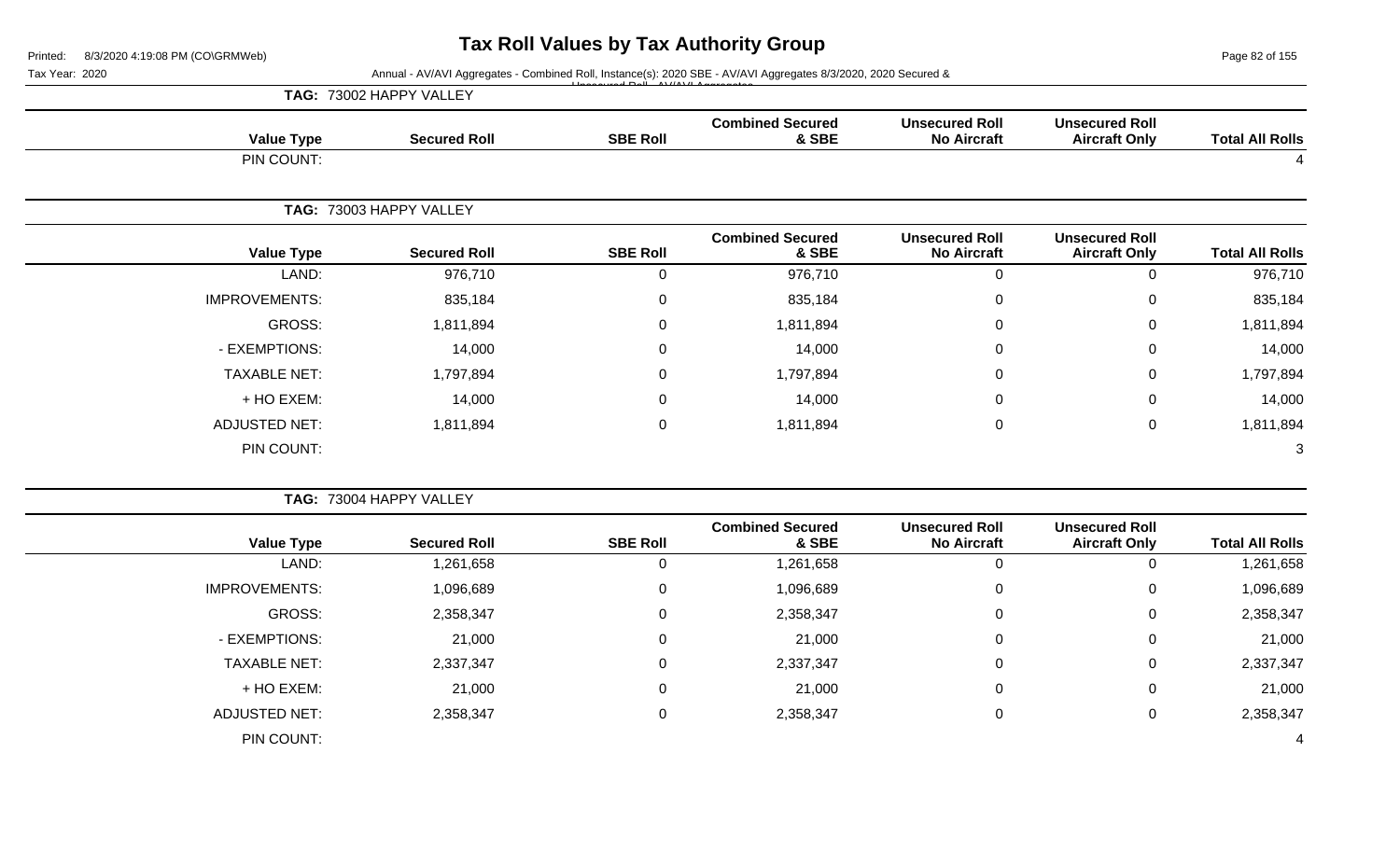### **Tax Roll Values by Tax Authority Group**

Page 83 of 155

|                      | <b>TAG: 73005 HAPPY VALLEY</b> |                 |                                  |                                             |                                               |                        |
|----------------------|--------------------------------|-----------------|----------------------------------|---------------------------------------------|-----------------------------------------------|------------------------|
| <b>Value Type</b>    | <b>Secured Roll</b>            | <b>SBE Roll</b> | <b>Combined Secured</b><br>& SBE | <b>Unsecured Roll</b><br><b>No Aircraft</b> | <b>Unsecured Roll</b><br><b>Aircraft Only</b> | <b>Total All Rolls</b> |
| LAND:                | 105,320                        | U               | 105,320                          | 0                                           |                                               | 105,320                |
| <b>IMPROVEMENTS:</b> | 59,128                         | $\overline{0}$  | 59,128                           | 0                                           | 0                                             | 59,128                 |
| GROSS:               | 164,448                        | 0               | 164,448                          | 0                                           | $\Omega$                                      | 164,448                |
| <b>TAXABLE NET:</b>  | 164,448                        | $\mathbf 0$     | 164,448                          | 0                                           | $\mathbf 0$                                   | 164,448                |
| <b>ADJUSTED NET:</b> | 164,448                        | $\mathbf 0$     | 164,448                          | 0                                           | $\overline{0}$                                | 164,448                |
| PIN COUNT:           |                                |                 |                                  |                                             |                                               | $\overline{2}$         |

|                      | TAG: 79001 LOMA PRIETA |                 |                                  |                                             |                                               |                        |
|----------------------|------------------------|-----------------|----------------------------------|---------------------------------------------|-----------------------------------------------|------------------------|
| <b>Value Type</b>    | <b>Secured Roll</b>    | <b>SBE Roll</b> | <b>Combined Secured</b><br>& SBE | <b>Unsecured Roll</b><br><b>No Aircraft</b> | <b>Unsecured Roll</b><br><b>Aircraft Only</b> | <b>Total All Rolls</b> |
| LAND:                | 8,339,302              | 0               | 8,339,302                        | 0                                           | 0                                             | 8,339,302              |
| <b>IMPROVEMENTS:</b> | 6,222,302              | 0               | 6,222,302                        | 0                                           | 0                                             | 6,222,302              |
| PERSONAL PROP:       | 0                      | $\mathbf 0$     | 0                                | 30,815                                      | 0                                             | 30,815                 |
| GROSS:               | 14,561,604             | 0               | 14,561,604                       | 30,815                                      | 0                                             | 14,592,419             |
| - EXEMPTIONS:        | 84,234                 | 0               | 84,234                           | 0                                           | 0                                             | 84,234                 |
| <b>TAXABLE NET:</b>  | 14,477,370             | 0               | 14,477,370                       | 30,815                                      | 0                                             | 14,508,185             |
| + HO EXEM:           | 84,000                 | 0               | 84,000                           | 0                                           | 0                                             | 84,000                 |
| <b>ADJUSTED NET:</b> | 14,561,370             | $\mathbf 0$     | 14,561,370                       | 30,815                                      | 0                                             | 14,592,185             |
| PIN COUNT:           |                        |                 |                                  |                                             |                                               | 23                     |

| TAG: 79004 LOMA PRIETA |
|------------------------|
|                        |

|                        | <b>Unsecured Roll</b> | <b>Unsecured Roll</b> | <b>Combined Secured</b> |                 |                     |                      |
|------------------------|-----------------------|-----------------------|-------------------------|-----------------|---------------------|----------------------|
| <b>Total All Rolls</b> | <b>Aircraft Only</b>  | <b>No Aircraft</b>    | & SBE                   | <b>SBE Roll</b> | <b>Secured Roll</b> | <b>Value Type</b>    |
| 18,268,638             |                       |                       | 18,268,638              |                 | 18,268,638          | LAND:                |
| 13,140,471             |                       |                       | 13,140,471              |                 | 13,140,471          | <b>IMPROVEMENTS:</b> |
| 25,000                 |                       |                       | 25,000                  |                 | 25,000              | PERSONAL PROP:       |
| 31,434,109             |                       |                       | 31,434,109              |                 | 31,434,109          | GROSS:               |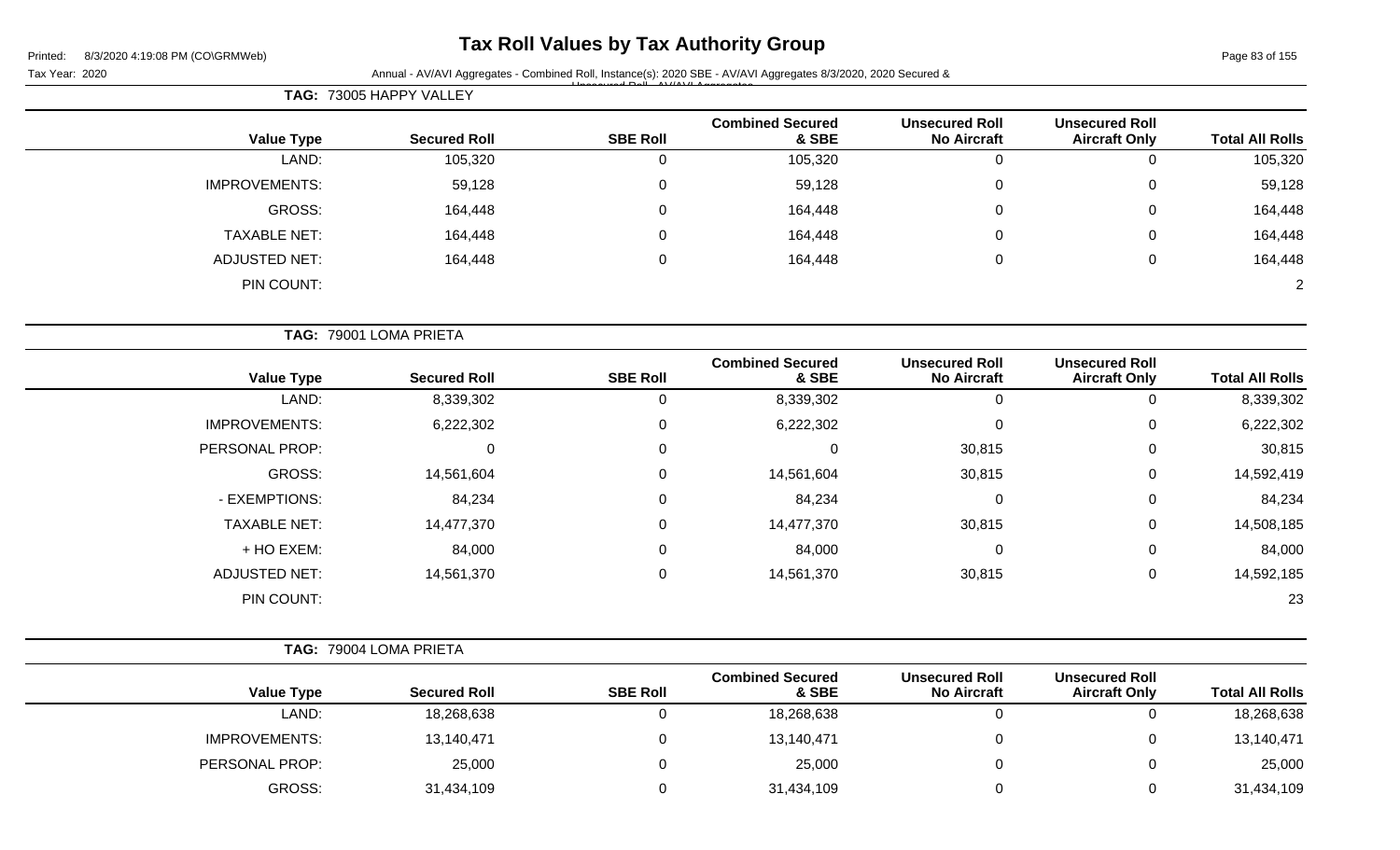| Printed: | 8/3/2020 4:19:08 PM (CO\GRMWeb) |  |
|----------|---------------------------------|--|
|          |                                 |  |

Page 84 of 155

| $1$ ago o <del>r</del> or 100 |                                               |                                             |                                  |                 | Annual - AV/AVI Aggregates - Combined Roll, Instance(s): 2020 SBE - AV/AVI Aggregates 8/3/2020, 2020 Secured & | $0.972020$ - $1.19.0011W$ (00%) $0.01W$<br>Tax Year: 2020 |
|-------------------------------|-----------------------------------------------|---------------------------------------------|----------------------------------|-----------------|----------------------------------------------------------------------------------------------------------------|-----------------------------------------------------------|
|                               |                                               |                                             |                                  |                 | TAG: 79004 LOMA PRIETA                                                                                         |                                                           |
| <b>Total All Rolls</b>        | <b>Unsecured Roll</b><br><b>Aircraft Only</b> | <b>Unsecured Roll</b><br><b>No Aircraft</b> | <b>Combined Secured</b><br>& SBE | <b>SBE Roll</b> | <b>Secured Roll</b>                                                                                            | <b>Value Type</b>                                         |
| 166,503                       | $\Omega$                                      | 0                                           | 166,503                          | $\mathbf 0$     | 166,503                                                                                                        | - EXEMPTIONS:                                             |
| 31,267,606                    | $\Omega$                                      | 0                                           | 31,267,606                       | 0               | 31,267,606                                                                                                     | <b>TAXABLE NET:</b>                                       |
| 161,000                       | $\Omega$                                      | 0                                           | 161,000                          | 0               | 161,000                                                                                                        | + HO EXEM:                                                |
| 31,428,606                    | $\Omega$                                      | $\Omega$                                    | 31,428,606                       | 0               | 31,428,606                                                                                                     | <b>ADJUSTED NET:</b>                                      |
| 81                            |                                               |                                             |                                  |                 |                                                                                                                | PIN COUNT:                                                |
|                               |                                               |                                             |                                  |                 | TAG: 79012 LOMA PRIETA                                                                                         |                                                           |
| <b>Total All Rolls</b>        | <b>Unsecured Roll</b><br><b>Aircraft Only</b> | <b>Unsecured Roll</b><br><b>No Aircraft</b> | <b>Combined Secured</b><br>& SBE | <b>SBE Roll</b> | <b>Secured Roll</b>                                                                                            | <b>Value Type</b>                                         |
| 1,988,658                     | $\mathbf 0$                                   | $\mathbf 0$                                 | 1,988,658                        | $\pmb{0}$       | 1,988,658                                                                                                      | LAND:                                                     |
| 1,100,569                     | $\Omega$                                      | $\Omega$                                    | 1,100,569                        | 0               | 1,100,569                                                                                                      | <b>IMPROVEMENTS:</b>                                      |
| 3,089,227                     | $\Omega$                                      | 0                                           | 3,089,227                        | 0               | 3,089,227                                                                                                      | <b>GROSS:</b>                                             |
| 14,000                        | $\Omega$                                      | 0                                           | 14,000                           | 0               | 14,000                                                                                                         | - EXEMPTIONS:                                             |
| 3,075,227                     | 0                                             | 0                                           | 3,075,227                        | 0               | 3,075,227                                                                                                      | <b>TAXABLE NET:</b>                                       |
| 14,000                        | $\Omega$                                      | 0                                           | 14,000                           | 0               | 14,000                                                                                                         | + HO EXEM:                                                |
| 3,089,227                     | $\mathbf 0$                                   | 0                                           | 3,089,227                        | 0               | 3,089,227                                                                                                      | <b>ADJUSTED NET:</b>                                      |
| 8                             |                                               |                                             |                                  |                 |                                                                                                                | PIN COUNT:                                                |
|                               |                                               |                                             |                                  |                 | TAG: 79014 LOMA PRIETA                                                                                         |                                                           |
| <b>Total All Rolls</b>        | <b>Unsecured Roll</b><br><b>Aircraft Only</b> | <b>Unsecured Roll</b><br><b>No Aircraft</b> | <b>Combined Secured</b><br>& SBE | <b>SBE Roll</b> | <b>Secured Roll</b>                                                                                            | <b>Value Type</b>                                         |
| 5,121,516                     | $\Omega$                                      | $\mathbf 0$                                 | 5,121,516                        | 0               | 5,121,516                                                                                                      | LAND:                                                     |
| 3,659,982                     | $\pmb{0}$                                     | 0                                           | 3,659,982                        | 0               | 3,659,982                                                                                                      | IMPROVEMENTS:                                             |
| 8,781,498                     | $\pmb{0}$                                     | 0                                           | 8,781,498                        | 0               | 8,781,498                                                                                                      | GROSS:                                                    |
| 35,000                        | $\mathbf 0$                                   | 0                                           | 35,000                           | 0               | 35,000                                                                                                         | - EXEMPTIONS:                                             |
| 8,746,498                     | $\pmb{0}$                                     | 0                                           | 8,746,498                        | 0               | 8,746,498                                                                                                      | <b>TAXABLE NET:</b>                                       |
| 35,000                        | $\mathbf 0$                                   | $\Omega$                                    | 35,000                           | 0               | 35,000                                                                                                         | + HO EXEM:                                                |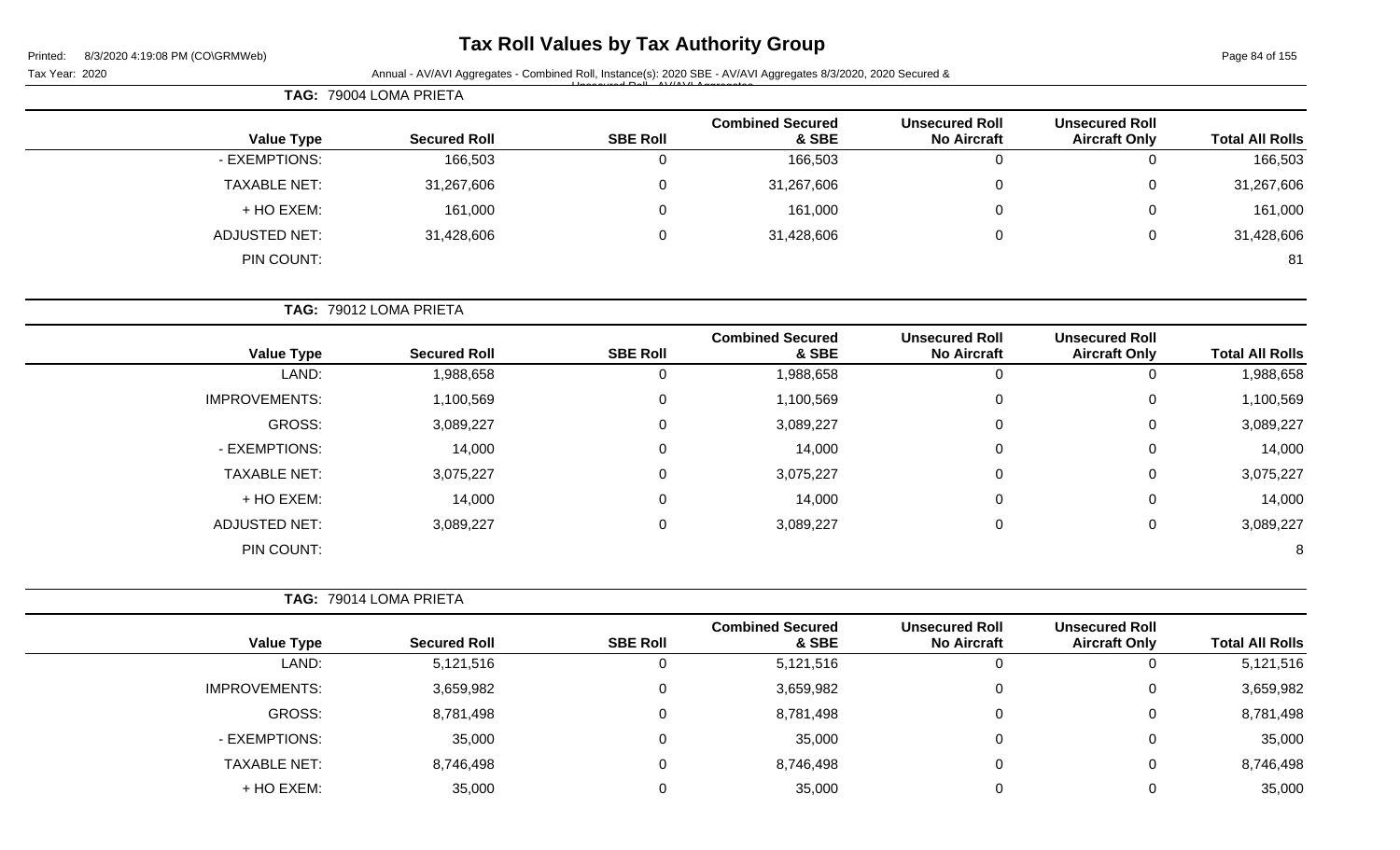Page 85 of 155

| Tax Year: 2020 |                      |                        |                 | Annual - AV/AVI Aggregates - Combined Roll, Instance(s): 2020 SBE - AV/AVI Aggregates 8/3/2020, 2020 Secured & |                                             |                                               |                        |
|----------------|----------------------|------------------------|-----------------|----------------------------------------------------------------------------------------------------------------|---------------------------------------------|-----------------------------------------------|------------------------|
|                |                      | TAG: 79014 LOMA PRIETA |                 |                                                                                                                |                                             |                                               |                        |
|                | <b>Value Type</b>    | <b>Secured Roll</b>    | <b>SBE Roll</b> | <b>Combined Secured</b><br>& SBE                                                                               | <b>Unsecured Roll</b><br><b>No Aircraft</b> | <b>Unsecured Roll</b><br><b>Aircraft Only</b> | <b>Total All Rolls</b> |
|                | <b>ADJUSTED NET:</b> | 8,781,498              | 0               | 8,781,498                                                                                                      | $\pmb{0}$                                   | 0                                             | 8,781,498              |
|                | PIN COUNT:           |                        |                 |                                                                                                                |                                             |                                               | 19                     |
|                |                      | TAG: 79021 LOMA PRIETA |                 |                                                                                                                |                                             |                                               |                        |
|                | <b>Value Type</b>    | <b>Secured Roll</b>    | <b>SBE Roll</b> | <b>Combined Secured</b><br>& SBE                                                                               | <b>Unsecured Roll</b><br><b>No Aircraft</b> | <b>Unsecured Roll</b><br><b>Aircraft Only</b> | <b>Total All Rolls</b> |
|                | LAND:                | 163,192                | 0               | 163,192                                                                                                        | $\pmb{0}$                                   | $\Omega$                                      | 163,192                |
|                | <b>IMPROVEMENTS:</b> | 455,972                | $\mathbf 0$     | 455,972                                                                                                        | 0                                           | 0                                             | 455,972                |
|                | <b>GROSS:</b>        | 619,164                | 0               | 619,164                                                                                                        | 0                                           | 0                                             | 619,164                |
|                | - EXEMPTIONS:        | 7,000                  | 0               | 7,000                                                                                                          | 0                                           | 0                                             | 7,000                  |
|                | <b>TAXABLE NET:</b>  | 612,164                | 0               | 612,164                                                                                                        | 0                                           | 0                                             | 612,164                |
|                | + HO EXEM:           | 7,000                  | 0               | 7,000                                                                                                          | 0                                           | 0                                             | 7,000                  |
|                | <b>ADJUSTED NET:</b> | 619,164                | $\mathbf 0$     | 619,164                                                                                                        | $\pmb{0}$                                   | $\mathbf 0$                                   | 619,164                |
|                | PIN COUNT:           |                        |                 |                                                                                                                |                                             |                                               |                        |
|                |                      | TAG: 79022 LOMA PRIETA |                 |                                                                                                                |                                             |                                               |                        |
|                | <b>Value Type</b>    | <b>Secured Roll</b>    | <b>SBE Roll</b> | <b>Combined Secured</b><br>& SBE                                                                               | <b>Unsecured Roll</b><br><b>No Aircraft</b> | <b>Unsecured Roll</b><br><b>Aircraft Only</b> | <b>Total All Rolls</b> |

| <b>Total All Rolls</b> | UNSecured Roll<br><b>Aircraft Only</b> | UNSecured Roll<br><b>No Aircraft</b> | Compined Secured<br>& SBE | <b>SBE Roll</b> | <b>Secured Roll</b> | <b>Value Type</b>    |
|------------------------|----------------------------------------|--------------------------------------|---------------------------|-----------------|---------------------|----------------------|
| 689,103                |                                        |                                      | 689,103                   | 0               | 689,103             | LAND:                |
| 1,042,834              | 0                                      | 0                                    | 1,042,834                 | 0               | 1,042,834           | <b>IMPROVEMENTS:</b> |
| 1,731,937              | 0                                      | $\mathbf 0$                          | 1,731,937                 | 0               | 1,731,937           | GROSS:               |
| 7,000                  | $\Omega$                               | 0                                    | 7,000                     | 0               | 7,000               | - EXEMPTIONS:        |
| 1,724,937              | 0                                      | 0                                    | 1,724,937                 | $\overline{0}$  | 1,724,937           | <b>TAXABLE NET:</b>  |
| 7,000                  | 0                                      | 0                                    | 7,000                     | $\mathbf 0$     | 7,000               | + HO EXEM:           |
| 1,731,937              |                                        | 0                                    | 1,731,937                 | $\overline{0}$  | 1,731,937           | <b>ADJUSTED NET:</b> |
|                        |                                        |                                      |                           |                 |                     | PIN COUNT:           |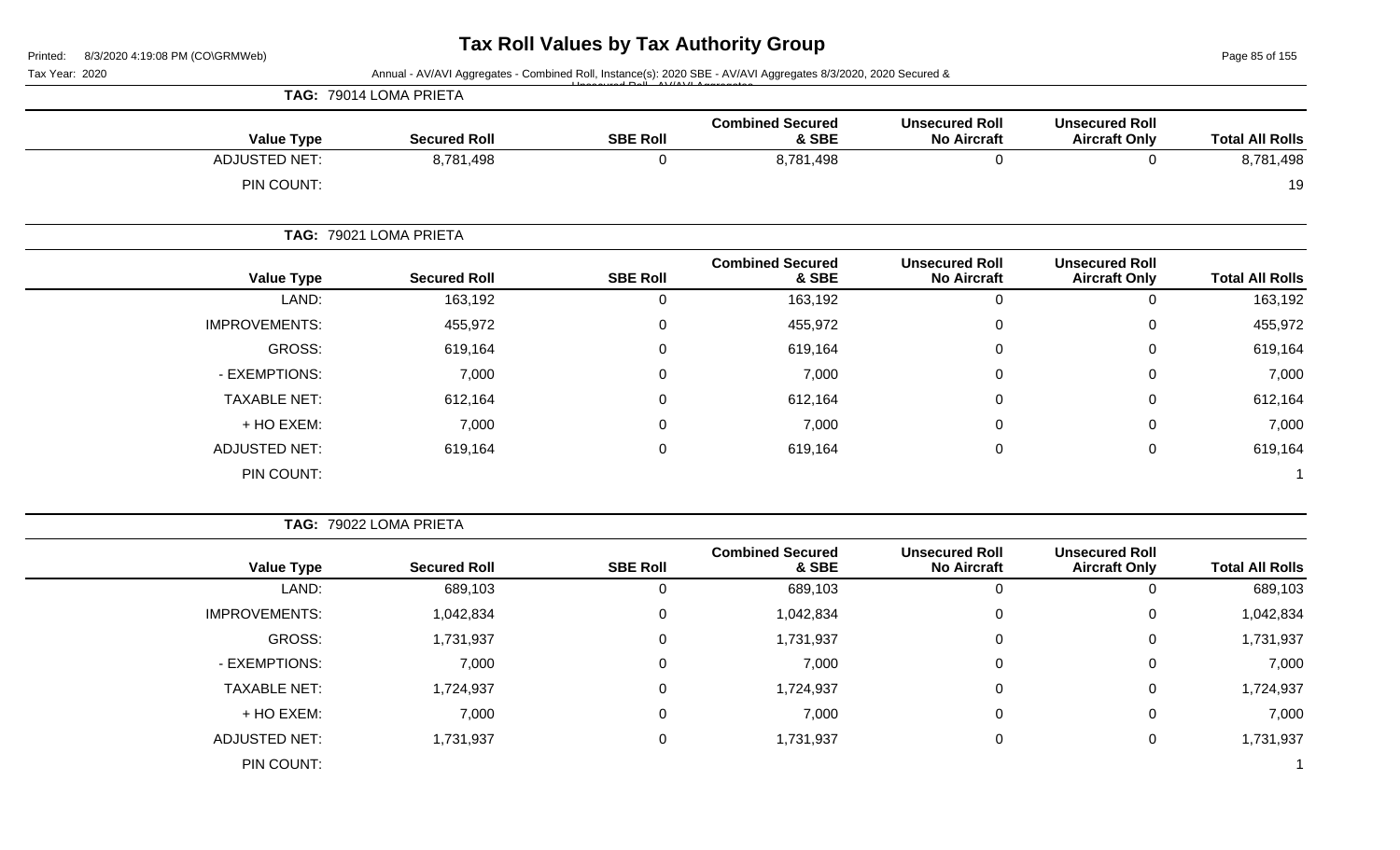### **Tax Roll Values by Tax Authority Group**

Unsecured Roll - AV/AVI Aggregates

Tax Year: 2020 **Annual - AV/AVI Aggregates - Combined Roll, Instance(s): 2020 SBE - AV/AVI Aggregates 8/3/2020, 2020 Secured &** 

**TAG:** 79030 LOMA PRIETA **Value Type Secured Roll SBE Roll Combined Secured & SBE Unsecured Roll No Aircraft Unsecured Roll Total All Rolls** LAND: 25,375,747 0 25,375,747 0 0 25,375,747 IMPROVEMENTS: 22,590,400 0 22,590,400 22,590,400 GROSS: 47,966,147 0 47,966,147 0 0 47,966,147 - EXEMPTIONS: 252,863 0 252,863 0 0 252,863 TAXABLE NET: 47,713,284 0 47,713,284 0 0 47,713,284 + HO EXEM: 252,000 0 252,000 0 0 252,000 ADJUSTED NET: 47,965,284 0 47,965,284 0 0 47,965,284 PIN COUNT: 64

**TAG:** 79031 LOMA PRIETA

| <b>Value Type</b>    | <b>Secured Roll</b> | <b>SBE Roll</b> | <b>Combined Secured</b><br>& SBE | <b>Unsecured Roll</b><br><b>No Aircraft</b> | <b>Unsecured Roll</b><br><b>Aircraft Only</b> | <b>Total All Rolls</b> |
|----------------------|---------------------|-----------------|----------------------------------|---------------------------------------------|-----------------------------------------------|------------------------|
| LAND:                | 45,631,756          |                 | 45,631,756                       | 0                                           | 0                                             | 45,631,756             |
| <b>IMPROVEMENTS:</b> | 38,076,488          |                 | 38,076,488                       | 0                                           | 0                                             | 38,076,488             |
| <b>GROSS:</b>        | 83,708,244          |                 | 83,708,244                       | 0                                           | 0                                             | 83,708,244             |
| - EXEMPTIONS:        | 456,382             |                 | 456,382                          | 0                                           | 0                                             | 456,382                |
| <b>TAXABLE NET:</b>  | 83,251,862          |                 | 83,251,862                       | 0                                           | 0                                             | 83,251,862             |
| + HO EXEM:           | 455,000             |                 | 455,000                          | 0                                           | 0                                             | 455,000                |
| <b>ADJUSTED NET:</b> | 83,706,862          | 0               | 83,706,862                       | 0                                           | 0                                             | 83,706,862             |
| PIN COUNT:           |                     |                 |                                  |                                             |                                               | 117                    |
|                      |                     |                 |                                  |                                             |                                               |                        |

|                      | <b>TAG: 79032 LOMA PRIETA</b> |                 |                                  |                                             |                                               |                        |
|----------------------|-------------------------------|-----------------|----------------------------------|---------------------------------------------|-----------------------------------------------|------------------------|
| <b>Value Type</b>    | <b>Secured Roll</b>           | <b>SBE Roll</b> | <b>Combined Secured</b><br>& SBE | <b>Unsecured Roll</b><br><b>No Aircraft</b> | <b>Unsecured Roll</b><br><b>Aircraft Only</b> | <b>Total All Rolls</b> |
| LAND:                | 477,974,951                   |                 | 477,974,951                      |                                             |                                               | 477,974,951            |
| <b>IMPROVEMENTS:</b> | 366,023,656                   |                 | 366,023,656                      | 926,288                                     |                                               | 366,949,944            |
| PERSONAL PROP:       | 6,500                         |                 | 6,500                            | 908,047                                     |                                               | 914,547                |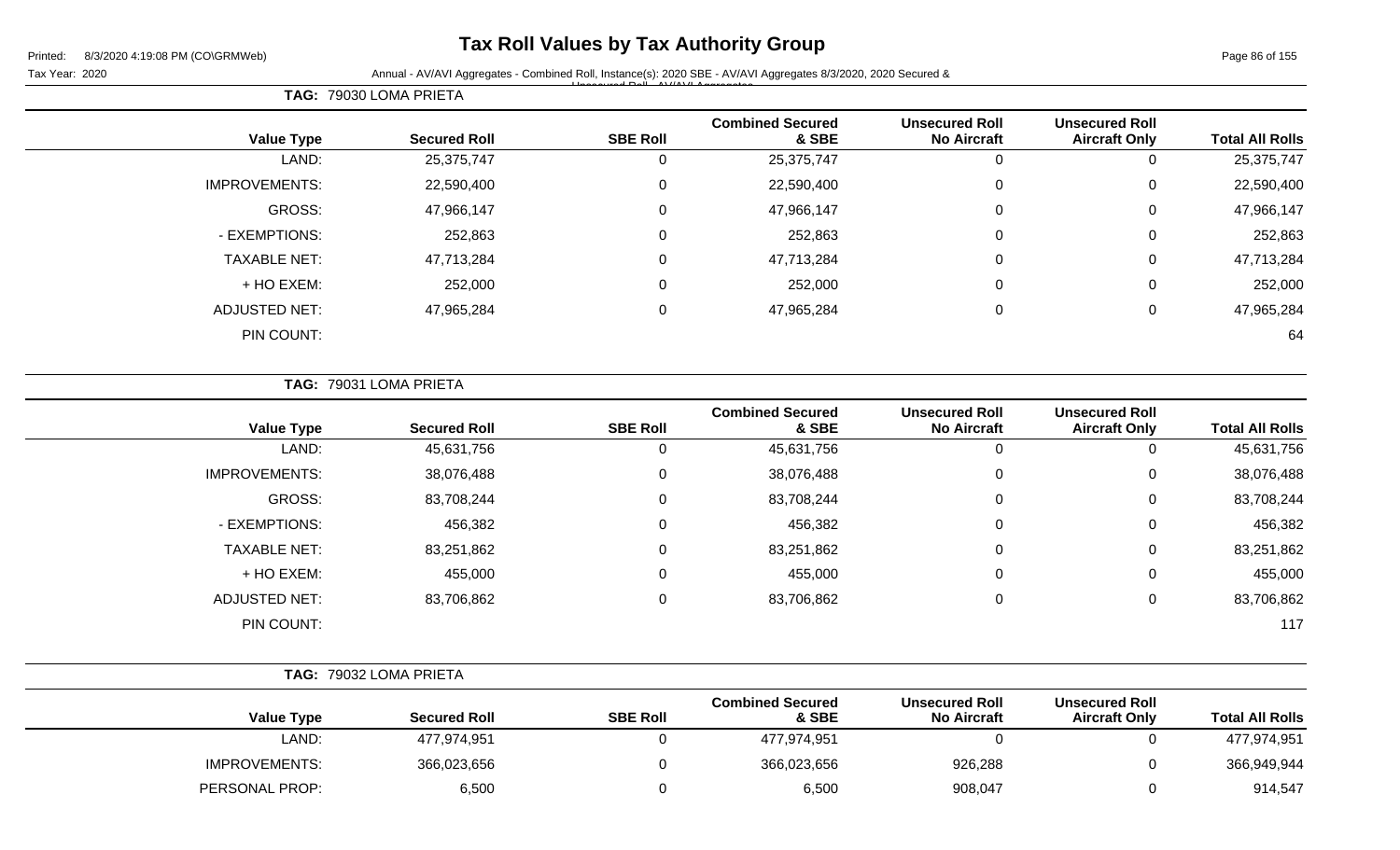# **Tax Roll Values by Tax Authority Group**

Page 87 of 155

| Printed:<br>8/3/2020 4:19:08 PM (CO\GRMWeb)<br>Tax Year: 2020 |                        |                 | Annual - AV/AVI Aggregates - Combined Roll, Instance(s): 2020 SBE - AV/AVI Aggregates 8/3/2020, 2020 Secured & |                                             |                                               | Page 87 of 155         |
|---------------------------------------------------------------|------------------------|-----------------|----------------------------------------------------------------------------------------------------------------|---------------------------------------------|-----------------------------------------------|------------------------|
|                                                               | TAG: 79032 LOMA PRIETA |                 |                                                                                                                |                                             |                                               |                        |
| <b>Value Type</b>                                             | <b>Secured Roll</b>    | <b>SBE Roll</b> | <b>Combined Secured</b><br>& SBE                                                                               | <b>Unsecured Roll</b><br><b>No Aircraft</b> | <b>Unsecured Roll</b><br><b>Aircraft Only</b> | <b>Total All Rolls</b> |
| <b>GROSS:</b>                                                 | 844,005,107            | 0               | 844,005,107                                                                                                    | 1,834,335                                   | $\mathbf 0$                                   | 845,839,442            |
| - EXEMPTIONS:                                                 | 5,679,349              | 0               | 5,679,349                                                                                                      | $\mathbf 0$                                 | 0                                             | 5,679,349              |
| <b>TAXABLE NET:</b>                                           | 838,325,758            | 0               | 838,325,758                                                                                                    | 1,834,335                                   | 0                                             | 840,160,093            |
| + HO EXEM:                                                    | 4,145,400              | 0               | 4,145,400                                                                                                      | 0                                           | 0                                             | 4,145,400              |
| <b>ADJUSTED NET:</b>                                          | 842,471,158            | 0               | 842,471,158                                                                                                    | 1,834,335                                   | 0                                             | 844,305,493            |
| PIN COUNT:                                                    |                        |                 |                                                                                                                |                                             |                                               | 1,293                  |
|                                                               | TAG: 79033 LOMA PRIETA |                 |                                                                                                                |                                             |                                               |                        |
| <b>Value Type</b>                                             | <b>Secured Roll</b>    | <b>SBE Roll</b> | <b>Combined Secured</b><br>& SBE                                                                               | <b>Unsecured Roll</b><br><b>No Aircraft</b> | <b>Unsecured Roll</b><br><b>Aircraft Only</b> | <b>Total All Rolls</b> |
| LAND:                                                         | 25,766,214             | $\mathbf 0$     | 25,766,214                                                                                                     | $\mathbf 0$                                 | $\mathbf 0$                                   | 25,766,214             |
| <b>IMPROVEMENTS:</b>                                          | 22,911,367             | 0               | 22,911,367                                                                                                     | 0                                           | 0                                             | 22,911,367             |
| PERSONAL PROP:                                                | $\Omega$               | 0               | 0                                                                                                              | 5,820                                       | 0                                             | 5,820                  |
| GROSS:                                                        | 48,677,581             | 0               | 48,677,581                                                                                                     | 5,820                                       | 0                                             | 48,683,401             |
| - EXEMPTIONS:                                                 | 416,505                | 0               | 416,505                                                                                                        | 0                                           | 0                                             | 416,505                |
| <b>TAXABLE NET:</b>                                           | 48,261,076             | 0               | 48,261,076                                                                                                     | 5,820                                       | 0                                             | 48,266,896             |
| + HO EXEM:                                                    | 273,000                | 0               | 273,000                                                                                                        | 0                                           | 0                                             | 273,000                |
| <b>ADJUSTED NET:</b>                                          | 48,534,076             | 0               | 48,534,076                                                                                                     | 5,820                                       | 0                                             | 48,539,896             |
| PIN COUNT:                                                    |                        |                 |                                                                                                                |                                             |                                               | 63                     |
|                                                               | TAG: 79034 LOMA PRIETA |                 |                                                                                                                |                                             |                                               |                        |
| <b>Value Type</b>                                             | <b>Secured Roll</b>    | <b>SBE Roll</b> | <b>Combined Secured</b><br>& SBE                                                                               | <b>Unsecured Roll</b><br><b>No Aircraft</b> | <b>Unsecured Roll</b><br><b>Aircraft Only</b> | <b>Total All Rolls</b> |
| LAND:                                                         | 3,027,614              | $\mathbf 0$     | 3,027,614                                                                                                      | 0                                           | $\mathbf 0$                                   | 3,027,614              |
| <b>IMPROVEMENTS:</b>                                          | 3,071,840              | 0               | 3,071,840                                                                                                      | 0                                           | 0                                             | 3,071,840              |
| GROSS:                                                        | 6,099,454              | 0               | 6,099,454                                                                                                      | 0                                           | 0                                             | 6,099,454              |
| - EXEMPTIONS:                                                 | 28,000                 | 0               | 28,000                                                                                                         | $\mathbf 0$                                 | 0                                             | 28,000                 |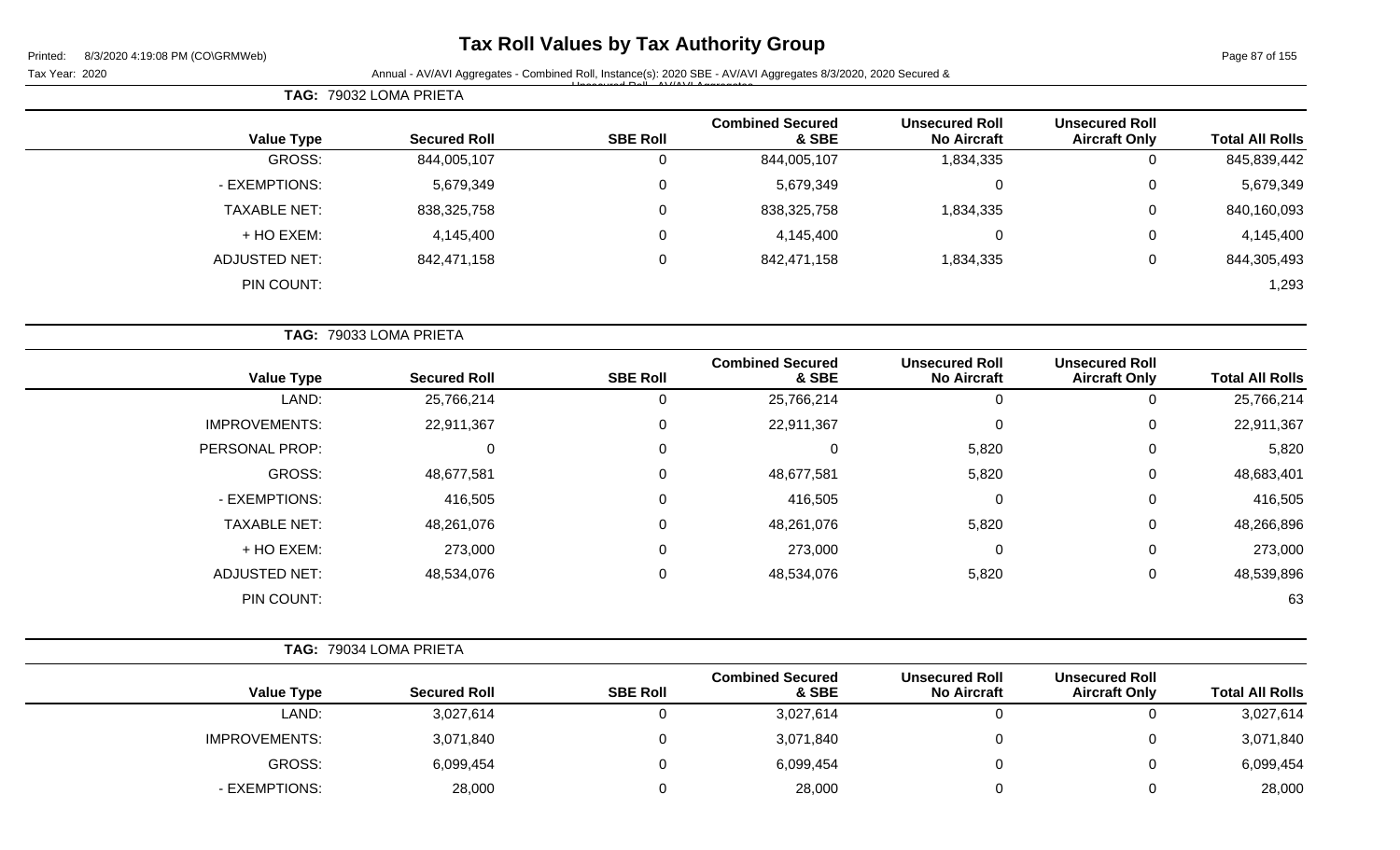| Printed: | 8/3/2020 4:19:08 PM (CO\GRMWeb) |  |
|----------|---------------------------------|--|

# **Tax Roll Values by Tax Authority Group**

Page 88 of 155

|                        |                                               |                                             | Annual - AV/AVI Aggregates - Combined Roll, Instance(s): 2020 SBE - AV/AVI Aggregates 8/3/2020, 2020 Secured & |                 |                        | Tax Year: 2020       |
|------------------------|-----------------------------------------------|---------------------------------------------|----------------------------------------------------------------------------------------------------------------|-----------------|------------------------|----------------------|
|                        |                                               |                                             |                                                                                                                |                 | TAG: 79034 LOMA PRIETA |                      |
| <b>Total All Rolls</b> | <b>Unsecured Roll</b><br><b>Aircraft Only</b> | <b>Unsecured Roll</b><br><b>No Aircraft</b> | <b>Combined Secured</b><br>& SBE                                                                               | <b>SBE Roll</b> | <b>Secured Roll</b>    | <b>Value Type</b>    |
| 6,071,454              | 0                                             | $\mathbf 0$                                 | 6,071,454                                                                                                      | 0               | 6,071,454              | <b>TAXABLE NET:</b>  |
| 28,000                 | 0                                             | 0                                           | 28,000                                                                                                         | 0               | 28,000                 | + HO EXEM:           |
| 6,099,454              | 0                                             | 0                                           | 6,099,454                                                                                                      | 0               | 6,099,454              | <b>ADJUSTED NET:</b> |
|                        |                                               |                                             |                                                                                                                |                 |                        | PIN COUNT:           |
|                        |                                               |                                             |                                                                                                                |                 | TAG: 79035 LOMA PRIETA |                      |
| <b>Total All Rolls</b> | <b>Unsecured Roll</b><br><b>Aircraft Only</b> | <b>Unsecured Roll</b><br><b>No Aircraft</b> | <b>Combined Secured</b><br>& SBE                                                                               | <b>SBE Roll</b> | <b>Secured Roll</b>    | <b>Value Type</b>    |
| 16,971,099             | 0                                             | $\mathbf 0$                                 | 16,971,099                                                                                                     | 0               | 16,971,099             | LAND:                |
| 11,091,519             | 0                                             | 0                                           | 11,091,519                                                                                                     | 0               | 11,091,519             | <b>IMPROVEMENTS:</b> |
| 28,062,618             | 0                                             | $\Omega$                                    | 28,062,618                                                                                                     | 0               | 28,062,618             | <b>GROSS:</b>        |
| 167,661                | 0                                             | 0                                           | 167,661                                                                                                        | 0               | 167,661                | - EXEMPTIONS:        |
| 27,894,957             | 0                                             | 0                                           | 27,894,957                                                                                                     | $\mathbf 0$     | 27,894,957             | <b>TAXABLE NET:</b>  |
| 166,600                | 0                                             | 0                                           | 166,600                                                                                                        | $\mathbf 0$     | 166,600                | + HO EXEM:           |
| 28,061,557             | 0                                             | 0                                           | 28,061,557                                                                                                     | $\mathbf 0$     | 28,061,557             | <b>ADJUSTED NET:</b> |
| 49                     |                                               |                                             |                                                                                                                |                 |                        | PIN COUNT:           |
|                        |                                               |                                             |                                                                                                                |                 | TAG: 79036 LOMA PRIETA |                      |
| <b>Total All Rolls</b> | <b>Unsecured Roll</b><br><b>Aircraft Only</b> | <b>Unsecured Roll</b><br><b>No Aircraft</b> | <b>Combined Secured</b><br>& SBE                                                                               | <b>SBE Roll</b> | <b>Secured Roll</b>    | <b>Value Type</b>    |
| 163,118                | 0                                             | $\mathbf 0$                                 | 163,118                                                                                                        | $\mathbf 0$     | 163,118                | LAND:                |
| 686,367                | 0                                             | 0                                           | 686,367                                                                                                        | 0               | 686,367                | <b>IMPROVEMENTS:</b> |
| 849,485                | 0                                             | $\mathbf 0$                                 | 849,485                                                                                                        | 0               | 849,485                | GROSS:               |
| 7,000                  | 0                                             | $\pmb{0}$                                   | 7,000                                                                                                          | $\mathbf 0$     | 7,000                  | - EXEMPTIONS:        |
| 842,485                | 0                                             | $\mathbf 0$                                 | 842,485                                                                                                        | 0               | 842,485                | <b>TAXABLE NET:</b>  |
| 7,000                  | 0                                             | $\mathbf 0$                                 | 7,000                                                                                                          | $\mathbf 0$     | 7,000                  | + HO EXEM:           |
|                        | 0                                             | $\mathbf 0$                                 | 849,485                                                                                                        | 0               | 849,485                | <b>ADJUSTED NET:</b> |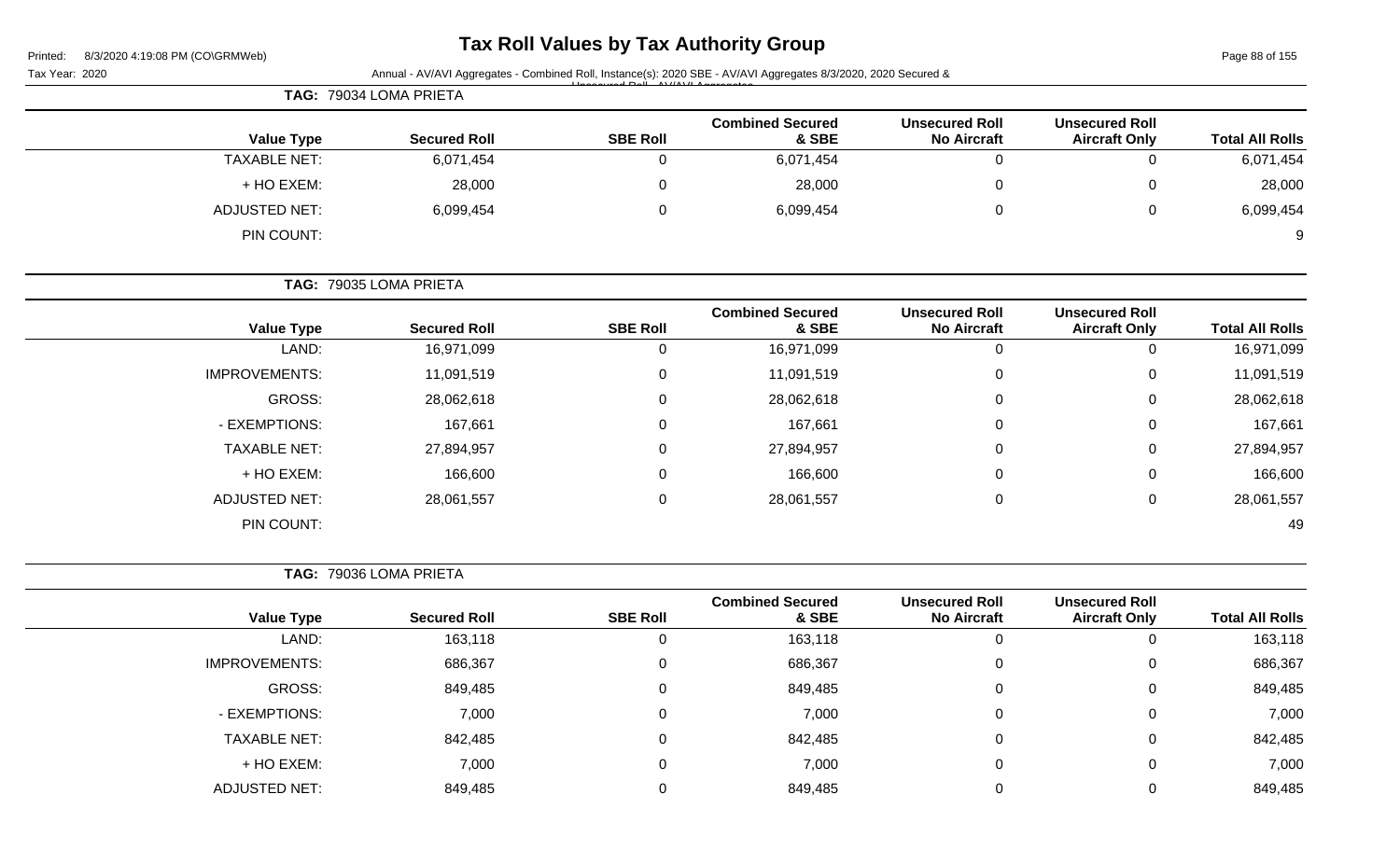Page 89 of 155

| Tax Year: 2020             | Annual - AV/AVI Aggregates - Combined Roll, Instance(s): 2020 SBE - AV/AVI Aggregates 8/3/2020, 2020 Secured & |                 |                                  |                                             |                                               |                        |
|----------------------------|----------------------------------------------------------------------------------------------------------------|-----------------|----------------------------------|---------------------------------------------|-----------------------------------------------|------------------------|
|                            | TAG: 79036 LOMA PRIETA                                                                                         |                 |                                  |                                             |                                               |                        |
| <b>Value Type</b>          | <b>Secured Roll</b>                                                                                            | <b>SBE Roll</b> | <b>Combined Secured</b><br>& SBE | <b>Unsecured Roll</b><br><b>No Aircraft</b> | <b>Unsecured Roll</b><br><b>Aircraft Only</b> | <b>Total All Rolls</b> |
| PIN COUNT:                 |                                                                                                                |                 |                                  |                                             |                                               | $\overline{2}$         |
|                            | TAG: 79037 LOMA PRIETA                                                                                         |                 |                                  |                                             |                                               |                        |
| <b>Value Type</b>          | <b>Secured Roll</b>                                                                                            | <b>SBE Roll</b> | <b>Combined Secured</b><br>& SBE | <b>Unsecured Roll</b><br><b>No Aircraft</b> | <b>Unsecured Roll</b><br><b>Aircraft Only</b> | <b>Total All Rolls</b> |
| LAND:                      | 208,143                                                                                                        | $\pmb{0}$       | 208,143                          | $\mathbf 0$                                 | $\pmb{0}$                                     | 208,143                |
| <b>IMPROVEMENTS:</b>       | 282,525                                                                                                        | $\mathbf{0}$    | 282,525                          | $\mathbf 0$                                 | $\mathbf 0$                                   | 282,525                |
| PERSONAL PROP:             | 0                                                                                                              | $\mathbf{0}$    | $\mathbf 0$                      | 7,092                                       | 0                                             | 7,092                  |
| <b>GROSS:</b>              | 490,668                                                                                                        | 0               | 490,668                          | 7,092                                       | 0                                             | 497,760                |
| - EXEMPTIONS:              | 7,000                                                                                                          | $\Omega$        | 7,000                            | $\mathbf 0$                                 | $\mathbf 0$                                   | 7,000                  |
| <b>TAXABLE NET:</b>        | 483,668                                                                                                        | $\Omega$        | 483,668                          | 7,092                                       | $\mathbf 0$                                   | 490,760                |
| + HO EXEM:                 | 7,000                                                                                                          | $\Omega$        | 7,000                            | $\mathbf 0$                                 | $\mathbf 0$                                   | 7,000                  |
| <b>ADJUSTED NET:</b>       | 490,668                                                                                                        | $\mathbf 0$     | 490,668                          | 7,092                                       | $\mathbf 0$                                   | 497,760                |
| PIN COUNT:                 |                                                                                                                |                 |                                  |                                             |                                               | $\overline{2}$         |
| <b>TAG: 82003 LIVE OAK</b> |                                                                                                                |                 |                                  |                                             |                                               |                        |
| <b>Value Type</b>          | <b>Secured Roll</b>                                                                                            | <b>SBE Roll</b> | <b>Combined Secured</b><br>& SBE | <b>Unsecured Roll</b><br><b>No Aircraft</b> | <b>Unsecured Roll</b><br><b>Aircraft Only</b> | <b>Total All Rolls</b> |
| PIN COUNT:                 |                                                                                                                |                 |                                  |                                             |                                               | 2                      |
| <b>TAG: 82040 LIVE OAK</b> |                                                                                                                |                 |                                  |                                             |                                               |                        |
| <b>Value Type</b>          | <b>Secured Roll</b>                                                                                            | <b>SBE Roll</b> | <b>Combined Secured</b><br>& SBE | <b>Unsecured Roll</b><br><b>No Aircraft</b> | <b>Unsecured Roll</b><br><b>Aircraft Only</b> | <b>Total All Rolls</b> |
| LAND:                      | 2,489,840,035                                                                                                  | $\mathbf 0$     | 2,489,840,035                    | 1,930,434                                   | $\mathbf 0$                                   | 2,491,770,469          |
| <b>IMPROVEMENTS:</b>       | 1,567,950,187                                                                                                  | $\mathbf 0$     | 1,567,950,187                    | 11,896,289                                  | $\pmb{0}$                                     | 1,579,846,476          |
| PERSONAL PROP:             | 1,348,999                                                                                                      | $\Omega$        | 1,348,999                        | 15,239,304                                  | 0                                             | 16,588,303             |
| <b>GROSS:</b>              | 4,059,139,221                                                                                                  | $\mathbf 0$     | 4,059,139,221                    | 29,066,027                                  | $\mathbf 0$                                   | 4,088,205,248          |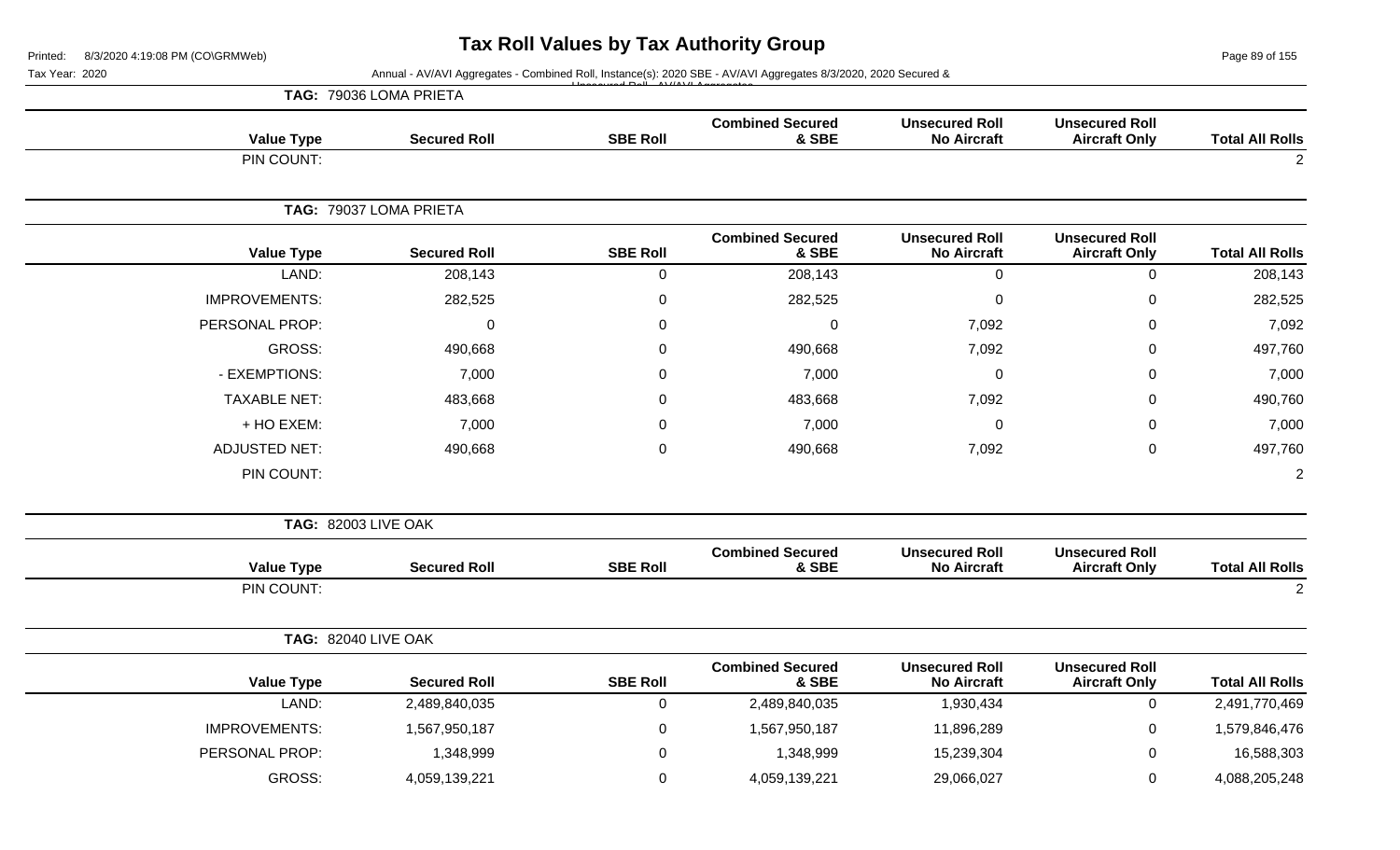| Printed: |  | 8/3/2020 4:19:08 PM (CO\GRMWeb) |  |
|----------|--|---------------------------------|--|
|          |  |                                 |  |

# **Tax Roll Values by Tax Authority Group**

Page 90 of 155

|                        |                                               |                                             |                                  |                 |                     | <b>TAG: 82040 LIVE OAK</b> |
|------------------------|-----------------------------------------------|---------------------------------------------|----------------------------------|-----------------|---------------------|----------------------------|
| <b>Total All Rolls</b> | <b>Unsecured Roll</b><br><b>Aircraft Only</b> | <b>Unsecured Roll</b><br><b>No Aircraft</b> | <b>Combined Secured</b><br>& SBE | <b>SBE Roll</b> | <b>Secured Roll</b> | <b>Value Type</b>          |
| 72,391,700             | 0                                             | 1,043,947                                   | 71,347,753                       | 0               | 71,347,753          | - EXEMPTIONS:              |
| 4,015,813,548          | 0                                             | 28,022,080                                  | 3,987,791,468                    | $\mathbf 0$     | 3,987,791,468       | <b>TAXABLE NET:</b>        |
| 21,276,721             | 0                                             | 13,208                                      | 21,263,513                       | 0               | 21,263,513          | + HO EXEM:                 |
| 4,037,090,269          | 0                                             | 28,035,288                                  | 4,009,054,981                    | $\mathbf 0$     | 4,009,054,981       | <b>ADJUSTED NET:</b>       |
| 8,167                  |                                               |                                             |                                  |                 |                     | PIN COUNT:                 |
|                        |                                               |                                             |                                  |                 |                     | TAG: 83002 MOUNTAIN        |
| <b>Total All Rolls</b> | <b>Unsecured Roll</b><br><b>Aircraft Only</b> | <b>Unsecured Roll</b><br><b>No Aircraft</b> | <b>Combined Secured</b><br>& SBE | <b>SBE Roll</b> | <b>Secured Roll</b> | <b>Value Type</b>          |
| 16,132,489             | $\mathsf 0$                                   | 0                                           | 16,132,489                       | $\mathbf 0$     | 16,132,489          | LAND:                      |
| 13,607,515             | 0                                             | 141,067                                     | 13,466,448                       | 0               | 13,466,448          | <b>IMPROVEMENTS:</b>       |
| 1,124,129              | 0                                             | 1,124,129                                   | $\mathbf 0$                      | 0               | 0                   | PERSONAL PROP:             |
| 30,864,133             | 0                                             | 1,265,196                                   | 29,598,937                       | 0               | 29,598,937          | GROSS:                     |
| 553,595                | 0                                             | 0                                           | 553,595                          | 0               | 553,595             | - EXEMPTIONS:              |
| 30,310,538             | 0                                             | 1,265,196                                   | 29,045,342                       | 0               | 29,045,342          | <b>TAXABLE NET:</b>        |
| 210,000                | 0                                             | $\Omega$                                    | 210,000                          | 0               | 210,000             | + HO EXEM:                 |
| 30,520,538             | $\mathbf 0$                                   | 1,265,196                                   | 29,255,342                       | 0               | 29,255,342          | <b>ADJUSTED NET:</b>       |
| 138                    |                                               |                                             |                                  |                 |                     | PIN COUNT:                 |
|                        |                                               |                                             |                                  |                 |                     | TAG: 83010 MOUNTAIN        |
| <b>Total All Rolls</b> | <b>Unsecured Roll</b><br><b>Aircraft Only</b> | <b>Unsecured Roll</b><br><b>No Aircraft</b> | <b>Combined Secured</b><br>& SBE | <b>SBE Roll</b> | <b>Secured Roll</b> | <b>Value Type</b>          |
| 155,858,621            | $\mathsf{O}$                                  | $\mathbf 0$                                 | 155,858,621                      | $\mathbf 0$     | 155,858,621         | LAND:                      |
| 126,953,466            | $\boldsymbol{0}$                              | 4,320,363                                   | 122,633,103                      | $\mathbf 0$     | 122,633,103         | <b>IMPROVEMENTS:</b>       |
| 601,626                | $\pmb{0}$                                     | 476,707                                     | 124,919                          | $\mathbf 0$     | 124,919             | PERSONAL PROP:             |
| 283,413,713            | $\pmb{0}$                                     | 4,797,070                                   | 278,616,643                      | $\mathbf 0$     | 278,616,643         | GROSS:                     |
| 3,761,439              | $\pmb{0}$                                     | 13,876                                      | 3,747,563                        | $\mathbf 0$     | 3,747,563           | - EXEMPTIONS:              |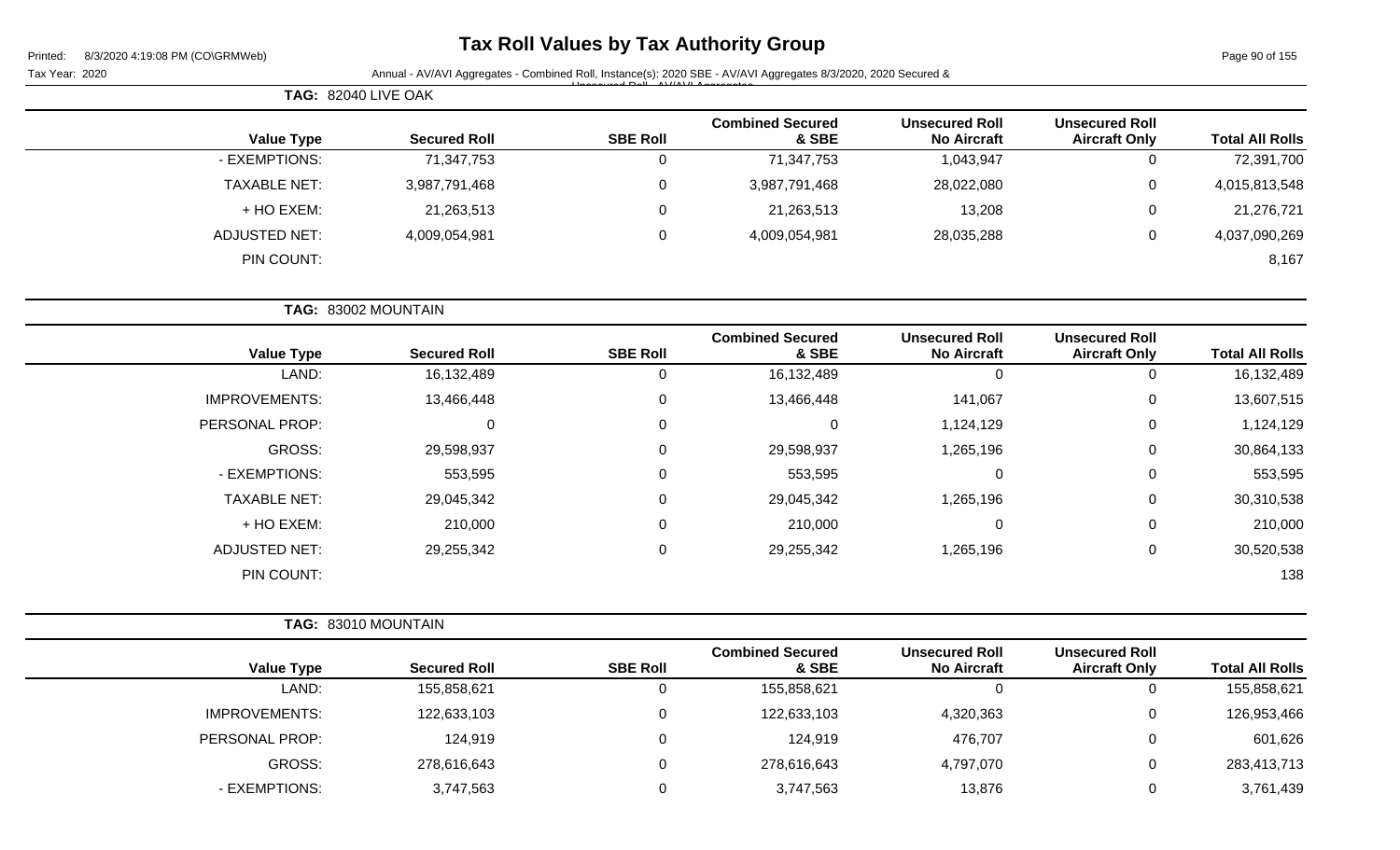| 8/3/2020 4:19:08 PM (CO\GRMWeb) |
|---------------------------------|
|                                 |

### **Tax Roll Values by Tax Authority Group**

Page 91 of 155

| Tax Year: 2020       |                     |                 | Annual - AV/AVI Aggregates - Combined Roll, Instance(s): 2020 SBE - AV/AVI Aggregates 8/3/2020, 2020 Secured & |                                             |                                               |                        |
|----------------------|---------------------|-----------------|----------------------------------------------------------------------------------------------------------------|---------------------------------------------|-----------------------------------------------|------------------------|
|                      | TAG: 83010 MOUNTAIN |                 |                                                                                                                |                                             |                                               |                        |
| <b>Value Type</b>    | <b>Secured Roll</b> | <b>SBE Roll</b> | <b>Combined Secured</b><br>& SBE                                                                               | <b>Unsecured Roll</b><br><b>No Aircraft</b> | <b>Unsecured Roll</b><br><b>Aircraft Only</b> | <b>Total All Rolls</b> |
| <b>TAXABLE NET:</b>  | 274,869,080         | 0               | 274,869,080                                                                                                    | 4,783,194                                   | $\mathbf 0$                                   | 279,652,274            |
| + HO EXEM:           | 1,603,000           | 0               | 1,603,000                                                                                                      | 0                                           | 0                                             | 1,603,000              |
| <b>ADJUSTED NET:</b> | 276,472,080         | 0               | 276,472,080                                                                                                    | 4,783,194                                   | 0                                             | 281,255,274            |
| PIN COUNT:           |                     |                 |                                                                                                                |                                             |                                               | 577                    |
| TAG: 86003 PACIFIC   |                     |                 |                                                                                                                |                                             |                                               |                        |
| <b>Value Type</b>    | <b>Secured Roll</b> | <b>SBE Roll</b> | <b>Combined Secured</b><br>& SBE                                                                               | <b>Unsecured Roll</b><br><b>No Aircraft</b> | <b>Unsecured Roll</b><br><b>Aircraft Only</b> | <b>Total All Rolls</b> |
| LAND:                | 21,824,813          | $\mathbf 0$     | 21,824,813                                                                                                     | $\mathbf 0$                                 | $\mathbf 0$                                   | 21,824,813             |
| <b>IMPROVEMENTS:</b> | 12,494,590          | 0               | 12,494,590                                                                                                     | $\pmb{0}$                                   | 0                                             | 12,494,590             |
| PERSONAL PROP:       | 2,000               | 0               | 2,000                                                                                                          | 247,084                                     | 0                                             | 249,084                |
| <b>GROSS:</b>        | 34,321,403          | 0               | 34,321,403                                                                                                     | 247,084                                     | 0                                             | 34,568,487             |
| - EXEMPTIONS:        | 179,898             | 0               | 179,898                                                                                                        | 0                                           | 0                                             | 179,898                |
| <b>TAXABLE NET:</b>  | 34, 141, 505        | 0               | 34, 141, 505                                                                                                   | 247,084                                     | 0                                             | 34,388,589             |
| + HO EXEM:           | 133,000             | 0               | 133,000                                                                                                        | 0                                           | 0                                             | 133,000                |
| <b>ADJUSTED NET:</b> | 34,274,505          | 0               | 34,274,505                                                                                                     | 247,084                                     | 0                                             | 34,521,589             |
| PIN COUNT:           |                     |                 |                                                                                                                |                                             |                                               | 86                     |
| TAG: 86020 PACIFIC   |                     |                 |                                                                                                                |                                             |                                               |                        |
| <b>Value Type</b>    | <b>Secured Roll</b> | <b>SBE Roll</b> | <b>Combined Secured</b><br>& SBE                                                                               | <b>Unsecured Roll</b><br><b>No Aircraft</b> | <b>Unsecured Roll</b><br><b>Aircraft Only</b> | <b>Total All Rolls</b> |
| LAND:                | 13,870,654          | $\mathbf 0$     | 13,870,654                                                                                                     | $\mathbf 0$                                 | 0                                             | 13,870,654             |
| <b>IMPROVEMENTS:</b> | 7,102,266           | $\mathbf 0$     | 7,102,266                                                                                                      | 211,403                                     | $\pmb{0}$                                     | 7,313,669              |
| PERSONAL PROP:       | 0                   | 0               | 0                                                                                                              | 459,842                                     | 0                                             | 459,842                |
| GROSS:               | 20,972,920          | 0               | 20,972,920                                                                                                     | 671,245                                     | 0                                             | 21,644,165             |
| - EXEMPTIONS:        | 355,061             | 0               | 355,061                                                                                                        | $\pmb{0}$                                   | 0                                             | 355,061                |
| <b>TAXABLE NET:</b>  | 20,617,859          |                 | 20,617,859                                                                                                     | 671,245                                     | 0                                             | 21,289,104             |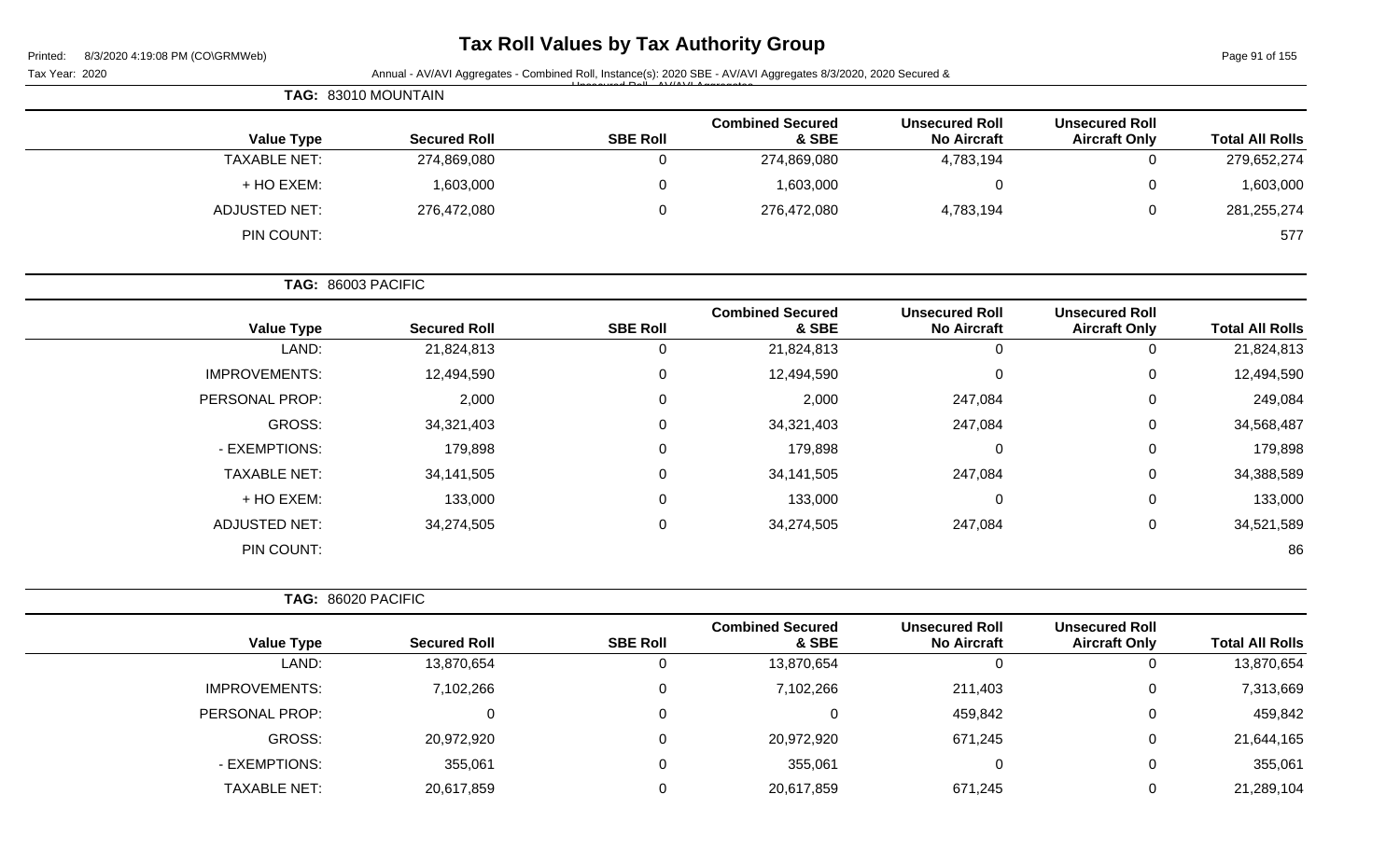# **Tax Roll Values by Tax Authority Group**

Page 92 of 155

| Tax Year: 2020 |                      | Annual - AV/AVI Aggregates - Combined Roll, Instance(s): 2020 SBE - AV/AVI Aggregates 8/3/2020, 2020 Secured & |                 |                                  |                                             |                                               |                                                                                                                                                                      |
|----------------|----------------------|----------------------------------------------------------------------------------------------------------------|-----------------|----------------------------------|---------------------------------------------|-----------------------------------------------|----------------------------------------------------------------------------------------------------------------------------------------------------------------------|
|                | TAG: 86020 PACIFIC   |                                                                                                                |                 |                                  |                                             |                                               |                                                                                                                                                                      |
|                | <b>Value Type</b>    | <b>Secured Roll</b>                                                                                            | <b>SBE Roll</b> | <b>Combined Secured</b><br>& SBE | <b>Unsecured Roll</b><br><b>No Aircraft</b> | <b>Unsecured Roll</b><br><b>Aircraft Only</b> |                                                                                                                                                                      |
|                | + HO EXEM:           | 139,206                                                                                                        | 0               | 139,206                          | $\mathbf 0$                                 | $\mathbf 0$                                   |                                                                                                                                                                      |
|                | <b>ADJUSTED NET:</b> | 20,757,065                                                                                                     | 0               | 20,757,065                       | 671,245                                     | 0                                             |                                                                                                                                                                      |
|                | PIN COUNT:           |                                                                                                                |                 |                                  |                                             |                                               |                                                                                                                                                                      |
|                | TAG: 86021 PACIFIC   |                                                                                                                |                 |                                  |                                             |                                               |                                                                                                                                                                      |
|                | <b>Value Type</b>    | <b>Secured Roll</b>                                                                                            | <b>SBE Roll</b> | <b>Combined Secured</b><br>& SBE | <b>Unsecured Roll</b><br><b>No Aircraft</b> | <b>Unsecured Roll</b><br><b>Aircraft Only</b> |                                                                                                                                                                      |
|                | LAND:                | 4,761,044                                                                                                      | 0               | 4,761,044                        | 15,257                                      | $\mathbf 0$                                   |                                                                                                                                                                      |
|                | <b>IMPROVEMENTS:</b> | 9,899,202                                                                                                      | 0               | 9,899,202                        | 0                                           | 0                                             |                                                                                                                                                                      |
|                | PERSONAL PROP:       | 147,498                                                                                                        | 0               | 147,498                          | $\mathbf 0$                                 | 0                                             |                                                                                                                                                                      |
|                | GROSS:               | 14,807,744                                                                                                     | 0               | 14,807,744                       | 15,257                                      | 0                                             |                                                                                                                                                                      |
|                | <b>TAXABLE NET:</b>  | 14,807,744                                                                                                     | 0               | 14,807,744                       | 15,257                                      | 0                                             |                                                                                                                                                                      |
|                | <b>ADJUSTED NET:</b> | 14,807,744                                                                                                     | 0               | 14,807,744                       | 15,257                                      | $\mathbf 0$                                   |                                                                                                                                                                      |
|                | PIN COUNT:           |                                                                                                                |                 |                                  |                                             |                                               |                                                                                                                                                                      |
|                | TAG: 86022 PACIFIC   |                                                                                                                |                 |                                  |                                             |                                               | <b>Total All Rolls</b><br>139,206<br>21,428,310<br>60<br><b>Total All Rolls</b><br>4,776,301<br>9,899,202<br>147,498<br>14,823,001<br>14,823,001<br>14,823,001<br>14 |
|                |                      |                                                                                                                |                 | <b>Combined Secured</b>          | <b>Unsecured Roll</b>                       | <b>Unsecured Roll</b>                         |                                                                                                                                                                      |

| <b>Total All Rolls</b> | <b>Unsecured Roll</b><br><b>Aircraft Only</b> | <b>Unsecured Roll</b><br><b>No Aircraft</b> | <b>Combined Secured</b><br>& SBE | <b>SBE Roll</b> | <b>Secured Roll</b> | <b>Value Type</b>    |
|------------------------|-----------------------------------------------|---------------------------------------------|----------------------------------|-----------------|---------------------|----------------------|
| 51,504,593             |                                               | 72,930                                      | 51,431,663                       | 177,623         | 51,254,040          | LAND:                |
| 33,137,656             | 0                                             | 194,912                                     | 32,942,744                       | 0               | 32,942,744          | <b>IMPROVEMENTS:</b> |
| 1,775,004              | 0                                             | 1,703,561                                   | 71,443                           | 0               | 71,443              | PERSONAL PROP:       |
| 86,417,253             | 0                                             | 1,971,403                                   | 84,445,850                       | 177,623         | 84,268,227          | GROSS:               |
| 2,456,397              | 0                                             | 0                                           | 2,456,397                        | 0               | 2,456,397           | - EXEMPTIONS:        |
| 83,960,856             | 0                                             | 1,971,403                                   | 81,989,453                       | 177,623         | 81,811,830          | <b>TAXABLE NET:</b>  |
| 308,000                | 0                                             | 0                                           | 308,000                          | 0               | 308,000             | + HO EXEM:           |
| 84,268,856             |                                               | 1,971,403                                   | 82,297,453                       | 177,623         | 82,119,830          | <b>ADJUSTED NET:</b> |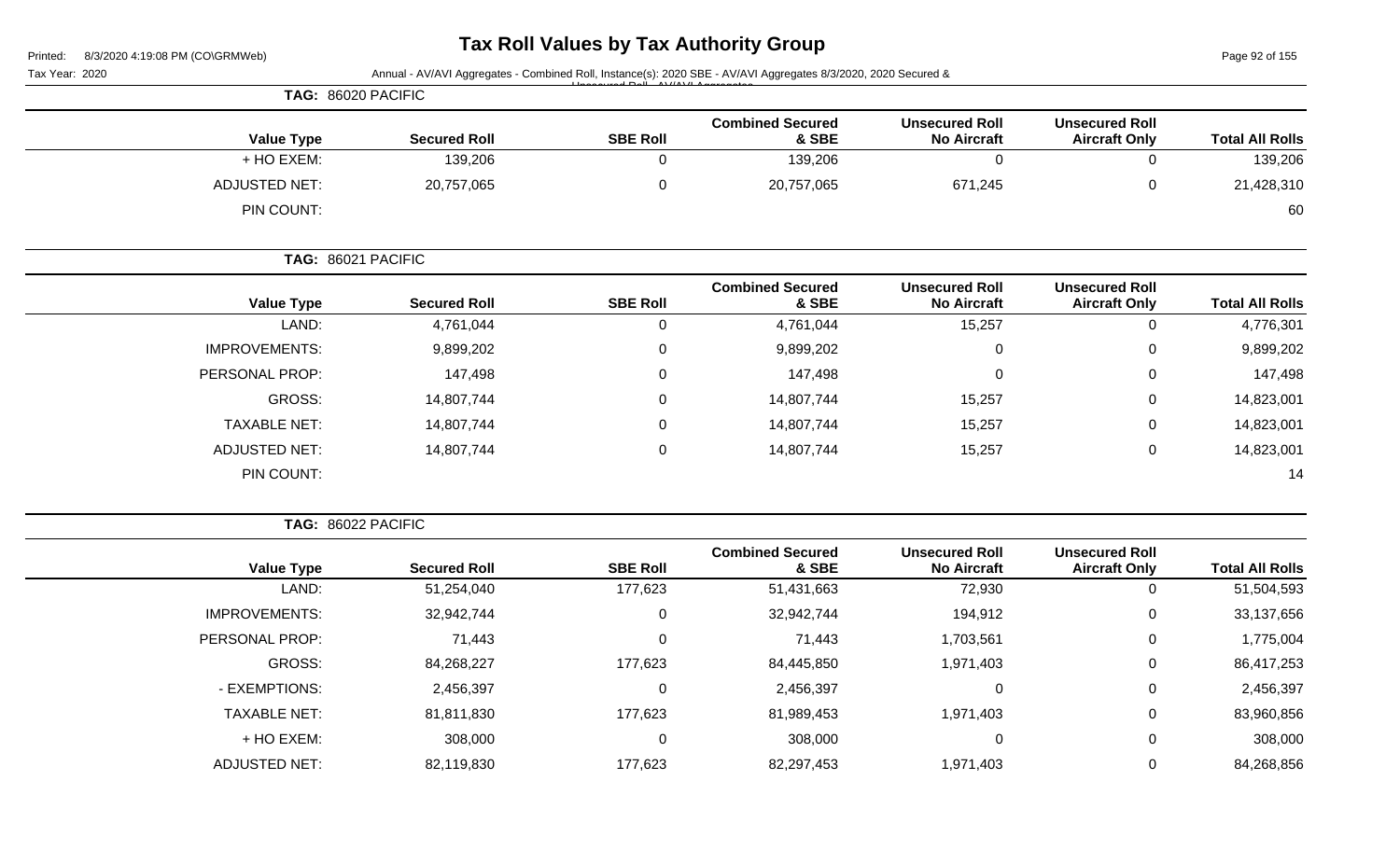Page 93 of 155

| Tax Year: 2020       |                     |                 | Annual - AV/AVI Aggregates - Combined Roll, Instance(s): 2020 SBE - AV/AVI Aggregates 8/3/2020, 2020 Secured & |                                             |                                               |                        |
|----------------------|---------------------|-----------------|----------------------------------------------------------------------------------------------------------------|---------------------------------------------|-----------------------------------------------|------------------------|
|                      | TAG: 86022 PACIFIC  |                 |                                                                                                                |                                             |                                               |                        |
| <b>Value Type</b>    | <b>Secured Roll</b> | <b>SBE Roll</b> | <b>Combined Secured</b><br>& SBE                                                                               | <b>Unsecured Roll</b><br><b>No Aircraft</b> | <b>Unsecured Roll</b><br><b>Aircraft Only</b> | <b>Total All Rolls</b> |
| PIN COUNT:           |                     |                 |                                                                                                                |                                             |                                               | 426                    |
|                      | TAG: 86023 PACIFIC  |                 |                                                                                                                |                                             |                                               |                        |
| <b>Value Type</b>    | <b>Secured Roll</b> | <b>SBE Roll</b> | <b>Combined Secured</b><br>& SBE                                                                               | <b>Unsecured Roll</b><br><b>No Aircraft</b> | <b>Unsecured Roll</b><br><b>Aircraft Only</b> | <b>Total All Rolls</b> |
| LAND:                | 6,936,584           | $\mathbf 0$     | 6,936,584                                                                                                      | $\mathbf 0$                                 | 0                                             | 6,936,584              |
| <b>IMPROVEMENTS:</b> | 4,190,769           | $\mathbf 0$     | 4,190,769                                                                                                      | 0                                           | 0                                             | 4,190,769              |
| PERSONAL PROP:       | 65,458              | $\mathbf 0$     | 65,458                                                                                                         | 0                                           | 0                                             | 65,458                 |
| <b>GROSS:</b>        | 11,192,811          | $\mathbf 0$     | 11,192,811                                                                                                     | $\mathbf 0$                                 | $\mathbf 0$                                   | 11,192,811             |
| - EXEMPTIONS:        | 1,693,825           | $\mathbf 0$     | 1,693,825                                                                                                      | $\mathbf 0$                                 | 0                                             | 1,693,825              |
| <b>TAXABLE NET:</b>  | 9,498,986           | $\mathbf 0$     | 9,498,986                                                                                                      | $\mathbf 0$                                 | 0                                             | 9,498,986              |
| + HO EXEM:           | 63,000              | $\mathbf 0$     | 63,000                                                                                                         | $\mathbf 0$                                 | 0                                             | 63,000                 |
| <b>ADJUSTED NET:</b> | 9,561,986           | $\mathbf 0$     | 9,561,986                                                                                                      | $\mathbf 0$                                 | 0                                             | 9,561,986              |
| PIN COUNT:           |                     |                 |                                                                                                                |                                             |                                               | 69                     |
|                      |                     |                 |                                                                                                                |                                             |                                               |                        |

|  |  | TAG: 90004 SAN LORENZO |  |
|--|--|------------------------|--|
|--|--|------------------------|--|

|                      |                     |                 | <b>Combined Secured</b> | <b>Unsecured Roll</b> | <b>Unsecured Roll</b> |                        |
|----------------------|---------------------|-----------------|-------------------------|-----------------------|-----------------------|------------------------|
| <b>Value Type</b>    | <b>Secured Roll</b> | <b>SBE Roll</b> | & SBE                   | <b>No Aircraft</b>    | <b>Aircraft Only</b>  | <b>Total All Rolls</b> |
| LAND:                | 2,214,983           | 0               | 2,214,983               | $\overline{0}$        |                       | 2,214,983              |
| <b>IMPROVEMENTS:</b> | 2,119,566           | 0               | 2,119,566               | $\overline{0}$        | 0                     | 2,119,566              |
| PERSONAL PROP:       |                     | 0               | 0                       | 44,258                | 0                     | 44,258                 |
| GROSS:               | 4,334,549           | 0               | 4,334,549               | 44,258                | 0                     | 4,378,807              |
| - EXEMPTIONS:        | 43,406              | 0               | 43,406                  | $\overline{0}$        |                       | 43,406                 |
| <b>TAXABLE NET:</b>  | 4,291,143           | 0               | 4,291,143               | 44,258                | 0                     | 4,335,401              |
| + HO EXEM:           | 42,000              | 0               | 42,000                  | 0                     |                       | 42,000                 |
| <b>ADJUSTED NET:</b> | 4,333,143           | 0               | 4,333,143               | 44,258                |                       | 4,377,401              |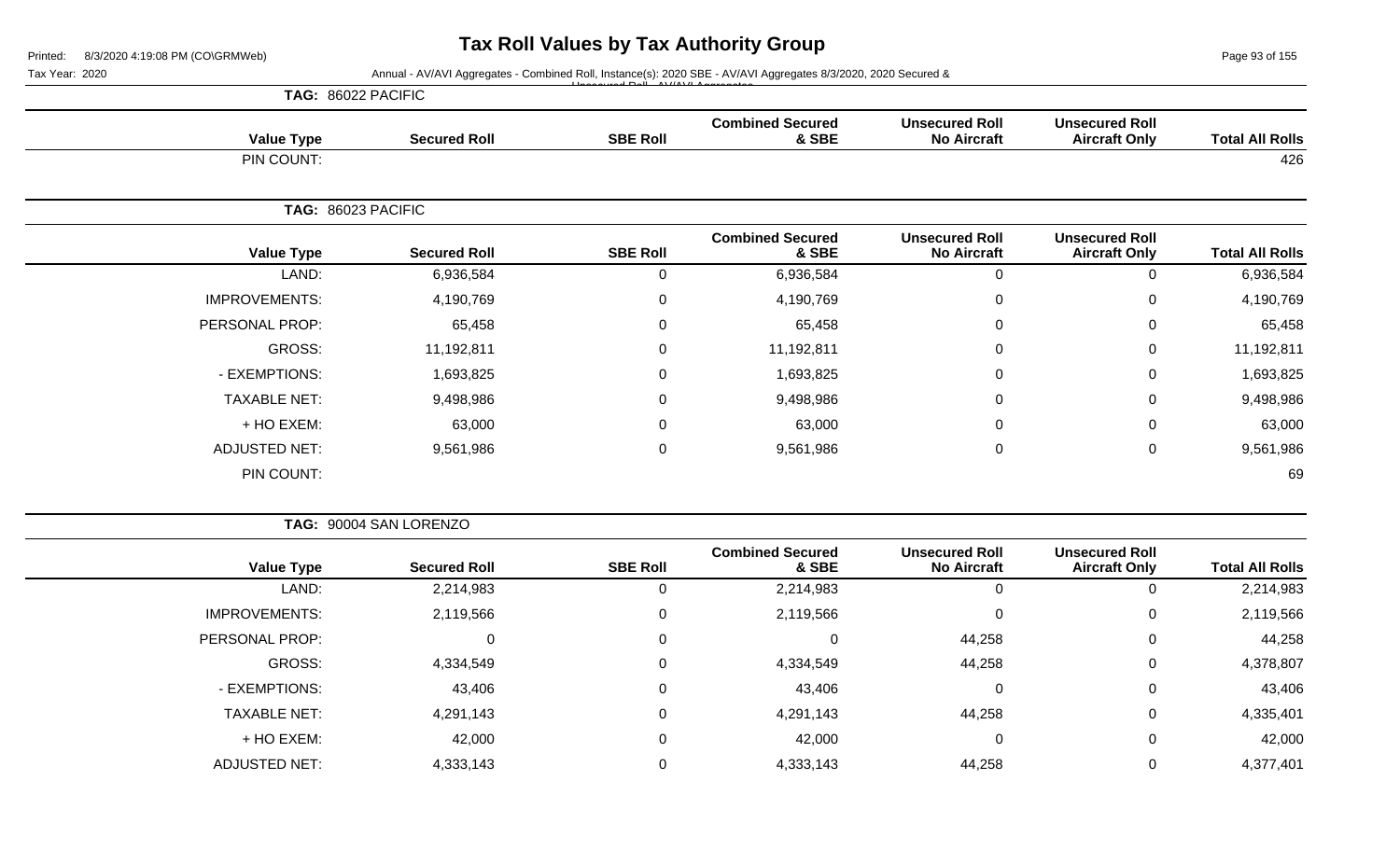Page 94 of 155

|                      | TAG: 90004 SAN LORENZO |                 |                                  |                                             |                                               |                        |  |
|----------------------|------------------------|-----------------|----------------------------------|---------------------------------------------|-----------------------------------------------|------------------------|--|
| <b>Value Type</b>    | <b>Secured Roll</b>    | <b>SBE Roll</b> | <b>Combined Secured</b><br>& SBE | <b>Unsecured Roll</b><br><b>No Aircraft</b> | <b>Unsecured Roll</b><br><b>Aircraft Only</b> | <b>Total All Rolls</b> |  |
| PIN COUNT:           |                        |                 |                                  |                                             |                                               | 17                     |  |
|                      | TAG: 90008 SAN LORENZO |                 |                                  |                                             |                                               |                        |  |
| <b>Value Type</b>    | <b>Secured Roll</b>    | <b>SBE Roll</b> | <b>Combined Secured</b><br>& SBE | <b>Unsecured Roll</b><br><b>No Aircraft</b> | <b>Unsecured Roll</b><br><b>Aircraft Only</b> | <b>Total All Rolls</b> |  |
| LAND:                | 5,233,838              | 0               | 5,233,838                        | 1,022,401                                   | 0                                             | 6,256,239              |  |
| <b>IMPROVEMENTS:</b> | 20,237,506             | 0               | 20,237,506                       | 5,254,344                                   | $\mathbf 0$                                   | 25,491,850             |  |
| PERSONAL PROP:       | 14,334,165             | 0               | 14,334,165                       | 542,599                                     | $\mathbf 0$                                   | 14,876,764             |  |
| GROSS:               | 39,805,509             | 0               | 39,805,509                       | 6,819,344                                   | $\mathbf 0$                                   | 46,624,853             |  |
| - EXEMPTIONS:        | 1,961,491              | $\mathbf 0$     | 1,961,491                        | $\mathbf 0$                                 | $\mathbf 0$                                   | 1,961,491              |  |
| <b>TAXABLE NET:</b>  | 37,844,018             | $\mathbf 0$     | 37,844,018                       | 6,819,344                                   | 0                                             | 44,663,362             |  |
| <b>ADJUSTED NET:</b> | 37,844,018             | 0               | 37,844,018                       | 6,819,344                                   | $\mathbf 0$                                   | 44,663,362             |  |
| PIN COUNT:           |                        |                 |                                  |                                             |                                               | 140                    |  |

|                        |                                               |                                             |                                  |                 | TAG: 90009 SAN LORENZO |                      |
|------------------------|-----------------------------------------------|---------------------------------------------|----------------------------------|-----------------|------------------------|----------------------|
| <b>Total All Rolls</b> | <b>Unsecured Roll</b><br><b>Aircraft Only</b> | <b>Unsecured Roll</b><br><b>No Aircraft</b> | <b>Combined Secured</b><br>& SBE | <b>SBE Roll</b> | <b>Secured Roll</b>    | <b>Value Type</b>    |
| 810,725                | Ü                                             |                                             | 810,725                          | 0               | 810,725                | LAND:                |
| 178,783                | 0                                             |                                             | 178,783                          | 0               | 178,783                | <b>IMPROVEMENTS:</b> |
| 989,508                | 0                                             |                                             | 989,508                          | 0               | 989,508                | GROSS:               |
| 617                    | $\mathbf 0$                                   |                                             | 617                              | 0               | 617                    | - EXEMPTIONS:        |
| 988,891                | $\mathbf 0$                                   |                                             | 988,891                          | 0               | 988,891                | <b>TAXABLE NET:</b>  |
| 988,891                | $\mathbf 0$                                   |                                             | 988,891                          | 0               | 988,891                | <b>ADJUSTED NET:</b> |
| . ს                    |                                               |                                             |                                  |                 |                        | PIN COUNT:           |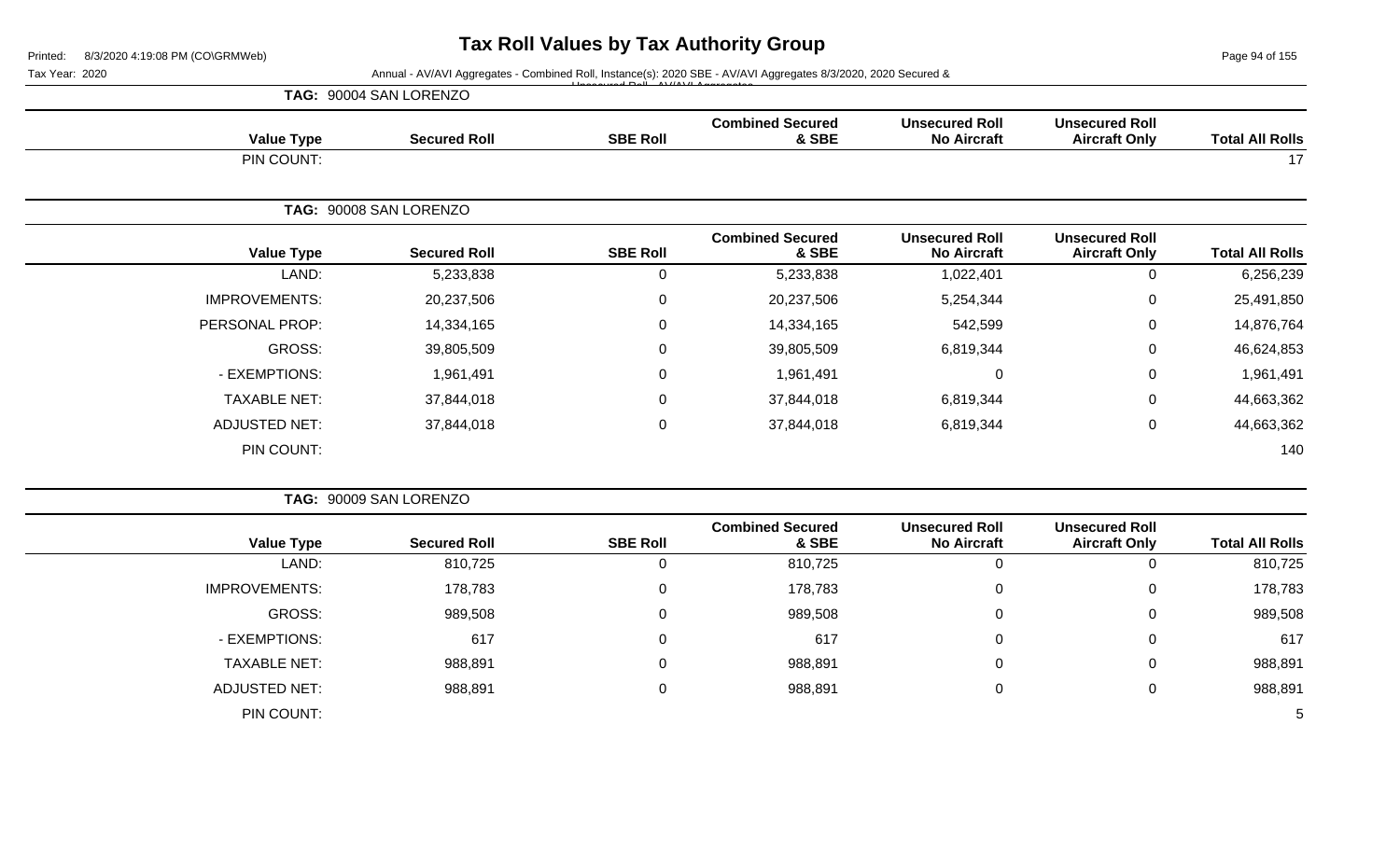### **Tax Roll Values by Tax Authority Group**

Unsecured Roll - AV/AVI Aggregates

Tax Year: 2020 **Annual - AV/AVI Aggregates - Combined Roll**, Instance(s): 2020 SBE - AV/AVI Aggregates 8/3/2020, 2020 Secured &

|                        |                                               |                                             |                                  |                 | TAG: 90010 SAN LORENZO |                       |
|------------------------|-----------------------------------------------|---------------------------------------------|----------------------------------|-----------------|------------------------|-----------------------|
| <b>Total All Rolls</b> | <b>Unsecured Roll</b><br><b>Aircraft Only</b> | <b>Unsecured Roll</b><br><b>No Aircraft</b> | <b>Combined Secured</b><br>& SBE | <b>SBE Roll</b> | <b>Secured Roll</b>    | <b>Value Type</b>     |
| 135,458,589            | $\mathbf 0$                                   | 1,362,983                                   | 134,095,606                      |                 | 134,095,606            | LAND:                 |
| 125,937,098            | $\mathbf 0$                                   | 269,233                                     | 125,667,865                      | 0               | 125,667,865            | <b>IMPROVEMENTS:</b>  |
| 5,314,437              | $\mathbf 0$                                   | 743,550                                     | 4,570,887                        | $\Omega$        | 4,570,887              | <b>PERSONAL PROP:</b> |
| 266,710,124            | 0                                             | 2,375,766                                   | 264,334,358                      | $\Omega$        | 264,334,358            | GROSS:                |
| 47,949,816             | $\mathbf 0$                                   | 7,000                                       | 47,942,816                       |                 | 47,942,816             | - EXEMPTIONS:         |
| 218,760,308            | $\mathbf 0$                                   | 2,368,766                                   | 216,391,542                      | 0               | 216,391,542            | <b>TAXABLE NET:</b>   |
| 1,635,200              | 0                                             | 7,000                                       | 1,628,200                        | $\Omega$        | 1,628,200              | + HO EXEM:            |
| 220,395,508            | $\mathbf 0$                                   | 2,375,766                                   | 218,019,742                      | $\mathbf{0}$    | 218,019,742            | <b>ADJUSTED NET:</b>  |
| 937                    |                                               |                                             |                                  |                 |                        | PIN COUNT:            |

**TAG:** 90011 SAN LORENZO

| <b>Value Type</b>    | <b>Secured Roll</b> | <b>SBE Roll</b> | <b>Combined Secured</b><br>& SBE | <b>Unsecured Roll</b><br><b>No Aircraft</b> | <b>Unsecured Roll</b><br><b>Aircraft Only</b> | <b>Total All Rolls</b> |
|----------------------|---------------------|-----------------|----------------------------------|---------------------------------------------|-----------------------------------------------|------------------------|
| LAND:                | 6,594,894           | U               | 6,594,894                        | O                                           | 0                                             | 6,594,894              |
| <b>IMPROVEMENTS:</b> | 5,091,419           | 0               | 5,091,419                        | 0                                           | 0                                             | 5,091,419              |
| GROSS:               | 11,686,313          | 0               | 11,686,313                       | 0                                           | 0                                             | 11,686,313             |
| - EXEMPTIONS:        | 81,125              | 0               | 81,125                           | $\mathbf 0$                                 | 0                                             | 81,125                 |
| <b>TAXABLE NET:</b>  | 11,605,188          | 0               | 11,605,188                       | 0                                           | 0                                             | 11,605,188             |
| + HO EXEM:           | 63,000              | 0               | 63,000                           | 0                                           | 0                                             | 63,000                 |
| <b>ADJUSTED NET:</b> | 11,668,188          | 0               | 11,668,188                       | 0                                           | 0                                             | 11,668,188             |
| PIN COUNT:           |                     |                 |                                  |                                             |                                               | 64                     |

|                      | TAG: 90015 SAN LORENZO |                 |                                  |                                             |                                               |                        |
|----------------------|------------------------|-----------------|----------------------------------|---------------------------------------------|-----------------------------------------------|------------------------|
| <b>Value Type</b>    | <b>Secured Roll</b>    | <b>SBE Roll</b> | <b>Combined Secured</b><br>& SBE | <b>Unsecured Roll</b><br><b>No Aircraft</b> | <b>Unsecured Roll</b><br><b>Aircraft Only</b> | <b>Total All Rolls</b> |
| LAND:                | 8,054,451              |                 | 8,054,451                        |                                             |                                               | 8,054,451              |
| <b>IMPROVEMENTS:</b> | 6,937,533              |                 | 6,937,533                        |                                             |                                               | 6,937,533              |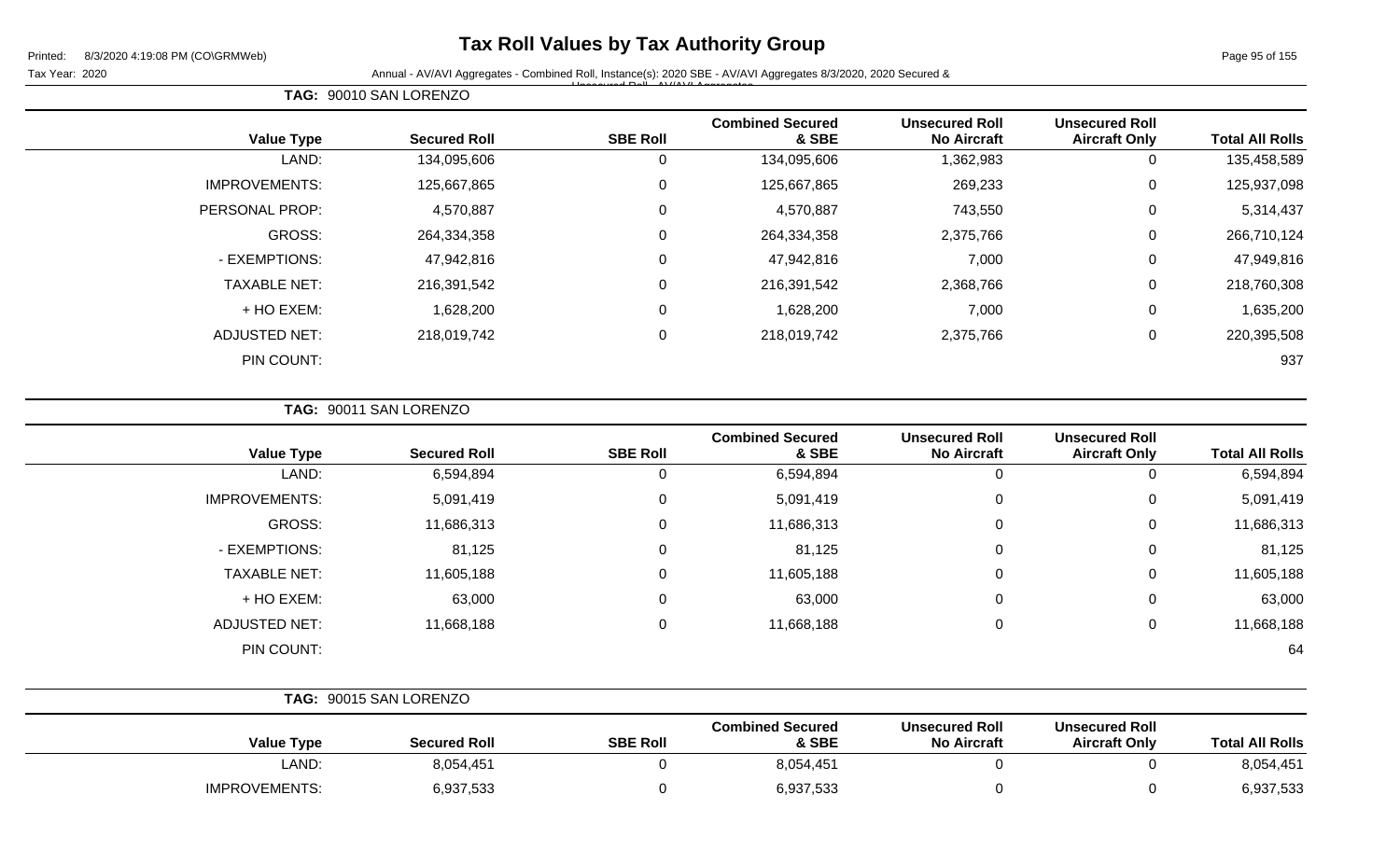**TAG:** 90015 SAN LORENZO

### **Tax Roll Values by Tax Authority Group**

Tax Year: 2020 **Annual - AV/AVI Aggregates - Combined Roll, Instance(s): 2020 SBE - AV/AVI Aggregates 8/3/2020, 2020 Secured &** Unsecured Roll - AV/AVI Aggregates

| <b>Value Type</b>    | <b>Secured Roll</b>    | <b>SBE Roll</b>  | <b>Combined Secured</b><br>& SBE | <b>Unsecured Roll</b><br><b>No Aircraft</b> | <b>Unsecured Roll</b><br><b>Aircraft Only</b> | <b>Total All Rolls</b> |
|----------------------|------------------------|------------------|----------------------------------|---------------------------------------------|-----------------------------------------------|------------------------|
| PERSONAL PROP:       | $\mathbf 0$            | $\mathbf 0$      | 0                                | 92,115                                      | $\mathbf 0$                                   | 92,115                 |
| GROSS:               | 14,991,984             | 0                | 14,991,984                       | 92,115                                      | 0                                             | 15,084,099             |
| - EXEMPTIONS:        | 46,653                 | $\Omega$         | 46,653                           | $\mathbf 0$                                 | 0                                             | 46,653                 |
| <b>TAXABLE NET:</b>  | 14,945,331             | $\Omega$         | 14,945,331                       | 92,115                                      | $\boldsymbol{0}$                              | 15,037,446             |
| + HO EXEM:           | 42,000                 | 0                | 42,000                           | 0                                           | 0                                             | 42,000                 |
| <b>ADJUSTED NET:</b> | 14,987,331             | $\boldsymbol{0}$ | 14,987,331                       | 92,115                                      | $\mathbf 0$                                   | 15,079,446             |
| PIN COUNT:           |                        |                  |                                  |                                             |                                               | 34                     |
|                      | TAG: 90017 SAN LORENZO |                  |                                  |                                             |                                               |                        |
| <b>Value Type</b>    | <b>Secured Roll</b>    | <b>SBE Roll</b>  | <b>Combined Secured</b><br>& SBE | <b>Unsecured Roll</b><br><b>No Aircraft</b> | <b>Unsecured Roll</b><br><b>Aircraft Only</b> | <b>Total All Rolls</b> |
| LAND:                | 846                    | $\Omega$         | 846                              | $\mathbf 0$                                 | $\mathbf{0}$                                  | 846                    |
| GROSS:               | 846                    | 0                | 846                              | 0                                           | 0                                             | 846                    |
| - EXEMPTIONS:        | 846                    | $\mathbf 0$      | 846                              | 0                                           | $\mathbf 0$                                   | 846                    |
| PIN COUNT:           |                        |                  |                                  |                                             |                                               | 3                      |
|                      | TAG: 90019 SAN LORENZO |                  |                                  |                                             |                                               |                        |
| <b>Value Type</b>    | <b>Secured Roll</b>    | <b>SBE Roll</b>  | <b>Combined Secured</b><br>& SBE | <b>Unsecured Roll</b><br><b>No Aircraft</b> | <b>Unsecured Roll</b><br><b>Aircraft Only</b> | <b>Total All Rolls</b> |
| LAND:                | 583,565                | 0                | 583,565                          | $\mathbf 0$                                 | 0                                             | 583,565                |
| <b>IMPROVEMENTS:</b> | 260,033                | 0                | 260,033                          | 0                                           | 0                                             | 260,033                |
| <b>GROSS:</b>        | 843,598                | $\mathbf 0$      | 843,598                          | 0                                           | $\mathbf 0$                                   | 843,598                |
| - EXEMPTIONS:        | 7,000                  | 0                | 7,000                            | 0                                           | 0                                             | 7,000                  |

TAXABLE NET: 836,598 0 836,598 0 0 836,598 + HO EXEM: 7,000 0 7,000 0 0 7,000

ADJUSTED NET: 843,598 0 843,598 0 0 843,598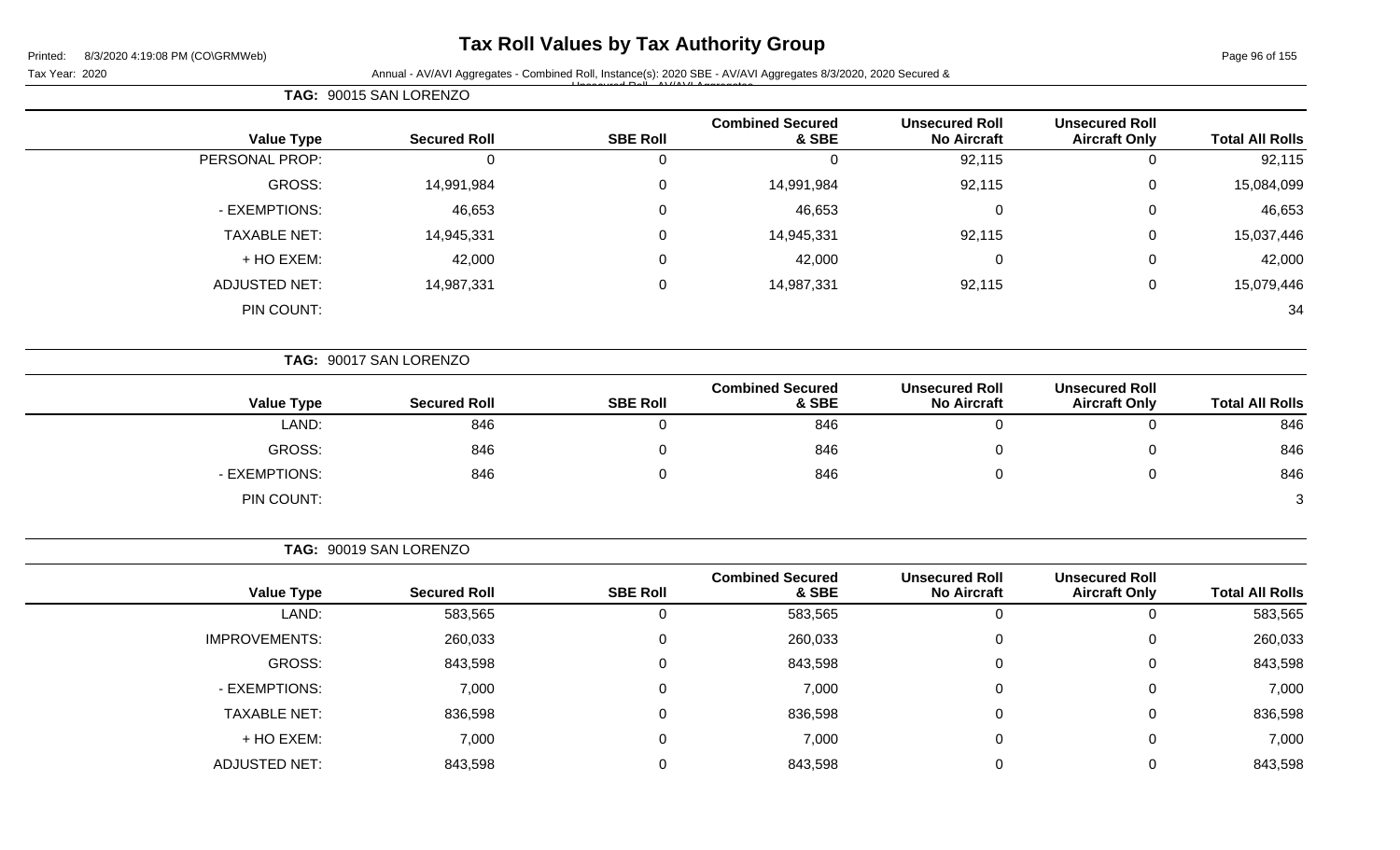Page 97 of 155

Tax Year: 2020 **Annual - AV/AVI Aggregates - Combined Roll**, Instance(s): 2020 SBE - AV/AVI Aggregates 8/3/2020, 2020 Secured &

|                        |                                               |                                             |                                  |                 | TAG: 90019 SAN LORENZO |                      |
|------------------------|-----------------------------------------------|---------------------------------------------|----------------------------------|-----------------|------------------------|----------------------|
| <b>Total All Rolls</b> | <b>Unsecured Roll</b><br><b>Aircraft Only</b> | <b>Unsecured Roll</b><br><b>No Aircraft</b> | <b>Combined Secured</b><br>& SBE | <b>SBE Roll</b> | <b>Secured Roll</b>    | <b>Value Type</b>    |
| 3                      |                                               |                                             |                                  |                 |                        | PIN COUNT:           |
|                        |                                               |                                             |                                  |                 | TAG: 90024 SAN LORENZO |                      |
| <b>Total All Rolls</b> | <b>Unsecured Roll</b><br><b>Aircraft Only</b> | <b>Unsecured Roll</b><br><b>No Aircraft</b> | <b>Combined Secured</b><br>& SBE | <b>SBE Roll</b> | <b>Secured Roll</b>    | <b>Value Type</b>    |
| 11,418,918             | 0                                             | 0                                           | 11,418,918                       | 0               | 11,418,918             | LAND:                |
| 8,433,803              | 0                                             | 0                                           | 8,433,803                        | 0               | 8,433,803              | <b>IMPROVEMENTS:</b> |
| 59,009                 | 0                                             | 59,009                                      | 0                                | 0               | $\Omega$               | PERSONAL PROP:       |
| 19,911,730             | 0                                             | 59,009                                      | 19,852,721                       | 0               | 19,852,721             | GROSS:               |
| 103,600                | 0                                             | 0                                           | 103,600                          | 0               | 103,600                | - EXEMPTIONS:        |
| 19,808,130             | 0                                             | 59,009                                      | 19,749,121                       | $\mathbf 0$     | 19,749,121             | <b>TAXABLE NET:</b>  |
| 103,600                | 0                                             | 0                                           | 103,600                          | 0               | 103,600                | + HO EXEM:           |
| 19,911,730             | 0                                             | 59,009                                      | 19,852,721                       | 0               | 19,852,721             | <b>ADJUSTED NET:</b> |
| 47                     |                                               |                                             |                                  |                 |                        | PIN COUNT:           |

| TAG: 90026 SAN LORENZO |
|------------------------|
|------------------------|

| <b>Value Type</b>    | <b>Secured Roll</b> | <b>SBE Roll</b> | <b>Combined Secured</b><br>& SBE | <b>Unsecured Roll</b><br><b>No Aircraft</b> | <b>Unsecured Roll</b><br><b>Aircraft Only</b> | <b>Total All Rolls</b> |
|----------------------|---------------------|-----------------|----------------------------------|---------------------------------------------|-----------------------------------------------|------------------------|
| LAND:                | 22,755,689          |                 | 22,755,689                       | C                                           |                                               | 22,755,689             |
| <b>IMPROVEMENTS:</b> | 17,335,428          | 0               | 17,335,428                       | 0                                           | 0                                             | 17,335,428             |
| PERSONAL PROP:       |                     | 0               |                                  | 23,279                                      | 0                                             | 23,279                 |
| GROSS:               | 40,091,117          | 0               | 40,091,117                       | 23,279                                      | 0                                             | 40,114,396             |
| - EXEMPTIONS:        | 317,123             | 0               | 317,123                          | 0                                           |                                               | 317,123                |
| <b>TAXABLE NET:</b>  | 39,773,994          | $\Omega$        | 39,773,994                       | 23,279                                      |                                               | 39,797,273             |
| + HO EXEM:           | 315,000             | 0               | 315,000                          | 0                                           |                                               | 315,000                |
| <b>ADJUSTED NET:</b> | 40,088,994          |                 | 40,088,994                       | 23,279                                      |                                               | 40,112,273             |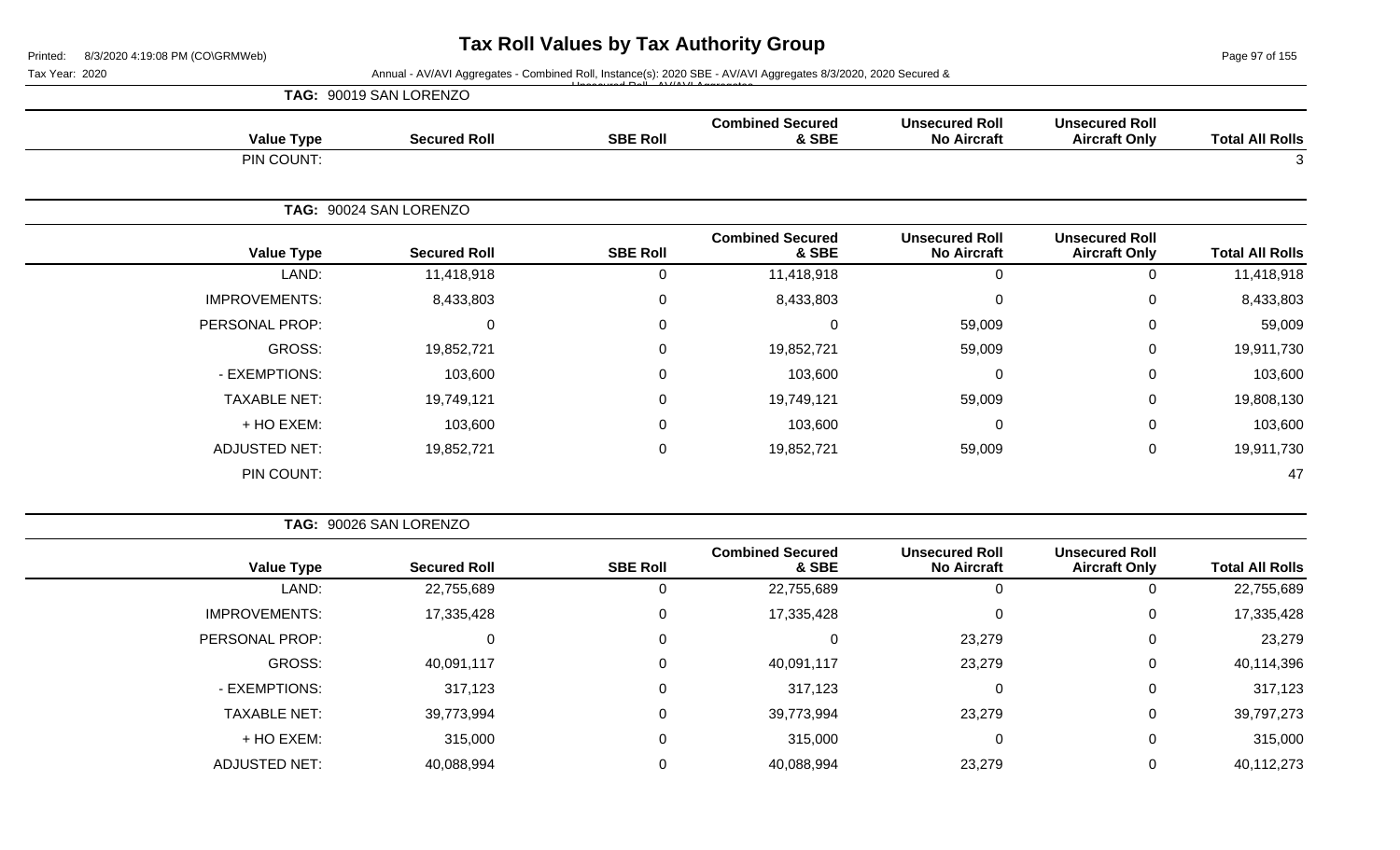Page 98 of 155

| TAG: 90026 SAN LORENZO |  |
|------------------------|--|
|------------------------|--|

| <b>Value Type</b>    | <b>Secured Roll</b>    | <b>SBE Roll</b> | <b>Combined Secured</b><br>& SBE | <b>Unsecured Roll</b><br><b>No Aircraft</b> | <b>Unsecured Roll</b><br><b>Aircraft Only</b> | <b>Total All Rolls</b> |
|----------------------|------------------------|-----------------|----------------------------------|---------------------------------------------|-----------------------------------------------|------------------------|
| PIN COUNT:           |                        |                 |                                  |                                             |                                               | 96                     |
|                      | TAG: 90029 SAN LORENZO |                 |                                  |                                             |                                               |                        |
| <b>Value Type</b>    | <b>Secured Roll</b>    | <b>SBE Roll</b> | <b>Combined Secured</b><br>& SBE | <b>Unsecured Roll</b><br><b>No Aircraft</b> | <b>Unsecured Roll</b><br><b>Aircraft Only</b> | <b>Total All Rolls</b> |
| LAND:                | 2,241,708              | $\mathbf 0$     | 2,241,708                        | $\mathbf 0$                                 | 0                                             | 2,241,708              |
| <b>IMPROVEMENTS:</b> | 2,270,692              | $\mathbf 0$     | 2,270,692                        | $\mathbf 0$                                 | $\mathbf 0$                                   | 2,270,692              |
| GROSS:               | 4,512,400              | $\mathbf 0$     | 4,512,400                        | $\mathbf 0$                                 | $\mathbf 0$                                   | 4,512,400              |
| - EXEMPTIONS:        | 49,000                 | $\mathbf 0$     | 49,000                           | $\mathbf 0$                                 | $\overline{0}$                                | 49,000                 |
| <b>TAXABLE NET:</b>  | 4,463,400              | $\mathbf 0$     | 4,463,400                        | $\mathbf 0$                                 | $\mathbf 0$                                   | 4,463,400              |
| + HO EXEM:           | 49,000                 | $\mathbf 0$     | 49,000                           | $\mathbf 0$                                 | $\overline{0}$                                | 49,000                 |
| <b>ADJUSTED NET:</b> | 4,512,400              | $\mathbf 0$     | 4,512,400                        | $\mathbf 0$                                 | $\overline{0}$                                | 4,512,400              |
| PIN COUNT:           |                        |                 |                                  |                                             |                                               | 11                     |

|                      | TAG: 90031 SAN LORENZO |                 |                                  |                                             |                                               |                        |
|----------------------|------------------------|-----------------|----------------------------------|---------------------------------------------|-----------------------------------------------|------------------------|
| <b>Value Type</b>    | <b>Secured Roll</b>    | <b>SBE Roll</b> | <b>Combined Secured</b><br>& SBE | <b>Unsecured Roll</b><br><b>No Aircraft</b> | <b>Unsecured Roll</b><br><b>Aircraft Only</b> | <b>Total All Rolls</b> |
| LAND:                | 270,073,833            | 0               | 270,073,833                      | 72,128                                      | 0                                             | 270,145,961            |
| <b>IMPROVEMENTS:</b> | 200,749,567            | 0               | 200,749,567                      | 407,144                                     | 0                                             | 201, 156, 711          |
| PERSONAL PROP:       | 840,467                | 0               | 840,467                          | 921,616                                     | $\mathbf 0$                                   | 1,762,083              |
| GROSS:               | 471,663,867            | $\mathbf 0$     | 471,663,867                      | 1,400,888                                   | 0                                             | 473,064,755            |
| - EXEMPTIONS:        | 9,517,683              | $\mathbf 0$     | 9,517,683                        | 78,205                                      | $\mathbf 0$                                   | 9,595,888              |
| <b>TAXABLE NET:</b>  | 462,146,184            | $\mathbf 0$     | 462,146,184                      | 1,322,683                                   | $\mathbf 0$                                   | 463,468,867            |
| + HO EXEM:           | 3,925,600              | $\mathbf 0$     | 3,925,600                        |                                             | $\mathbf 0$                                   | 3,925,600              |
| <b>ADJUSTED NET:</b> | 466,071,784            | 0               | 466,071,784                      | 1,322,683                                   | $\mathbf 0$                                   | 467,394,467            |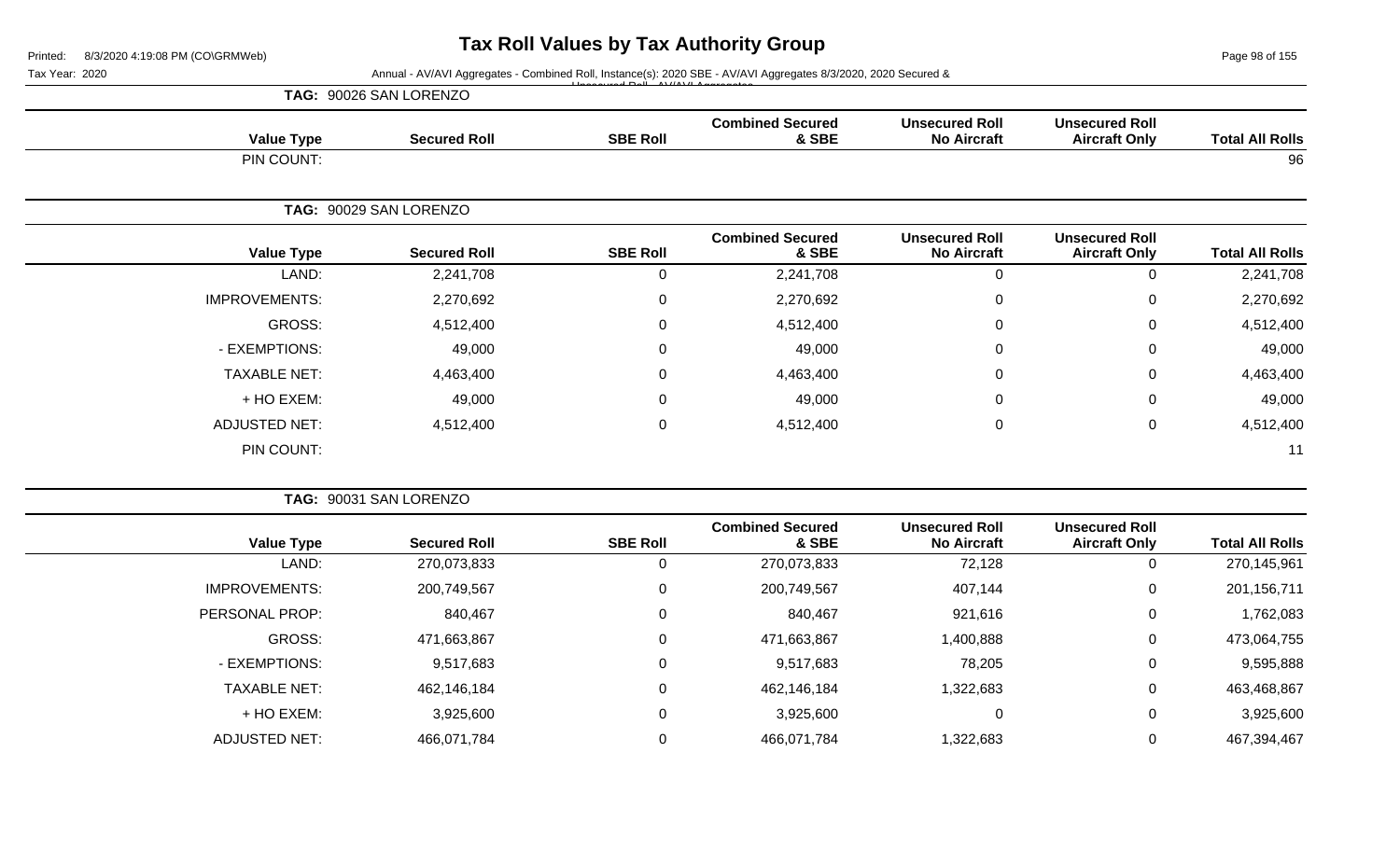$155$ 

| 8/3/2020 4:19:08 PM (CO\GRMWeb)<br>Printed:<br>Tax Year: 2020<br>Annual - AV/AVI Aggregates - Combined Roll, Instance(s): 2020 SBE - AV/AVI Aggregates 8/3/2020, 2020 Secured & |                        |                 |                                  |                                             |                                               | Page 99 of 155         |
|---------------------------------------------------------------------------------------------------------------------------------------------------------------------------------|------------------------|-----------------|----------------------------------|---------------------------------------------|-----------------------------------------------|------------------------|
|                                                                                                                                                                                 | TAG: 90031 SAN LORENZO |                 |                                  |                                             |                                               |                        |
| <b>Value Type</b>                                                                                                                                                               | <b>Secured Roll</b>    | <b>SBE Roll</b> | <b>Combined Secured</b><br>& SBE | <b>Unsecured Roll</b><br><b>No Aircraft</b> | <b>Unsecured Roll</b><br><b>Aircraft Only</b> | <b>Total All Rolls</b> |
| PIN COUNT:                                                                                                                                                                      |                        |                 |                                  |                                             |                                               | 1,370                  |
|                                                                                                                                                                                 | TAG: 90032 SAN LORENZO |                 |                                  |                                             |                                               |                        |
| <b>Value Type</b>                                                                                                                                                               | <b>Secured Roll</b>    | <b>SBE Roll</b> | <b>Combined Secured</b><br>& SBE | <b>Unsecured Roll</b><br><b>No Aircraft</b> | <b>Unsecured Roll</b><br><b>Aircraft Only</b> | <b>Total All Rolls</b> |
| LAND:                                                                                                                                                                           | 33,627                 | 0               | 33,627                           | $\overline{0}$                              | $\mathbf 0$                                   | 33,627                 |
| GROSS:                                                                                                                                                                          | 33,627                 | $\mathbf 0$     | 33,627                           | 0                                           | 0                                             | 33,627                 |
| <b>TAXABLE NET:</b>                                                                                                                                                             | 33,627                 | $\mathbf 0$     | 33,627                           | 0                                           | $\mathbf 0$                                   | 33,627                 |
| <b>ADJUSTED NET:</b>                                                                                                                                                            | 33,627                 | 0               | 33,627                           | 0                                           | $\mathbf 0$                                   | 33,627                 |
| PIN COUNT:                                                                                                                                                                      |                        |                 |                                  |                                             |                                               |                        |
|                                                                                                                                                                                 | TAG: 90033 SAN LORENZO |                 |                                  |                                             |                                               |                        |
| <b>Value Type</b>                                                                                                                                                               | <b>Secured Roll</b>    | <b>SBE Roll</b> | <b>Combined Secured</b><br>& SBE | <b>Unsecured Roll</b><br><b>No Aircraft</b> | <b>Unsecured Roll</b><br><b>Aircraft Only</b> | <b>Total All Rolls</b> |
| LAND:                                                                                                                                                                           | 2,438,467              | 0               | 2,438,467                        | $\mathbf 0$                                 | $\mathbf 0$                                   | 2,438,467              |
| <b>IMPROVEMENTS:</b>                                                                                                                                                            | 2,919,024              | 0               | 2,919,024                        | 0                                           | 0                                             | 2,919,024              |
| <b>GROSS:</b>                                                                                                                                                                   | 5,357,491              | 0               | 5,357,491                        | 0                                           | 0                                             | 5,357,491              |
| - EXEMPTIONS:                                                                                                                                                                   | 34,269                 | 0               | 34,269                           | 0                                           | 0                                             | 34,269                 |
| <b>TAXABLE NET:</b>                                                                                                                                                             | 5,323,222              | 0               | 5,323,222                        | 0                                           | 0                                             | 5,323,222              |
| + HO EXEM:                                                                                                                                                                      | 14,000                 | 0               | 14,000                           | 0                                           | 0                                             | 14,000                 |
| <b>ADJUSTED NET:</b>                                                                                                                                                            | 5,337,222              | 0               | 5,337,222                        | 0                                           | 0                                             | 5,337,222              |
| PIN COUNT:                                                                                                                                                                      |                        |                 |                                  |                                             |                                               | 44                     |
|                                                                                                                                                                                 | TAG: 90036 SAN LORENZO |                 |                                  |                                             |                                               |                        |
| <b>Value Type</b>                                                                                                                                                               | <b>Secured Roll</b>    | <b>SBE Roll</b> | <b>Combined Secured</b><br>& SBE | <b>Unsecured Roll</b><br><b>No Aircraft</b> | <b>Unsecured Roll</b><br><b>Aircraft Only</b> | <b>Total All Rolls</b> |
| LAND:                                                                                                                                                                           | 9,292                  | $\mathbf 0$     | 9,292                            | $\mathbf 0$                                 | $\mathbf 0$                                   | 9,292                  |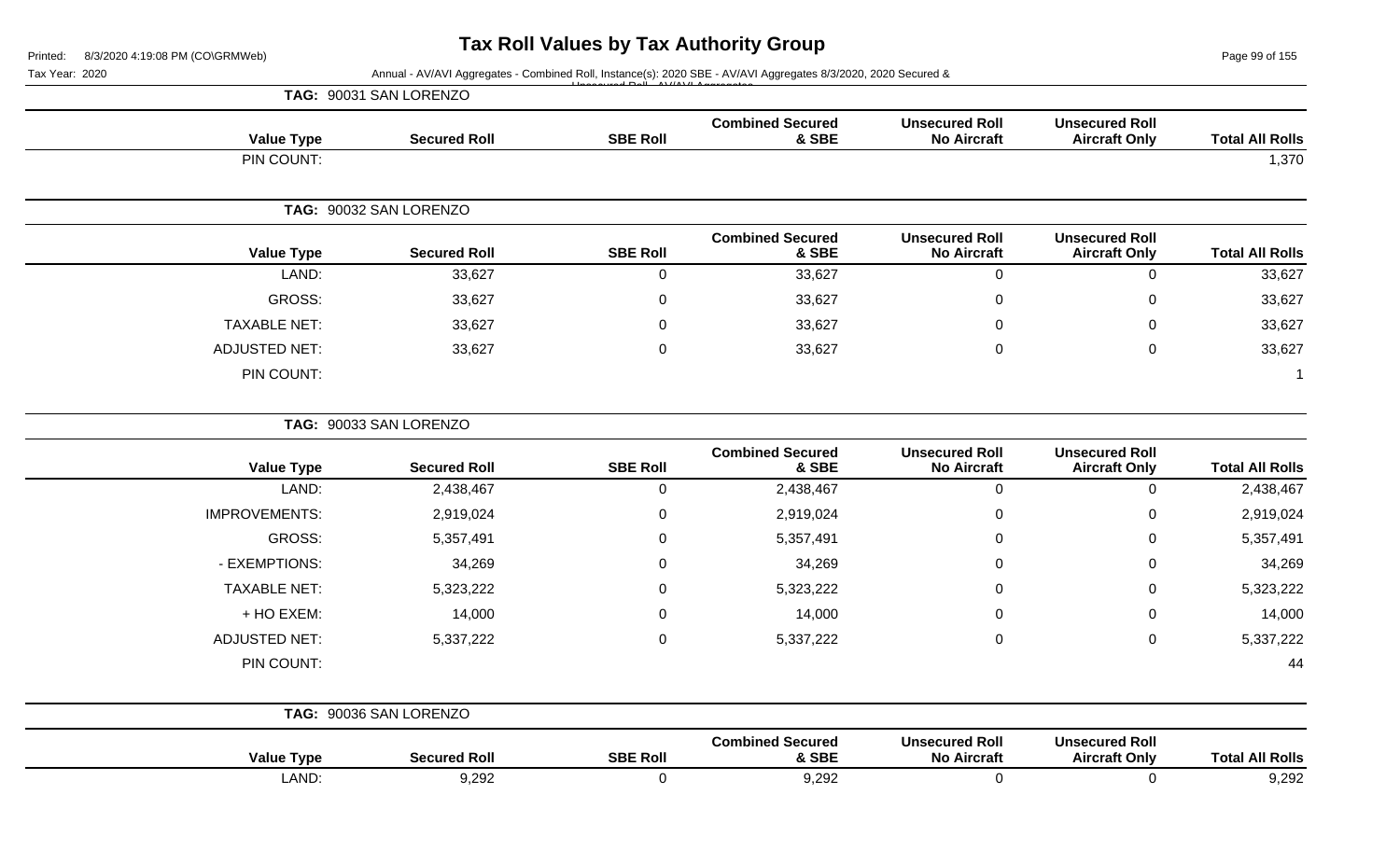| Printed: | 8/3/2020 4:19:08 PM (CO\GRMWeb) |  |
|----------|---------------------------------|--|
|          |                                 |  |

# **Tax Roll Values by Tax Authority Group**

Page 100 of 155

|                        |                                               |                                             | Annual - AV/AVI Aggregates - Combined Roll, Instance(s): 2020 SBE - AV/AVI Aggregates 8/3/2020, 2020 Secured & |                 |                        |                      |  |  |
|------------------------|-----------------------------------------------|---------------------------------------------|----------------------------------------------------------------------------------------------------------------|-----------------|------------------------|----------------------|--|--|
|                        |                                               |                                             |                                                                                                                |                 | TAG: 90036 SAN LORENZO |                      |  |  |
| <b>Total All Rolls</b> | <b>Unsecured Roll</b><br><b>Aircraft Only</b> | <b>Unsecured Roll</b><br><b>No Aircraft</b> | <b>Combined Secured</b><br>& SBE                                                                               | <b>SBE Roll</b> | <b>Secured Roll</b>    | <b>Value Type</b>    |  |  |
| 9,292                  | 0                                             | $\mathbf 0$                                 | 9,292                                                                                                          | $\mathbf 0$     | 9,292                  | <b>GROSS:</b>        |  |  |
| 384                    | 0                                             | $\Omega$                                    | 384                                                                                                            | 0               | 384                    | - EXEMPTIONS:        |  |  |
| 8,908                  | 0                                             | $\Omega$                                    | 8,908                                                                                                          | 0               | 8,908                  | <b>TAXABLE NET:</b>  |  |  |
| 8,908                  | 0                                             | 0                                           | 8,908                                                                                                          | 0               | 8,908                  | <b>ADJUSTED NET:</b> |  |  |
| $\overline{2}$         |                                               |                                             |                                                                                                                |                 |                        | PIN COUNT:           |  |  |
|                        |                                               |                                             |                                                                                                                |                 | TAG: 90037 SAN LORENZO |                      |  |  |
| <b>Total All Rolls</b> | <b>Unsecured Roll</b><br><b>Aircraft Only</b> | <b>Unsecured Roll</b><br><b>No Aircraft</b> | <b>Combined Secured</b><br>& SBE                                                                               | <b>SBE Roll</b> | <b>Secured Roll</b>    | <b>Value Type</b>    |  |  |
| 64,666,144             | 0                                             | $\mathbf 0$                                 | 64,666,144                                                                                                     | 0               | 64,666,144             | LAND:                |  |  |
| 52,204,209             | 0                                             | $\Omega$                                    | 52,204,209                                                                                                     | 0               | 52,204,209             | <b>IMPROVEMENTS:</b> |  |  |
| 186,288                | 0                                             | 186,288                                     | 0                                                                                                              | 0               | 0                      | PERSONAL PROP:       |  |  |
| 117,056,641            | 0                                             | 186,288                                     | 116,870,353                                                                                                    | 0               | 116,870,353            | <b>GROSS:</b>        |  |  |
| 1,070,026              | 0                                             | $\Omega$                                    | 1,070,026                                                                                                      | 0               | 1,070,026              | - EXEMPTIONS:        |  |  |
| 115,986,615            | 0                                             | 186,288                                     | 115,800,327                                                                                                    | 0               | 115,800,327            | <b>TAXABLE NET:</b>  |  |  |
| 781,200                | 0                                             | 0                                           | 781,200                                                                                                        | 0               | 781,200                | + HO EXEM:           |  |  |
| 116,767,815            | 0                                             | 186,288                                     | 116,581,527                                                                                                    | 0               | 116,581,527            | <b>ADJUSTED NET:</b> |  |  |
| 279                    |                                               |                                             |                                                                                                                |                 |                        | PIN COUNT:           |  |  |
|                        |                                               |                                             |                                                                                                                |                 | TAG: 90042 SAN LORENZO |                      |  |  |
| <b>Total All Rolls</b> | <b>Unsecured Roll</b><br><b>Aircraft Only</b> | <b>Unsecured Roll</b><br><b>No Aircraft</b> | <b>Combined Secured</b><br>& SBE                                                                               | <b>SBE Roll</b> | <b>Secured Roll</b>    | <b>Value Type</b>    |  |  |
| 11,084,321             | 0                                             | $\mathbf 0$                                 | 11,084,321                                                                                                     | 0               | 11,084,321             | LAND:                |  |  |
| 8,368,012              | 0                                             | 0                                           | 8,368,012                                                                                                      | 0               | 8,368,012              | <b>IMPROVEMENTS:</b> |  |  |
| 16,481                 | 0                                             | 16,481                                      | $\pmb{0}$                                                                                                      | 0               | $\mathbf 0$            | PERSONAL PROP:       |  |  |
| 19,468,814             | 0                                             | 16,481                                      | 19,452,333                                                                                                     | 0               | 19,452,333             | GROSS:               |  |  |
| 171,674                | 0                                             | $\overline{0}$                              | 171,674                                                                                                        | 0               | 171,674                | - EXEMPTIONS:        |  |  |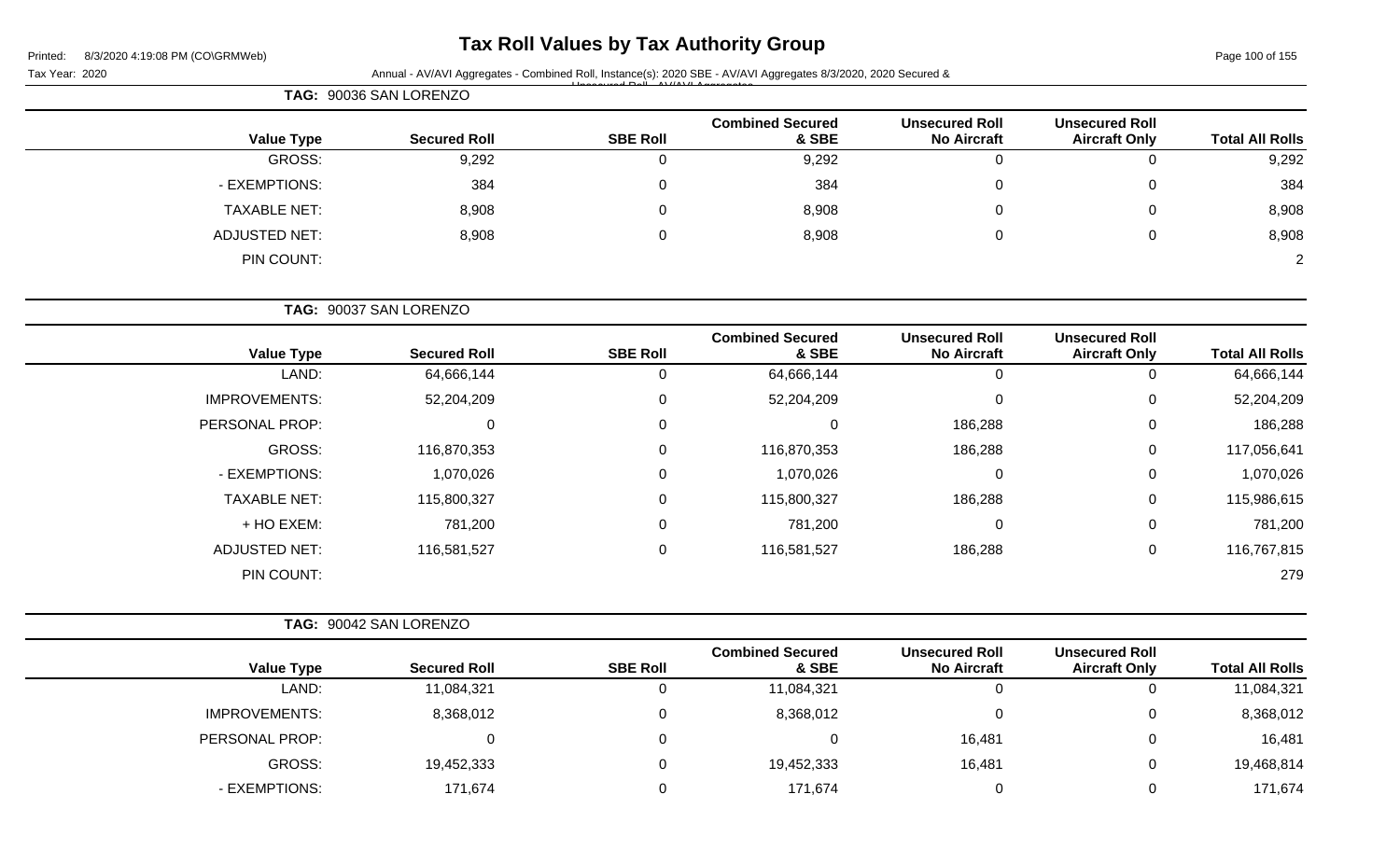| Printed: | 8/3/2020 4:19:08 PM (CO\GRMWeb) |  |
|----------|---------------------------------|--|
|          |                                 |  |

# **Tax Roll Values by Tax Authority Group**

Page 101 of 155

|                        |                                               |                                             |                                  |                 | Annual - AV/AVI Aggregates - Combined Roll, Instance(s): 2020 SBE - AV/AVI Aggregates 8/3/2020, 2020 Secured & | Tax Year: 2020       |
|------------------------|-----------------------------------------------|---------------------------------------------|----------------------------------|-----------------|----------------------------------------------------------------------------------------------------------------|----------------------|
|                        |                                               |                                             |                                  |                 | TAG: 90042 SAN LORENZO                                                                                         |                      |
| <b>Total All Rolls</b> | <b>Unsecured Roll</b><br><b>Aircraft Only</b> | <b>Unsecured Roll</b><br><b>No Aircraft</b> | <b>Combined Secured</b><br>& SBE | <b>SBE Roll</b> | <b>Secured Roll</b>                                                                                            | <b>Value Type</b>    |
| 19,297,140             | $\mathbf 0$                                   | 16,481                                      | 19,280,659                       | $\mathbf 0$     | 19,280,659                                                                                                     | <b>TAXABLE NET:</b>  |
| 168,000                | $\pmb{0}$                                     | $\pmb{0}$                                   | 168,000                          | $\pmb{0}$       | 168,000                                                                                                        | + HO EXEM:           |
| 19,465,140             | $\pmb{0}$                                     | 16,481                                      | 19,448,659                       | $\pmb{0}$       | 19,448,659                                                                                                     | <b>ADJUSTED NET:</b> |
| 51                     |                                               |                                             |                                  |                 |                                                                                                                | PIN COUNT:           |
|                        |                                               |                                             |                                  |                 | TAG: 90044 SAN LORENZO                                                                                         |                      |
| <b>Total All Rolls</b> | <b>Unsecured Roll</b><br><b>Aircraft Only</b> | <b>Unsecured Roll</b><br><b>No Aircraft</b> | <b>Combined Secured</b><br>& SBE | <b>SBE Roll</b> | <b>Secured Roll</b>                                                                                            | <b>Value Type</b>    |
| 6,499,676              | $\mathbf 0$                                   | $\mathbf 0$                                 | 6,499,676                        | $\pmb{0}$       | 6,499,676                                                                                                      | LAND:                |
| 6,229,668              | 0                                             | $\pmb{0}$                                   | 6,229,668                        | 0               | 6,229,668                                                                                                      | <b>IMPROVEMENTS:</b> |
| 12,729,344             | 0                                             | 0                                           | 12,729,344                       | 0               | 12,729,344                                                                                                     | GROSS:               |
| 247,566                | 0                                             | 0                                           | 247,566                          | 0               | 247,566                                                                                                        | - EXEMPTIONS:        |
| 12,481,778             | 0                                             | 0                                           | 12,481,778                       | 0               | 12,481,778                                                                                                     | <b>TAXABLE NET:</b>  |
| 98,000                 | 0                                             | 0                                           | 98,000                           | 0               | 98,000                                                                                                         | + HO EXEM:           |
| 12,579,778             | 0                                             | $\mathbf 0$                                 | 12,579,778                       | $\mathbf 0$     | 12,579,778                                                                                                     | <b>ADJUSTED NET:</b> |
| 32                     |                                               |                                             |                                  |                 |                                                                                                                | PIN COUNT:           |
|                        |                                               |                                             |                                  |                 | TAG: 90045 SAN LORENZO                                                                                         |                      |
| <b>Total All Rolls</b> | <b>Unsecured Roll</b><br><b>Aircraft Only</b> | <b>Unsecured Roll</b><br><b>No Aircraft</b> | <b>Combined Secured</b><br>& SBE | <b>SBE Roll</b> | <b>Secured Roll</b>                                                                                            | <b>Value Type</b>    |
| 66,724,030             | 0                                             | $\mathbf 0$                                 | 66,724,030                       | $\mathbf 0$     | 66,724,030                                                                                                     | LAND:                |
| 58,433,321             | 0                                             | 7,970,131                                   | 50,463,190                       | 0               | 50,463,190                                                                                                     | <b>IMPROVEMENTS:</b> |
| 813,908                | 0                                             | 813,908                                     | 0                                | 0               | 0                                                                                                              | PERSONAL PROP:       |
| 125,971,259            | 0                                             | 8,784,039                                   | 117,187,220                      | 0               | 117,187,220                                                                                                    | <b>GROSS:</b>        |
| 2,867,934              | 0                                             | $\overline{0}$                              | 2,867,934                        | 0               | 2,867,934                                                                                                      | - EXEMPTIONS:        |
| 123,103,325            | 0                                             | 8,784,039                                   | 114,319,286                      | 0               | 114,319,286                                                                                                    | TAXABLE NET:         |
| 954,800                | 0                                             | $\overline{0}$                              | 954,800                          | $\pmb{0}$       | 954,800                                                                                                        | + HO EXEM:           |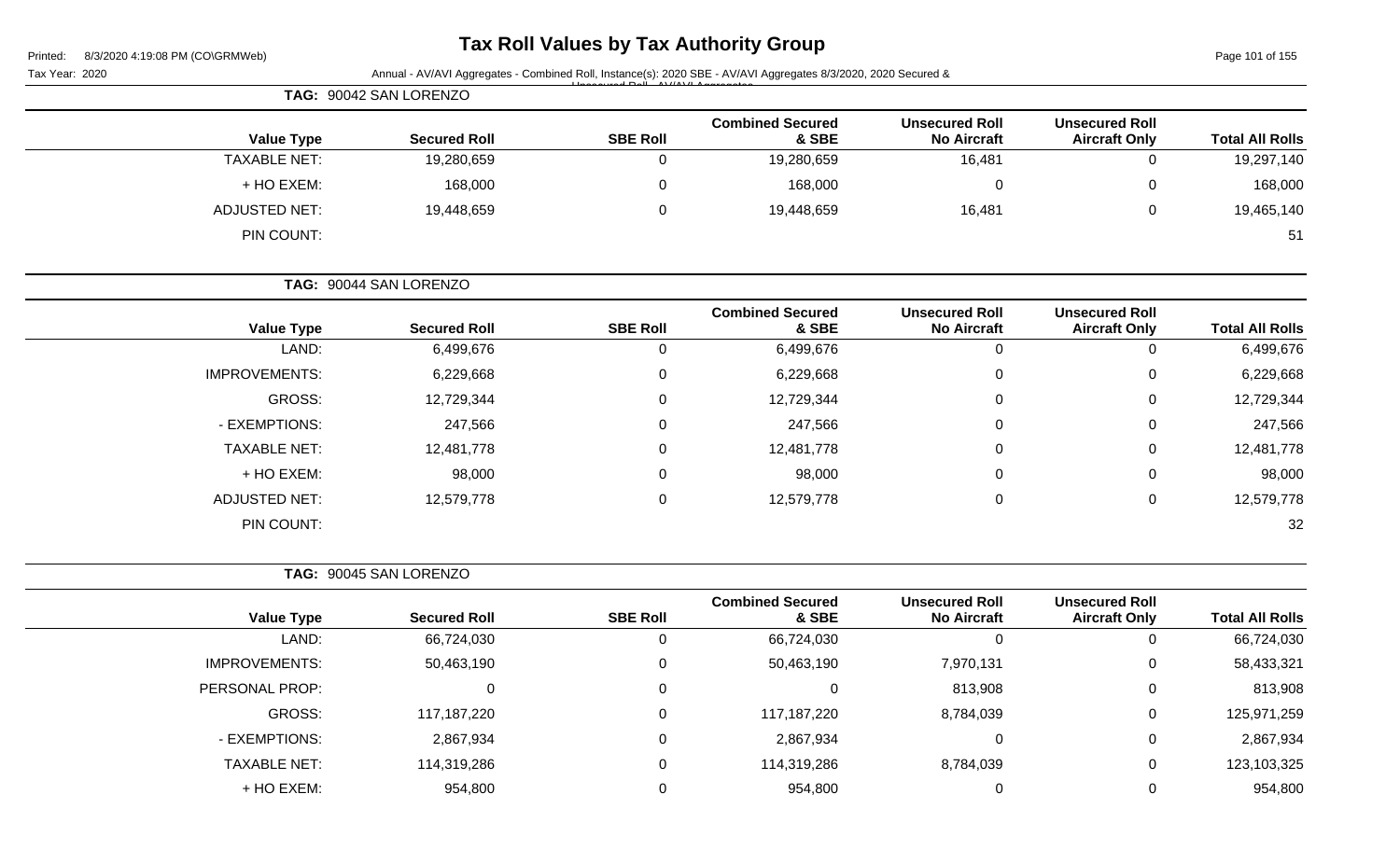Page 102 of 155

| Tax Year: 2020       |                        |                 | Annual - AV/AVI Aggregates - Combined Roll, Instance(s): 2020 SBE - AV/AVI Aggregates 8/3/2020, 2020 Secured & |                                             |                                               |                        |
|----------------------|------------------------|-----------------|----------------------------------------------------------------------------------------------------------------|---------------------------------------------|-----------------------------------------------|------------------------|
|                      | TAG: 90045 SAN LORENZO |                 |                                                                                                                |                                             |                                               |                        |
| <b>Value Type</b>    | <b>Secured Roll</b>    | <b>SBE Roll</b> | <b>Combined Secured</b><br>& SBE                                                                               | <b>Unsecured Roll</b><br><b>No Aircraft</b> | <b>Unsecured Roll</b><br><b>Aircraft Only</b> | <b>Total All Rolls</b> |
| <b>ADJUSTED NET:</b> | 115,274,086            | 0               | 115,274,086                                                                                                    | 8,784,039                                   | 0                                             | 124,058,125            |
| PIN COUNT:           |                        |                 |                                                                                                                |                                             |                                               | 321                    |
|                      | TAG: 90046 SAN LORENZO |                 |                                                                                                                |                                             |                                               |                        |
| <b>Value Type</b>    | <b>Secured Roll</b>    | <b>SBE Roll</b> | <b>Combined Secured</b><br>& SBE                                                                               | <b>Unsecured Roll</b><br><b>No Aircraft</b> | <b>Unsecured Roll</b><br><b>Aircraft Only</b> | <b>Total All Rolls</b> |
| LAND:                | 22,364,814             | 0               | 22,364,814                                                                                                     | $\mathbf 0$                                 | 0                                             | 22,364,814             |
| <b>IMPROVEMENTS:</b> | 17,978,769             | $\Omega$        | 17,978,769                                                                                                     | 12,854                                      | 0                                             | 17,991,623             |
| PERSONAL PROP:       | 1,500                  | ∩               | 1,500                                                                                                          | 23,664                                      | 0                                             | 25,164                 |
| <b>GROSS:</b>        | 40,345,083             |                 | 40,345,083                                                                                                     | 36,518                                      | 0                                             | 40,381,601             |
| - EXEMPTIONS:        | 299,207                | ∩               | 299,207                                                                                                        | $\mathbf 0$                                 | 0                                             | 299,207                |
| <b>TAXABLE NET:</b>  | 40,045,876             |                 | 40,045,876                                                                                                     | 36,518                                      | 0                                             | 40,082,394             |
| + HO EXEM:           | 294,000                |                 | 294,000                                                                                                        | $\mathbf 0$                                 | 0                                             | 294,000                |
| <b>ADJUSTED NET:</b> | 40,339,876             | $\Omega$        | 40,339,876                                                                                                     | 36,518                                      | 0                                             | 40,376,394             |
| PIN COUNT:           |                        |                 |                                                                                                                |                                             |                                               | 114                    |
|                      | TAG: 90047 SAN LORENZO |                 |                                                                                                                |                                             |                                               |                        |
| <b>Value Type</b>    | <b>Secured Roll</b>    | <b>SBE Roll</b> | <b>Combined Secured</b><br>& SBE                                                                               | <b>Unsecured Roll</b><br><b>No Aircraft</b> | <b>Unsecured Roll</b><br><b>Aircraft Only</b> | <b>Total All Rolls</b> |
| LAND:                | 4,347,570              | 0               | 4,347,570                                                                                                      | $\mathbf 0$                                 | 0                                             | 4,347,570              |
| <b>IMPROVEMENTS:</b> | 2,644,990              | 0               | 2,644,990                                                                                                      | $\pmb{0}$                                   | 0                                             | 2,644,990              |
| <b>GROSS:</b>        | 6,992,560              | 0               | 6,992,560                                                                                                      | $\pmb{0}$                                   | 0                                             | 6,992,560              |

- EXEMPTIONS: 29,160 0 29,160 0 0 29,160 TAXABLE NET: 6,963,400 0 6,963,400 0 0 6,963,400 + HO EXEM: 28,000 0 28,000 0 0 28,000 ADJUSTED NET: 6,991,400 6,991,400 0 6,991,400 6,991,400 0 6,991,400 0 6,991,400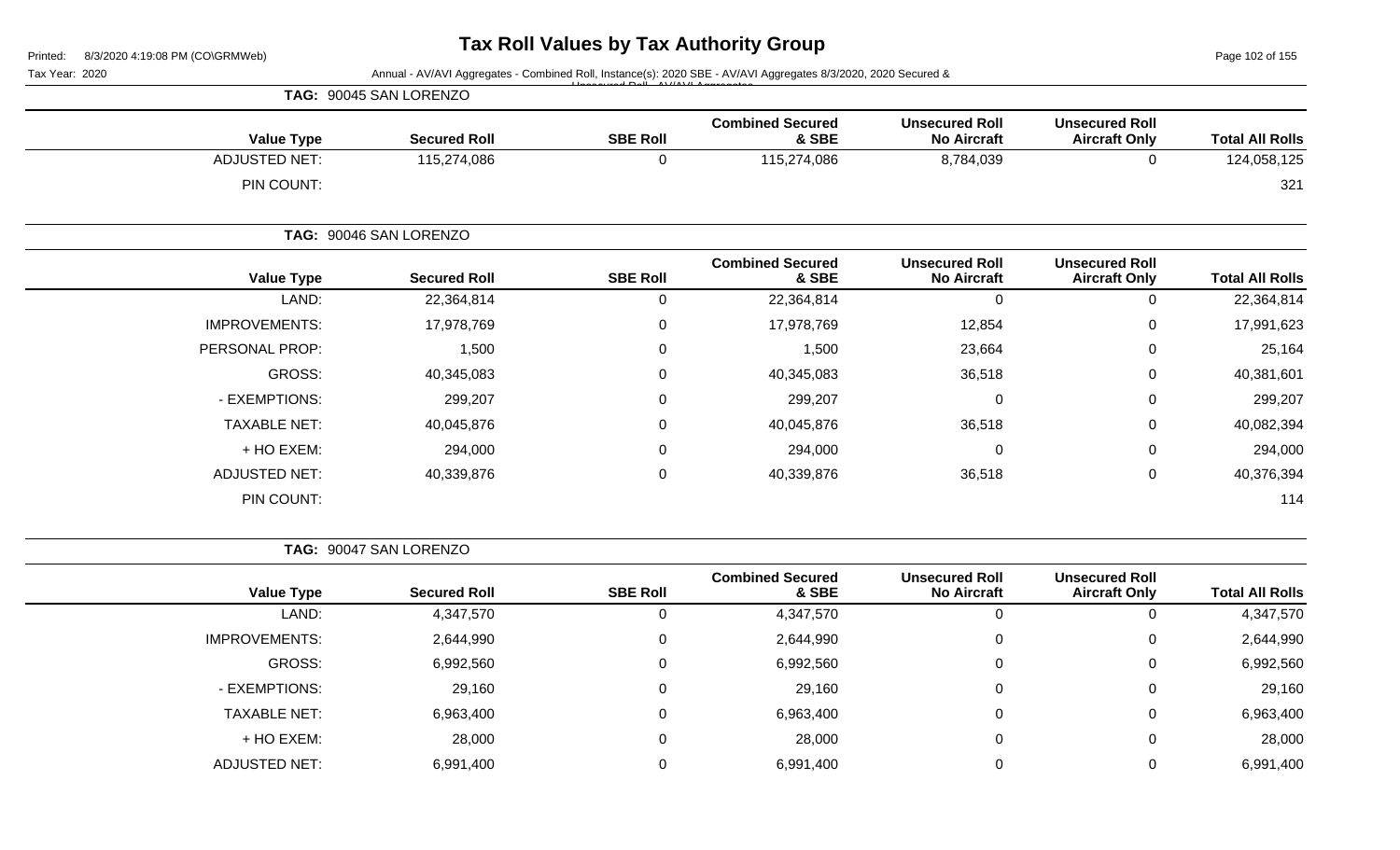Page 103 of 155

|                      | TAG: 90047 SAN LORENZO |                  |                                  |                                             | <b>Unsecured Roll</b><br><b>Aircraft Only</b> |                        |
|----------------------|------------------------|------------------|----------------------------------|---------------------------------------------|-----------------------------------------------|------------------------|
| <b>Value Type</b>    | <b>Secured Roll</b>    | <b>SBE Roll</b>  | <b>Combined Secured</b><br>& SBE | <b>Unsecured Roll</b><br><b>No Aircraft</b> |                                               | <b>Total All Rolls</b> |
| PIN COUNT:           |                        |                  |                                  |                                             |                                               | 14                     |
|                      | TAG: 90048 SAN LORENZO |                  |                                  |                                             |                                               |                        |
| <b>Value Type</b>    | <b>Secured Roll</b>    | <b>SBE Roll</b>  | <b>Combined Secured</b><br>& SBE | <b>Unsecured Roll</b><br><b>No Aircraft</b> | <b>Unsecured Roll</b><br><b>Aircraft Only</b> | <b>Total All Rolls</b> |
| LAND:                | 75,958,996             | 0                | 75,958,996                       | 0                                           | 0                                             | 75,958,996             |
| <b>IMPROVEMENTS:</b> | 62,616,086             | $\mathbf 0$      | 62,616,086                       | 0                                           | 0                                             | 62,616,086             |
| PERSONAL PROP:       | 59,000                 | $\mathbf 0$      | 59,000                           | 53,688                                      | 0                                             | 112,688                |
| GROSS:               | 138,634,082            | $\mathbf 0$      | 138,634,082                      | 53,688                                      | 0                                             | 138,687,770            |
| - EXEMPTIONS:        | 6,524,278              | $\mathbf 0$      | 6,524,278                        | 0                                           | $\mathbf 0$                                   | 6,524,278              |
| <b>TAXABLE NET:</b>  | 132,109,804            | $\mathbf 0$      | 132,109,804                      | 53,688                                      | $\pmb{0}$                                     | 132,163,492            |
| + HO EXEM:           | 1,050,000              | $\mathbf 0$      | 1,050,000                        | 0                                           | 0                                             | 1,050,000              |
| <b>ADJUSTED NET:</b> | 133,159,804            | $\boldsymbol{0}$ | 133,159,804                      | 53,688                                      | 0                                             | 133,213,492            |
| PIN COUNT:           |                        |                  |                                  |                                             |                                               | 352                    |

|                        |                                               |                                             |                                  |                 | TAG: 90049 SAN LORENZO |                      |
|------------------------|-----------------------------------------------|---------------------------------------------|----------------------------------|-----------------|------------------------|----------------------|
| <b>Total All Rolls</b> | <b>Unsecured Roll</b><br><b>Aircraft Only</b> | <b>Unsecured Roll</b><br><b>No Aircraft</b> | <b>Combined Secured</b><br>& SBE | <b>SBE Roll</b> | <b>Secured Roll</b>    | <b>Value Type</b>    |
| 10,286,266             | 0                                             | 0                                           | 10,286,266                       |                 | 10,286,266             | LAND:                |
| 7,490,757              | 0                                             | 0                                           | 7,490,757                        | 0               | 7,490,757              | <b>IMPROVEMENTS:</b> |
| 17,777,023             | 0                                             | $\mathbf 0$                                 | 17,777,023                       |                 | 17,777,023             | GROSS:               |
| 312,910                | 0                                             | $\mathbf 0$                                 | 312,910                          | 0               | 312,910                | - EXEMPTIONS:        |
| 17,464,113             | $\mathbf 0$                                   | $\mathbf 0$                                 | 17,464,113                       |                 | 17,464,113             | <b>TAXABLE NET:</b>  |
| 98,000                 | 0                                             | 0                                           | 98,000                           |                 | 98,000                 | + HO EXEM:           |
| 17,562,113             | 0                                             | $\Omega$                                    | 17,562,113                       |                 | 17,562,113             | <b>ADJUSTED NET:</b> |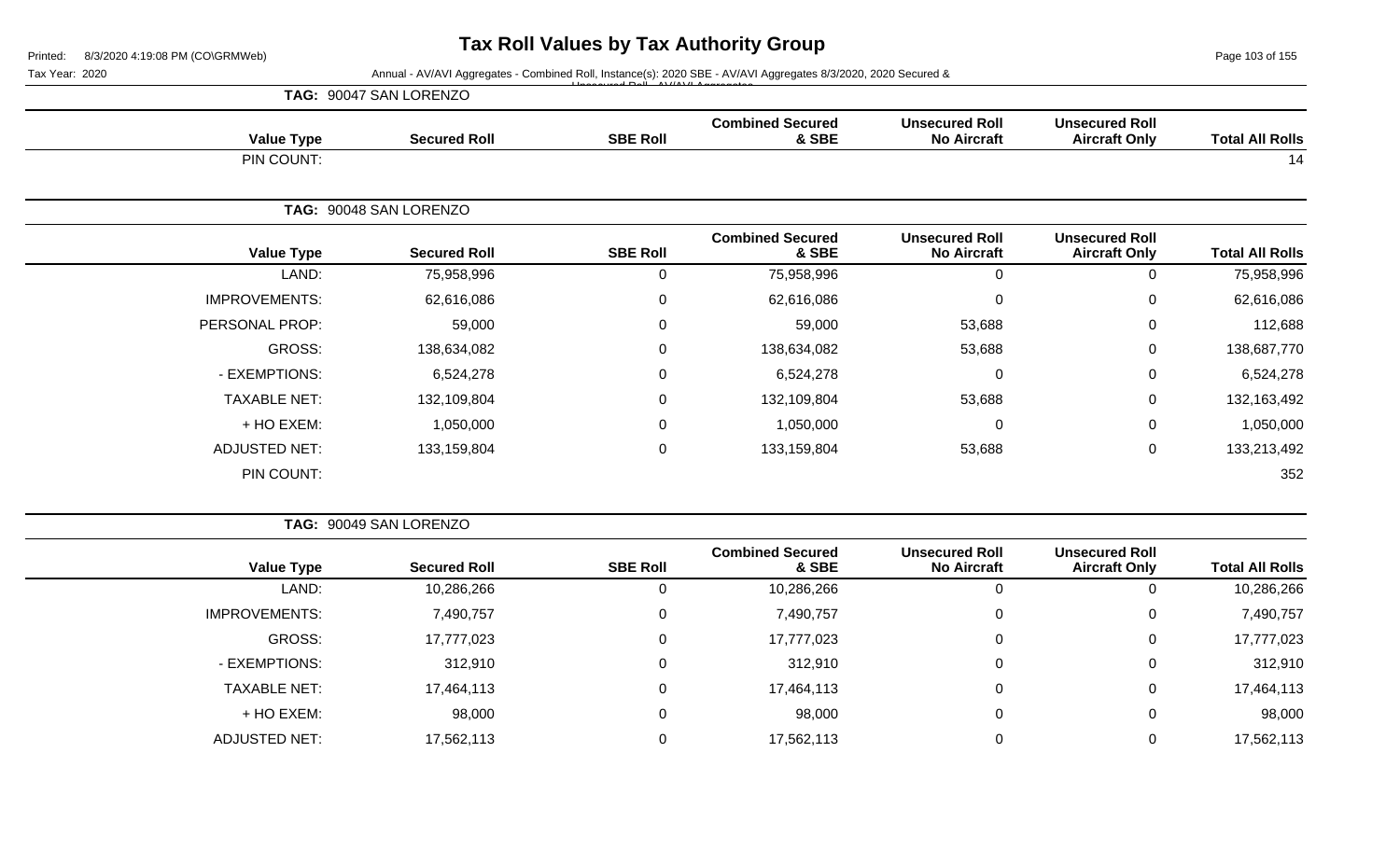Page 104 of 155

| Tax Year: 2020 |                      |                        |                 | Annual - AV/AVI Aggregates - Combined Roll, Instance(s): 2020 SBE - AV/AVI Aggregates 8/3/2020, 2020 Secured & |                                             |                                               |                        |
|----------------|----------------------|------------------------|-----------------|----------------------------------------------------------------------------------------------------------------|---------------------------------------------|-----------------------------------------------|------------------------|
|                |                      | TAG: 90049 SAN LORENZO |                 |                                                                                                                |                                             |                                               |                        |
|                | <b>Value Type</b>    | <b>Secured Roll</b>    | <b>SBE Roll</b> | <b>Combined Secured</b><br>& SBE                                                                               | <b>Unsecured Roll</b><br><b>No Aircraft</b> | <b>Unsecured Roll</b><br><b>Aircraft Only</b> | <b>Total All Rolls</b> |
|                | PIN COUNT:           |                        |                 |                                                                                                                |                                             |                                               | 61                     |
|                |                      | TAG: 90050 SAN LORENZO |                 |                                                                                                                |                                             |                                               |                        |
|                | <b>Value Type</b>    | <b>Secured Roll</b>    | <b>SBE Roll</b> | <b>Combined Secured</b><br>& SBE                                                                               | <b>Unsecured Roll</b><br><b>No Aircraft</b> | <b>Unsecured Roll</b><br><b>Aircraft Only</b> | <b>Total All Rolls</b> |
|                | LAND:                | 2,959,848              | 0               | 2,959,848                                                                                                      | 0                                           | $\Omega$                                      | 2,959,848              |
|                | <b>IMPROVEMENTS:</b> | 2,593,479              | 0               | 2,593,479                                                                                                      | 0                                           | 0                                             | 2,593,479              |
|                | <b>GROSS:</b>        | 5,553,327              | 0               | 5,553,327                                                                                                      | 0                                           | $\Omega$                                      | 5,553,327              |
|                | - EXEMPTIONS:        | 185,562                | 0               | 185,562                                                                                                        | 0                                           | 0                                             | 185,562                |
|                | <b>TAXABLE NET:</b>  | 5,367,765              | $\mathbf 0$     | 5,367,765                                                                                                      | 0                                           | 0                                             | 5,367,765              |
|                | + HO EXEM:           | 40,600                 | $\Omega$        | 40,600                                                                                                         | 0                                           | $\Omega$                                      | 40,600                 |
|                | <b>ADJUSTED NET:</b> | 5,408,365              | $\mathbf 0$     | 5,408,365                                                                                                      | 0                                           | 0                                             | 5,408,365              |
|                | PIN COUNT:           |                        |                 |                                                                                                                |                                             |                                               | 13                     |
|                |                      | TAG: 90053 SAN LORENZO |                 |                                                                                                                |                                             |                                               |                        |
|                | <b>Value Type</b>    | <b>Secured Roll</b>    | <b>SBE Roll</b> | <b>Combined Secured</b><br>& SBE                                                                               | <b>Unsecured Roll</b><br><b>No Aircraft</b> | <b>Unsecured Roll</b><br><b>Aircraft Only</b> | <b>Total All Rolls</b> |
|                | LAND:                | 1,584,293              | 0               | 1,584,293                                                                                                      | 0                                           | $\Omega$                                      | 1,584,293              |
|                | <b>IMPROVEMENTS:</b> | 1,321,812              | 0               | 1,321,812                                                                                                      | 0                                           | $\Omega$                                      | 1,321,812              |
|                | <b>GROSS:</b>        | 2,906,105              | 0               | 2,906,105                                                                                                      | 0                                           | 0                                             | 2,906,105              |

- EXEMPTIONS: 15,274 0 15,274 0 0 15,274 TAXABLE NET: 2,890,831 0 2,890,831 0 0 2,890,831 + HO EXEM: 14,000 0 14,000 0 0 14,000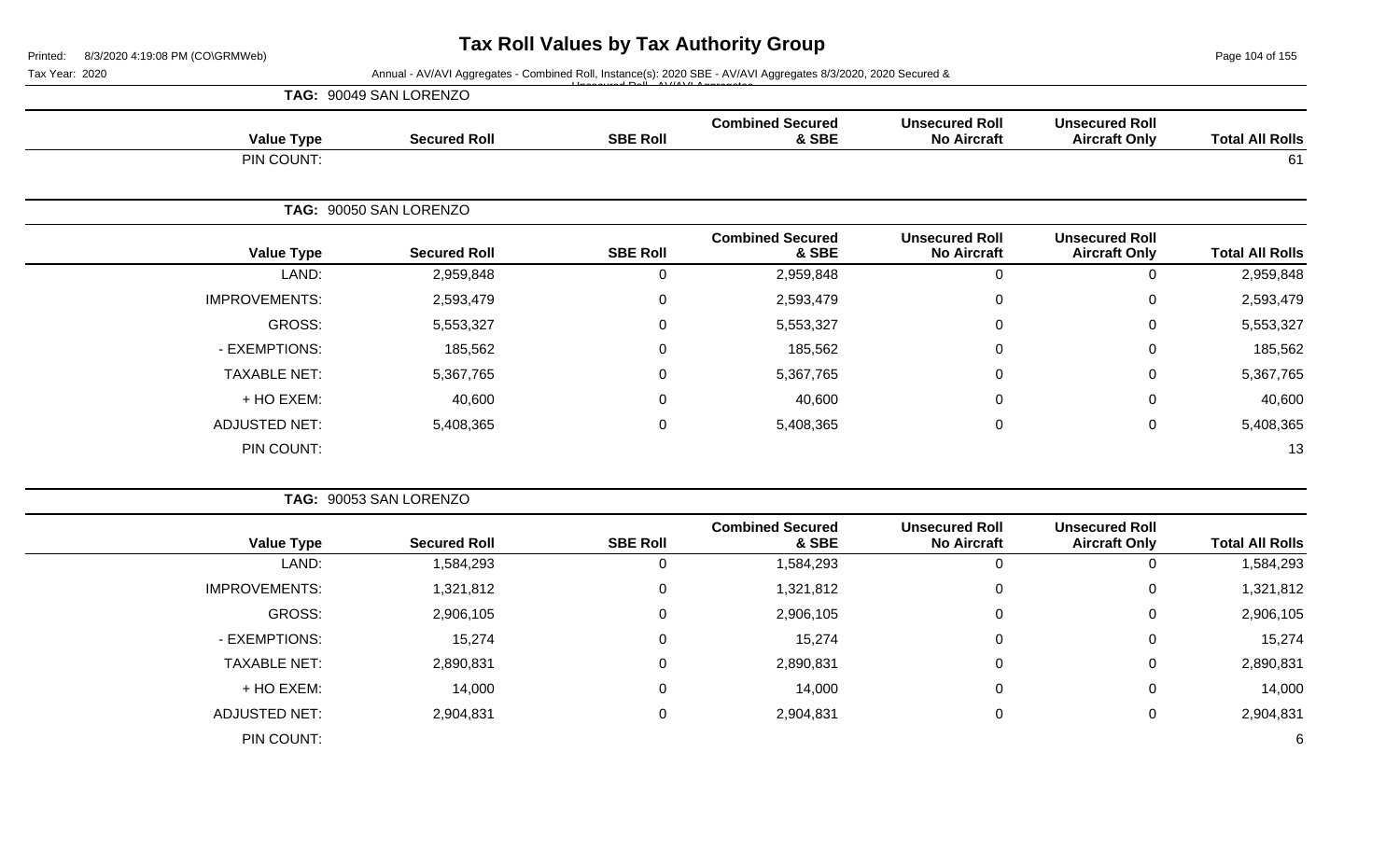### **Tax Roll Values by Tax Authority Group**

Page 105 of 155

Tax Year: 2020 **Annual - AV/AVI Aggregates - Combined Roll, Instance(s): 2020 SBE - AV/AVI Aggregates 8/3/2020, 2020 Secured &** Unsecured Roll - AV/AVI Aggregates

|                      | TAG: 90055 SAN LORENZO |                 |                                  |                                             |                                               |                        |
|----------------------|------------------------|-----------------|----------------------------------|---------------------------------------------|-----------------------------------------------|------------------------|
| <b>Value Type</b>    | <b>Secured Roll</b>    | <b>SBE Roll</b> | <b>Combined Secured</b><br>& SBE | <b>Unsecured Roll</b><br><b>No Aircraft</b> | <b>Unsecured Roll</b><br><b>Aircraft Only</b> | <b>Total All Rolls</b> |
| LAND:                | 92,955                 | 0               | 92,955                           |                                             | 0                                             | 92,955                 |
| <b>IMPROVEMENTS:</b> | 339,561                | $\mathbf 0$     | 339,561                          | 0                                           | 0                                             | 339,561                |
| GROSS:               | 432,516                | $\mathbf 0$     | 432,516                          | 0                                           | 0                                             | 432,516                |
| - EXEMPTIONS:        | 7,000                  | 0               | 7,000                            | 0                                           | 0                                             | 7,000                  |
| <b>TAXABLE NET:</b>  | 425,516                | $\mathbf 0$     | 425,516                          | 0                                           | 0                                             | 425,516                |
| + HO EXEM:           | 7,000                  | $\mathbf 0$     | 7,000                            | 0                                           | 0                                             | 7,000                  |
| <b>ADJUSTED NET:</b> | 432,516                | $\mathbf 0$     | 432,516                          | 0                                           | 0                                             | 432,516                |
| PIN COUNT:           |                        |                 |                                  |                                             |                                               |                        |

**TAG:** 90057 SAN LORENZO

| <b>Value Type</b>    | <b>Secured Roll</b> | <b>SBE Roll</b> | <b>Combined Secured</b><br>& SBE | <b>Unsecured Roll</b><br><b>No Aircraft</b> | <b>Unsecured Roll</b><br><b>Aircraft Only</b> | <b>Total All Rolls</b> |
|----------------------|---------------------|-----------------|----------------------------------|---------------------------------------------|-----------------------------------------------|------------------------|
| LAND:                | 8,038,323           |                 | 8,038,323                        | 0                                           | 0                                             | 8,038,323              |
| <b>IMPROVEMENTS:</b> | 6,071,527           | 0               | 6,071,527                        | 0                                           | 0                                             | 6,071,527              |
| GROSS:               | 14,109,850          | 0               | 14,109,850                       | 0                                           | 0                                             | 14,109,850             |
| - EXEMPTIONS:        | 198,935             | 0               | 198,935                          | 0                                           | 0                                             | 198,935                |
| <b>TAXABLE NET:</b>  | 13,910,915          | $\Omega$        | 13,910,915                       | 0                                           | 0                                             | 13,910,915             |
| + HO EXEM:           | 196,000             | $\Omega$        | 196,000                          | 0                                           | 0                                             | 196,000                |
| <b>ADJUSTED NET:</b> | 14,106,915          | 0               | 14,106,915                       | 0                                           | 0                                             | 14,106,915             |
| PIN COUNT:           |                     |                 |                                  |                                             |                                               | 62                     |

|                      | TAG: 90058 SAN LORENZO |                 |                                  |                                             |                                               |                        |
|----------------------|------------------------|-----------------|----------------------------------|---------------------------------------------|-----------------------------------------------|------------------------|
| <b>Value Type</b>    | <b>Secured Roll</b>    | <b>SBE Roll</b> | <b>Combined Secured</b><br>& SBE | <b>Unsecured Roll</b><br><b>No Aircraft</b> | <b>Unsecured Roll</b><br><b>Aircraft Only</b> | <b>Total All Rolls</b> |
| LAND:                | 6,338,339              |                 | 6,338,339                        |                                             |                                               | 6,338,339              |
| <b>IMPROVEMENTS:</b> | 4,605,163              |                 | 4,605,163                        |                                             |                                               | 4,605,163              |
| GROSS:               | 10,943,502             |                 | 10,943,502                       |                                             |                                               | 10,943,502             |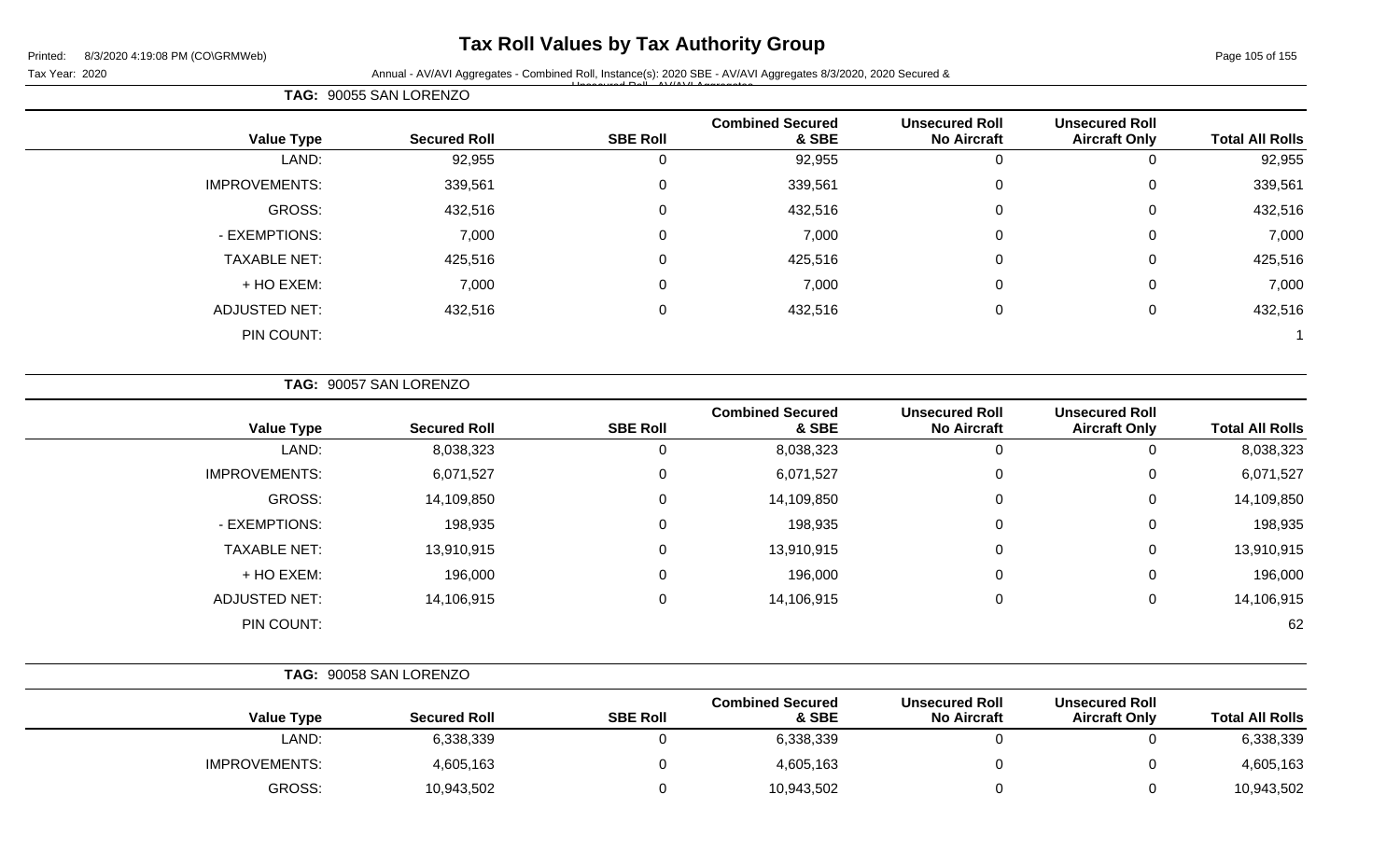# **Tax Roll Values by Tax Authority Group**

Page 106 of 155

| Tax Year: 2020       |                        |                 | Annual - AV/AVI Aggregates - Combined Roll, Instance(s): 2020 SBE - AV/AVI Aggregates 8/3/2020, 2020 Secured & |                                             |                                               |                        |  |
|----------------------|------------------------|-----------------|----------------------------------------------------------------------------------------------------------------|---------------------------------------------|-----------------------------------------------|------------------------|--|
|                      | TAG: 90058 SAN LORENZO |                 |                                                                                                                |                                             |                                               |                        |  |
| <b>Value Type</b>    | <b>Secured Roll</b>    | <b>SBE Roll</b> | <b>Combined Secured</b><br>& SBE                                                                               | <b>Unsecured Roll</b><br><b>No Aircraft</b> | <b>Unsecured Roll</b><br><b>Aircraft Only</b> | <b>Total All Rolls</b> |  |
| - EXEMPTIONS:        | 213,273                | $\mathbf 0$     | 213,273                                                                                                        | 0                                           | 0                                             | 213,273                |  |
| <b>TAXABLE NET:</b>  | 10,730,229             | 0               | 10,730,229                                                                                                     | 0                                           | 0                                             | 10,730,229             |  |
| + HO EXEM:           | 70,000                 | 0               | 70,000                                                                                                         | 0                                           | 0                                             | 70,000                 |  |
| <b>ADJUSTED NET:</b> | 10,800,229             | 0               | 10,800,229                                                                                                     | 0                                           | 0                                             | 10,800,229             |  |
| PIN COUNT:           |                        |                 |                                                                                                                |                                             |                                               | 21                     |  |
|                      | TAG: 90059 SAN LORENZO |                 |                                                                                                                |                                             |                                               |                        |  |
| <b>Value Type</b>    | <b>Secured Roll</b>    | <b>SBE Roll</b> | <b>Combined Secured</b><br>& SBE                                                                               | <b>Unsecured Roll</b><br><b>No Aircraft</b> | <b>Unsecured Roll</b><br><b>Aircraft Only</b> | <b>Total All Rolls</b> |  |
| LAND:                | 2,797,864              | $\mathbf 0$     | 2,797,864                                                                                                      | $\mathbf 0$                                 | $\mathbf 0$                                   | 2,797,864              |  |
| <b>IMPROVEMENTS:</b> | 2,056,675              | 0               | 2,056,675                                                                                                      | 0                                           | 0                                             | 2,056,675              |  |
| GROSS:               | 4,854,539              | 0               | 4,854,539                                                                                                      | 0                                           | 0                                             | 4,854,539              |  |
| - EXEMPTIONS:        | 61,291                 | 0               | 61,291                                                                                                         | $\Omega$                                    | 0                                             | 61,291                 |  |
| <b>TAXABLE NET:</b>  | 4,793,248              | 0               | 4,793,248                                                                                                      | 0                                           | 0                                             | 4,793,248              |  |
| + HO EXEM:           | 49,000                 | 0               | 49,000                                                                                                         | 0                                           | 0                                             | 49,000                 |  |
| <b>ADJUSTED NET:</b> | 4,842,248              | $\mathbf 0$     | 4,842,248                                                                                                      | 0                                           | 0                                             | 4,842,248              |  |
| PIN COUNT:           |                        |                 |                                                                                                                |                                             |                                               | 41                     |  |
|                      | TAG: 90062 SAN LORENZO |                 |                                                                                                                |                                             |                                               |                        |  |
| <b>Value Type</b>    | <b>Secured Roll</b>    | <b>SBE Roll</b> | <b>Combined Secured</b><br>& SBE                                                                               | <b>Unsecured Roll</b><br><b>No Aircraft</b> | <b>Unsecured Roll</b><br><b>Aircraft Only</b> | <b>Total All Rolls</b> |  |
| LAND:                | 5,452,841              | $\mathbf 0$     | 5,452,841                                                                                                      | 0                                           | 0                                             | 5,452,841              |  |
| IMPROVEMENTS:        | 4,322,253              | 0               | 4,322,253                                                                                                      | $\mathbf 0$                                 | 0                                             | 4,322,253              |  |
| GROSS:               | 9,775,094              | $\mathbf 0$     | 9,775,094                                                                                                      | 0                                           | $\mathbf 0$                                   | 9,775,094              |  |
| - EXEMPTIONS:        | 42,000                 | $\mathbf 0$     | 42,000                                                                                                         | $\mathbf 0$                                 | $\mathbf 0$                                   | 42,000                 |  |
| <b>TAXABLE NET:</b>  | 9,733,094              | $\mathbf 0$     | 9,733,094                                                                                                      | 0                                           | $\mathbf 0$                                   | 9,733,094              |  |
| + HO EXEM:           | 42,000                 | 0               | 42,000                                                                                                         | 0                                           | $\pmb{0}$                                     | 42,000                 |  |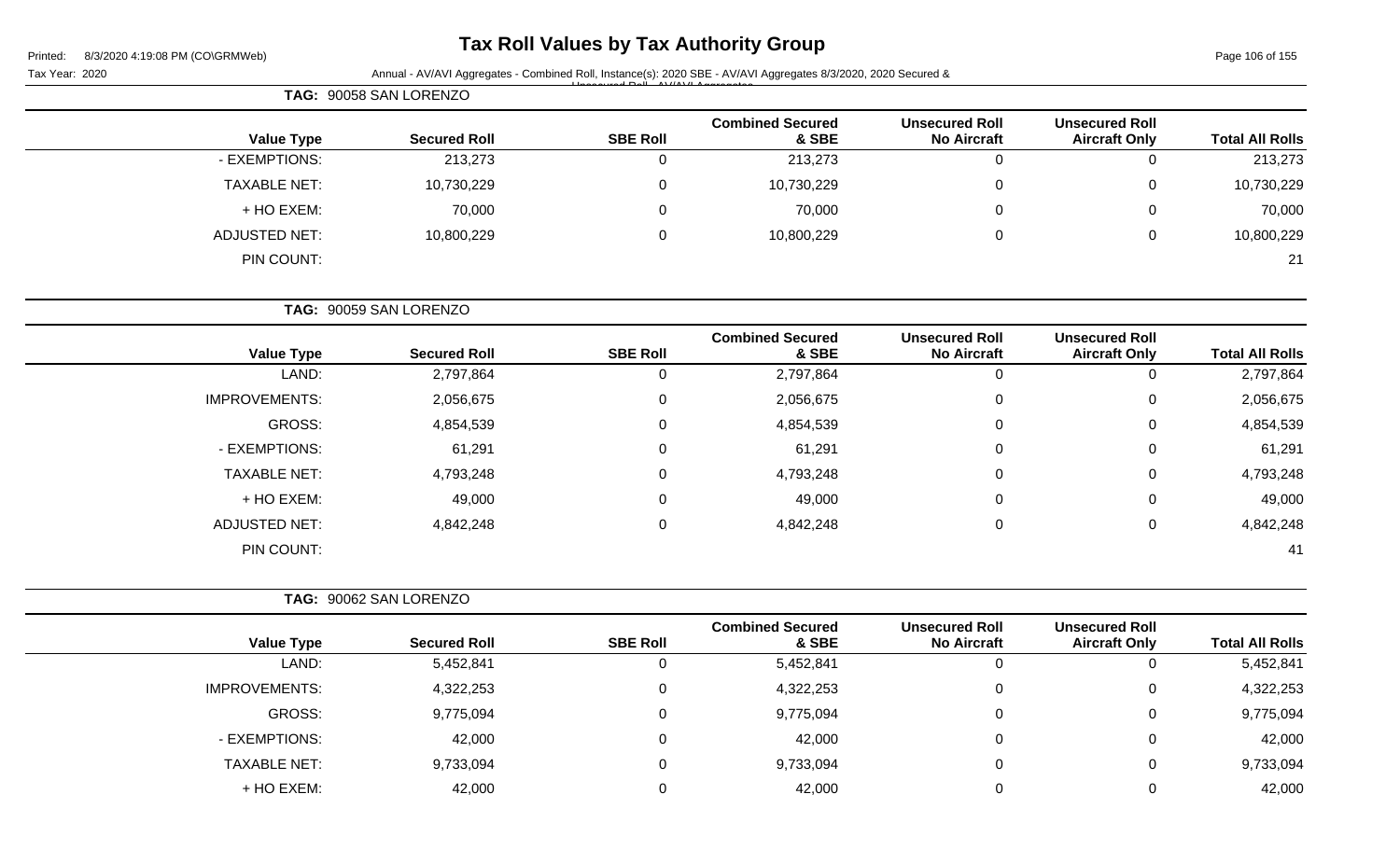Page 107 of 155

| Tax Year: 2020 |                      |                        |                 | Annual - AV/AVI Aggregates - Combined Roll, Instance(s): 2020 SBE - AV/AVI Aggregates 8/3/2020, 2020 Secured & |                                             |                                               |                        |
|----------------|----------------------|------------------------|-----------------|----------------------------------------------------------------------------------------------------------------|---------------------------------------------|-----------------------------------------------|------------------------|
|                |                      | TAG: 90062 SAN LORENZO |                 |                                                                                                                |                                             |                                               |                        |
|                | <b>Value Type</b>    | <b>Secured Roll</b>    | <b>SBE Roll</b> | <b>Combined Secured</b><br>& SBE                                                                               | <b>Unsecured Roll</b><br><b>No Aircraft</b> | <b>Unsecured Roll</b><br><b>Aircraft Only</b> | <b>Total All Rolls</b> |
|                | <b>ADJUSTED NET:</b> | 9,775,094              | $\mathbf 0$     | 9,775,094                                                                                                      | $\mathbf 0$                                 | $\mathbf 0$                                   | 9,775,094              |
|                | PIN COUNT:           |                        |                 |                                                                                                                |                                             |                                               | 24                     |
|                |                      | TAG: 90063 SAN LORENZO |                 |                                                                                                                |                                             |                                               |                        |
|                | <b>Value Type</b>    | <b>Secured Roll</b>    | <b>SBE Roll</b> | <b>Combined Secured</b><br>& SBE                                                                               | <b>Unsecured Roll</b><br><b>No Aircraft</b> | <b>Unsecured Roll</b><br><b>Aircraft Only</b> | <b>Total All Rolls</b> |
|                | LAND:                | 9,650,628              | 0               | 9,650,628                                                                                                      | $\mathbf 0$                                 | 0                                             | 9,650,628              |
|                | <b>IMPROVEMENTS:</b> | 8,030,721              | 0               | 8,030,721                                                                                                      | $\mathbf 0$                                 | 0                                             | 8,030,721              |
|                | PERSONAL PROP:       | 23,000                 | 0               | 23,000                                                                                                         | 20,000                                      | 0                                             | 43,000                 |
|                | <b>GROSS:</b>        | 17,704,349             | 0               | 17,704,349                                                                                                     | 20,000                                      | 0                                             | 17,724,349             |
|                | - EXEMPTIONS:        | 98,158                 | 0               | 98,158                                                                                                         | $\mathbf 0$                                 | 0                                             | 98,158                 |
|                | <b>TAXABLE NET:</b>  | 17,606,191             | 0               | 17,606,191                                                                                                     | 20,000                                      | 0                                             | 17,626,191             |
|                | + HO EXEM:           | 98,000                 | 0               | 98,000                                                                                                         | $\mathbf 0$                                 | 0                                             | 98,000                 |
|                | <b>ADJUSTED NET:</b> | 17,704,191             | 0               | 17,704,191                                                                                                     | 20,000                                      | 0                                             | 17,724,191             |
|                | PIN COUNT:           |                        |                 |                                                                                                                |                                             |                                               | 46                     |
|                |                      | TAG: 90071 SAN LORENZO |                 |                                                                                                                |                                             |                                               |                        |
|                | <b>Value Type</b>    | <b>Secured Roll</b>    | <b>SBE Roll</b> | <b>Combined Secured</b><br>& SBE                                                                               | <b>Unsecured Roll</b><br><b>No Aircraft</b> | <b>Unsecured Roll</b><br><b>Aircraft Only</b> | <b>Total All Rolls</b> |

|            | . <b> </b> | . <i>.</i> | ----       | ------- |            | $14140 + 1700$       |
|------------|------------|------------|------------|---------|------------|----------------------|
| 8,033,776  |            | 0          | 8,033,776  | U       | 8,033,776  | LAND:                |
| 4,492,955  |            | 0          | 4,492,955  |         | 4,492,955  | <b>IMPROVEMENTS:</b> |
| 12,526,731 |            | 0          | 12,526,731 | 0       | 12,526,731 | GROSS:               |
| 108,382    |            | 0          | 108,382    | U       | 108,382    | - EXEMPTIONS:        |
| 12,418,349 |            | 0          | 12,418,349 |         | 12,418,349 | <b>TAXABLE NET:</b>  |
| 91,000     |            | 0          | 91,000     | 0       | 91,000     | + HO EXEM:           |
| 12,509,349 |            | 0          | 12,509,349 |         | 12,509,349 | <b>ADJUSTED NET:</b> |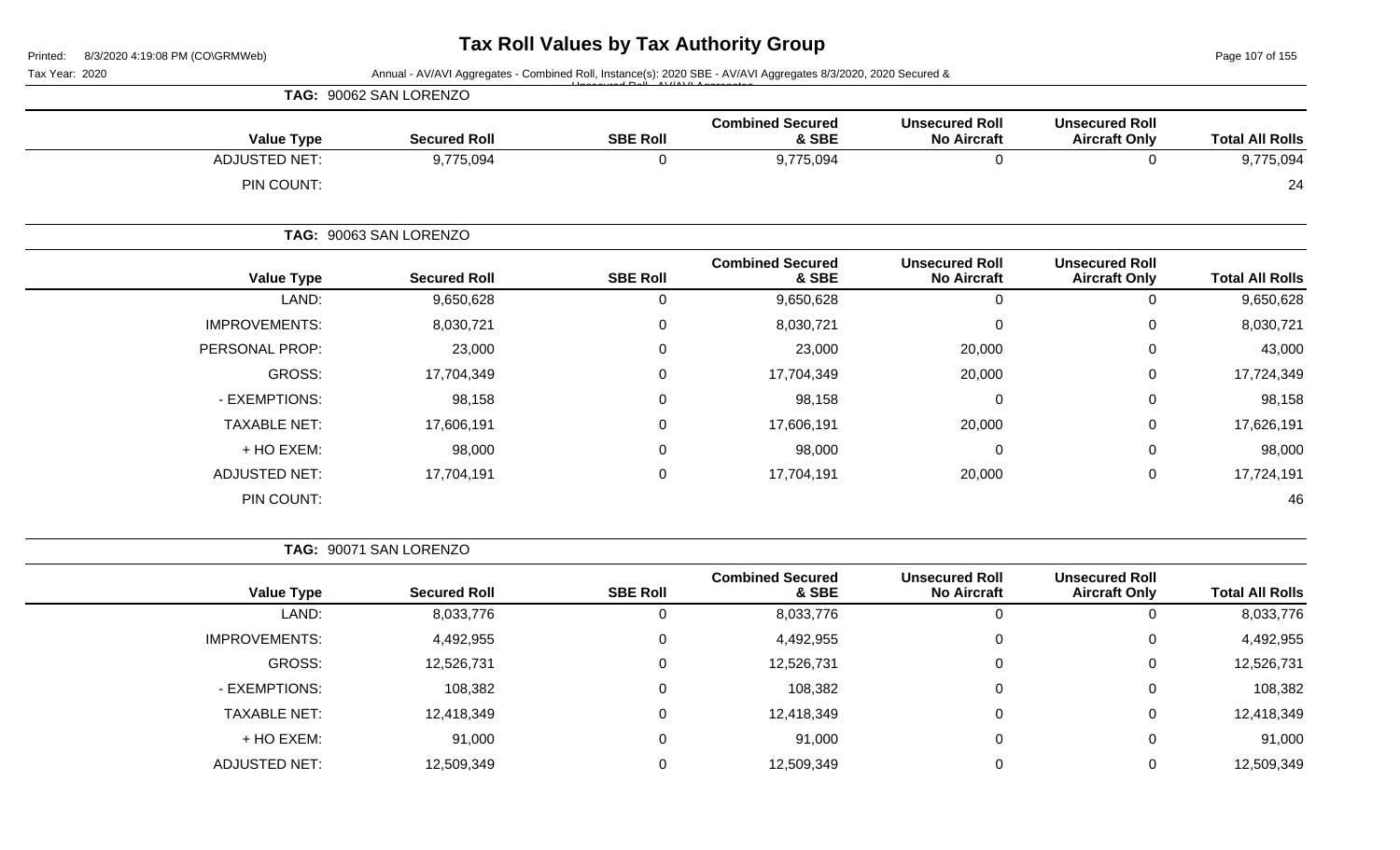Page 108 of 155

#### Tax Year: 2020 **Annual - AV/AVI Aggregates - Combined Roll**, Instance(s): 2020 SBE - AV/AVI Aggregates 8/3/2020, 2020 Secured & Unsecured Roll - AV/AVI Aggregates

| TAG: 90071 SAN LORENZO |                        |                 |                                  |                                             |                                               |                        |
|------------------------|------------------------|-----------------|----------------------------------|---------------------------------------------|-----------------------------------------------|------------------------|
| <b>Value Type</b>      | <b>Secured Roll</b>    | <b>SBE Roll</b> | <b>Combined Secured</b><br>& SBE | <b>Unsecured Roll</b><br><b>No Aircraft</b> | <b>Unsecured Roll</b><br><b>Aircraft Only</b> | <b>Total All Rolls</b> |
| PIN COUNT:             |                        |                 |                                  |                                             |                                               | 66                     |
|                        | TAG: 90072 SAN LORENZO |                 |                                  |                                             |                                               |                        |
|                        |                        |                 |                                  |                                             |                                               |                        |
| <b>Value Type</b>      | <b>Secured Roll</b>    | <b>SBE Roll</b> | <b>Combined Secured</b><br>& SBE | <b>Unsecured Roll</b><br><b>No Aircraft</b> | <b>Unsecured Roll</b><br><b>Aircraft Only</b> | <b>Total All Rolls</b> |
| LAND:                  | 1,181                  | U               | 1,181                            | 0                                           | O                                             | 1,181                  |
| <b>GROSS:</b>          | 1,181                  | 0               | 1,181                            | $\mathbf 0$                                 | 0                                             | 1,181                  |
| - EXEMPTIONS:          | 1,181                  | 0               | 1,181                            | $\mathbf 0$                                 | 0                                             | 1,181                  |

| TAG: 90073 SAN LORENZO |                        |                 |                                  |                                             |                                               |                        |
|------------------------|------------------------|-----------------|----------------------------------|---------------------------------------------|-----------------------------------------------|------------------------|
| <b>Value Type</b>      | <b>Secured Roll</b>    | <b>SBE Roll</b> | <b>Combined Secured</b><br>& SBE | <b>Unsecured Roll</b><br><b>No Aircraft</b> | <b>Unsecured Roll</b><br><b>Aircraft Only</b> | <b>Total All Rolls</b> |
| LAND:                  | 2,577,297              | 0               | 2,577,297                        | 0                                           | 0                                             | 2,577,297              |
| <b>IMPROVEMENTS:</b>   | 1,777,878              | 0               | 1,777,878                        | 0                                           | $\mathbf 0$                                   | 1,777,878              |
| PERSONAL PROP:         | $\Omega$               | 0               | 0                                | 13,304                                      | 0                                             | 13,304                 |
| GROSS:                 | 4,355,175              | 0               | 4,355,175                        | 13,304                                      | $\mathbf 0$                                   | 4,368,479              |
| - EXEMPTIONS:          | 16,695                 | 0               | 16,695                           | 0                                           | 0                                             | 16,695                 |
| <b>TAXABLE NET:</b>    | 4,338,480              | 0               | 4,338,480                        | 13,304                                      | $\mathbf 0$                                   | 4,351,784              |
| + HO EXEM:             | 14,000                 | 0               | 14,000                           | 0                                           | $\mathbf 0$                                   | 14,000                 |
| <b>ADJUSTED NET:</b>   | 4,352,480              | $\mathbf 0$     | 4,352,480                        | 13,304                                      | $\mathbf 0$                                   | 4,365,784              |
| PIN COUNT:             |                        |                 |                                  |                                             |                                               | 18                     |
|                        | TAG: 90074 SAN LORENZO |                 |                                  |                                             |                                               |                        |
| <b>Value Type</b>      | <b>Secured Roll</b>    | <b>SBE Roll</b> | <b>Combined Secured</b><br>& SBE | <b>Unsecured Roll</b><br><b>No Aircraft</b> | <b>Unsecured Roll</b><br><b>Aircraft Only</b> | <b>Total All Rolls</b> |

LAND: 94,114,766 0 94,114,766 0 0 94,114,766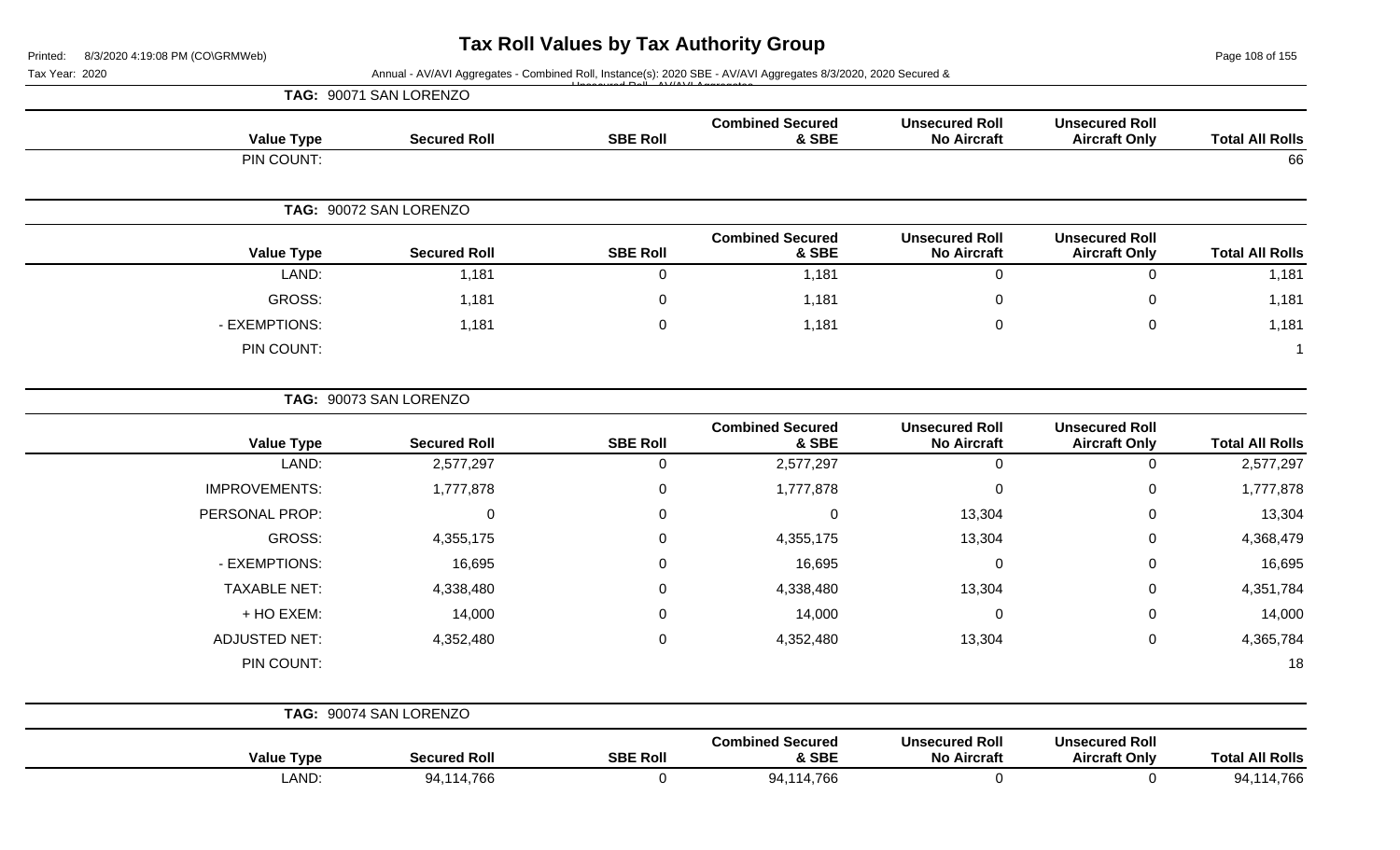## **Tax Roll Values by Tax Authority Group**

Page 109 of 155

Tax Year: 2020 **Annual - AV/AVI Aggregates - Combined Roll**, Instance(s): 2020 SBE - AV/AVI Aggregates 8/3/2020, 2020 Secured & Unsecured Roll - AV/AVI Aggregates

| <b>Total All Rolls</b> | <b>Unsecured Roll</b><br><b>Aircraft Only</b> | <b>Unsecured Roll</b><br><b>No Aircraft</b> | <b>Combined Secured</b><br>& SBE | <b>SBE Roll</b> | <b>Secured Roll</b> | <b>Value Type</b>    |
|------------------------|-----------------------------------------------|---------------------------------------------|----------------------------------|-----------------|---------------------|----------------------|
| 59,953,408             | 0                                             | 0                                           | 59,953,408                       |                 | 59,953,408          | <b>IMPROVEMENTS:</b> |
| 60,456                 | 0                                             | 60,456                                      |                                  | 0               |                     | PERSONAL PROP:       |
| 154,128,630            | 0                                             | 60,456                                      | 154,068,174                      | $\Omega$        | 154,068,174         | <b>GROSS:</b>        |
| 3,274,574              | 0                                             | 0                                           | 3,274,574                        | 0               | 3,274,574           | - EXEMPTIONS:        |
| 150,854,056            | 0                                             | 60,456                                      | 150,793,600                      | $\Omega$        | 150,793,600         | <b>TAXABLE NET:</b>  |
| 1,622,600              | 0                                             | 0                                           | 1,622,600                        | $\Omega$        | 1,622,600           | + HO EXEM:           |
| 152,476,656            | $\mathbf 0$                                   | 60,456                                      | 152,416,200                      | 0               | 152,416,200         | <b>ADJUSTED NET:</b> |
| 1,625                  |                                               |                                             |                                  |                 |                     | PIN COUNT:           |

| <b>TAG: 90076 SAN LORENZO</b> |  |
|-------------------------------|--|
|                               |  |

**TAG:** 90074 SAN LORENZO

| <b>Value Type</b>    | <b>Secured Roll</b> | <b>SBE Roll</b> | <b>Combined Secured</b><br>& SBE | <b>Unsecured Roll</b><br><b>No Aircraft</b> | <b>Unsecured Roll</b><br><b>Aircraft Only</b> | <b>Total All Rolls</b> |
|----------------------|---------------------|-----------------|----------------------------------|---------------------------------------------|-----------------------------------------------|------------------------|
| LAND:                | 3,534,455           | 0               | 3,534,455                        | 0                                           | 0                                             | 3,534,455              |
| <b>IMPROVEMENTS:</b> | 2,376,786           | 0               | 2,376,786                        | 0                                           | 0                                             | 2,376,786              |
| GROSS:               | 5,911,241           | 0               | 5,911,241                        | 0                                           | 0                                             | 5,911,241              |
| - EXEMPTIONS:        | 56,610              | 0               | 56,610                           | 0                                           | 0                                             | 56,610                 |
| <b>TAXABLE NET:</b>  | 5,854,631           | 0               | 5,854,631                        | $\mathbf 0$                                 | 0                                             | 5,854,631              |
| + HO EXEM:           | 35,000              | 0               | 35,000                           | $\mathbf 0$                                 | 0                                             | 35,000                 |
| <b>ADJUSTED NET:</b> | 5,889,631           | 0               | 5,889,631                        | 0                                           | 0                                             | 5,889,631              |
| PIN COUNT:           |                     |                 |                                  |                                             |                                               | 72                     |

|                      | TAG: 90100 SAN LORENZO |                 |                                  |                                             |                                               |                        |
|----------------------|------------------------|-----------------|----------------------------------|---------------------------------------------|-----------------------------------------------|------------------------|
| Value Type           | <b>Secured Roll</b>    | <b>SBE Roll</b> | <b>Combined Secured</b><br>& SBE | <b>Unsecured Roll</b><br><b>No Aircraft</b> | <b>Unsecured Roll</b><br><b>Aircraft Only</b> | <b>Total All Rolls</b> |
| LAND:                | 160,481,919            |                 | 160,481,919                      | 22,612                                      |                                               | 160,504,531            |
| <b>IMPROVEMENTS:</b> | 120,236,084            |                 | 120,236,084                      | 22,612                                      | $\Omega$                                      | 120,258,696            |
| PERSONAL PROP:       | 48,000                 |                 | 48,000                           | 460,976                                     |                                               | 508,976                |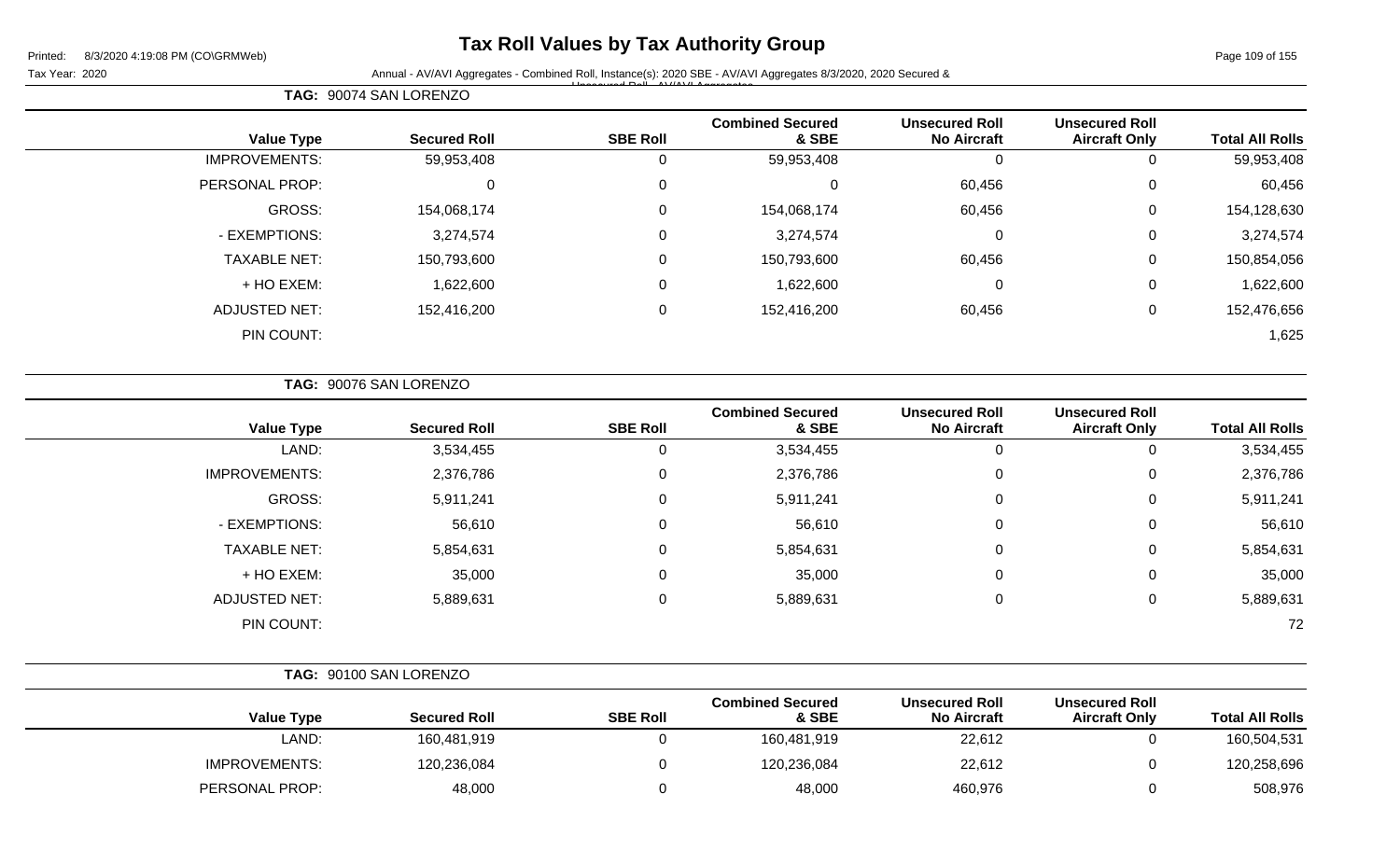# **Tax Roll Values by Tax Authority Group**

Page 110 of 155

| Annual - AV/AVI Aggregates - Combined Roll, Instance(s): 2020 SBE - AV/AVI Aggregates 8/3/2020, 2020 Secured &<br>Tax Year: 2020 |                                  |                                             |                                               |                        |
|----------------------------------------------------------------------------------------------------------------------------------|----------------------------------|---------------------------------------------|-----------------------------------------------|------------------------|
| TAG: 90100 SAN LORENZO                                                                                                           |                                  |                                             |                                               |                        |
| <b>SBE Roll</b><br><b>Value Type</b><br><b>Secured Roll</b>                                                                      | <b>Combined Secured</b><br>& SBE | <b>Unsecured Roll</b><br><b>No Aircraft</b> | <b>Unsecured Roll</b><br><b>Aircraft Only</b> | <b>Total All Rolls</b> |
| GROSS:<br>280,766,003<br>0                                                                                                       | 280,766,003                      | 506,200                                     | $\mathbf 0$                                   | 281,272,203            |
| - EXEMPTIONS:<br>3,077,102<br>0                                                                                                  | 3,077,102                        | $\Omega$                                    | $\Omega$                                      | 3,077,102              |
| <b>TAXABLE NET:</b><br>277,688,901<br>0                                                                                          | 277,688,901                      | 506,200                                     | 0                                             | 278,195,101            |
| + HO EXEM:<br>2,275,000<br>0                                                                                                     | 2,275,000                        | $\Omega$                                    | 0                                             | 2,275,000              |
| <b>ADJUSTED NET:</b><br>0<br>279,963,901                                                                                         | 279,963,901                      | 506,200                                     | $\mathbf 0$                                   | 280,470,101            |
| PIN COUNT:                                                                                                                       |                                  |                                             |                                               | 1,165                  |
| TAG: 90101 SAN LORENZO                                                                                                           |                                  |                                             |                                               |                        |
| <b>SBE Roll</b><br><b>Value Type</b><br><b>Secured Roll</b>                                                                      | <b>Combined Secured</b><br>& SBE | <b>Unsecured Roll</b><br><b>No Aircraft</b> | <b>Unsecured Roll</b><br><b>Aircraft Only</b> | <b>Total All Rolls</b> |
| LAND:<br>232,803,149<br>0                                                                                                        | 232,803,149                      | 14,626                                      | 0                                             | 232,817,775            |
| <b>IMPROVEMENTS:</b><br>0<br>173,901,548                                                                                         | 173,901,548                      | 861,304                                     | $\mathbf 0$                                   | 174,762,852            |
| PERSONAL PROP:<br>30,000<br>0                                                                                                    | 30,000                           | 1,873,000                                   | 0                                             | 1,903,000              |
| GROSS:<br>0<br>406,734,697                                                                                                       | 406,734,697                      | 2,748,930                                   | 0                                             | 409,483,627            |
| - EXEMPTIONS:<br>4,759,275<br>0                                                                                                  | 4,759,275                        | 20,960                                      | 0                                             | 4,780,235              |
| <b>TAXABLE NET:</b><br>0<br>401,975,422                                                                                          | 401,975,422                      | 2,727,970                                   | 0                                             | 404,703,392            |
| + HO EXEM:<br>2,730,000<br>0                                                                                                     | 2,730,000                        | 0                                           | 0                                             | 2,730,000              |
| <b>ADJUSTED NET:</b><br>0<br>404,705,422                                                                                         | 404,705,422                      | 2,727,970                                   | $\pmb{0}$                                     | 407,433,392            |
| PIN COUNT:                                                                                                                       |                                  |                                             |                                               | 1,376                  |
| TAG: 90102 SAN LORENZO                                                                                                           |                                  |                                             |                                               |                        |
| <b>SBE Roll</b><br><b>Value Type</b><br><b>Secured Roll</b>                                                                      | <b>Combined Secured</b><br>& SBE | <b>Unsecured Roll</b><br><b>No Aircraft</b> | <b>Unsecured Roll</b><br><b>Aircraft Only</b> | <b>Total All Rolls</b> |
| LAND:<br>11,772,065<br>0                                                                                                         | 11,772,065                       | 0                                           | $\pmb{0}$                                     | 11,772,065             |
| <b>IMPROVEMENTS:</b><br>12,003,655<br>0                                                                                          | 12,003,655                       | 0                                           | $\pmb{0}$                                     | 12,003,655             |
| <b>GROSS:</b><br>23,775,720<br>0                                                                                                 | 23,775,720                       | 0                                           | $\boldsymbol{0}$                              | 23,775,720             |
| - EXEMPTIONS:<br>339,697<br>0                                                                                                    | 339,697                          | 0                                           | $\pmb{0}$                                     | 339,697                |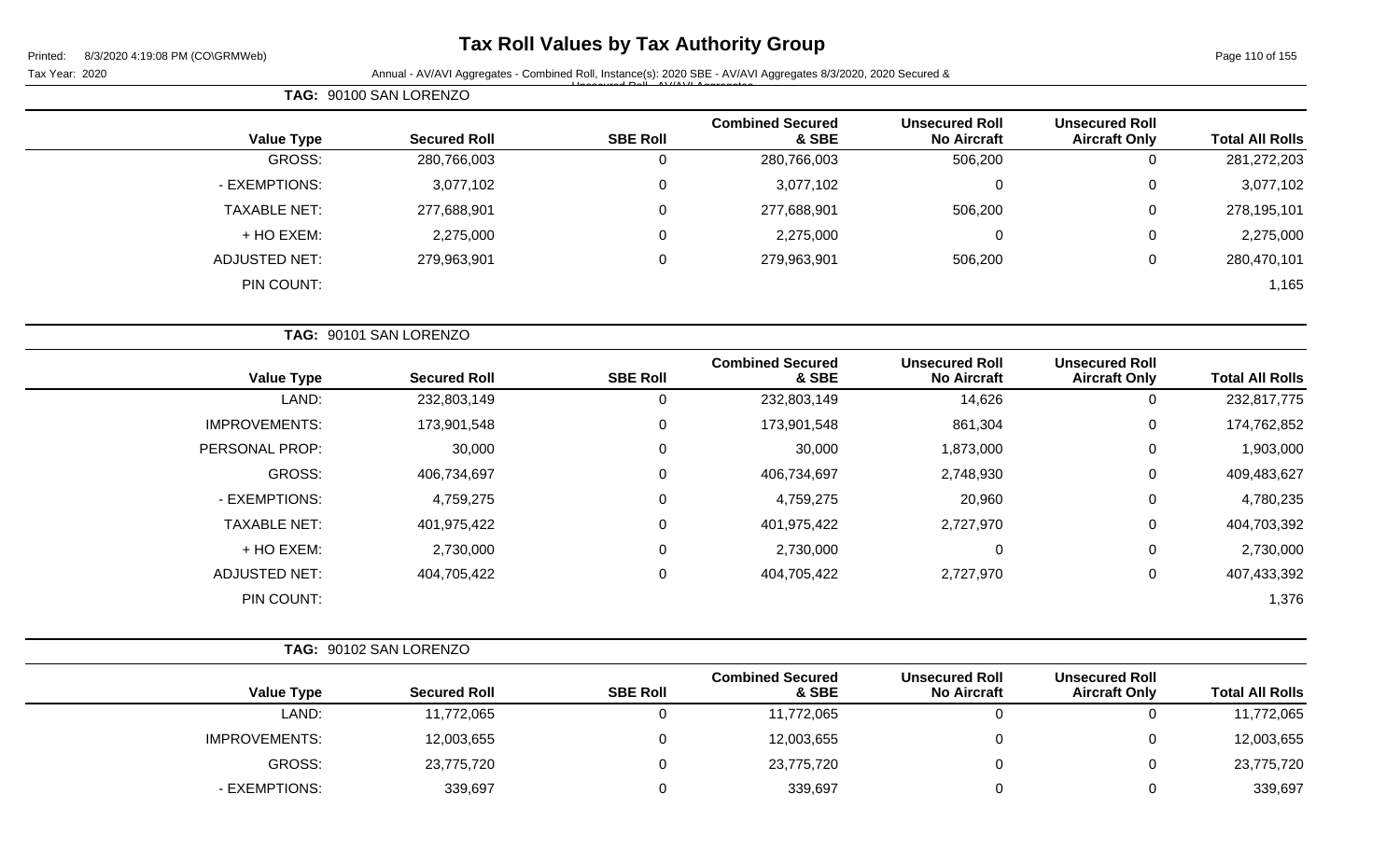| Printed: | 8/3/2020 4:19:08 PM (CO\GRMWeb) |  |
|----------|---------------------------------|--|

# **Tax Roll Values by Tax Authority Group**

Page 111 of 155

| Tax Year: 2020       |                        |                 | Annual - AV/AVI Aggregates - Combined Roll, Instance(s): 2020 SBE - AV/AVI Aggregates 8/3/2020, 2020 Secured & |                                             |                                               |                        |
|----------------------|------------------------|-----------------|----------------------------------------------------------------------------------------------------------------|---------------------------------------------|-----------------------------------------------|------------------------|
|                      | TAG: 90102 SAN LORENZO |                 |                                                                                                                |                                             |                                               |                        |
| <b>Value Type</b>    | <b>Secured Roll</b>    | <b>SBE Roll</b> | <b>Combined Secured</b><br>& SBE                                                                               | <b>Unsecured Roll</b><br><b>No Aircraft</b> | <b>Unsecured Roll</b><br><b>Aircraft Only</b> | <b>Total All Rolls</b> |
| <b>TAXABLE NET:</b>  | 23,436,023             | $\mathbf 0$     | 23,436,023                                                                                                     | $\mathbf 0$                                 | $\mathbf 0$                                   | 23,436,023             |
| + HO EXEM:           | 196,000                | $\mathbf 0$     | 196,000                                                                                                        | $\mathbf 0$                                 | 0                                             | 196,000                |
| <b>ADJUSTED NET:</b> | 23,632,023             | $\mathbf 0$     | 23,632,023                                                                                                     | $\mathbf 0$                                 | 0                                             | 23,632,023             |
| PIN COUNT:           |                        |                 |                                                                                                                |                                             |                                               | 55                     |
|                      | TAG: 90103 SAN LORENZO |                 |                                                                                                                |                                             |                                               |                        |
| <b>Value Type</b>    | <b>Secured Roll</b>    | <b>SBE Roll</b> | <b>Combined Secured</b><br>& SBE                                                                               | <b>Unsecured Roll</b><br><b>No Aircraft</b> | <b>Unsecured Roll</b><br><b>Aircraft Only</b> | <b>Total All Rolls</b> |
| LAND:                | 504,227,677            | $\mathbf 0$     | 504,227,677                                                                                                    | $\mathbf 0$                                 | $\mathbf 0$                                   | 504,227,677            |
| <b>IMPROVEMENTS:</b> | 349,554,623            | $\mathbf 0$     | 349,554,623                                                                                                    | 22,175                                      | 0                                             | 349,576,798            |
| PERSONAL PROP:       | 417,414                | $\mathbf 0$     | 417,414                                                                                                        | 521,293                                     | 0                                             | 938,707                |
| GROSS:               | 854,199,714            | $\mathbf 0$     | 854,199,714                                                                                                    | 543,468                                     | 0                                             | 854,743,182            |
| - EXEMPTIONS:        | 26,360,431             | $\mathbf 0$     | 26,360,431                                                                                                     | $\mathbf 0$                                 | 0                                             | 26,360,431             |
| <b>TAXABLE NET:</b>  | 827,839,283            | $\mathbf 0$     | 827,839,283                                                                                                    | 543,468                                     | 0                                             | 828,382,751            |
| + HO EXEM:           | 7,121,800              | $\mathbf 0$     | 7,121,800                                                                                                      | $\mathbf 0$                                 | 0                                             | 7,121,800              |
| <b>ADJUSTED NET:</b> | 834,961,083            | $\mathbf 0$     | 834,961,083                                                                                                    | 543,468                                     | $\mathbf 0$                                   | 835,504,551            |
| PIN COUNT:           |                        |                 |                                                                                                                |                                             |                                               | 4,102                  |
|                      | TAG: 90104 SAN LORENZO |                 |                                                                                                                |                                             |                                               |                        |
| <b>Value Type</b>    | <b>Secured Roll</b>    | <b>SBE Roll</b> | <b>Combined Secured</b><br>& SBE                                                                               | <b>Unsecured Roll</b><br><b>No Aircraft</b> | <b>Unsecured Roll</b><br><b>Aircraft Only</b> | <b>Total All Rolls</b> |
| LAND:                | 58,583,149             | $\mathsf 0$     | 58,583,149                                                                                                     | $\mathbf 0$                                 | $\mathbf 0$                                   | 58,583,149             |
| <b>IMPROVEMENTS:</b> | 45,921,203             | $\mathbf 0$     | 45,921,203                                                                                                     | 17,293                                      | 0                                             | 45,938,496             |
| PERSONAL PROP:       | 0                      | $\mathbf 0$     | 0                                                                                                              | 254,983                                     | 0                                             | 254,983                |
| <b>GROSS:</b>        | 104,504,352            | $\mathbf 0$     | 104,504,352                                                                                                    | 272,276                                     | 0                                             | 104,776,628            |
| - EXEMPTIONS:        | 737,981                | $\mathbf 0$     | 737,981                                                                                                        | $\boldsymbol{0}$                            | $\mathbf 0$                                   | 737,981                |

TAXABLE NET: 103,766,371 0 103,766,371 272,276 0 104,038,647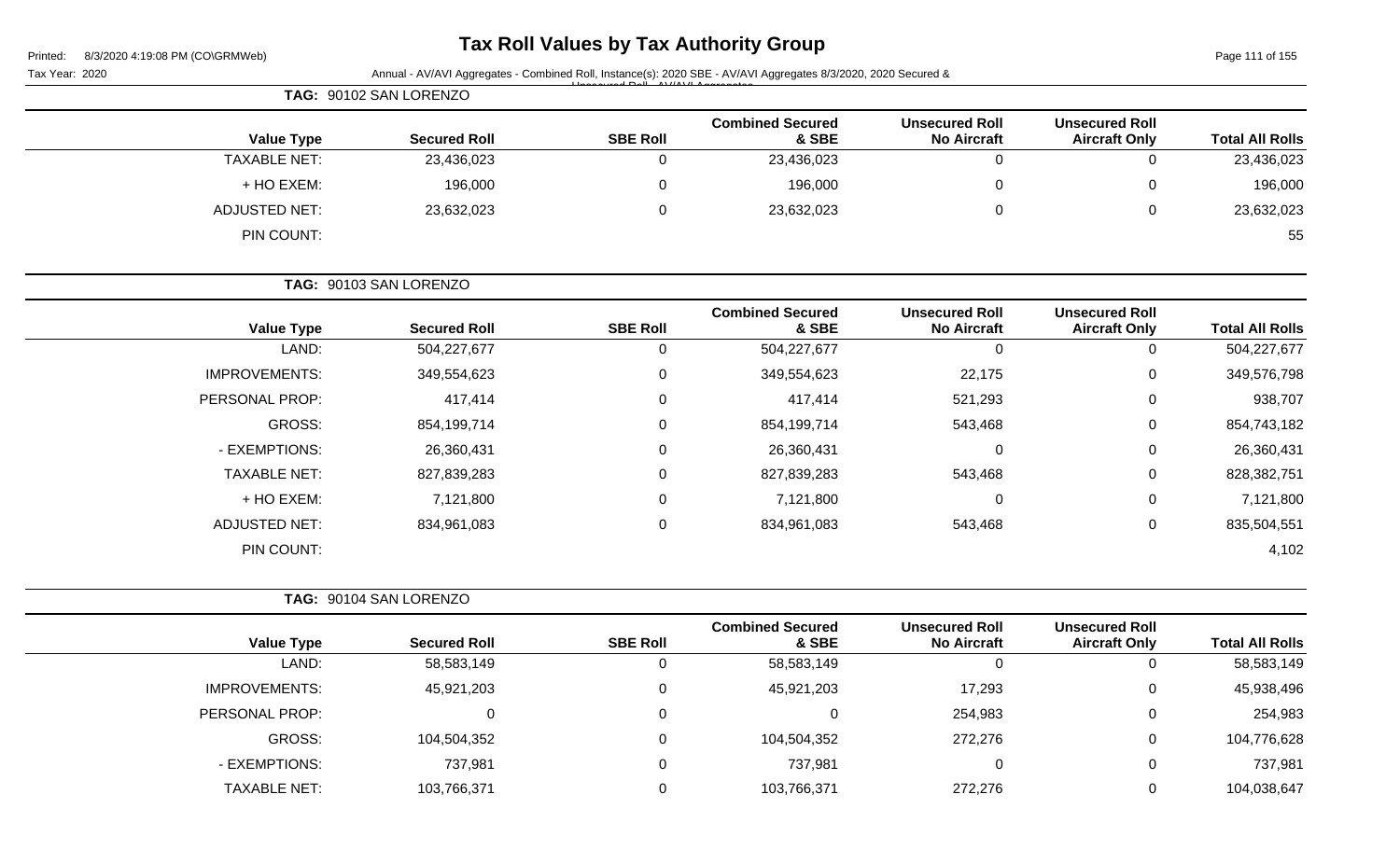# **Tax Roll Values by Tax Authority Group**

Page 112 of 155

|                        |                                               |                                             |                                  |                  | Annual - AV/AVI Aggregates - Combined Roll, Instance(s): 2020 SBE - AV/AVI Aggregates 8/3/2020, 2020 Secured & | Tax Year: 2020       |
|------------------------|-----------------------------------------------|---------------------------------------------|----------------------------------|------------------|----------------------------------------------------------------------------------------------------------------|----------------------|
|                        |                                               |                                             |                                  |                  | TAG: 90104 SAN LORENZO                                                                                         |                      |
| <b>Total All Rolls</b> | <b>Unsecured Roll</b><br><b>Aircraft Only</b> | <b>Unsecured Roll</b><br><b>No Aircraft</b> | <b>Combined Secured</b><br>& SBE | <b>SBE Roll</b>  | <b>Secured Roll</b>                                                                                            | <b>Value Type</b>    |
| 712,600                | $\mathbf 0$                                   | $\mathbf 0$                                 | 712,600                          | $\overline{0}$   | 712,600                                                                                                        | + HO EXEM:           |
| 104,751,247            | $\pmb{0}$                                     | 272,276                                     | 104,478,971                      | $\mathsf 0$      | 104,478,971                                                                                                    | <b>ADJUSTED NET:</b> |
| 359                    |                                               |                                             |                                  |                  |                                                                                                                | PIN COUNT:           |
|                        |                                               |                                             |                                  |                  | TAG: 90105 SAN LORENZO                                                                                         |                      |
| <b>Total All Rolls</b> | <b>Unsecured Roll</b><br><b>Aircraft Only</b> | <b>Unsecured Roll</b><br><b>No Aircraft</b> | <b>Combined Secured</b><br>& SBE | <b>SBE Roll</b>  | <b>Secured Roll</b>                                                                                            | <b>Value Type</b>    |
| 3,458,011              | $\pmb{0}$                                     | $\mathbf 0$                                 | 3,458,011                        | $\mathbf 0$      | 3,458,011                                                                                                      | LAND:                |
| 1,779,215              | $\pmb{0}$                                     | $\mathbf 0$                                 | 1,779,215                        | $\pmb{0}$        | 1,779,215                                                                                                      | <b>IMPROVEMENTS:</b> |
| 5,000                  | 0                                             | 5,000                                       | 0                                | $\mathbf 0$      | $\pmb{0}$                                                                                                      | PERSONAL PROP:       |
| 5,242,226              | $\mathbf 0$                                   | 5,000                                       | 5,237,226                        | 0                | 5,237,226                                                                                                      | <b>GROSS:</b>        |
| 57,377                 | $\mathbf 0$                                   | $\mathbf 0$                                 | 57,377                           | $\mathbf 0$      | 57,377                                                                                                         | - EXEMPTIONS:        |
| 5,184,849              | 0                                             | 5,000                                       | 5,179,849                        | $\mathbf 0$      | 5,179,849                                                                                                      | <b>TAXABLE NET:</b>  |
| 56,000                 | $\pmb{0}$                                     | $\mathbf 0$                                 | 56,000                           | $\boldsymbol{0}$ | 56,000                                                                                                         | + HO EXEM:           |
| 5,240,849              | $\mathbf 0$                                   | 5,000                                       | 5,235,849                        | $\boldsymbol{0}$ | 5,235,849                                                                                                      | <b>ADJUSTED NET:</b> |
| 25                     |                                               |                                             |                                  |                  |                                                                                                                | PIN COUNT:           |
|                        |                                               |                                             |                                  |                  | TAG: 90106 SAN LORENZO                                                                                         |                      |
| <b>Total All Rolls</b> | <b>Unsecured Roll</b><br><b>Aircraft Only</b> | <b>Unsecured Roll</b><br><b>No Aircraft</b> | <b>Combined Secured</b><br>& SBE | <b>SBE Roll</b>  | <b>Secured Roll</b>                                                                                            | <b>Value Type</b>    |
| 1,005,261              | $\mathbf 0$                                   | $\overline{0}$                              | 1,005,261                        | $\mathbf 0$      | 1,005,261                                                                                                      | LAND:                |
| 755,535                | 0                                             | $\mathbf 0$                                 | 755,535                          | 0                | 755,535                                                                                                        | <b>IMPROVEMENTS:</b> |
| 1,760,796              | $\mathbf 0$                                   | 0                                           | 1,760,796                        | $\mathbf 0$      | 1,760,796                                                                                                      | <b>GROSS:</b>        |
| 1,760,796              | $\mathbf 0$                                   | $\mathbf 0$                                 | 1,760,796                        | $\mathbf 0$      | 1,760,796                                                                                                      | <b>TAXABLE NET:</b>  |
| 1,760,796              | $\mathbf 0$                                   | $\mathbf 0$                                 | 1,760,796                        | $\mathbf 0$      | 1,760,796                                                                                                      | <b>ADJUSTED NET:</b> |
|                        |                                               |                                             |                                  |                  |                                                                                                                | PIN COUNT:           |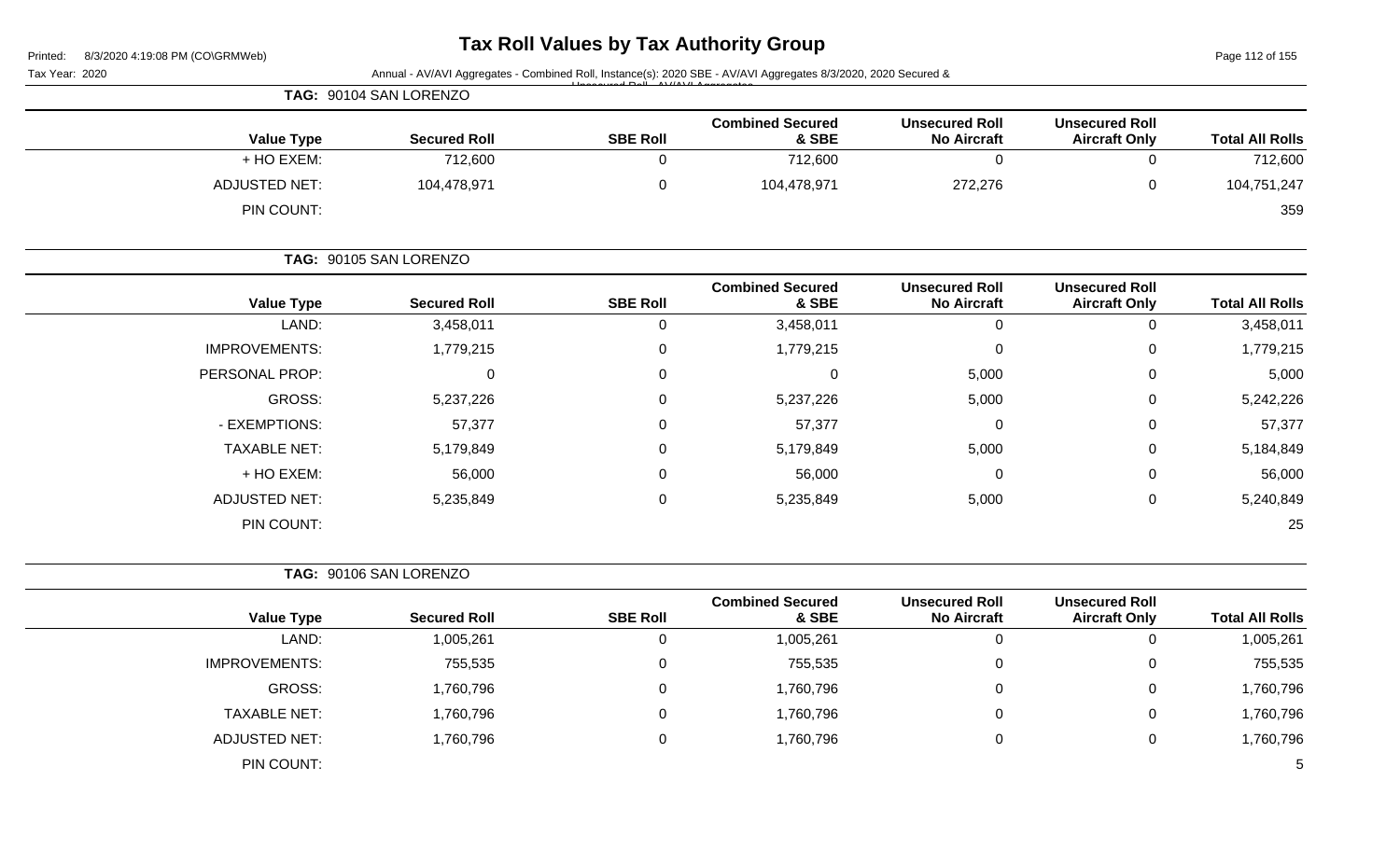## **Tax Roll Values by Tax Authority Group**

#### Tax Year: 2020 **Annual - AV/AVI Aggregates - Combined Roll**, Instance(s): 2020 SBE - AV/AVI Aggregates 8/3/2020, 2020 Secured & Unsecured Roll - AV/AVI Aggregates

Page 113 of 155

| <b>Value Type</b>    | <b>Secured Roll</b> | <b>SBE Roll</b> | <b>Combined Secured</b><br>& SBE | <b>Unsecured Roll</b><br><b>No Aircraft</b> | <b>Unsecured Roll</b><br><b>Aircraft Only</b> | <b>Total All Rolls</b> |
|----------------------|---------------------|-----------------|----------------------------------|---------------------------------------------|-----------------------------------------------|------------------------|
| LAND:                | 146,581,509         | 0               | 146,581,509                      | 0                                           | $\overline{0}$                                | 146,581,509            |
| <b>IMPROVEMENTS:</b> | 114,921,761         | 0               | 114,921,761                      | $\mathbf 0$                                 | 0                                             | 114,921,761            |
| PERSONAL PROP:       | 49,719              | 0               | 49,719                           | 219,490                                     | 0                                             | 269,209                |
| GROSS:               | 261,552,989         | 0               | 261,552,989                      | 219,490                                     | 0                                             | 261,772,479            |
| - EXEMPTIONS:        | 4,892,165           | 0               | 4,892,165                        | $\mathbf 0$                                 | 0                                             | 4,892,165              |
| <b>TAXABLE NET:</b>  | 256,660,824         | 0               | 256,660,824                      | 219,490                                     | $\mathbf 0$                                   | 256,880,314            |
| + HO EXEM:           | 2,154,600           | 0               | 2,154,600                        | 0                                           | $\mathbf 0$                                   | 2,154,600              |
| <b>ADJUSTED NET:</b> | 258,815,424         | 0               | 258,815,424                      | 219,490                                     | $\mathbf 0$                                   | 259,034,914            |
| PIN COUNT:           |                     |                 |                                  |                                             |                                               | 854                    |

**TAG:** 90108 SAN LORENZO

**TAG:** 90107 SAN LORENZO

| <b>Value Type</b>    | <b>Secured Roll</b>    | <b>SBE Roll</b> | <b>Combined Secured</b><br>& SBE | <b>Unsecured Roll</b><br><b>No Aircraft</b> | <b>Unsecured Roll</b><br><b>Aircraft Only</b> | <b>Total All Rolls</b> |
|----------------------|------------------------|-----------------|----------------------------------|---------------------------------------------|-----------------------------------------------|------------------------|
| LAND:                | 47,395,943             | 87,600          | 47,483,543                       | 22,673                                      | 0                                             | 47,506,216             |
| <b>IMPROVEMENTS:</b> | 30,677,534             | $\mathbf 0$     | 30,677,534                       | 22,673                                      | $\mathbf 0$                                   | 30,700,207             |
| PERSONAL PROP:       | 2,079,923              | $\mathbf 0$     | 2,079,923                        | 106,347                                     | $\overline{0}$                                | 2,186,270              |
| GROSS:               | 80,153,400             | 87,600          | 80,241,000                       | 151,693                                     | 0                                             | 80,392,693             |
| - EXEMPTIONS:        | 2,121,437              | $\mathbf 0$     | 2,121,437                        | $\mathbf 0$                                 | $\mathbf 0$                                   | 2,121,437              |
| <b>TAXABLE NET:</b>  | 78,031,963             | 87,600          | 78,119,563                       | 151,693                                     | 0                                             | 78,271,256             |
| + HO EXEM:           | 453,600                | $\mathbf 0$     | 453,600                          | 0                                           | 0                                             | 453,600                |
| <b>ADJUSTED NET:</b> | 78,485,563             | 87,600          | 78,573,163                       | 151,693                                     | $\mathbf 0$                                   | 78,724,856             |
| PIN COUNT:           |                        |                 |                                  |                                             |                                               | 1,390                  |
|                      |                        |                 |                                  |                                             |                                               |                        |
|                      | TAG: 90109 SAN LORENZO |                 |                                  |                                             |                                               |                        |

| <b>Value Type</b> | <b>Secured Roll</b> | <b>SBE Roll</b> | <b>Combined Secured</b><br>& SBE | <b>Unsecured Roll</b><br><b>No Aircraft</b> | <b>Unsecured Roll</b><br><b>Aircraft Only</b> | <b>Total All Rolls</b> |
|-------------------|---------------------|-----------------|----------------------------------|---------------------------------------------|-----------------------------------------------|------------------------|
| LAND              | 98,007,839          |                 | 98,007,839                       | 26,256                                      |                                               | 98,034,095             |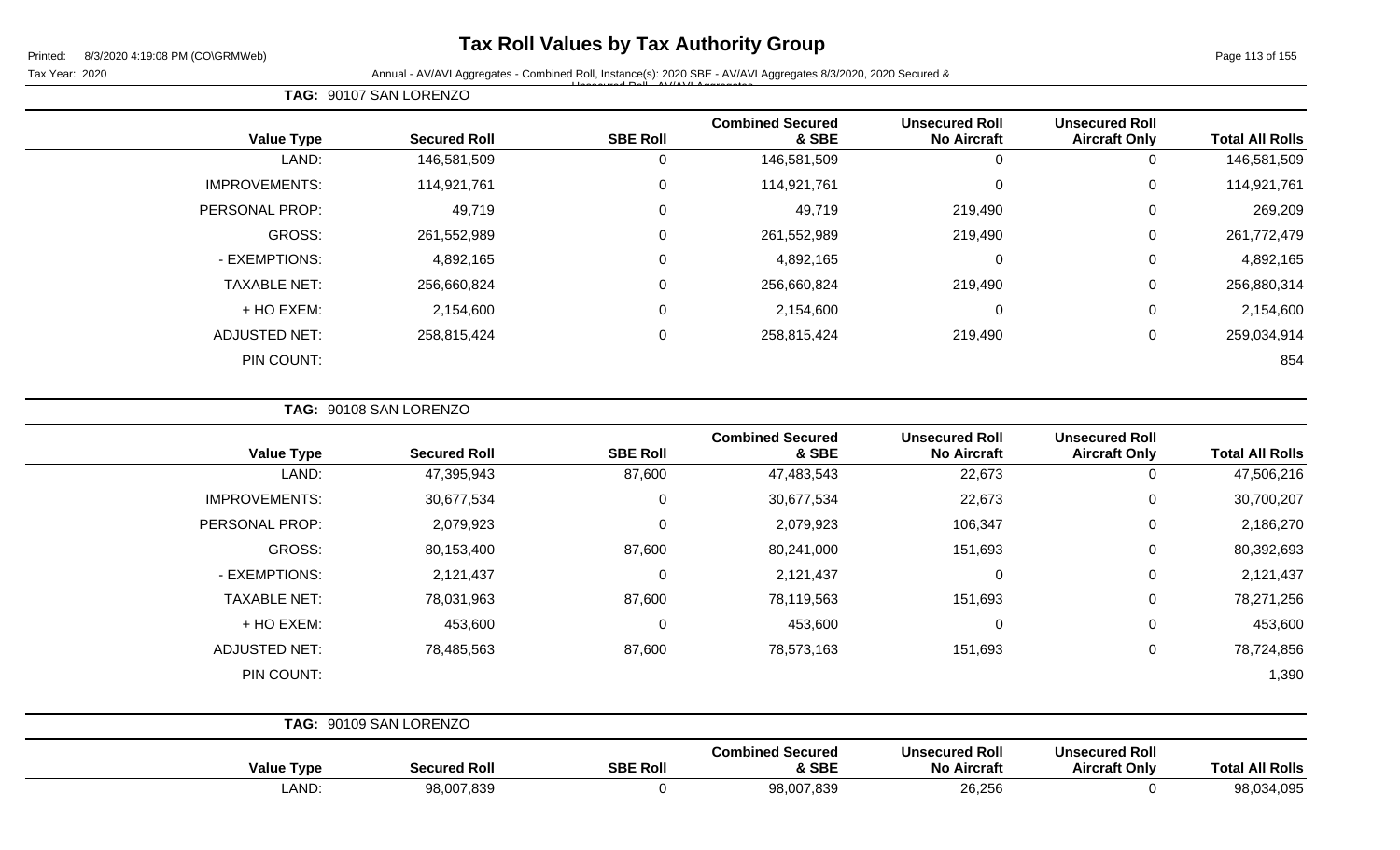## **Tax Roll Values by Tax Authority Group**

Page 114 of 155

Tax Year: 2020 **Annual - AV/AVI Aggregates - Combined Roll**, Instance(s): 2020 SBE - AV/AVI Aggregates 8/3/2020, 2020 Secured & Unsecured Roll - AV/AVI Aggregates

| <b>Total All Rolls</b> | <b>Unsecured Roll</b><br><b>Aircraft Only</b> | <b>Unsecured Roll</b><br><b>No Aircraft</b> | <b>Combined Secured</b><br>& SBE | <b>SBE Roll</b> | <b>Secured Roll</b> | <b>Value Type</b>    |
|------------------------|-----------------------------------------------|---------------------------------------------|----------------------------------|-----------------|---------------------|----------------------|
| 55,942,993             | 0                                             | 26,256                                      | 55,916,737                       | 0               | 55,916,737          | <b>IMPROVEMENTS:</b> |
| 242,583                | 0                                             | 56,189                                      | 186,394                          | 0               | 186,394             | PERSONAL PROP:       |
| 154,219,671            | 0                                             | 108,701                                     | 154,110,970                      | $\mathbf 0$     | 154,110,970         | <b>GROSS:</b>        |
| 7,686,595              | 0                                             | 0                                           | 7,686,595                        | 0               | 7,686,595           | - EXEMPTIONS:        |
| 146,533,076            | 0                                             | 108,701                                     | 146,424,375                      | $\mathbf 0$     | 146,424,375         | <b>TAXABLE NET:</b>  |
| 660,800                | 0                                             | 0                                           | 660,800                          | $\mathbf 0$     | 660,800             | + HO EXEM:           |
| 147,193,876            | 0                                             | 108,701                                     | 147,085,175                      | 0               | 147,085,175         | <b>ADJUSTED NET:</b> |
| 1,180                  |                                               |                                             |                                  |                 |                     | PIN COUNT:           |
|                        |                                               |                                             |                                  |                 |                     |                      |

| <b>TAG: 90110 SAN LORENZO</b> |
|-------------------------------|
|-------------------------------|

**TAG:** 90109 SAN LORENZO

| <b>Value Type</b>    | <b>Secured Roll</b> | <b>SBE Roll</b> | <b>Combined Secured</b><br>& SBE | <b>Unsecured Roll</b><br><b>No Aircraft</b> | <b>Unsecured Roll</b><br><b>Aircraft Only</b> | <b>Total All Rolls</b> |
|----------------------|---------------------|-----------------|----------------------------------|---------------------------------------------|-----------------------------------------------|------------------------|
| LAND:                | 5,958,656           | 0               | 5,958,656                        | 0                                           | U                                             | 5,958,656              |
| <b>IMPROVEMENTS:</b> | 6,111,452           | 0               | 6,111,452                        | 965,239                                     | 0                                             | 7,076,691              |
| PERSONAL PROP:       | 0                   | 0               | 0                                | 182,873                                     | 0                                             | 182,873                |
| GROSS:               | 12,070,108          | 0               | 12,070,108                       | 1,148,112                                   | 0                                             | 13,218,220             |
| - EXEMPTIONS:        | 82,600              | 0               | 82,600                           | 0                                           | 0                                             | 82,600                 |
| <b>TAXABLE NET:</b>  | 11,987,508          | 0               | 11,987,508                       | 1,148,112                                   | 0                                             | 13,135,620             |
| + HO EXEM:           | 82,600              | 0               | 82,600                           | 0                                           | 0                                             | 82,600                 |
| <b>ADJUSTED NET:</b> | 12,070,108          | 0               | 12,070,108                       | 1,148,112                                   | 0                                             | 13,218,220             |
| PIN COUNT:           |                     |                 |                                  |                                             |                                               | 31                     |

|                      | TAG: 90111 SAN LORENZO |                 |                                  |                                             |                                               |                        |
|----------------------|------------------------|-----------------|----------------------------------|---------------------------------------------|-----------------------------------------------|------------------------|
| <b>Value Type</b>    | <b>Secured Roll</b>    | <b>SBE Roll</b> | <b>Combined Secured</b><br>& SBE | <b>Unsecured Roll</b><br><b>No Aircraft</b> | <b>Unsecured Roll</b><br><b>Aircraft Only</b> | <b>Total All Rolls</b> |
| LAND:                | 10,026,219             |                 | 10,026,219                       |                                             |                                               | 10,026,219             |
| <b>IMPROVEMENTS:</b> | 8,271,014              |                 | 8,271,014                        |                                             |                                               | 8,271,014              |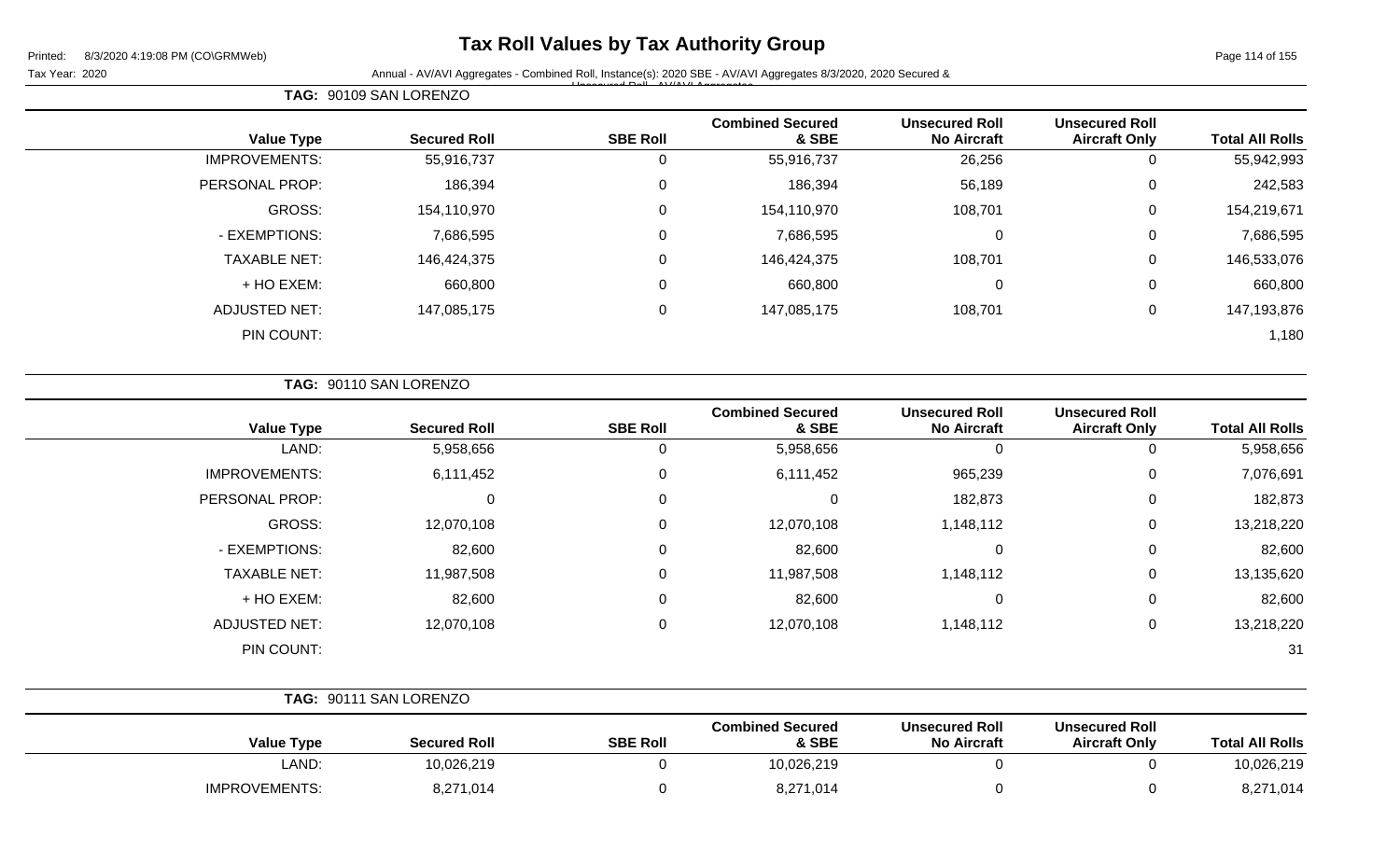## **Tax Roll Values by Tax Authority Group**

Tax Year: 2020 **Annual - AV/AVI Aggregates - Combined Roll, Instance(s): 2020 SBE - AV/AVI Aggregates 8/3/2020, 2020 Secured &** Unsecured Roll - AV/AVI Aggregates

**Unsecured Roll**

|                      | TAG: 90111 SAN LORENZO |                 |                                  |                                             |                                               |                        |
|----------------------|------------------------|-----------------|----------------------------------|---------------------------------------------|-----------------------------------------------|------------------------|
| <b>Value Type</b>    | <b>Secured Roll</b>    | <b>SBE Roll</b> | <b>Combined Secured</b><br>& SBE | <b>Unsecured Roll</b><br><b>No Aircraft</b> | <b>Unsecured Roll</b><br><b>Aircraft Only</b> | <b>Total All Rolls</b> |
| GROSS:               | 18,297,233             |                 | 18,297,233                       | 0                                           |                                               | 18,297,233             |
| - EXEMPTIONS:        | 145,704                | 0               | 145,704                          | 0                                           | 0                                             | 145,704                |
| <b>TAXABLE NET:</b>  | 18,151,529             | 0               | 18,151,529                       | 0                                           | 0                                             | 18,151,529             |
| + HO EXEM:           | 140,000                | 0               | 140,000                          | $\overline{0}$                              | 0                                             | 140,000                |
| <b>ADJUSTED NET:</b> | 18,291,529             | 0               | 18,291,529                       | 0                                           | 0                                             | 18,291,529             |
| PIN COUNT:           |                        |                 |                                  |                                             |                                               | 52                     |

|                        |                                               |                                             |                                  |                 | TAG: 90112 SAN LORENZO |                      |  |
|------------------------|-----------------------------------------------|---------------------------------------------|----------------------------------|-----------------|------------------------|----------------------|--|
| <b>Total All Rolls</b> | <b>Unsecured Roll</b><br><b>Aircraft Only</b> | <b>Unsecured Roll</b><br><b>No Aircraft</b> | <b>Combined Secured</b><br>& SBE | <b>SBE Roll</b> | <b>Secured Roll</b>    | <b>Value Type</b>    |  |
| 12,612,441             | 0                                             |                                             | 12,612,441                       | 0               | 12,612,441             | LAND:                |  |
| 7,814,756              | $\mathbf 0$                                   | 4,484                                       | 7,810,272                        | 0               | 7,810,272              | <b>IMPROVEMENTS:</b> |  |
| 68,006                 | 0                                             | 66,006                                      | 2,000                            | 0               | 2,000                  | PERSONAL PROP:       |  |
| 20,495,203             | $\mathbf 0$                                   | 70,490                                      | 20,424,713                       | 0               | 20,424,713             | GROSS:               |  |
| 451,723                | 0                                             | $\mathbf 0$                                 | 451,723                          | 0               | 451,723                | - EXEMPTIONS:        |  |
| 20,043,480             | 0                                             | 70,490                                      | 19,972,990                       | 0               | 19,972,990             | <b>TAXABLE NET:</b>  |  |
| 161,000                | 0                                             | $\mathbf 0$                                 | 161,000                          | 0               | 161,000                | + HO EXEM:           |  |
| 20,204,480             | $\mathbf 0$                                   | 70,490                                      | 20,133,990                       | 0               | 20,133,990             | <b>ADJUSTED NET:</b> |  |
| 58                     |                                               |                                             |                                  |                 |                        | PIN COUNT:           |  |

|                                             |                                  |                 | 90113 SAN LORENZO   | TAG:                             |
|---------------------------------------------|----------------------------------|-----------------|---------------------|----------------------------------|
| <b>Unsecured Roll</b><br><b>No Aircraft</b> | <b>Combined Secured</b><br>& SBE | <b>SBE Roll</b> | <b>Secured Roll</b> | <b>Value Type</b>                |
| $\sim$                                      | 770                              |                 | フフハ                 | $\Lambda$ $\Lambda$ I $\Gamma$ . |

| <b>Value Type</b> | <b>Secured Roll</b> | <b>SBE Roll</b> | & SBE             | <b>No Aircraft</b> | <b>Aircraft Only</b> | <b>Total All Rolls</b> |
|-------------------|---------------------|-----------------|-------------------|--------------------|----------------------|------------------------|
| LAND:             | 772                 |                 | 772               |                    |                      | 772                    |
| <b>GROSS:</b>     | 772                 |                 | 772               |                    |                      | 772                    |
| - EXEMPTIONS:     | 772                 |                 | 772<br>$\epsilon$ |                    |                      | 772                    |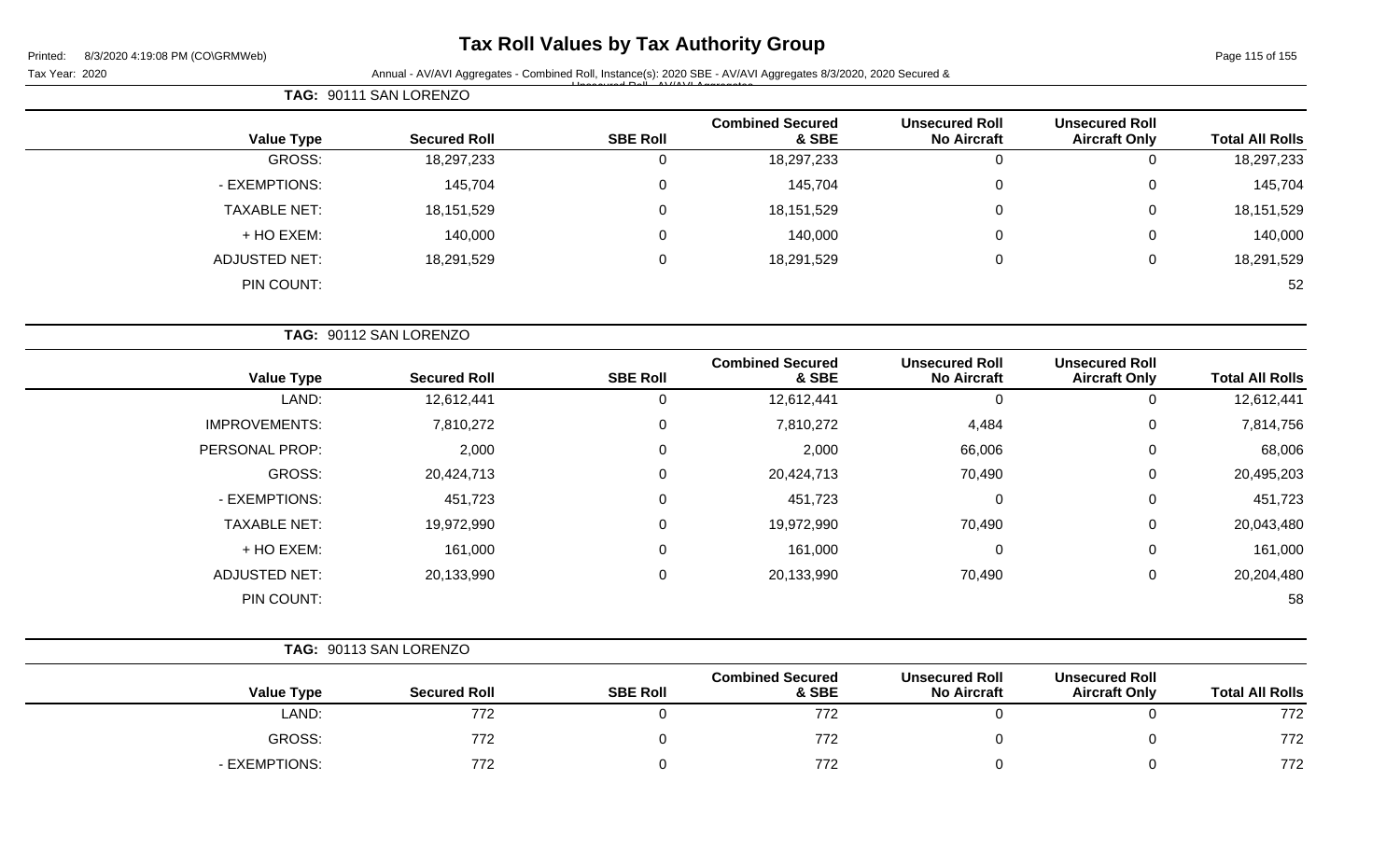Page 116 of 155

#### Tax Year: 2020 **Annual - AV/AVI Aggregates - Combined Roll**, Instance(s): 2020 SBE - AV/AVI Aggregates 8/3/2020, 2020 Secured & Unsecured Roll - AV/AVI Aggregates

|                      | TAG: 90113 SAN LORENZO |                 |                                  |                                             |                                               |                        |
|----------------------|------------------------|-----------------|----------------------------------|---------------------------------------------|-----------------------------------------------|------------------------|
| <b>Value Type</b>    | <b>Secured Roll</b>    | <b>SBE Roll</b> | <b>Combined Secured</b><br>& SBE | <b>Unsecured Roll</b><br><b>No Aircraft</b> | <b>Unsecured Roll</b><br><b>Aircraft Only</b> | <b>Total All Rolls</b> |
| PIN COUNT:           |                        |                 |                                  |                                             |                                               |                        |
|                      | TAG: 90114 SAN LORENZO |                 |                                  |                                             |                                               |                        |
| <b>Value Type</b>    | <b>Secured Roll</b>    | <b>SBE Roll</b> | <b>Combined Secured</b><br>& SBE | <b>Unsecured Roll</b><br><b>No Aircraft</b> | <b>Unsecured Roll</b><br><b>Aircraft Only</b> | <b>Total All Rolls</b> |
| LAND:                | 4,852,095              | 0               | 4,852,095                        | $\mathbf 0$                                 | 0                                             | 4,852,095              |
| <b>IMPROVEMENTS:</b> | 2,506,062              | 0               | 2,506,062                        | 0                                           | 0                                             | 2,506,062              |
| GROSS:               | 7,358,157              | 0               | 7,358,157                        | 0                                           | 0                                             | 7,358,157              |
| - EXEMPTIONS:        | 43,785                 | 0               | 43,785                           | 0                                           | 0                                             | 43,785                 |
| <b>TAXABLE NET:</b>  | 7,314,372              | $\mathbf 0$     | 7,314,372                        | 0                                           | 0                                             | 7,314,372              |
| + HO EXEM:           | 42,000                 | $\pmb{0}$       | 42,000                           | $\mathbf 0$                                 | 0                                             | 42,000                 |
| <b>ADJUSTED NET:</b> | 7,356,372              | $\pmb{0}$       | 7,356,372                        | $\mathbf 0$                                 | 0                                             | 7,356,372              |
| PIN COUNT:           |                        |                 |                                  |                                             |                                               | 25                     |

|                      | TAG: 90116 SAN LORENZO |                 |                                  |                                             |                                               |                        |
|----------------------|------------------------|-----------------|----------------------------------|---------------------------------------------|-----------------------------------------------|------------------------|
| <b>Value Type</b>    | <b>Secured Roll</b>    | <b>SBE Roll</b> | <b>Combined Secured</b><br>& SBE | <b>Unsecured Roll</b><br><b>No Aircraft</b> | <b>Unsecured Roll</b><br><b>Aircraft Only</b> | <b>Total All Rolls</b> |
| LAND:                | 17,841,719             | 0               | 17,841,719                       |                                             | 0                                             | 17,841,719             |
| <b>IMPROVEMENTS:</b> | 11,586,640             | 0               | 11,586,640                       | 2,661                                       | 0                                             | 11,589,301             |
| PERSONAL PROP:       |                        | 0               | 0                                | 16,690                                      | 0                                             | 16,690                 |
| GROSS:               | 29,428,359             | 0               | 29,428,359                       | 19,351                                      | 0                                             | 29,447,710             |
| - EXEMPTIONS:        | 224,732                | $\mathbf 0$     | 224,732                          | $\Omega$                                    | 0                                             | 224,732                |
| <b>TAXABLE NET:</b>  | 29,203,627             | 0               | 29,203,627                       | 19,351                                      | 0                                             | 29,222,978             |
| + HO EXEM:           | 224,000                | 0               | 224,000                          | 0                                           | 0                                             | 224,000                |
| <b>ADJUSTED NET:</b> | 29,427,627             | 0               | 29,427,627                       | 19,351                                      | 0                                             | 29,446,978             |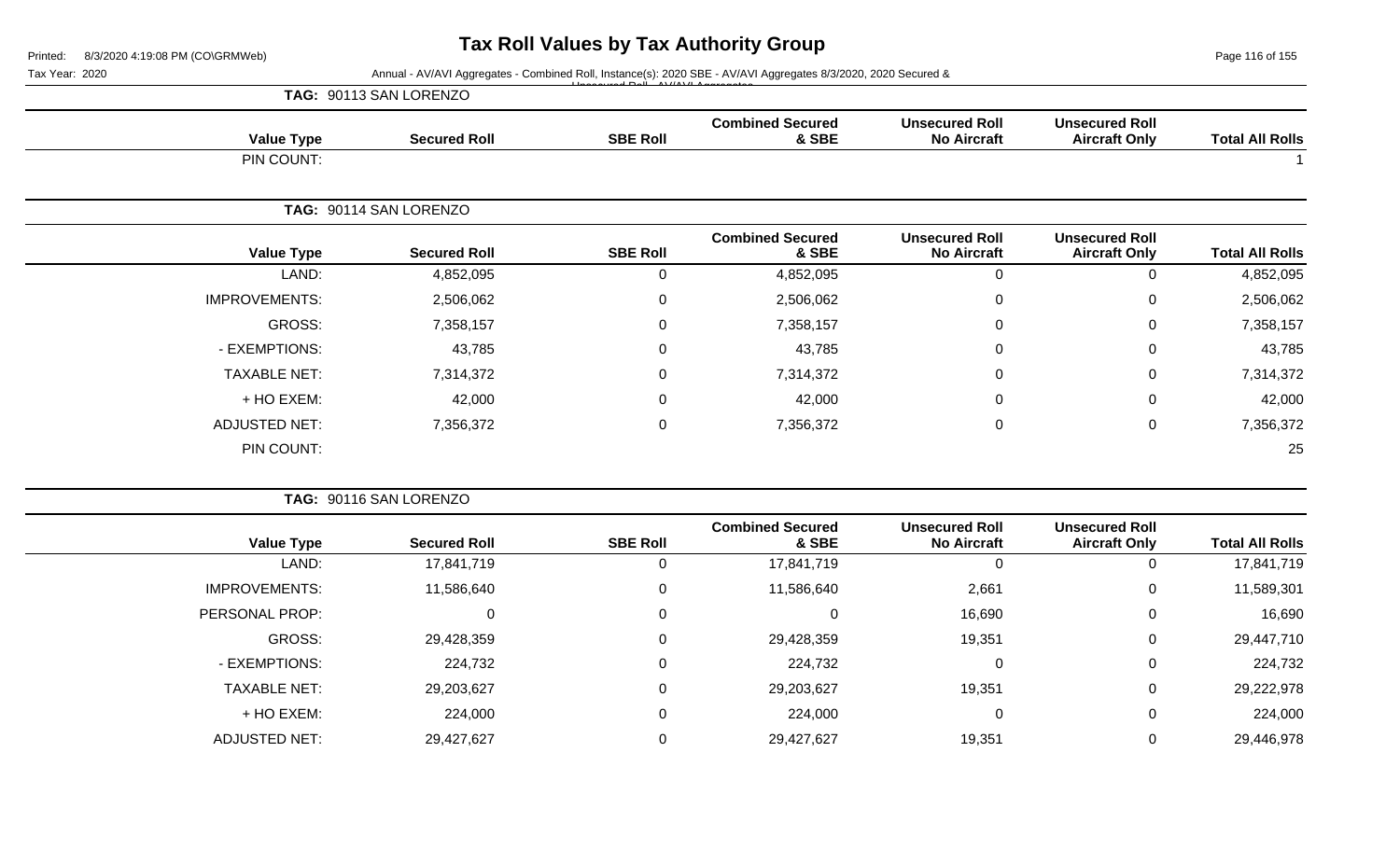Page 117 of 155

Tax Year: 2020 **Annual - AV/AVI Aggregates - Combined Roll, Instance(s): 2020 SBE - AV/AVI Aggregates 8/3/2020, 2020 Secured &** 

|                        |                                               |                                             | <u>Expression of the same district of the same district of the same district of the same district of the same district of the same district of the same district of the same district of the same district of the same district </u> |                  |                        |                      |
|------------------------|-----------------------------------------------|---------------------------------------------|--------------------------------------------------------------------------------------------------------------------------------------------------------------------------------------------------------------------------------------|------------------|------------------------|----------------------|
|                        |                                               |                                             |                                                                                                                                                                                                                                      |                  | TAG: 90116 SAN LORENZO |                      |
| <b>Total All Rolls</b> | <b>Unsecured Roll</b><br><b>Aircraft Only</b> | <b>Unsecured Roll</b><br><b>No Aircraft</b> | <b>Combined Secured</b><br>& SBE                                                                                                                                                                                                     | <b>SBE Roll</b>  | <b>Secured Roll</b>    | <b>Value Type</b>    |
| 82                     |                                               |                                             |                                                                                                                                                                                                                                      |                  |                        | PIN COUNT:           |
|                        |                                               |                                             |                                                                                                                                                                                                                                      |                  | TAG: 90117 SAN LORENZO |                      |
| <b>Total All Rolls</b> | <b>Unsecured Roll</b><br><b>Aircraft Only</b> | <b>Unsecured Roll</b><br><b>No Aircraft</b> | <b>Combined Secured</b><br>& SBE                                                                                                                                                                                                     | <b>SBE Roll</b>  | <b>Secured Roll</b>    | <b>Value Type</b>    |
| 275,856,055            | 0                                             | $\Omega$                                    | 275,856,055                                                                                                                                                                                                                          | 0                | 275,856,055            | LAND:                |
| 196,450,500            | 0                                             | 2,927,710                                   | 193,522,790                                                                                                                                                                                                                          | 0                | 193,522,790            | <b>IMPROVEMENTS:</b> |
| 3,466,764              | 0                                             | 3,437,422                                   | 29,342                                                                                                                                                                                                                               | 0                | 29,342                 | PERSONAL PROP:       |
| 475,773,319            | 0                                             | 6,365,132                                   | 469,408,187                                                                                                                                                                                                                          | $\Omega$         | 469,408,187            | GROSS:               |
| 11,376,002             | 0                                             | $\Omega$                                    | 11,376,002                                                                                                                                                                                                                           | 0                | 11,376,002             | - EXEMPTIONS:        |
| 464,397,317            | 0                                             | 6,365,132                                   | 458,032,185                                                                                                                                                                                                                          | 0                | 458,032,185            | <b>TAXABLE NET:</b>  |
| 3,549,000              | 0                                             | $\Omega$                                    | 3,549,000                                                                                                                                                                                                                            | $\Omega$         | 3,549,000              | + HO EXEM:           |
| 467,946,317            | 0                                             | 6,365,132                                   | 461,581,185                                                                                                                                                                                                                          | $\boldsymbol{0}$ | 461,581,185            | <b>ADJUSTED NET:</b> |
| 1,385                  |                                               |                                             |                                                                                                                                                                                                                                      |                  |                        | PIN COUNT:           |

**TAG:** 92003 SANTA CRUZ

|                      |                     |                 | <b>Combined Secured</b> | <b>Unsecured Roll</b> | <b>Unsecured Roll</b> |                        |
|----------------------|---------------------|-----------------|-------------------------|-----------------------|-----------------------|------------------------|
| <b>Value Type</b>    | <b>Secured Roll</b> | <b>SBE Roll</b> | & SBE                   | <b>No Aircraft</b>    | <b>Aircraft Only</b>  | <b>Total All Rolls</b> |
| LAND:                | 44,702,199          | 0               | 44,702,199              | 38,115                | 0                     | 44,740,314             |
| <b>IMPROVEMENTS:</b> | 52,462,563          | 0               | 52,462,563              | 27,982                | $\overline{0}$        | 52,490,545             |
| GROSS:               | 97,164,762          | 0               | 97,164,762              | 66,097                | 0                     | 97,230,859             |
| - EXEMPTIONS:        | ,381,947            | 0               | 1,381,947               |                       | $\mathbf 0$           | 1,381,947              |
| <b>TAXABLE NET:</b>  | 95,782,815          | 0               | 95,782,815              | 66,097                | $\overline{0}$        | 95,848,912             |
| + HO EXEM:           | 1,103,215           | 0               | 103,215                 |                       | 0                     | 1,103,215              |
| ADJUSTED NET:        | 96,886,030          | 0               | 96,886,030              | 66,097                | 0                     | 96,952,127             |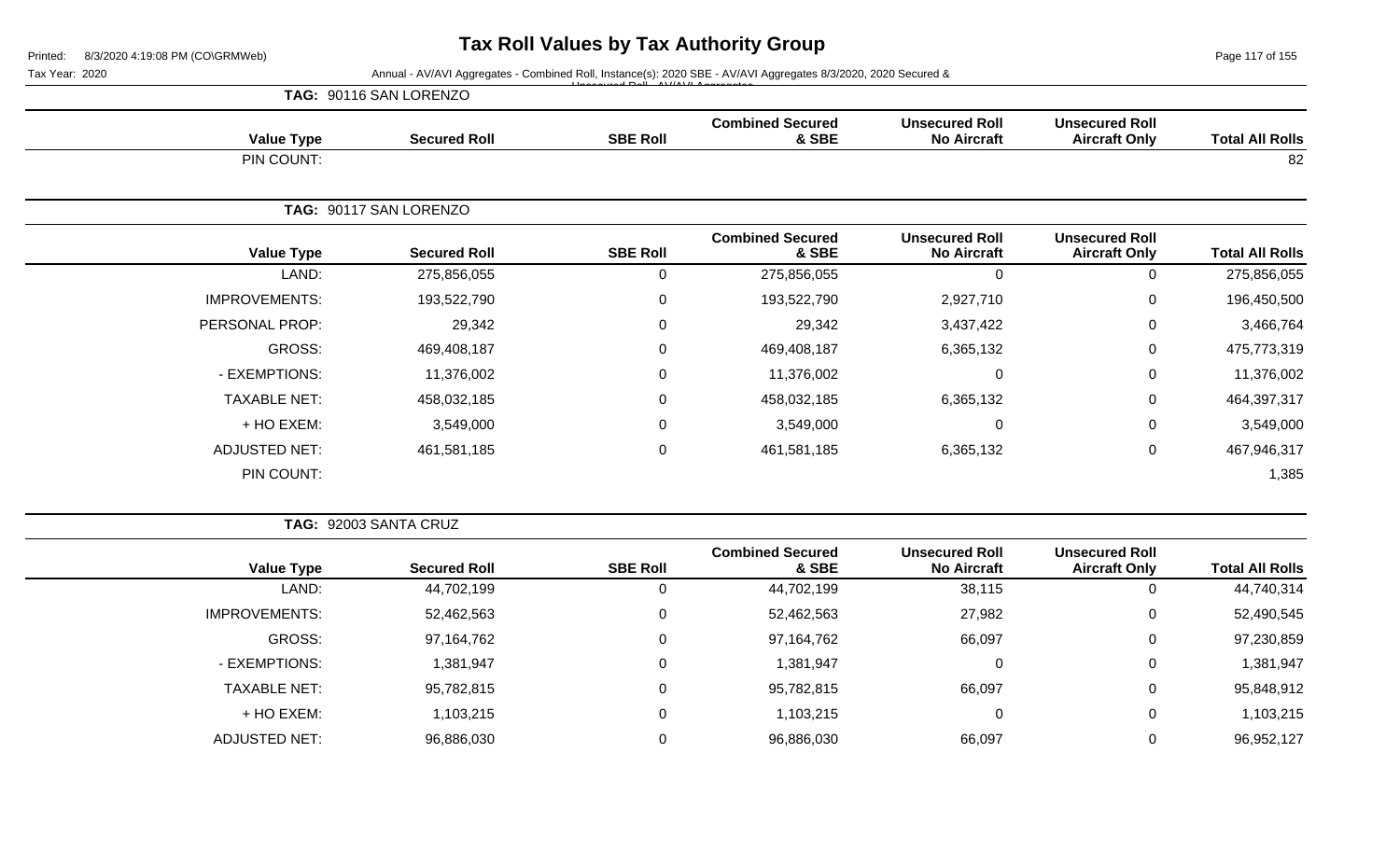Page 118 of 155

|                        |                                               |                                             |                                  |                 | Annual - AV/AVI Aggregates - Combined Roll, Instance(s): 2020 SBE - AV/AVI Aggregates 8/3/2020, 2020 Secured & | Tax Year: 2020       |
|------------------------|-----------------------------------------------|---------------------------------------------|----------------------------------|-----------------|----------------------------------------------------------------------------------------------------------------|----------------------|
|                        |                                               |                                             |                                  |                 | TAG: 92003 SANTA CRUZ                                                                                          |                      |
| <b>Total All Rolls</b> | <b>Unsecured Roll</b><br><b>Aircraft Only</b> | <b>Unsecured Roll</b><br><b>No Aircraft</b> | <b>Combined Secured</b><br>& SBE | <b>SBE Roll</b> | <b>Secured Roll</b>                                                                                            | <b>Value Type</b>    |
| 499                    |                                               |                                             |                                  |                 |                                                                                                                | PIN COUNT:           |
|                        |                                               |                                             |                                  |                 | TAG: 92004 SANTA CRUZ                                                                                          |                      |
| <b>Total All Rolls</b> | <b>Unsecured Roll</b><br><b>Aircraft Only</b> | <b>Unsecured Roll</b><br><b>No Aircraft</b> | <b>Combined Secured</b><br>& SBE | <b>SBE Roll</b> | <b>Secured Roll</b>                                                                                            | <b>Value Type</b>    |
| 33,061,159             | 0                                             | 591,075                                     | 32,470,084                       | 0               | 32,470,084                                                                                                     | LAND:                |
| 19,085,464             | 0                                             | 317,384                                     | 18,768,080                       | 0               | 18,768,080                                                                                                     | <b>IMPROVEMENTS:</b> |
| 1,378,598              | 0                                             | 1,041,383                                   | 337,215                          | 0               | 337,215                                                                                                        | PERSONAL PROP:       |
| 53,525,221             | 0                                             | 1,949,842                                   | 51,575,379                       | $\mathbf 0$     | 51,575,379                                                                                                     | GROSS:               |
| 1,555,143              | 0                                             | 159,615                                     | 1,395,528                        | 0               | 1,395,528                                                                                                      | - EXEMPTIONS:        |
| 51,970,078             | 0                                             | 1,790,227                                   | 50,179,851                       | 0               | 50,179,851                                                                                                     | <b>TAXABLE NET:</b>  |
| 229,600                | 0                                             | $\mathbf 0$                                 | 229,600                          | $\mathbf 0$     | 229,600                                                                                                        | + HO EXEM:           |
| 52,199,678             | 0                                             | 1,790,227                                   | 50,409,451                       | 0               | 50,409,451                                                                                                     | <b>ADJUSTED NET:</b> |
| 140                    |                                               |                                             |                                  |                 |                                                                                                                | PIN COUNT:           |

| <b>Total All Rolls</b> | <b>Unsecured Roll</b><br><b>Aircraft Only</b> | <b>Unsecured Roll</b><br><b>No Aircraft</b> | <b>Combined Secured</b><br>& SBE | <b>SBE Roll</b> | <b>Secured Roll</b> | <b>Value Type</b>    |
|------------------------|-----------------------------------------------|---------------------------------------------|----------------------------------|-----------------|---------------------|----------------------|
| 84,971,366             | 0                                             | 44,088                                      | 84,927,278                       |                 | 84,927,278          | LAND:                |
| 76,877,679             | 0                                             | 310,598                                     | 76,567,081                       | $\Omega$        | 76,567,081          | <b>IMPROVEMENTS:</b> |
| 135,054                | 0                                             | 76,813                                      | 58,241                           | υ               | 58,241              | PERSONAL PROP:       |
| 161,984,099            | 0                                             | 431,499                                     | 161,552,600                      |                 | 161,552,600         | GROSS:               |
| 5,066,610              | 0                                             | 5,000                                       | 5,061,610                        |                 | 5,061,610           | - EXEMPTIONS:        |
| 156,917,489            | 0                                             | 426,499                                     | 156,490,990                      | 0               | 156,490,990         | <b>TAXABLE NET:</b>  |
| 963,200                | 0                                             | 0                                           | 963,200                          |                 | 963,200             | + HO EXEM:           |
| 157,880,689            | 0                                             | 426,499                                     | 157,454,190                      |                 | 157,454,190         | <b>ADJUSTED NET:</b> |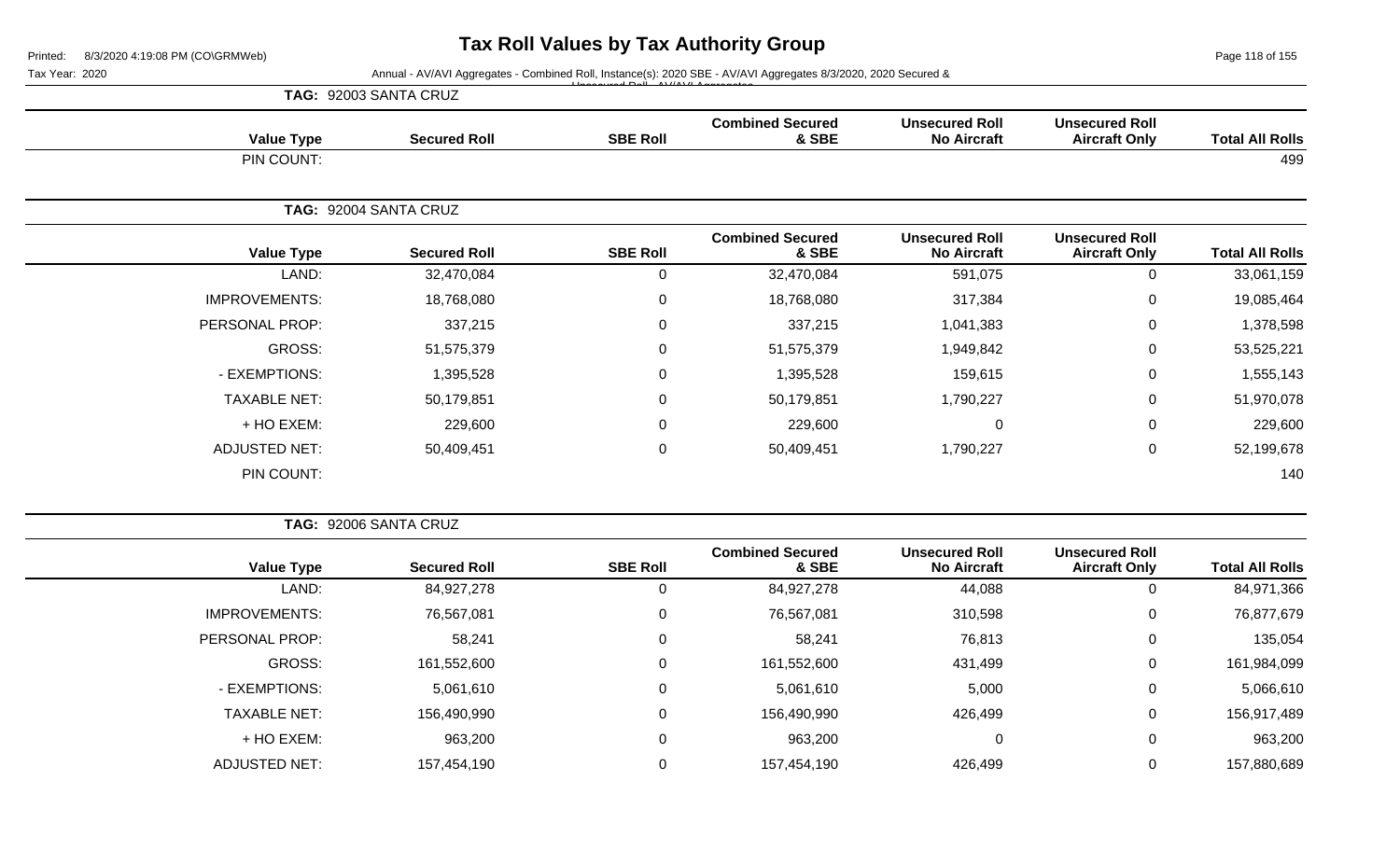Page 119 of 155

|                        |                                               | Tax Year: 2020<br>Annual - AV/AVI Aggregates - Combined Roll, Instance(s): 2020 SBE - AV/AVI Aggregates 8/3/2020, 2020 Secured & |                                  |                 |                       |                      |  |  |
|------------------------|-----------------------------------------------|----------------------------------------------------------------------------------------------------------------------------------|----------------------------------|-----------------|-----------------------|----------------------|--|--|
|                        |                                               |                                                                                                                                  |                                  |                 | TAG: 92006 SANTA CRUZ |                      |  |  |
| <b>Total All Rolls</b> | <b>Unsecured Roll</b><br><b>Aircraft Only</b> | <b>Unsecured Roll</b><br><b>No Aircraft</b>                                                                                      | <b>Combined Secured</b><br>& SBE | <b>SBE Roll</b> | <b>Secured Roll</b>   | <b>Value Type</b>    |  |  |
| 311                    |                                               |                                                                                                                                  |                                  |                 |                       | PIN COUNT:           |  |  |
|                        | TAG: 92007 SANTA CRUZ                         |                                                                                                                                  |                                  |                 |                       |                      |  |  |
| <b>Total All Rolls</b> | <b>Unsecured Roll</b><br><b>Aircraft Only</b> | <b>Unsecured Roll</b><br><b>No Aircraft</b>                                                                                      | <b>Combined Secured</b><br>& SBE | <b>SBE Roll</b> | <b>Secured Roll</b>   | <b>Value Type</b>    |  |  |
| 32,545,116             | $\Omega$                                      | 181,731                                                                                                                          | 32,363,385                       | $\mathbf 0$     | 32,363,385            | LAND:                |  |  |
| 7,424,136              | 0                                             | 100,242                                                                                                                          | 7,323,894                        | $\mathbf 0$     | 7,323,894             | <b>IMPROVEMENTS:</b> |  |  |
| 150,323                | $\Omega$                                      | 150,323                                                                                                                          | 0                                | $\mathbf 0$     | 0                     | PERSONAL PROP:       |  |  |
| 40,119,575             | $\Omega$                                      | 432,296                                                                                                                          | 39,687,279                       | $\mathbf 0$     | 39,687,279            | GROSS:               |  |  |
| 254,407                | $\Omega$                                      | 0                                                                                                                                | 254,407                          | $\mathbf 0$     | 254,407               | - EXEMPTIONS:        |  |  |
| 39,865,168             | 0                                             | 432,296                                                                                                                          | 39,432,872                       | $\mathbf 0$     | 39,432,872            | <b>TAXABLE NET:</b>  |  |  |
| 56,000                 | 0                                             | $\mathbf 0$                                                                                                                      | 56,000                           | $\mathbf 0$     | 56,000                | + HO EXEM:           |  |  |
| 39,921,168             | 0                                             | 432,296                                                                                                                          | 39,488,872                       | $\mathbf 0$     | 39,488,872            | <b>ADJUSTED NET:</b> |  |  |
| 57                     |                                               |                                                                                                                                  |                                  |                 |                       | PIN COUNT:           |  |  |

| <b>Total All Rolls</b> | <b>Unsecured Roll</b><br><b>Aircraft Only</b> | <b>Unsecured Roll</b><br><b>No Aircraft</b> | <b>Combined Secured</b><br>& SBE | <b>SBE Roll</b> | <b>Secured Roll</b> | <b>Value Type</b>    |
|------------------------|-----------------------------------------------|---------------------------------------------|----------------------------------|-----------------|---------------------|----------------------|
| 24,444,427             | U                                             | U                                           | 24,444,427                       |                 | 24,444,427          | LAND:                |
| 13,689,091             | 0                                             | 0                                           | 13,689,091                       | 0               | 13,689,091          | <b>IMPROVEMENTS:</b> |
| 51,914                 | 0                                             | 43,914                                      | 8,000                            |                 | 8,000               | PERSONAL PROP:       |
| 38,185,432             | 0                                             | 43,914                                      | 38,141,518                       | 0               | 38,141,518          | GROSS:               |
| 262,017                | 0                                             | 0                                           | 262,017                          | 0               | 262,017             | - EXEMPTIONS:        |
| 37,923,415             | 0                                             | 43,914                                      | 37,879,501                       | 0               | 37,879,501          | <b>TAXABLE NET:</b>  |
| 250,600                | 0                                             | 0                                           | 250,600                          | $\Omega$        | 250,600             | + HO EXEM:           |
| 38,174,015             | 0                                             | 43,914                                      | 38,130,101                       |                 | 38,130,101          | <b>ADJUSTED NET:</b> |
|                        |                                               |                                             |                                  |                 |                     |                      |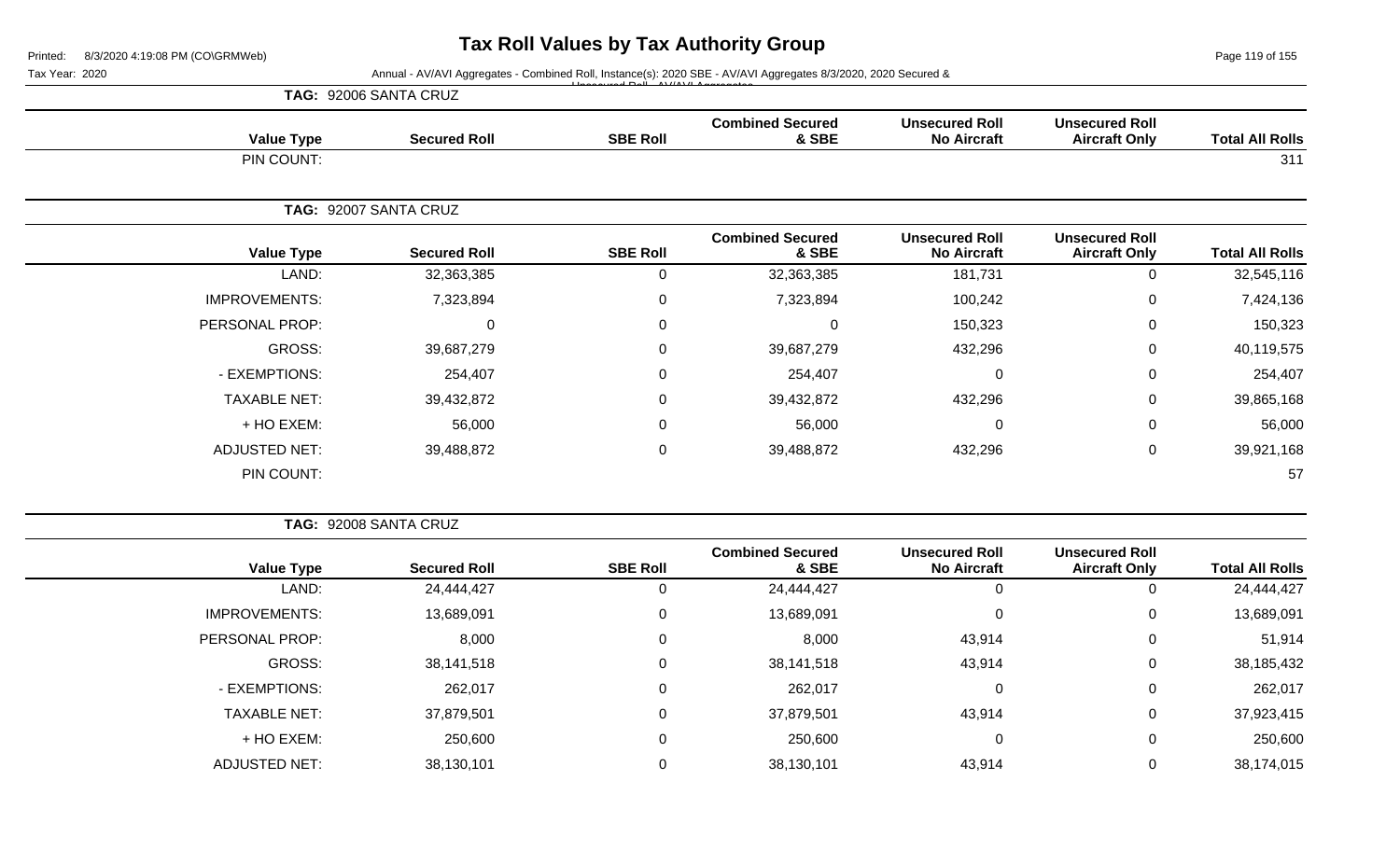Page 120 of 155

|                        |                                               |                                             |                                  |                 | Annual - AV/AVI Aggregates - Combined Roll, Instance(s): 2020 SBE - AV/AVI Aggregates 8/3/2020, 2020 Secured & | Tax Year: 2020       |  |
|------------------------|-----------------------------------------------|---------------------------------------------|----------------------------------|-----------------|----------------------------------------------------------------------------------------------------------------|----------------------|--|
|                        |                                               |                                             |                                  |                 | TAG: 92008 SANTA CRUZ                                                                                          |                      |  |
| <b>Total All Rolls</b> | <b>Unsecured Roll</b><br><b>Aircraft Only</b> | <b>Unsecured Roll</b><br><b>No Aircraft</b> | <b>Combined Secured</b><br>& SBE | <b>SBE Roll</b> | <b>Secured Roll</b>                                                                                            | <b>Value Type</b>    |  |
| 116                    |                                               |                                             |                                  |                 |                                                                                                                | PIN COUNT:           |  |
|                        | TAG: 92010 SANTA CRUZ                         |                                             |                                  |                 |                                                                                                                |                      |  |
| <b>Total All Rolls</b> | <b>Unsecured Roll</b><br><b>Aircraft Only</b> | <b>Unsecured Roll</b><br><b>No Aircraft</b> | <b>Combined Secured</b><br>& SBE | <b>SBE Roll</b> | <b>Secured Roll</b>                                                                                            | <b>Value Type</b>    |  |
| 2,722,550              | 0                                             | 0                                           | 2,722,550                        | 0               | 2,722,550                                                                                                      | LAND:                |  |
| 1,857,667              | 0                                             | $\mathbf{0}$                                | 1,857,667                        | 0               | 1,857,667                                                                                                      | <b>IMPROVEMENTS:</b> |  |
| 20,925                 | $\Omega$                                      | 20,925                                      | 0                                | 0               | $\mathbf 0$                                                                                                    | PERSONAL PROP:       |  |
| 4,601,142              | $\Omega$                                      | 20,925                                      | 4,580,217                        | 0               | 4,580,217                                                                                                      | GROSS:               |  |
| 35,000                 | $\Omega$                                      | 0                                           | 35,000                           | 0               | 35,000                                                                                                         | - EXEMPTIONS:        |  |
| 4,566,142              | 0                                             | 20,925                                      | 4,545,217                        | 0               | 4,545,217                                                                                                      | <b>TAXABLE NET:</b>  |  |
| 35,000                 | 0                                             | 0                                           | 35,000                           | 0               | 35,000                                                                                                         | + HO EXEM:           |  |
| 4,601,142              | 0                                             | 20,925                                      | 4,580,217                        | $\pmb{0}$       | 4,580,217                                                                                                      | <b>ADJUSTED NET:</b> |  |
| 16                     |                                               |                                             |                                  |                 |                                                                                                                | PIN COUNT:           |  |

|                      |                     |                 | <b>Combined Secured</b> | <b>Unsecured Roll</b> | <b>Unsecured Roll</b> |                        |
|----------------------|---------------------|-----------------|-------------------------|-----------------------|-----------------------|------------------------|
| <b>Value Type</b>    | <b>Secured Roll</b> | <b>SBE Roll</b> | & SBE                   | <b>No Aircraft</b>    | <b>Aircraft Only</b>  | <b>Total All Rolls</b> |
| LAND:                | 17,864,221          | O               | 17,864,221              | 0                     | ν                     | 17,864,221             |
| <b>IMPROVEMENTS:</b> | 13,804,063          | 0               | 13,804,063              | 0                     | U                     | 13,804,063             |
| GROSS:               | 31,668,284          | 0               | 31,668,284              | 0                     | U                     | 31,668,284             |
| - EXEMPTIONS:        | 339,273             | 0               | 339,273                 | 0                     | U                     | 339,273                |
| <b>TAXABLE NET:</b>  | 31,329,011          | 0               | 31,329,011              | 0                     | U                     | 31,329,011             |
| + HO EXEM:           | 196,000             | 0               | 196,000                 | 0                     | υ                     | 196,000                |
| ADJUSTED NET:        | 31,525,011          |                 | 31,525,011              | 0                     | υ                     | 31,525,011             |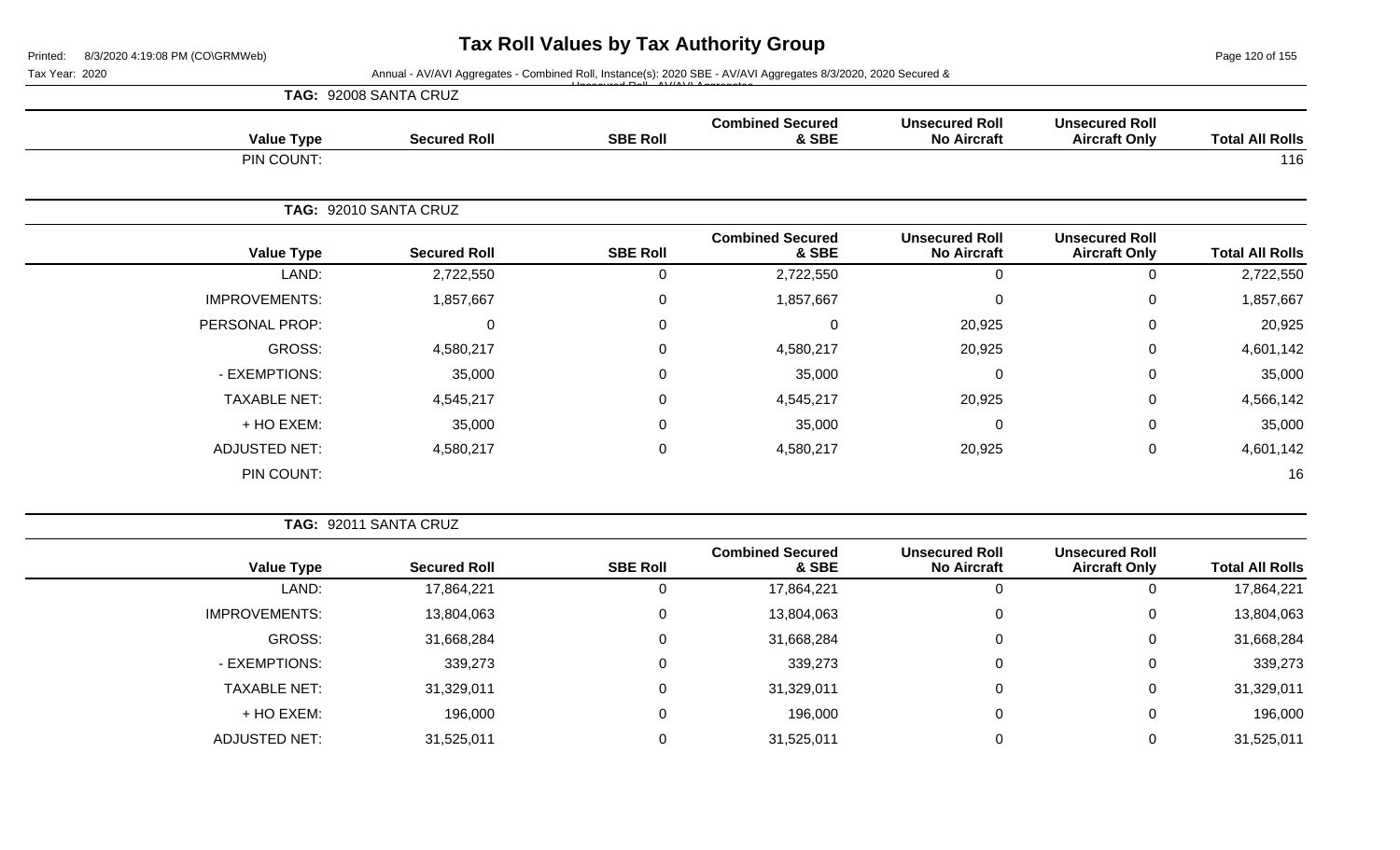Page 121 of 155

| Annual - AV/AVI Aggregates - Combined Roll, Instance(s): 2020 SBE - AV/AVI Aggregates 8/3/2020, 2020 Secured &<br>Tax Year: 2020<br>TAG: 92011 SANTA CRUZ |                       |                 |                                  |                                             |                                               |                        |
|-----------------------------------------------------------------------------------------------------------------------------------------------------------|-----------------------|-----------------|----------------------------------|---------------------------------------------|-----------------------------------------------|------------------------|
|                                                                                                                                                           |                       |                 |                                  |                                             |                                               |                        |
| <b>Value Type</b>                                                                                                                                         | <b>Secured Roll</b>   | <b>SBE Roll</b> | <b>Combined Secured</b><br>& SBE | <b>Unsecured Roll</b><br><b>No Aircraft</b> | <b>Unsecured Roll</b><br><b>Aircraft Only</b> | <b>Total All Rolls</b> |
| PIN COUNT:                                                                                                                                                |                       |                 |                                  |                                             |                                               | 49                     |
|                                                                                                                                                           | TAG: 92012 SANTA CRUZ |                 |                                  |                                             |                                               |                        |
| <b>Value Type</b>                                                                                                                                         | <b>Secured Roll</b>   | <b>SBE Roll</b> | <b>Combined Secured</b><br>& SBE | <b>Unsecured Roll</b><br><b>No Aircraft</b> | <b>Unsecured Roll</b><br><b>Aircraft Only</b> | <b>Total All Rolls</b> |
| LAND:                                                                                                                                                     | 649,442               | $\overline{0}$  | 649,442                          | $\mathbf 0$                                 | $\mathbf 0$                                   | 649,442                |
| <b>IMPROVEMENTS:</b>                                                                                                                                      | 318,518               | $\mathsf 0$     | 318,518                          | $\pmb{0}$                                   | 0                                             | 318,518                |
| <b>GROSS:</b>                                                                                                                                             | 967,960               | $\overline{0}$  | 967,960                          | $\pmb{0}$                                   | $\mathbf 0$                                   | 967,960                |
| - EXEMPTIONS:                                                                                                                                             | 156                   | $\Omega$        | 156                              | $\Omega$                                    | 0                                             | 156                    |
| <b>TAXABLE NET:</b>                                                                                                                                       | 967,804               | 0               | 967,804                          | 0                                           | 0                                             | 967,804                |
| <b>ADJUSTED NET:</b>                                                                                                                                      | 967,804               | $\overline{0}$  | 967,804                          | $\mathbf 0$                                 | $\mathbf 0$                                   | 967,804                |
| PIN COUNT:                                                                                                                                                |                       |                 |                                  |                                             |                                               | $\overline{2}$         |
|                                                                                                                                                           | TAG: 92013 SANTA CRUZ |                 |                                  |                                             |                                               |                        |
| <b>Value Type</b>                                                                                                                                         | <b>Secured Roll</b>   | <b>SBE Roll</b> | <b>Combined Secured</b><br>& SBE | <b>Unsecured Roll</b><br><b>No Aircraft</b> | <b>Unsecured Roll</b><br><b>Aircraft Only</b> | <b>Total All Rolls</b> |
| LAND:                                                                                                                                                     | 619,609               | $\overline{0}$  | 619,609                          | $\mathbf 0$                                 | $\mathbf 0$                                   | 619,609                |
| IMPROVEMENTS:                                                                                                                                             | 272,026               | $\pmb{0}$       | 272,026                          | $\pmb{0}$                                   | 0                                             | 272,026                |
| <b>GROSS:</b>                                                                                                                                             | 891,635               | $\overline{0}$  | 891,635                          | $\pmb{0}$                                   | 0                                             | 891,635                |
| - EXEMPTIONS:                                                                                                                                             | 7,000                 | $\mathbf 0$     | 7,000                            | $\Omega$                                    | 0                                             | 7,000                  |
| <b>TAXABLE NET:</b>                                                                                                                                       | 884,635               | $\mathbf 0$     | 884,635                          | 0                                           | 0                                             | 884,635                |
| + HO EXEM:                                                                                                                                                | 7,000                 | 0               | 7,000                            | 0                                           | 0                                             | 7,000                  |
| <b>ADJUSTED NET:</b>                                                                                                                                      | 891,635               | $\mathbf 0$     | 891,635                          | 0                                           | 0                                             | 891,635                |
| PIN COUNT:                                                                                                                                                |                       |                 |                                  |                                             |                                               | 9                      |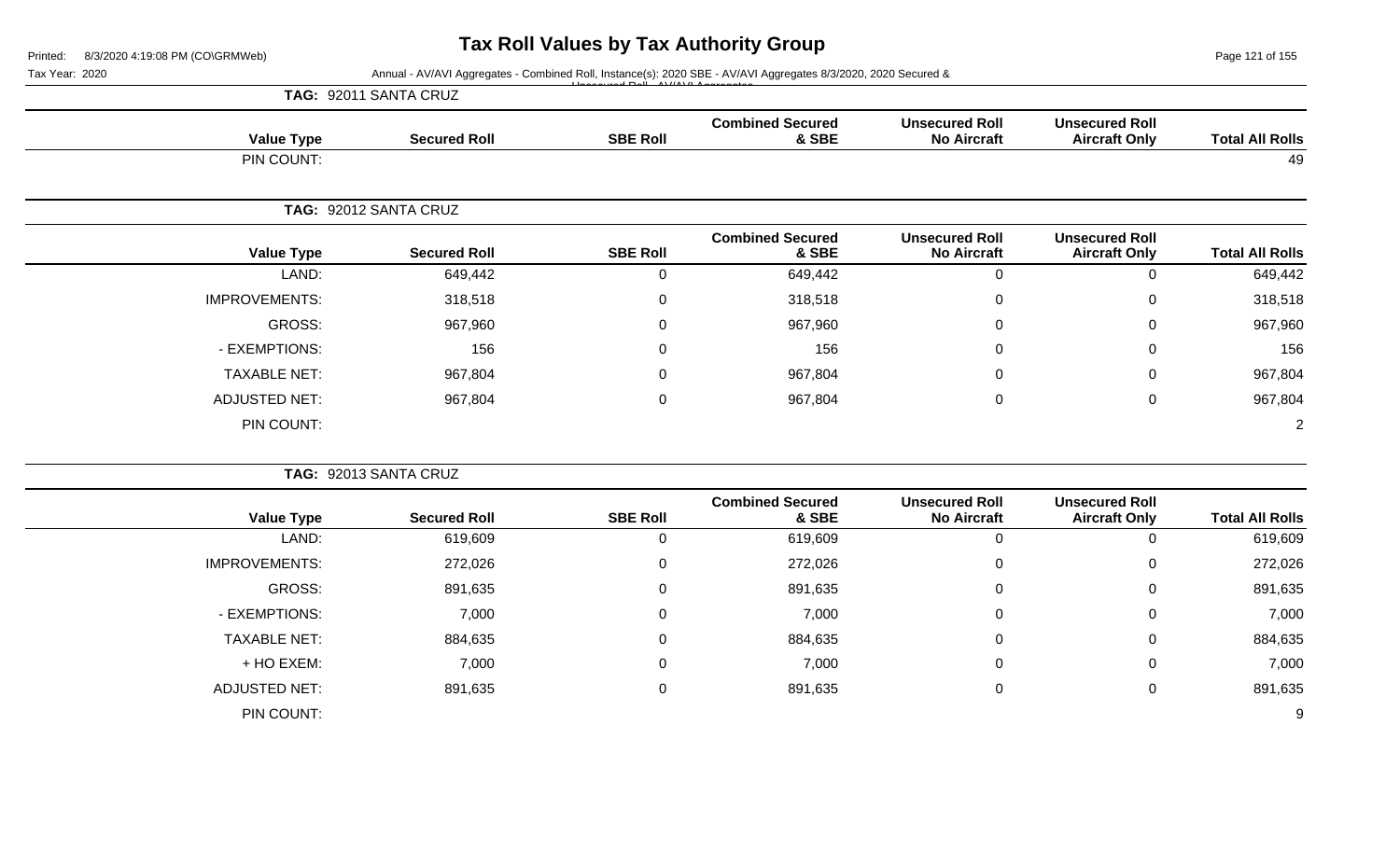# **Tax Roll Values by Tax Authority Group**

Page 122 of 155

|                        | TAG: 92014 SANTA CRUZ                         |                                             |                                  |                 |                          |                      |  |
|------------------------|-----------------------------------------------|---------------------------------------------|----------------------------------|-----------------|--------------------------|----------------------|--|
| <b>Total All Rolls</b> | <b>Unsecured Roll</b><br><b>Aircraft Only</b> | <b>Unsecured Roll</b><br><b>No Aircraft</b> | <b>Combined Secured</b><br>& SBE | <b>SBE Roll</b> | <b>Secured Roll</b>      | <b>Value Type</b>    |  |
| 2,775,580              | $\mathbf 0$                                   | 71,847                                      | 2,703,733                        | $\mathbf 0$     | 2,703,733                | LAND:                |  |
| 1,716,036              | $\pmb{0}$                                     | 71,847                                      | 1,644,189                        | $\mathbf 0$     | 1,644,189                | <b>IMPROVEMENTS:</b> |  |
| 4,491,616              | $\mathbf 0$                                   | 143,694                                     | 4,347,922                        | $\mathbf 0$     | 4,347,922                | GROSS:               |  |
| 4,491,616              | $\mathbf 0$                                   | 143,694                                     | 4,347,922                        | $\mathbf 0$     | 4,347,922                | <b>TAXABLE NET:</b>  |  |
| 4,491,616              | $\mathbf 0$                                   | 143,694                                     | 4,347,922                        | $\pmb{0}$       | 4,347,922                | <b>ADJUSTED NET:</b> |  |
|                        |                                               |                                             |                                  |                 |                          | PIN COUNT:           |  |
|                        | TAG: 94001 SCOTTS VALLEY                      |                                             |                                  |                 |                          |                      |  |
| <b>Total All Rolls</b> | <b>Unsecured Roll</b><br><b>Aircraft Only</b> | <b>Unsecured Roll</b><br><b>No Aircraft</b> | <b>Combined Secured</b><br>& SBE | <b>SBE Roll</b> | <b>Secured Roll</b>      | <b>Value Type</b>    |  |
| 6                      |                                               |                                             |                                  |                 |                          | PIN COUNT:           |  |
|                        |                                               |                                             |                                  |                 | TAG: 94003 SCOTTS VALLEY |                      |  |
| <b>Total All Rolls</b> | <b>Unsecured Roll</b><br><b>Aircraft Only</b> | <b>Unsecured Roll</b><br><b>No Aircraft</b> | <b>Combined Secured</b><br>& SBE | <b>SBE Roll</b> | <b>Secured Roll</b>      | <b>Value Type</b>    |  |
| 22,776,574             | $\mathbf 0$                                   | $\mathbf 0$                                 | 22,776,574                       | 0               | 22,776,574               | LAND:                |  |
| 20,989,785             | $\boldsymbol{0}$                              | $\mathbf 0$                                 | 20,989,785                       | $\pmb{0}$       | 20,989,785               | <b>IMPROVEMENTS:</b> |  |
| 23,000                 | $\mathbf 0$                                   | 23,000                                      | 0                                | $\overline{0}$  | $\mathbf 0$              | PERSONAL PROP:       |  |
| 43,789,359             | $\mathbf 0$                                   | 23,000                                      | 43,766,359                       | $\mathbf 0$     | 43,766,359               | GROSS:               |  |
| 208,619                | $\mathbf 0$                                   | 0                                           | 208,619                          | $\mathbf 0$     | 208,619                  | - EXEMPTIONS:        |  |
| 43,580,740             | $\mathbf 0$                                   | 23,000                                      | 43,557,740                       | $\mathbf 0$     | 43,557,740               | <b>TAXABLE NET:</b>  |  |
| 203,000                | $\mathbf 0$                                   | 0                                           | 203,000                          | 0               | 203,000                  | + HO EXEM:           |  |
|                        |                                               | 23,000                                      | 43,760,740                       | $\overline{0}$  | 43,760,740               | <b>ADJUSTED NET:</b> |  |
| 43,783,740             | $\mathbf 0$                                   |                                             |                                  |                 |                          |                      |  |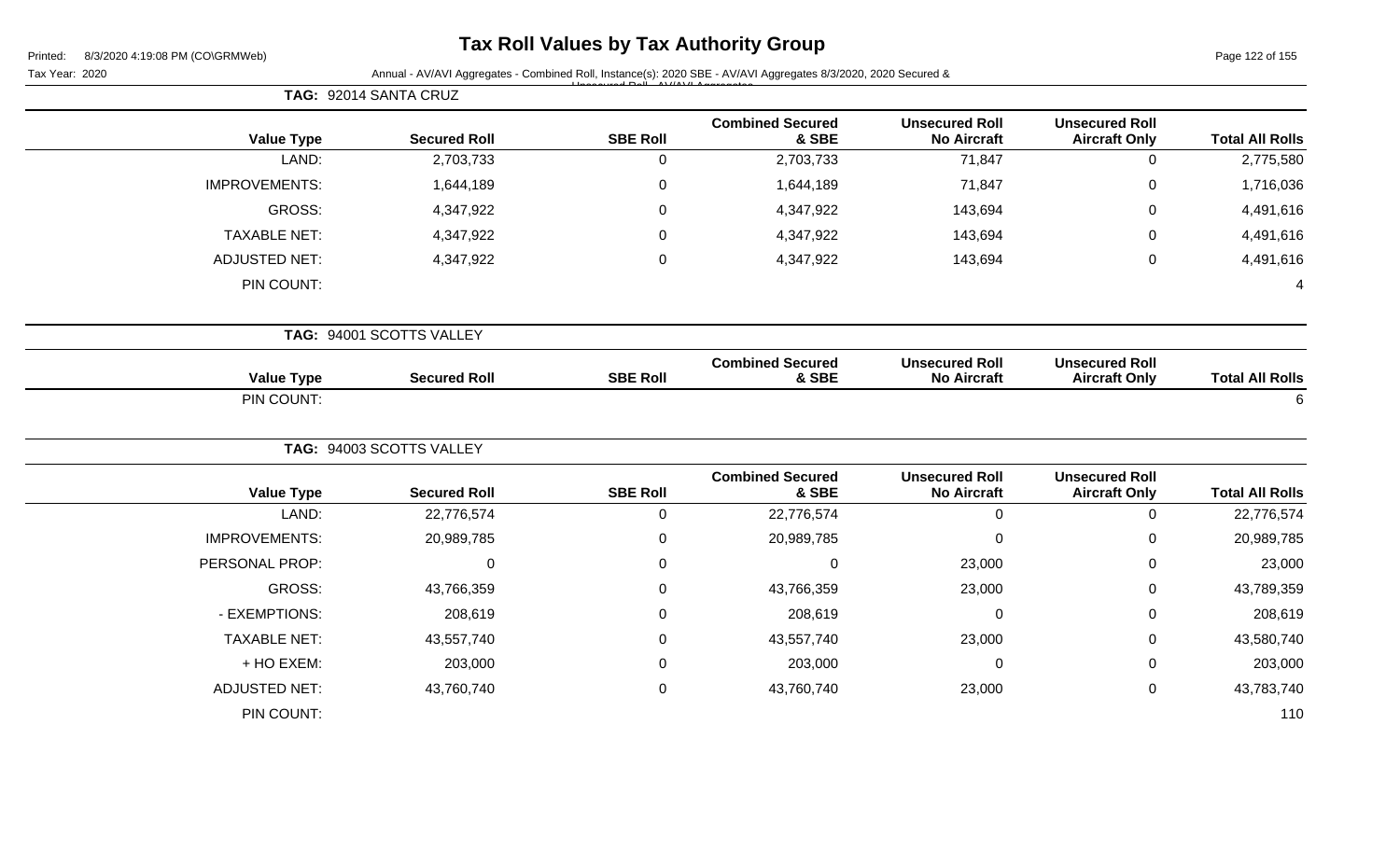### **Tax Roll Values by Tax Authority Group**

Tax Year: 2020 **Annual - AV/AVI Aggregates - Combined Roll, Instance(s): 2020 SBE - AV/AVI Aggregates 8/3/2020, 2020 Secured &** Unsecured Roll - AV/AVI Aggregates

**Value Type Secured Roll SBE Roll Combined Secured & SBE Unsecured Roll No Aircraft Unsecured Roll Total All Rolls** LAND: 15,159,206 0 15,159,206 0 0 15,159,206 IMPROVEMENTS: 8,512,444 0 8,512,444 0 8,512,444 GROSS: 23,671,650 0 23,671,650 0 0 23,671,650 - EXEMPTIONS: 149,698 0 149,698 0 0 149,698 TAXABLE NET: 23,521,952 0 23,521,952 0 0 23,521,952 + HO EXEM: 147,000 0 147,000 0 0 147,000 ADJUSTED NET: 23,668,952 0 23,668,952 0 0 23,668,952 PIN COUNT: 66

**TAG:** 94012 SCOTTS VALLEY

**TAG:** 94005 SCOTTS VALLEY

| <b>Value Type</b>    | <b>Secured Roll</b> | <b>SBE Roll</b> | <b>Combined Secured</b><br>& SBE | <b>Unsecured Roll</b><br><b>No Aircraft</b> | <b>Unsecured Roll</b><br><b>Aircraft Only</b> | <b>Total All Rolls</b> |
|----------------------|---------------------|-----------------|----------------------------------|---------------------------------------------|-----------------------------------------------|------------------------|
| LAND:                | 159, 157, 485       | 0               | 159,157,485                      | 0                                           | 0                                             | 159, 157, 485          |
| <b>IMPROVEMENTS:</b> | 125,186,896         | 0               | 125,186,896                      | $\mathbf 0$                                 | 0                                             | 125,186,896            |
| PERSONAL PROP:       | 2,116,466           | 0               | 2,116,466                        | 90,205                                      | 0                                             | 2,206,671              |
| GROSS:               | 286,460,847         | 0               | 286,460,847                      | 90,205                                      | 0                                             | 286,551,052            |
| - EXEMPTIONS:        | 1,378,898           | 0               | 1,378,898                        | 0                                           | 0                                             | 1,378,898              |
| <b>TAXABLE NET:</b>  | 285,081,949         | 0               | 285,081,949                      | 90,205                                      | 0                                             | 285,172,154            |
| + HO EXEM:           | 1,255,800           | 0               | 1,255,800                        | 0                                           | 0                                             | 1,255,800              |
| ADJUSTED NET:        | 286,337,749         | 0               | 286,337,749                      | 90,205                                      | 0                                             | 286,427,954            |
| PIN COUNT:           |                     |                 |                                  |                                             |                                               | 354                    |

|                   | TAG: 94013 SCOTTS VALLEY |                 |                                  |                                             |                                               |                        |
|-------------------|--------------------------|-----------------|----------------------------------|---------------------------------------------|-----------------------------------------------|------------------------|
| <b>Value Type</b> | <b>Secured Roll</b>      | <b>SBE Roll</b> | <b>Combined Secured</b><br>& SBE | <b>Unsecured Roll</b><br><b>No Aircraft</b> | <b>Unsecured Roll</b><br><b>Aircraft Only</b> | <b>Total All Rolls</b> |
| LAND:             | ,725,986                 |                 | ,725,986                         |                                             |                                               | 1,725,986              |
| IMPROVEMENTS:     | 1,641,318                |                 | 1,641,318                        |                                             |                                               | 1,641,318              |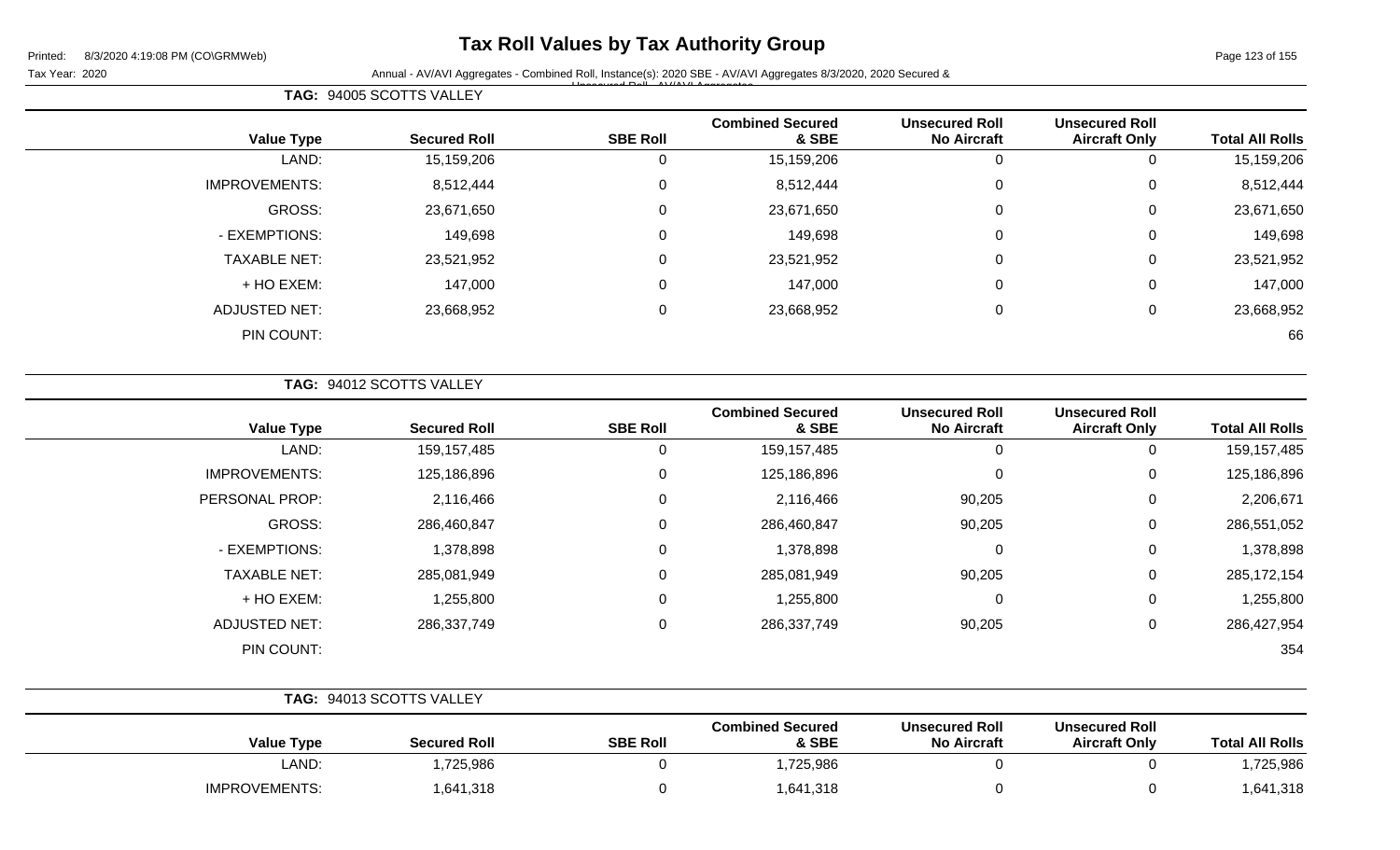**TAG:** 94013 SCOTTS VALLEY

## **Tax Roll Values by Tax Authority Group**

Tax Year: 2020 **Annual - AV/AVI Aggregates - Combined Roll**, Instance(s): 2020 SBE - AV/AVI Aggregates 8/3/2020, 2020 Secured & Unsecured Roll - AV/AVI Aggregates

|                        | <b>Unsecured Roll</b>                         | <b>Unsecured Roll</b>                       | <b>Combined Secured</b>          |                 |                          |                      |
|------------------------|-----------------------------------------------|---------------------------------------------|----------------------------------|-----------------|--------------------------|----------------------|
| <b>Total All Rolls</b> | <b>Aircraft Only</b>                          | <b>No Aircraft</b>                          | & SBE                            | <b>SBE Roll</b> | <b>Secured Roll</b>      | <b>Value Type</b>    |
| 5,700                  | 0                                             | 5,700                                       | 0                                | 0               |                          | PERSONAL PROP:       |
| 3,373,004              | $\pmb{0}$                                     | 5,700                                       | 3,367,304                        | $\mathbf 0$     | 3,367,304                | GROSS:               |
| 14,000                 | $\mathbf 0$                                   | 0                                           | 14,000                           | $\mathbf 0$     | 14,000                   | - EXEMPTIONS:        |
| 3,359,004              | $\mathbf 0$                                   | 5,700                                       | 3,353,304                        | $\mathbf 0$     | 3,353,304                | <b>TAXABLE NET:</b>  |
| 14,000                 | $\mathbf 0$                                   | 0                                           | 14,000                           | 0               | 14,000                   | + HO EXEM:           |
| 3,373,004              | 0                                             | 5,700                                       | 3,367,304                        | $\pmb{0}$       | 3,367,304                | <b>ADJUSTED NET:</b> |
|                        |                                               |                                             |                                  |                 |                          | PIN COUNT:           |
|                        |                                               |                                             |                                  |                 | TAG: 94015 SCOTTS VALLEY |                      |
| <b>Total All Rolls</b> | <b>Unsecured Roll</b><br><b>Aircraft Only</b> | <b>Unsecured Roll</b><br><b>No Aircraft</b> | <b>Combined Secured</b><br>& SBE | <b>SBE Roll</b> | <b>Secured Roll</b>      | <b>Value Type</b>    |
| 851,853                | 0                                             | 0                                           | 851,853                          | 0               | 851,853                  | LAND:                |
| 702 31A                | $\cap$                                        | $\cap$                                      | 702 314                          | $\cap$          | 702.314                  | IMPROVIENENTS·       |

| 851,853   | v | 0 | 851,853   | 0 | 851,853   | LAND:                |
|-----------|---|---|-----------|---|-----------|----------------------|
| 792,314   | U | 0 | 792,314   | 0 | 792,314   | <b>IMPROVEMENTS:</b> |
| 1,644,167 | U | 0 | 1,644,167 | 0 | 1,644,167 | GROSS:               |
| 14,000    | 0 | 0 | 14,000    | 0 | 14,000    | - EXEMPTIONS:        |
| 1,630,167 | U | 0 | 1,630,167 | 0 | 1,630,167 | <b>TAXABLE NET:</b>  |
| 14,000    | 0 | 0 | 14,000    | 0 | 14,000    | + HO EXEM:           |
| 1,644,167 | U | 0 | 1,644,167 | 0 | 1,644,167 | <b>ADJUSTED NET:</b> |
| 5         |   |   |           |   |           | PIN COUNT:           |
|           |   |   |           |   |           |                      |

|                        |                                               |                                             |                                  | TAG: 94016 SCOTTS VALLEY |                     |                      |  |  |
|------------------------|-----------------------------------------------|---------------------------------------------|----------------------------------|--------------------------|---------------------|----------------------|--|--|
| <b>Total All Rolls</b> | <b>Unsecured Roll</b><br><b>Aircraft Only</b> | <b>Unsecured Roll</b><br><b>No Aircraft</b> | <b>Combined Secured</b><br>& SBE | <b>SBE Roll</b>          | <b>Secured Roll</b> | <b>Value Type</b>    |  |  |
| 37,492,394             | $\Omega$                                      |                                             | 37,492,394                       |                          | 37,492,394          | LAND:                |  |  |
| 36,732,574             | $\Omega$                                      |                                             | 36,732,574                       |                          | 36,732,574          | <b>IMPROVEMENTS:</b> |  |  |
| 130,937                | $\overline{0}$                                | 130,937                                     |                                  |                          |                     | PERSONAL PROP:       |  |  |
| 74,355,905             | 0                                             | 130,937                                     | 74,224,968                       |                          | 74,224,968          | <b>GROSS:</b>        |  |  |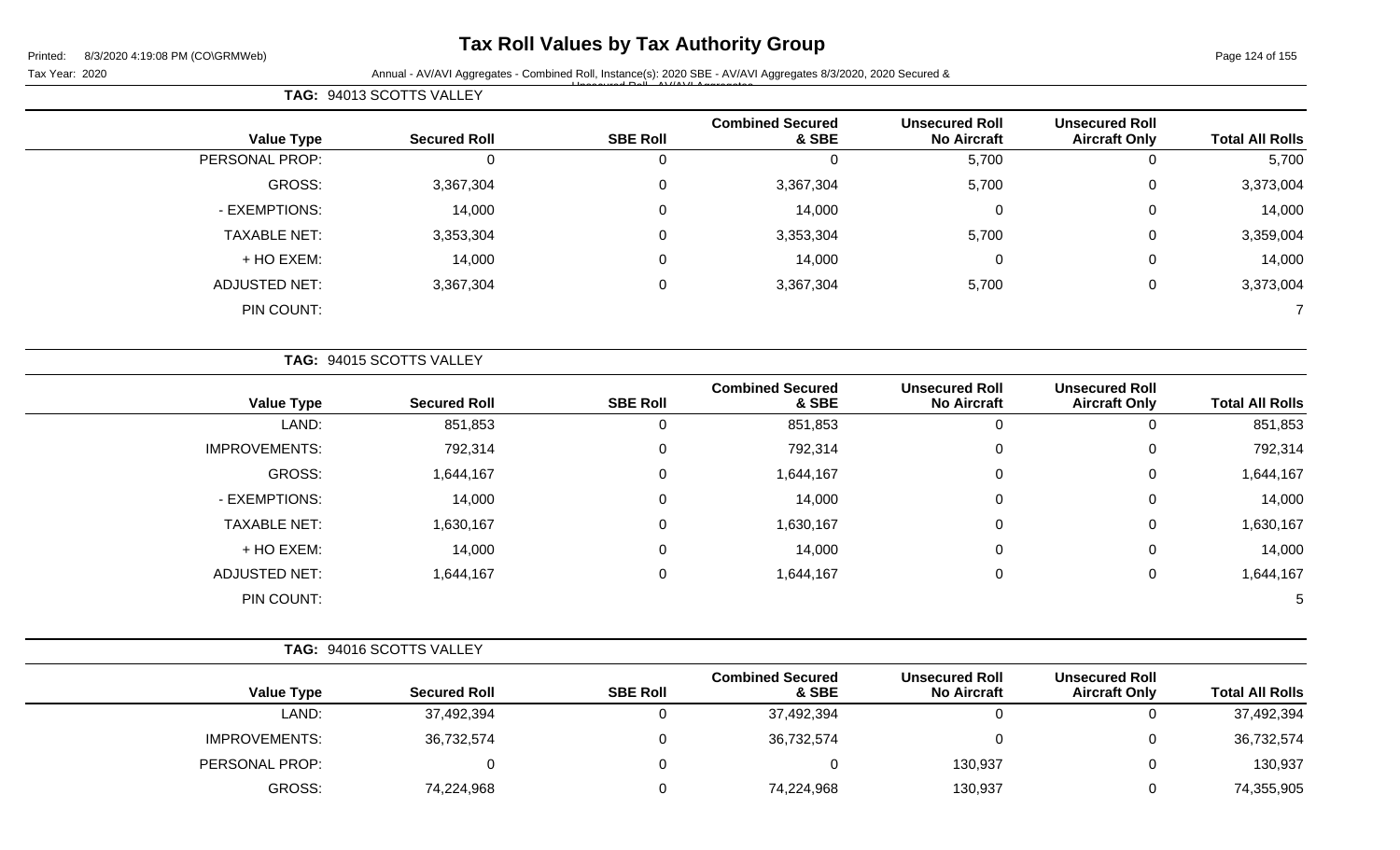# **Tax Roll Values by Tax Authority Group**

Page 125 of 155

| Tax Year: 2020 |                      |                          |                 | Annual - AV/AVI Aggregates - Combined Roll, Instance(s): 2020 SBE - AV/AVI Aggregates 8/3/2020, 2020 Secured & |                                             |                                               |                        |
|----------------|----------------------|--------------------------|-----------------|----------------------------------------------------------------------------------------------------------------|---------------------------------------------|-----------------------------------------------|------------------------|
|                |                      | TAG: 94016 SCOTTS VALLEY |                 |                                                                                                                |                                             |                                               |                        |
|                | <b>Value Type</b>    | <b>Secured Roll</b>      | <b>SBE Roll</b> | <b>Combined Secured</b><br>& SBE                                                                               | <b>Unsecured Roll</b><br><b>No Aircraft</b> | <b>Unsecured Roll</b><br><b>Aircraft Only</b> | <b>Total All Rolls</b> |
|                | - EXEMPTIONS:        | 420,683                  | 0               | 420,683                                                                                                        | $\mathbf 0$                                 | $\overline{0}$                                | 420,683                |
|                | <b>TAXABLE NET:</b>  | 73,804,285               | 0               | 73,804,285                                                                                                     | 130,937                                     | $\mathbf 0$                                   | 73,935,222             |
|                | + HO EXEM:           | 420,000                  | 0               | 420,000                                                                                                        | $\pmb{0}$                                   | 0                                             | 420,000                |
|                | <b>ADJUSTED NET:</b> | 74,224,285               | 0               | 74,224,285                                                                                                     | 130,937                                     | $\mathbf 0$                                   | 74,355,222             |
|                | PIN COUNT:           |                          |                 |                                                                                                                |                                             |                                               | 111                    |
|                |                      | TAG: 94047 SCOTTS VALLEY |                 |                                                                                                                |                                             |                                               |                        |
|                | <b>Value Type</b>    | <b>Secured Roll</b>      | <b>SBE Roll</b> | <b>Combined Secured</b><br>& SBE                                                                               | <b>Unsecured Roll</b><br><b>No Aircraft</b> | <b>Unsecured Roll</b><br><b>Aircraft Only</b> | <b>Total All Rolls</b> |
|                | LAND:                | 14,049,144               | 0               | 14,049,144                                                                                                     | $\mathbf 0$                                 | $\mathbf 0$                                   | 14,049,144             |
|                | <b>IMPROVEMENTS:</b> | 8,507,813                | 0               | 8,507,813                                                                                                      | $\pmb{0}$                                   | $\mathbf 0$                                   | 8,507,813              |
|                | GROSS:               | 22,556,957               | 0               | 22,556,957                                                                                                     | $\pmb{0}$                                   | 0                                             | 22,556,957             |
|                | - EXEMPTIONS:        | 112,000                  | 0               | 112,000                                                                                                        | 0                                           | 0                                             | 112,000                |
|                | <b>TAXABLE NET:</b>  | 22,444,957               | 0               | 22,444,957                                                                                                     | $\mathbf 0$                                 | $\Omega$                                      | 22,444,957             |
|                | + HO EXEM:           | 112,000                  | 0               | 112,000                                                                                                        | $\pmb{0}$                                   | $\mathbf 0$                                   | 112,000                |
|                | <b>ADJUSTED NET:</b> | 22,556,957               | 0               | 22,556,957                                                                                                     | 0                                           | 0                                             | 22,556,957             |
|                | PIN COUNT:           |                          |                 |                                                                                                                |                                             |                                               | 32                     |
|                |                      | TAG: 94019 SCOTTS VALLEY |                 |                                                                                                                |                                             |                                               |                        |
|                | <b>Value Type</b>    | <b>Secured Roll</b>      | <b>SBE Roll</b> | <b>Combined Secured</b><br>& SBE                                                                               | <b>Unsecured Roll</b><br><b>No Aircraft</b> | <b>Unsecured Roll</b><br><b>Aircraft Only</b> | <b>Total All Rolls</b> |
|                | LAND:                | 4,683,253                | 0               | 4,683,253                                                                                                      | $\pmb{0}$                                   | $\mathbf 0$                                   | 4,683,253              |
|                | <b>IMPROVEMENTS:</b> | 5,092,341                | 0               | 5,092,341                                                                                                      | 0                                           | 0                                             | 5,092,341              |
|                | <b>GROSS:</b>        | 9,775,594                | 0               | 9,775,594                                                                                                      | $\pmb{0}$                                   | $\mathbf 0$                                   | 9,775,594              |
|                | - EXEMPTIONS:        | 49,000                   | 0               | 49,000                                                                                                         | $\pmb{0}$                                   | $\Omega$                                      | 49,000                 |
|                | <b>TAXABLE NET:</b>  | 9,726,594                | 0               | 9,726,594                                                                                                      | $\pmb{0}$                                   | 0                                             | 9,726,594              |

+ HO EXEM: 49,000 0 49,000 0 0 49,000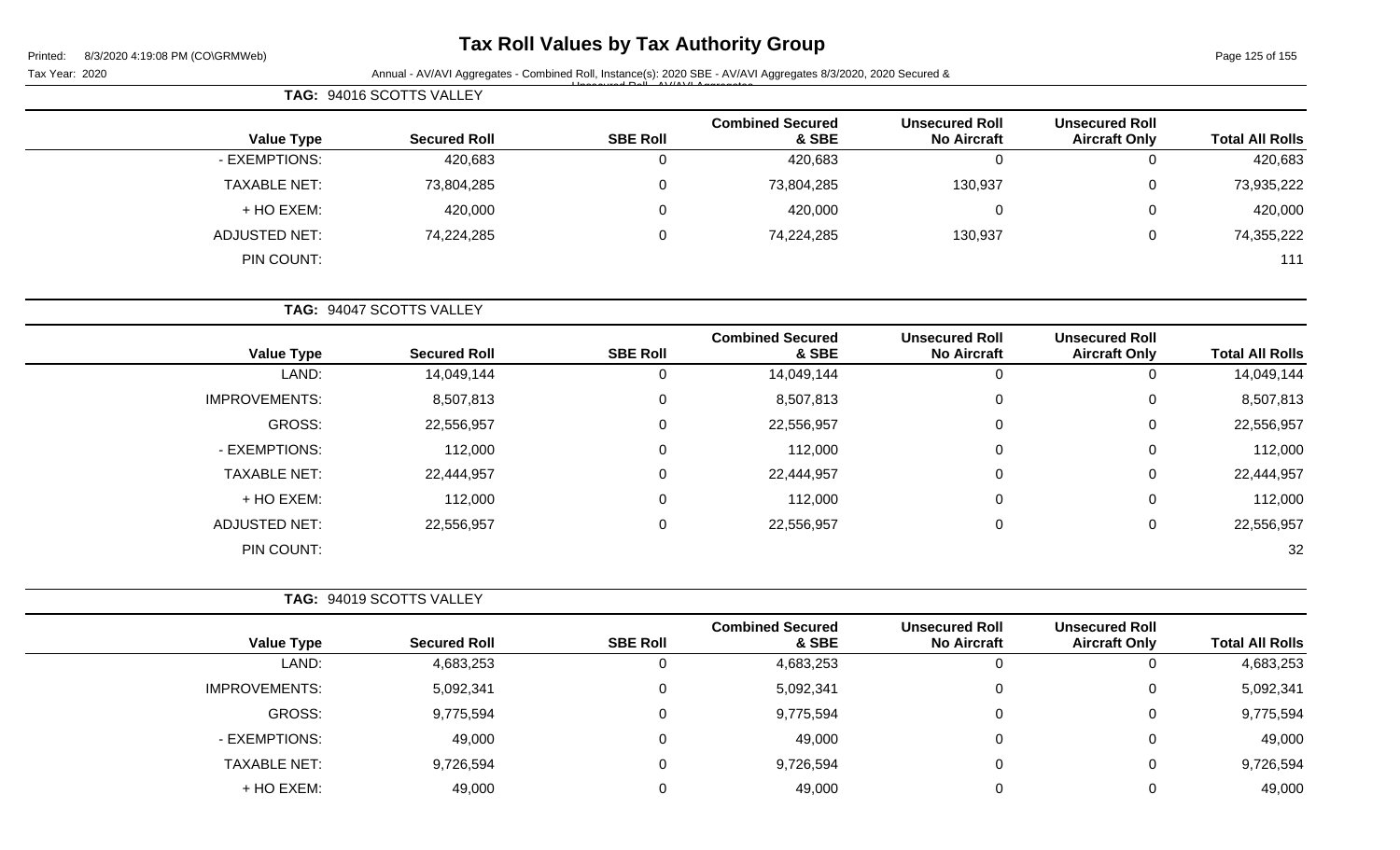Page 126 of 155

| Tax Year: 2020 |                      |                          |                 | Annual - AV/AVI Aggregates - Combined Roll, Instance(s): 2020 SBE - AV/AVI Aggregates 8/3/2020, 2020 Secured & |                                             |                                               |                        |
|----------------|----------------------|--------------------------|-----------------|----------------------------------------------------------------------------------------------------------------|---------------------------------------------|-----------------------------------------------|------------------------|
|                |                      | TAG: 94019 SCOTTS VALLEY |                 |                                                                                                                |                                             |                                               |                        |
|                | <b>Value Type</b>    | <b>Secured Roll</b>      | <b>SBE Roll</b> | <b>Combined Secured</b><br>& SBE                                                                               | <b>Unsecured Roll</b><br><b>No Aircraft</b> | <b>Unsecured Roll</b><br><b>Aircraft Only</b> | <b>Total All Rolls</b> |
|                | <b>ADJUSTED NET:</b> | 9,775,594                | $\mathbf 0$     | 9,775,594                                                                                                      | $\mathbf 0$                                 | $\overline{0}$                                | 9,775,594              |
|                | PIN COUNT:           |                          |                 |                                                                                                                |                                             |                                               | 23                     |
|                |                      | TAG: 94026 SCOTTS VALLEY |                 |                                                                                                                |                                             |                                               |                        |
|                | <b>Value Type</b>    | <b>Secured Roll</b>      | <b>SBE Roll</b> | <b>Combined Secured</b><br>& SBE                                                                               | <b>Unsecured Roll</b><br><b>No Aircraft</b> | <b>Unsecured Roll</b><br><b>Aircraft Only</b> | <b>Total All Rolls</b> |
|                | LAND:                | 92,607,963               | $\mathbf 0$     | 92,607,963                                                                                                     | $\pmb{0}$                                   | $\mathbf 0$                                   | 92,607,963             |
|                | <b>IMPROVEMENTS:</b> | 72,469,022               | $\mathbf 0$     | 72,469,022                                                                                                     | 0                                           | $\Omega$                                      | 72,469,022             |
|                | PERSONAL PROP:       | 0                        | 0               | $\Omega$                                                                                                       | 26,382                                      | $\Omega$                                      | 26,382                 |
|                | <b>GROSS:</b>        | 165,076,985              | $\mathbf 0$     | 165,076,985                                                                                                    | 26,382                                      | $\Omega$                                      | 165,103,367            |
|                | - EXEMPTIONS:        | 843,785                  | 0               | 843,785                                                                                                        | $\mathbf 0$                                 | $\Omega$                                      | 843,785                |
|                | <b>TAXABLE NET:</b>  | 164,233,200              | 0               | 164,233,200                                                                                                    | 26,382                                      | 0                                             | 164,259,582            |
|                | + HO EXEM:           | 770,000                  | $\Omega$        | 770,000                                                                                                        | 0                                           | 0                                             | 770,000                |
|                | <b>ADJUSTED NET:</b> | 165,003,200              | 0               | 165,003,200                                                                                                    | 26,382                                      | $\Omega$                                      | 165,029,582            |
|                | PIN COUNT:           |                          |                 |                                                                                                                |                                             |                                               | 230                    |
|                |                      | TAG: 94028 SCOTTS VALLEY |                 |                                                                                                                |                                             |                                               |                        |
|                | <b>Value Type</b>    | <b>Secured Roll</b>      | <b>SBE Roll</b> | <b>Combined Secured</b><br>& SBE                                                                               | <b>Unsecured Roll</b><br><b>No Aircraft</b> | <b>Unsecured Roll</b><br><b>Aircraft Only</b> | <b>Total All Rolls</b> |
|                | LAND:                | 220,502                  | $\mathsf 0$     | 220,502                                                                                                        | $\boldsymbol{0}$                            | $\Omega$                                      | 220,502                |
|                | <b>IMPROVEMENTS:</b> | 185,292                  | $\mathbf 0$     | 185,292                                                                                                        | 0                                           | $\Omega$                                      | 185,292                |
|                | <b>GROSS:</b>        | 405,794                  | $\mathbf 0$     | 405,794                                                                                                        | 0                                           | 0                                             | 405,794                |
|                | <b>TAXABLE NET:</b>  | 405,794                  | 0               | 405,794                                                                                                        | 0                                           | $\Omega$                                      | 405,794                |
|                | <b>ADJUSTED NET:</b> | 405,794                  | 0               | 405,794                                                                                                        | 0                                           | $\Omega$                                      | 405,794                |
|                | PIN COUNT:           |                          |                 |                                                                                                                |                                             |                                               | 2                      |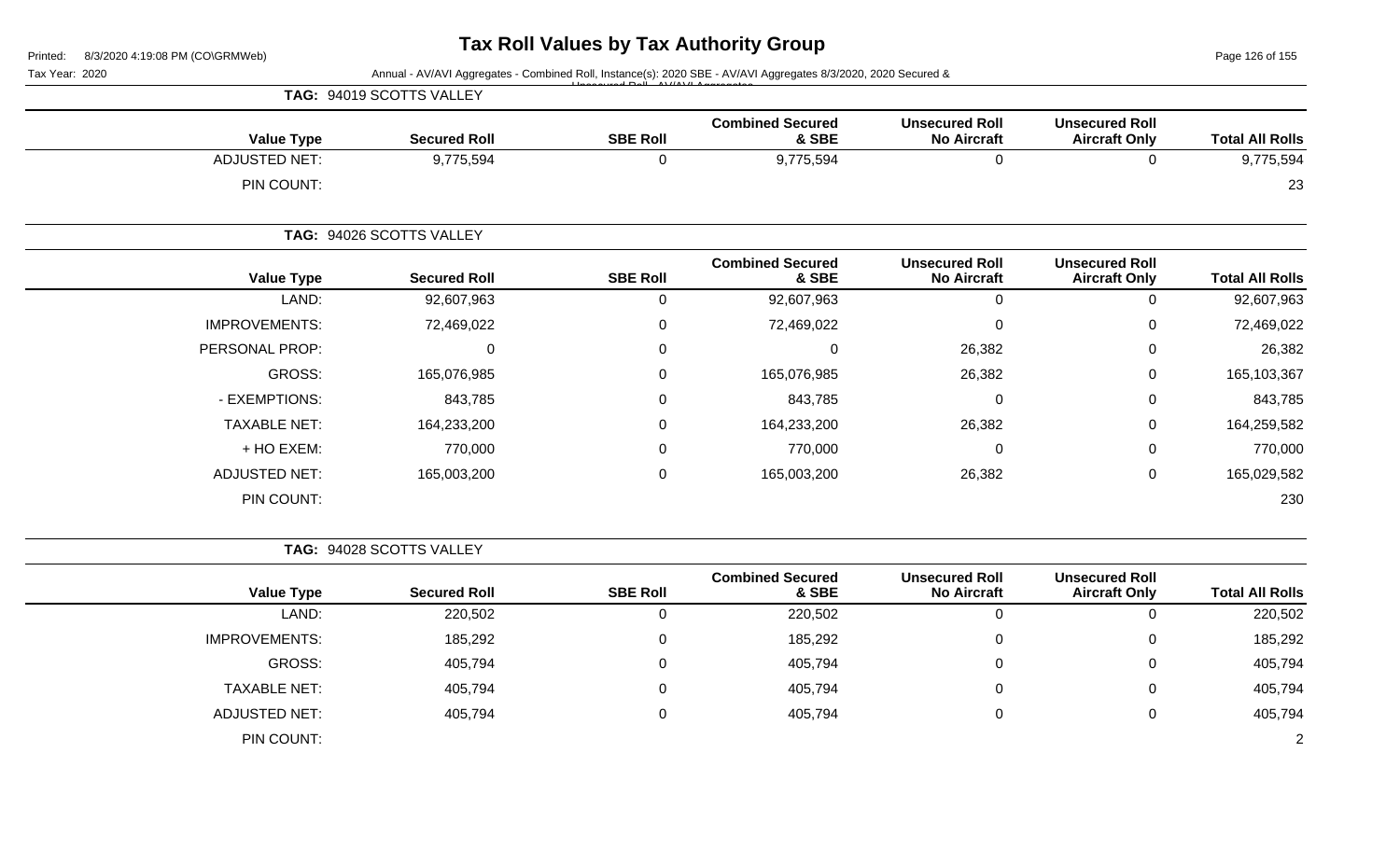## **Tax Roll Values by Tax Authority Group**

Page 127 of 155

Tax Year: 2020 **Annual - AV/AVI Aggregates - Combined Roll**, Instance(s): 2020 SBE - AV/AVI Aggregates 8/3/2020, 2020 Secured & Unsecured Roll - AV/AVI Aggregates

|                        | <b>Unsecured Roll</b> | <b>Unsecured Roll</b> | <b>Combined Secured</b> |                 |                     |                      |
|------------------------|-----------------------|-----------------------|-------------------------|-----------------|---------------------|----------------------|
| <b>Total All Rolls</b> | <b>Aircraft Only</b>  | <b>No Aircraft</b>    | & SBE                   | <b>SBE Roll</b> | <b>Secured Roll</b> | <b>Value Type</b>    |
| 9,335,152              | 0                     | 0                     | 9,335,152               | 0               | 9,335,152           | LAND:                |
| 7,481,481              | $\mathbf 0$           | 638,429               | 6,843,052               | $\mathbf 0$     | 6,843,052           | <b>IMPROVEMENTS:</b> |
| 6,188                  | $\mathbf 0$           | 6,188                 | 0                       | 0               | 0                   | PERSONAL PROP:       |
| 16,822,821             | $\mathbf 0$           | 644,617               | 16,178,204              | $\mathbf 0$     | 16,178,204          | GROSS:               |
| 121,600                | $\mathbf 0$           | $\overline{0}$        | 121,600                 | $\mathbf 0$     | 121,600             | - EXEMPTIONS:        |
| 16,701,221             | $\mathbf 0$           | 644,617               | 16,056,604              | $\mathbf 0$     | 16,056,604          | <b>TAXABLE NET:</b>  |
| 119,000                | $\mathbf 0$           | $\overline{0}$        | 119,000                 | 0               | 119,000             | + HO EXEM:           |
| 16,820,221             | $\mathbf 0$           | 644,617               | 16,175,604              | $\mathbf 0$     | 16,175,604          | <b>ADJUSTED NET:</b> |
| 56                     |                       |                       |                         |                 |                     | PIN COUNT:           |

**TAG:** 94031 SCOTTS VALLEY

**TAG:** 94030 SCOTTS VALLEY

| <b>Value Type</b>    | <b>Secured Roll</b> | <b>SBE Roll</b> | <b>Combined Secured</b><br>& SBE | <b>Unsecured Roll</b><br><b>No Aircraft</b> | <b>Unsecured Roll</b><br><b>Aircraft Only</b> | <b>Total All Rolls</b> |
|----------------------|---------------------|-----------------|----------------------------------|---------------------------------------------|-----------------------------------------------|------------------------|
| LAND:                | 281,091             | 0               | 281,091                          | 0                                           | 0                                             | 281,091                |
| <b>IMPROVEMENTS:</b> | 122,961             | 0               | 122,961                          | $\Omega$                                    | 0                                             | 122,961                |
| GROSS:               | 404,052             | 0               | 404,052                          | $\overline{0}$                              | 0                                             | 404,052                |
| - EXEMPTIONS:        | 25,289              | 0               | 25,289                           | 0                                           | 0                                             | 25,289                 |
| <b>TAXABLE NET:</b>  | 378,763             | 0               | 378,763                          | $\Omega$                                    | 0                                             | 378,763                |
| + HO EXEM:           | 7,000               | 0               | 7,000                            | $\mathbf{0}$                                | 0                                             | 7,000                  |
| <b>ADJUSTED NET:</b> | 385,763             | 0               | 385,763                          | $\Omega$                                    | 0                                             | 385,763                |
| PIN COUNT:           |                     |                 |                                  |                                             |                                               | 8                      |

|                      | <b>TAG: 94032 SCOTTS VALLEY</b> |                 |                                  |                                             |                                               |                        |
|----------------------|---------------------------------|-----------------|----------------------------------|---------------------------------------------|-----------------------------------------------|------------------------|
| <b>Value Type</b>    | <b>Secured Roll</b>             | <b>SBE Roll</b> | <b>Combined Secured</b><br>& SBE | <b>Unsecured Roll</b><br><b>No Aircraft</b> | <b>Unsecured Roll</b><br><b>Aircraft Only</b> | <b>Total All Rolls</b> |
| LAND:                | 5,084,235                       |                 | 5,084,235                        |                                             |                                               | 5,084,235              |
| <b>IMPROVEMENTS:</b> | 3,644,370                       |                 | 3,644,370                        |                                             |                                               | 3,644,370              |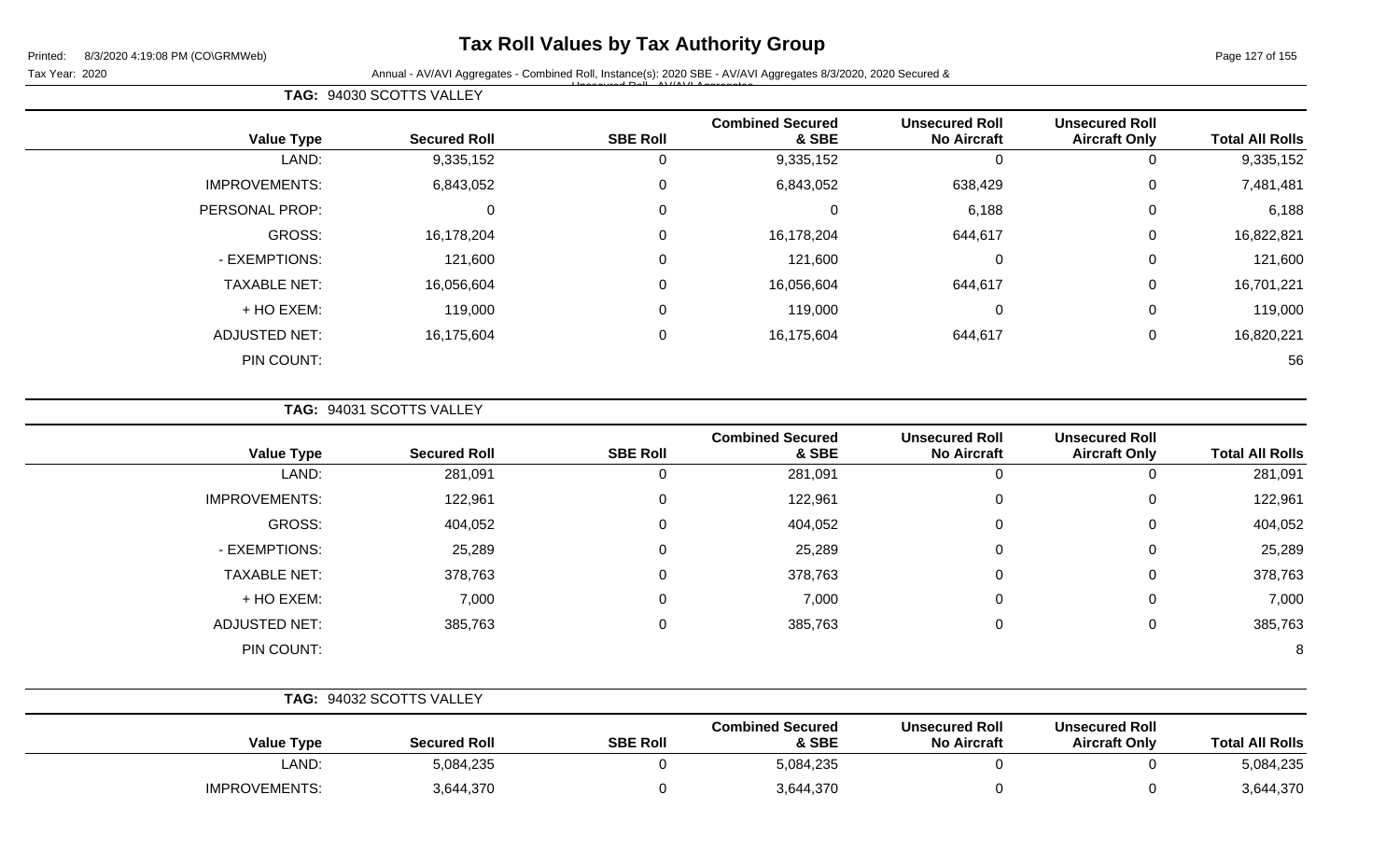## **Tax Roll Values by Tax Authority Group**

Tax Year: 2020 **Annual - AV/AVI Aggregates - Combined Roll**, Instance(s): 2020 SBE - AV/AVI Aggregates 8/3/2020, 2020 Secured & Unsecured Roll - AV/AVI Aggregates

|                      | TAG: 94032 SCOTTS VALLEY |                 |                                  |                                             |                                               |                        |
|----------------------|--------------------------|-----------------|----------------------------------|---------------------------------------------|-----------------------------------------------|------------------------|
| <b>Value Type</b>    | <b>Secured Roll</b>      | <b>SBE Roll</b> | <b>Combined Secured</b><br>& SBE | <b>Unsecured Roll</b><br><b>No Aircraft</b> | <b>Unsecured Roll</b><br><b>Aircraft Only</b> | <b>Total All Rolls</b> |
| <b>GROSS:</b>        | 8,728,605                | 0               | 8,728,605                        | 0                                           | 0                                             | 8,728,605              |
| - EXEMPTIONS:        | 77,292                   | $\mathbf 0$     | 77,292                           | 0                                           | 0                                             | 77,292                 |
| <b>TAXABLE NET:</b>  | 8,651,313                | $\mathbf 0$     | 8,651,313                        | 0                                           | 0                                             | 8,651,313              |
| + HO EXEM:           | 49,000                   | 0               | 49,000                           | 0                                           | 0                                             | 49,000                 |
| <b>ADJUSTED NET:</b> | 8,700,313                | $\mathbf 0$     | 8,700,313                        | $\mathbf 0$                                 | 0                                             | 8,700,313              |
| PIN COUNT:           |                          |                 |                                  |                                             |                                               | 98                     |
|                      | TAG: 94040 SCOTTS VALLEY |                 |                                  |                                             |                                               |                        |
| <b>Value Type</b>    | <b>Secured Roll</b>      | <b>SBE Roll</b> | <b>Combined Secured</b><br>& SBE | <b>Unsecured Roll</b><br><b>No Aircraft</b> | <b>Unsecured Roll</b><br><b>Aircraft Only</b> | <b>Total All Rolls</b> |

| טווטזו וורו ווענו | All viult VIIIy | $110$ All Vitall | ०० जन्म   | יוטיי בשט | <b>OCCULCU INDII</b> | value Type           |
|-------------------|-----------------|------------------|-----------|-----------|----------------------|----------------------|
| 1,581,621         | 0               | 0                | 1,581,621 |           | 1,581,621            | LAND:                |
| 1,993,966         | 0               | 0                | 1,993,966 | U         | 1,993,966            | <b>IMPROVEMENTS:</b> |
| 3,575,587         | 0               | 0                | 3,575,587 | U         | 3,575,587            | GROSS:               |
| 7,000             | 0               | 0                | 7,000     | U         | 7,000                | - EXEMPTIONS:        |
| 3,568,587         | 0               | 0                | 3,568,587 | U         | 3,568,587            | <b>TAXABLE NET:</b>  |
| 7,000             | 0               | 0                | 7,000     | U         | 7,000                | + HO EXEM:           |
| 3,575,587         | 0               | 0                | 3,575,587 | 0         | 3,575,587            | <b>ADJUSTED NET:</b> |
| $\mathcal{D}$     |                 |                  |           |           |                      | PIN COUNT:           |

|                      | TAG: 94041 SCOTTS VALLEY |                 |                                  |                                             |                                               |                        |
|----------------------|--------------------------|-----------------|----------------------------------|---------------------------------------------|-----------------------------------------------|------------------------|
| <b>Value Type</b>    | <b>Secured Roll</b>      | <b>SBE Roll</b> | <b>Combined Secured</b><br>& SBE | <b>Unsecured Roll</b><br><b>No Aircraft</b> | <b>Unsecured Roll</b><br><b>Aircraft Only</b> | <b>Total All Rolls</b> |
| LAND:                | 4,390,135                |                 | 4,390,135                        | 0                                           |                                               | 4,390,135              |
| <b>IMPROVEMENTS:</b> | 2,977,893                |                 | 2,977,893                        | 0                                           | 0                                             | 2,977,893              |
| GROSS:               | 7,368,028                |                 | 7,368,028                        | 0                                           | 0                                             | 7,368,028              |
| - EXEMPTIONS:        | 49,000                   |                 | 49,000                           | 0                                           | 0                                             | 49,000                 |
| <b>TAXABLE NET:</b>  | 7,319,028                |                 | 7,319,028                        |                                             | 0                                             | 7,319,028              |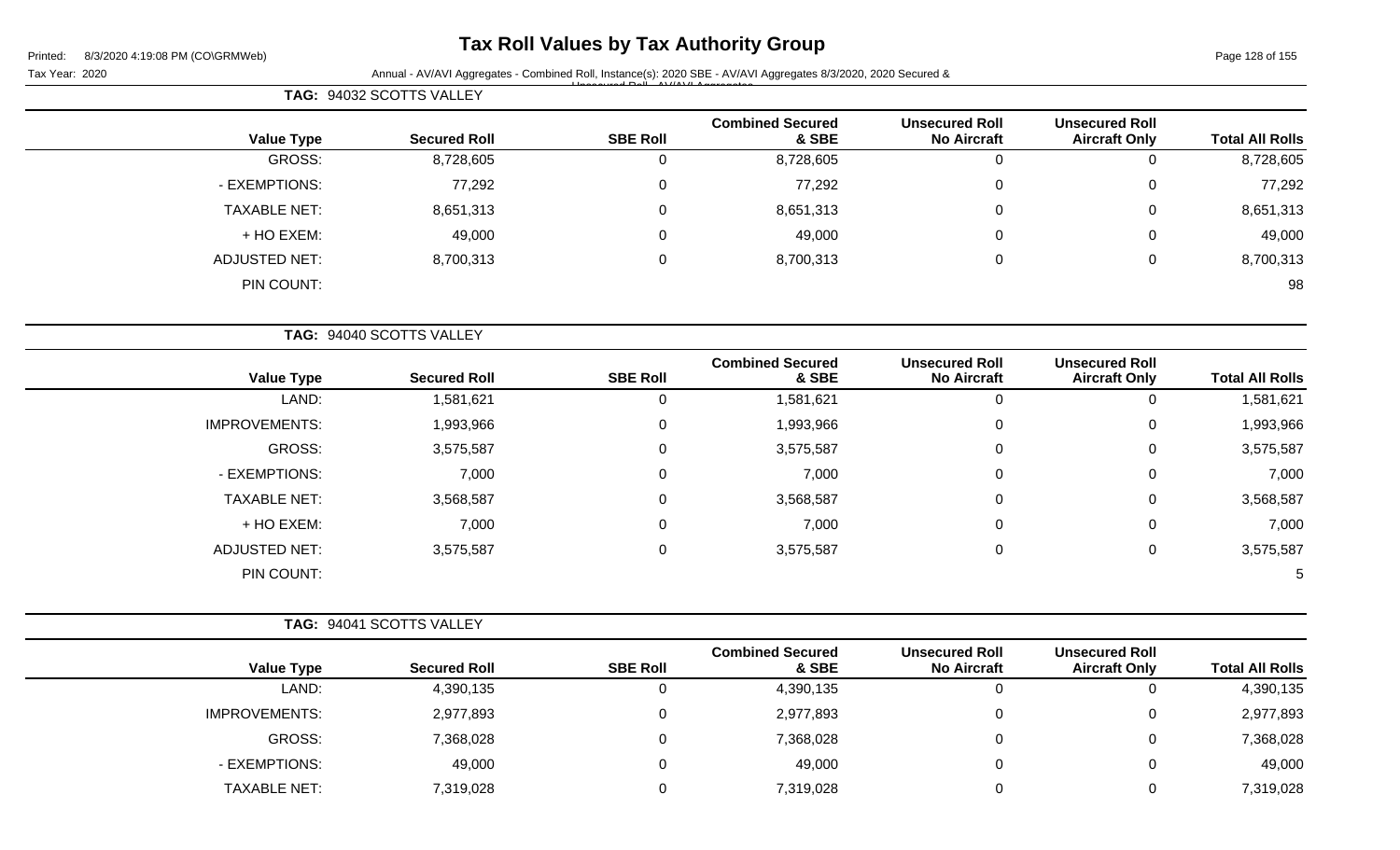### **Tax Roll Values by Tax Authority Group**

Page 129 of 155

| 8/3/2020 4:19:08 PM (CO\GRMWeb)<br>Printed: |                          |                 |                                                                                                                |                                             |                                               | Page 129 of 155        |
|---------------------------------------------|--------------------------|-----------------|----------------------------------------------------------------------------------------------------------------|---------------------------------------------|-----------------------------------------------|------------------------|
| Tax Year: 2020                              | TAG: 94041 SCOTTS VALLEY |                 | Annual - AV/AVI Aggregates - Combined Roll, Instance(s): 2020 SBE - AV/AVI Aggregates 8/3/2020, 2020 Secured & |                                             |                                               |                        |
|                                             |                          |                 |                                                                                                                |                                             |                                               |                        |
| <b>Value Type</b>                           | <b>Secured Roll</b>      | <b>SBE Roll</b> | <b>Combined Secured</b><br>& SBE                                                                               | <b>Unsecured Roll</b><br><b>No Aircraft</b> | <b>Unsecured Roll</b><br><b>Aircraft Only</b> | <b>Total All Rolls</b> |
| + HO EXEM:                                  | 49,000                   | 0               | 49,000                                                                                                         | $\overline{0}$                              | $\mathbf 0$                                   | 49,000                 |
| <b>ADJUSTED NET:</b>                        | 7,368,028                | 0               | 7,368,028                                                                                                      | $\mathbf 0$                                 | $\mathbf 0$                                   | 7,368,028              |
| PIN COUNT:                                  |                          |                 |                                                                                                                |                                             |                                               | 14                     |
|                                             | TAG: 94045 SCOTTS VALLEY |                 |                                                                                                                |                                             |                                               |                        |
| <b>Value Type</b>                           | <b>Secured Roll</b>      | <b>SBE Roll</b> | <b>Combined Secured</b><br>& SBE                                                                               | <b>Unsecured Roll</b><br><b>No Aircraft</b> | <b>Unsecured Roll</b><br><b>Aircraft Only</b> | <b>Total All Rolls</b> |
| LAND:                                       | 743,312                  | 0               | 743,312                                                                                                        | $\mathbf 0$                                 | $\mathsf{O}\xspace$                           | 743,312                |
| IMPROVEMENTS:                               | 490,028                  | 0               | 490,028                                                                                                        | 0                                           | $\mathbf 0$                                   | 490,028                |
| <b>GROSS:</b>                               | 1,233,340                | 0               | 1,233,340                                                                                                      | $\Omega$                                    | 0                                             | 1,233,340              |
| <b>TAXABLE NET:</b>                         | 1,233,340                | $\Omega$        | 1,233,340                                                                                                      | $\Omega$                                    | 0                                             | 1,233,340              |
| <b>ADJUSTED NET:</b>                        | 1,233,340                | 0               | 1,233,340                                                                                                      | $\mathbf 0$                                 | $\mathbf 0$                                   | 1,233,340              |
| PIN COUNT:                                  |                          |                 |                                                                                                                |                                             |                                               | $\overline{2}$         |
|                                             | TAG: 94061 SCOTTS VALLEY |                 |                                                                                                                |                                             |                                               |                        |
| <b>Value Type</b>                           | <b>Secured Roll</b>      | <b>SBE Roll</b> | <b>Combined Secured</b><br>& SBE                                                                               | <b>Unsecured Roll</b><br><b>No Aircraft</b> | <b>Unsecured Roll</b><br><b>Aircraft Only</b> | <b>Total All Rolls</b> |
| LAND:                                       | 5,948,683                | 0               | 5,948,683                                                                                                      | $\pmb{0}$                                   | $\mathbf 0$                                   | 5,948,683              |
| IMPROVEMENTS:                               | 4,567,761                | 0               | 4,567,761                                                                                                      | $\mathbf 0$                                 | $\pmb{0}$                                     | 4,567,761              |
| <b>GROSS:</b>                               | 10,516,444               | 0               | 10,516,444                                                                                                     | $\Omega$                                    | $\Omega$                                      | 10,516,444             |
| - EXEMPTIONS:                               | 105,000                  | $\Omega$        | 105,000                                                                                                        | $\Omega$                                    | 0                                             | 105,000                |
| <b>TAXABLE NET:</b>                         | 10,411,444               | 0               | 10,411,444                                                                                                     | 0                                           | $\mathbf 0$                                   | 10,411,444             |
| + HO EXEM:                                  | 105,000                  | 0               | 105,000                                                                                                        | $\mathbf 0$                                 | 0                                             | 105,000                |
| <b>ADJUSTED NET:</b>                        | 10,516,444               | 0               | 10,516,444                                                                                                     | $\mathbf 0$                                 | $\mathbf 0$                                   | 10,516,444             |
| PIN COUNT:                                  |                          |                 |                                                                                                                |                                             |                                               | 23                     |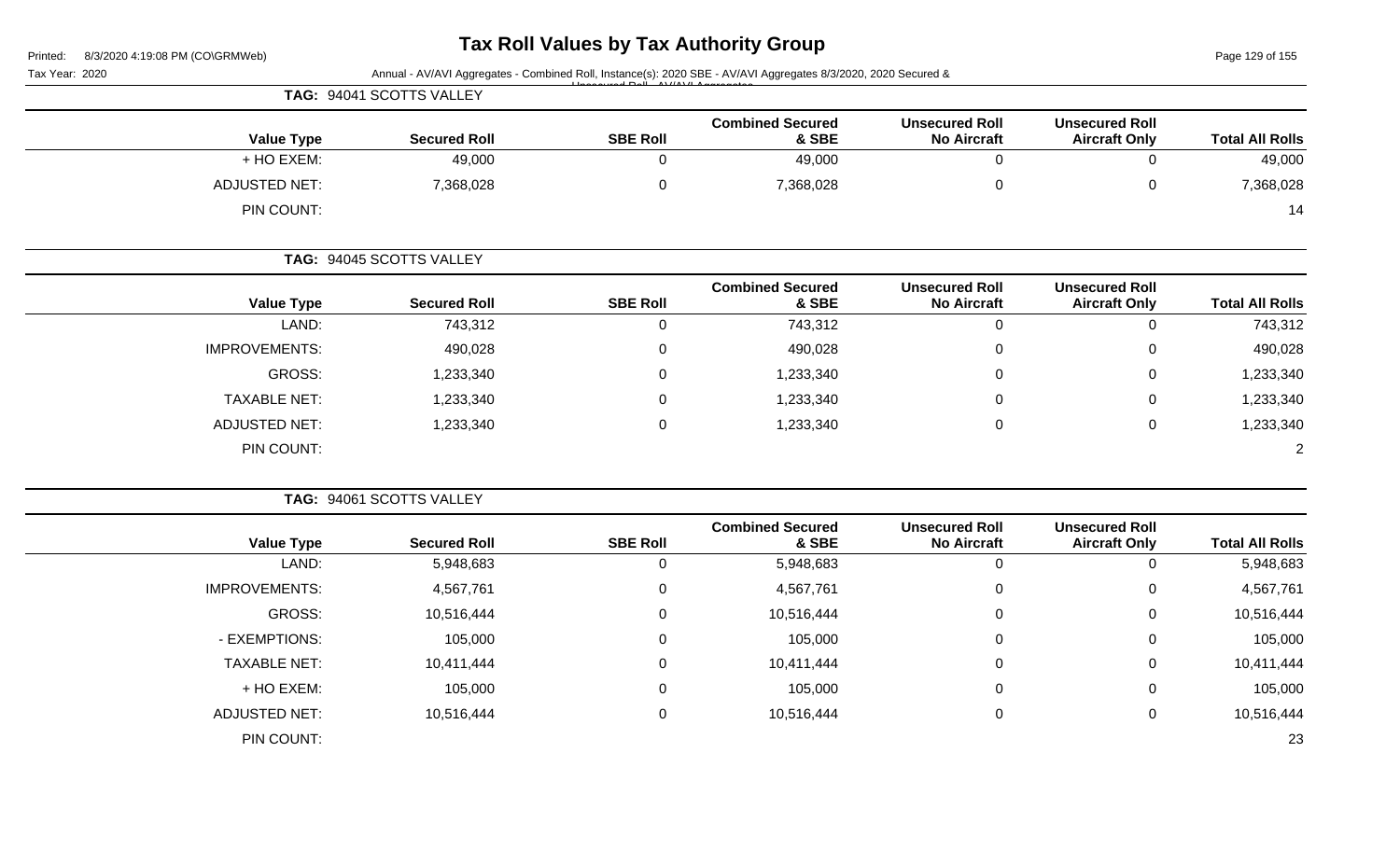## **Tax Roll Values by Tax Authority Group**

Page 130 of 155

Tax Year: 2020 **Annual - AV/AVI Aggregates - Combined Roll**, Instance(s): 2020 SBE - AV/AVI Aggregates 8/3/2020, 2020 Secured & Unsecured Roll - AV/AVI Aggregates

| <b>Total All Rolls</b> | <b>Unsecured Roll</b><br><b>Aircraft Only</b> | <b>Unsecured Roll</b><br><b>No Aircraft</b> | <b>Combined Secured</b><br>& SBE | <b>SBE Roll</b> | <b>Secured Roll</b> | <b>Value Type</b>    |
|------------------------|-----------------------------------------------|---------------------------------------------|----------------------------------|-----------------|---------------------|----------------------|
| 6,339,223              |                                               | 0                                           | 6,339,223                        | 0               | 6,339,223           | LAND:                |
| 4,921,451              | 0                                             | 0                                           | 4,921,451                        | 0               | 4,921,451           | <b>IMPROVEMENTS:</b> |
| 11,260,674             | 0                                             | $\mathbf 0$                                 | 11,260,674                       | 0               | 11,260,674          | GROSS:               |
| 335,552                | $\mathbf 0$                                   | $\mathbf 0$                                 | 335,552                          | $\overline{0}$  | 335,552             | - EXEMPTIONS:        |
| 10,925,122             | 0                                             | $\mathbf 0$                                 | 10,925,122                       | $\mathbf 0$     | 10,925,122          | <b>TAXABLE NET:</b>  |
| 47,600                 | 0                                             | $\mathbf 0$                                 | 47,600                           | 0               | 47,600              | + HO EXEM:           |
| 10,972,722             | 0                                             | $\mathbf 0$                                 | 10,972,722                       | 0               | 10,972,722          | <b>ADJUSTED NET:</b> |
| 16                     |                                               |                                             |                                  |                 |                     | PIN COUNT:           |
|                        |                                               |                                             |                                  |                 |                     |                      |

**TAG:** 94063 SCOTTS VALLEY

**TAG:** 94062 SCOTTS VALLEY

| <b>Value Type</b>    | <b>Secured Roll</b> | <b>SBE Roll</b> | <b>Combined Secured</b><br>& SBE | <b>Unsecured Roll</b><br><b>No Aircraft</b> | <b>Unsecured Roll</b><br><b>Aircraft Only</b> | <b>Total All Rolls</b> |
|----------------------|---------------------|-----------------|----------------------------------|---------------------------------------------|-----------------------------------------------|------------------------|
| LAND:                | 32,488,831          |                 | 32,488,831                       | 0                                           | U                                             | 32,488,831             |
| <b>IMPROVEMENTS:</b> | 30,506,086          | 0               | 30,506,086                       | 0                                           | 0                                             | 30,506,086             |
| PERSONAL PROP:       | 0                   |                 | $\Omega$                         | 9,588                                       | 0                                             | 9,588                  |
| <b>GROSS:</b>        | 62,994,917          |                 | 62,994,917                       | 9,588                                       | 0                                             | 63,004,505             |
| - EXEMPTIONS:        | 294,000             | 0               | 294,000                          | 0                                           | 0                                             | 294,000                |
| <b>TAXABLE NET:</b>  | 62,700,917          |                 | 62,700,917                       | 9,588                                       | 0                                             | 62,710,505             |
| + HO EXEM:           | 294,000             | 0               | 294,000                          | 0                                           | 0                                             | 294,000                |
| <b>ADJUSTED NET:</b> | 62,994,917          | 0               | 62,994,917                       | 9,588                                       | 0                                             | 63,004,505             |
| PIN COUNT:           |                     |                 |                                  |                                             |                                               | 83                     |

|                      | TAG: 94064 SCOTTS VALLEY |                 |                                  |                                             |                                               |                        |
|----------------------|--------------------------|-----------------|----------------------------------|---------------------------------------------|-----------------------------------------------|------------------------|
| <b>Value Type</b>    | <b>Secured Roll</b>      | <b>SBE Roll</b> | <b>Combined Secured</b><br>& SBE | <b>Unsecured Roll</b><br><b>No Aircraft</b> | <b>Unsecured Roll</b><br><b>Aircraft Only</b> | <b>Total All Rolls</b> |
| LAND:                | 8,853,471                |                 | 8,853,471                        |                                             |                                               | 8,853,471              |
| <b>IMPROVEMENTS:</b> | 7,859,598                |                 | 7,859,598                        |                                             |                                               | 7,859,598              |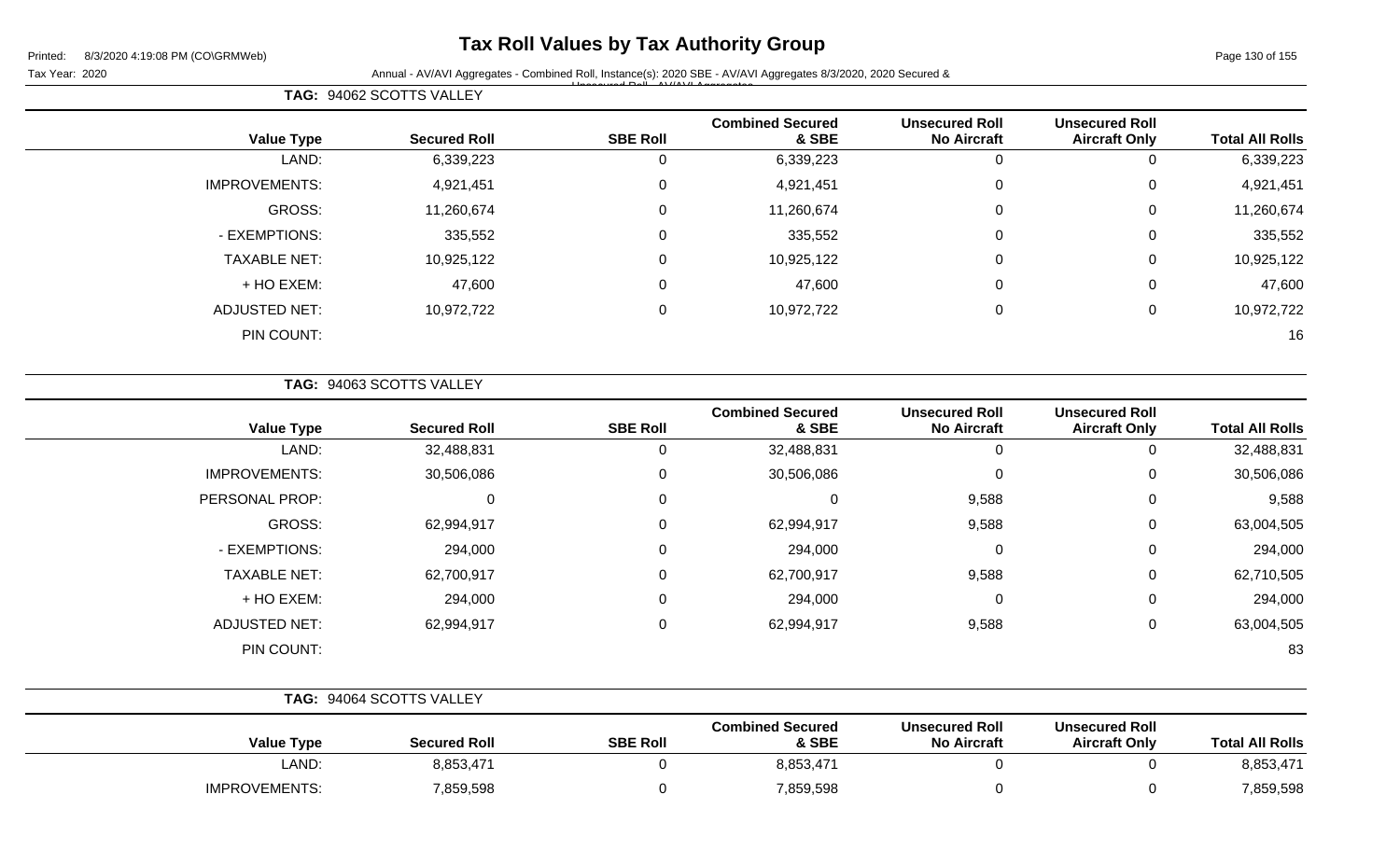**TAG:** 94064 SCOTTS VALLEY

## **Tax Roll Values by Tax Authority Group**

 $\overline{\phantom{0}}$ 

Tax Year: 2020 **Annual - AV/AVI Aggregates - Combined Roll, Instance(s): 2020 SBE - AV/AVI Aggregates 8/3/2020, 2020 Secured &** Unsecured Roll - AV/AVI Aggregates

| <b>Total All Rolls</b> | <b>Unsecured Roll</b><br><b>Aircraft Only</b> | <b>Unsecured Roll</b><br><b>No Aircraft</b> | <b>Combined Secured</b><br>& SBE | <b>SBE Roll</b> | <b>Secured Roll</b>      | <b>Value Type</b>    |
|------------------------|-----------------------------------------------|---------------------------------------------|----------------------------------|-----------------|--------------------------|----------------------|
| 9,321                  | $\mathbf 0$                                   | 9,321                                       | $\Omega$                         | 0               | 0                        | PERSONAL PROP:       |
| 16,722,390             | $\mathbf 0$                                   | 9,321                                       | 16,713,069                       | $\mathbf 0$     | 16,713,069               | GROSS:               |
| 1,082,999              | 0                                             | $\overline{0}$                              | 1,082,999                        | 0               | 1,082,999                | - EXEMPTIONS:        |
| 15,639,391             | 0                                             | 9,321                                       | 15,630,070                       | $\mathbf 0$     | 15,630,070               | <b>TAXABLE NET:</b>  |
| 61,600                 | $\mathbf 0$                                   | $\overline{0}$                              | 61,600                           | $\mathbf 0$     | 61,600                   | + HO EXEM:           |
| 15,700,991             | $\mathbf 0$                                   | 9,321                                       | 15,691,670                       | 0               | 15,691,670               | <b>ADJUSTED NET:</b> |
| 32                     |                                               |                                             |                                  |                 |                          | PIN COUNT:           |
|                        |                                               |                                             |                                  |                 | TAG: 94065 SCOTTS VALLEY |                      |
| <b>Total All Rolls</b> | <b>Unsecured Roll</b><br><b>Aircraft Only</b> | <b>Unsecured Roll</b><br><b>No Aircraft</b> | <b>Combined Secured</b><br>& SBE | <b>SBE Roll</b> | <b>Secured Roll</b>      | <b>Value Type</b>    |
| 70,774,664             | 0                                             | $\Omega$                                    | 70,774,664                       | 0               | 70,774,664               | LAND:                |
| 66,296,539             | $\Omega$                                      | $\Omega$                                    | 66,296,539                       | 0               | 66,296,539               | <b>IMPROVEMENTS:</b> |
| 660,726                | $\mathbf 0$                                   | 660,726                                     | $\Omega$                         | $\mathbf 0$     | $\Omega$                 | PERSONAL PROP:       |
| 137,731,929            | 0                                             | 660,726                                     | 137,071,203                      | 0               | 137,071,203              | GROSS:               |

| .                    | $\mathbf{a} = \mathbf{a} \cdot \mathbf{a} = \mathbf{a} \cdot \mathbf{a} = \mathbf{a}$ | $\sim$          | $\mathbf{a} = \mathbf{a} \cdot \mathbf{a} = \mathbf{a} \cdot \mathbf{a} = \mathbf{a}$ | $\sim$                                      | $\sim$                                        | $\mathbf{a} = \mathbf{a} \cdot \mathbf{a} = \mathbf{a} \cdot \mathbf{a} = \mathbf{a}$ |
|----------------------|---------------------------------------------------------------------------------------|-----------------|---------------------------------------------------------------------------------------|---------------------------------------------|-----------------------------------------------|---------------------------------------------------------------------------------------|
| <b>Value Type</b>    | <b>Secured Roll</b>                                                                   | <b>SBE Roll</b> | <b>Combined Secured</b><br>& SBE                                                      | <b>Unsecured Roll</b><br><b>No Aircraft</b> | <b>Unsecured Roll</b><br><b>Aircraft Only</b> | <b>Total All Rolls</b>                                                                |
|                      | TAG: 94066 SCOTTS VALLEY                                                              |                 |                                                                                       |                                             |                                               |                                                                                       |
| PIN COUNT:           |                                                                                       |                 |                                                                                       |                                             |                                               | 233                                                                                   |
| <b>ADJUSTED NET:</b> | 136,920,600                                                                           | 0               | 136,920,600                                                                           | 660,726                                     | 0                                             | 137,581,326                                                                           |
|                      | 817,600                                                                               |                 |                                                                                       | U                                           | 0                                             |                                                                                       |
| + HO EXEM:           |                                                                                       |                 | 817,600                                                                               |                                             |                                               | 817,600                                                                               |
| <b>TAXABLE NET:</b>  | 136,103,000                                                                           |                 | 136,103,000                                                                           | 660,726                                     | 0                                             | 136,763,726                                                                           |
|                      |                                                                                       |                 |                                                                                       |                                             |                                               |                                                                                       |

| _AND:                 | 276,874,095 | 276,874,095 |          | 276,874,095 |
|-----------------------|-------------|-------------|----------|-------------|
| <b>IMPROVEMENTS:</b>  | 226,540,898 | 226,540,898 | 167,905  | 226,708,803 |
| <b>PERSONAL PROP:</b> | 366,336     | 366,336     | ,025,731 | ,392,067    |

- EXEMPTIONS: 968,203 0 968,203 0 0 968,203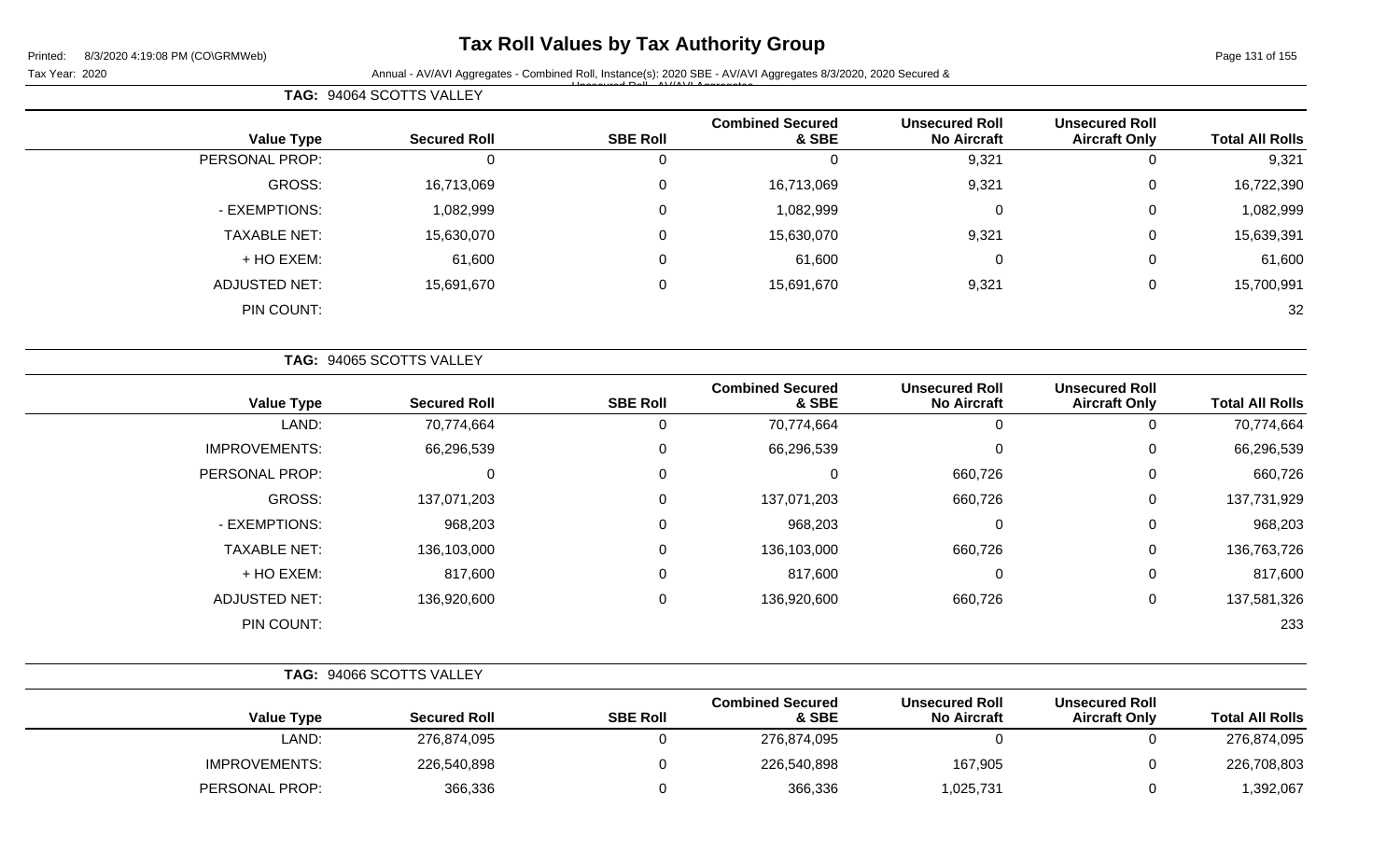# **Tax Roll Values by Tax Authority Group**

Page 132 of 155

| Paye TO Z UT TOO       |                                               |                                             |                                  |                 | Annual - AV/AVI Aggregates - Combined Roll, Instance(s): 2020 SBE - AV/AVI Aggregates 8/3/2020, 2020 Secured & | r i liteu.<br>$0/3/2020$ 4.19.00 F IVI (CONGINIVITY)<br>Tax Year: 2020 |
|------------------------|-----------------------------------------------|---------------------------------------------|----------------------------------|-----------------|----------------------------------------------------------------------------------------------------------------|------------------------------------------------------------------------|
|                        |                                               |                                             |                                  |                 | TAG: 94066 SCOTTS VALLEY                                                                                       |                                                                        |
| <b>Total All Rolls</b> | <b>Unsecured Roll</b><br><b>Aircraft Only</b> | <b>Unsecured Roll</b><br><b>No Aircraft</b> | <b>Combined Secured</b><br>& SBE | <b>SBE Roll</b> | <b>Secured Roll</b>                                                                                            | <b>Value Type</b>                                                      |
| 504,974,965            | $\mathbf 0$                                   | 1,193,636                                   | 503,781,329                      | 0               | 503,781,329                                                                                                    | <b>GROSS:</b>                                                          |
| 24,330,723             | 0                                             | 0                                           | 24,330,723                       | 0               | 24,330,723                                                                                                     | - EXEMPTIONS:                                                          |
| 480,644,242            | 0                                             | 1,193,636                                   | 479,450,606                      | 0               | 479,450,606                                                                                                    | <b>TAXABLE NET:</b>                                                    |
| 2,648,800              | 0                                             | $\Omega$                                    | 2,648,800                        | 0               | 2,648,800                                                                                                      | + HO EXEM:                                                             |
| 483,293,042            | $\mathbf 0$                                   | 1,193,636                                   | 482,099,406                      | 0               | 482,099,406                                                                                                    | <b>ADJUSTED NET:</b>                                                   |
| 1,287                  |                                               |                                             |                                  |                 |                                                                                                                | PIN COUNT:                                                             |
|                        |                                               |                                             |                                  |                 | TAG: 94067 SCOTTS VALLEY                                                                                       |                                                                        |
| <b>Total All Rolls</b> | <b>Unsecured Roll</b><br><b>Aircraft Only</b> | <b>Unsecured Roll</b><br><b>No Aircraft</b> | <b>Combined Secured</b><br>& SBE | <b>SBE Roll</b> | <b>Secured Roll</b>                                                                                            | <b>Value Type</b>                                                      |
| 6,808,770              | $\mathbf 0$                                   | 0                                           | 6,808,770                        | 0               | 6,808,770                                                                                                      | LAND:                                                                  |
| 6,560,708              | 0                                             | $\Omega$                                    | 6,560,708                        | 0               | 6,560,708                                                                                                      | <b>IMPROVEMENTS:</b>                                                   |
| 13,369,478             | 0                                             | 0                                           | 13,369,478                       | 0               | 13,369,478                                                                                                     | <b>GROSS:</b>                                                          |
| 43,537                 | 0                                             | 0                                           | 43,537                           | 0               | 43,537                                                                                                         | - EXEMPTIONS:                                                          |
| 13,325,941             | 0                                             | $\Omega$                                    | 13,325,941                       | 0               | 13,325,941                                                                                                     | <b>TAXABLE NET:</b>                                                    |
| 42,000                 | 0                                             | 0                                           | 42,000                           | 0               | 42,000                                                                                                         | + HO EXEM:                                                             |
| 13,367,941             | 0                                             | 0                                           | 13,367,941                       | 0               | 13,367,941                                                                                                     | <b>ADJUSTED NET:</b>                                                   |
| 33                     |                                               |                                             |                                  |                 |                                                                                                                | PIN COUNT:                                                             |
|                        |                                               |                                             |                                  |                 | TAG: 94068 SCOTTS VALLEY                                                                                       |                                                                        |
| <b>Total All Rolls</b> | <b>Unsecured Roll</b><br><b>Aircraft Only</b> | <b>Unsecured Roll</b><br><b>No Aircraft</b> | <b>Combined Secured</b><br>& SBE | <b>SBE Roll</b> | <b>Secured Roll</b>                                                                                            | <b>Value Type</b>                                                      |
| 24,612,176             | $\mathbf 0$                                   | $\pmb{0}$                                   | 24,612,176                       | 0               | 24,612,176                                                                                                     | LAND:                                                                  |
| 24,789,619             | 0                                             | $\pmb{0}$                                   | 24,789,619                       | 0               | 24,789,619                                                                                                     | <b>IMPROVEMENTS:</b>                                                   |
| 9,888                  | 0                                             | 9,888                                       | $\mathbf 0$                      | 0               | 0                                                                                                              | PERSONAL PROP:                                                         |
| 49,411,683             | 0                                             | 9,888                                       | 49,401,795                       | 0               | 49,401,795                                                                                                     | <b>GROSS:</b>                                                          |
| 319,252                | $\mathbf 0$                                   | $\mathbf 0$                                 | 319,252                          | 0               | 319,252                                                                                                        | - EXEMPTIONS:                                                          |
|                        |                                               |                                             |                                  |                 |                                                                                                                |                                                                        |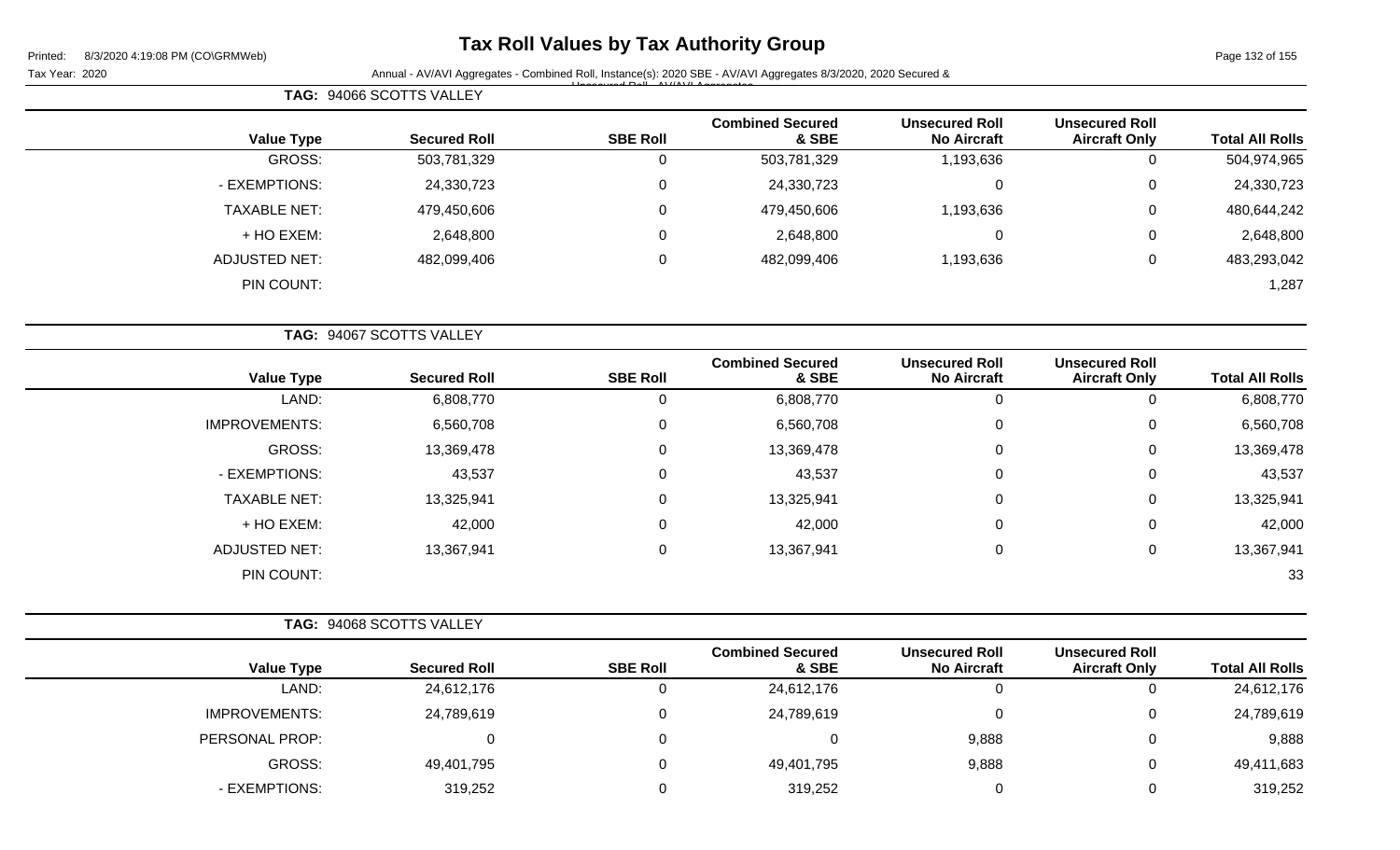| Printed: | 8/3/2020 4:19:08 PM (CO\GRMWeb) |  |
|----------|---------------------------------|--|

# **Tax Roll Values by Tax Authority Group**

Page 133 of 155

|                        |                                               |                                             |                                  |                 | Annual - AV/AVI Aggregates - Combined Roll, Instance(s): 2020 SBE - AV/AVI Aggregates 8/3/2020, 2020 Secured & | Tax Year: 2020       |
|------------------------|-----------------------------------------------|---------------------------------------------|----------------------------------|-----------------|----------------------------------------------------------------------------------------------------------------|----------------------|
|                        |                                               |                                             |                                  |                 | TAG: 94068 SCOTTS VALLEY                                                                                       |                      |
| <b>Total All Rolls</b> | <b>Unsecured Roll</b><br><b>Aircraft Only</b> | <b>Unsecured Roll</b><br><b>No Aircraft</b> | <b>Combined Secured</b><br>& SBE | <b>SBE Roll</b> | <b>Secured Roll</b>                                                                                            | <b>Value Type</b>    |
| 49,092,431             | $\mathbf 0$                                   | 9,888                                       | 49,082,543                       | $\mathbf 0$     | 49,082,543                                                                                                     | <b>TAXABLE NET:</b>  |
| 313,600                | 0                                             | $\mathbf 0$                                 | 313,600                          | $\Omega$        | 313,600                                                                                                        | + HO EXEM:           |
| 49,406,031             | 0                                             | 9,888                                       | 49,396,143                       | $\mathbf 0$     | 49,396,143                                                                                                     | <b>ADJUSTED NET:</b> |
| 108                    |                                               |                                             |                                  |                 |                                                                                                                | PIN COUNT:           |
|                        |                                               |                                             |                                  |                 | TAG: 94069 SCOTTS VALLEY                                                                                       |                      |
| <b>Total All Rolls</b> | <b>Unsecured Roll</b><br><b>Aircraft Only</b> | <b>Unsecured Roll</b><br><b>No Aircraft</b> | <b>Combined Secured</b><br>& SBE | <b>SBE Roll</b> | <b>Secured Roll</b>                                                                                            | <b>Value Type</b>    |
| 3,242                  | 0                                             | $\mathbf 0$                                 | 3,242                            | 0               | 3,242                                                                                                          | LAND:                |
| 3,242                  | 0                                             | $\mathbf 0$                                 | 3,242                            | 0               | 3,242                                                                                                          | <b>GROSS:</b>        |
| 3,242                  | $\mathbf 0$                                   | $\mathbf 0$                                 | 3,242                            | $\Omega$        | 3,242                                                                                                          | - EXEMPTIONS:        |
| 5                      |                                               |                                             |                                  |                 |                                                                                                                | PIN COUNT:           |
|                        |                                               |                                             |                                  |                 | TAG: 94070 SCOTTS VALLEY                                                                                       |                      |
| <b>Total All Rolls</b> | <b>Unsecured Roll</b><br><b>Aircraft Only</b> | <b>Unsecured Roll</b><br><b>No Aircraft</b> | <b>Combined Secured</b><br>& SBE | <b>SBE Roll</b> | <b>Secured Roll</b>                                                                                            | <b>Value Type</b>    |
| 40,528,265             | $\mathbf 0$                                   | $\mathbf 0$                                 | 40,528,265                       | $\mathbf 0$     | 40,528,265                                                                                                     | LAND:                |
| 31,954,126             | 0                                             | $\pmb{0}$                                   | 31,954,126                       | 0               | 31,954,126                                                                                                     | <b>IMPROVEMENTS:</b> |
| 6,455                  | 0                                             | 6,455                                       | $\mathbf 0$                      | $\mathbf 0$     | $\mathbf 0$                                                                                                    | PERSONAL PROP:       |
| 72,488,846             | 0                                             | 6,455                                       | 72,482,391                       | $\Omega$        | 72,482,391                                                                                                     | <b>GROSS:</b>        |
| 715,692                | 0                                             | $\mathbf 0$                                 | 715,692                          | 0               | 715,692                                                                                                        | - EXEMPTIONS:        |
| 71,773,154             | 0                                             | 6,455                                       | 71,766,699                       | 0               | 71,766,699                                                                                                     | <b>TAXABLE NET:</b>  |
| 455,000                | 0                                             | $\pmb{0}$                                   | 455,000                          | $\Omega$        | 455,000                                                                                                        | + HO EXEM:           |
| 72,228,154             | $\mathbf 0$                                   | 6,455                                       | 72,221,699                       | 0               | 72,221,699                                                                                                     | <b>ADJUSTED NET:</b> |
| 121                    |                                               |                                             |                                  |                 |                                                                                                                | PIN COUNT:           |
|                        |                                               |                                             |                                  |                 |                                                                                                                |                      |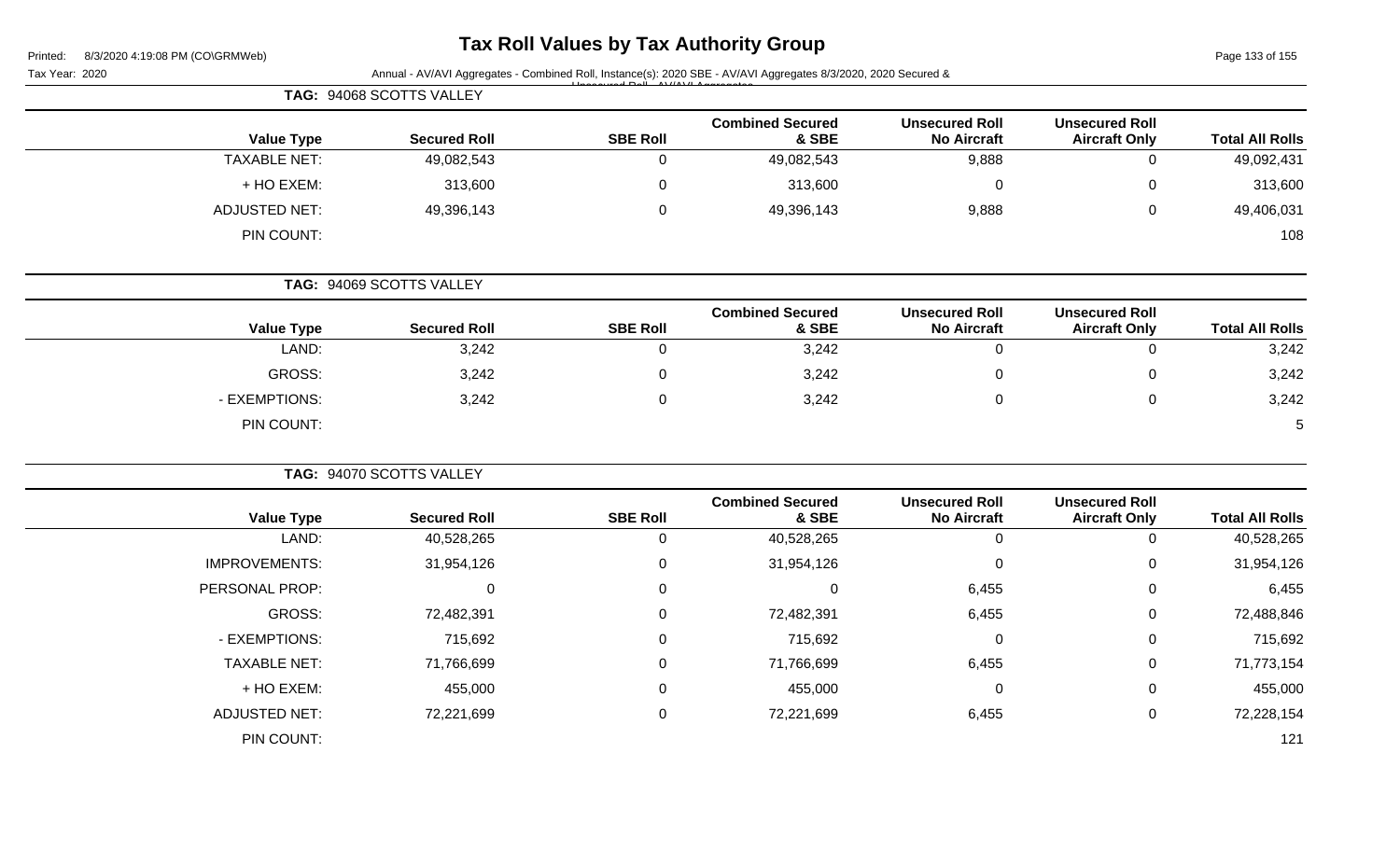## **Tax Roll Values by Tax Authority Group**

#### Tax Year: 2020 **Annual - AV/AVI Aggregates - Combined Roll**, Instance(s): 2020 SBE - AV/AVI Aggregates 8/3/2020, 2020 Secured & Unsecured Roll - AV/AVI Aggregates

| TAG: 96016 SOQUEL    |                     |                 |                                  |                                             |                                               |                        |
|----------------------|---------------------|-----------------|----------------------------------|---------------------------------------------|-----------------------------------------------|------------------------|
| <b>Value Type</b>    | <b>Secured Roll</b> | <b>SBE Roll</b> | <b>Combined Secured</b><br>& SBE | <b>Unsecured Roll</b><br><b>No Aircraft</b> | <b>Unsecured Roll</b><br><b>Aircraft Only</b> | <b>Total All Rolls</b> |
| LAND:                | 154,232             | 0               | 154,232                          | <u></u>                                     | 0                                             | 154,232                |
| <b>IMPROVEMENTS:</b> | 174,135             | 0               | 174,135                          | $\mathbf{0}$                                | 0                                             | 174,135                |
| PERSONAL PROP:       | 0                   | 0               | 0                                | 19,670                                      | 0                                             | 19,670                 |
| GROSS:               | 328,367             | 0               | 328,367                          | 19,670                                      | 0                                             | 348,037                |
| - EXEMPTIONS:        | 7,000               | 0               | 7,000                            | $\Omega$                                    | 0                                             | 7,000                  |
| <b>TAXABLE NET:</b>  | 321,367             | 0               | 321,367                          | 19,670                                      | 0                                             | 341,037                |
| + HO EXEM:           | 7,000               | $\overline{0}$  | 7,000                            | 0                                           | $\mathbf 0$                                   | 7,000                  |
| <b>ADJUSTED NET:</b> | 328,367             | 0               | 328,367                          | 19,670                                      | 0                                             | 348,037                |
| PIN COUNT:           |                     |                 |                                  |                                             |                                               |                        |

**TAG:** 96019 SOQUEL

| <b>Value Type</b>    | <b>Secured Roll</b> | <b>SBE Roll</b> | <b>Combined Secured</b><br>& SBE | <b>Unsecured Roll</b><br><b>No Aircraft</b> | <b>Unsecured Roll</b><br><b>Aircraft Only</b> | <b>Total All Rolls</b> |
|----------------------|---------------------|-----------------|----------------------------------|---------------------------------------------|-----------------------------------------------|------------------------|
| LAND:                | 35,586,356          | 0               | 35,586,356                       | 0                                           |                                               | 35,586,356             |
| <b>IMPROVEMENTS:</b> | 34,160,597          | 0               | 34,160,597                       | $\mathbf 0$                                 | 0                                             | 34,160,597             |
| PERSONAL PROP:       | 0                   | $\mathbf 0$     | 0                                | 5,000                                       | 0                                             | 5,000                  |
| GROSS:               | 69,746,953          | $\mathbf 0$     | 69,746,953                       | 5,000                                       | 0                                             | 69,751,953             |
| - EXEMPTIONS:        | 494,673             | $\mathbf 0$     | 494,673                          | $\mathbf 0$                                 | $\overline{0}$                                | 494,673                |
| <b>TAXABLE NET:</b>  | 69,252,280          | $\mathbf 0$     | 69,252,280                       | 5,000                                       | 0                                             | 69,257,280             |
| + HO EXEM:           | 350,000             | $\mathbf 0$     | 350,000                          | $\mathbf 0$                                 | 0                                             | 350,000                |
| <b>ADJUSTED NET:</b> | 69,602,280          | 0               | 69,602,280                       | 5,000                                       | 0                                             | 69,607,280             |
| PIN COUNT:           |                     |                 |                                  |                                             |                                               | 89                     |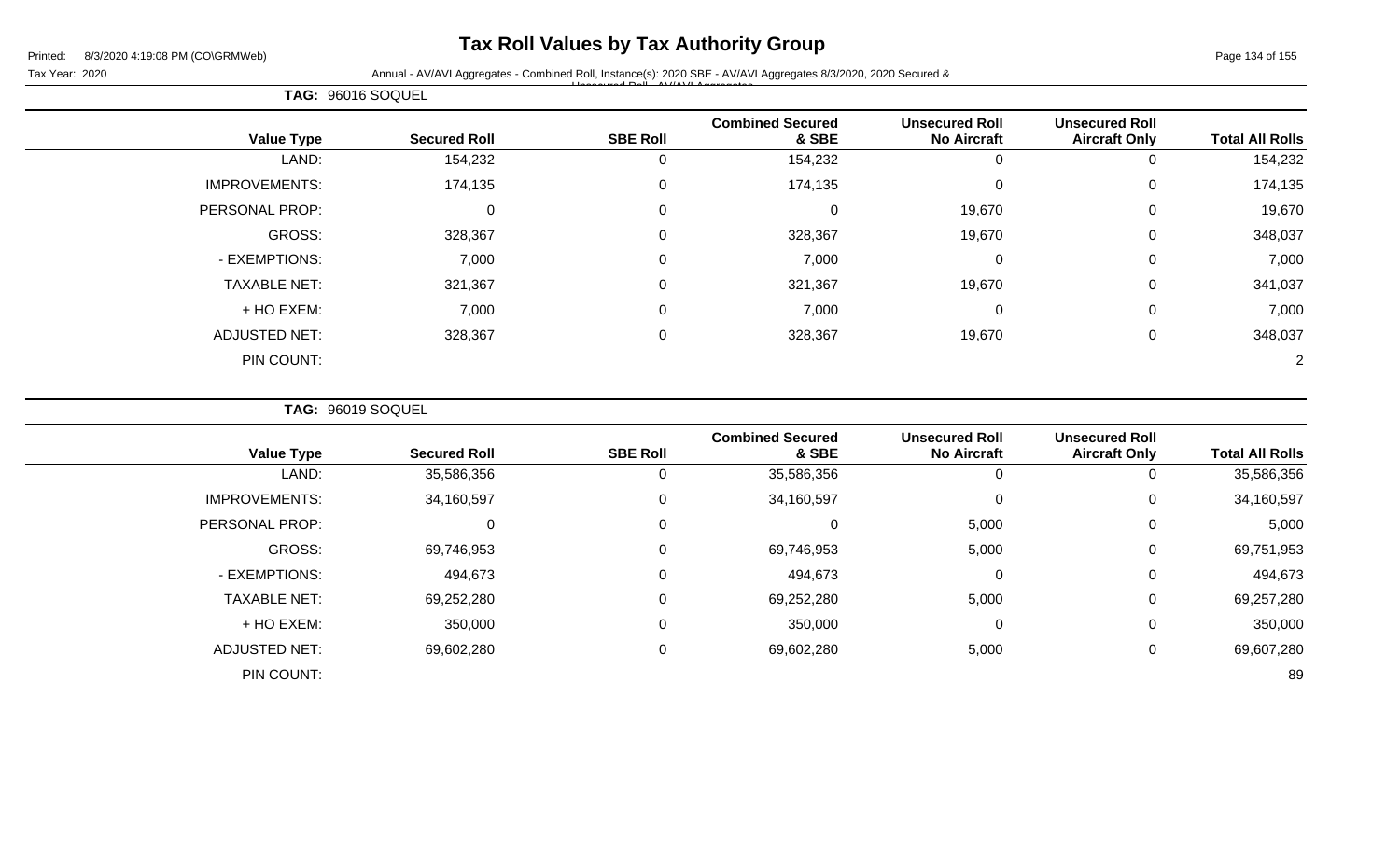Page 135 of 155

 $\overline{\phantom{a}}$ 

Tax Year: 2020 **Annual - AV/AVI Aggregates - Combined Roll**, Instance(s): 2020 SBE - AV/AVI Aggregates 8/3/2020, 2020 Secured & Unsecured Roll - AV/AVI Aggregates

|                      | TAG: 96033 SOQUEL   |                  |                                  |                                             |                                               |                        |
|----------------------|---------------------|------------------|----------------------------------|---------------------------------------------|-----------------------------------------------|------------------------|
| <b>Value Type</b>    | <b>Secured Roll</b> | <b>SBE Roll</b>  | <b>Combined Secured</b><br>& SBE | <b>Unsecured Roll</b><br><b>No Aircraft</b> | <b>Unsecured Roll</b><br><b>Aircraft Only</b> | <b>Total All Rolls</b> |
| PIN COUNT:           |                     |                  |                                  |                                             |                                               |                        |
|                      | TAG: 96038 SOQUEL   |                  |                                  |                                             |                                               |                        |
| <b>Value Type</b>    | <b>Secured Roll</b> | <b>SBE Roll</b>  | <b>Combined Secured</b><br>& SBE | <b>Unsecured Roll</b><br><b>No Aircraft</b> | <b>Unsecured Roll</b><br><b>Aircraft Only</b> | <b>Total All Rolls</b> |
| LAND:                | 8,526,069           | 0                | 8,526,069                        | 0                                           | 0                                             | 8,526,069              |
| <b>IMPROVEMENTS:</b> | 6,151,820           | $\boldsymbol{0}$ | 6,151,820                        | $\mathbf 0$                                 | $\mathbf 0$                                   | 6,151,820              |
| PERSONAL PROP:       | $\Omega$            | $\mathbf 0$      | $\Omega$                         | 7,042                                       | $\mathbf 0$                                   | 7,042                  |
| GROSS:               | 14,677,889          | $\mathbf 0$      | 14,677,889                       | 7,042                                       | $\mathbf 0$                                   | 14,684,931             |
| - EXEMPTIONS:        | 119,980             | $\mathbf 0$      | 119,980                          | 0                                           | $\mathbf 0$                                   | 119,980                |
| <b>TAXABLE NET:</b>  | 14,557,909          | $\mathbf 0$      | 14,557,909                       | 7,042                                       | $\boldsymbol{0}$                              | 14,564,951             |
| + HO EXEM:           | 119,000             | $\mathbf 0$      | 119,000                          | 0                                           | $\mathbf 0$                                   | 119,000                |
| <b>ADJUSTED NET:</b> | 14,676,909          | $\boldsymbol{0}$ | 14,676,909                       | 7,042                                       | $\mathbf 0$                                   | 14,683,951             |
| PIN COUNT:           |                     |                  |                                  |                                             |                                               | 37                     |

**TAG:** 96039 SOQUEL

| <b>Total All Rolls</b> | <b>Unsecured Roll</b><br><b>Aircraft Only</b> | <b>Unsecured Roll</b><br><b>No Aircraft</b> | <b>Combined Secured</b><br>& SBE | <b>SBE Roll</b> | <b>Secured Roll</b> | <b>Value Type</b>    |
|------------------------|-----------------------------------------------|---------------------------------------------|----------------------------------|-----------------|---------------------|----------------------|
| 29,087,983             |                                               |                                             | 29,087,983                       |                 | 29,087,983          | LAND:                |
| 21,259,346             | 0                                             |                                             | 21,259,346                       | 0               | 21,259,346          | <b>IMPROVEMENTS:</b> |
| 16,000                 |                                               | 16,000                                      | 0                                | 0               |                     | PERSONAL PROP:       |
| 50,363,329             | 0                                             | 16,000                                      | 50,347,329                       | 0               | 50,347,329          | GROSS:               |
| 337,820                | 0                                             |                                             | 337,820                          | 0               | 337,820             | - EXEMPTIONS:        |
| 50,025,509             | 0                                             | 16,000                                      | 50,009,509                       | 0               | 50,009,509          | <b>TAXABLE NET:</b>  |
| 334,600                | 0                                             |                                             | 334,600                          | 0               | 334,600             | + HO EXEM:           |
| 50,360,109             |                                               | 16,000                                      | 50,344,109                       |                 | 50,344,109          | <b>ADJUSTED NET:</b> |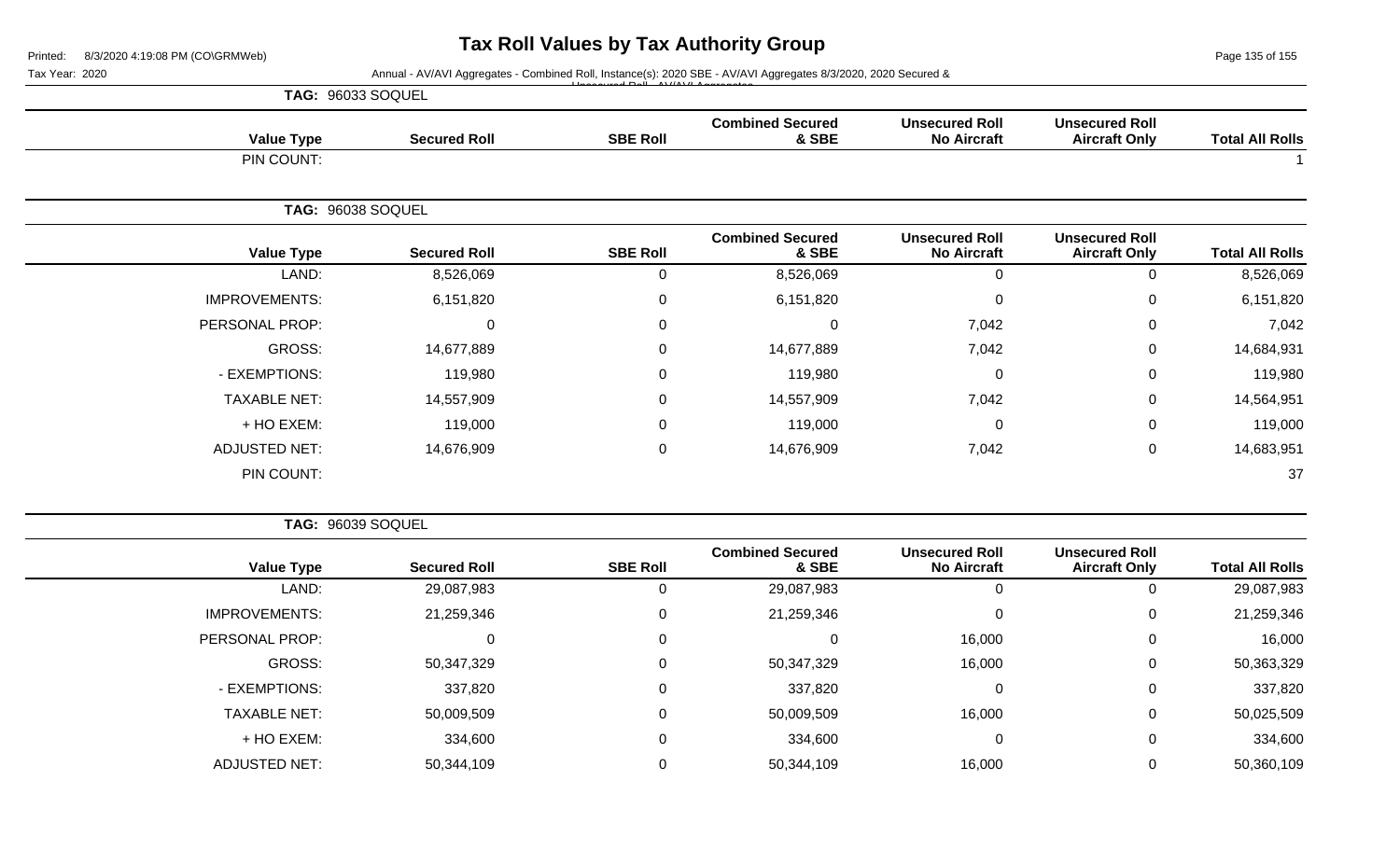Page 136 of 155

| Tax Year: 2020 |                      |                     |                 | Annual - AV/AVI Aggregates - Combined Roll, Instance(s): 2020 SBE - AV/AVI Aggregates 8/3/2020, 2020 Secured & |                                             |                                               |                        |
|----------------|----------------------|---------------------|-----------------|----------------------------------------------------------------------------------------------------------------|---------------------------------------------|-----------------------------------------------|------------------------|
|                | TAG: 96039 SOQUEL    |                     |                 |                                                                                                                |                                             |                                               |                        |
|                | <b>Value Type</b>    | <b>Secured Roll</b> | <b>SBE Roll</b> | <b>Combined Secured</b><br>& SBE                                                                               | <b>Unsecured Roll</b><br><b>No Aircraft</b> | <b>Unsecured Roll</b><br><b>Aircraft Only</b> | <b>Total All Rolls</b> |
|                | PIN COUNT:           |                     |                 |                                                                                                                |                                             |                                               | 88                     |
|                | TAG: 96040 SOQUEL    |                     |                 |                                                                                                                |                                             |                                               |                        |
|                | <b>Value Type</b>    | <b>Secured Roll</b> | <b>SBE Roll</b> | <b>Combined Secured</b><br>& SBE                                                                               | <b>Unsecured Roll</b><br><b>No Aircraft</b> | <b>Unsecured Roll</b><br><b>Aircraft Only</b> | <b>Total All Rolls</b> |
|                | LAND:                | 2,497,622           | $\mathbf 0$     | 2,497,622                                                                                                      | $\mathbf 0$                                 | $\Omega$                                      | 2,497,622              |
|                | <b>IMPROVEMENTS:</b> | 1,263,365           | $\Omega$        | 1,263,365                                                                                                      | $\mathbf 0$                                 |                                               | 1,263,365              |
|                | <b>GROSS:</b>        | 3,760,987           | 0               | 3,760,987                                                                                                      | $\mathbf 0$                                 |                                               | 3,760,987              |
|                | - EXEMPTIONS:        | 7,233               | 0               | 7,233                                                                                                          | $\overline{0}$                              | 0                                             | 7,233                  |
|                | <b>TAXABLE NET:</b>  | 3,753,754           | $\Omega$        | 3,753,754                                                                                                      | $\mathbf 0$                                 | 0                                             | 3,753,754              |
|                | + HO EXEM:           | 7,000               | $\Omega$        | 7,000                                                                                                          | $\mathbf 0$                                 | $\Omega$                                      | 7,000                  |
|                | <b>ADJUSTED NET:</b> | 3,760,754           | 0               | 3,760,754                                                                                                      | $\overline{0}$                              | $\mathbf{0}$                                  | 3,760,754              |
|                | PIN COUNT:           |                     |                 |                                                                                                                |                                             |                                               |                        |
|                | TAG: 96041 SOQUEL    |                     |                 |                                                                                                                |                                             |                                               |                        |
|                | <b>Value Type</b>    | <b>Secured Roll</b> | <b>SBE Roll</b> | <b>Combined Secured</b><br>& SBE                                                                               | <b>Unsecured Roll</b><br><b>No Aircraft</b> | <b>Unsecured Roll</b><br><b>Aircraft Only</b> | <b>Total All Rolls</b> |
|                | LAND:                | 20,415,617          | $\mathbf 0$     | 20,415,617                                                                                                     | $\pmb{0}$                                   | $\Omega$                                      | 20,415,617             |
|                | <b>IMPROVEMENTS:</b> | 21,374,388          | $\Omega$        | 21,374,388                                                                                                     | 0                                           |                                               | 21,374,388             |
|                | PERSONAL PROP:       | 0                   | 0               | 0                                                                                                              | 280,959                                     | 0                                             | 280,959                |

GROSS: 41,790,005 0 41,790,005 280,959 0 42,070,964

- EXEMPTIONS: 260,570 0 260,570 0 0 260,570 TAXABLE NET: 41,529,435 0 41,529,435 280,959 0 41,810,394 + HO EXEM: 259,000 0 259,000 0 0 259,000

ADJUSTED NET: 41,788,435 0 41,788,435 280,959 0 42,069,394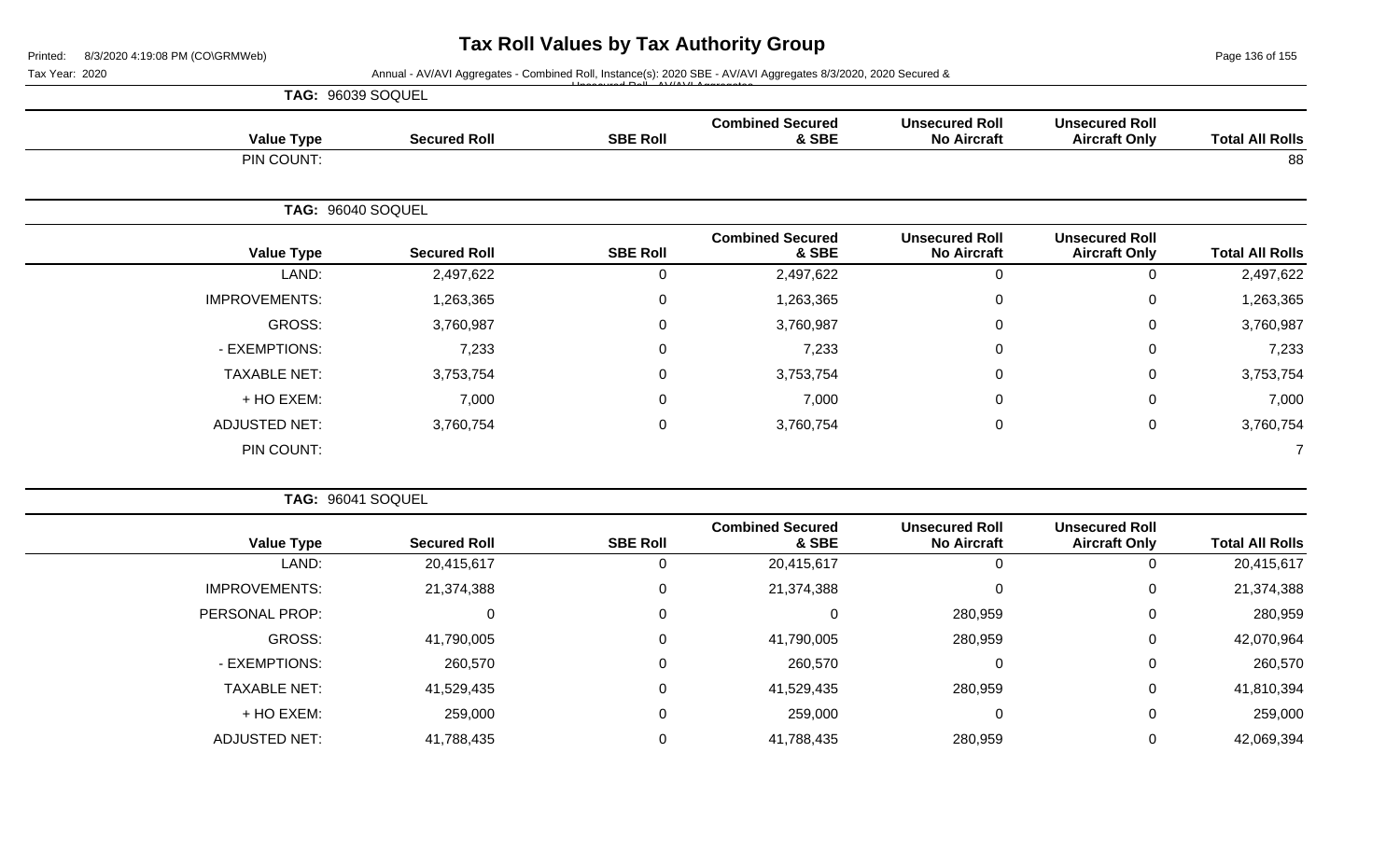Page 137 of 155

|                        |                                               |                                             | Tax Year: 2020<br>Annual - AV/AVI Aggregates - Combined Roll, Instance(s): 2020 SBE - AV/AVI Aggregates 8/3/2020, 2020 Secured &<br>TAG: 96041 SOQUEL<br><b>Combined Secured</b><br><b>SBE Roll</b><br><b>Value Type</b><br><b>Secured Roll</b><br>& SBE<br>PIN COUNT:<br>TAG: 96044 SOQUEL<br><b>Combined Secured</b><br><b>Value Type</b><br><b>Secured Roll</b><br><b>SBE Roll</b><br>& SBE<br>LAND:<br>$\mathbf 0$<br>66,035,578<br>66,035,578<br><b>IMPROVEMENTS:</b><br>58,939,535<br>58,939,535<br>0<br>PERSONAL PROP:<br>102,955<br>102,955<br>0<br>GROSS:<br>125,078,068<br>125,078,068<br>0 |                  |             |                      |
|------------------------|-----------------------------------------------|---------------------------------------------|-------------------------------------------------------------------------------------------------------------------------------------------------------------------------------------------------------------------------------------------------------------------------------------------------------------------------------------------------------------------------------------------------------------------------------------------------------------------------------------------------------------------------------------------------------------------------------------------------------|------------------|-------------|----------------------|
| <b>Total All Rolls</b> | <b>Unsecured Roll</b><br><b>Aircraft Only</b> | <b>Unsecured Roll</b><br><b>No Aircraft</b> |                                                                                                                                                                                                                                                                                                                                                                                                                                                                                                                                                                                                       |                  |             |                      |
| 66                     |                                               |                                             |                                                                                                                                                                                                                                                                                                                                                                                                                                                                                                                                                                                                       |                  |             |                      |
|                        |                                               |                                             |                                                                                                                                                                                                                                                                                                                                                                                                                                                                                                                                                                                                       |                  |             |                      |
| <b>Total All Rolls</b> | <b>Unsecured Roll</b><br><b>Aircraft Only</b> | <b>Unsecured Roll</b><br><b>No Aircraft</b> |                                                                                                                                                                                                                                                                                                                                                                                                                                                                                                                                                                                                       |                  |             |                      |
| 66,035,578             | 0                                             | $\mathbf 0$                                 |                                                                                                                                                                                                                                                                                                                                                                                                                                                                                                                                                                                                       |                  |             |                      |
| 59,033,565             | 0                                             | 94,030                                      |                                                                                                                                                                                                                                                                                                                                                                                                                                                                                                                                                                                                       |                  |             |                      |
| 714,909                | 0                                             | 611,954                                     |                                                                                                                                                                                                                                                                                                                                                                                                                                                                                                                                                                                                       |                  |             |                      |
| 125,784,052            | 0                                             | 705,984                                     |                                                                                                                                                                                                                                                                                                                                                                                                                                                                                                                                                                                                       |                  |             |                      |
| 7,504,882              | 0                                             | 186,780                                     | 7,318,102                                                                                                                                                                                                                                                                                                                                                                                                                                                                                                                                                                                             | $\mathbf 0$      | 7,318,102   | - EXEMPTIONS:        |
| 118,279,170            | 0                                             | 519,204                                     | 117,759,966                                                                                                                                                                                                                                                                                                                                                                                                                                                                                                                                                                                           | $\mathbf 0$      | 117,759,966 | <b>TAXABLE NET:</b>  |
| 700,000                | 0                                             | $\mathbf 0$                                 | 700,000                                                                                                                                                                                                                                                                                                                                                                                                                                                                                                                                                                                               | $\mathbf 0$      | 700,000     | + HO EXEM:           |
| 118,979,170            | 0                                             | 519,204                                     | 118,459,966                                                                                                                                                                                                                                                                                                                                                                                                                                                                                                                                                                                           | $\boldsymbol{0}$ | 118,459,966 | <b>ADJUSTED NET:</b> |
| 218                    |                                               |                                             |                                                                                                                                                                                                                                                                                                                                                                                                                                                                                                                                                                                                       |                  |             | PIN COUNT:           |

| <b>Value Type</b>    | <b>Secured Roll</b> | <b>SBE Roll</b> | <b>Combined Secured</b><br>& SBE | <b>Unsecured Roll</b><br><b>No Aircraft</b> | <b>Unsecured Roll</b><br><b>Aircraft Only</b> | <b>Total All Rolls</b> |
|----------------------|---------------------|-----------------|----------------------------------|---------------------------------------------|-----------------------------------------------|------------------------|
|                      |                     |                 |                                  |                                             |                                               |                        |
| LAND:                | 3,257,598           | 0               | 3,257,598                        | υ                                           | O                                             | 3,257,598              |
| <b>IMPROVEMENTS:</b> | 1,990,772           | 0               | 1,990,772                        | 849,863                                     | 0                                             | 2,840,635              |
| PERSONAL PROP:       | 0                   | 0               | 0                                | 44,131                                      | 0                                             | 44,131                 |
| GROSS:               | 5,248,370           | 0               | 5,248,370                        | 893,994                                     | 0                                             | 6,142,364              |
| - EXEMPTIONS:        | 7,768               | 0               | 7,768                            | 893,994                                     | 0                                             | 901,762                |
| <b>TAXABLE NET:</b>  | 5,240,602           | 0               | 5,240,602                        | υ                                           | 0                                             | 5,240,602              |
| + HO EXEM:           | 7,000               | 0               | 7,000                            | U                                           | 0                                             | 7,000                  |
| <b>ADJUSTED NET:</b> | 5,247,602           |                 | 5,247,602                        |                                             | 0                                             | 5,247,602              |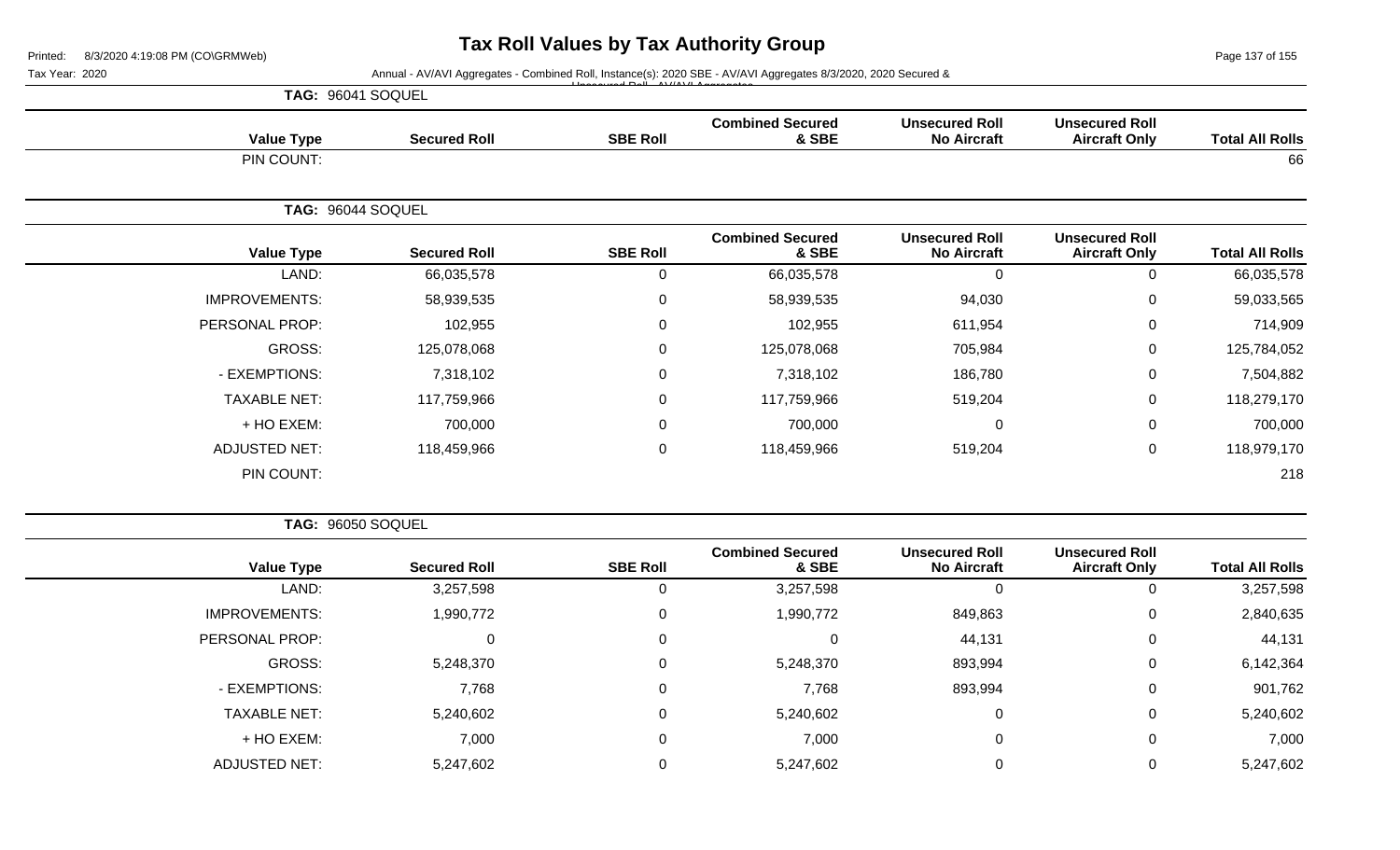Page 138 of 155

| Tax Year: 2020 |                          |                     |                 | Annual - AV/AVI Aggregates - Combined Roll, Instance(s): 2020 SBE - AV/AVI Aggregates 8/3/2020, 2020 Secured & |                                             |                                               |                        |
|----------------|--------------------------|---------------------|-----------------|----------------------------------------------------------------------------------------------------------------|---------------------------------------------|-----------------------------------------------|------------------------|
|                | TAG: 96050 SOQUEL        |                     |                 |                                                                                                                |                                             |                                               |                        |
|                | <b>Value Type</b>        | <b>Secured Roll</b> | <b>SBE Roll</b> | <b>Combined Secured</b><br>& SBE                                                                               | <b>Unsecured Roll</b><br><b>No Aircraft</b> | <b>Unsecured Roll</b><br><b>Aircraft Only</b> | <b>Total All Rolls</b> |
|                | PIN COUNT:               |                     |                 |                                                                                                                |                                             |                                               | 16                     |
|                | TAG: 96057 SOQUEL        |                     |                 |                                                                                                                |                                             |                                               |                        |
|                | <b>Value Type</b>        | <b>Secured Roll</b> | <b>SBE Roll</b> | <b>Combined Secured</b><br>& SBE                                                                               | <b>Unsecured Roll</b><br><b>No Aircraft</b> | <b>Unsecured Roll</b><br><b>Aircraft Only</b> | <b>Total All Rolls</b> |
|                | LAND:                    | 31,950,564          | $\Omega$        | 31,950,564                                                                                                     | 0                                           | $\Omega$                                      | 31,950,564             |
|                | <b>IMPROVEMENTS:</b>     | 24, 155, 403        | 0               | 24, 155, 403                                                                                                   | 0                                           | $\Omega$                                      | 24,155,403             |
|                | GROSS:                   | 56,105,967          | $\Omega$        | 56,105,967                                                                                                     | 0                                           | $\Omega$                                      | 56,105,967             |
|                | - EXEMPTIONS:            | 309,610             | $\Omega$        | 309,610                                                                                                        | 0                                           | $\Omega$                                      | 309,610                |
|                | <b>TAXABLE NET:</b>      | 55,796,357          | $\Omega$        | 55,796,357                                                                                                     | 0                                           | $\Omega$                                      | 55,796,357             |
|                | + HO EXEM:               | 308,000             | $\Omega$        | 308,000                                                                                                        | 0                                           | $\Omega$                                      | 308,000                |
|                | <b>ADJUSTED NET:</b>     | 56,104,357          | 0               | 56,104,357                                                                                                     | 0                                           | 0                                             | 56,104,357             |
|                | PIN COUNT:               |                     |                 |                                                                                                                |                                             |                                               | 90                     |
|                | <b>TAG: 96062 SOQUEL</b> |                     |                 |                                                                                                                |                                             |                                               |                        |
|                | <b>Value Type</b>        | <b>Secured Roll</b> | <b>SBE Roll</b> | <b>Combined Secured</b><br>& SBE                                                                               | <b>Unsecured Roll</b><br><b>No Aircraft</b> | <b>Unsecured Roll</b><br><b>Aircraft Only</b> | <b>Total All Rolls</b> |

| <b>Total All Rolls</b> | <u> 8188888888</u><br><b>Aircraft Only</b> | <u> 818888888888</u><br><b>No Aircraft</b> | oompniva ocoarea<br>& SBE | <b>SBE Roll</b> | <b>Secured Roll</b> | <b>Value Type</b>    |
|------------------------|--------------------------------------------|--------------------------------------------|---------------------------|-----------------|---------------------|----------------------|
| 4,803,401              |                                            | U                                          | 4,803,401                 | u               | 4,803,401           | LAND:                |
| 3,927,436              |                                            | 0                                          | 3,927,436                 | υ               | 3,927,436           | <b>IMPROVEMENTS:</b> |
| 7,293                  |                                            | 7,293                                      |                           |                 |                     | PERSONAL PROP:       |
| 8,738,130              | $\Omega$                                   | 7,293                                      | 8,730,837                 | 0               | 8,730,837           | GROSS:               |
| 26,600                 |                                            | 0                                          | 26,600                    | υ               | 26,600              | - EXEMPTIONS:        |
| 8,711,530              | $\Omega$                                   | 7,293                                      | 8,704,237                 | 0               | 8,704,237           | <b>TAXABLE NET:</b>  |
| 26,600                 |                                            | 0                                          | 26,600                    |                 | 26,600              | + HO EXEM:           |
| 8,738,130              |                                            | 7,293                                      | 8,730,837                 |                 | 8,730,837           | <b>ADJUSTED NET:</b> |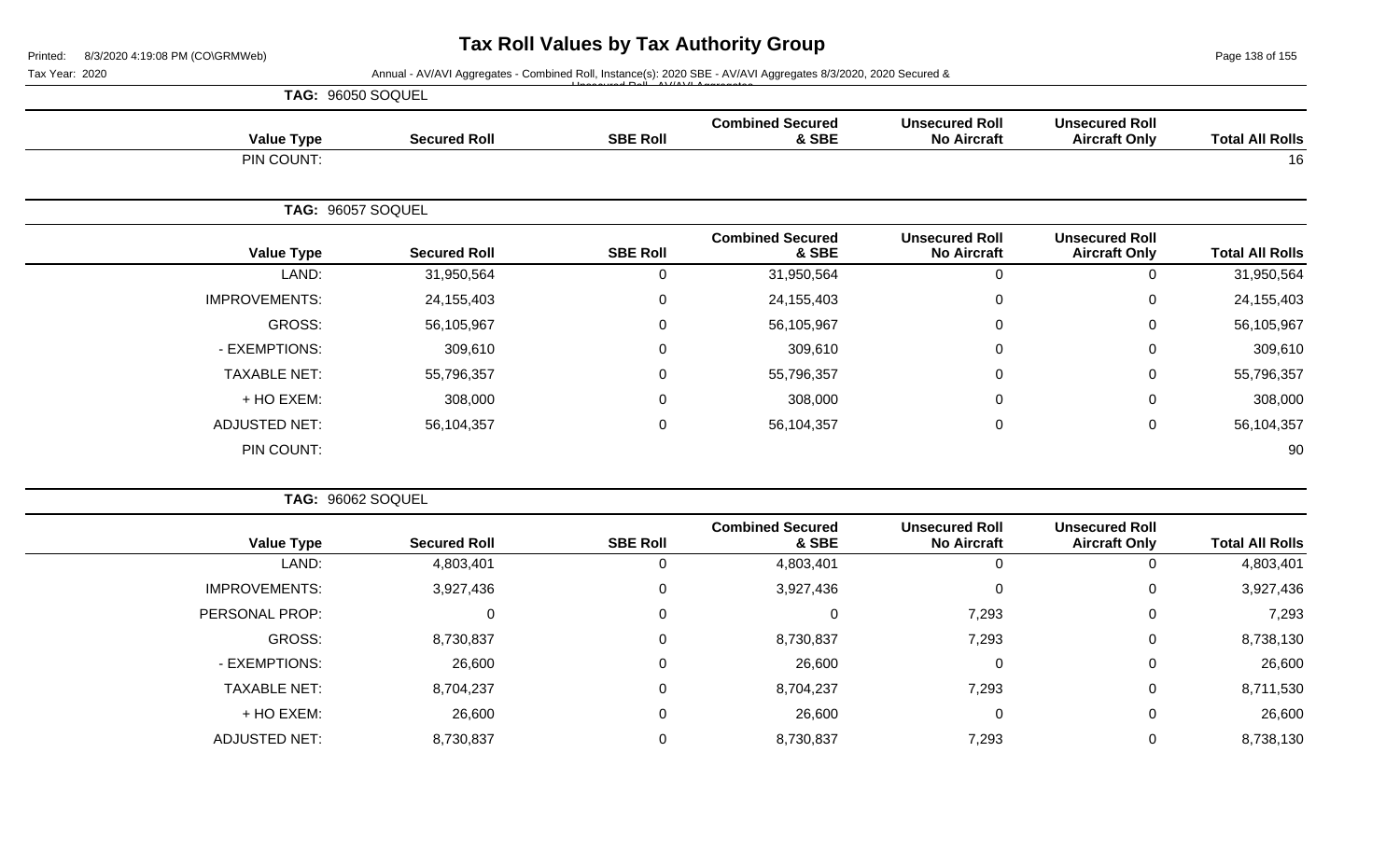Page 139 of 155

| Tax Year: 2020           |                     |                 | Annual - AV/AVI Aggregates - Combined Roll, Instance(s): 2020 SBE - AV/AVI Aggregates 8/3/2020, 2020 Secured & |                                             |                                               |                        |
|--------------------------|---------------------|-----------------|----------------------------------------------------------------------------------------------------------------|---------------------------------------------|-----------------------------------------------|------------------------|
| <b>TAG: 96062 SOQUEL</b> |                     |                 |                                                                                                                |                                             |                                               |                        |
| <b>Value Type</b>        | <b>Secured Roll</b> | <b>SBE Roll</b> | <b>Combined Secured</b><br>& SBE                                                                               | <b>Unsecured Roll</b><br><b>No Aircraft</b> | <b>Unsecured Roll</b><br><b>Aircraft Only</b> | <b>Total All Rolls</b> |
| PIN COUNT:               |                     |                 |                                                                                                                |                                             |                                               | 8                      |
| TAG: 96064 SOQUEL        |                     |                 |                                                                                                                |                                             |                                               |                        |
| <b>Value Type</b>        | <b>Secured Roll</b> | <b>SBE Roll</b> | <b>Combined Secured</b><br>& SBE                                                                               | <b>Unsecured Roll</b><br><b>No Aircraft</b> | <b>Unsecured Roll</b><br><b>Aircraft Only</b> | <b>Total All Rolls</b> |
| LAND:                    | 15,170,902          | $\mathbf 0$     | 15,170,902                                                                                                     | $\boldsymbol{0}$                            | $\mathsf 0$                                   | 15,170,902             |
| <b>IMPROVEMENTS:</b>     | 11,454,565          | 0               | 11,454,565                                                                                                     | $\mathbf 0$                                 | 0                                             | 11,454,565             |
| PERSONAL PROP:           | 4,000               | $\mathbf 0$     | 4,000                                                                                                          | $\mathbf 0$                                 | 0                                             | 4,000                  |
| <b>GROSS:</b>            | 26,629,467          | 0               | 26,629,467                                                                                                     | $\Omega$                                    | $\mathbf{0}$                                  | 26,629,467             |
| - EXEMPTIONS:            | 408,208             | 0               | 408,208                                                                                                        | 0                                           | $\mathbf 0$                                   | 408,208                |
| <b>TAXABLE NET:</b>      | 26,221,259          | 0               | 26,221,259                                                                                                     | $\Omega$                                    | 0                                             | 26,221,259             |
| + HO EXEM:               | 119,000             | $\Omega$        | 119,000                                                                                                        | $\Omega$                                    | 0                                             | 119,000                |
| <b>ADJUSTED NET:</b>     | 26,340,259          | $\mathbf 0$     | 26,340,259                                                                                                     | $\mathbf 0$                                 | $\pmb{0}$                                     | 26,340,259             |
| PIN COUNT:               |                     |                 |                                                                                                                |                                             |                                               | 37                     |
| TAG: 96068 SOQUEL        |                     |                 |                                                                                                                |                                             |                                               |                        |
| <b>Value Type</b>        | <b>Secured Roll</b> | <b>SBE Roll</b> | <b>Combined Secured</b><br>& SBE                                                                               | <b>Unsecured Roll</b><br><b>No Aircraft</b> | <b>Unsecured Roll</b><br><b>Aircraft Only</b> | <b>Total All Rolls</b> |
| PIN COUNT:               |                     |                 |                                                                                                                |                                             |                                               | $\boldsymbol{\Delta}$  |
| TAG: 96071 SOQUEL        |                     |                 |                                                                                                                |                                             |                                               |                        |
| <b>Value Type</b>        | <b>Secured Roll</b> | <b>SBE Roll</b> | <b>Combined Secured</b><br>& SBE                                                                               | <b>Unsecured Roll</b><br><b>No Aircraft</b> | <b>Unsecured Roll</b><br><b>Aircraft Only</b> | <b>Total All Rolls</b> |
| LAND:                    | 95,248,606          | 0               | 95,248,606                                                                                                     | $\mathbf 0$                                 | 0                                             | 95,248,606             |
| <b>IMPROVEMENTS:</b>     | 65,176,927          | $\mathbf 0$     | 65,176,927                                                                                                     | $\mathbf 0$                                 | 0                                             | 65,176,927             |
| PERSONAL PROP:           | $\Omega$            | $\Omega$        | 0                                                                                                              | 112,983                                     | $\Omega$                                      | 112,983                |
| <b>GROSS:</b>            | 160,425,533         | $\Omega$        | 160,425,533                                                                                                    | 112,983                                     | 0                                             | 160,538,516            |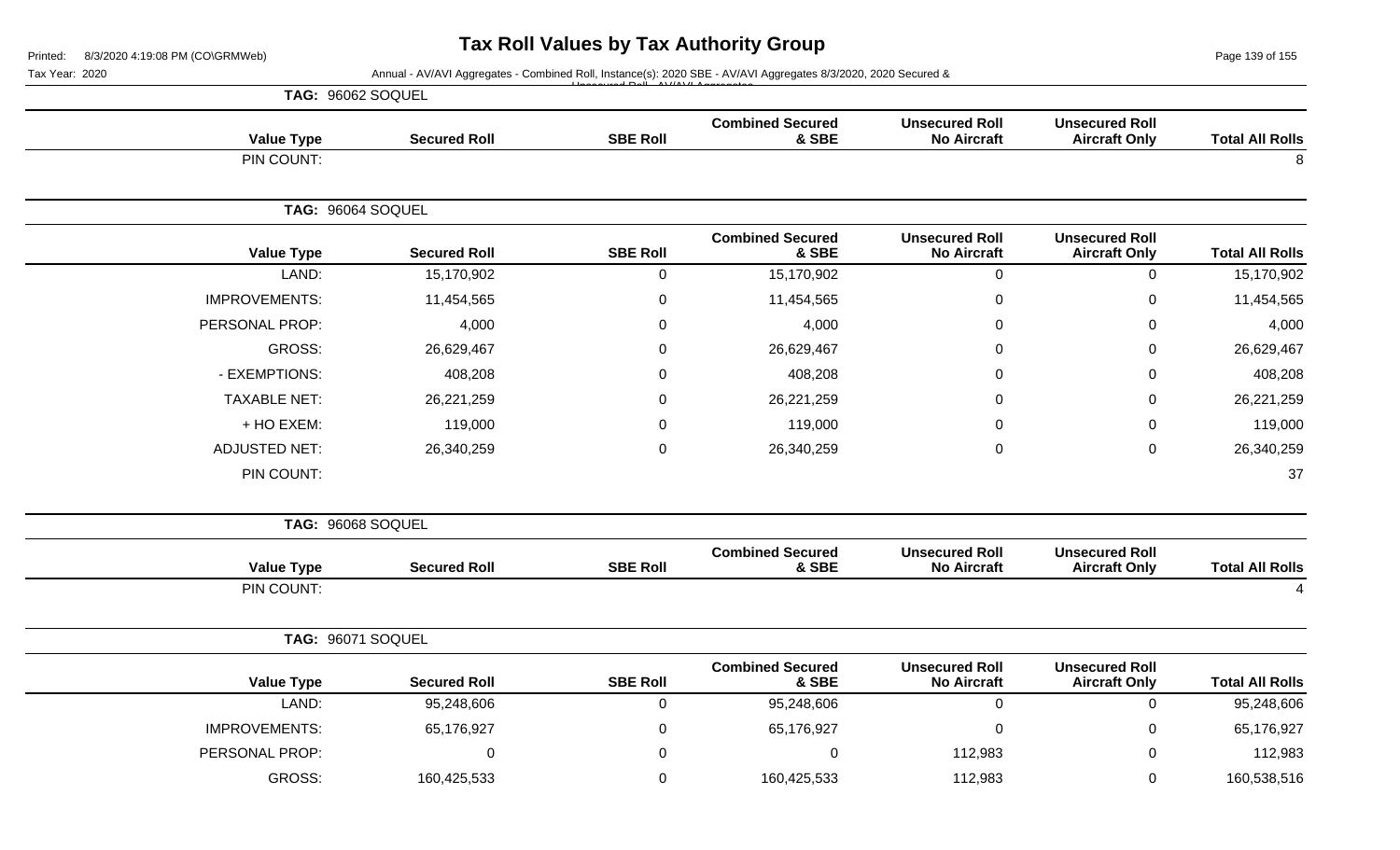| 8/3/2020 4:19:08 PM (CO\GRMWeb)<br>Printed: |                     |                 | Tax Roll Values by Tax Authority Group                                                                         |                                             |                                               | Page 140 of 155        |
|---------------------------------------------|---------------------|-----------------|----------------------------------------------------------------------------------------------------------------|---------------------------------------------|-----------------------------------------------|------------------------|
| Tax Year: 2020                              |                     |                 | Annual - AV/AVI Aggregates - Combined Roll, Instance(s): 2020 SBE - AV/AVI Aggregates 8/3/2020, 2020 Secured & |                                             |                                               |                        |
| TAG: 96071 SOQUEL                           |                     |                 |                                                                                                                |                                             |                                               |                        |
| <b>Value Type</b>                           | <b>Secured Roll</b> | <b>SBE Roll</b> | <b>Combined Secured</b><br>& SBE                                                                               | <b>Unsecured Roll</b><br><b>No Aircraft</b> | <b>Unsecured Roll</b><br><b>Aircraft Only</b> | <b>Total All Rolls</b> |
| - EXEMPTIONS:                               | 1,998,882           | $\mathbf 0$     | 1,998,882                                                                                                      | 0                                           | $\mathbf 0$                                   | 1,998,882              |
| <b>TAXABLE NET:</b>                         | 158,426,651         | 0               | 158,426,651                                                                                                    | 112,983                                     | 0                                             | 158,539,634            |
| + HO EXEM:                                  | 1,477,000           | 0               | 1,477,000                                                                                                      | 0                                           | 0                                             | 1,477,000              |
| ADJUSTED NET:                               | 159,903,651         | 0               | 159,903,651                                                                                                    | 112,983                                     | 0                                             | 160,016,634            |
| PIN COUNT:                                  |                     |                 |                                                                                                                |                                             |                                               | 323                    |
| TAG: 96076 SOQUEL                           |                     |                 |                                                                                                                |                                             |                                               |                        |
| <b>Value Type</b>                           | <b>Secured Roll</b> | <b>SBE Roll</b> | <b>Combined Secured</b><br>& SBE                                                                               | <b>Unsecured Roll</b><br><b>No Aircraft</b> | <b>Unsecured Roll</b><br><b>Aircraft Only</b> | <b>Total All Rolls</b> |
| LAND:                                       | 63,191,022          | 0               | 63,191,022                                                                                                     | 0                                           | $\overline{0}$                                | 63,191,022             |
| <b>IMPROVEMENTS:</b>                        | 44,437,067          | 0               | 44,437,067                                                                                                     | 0                                           | 0                                             | 44,437,067             |
| PERSONAL PROP:                              | 0                   | 0               | $\mathbf 0$                                                                                                    | 32,156                                      | $\Omega$                                      | 32,156                 |
| <b>GROSS:</b>                               | 107,628,089         | 0               | 107,628,089                                                                                                    | 32,156                                      | 0                                             | 107,660,245            |
| - EXEMPTIONS:                               | 1,011,248           | 0               | 1,011,248                                                                                                      | 0                                           | 0                                             | 1,011,248              |
| <b>TAXABLE NET:</b>                         | 106,616,841         | 0               | 106,616,841                                                                                                    | 32,156                                      | 0                                             | 106,648,997            |
| + HO EXEM:                                  | 935,200             | 0               | 935,200                                                                                                        | 0                                           | 0                                             | 935,200                |
| <b>ADJUSTED NET:</b>                        | 107,552,041         | 0               | 107,552,041                                                                                                    | 32,156                                      | 0                                             | 107,584,197            |
| PIN COUNT:                                  |                     |                 |                                                                                                                |                                             |                                               | 226                    |
| TAG: 96078 SOQUEL                           |                     |                 |                                                                                                                |                                             |                                               |                        |
| <b>Value Type</b>                           | <b>Secured Roll</b> | <b>SBE Roll</b> | <b>Combined Secured</b><br>& SBE                                                                               | <b>Unsecured Roll</b><br><b>No Aircraft</b> | <b>Unsecured Roll</b><br><b>Aircraft Only</b> | <b>Total All Rolls</b> |
| LAND:                                       | 8,445,448           | $\mathbf 0$     | 8,445,448                                                                                                      | 0                                           | $\mathbf{0}$                                  | 8,445,448              |
| <b>IMPROVEMENTS:</b>                        | 4,017,695           | 0               | 4,017,695                                                                                                      | $\pmb{0}$                                   | 0                                             | 4,017,695              |
| PERSONAL PROP:                              | $\mathbf 0$         | 0               | $\mathbf 0$                                                                                                    | 7,483                                       | 0                                             | 7,483                  |
| GROSS:                                      | 12,463,143          | 0               | 12,463,143                                                                                                     | 7,483                                       | 0                                             | 12,470,626             |

- EXEMPTIONS: 70,000 0 70,000 0 0 70,000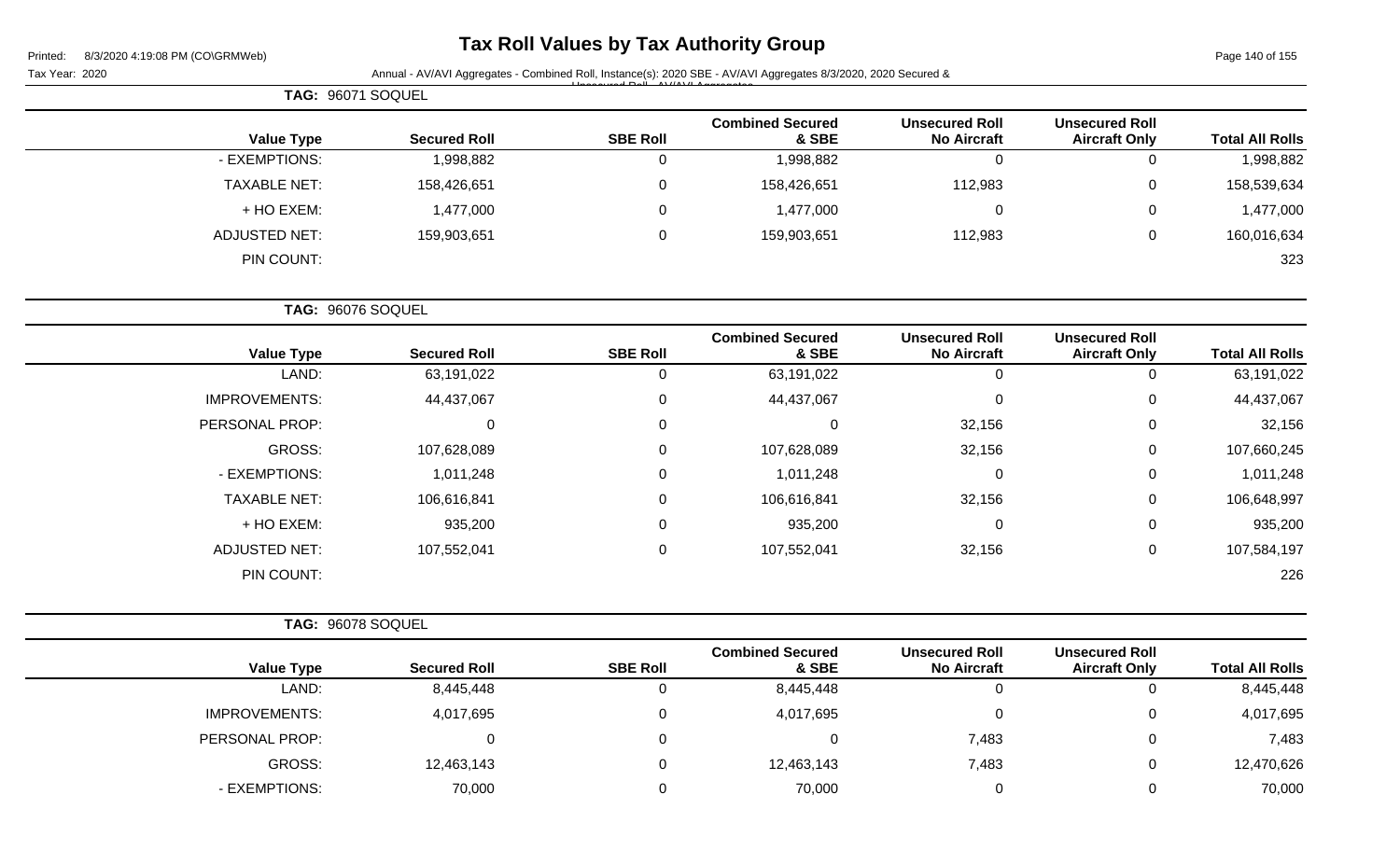| Printed: | 8/3/2020 4:19:08 PM (CO\GRMWeb) |
|----------|---------------------------------|

# **Tax Roll Values by Tax Authority Group**

Page 141 of 155

|                        |                                               |                                             |                                  |                 | Annual - AV/AVI Aggregates - Combined Roll, Instance(s): 2020 SBE - AV/AVI Aggregates 8/3/2020, 2020 Secured & | Tax Year: 2020       |
|------------------------|-----------------------------------------------|---------------------------------------------|----------------------------------|-----------------|----------------------------------------------------------------------------------------------------------------|----------------------|
|                        |                                               |                                             |                                  |                 |                                                                                                                | TAG: 96078 SOQUEL    |
| <b>Total All Rolls</b> | <b>Unsecured Roll</b><br><b>Aircraft Only</b> | <b>Unsecured Roll</b><br><b>No Aircraft</b> | <b>Combined Secured</b><br>& SBE | <b>SBE Roll</b> | <b>Secured Roll</b>                                                                                            | <b>Value Type</b>    |
| 12,400,626             | $\mathsf 0$                                   | 7,483                                       | 12,393,143                       | $\mathbf 0$     | 12,393,143                                                                                                     | <b>TAXABLE NET:</b>  |
| 70,000                 | 0                                             | $\pmb{0}$                                   | 70,000                           | 0               | 70,000                                                                                                         | + HO EXEM:           |
| 12,470,626             | 0                                             | 7,483                                       | 12,463,143                       | $\mathbf 0$     | 12,463,143                                                                                                     | <b>ADJUSTED NET:</b> |
| 23                     |                                               |                                             |                                  |                 |                                                                                                                | PIN COUNT:           |
|                        |                                               |                                             |                                  |                 |                                                                                                                | TAG: 96080 SOQUEL    |
| <b>Total All Rolls</b> | <b>Unsecured Roll</b><br><b>Aircraft Only</b> | <b>Unsecured Roll</b><br><b>No Aircraft</b> | <b>Combined Secured</b><br>& SBE | <b>SBE Roll</b> | <b>Secured Roll</b>                                                                                            | <b>Value Type</b>    |
| 4,013,692              | 0                                             | $\mathbf 0$                                 | 4,013,692                        | $\mathbf 0$     | 4,013,692                                                                                                      | LAND:                |
| 2,855,936              | 0                                             | 0                                           | 2,855,936                        | 0               | 2,855,936                                                                                                      | <b>IMPROVEMENTS:</b> |
| 6,869,628              | 0                                             | 0                                           | 6,869,628                        | 0               | 6,869,628                                                                                                      | <b>GROSS:</b>        |
| 77,000                 | 0                                             | 0                                           | 77,000                           | 0               | 77,000                                                                                                         | - EXEMPTIONS:        |
| 6,792,628              | 0                                             | 0                                           | 6,792,628                        | 0               | 6,792,628                                                                                                      | <b>TAXABLE NET:</b>  |
| 77,000                 | 0                                             | 0                                           | 77,000                           | 0               | 77,000                                                                                                         | + HO EXEM:           |
| 6,869,628              | $\pmb{0}$                                     | 0                                           | 6,869,628                        | 0               | 6,869,628                                                                                                      | <b>ADJUSTED NET:</b> |
| 16                     |                                               |                                             |                                  |                 |                                                                                                                | PIN COUNT:           |
|                        |                                               |                                             |                                  |                 |                                                                                                                | TAG: 96097 SOQUEL    |
| <b>Total All Rolls</b> | <b>Unsecured Roll</b><br><b>Aircraft Only</b> | <b>Unsecured Roll</b><br><b>No Aircraft</b> | <b>Combined Secured</b><br>& SBE | <b>SBE Roll</b> | <b>Secured Roll</b>                                                                                            | <b>Value Type</b>    |
| 111,442                | 0                                             | $\mathbf 0$                                 | 111,442                          | $\mathbf 0$     | 111,442                                                                                                        | LAND:                |
| 149,549                | 0                                             | 0                                           | 149,549                          | 0               | 149,549                                                                                                        | <b>IMPROVEMENTS:</b> |
| 260,991                | 0                                             | $\mathbf 0$                                 | 260,991                          | $\pmb{0}$       | 260,991                                                                                                        | GROSS:               |
| 7,000                  | 0                                             | $\pmb{0}$                                   | 7,000                            | 0               | 7,000                                                                                                          | - EXEMPTIONS:        |
| 253,991                | 0                                             | $\pmb{0}$                                   | 253,991                          | 0               | 253,991                                                                                                        | <b>TAXABLE NET:</b>  |
| 7,000                  | 0                                             | $\pmb{0}$                                   | 7,000                            | 0               | 7,000                                                                                                          | + HO EXEM:           |
| 260,991                | 0                                             | $\mathbf 0$                                 | 260,991                          | $\mathbf 0$     | 260,991                                                                                                        | <b>ADJUSTED NET:</b> |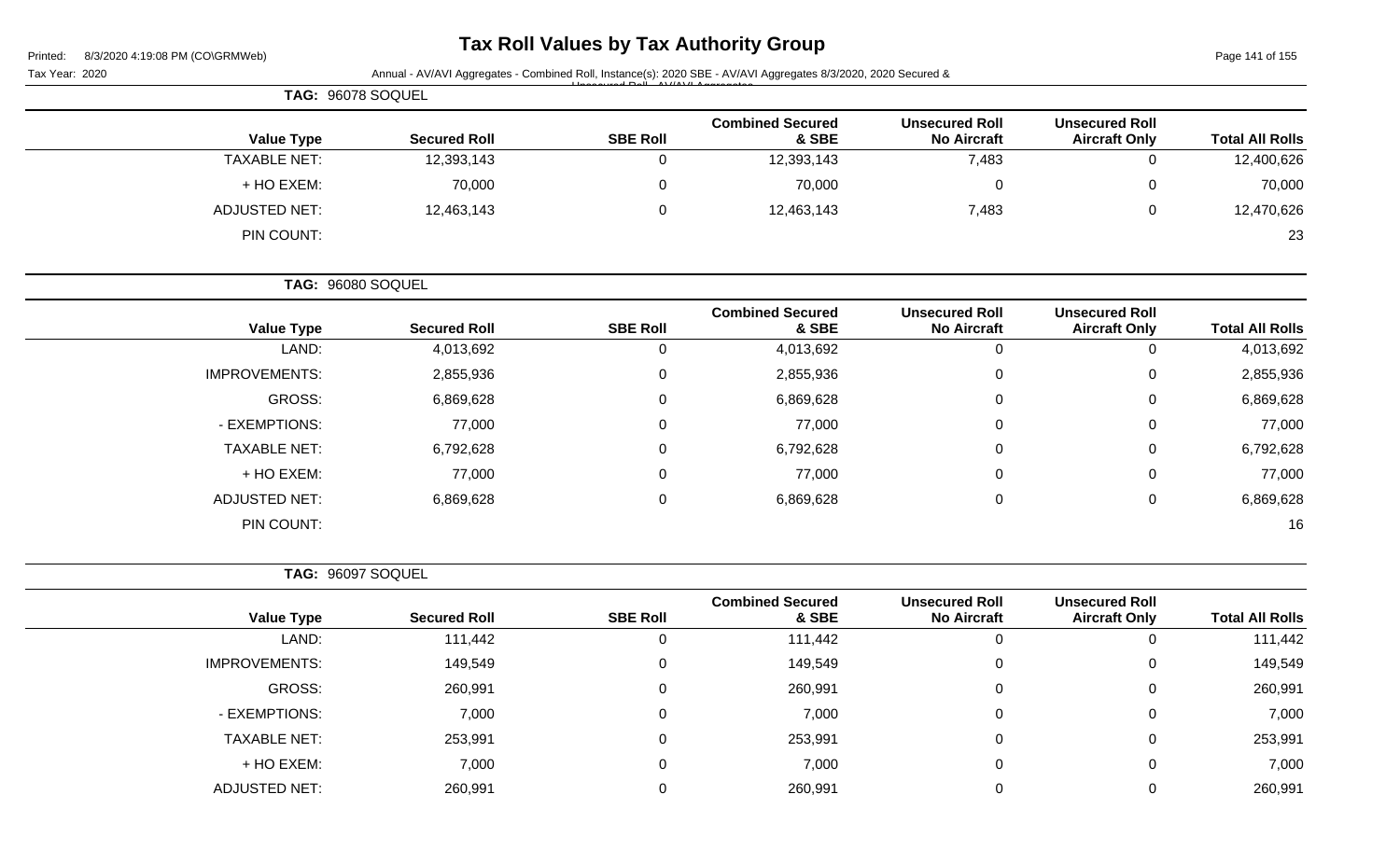Page 142 of 155

#### Tax Year: 2020 **Annual - AV/AVI Aggregates - Combined Roll**, Instance(s): 2020 SBE - AV/AVI Aggregates 8/3/2020, 2020 Secured & Unsecured Roll - AV/AVI Aggregates

|                      | TAG: 96097 SOQUEL   |                 |                                  |                                             |                                               |                        |
|----------------------|---------------------|-----------------|----------------------------------|---------------------------------------------|-----------------------------------------------|------------------------|
| <b>Value Type</b>    | <b>Secured Roll</b> | <b>SBE Roll</b> | <b>Combined Secured</b><br>& SBE | <b>Unsecured Roll</b><br><b>No Aircraft</b> | <b>Unsecured Roll</b><br><b>Aircraft Only</b> | <b>Total All Rolls</b> |
| PIN COUNT:           |                     |                 |                                  |                                             |                                               |                        |
|                      | TAG: 96100 SOQUEL   |                 |                                  |                                             |                                               |                        |
| <b>Value Type</b>    | <b>Secured Roll</b> | <b>SBE Roll</b> | <b>Combined Secured</b><br>& SBE | <b>Unsecured Roll</b><br><b>No Aircraft</b> | <b>Unsecured Roll</b><br><b>Aircraft Only</b> | <b>Total All Rolls</b> |
| LAND:                | 219,047,054         | 0               | 219,047,054                      | $\mathbf 0$                                 | 0                                             | 219,047,054            |
| <b>IMPROVEMENTS:</b> | 101,304,151         | 0               | 101,304,151                      | 1,236,882                                   | 0                                             | 102,541,033            |
| PERSONAL PROP:       | 25,000              | 0               | 25,000                           | 1,012,885                                   | 0                                             | 1,037,885              |
| GROSS:               | 320,376,205         | 0               | 320,376,205                      | 2,249,767                                   | 0                                             | 322,625,972            |
| - EXEMPTIONS:        | 1,042,826           | $\mathbf 0$     | 1,042,826                        | $\mathbf 0$                                 | 0                                             | 1,042,826              |
| <b>TAXABLE NET:</b>  | 319,333,379         | 0               | 319,333,379                      | 2,249,767                                   | 0                                             | 321,583,146            |
| + HO EXEM:           | 966,000             | 0               | 966,000                          | $\mathbf 0$                                 | 0                                             | 966,000                |
| <b>ADJUSTED NET:</b> | 320,299,379         | 0               | 320,299,379                      | 2,249,767                                   | $\mathbf 0$                                   | 322,549,146            |
| PIN COUNT:           |                     |                 |                                  |                                             |                                               | 380                    |

**TAG:** 96101 SOQUEL

| <b>Total All Rolls</b> | <b>Unsecured Roll</b><br><b>Aircraft Only</b> | <b>Unsecured Roll</b><br><b>No Aircraft</b> | <b>Combined Secured</b><br>& SBE | <b>SBE Roll</b> | <b>Secured Roll</b> | <b>Value Type</b>    |
|------------------------|-----------------------------------------------|---------------------------------------------|----------------------------------|-----------------|---------------------|----------------------|
| 666,150,874            |                                               | 17,632                                      | 666,133,242                      | U               | 666,133,242         | LAND:                |
| 516,627,590            |                                               | 3,772,168                                   | 512,855,422                      | 0               | 512,855,422         | <b>IMPROVEMENTS:</b> |
| 6,961,340              | 0                                             | 6,017,580                                   | 943,760                          | 0               | 943,760             | PERSONAL PROP:       |
| 1,189,739,804          | 0                                             | 9,807,380                                   | 1,179,932,424                    | $\Omega$        | 1,179,932,424       | GROSS:               |
| 43,820,051             | 0                                             | 1,585,405                                   | 42,234,646                       | 0               | 42,234,646          | - EXEMPTIONS:        |
| 1,145,919,753          | 0                                             | 8,221,975                                   | 1,137,697,778                    | 0               | 1,137,697,778       | <b>TAXABLE NET:</b>  |
| 7,788,200              | 0                                             | 0                                           | 7,788,200                        | 0               | 7,788,200           | + HO EXEM:           |
| 1,153,707,953          |                                               | 8,221,975                                   | 1,145,485,978                    | 0               | 145,485,978         | <b>ADJUSTED NET:</b> |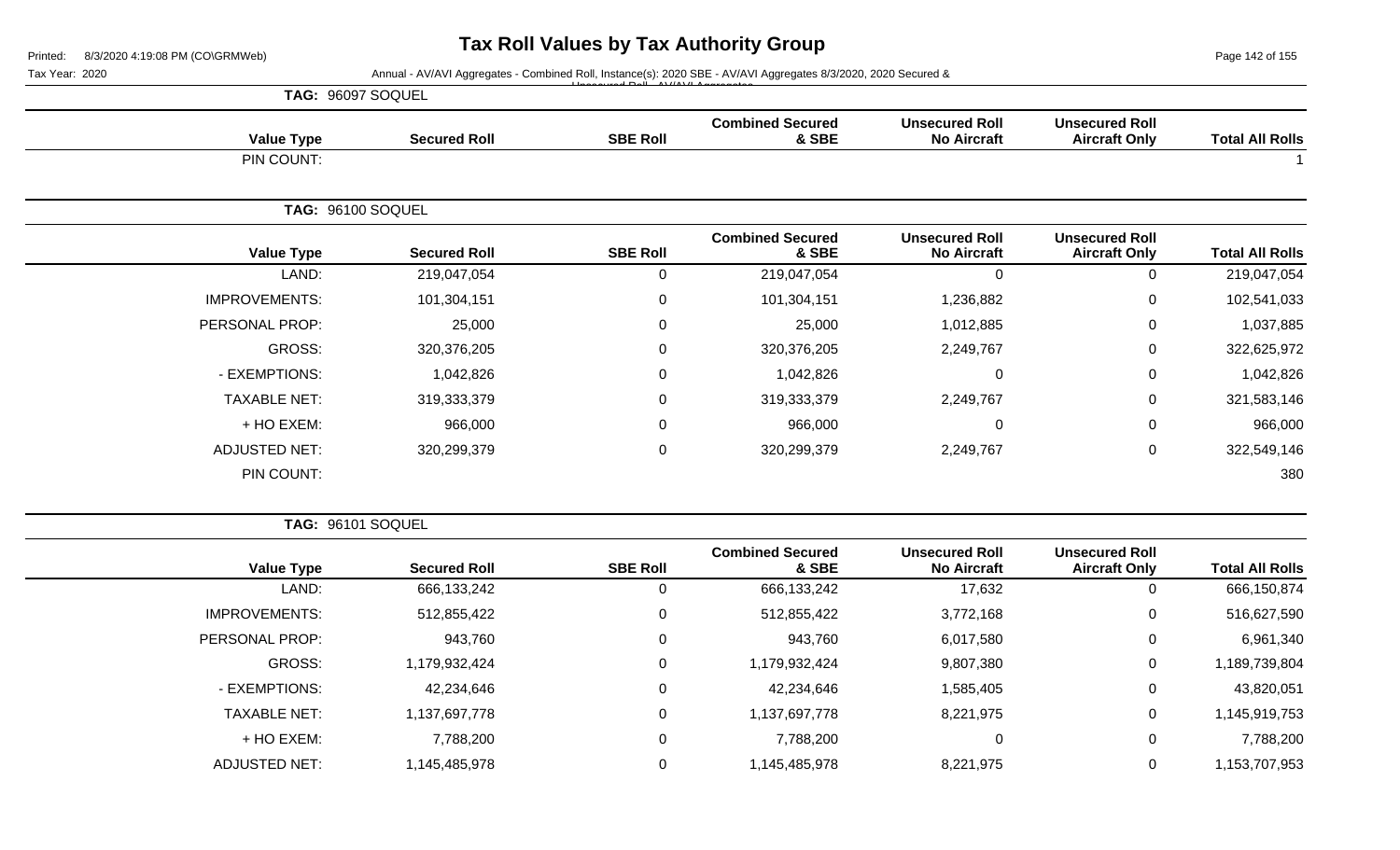Page 143 of 155

#### Tax Year: 2020 **Annual - AV/AVI Aggregates - Combined Roll**, Instance(s): 2020 SBE - AV/AVI Aggregates 8/3/2020, 2020 Secured & Unsecured Roll - AV/AVI Aggregates

|                      | TAG: 96101 SOQUEL        |                 |                                  |                                             |                                               |                        |
|----------------------|--------------------------|-----------------|----------------------------------|---------------------------------------------|-----------------------------------------------|------------------------|
| <b>Value Type</b>    | <b>Secured Roll</b>      | <b>SBE Roll</b> | <b>Combined Secured</b><br>& SBE | <b>Unsecured Roll</b><br><b>No Aircraft</b> | <b>Unsecured Roll</b><br><b>Aircraft Only</b> | <b>Total All Rolls</b> |
| PIN COUNT:           |                          |                 |                                  |                                             |                                               | 2,940                  |
|                      | <b>TAG: 96103 SOQUEL</b> |                 |                                  |                                             |                                               |                        |
| <b>Value Type</b>    | <b>Secured Roll</b>      | <b>SBE Roll</b> | <b>Combined Secured</b><br>& SBE | <b>Unsecured Roll</b><br><b>No Aircraft</b> | <b>Unsecured Roll</b><br><b>Aircraft Only</b> | <b>Total All Rolls</b> |
| LAND:                | 519,906,521              | $\mathbf 0$     | 519,906,521                      | 1,666,181                                   | $\mathbf 0$                                   | 521,572,702            |
| <b>IMPROVEMENTS:</b> | 563,478,685              | $\mathbf 0$     | 563,478,685                      | 25,752,147                                  | 0                                             | 589,230,832            |
| PERSONAL PROP:       | 88,944,310               | $\mathbf 0$     | 88,944,310                       | 39,780,851                                  | 0                                             | 128,725,161            |
| GROSS:               | 1,172,329,516            | $\mathbf 0$     | 1,172,329,516                    | 67,199,179                                  | $\mathsf{O}$                                  | 1,239,528,695          |
| - EXEMPTIONS:        | 273,056,636              | $\mathbf 0$     | 273,056,636                      | 18,215,596                                  | $\mathbf 0$                                   | 291,272,232            |
| <b>TAXABLE NET:</b>  | 899,272,880              | $\mathbf 0$     | 899,272,880                      | 48,983,583                                  | 0                                             | 948,256,463            |
| + HO EXEM:           | 4,363,800                | $\mathbf 0$     | 4,363,800                        | 0                                           | $\pmb{0}$                                     | 4,363,800              |
| <b>ADJUSTED NET:</b> | 903,636,680              | $\mathbf 0$     | 903,636,680                      | 48,983,583                                  | $\mathbf 0$                                   | 952,620,263            |
| PIN COUNT:           |                          |                 |                                  |                                             |                                               | 2,147                  |

**TAG:** 96104 SOQUEL

| <b>Total All Rolls</b> | <b>Unsecured Roll</b><br><b>Aircraft Only</b> | <b>Unsecured Roll</b><br><b>No Aircraft</b> | <b>Combined Secured</b><br>& SBE | <b>SBE Roll</b> | <b>Secured Roll</b> | <b>Value Type</b>    |
|------------------------|-----------------------------------------------|---------------------------------------------|----------------------------------|-----------------|---------------------|----------------------|
| 12,840,740             | 0                                             |                                             | 12,840,740                       | 0               | 12,840,740          | LAND:                |
| 15,243,331             | 0                                             | $\Omega$                                    | 15,243,331                       | 0               | 15,243,331          | <b>IMPROVEMENTS:</b> |
| 42,000                 | 0                                             | 0                                           | 42,000                           | 0               | 42,000              | PERSONAL PROP:       |
| 28,126,071             | 0                                             | $\Omega$                                    | 28,126,071                       | 0               | 28,126,071          | GROSS:               |
| 5,729,982              | 0                                             | $\Omega$                                    | 5,729,982                        | 0               | 5,729,982           | - EXEMPTIONS:        |
| 22,396,089             | 0                                             | $\Omega$                                    | 22,396,089                       | 0               | 22,396,089          | <b>TAXABLE NET:</b>  |
| 147,000                | 0                                             | $\Omega$                                    | 147,000                          | 0               | 147,000             | + HO EXEM:           |
| 22,543,089             | 0                                             |                                             | 22,543,089                       |                 | 22,543,089          | <b>ADJUSTED NET:</b> |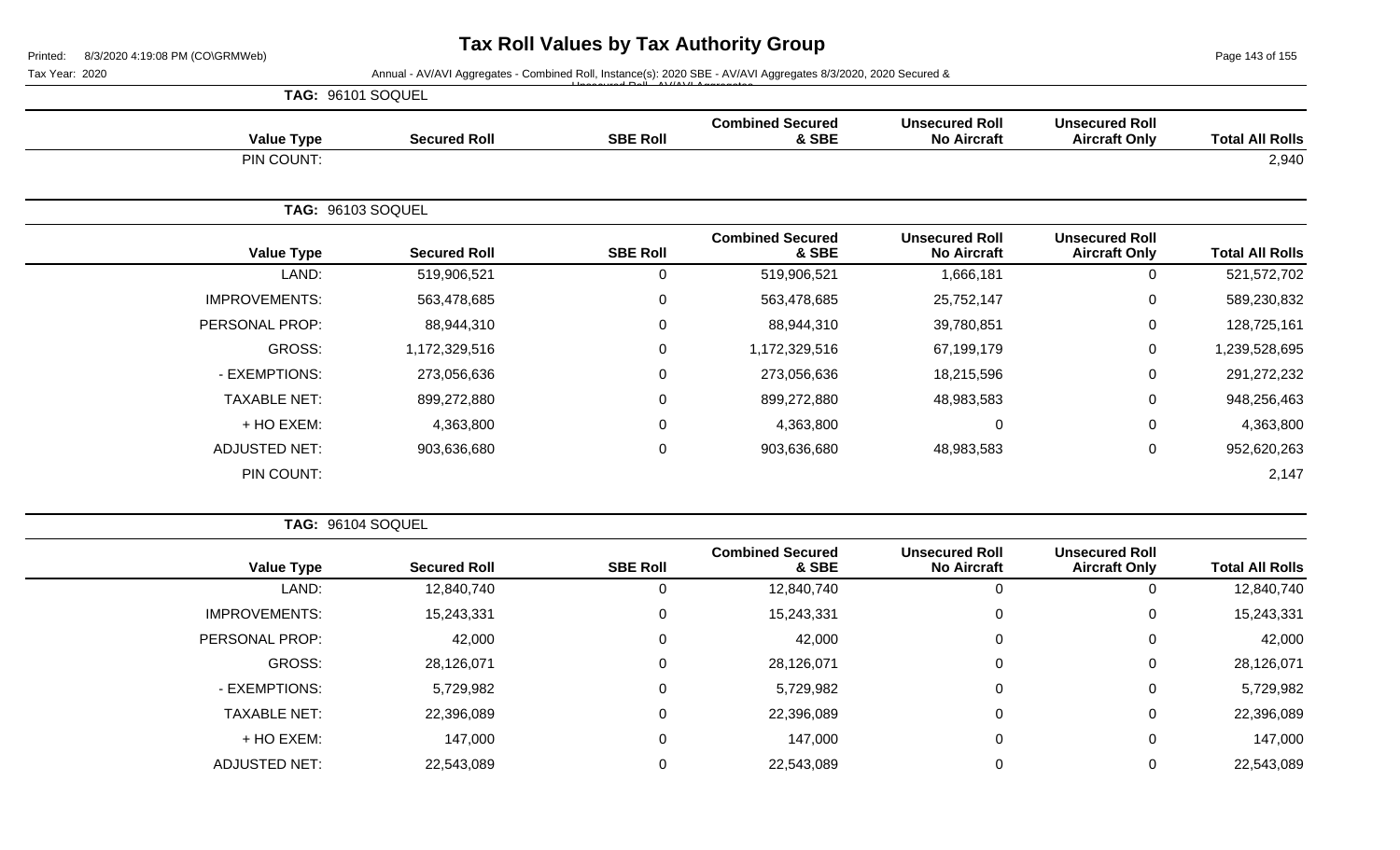Page 144 of 155

|                                                                                                                      | Annual - AV/AVI Aggregates - Combined Roll, Instance(s): 2020 SBE - AV/AVI Aggregates 8/3/2020, 2020 Secured & |                                             |                                  |                 |                     |                          |  |
|----------------------------------------------------------------------------------------------------------------------|----------------------------------------------------------------------------------------------------------------|---------------------------------------------|----------------------------------|-----------------|---------------------|--------------------------|--|
|                                                                                                                      |                                                                                                                |                                             |                                  |                 |                     | TAG: 96104 SOQUEL        |  |
|                                                                                                                      | <b>Unsecured Roll</b><br><b>Aircraft Only</b>                                                                  | <b>Unsecured Roll</b><br><b>No Aircraft</b> | <b>Combined Secured</b><br>& SBE | <b>SBE Roll</b> | <b>Secured Roll</b> | <b>Value Type</b>        |  |
| <b>Total All Rolls</b><br>43<br><b>Total All Rolls</b><br>29,088,574<br>29,911,032<br>9,274<br>59,008,880<br>122,435 |                                                                                                                |                                             |                                  |                 |                     | PIN COUNT:               |  |
|                                                                                                                      |                                                                                                                |                                             |                                  |                 |                     | <b>TAG: 96105 SOQUEL</b> |  |
|                                                                                                                      | <b>Unsecured Roll</b><br><b>Aircraft Only</b>                                                                  | <b>Unsecured Roll</b><br><b>No Aircraft</b> | <b>Combined Secured</b><br>& SBE | <b>SBE Roll</b> | <b>Secured Roll</b> | <b>Value Type</b>        |  |
|                                                                                                                      | $\Omega$                                                                                                       | 0                                           | 29,088,574                       | 0               | 29,088,574          | LAND:                    |  |
|                                                                                                                      | $\Omega$                                                                                                       | $\mathbf 0$                                 | 29,911,032                       | 0               | 29,911,032          | <b>IMPROVEMENTS:</b>     |  |
|                                                                                                                      | 0                                                                                                              | 9,274                                       | $\Omega$                         | $\Omega$        | $\mathbf 0$         | PERSONAL PROP:           |  |
|                                                                                                                      | 0                                                                                                              | 9,274                                       | 58,999,606                       | 0               | 58,999,606          | GROSS:                   |  |
|                                                                                                                      | 0                                                                                                              | $\mathbf 0$                                 | 122,435                          | 0               | 122,435             | - EXEMPTIONS:            |  |
| 58,886,445                                                                                                           | 0                                                                                                              | 9,274                                       | 58,877,171                       | 0               | 58,877,171          | <b>TAXABLE NET:</b>      |  |
| 119,000                                                                                                              | 0                                                                                                              | $\mathbf 0$                                 | 119,000                          | 0               | 119,000             | + HO EXEM:               |  |
| 59,005,445                                                                                                           | $\mathbf 0$                                                                                                    | 9,274                                       | 58,996,171                       | $\mathbf 0$     | 58,996,171          | <b>ADJUSTED NET:</b>     |  |
| 58                                                                                                                   |                                                                                                                |                                             |                                  |                 |                     | PIN COUNT:               |  |

| <b>Value Type</b>    | <b>Secured Roll</b> | <b>SBE Roll</b> | <b>Combined Secured</b><br>& SBE | <b>Unsecured Roll</b><br><b>No Aircraft</b> | <b>Unsecured Roll</b><br><b>Aircraft Only</b> | <b>Total All Rolls</b> |
|----------------------|---------------------|-----------------|----------------------------------|---------------------------------------------|-----------------------------------------------|------------------------|
| LAND:                | 28,153,571          | 0               | 28, 153, 571                     | 0                                           | U                                             | 28,153,571             |
| <b>IMPROVEMENTS:</b> | 26,702,308          | 0               | 26,702,308                       | 0                                           | 0                                             | 26,702,308             |
| GROSS:               | 54,855,879          | 0               | 54,855,879                       | 0                                           | 0                                             | 54,855,879             |
| - EXEMPTIONS:        | 437,273             | 0               | 437,273                          | 0                                           | 0                                             | 437,273                |
| <b>TAXABLE NET:</b>  | 54,418,606          | 0               | 54,418,606                       | 0                                           | 0                                             | 54,418,606             |
| + HO EXEM:           | 294,000             |                 | 294,000                          | 0                                           | 0                                             | 294,000                |
| <b>ADJUSTED NET:</b> | 54,712,606          |                 | 54,712,606                       | 0                                           | U                                             | 54,712,606             |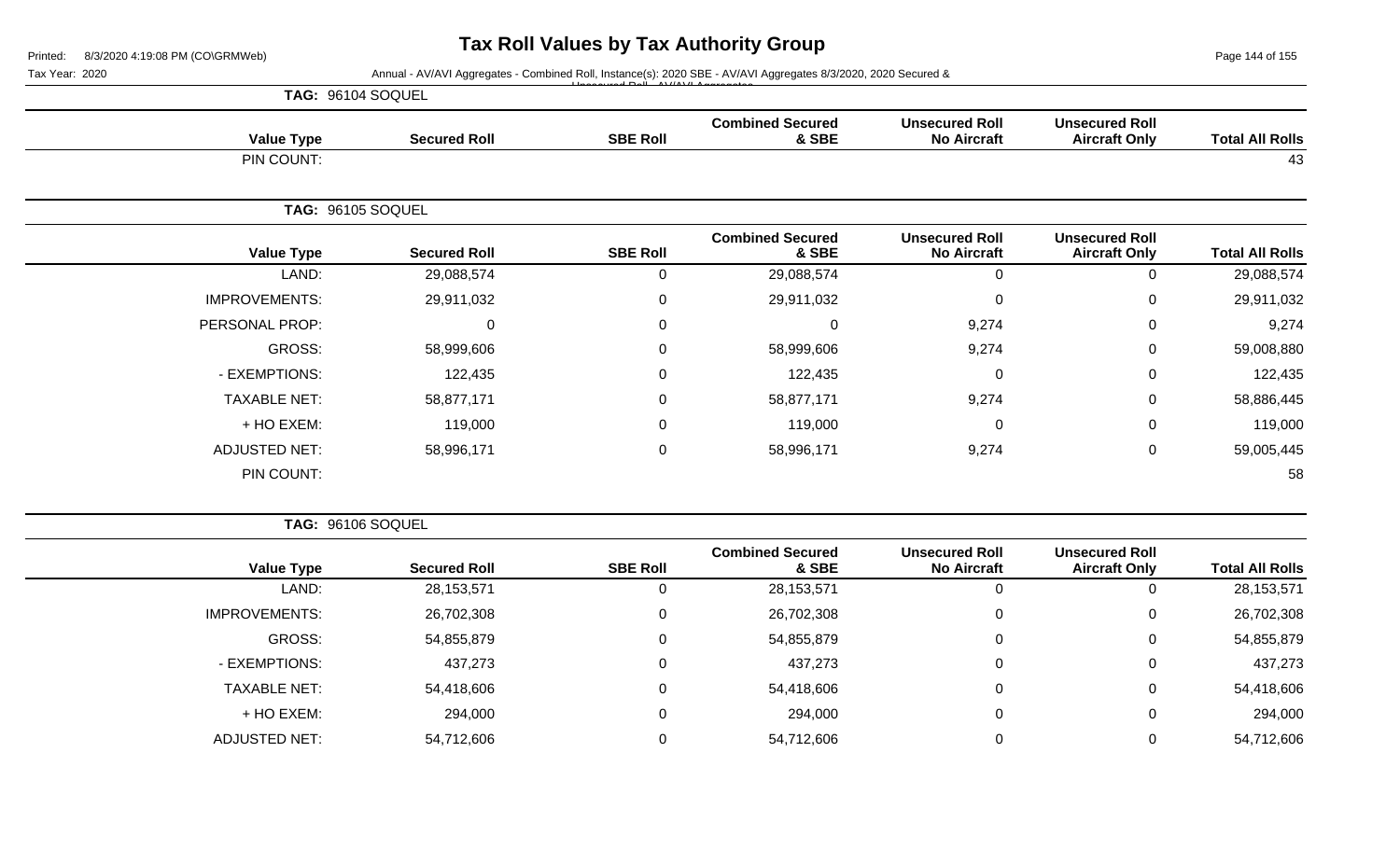Page 145 of 155

| rillited.      | $0/3$ /2020 4.19.00 FM (CONGRIVIVED) |                     |                 |                                                                                                                |                                             |                                               | <b>Faye 140 01 100</b> |
|----------------|--------------------------------------|---------------------|-----------------|----------------------------------------------------------------------------------------------------------------|---------------------------------------------|-----------------------------------------------|------------------------|
| Tax Year: 2020 |                                      |                     |                 | Annual - AV/AVI Aggregates - Combined Roll, Instance(s): 2020 SBE - AV/AVI Aggregates 8/3/2020, 2020 Secured & |                                             |                                               |                        |
|                | TAG: 96106 SOQUEL                    |                     |                 |                                                                                                                |                                             |                                               |                        |
|                | <b>Value Type</b>                    | <b>Secured Roll</b> | <b>SBE Roll</b> | <b>Combined Secured</b><br>& SBE                                                                               | <b>Unsecured Roll</b><br><b>No Aircraft</b> | <b>Unsecured Roll</b><br><b>Aircraft Only</b> | <b>Total All Rolls</b> |
|                | PIN COUNT:                           |                     |                 |                                                                                                                |                                             |                                               | 70                     |
|                | TAG: 96107 SOQUEL                    |                     |                 |                                                                                                                |                                             |                                               |                        |
|                | <b>Value Type</b>                    | <b>Secured Roll</b> | <b>SBE Roll</b> | <b>Combined Secured</b><br>& SBE                                                                               | <b>Unsecured Roll</b><br><b>No Aircraft</b> | <b>Unsecured Roll</b><br><b>Aircraft Only</b> | <b>Total All Rolls</b> |
|                | LAND:                                | 28, 159, 137        | 0               | 28, 159, 137                                                                                                   | $\pmb{0}$                                   | 0                                             | 28,159,137             |
|                | <b>IMPROVEMENTS:</b>                 | 28,232,601          | 0               | 28,232,601                                                                                                     | 0                                           | 0                                             | 28,232,601             |
|                | <b>GROSS:</b>                        | 56,391,738          | 0               | 56,391,738                                                                                                     | 0                                           | 0                                             | 56,391,738             |
|                | - EXEMPTIONS:                        | 203,702             | 0               | 203,702                                                                                                        | $\overline{0}$                              | 0                                             | 203,702                |
|                | <b>TAXABLE NET:</b>                  | 56,188,036          | 0               | 56,188,036                                                                                                     | 0                                           | 0                                             | 56,188,036             |
|                | + HO EXEM:                           | 203,000             | 0               | 203,000                                                                                                        | 0                                           | 0                                             | 203,000                |
|                | <b>ADJUSTED NET:</b>                 | 56,391,036          | 0               | 56,391,036                                                                                                     | $\mathbf 0$                                 | 0                                             | 56,391,036             |
|                | PIN COUNT:                           |                     |                 |                                                                                                                |                                             |                                               | 59                     |
|                | TAG: 96108 SOQUEL                    |                     |                 |                                                                                                                |                                             |                                               |                        |
|                | <b>Value Type</b>                    | <b>Secured Roll</b> | <b>SBE Roll</b> | <b>Combined Secured</b><br>& SBE                                                                               | <b>Unsecured Roll</b><br><b>No Aircraft</b> | <b>Unsecured Roll</b><br><b>Aircraft Only</b> | <b>Total All Rolls</b> |
|                | LAND:                                | 67,981,555          | 0               | 67,981,555                                                                                                     | 0                                           | 0                                             | 67,981,555             |
|                | <b>IMPROVEMENTS:</b>                 | 44,994,957          | 0               | 44,994,957                                                                                                     | 553,035                                     | 0                                             | 45,547,992             |
|                | PERSONAL PROP:                       | 707,929             | 0               | 707,929                                                                                                        | 836,565                                     | 0                                             | 1,544,494              |

GROSS: 113,684,441 0 113,684,441 1,389,600 0 115,074,041

- EXEMPTIONS: 5,616,989 0 5,616,989 5,616,989 TAXABLE NET: 108,067,452 0 108,067,452 1,389,600 0 109,457,052 + HO EXEM: 581,000 0 581,000 0 0 581,000

ADJUSTED NET: 108,648,452 0 108,648,452 1,389,600 0 110,038,052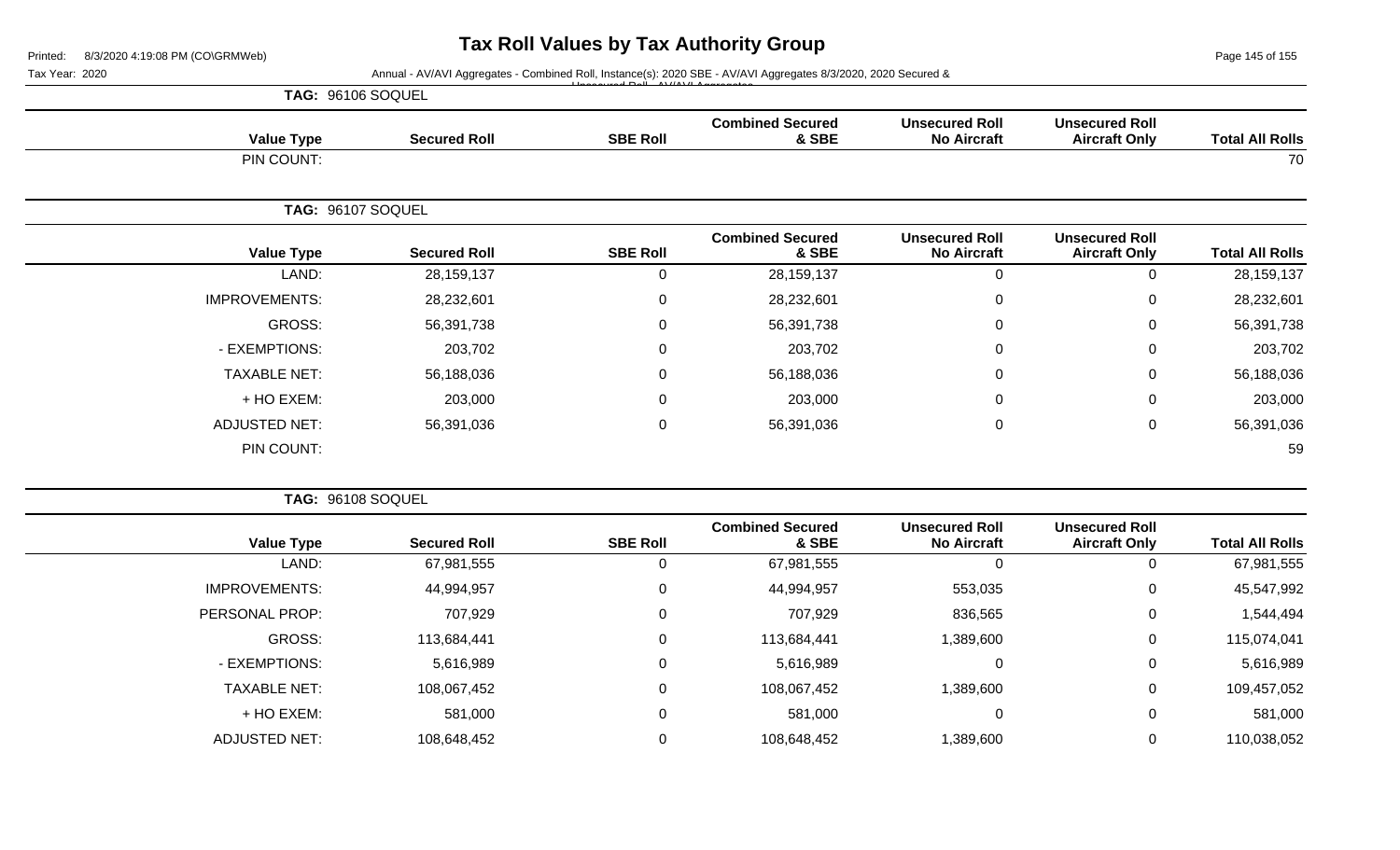Page 146 of 155

|                      |                     |                                        | Annual - AV/AVI Aggregates - Combined Roll, Instance(s): 2020 SBE - AV/AVI Aggregates 8/3/2020, 2020 Secured & |                                             |                                               |                        |
|----------------------|---------------------|----------------------------------------|----------------------------------------------------------------------------------------------------------------|---------------------------------------------|-----------------------------------------------|------------------------|
|                      |                     |                                        |                                                                                                                |                                             |                                               |                        |
| <b>Value Type</b>    | <b>Secured Roll</b> | <b>SBE Roll</b>                        | <b>Combined Secured</b><br>& SBE                                                                               | <b>Unsecured Roll</b><br><b>No Aircraft</b> | <b>Unsecured Roll</b><br><b>Aircraft Only</b> | <b>Total All Rolls</b> |
| PIN COUNT:           |                     |                                        |                                                                                                                |                                             |                                               | 230                    |
|                      |                     |                                        |                                                                                                                |                                             |                                               |                        |
| <b>Value Type</b>    | <b>Secured Roll</b> | <b>SBE Roll</b>                        | <b>Combined Secured</b><br>& SBE                                                                               | <b>Unsecured Roll</b><br><b>No Aircraft</b> | <b>Unsecured Roll</b><br><b>Aircraft Only</b> | <b>Total All Rolls</b> |
| LAND:                | 20,494,863          | 0                                      | 20,494,863                                                                                                     | $\mathbf 0$                                 | $\Omega$                                      | 20,494,863             |
| <b>IMPROVEMENTS:</b> | 26,387,802          | 0                                      | 26,387,802                                                                                                     | $\mathbf 0$                                 | $\overline{0}$                                | 26,387,802             |
| PERSONAL PROP:       | 2,366,747           | 0                                      | 2,366,747                                                                                                      | 43,162                                      | 51,523                                        | 2,461,432              |
| GROSS:               | 49,249,412          | 0                                      | 49,249,412                                                                                                     | 43,162                                      | 51,523                                        | 49,344,097             |
| - EXEMPTIONS:        | 162,117             | 0                                      | 162,117                                                                                                        | $\mathbf 0$                                 | 0                                             | 162,117                |
| <b>TAXABLE NET:</b>  | 49,087,295          | 0                                      | 49,087,295                                                                                                     | 43,162                                      | 51,523                                        | 49,181,980             |
| + HO EXEM:           | 161,000             | 0                                      | 161,000                                                                                                        | $\mathbf 0$                                 | 0                                             | 161,000                |
| <b>ADJUSTED NET:</b> | 49,248,295          | 0                                      | 49,248,295                                                                                                     | 43,162                                      | 51,523                                        | 49,342,980             |
| PIN COUNT:           |                     |                                        |                                                                                                                |                                             |                                               | 45                     |
|                      |                     | TAG: 96108 SOQUEL<br>TAG: 96109 SOQUEL |                                                                                                                |                                             |                                               |                        |

| <b>Total All Rolls</b> | <b>Unsecured Roll</b><br><b>Aircraft Only</b> | <b>Unsecured Roll</b><br><b>No Aircraft</b> | <b>Combined Secured</b><br>& SBE | <b>SBE Roll</b> | <b>Secured Roll</b> | <b>Value Type</b>    |
|------------------------|-----------------------------------------------|---------------------------------------------|----------------------------------|-----------------|---------------------|----------------------|
| 9,047,719              | 0                                             | 0                                           | 9,047,719                        | υ               | 9,047,719           | LAND:                |
| 4,525,663              | 0                                             | $\mathbf 0$                                 | 4,525,663                        | 0               | 4,525,663           | <b>IMPROVEMENTS:</b> |
| 21,822                 | 0                                             | 21,822                                      |                                  | $\mathbf 0$     | 0                   | PERSONAL PROP:       |
| 13,595,204             | 0                                             | 21,822                                      | 13,573,382                       | $\mathbf 0$     | 13,573,382          | GROSS:               |
| 14,384                 | 0                                             | 0                                           | 14,384                           | $\Omega$        | 14,384              | - EXEMPTIONS:        |
| 13,580,820             | 0                                             | 21,822                                      | 13,558,998                       | 0               | 13,558,998          | <b>TAXABLE NET:</b>  |
| 14,000                 | 0                                             | $\mathbf 0$                                 | 14,000                           | 0               | 14,000              | + HO EXEM:           |
| 13,594,820             | 0                                             | 21,822                                      | 13,572,998                       | $\mathbf 0$     | 13,572,998          | ADJUSTED NET:        |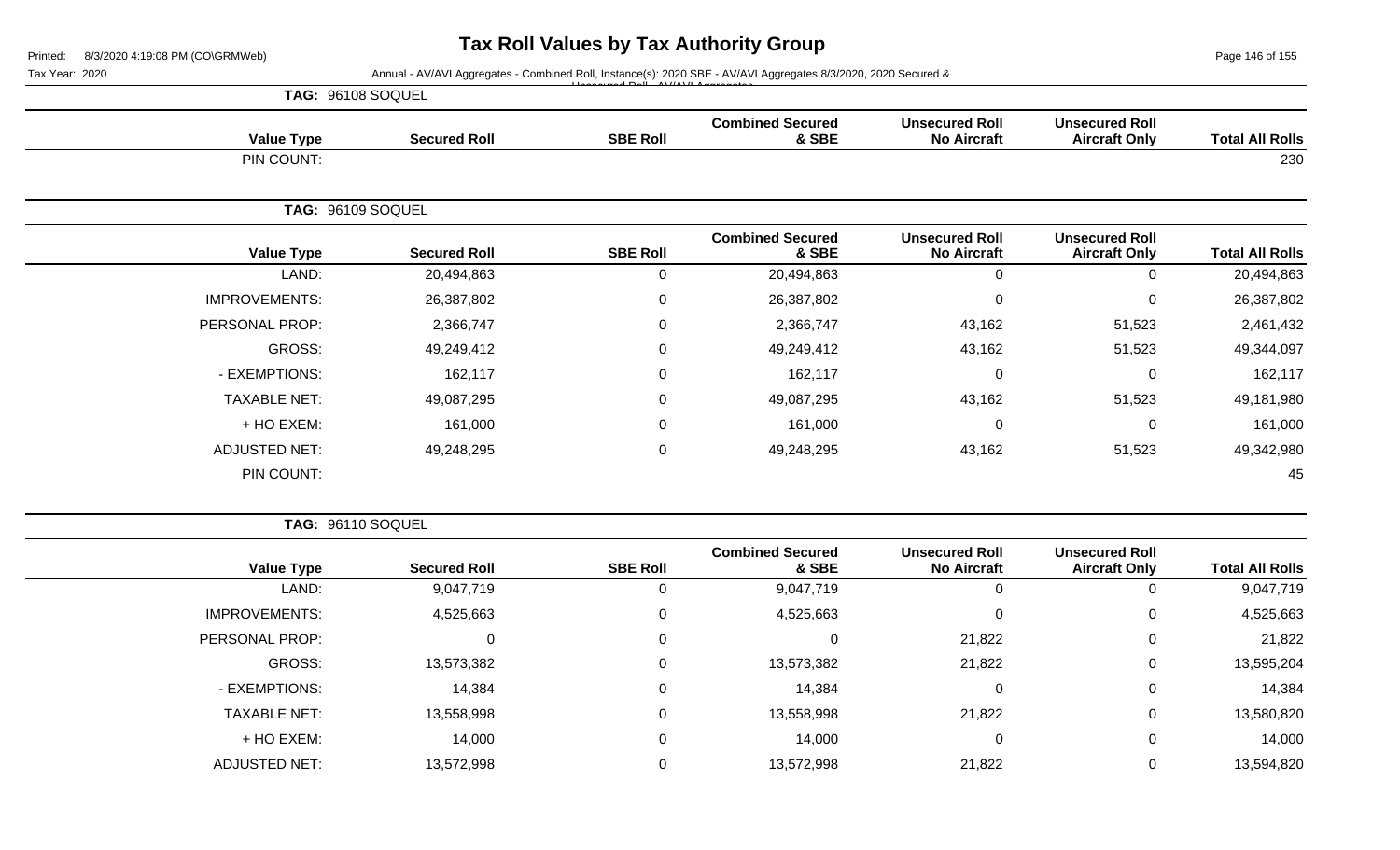Page 147 of 155

**TAG:** 96110 SOQUEL **Value Type Secured Roll SBE Roll Combined Secured & SBE Unsecured Roll No Aircraft Unsecured Roll Total All Rolls** PIN COUNT: 14 **TAG:** 96111 SOQUEL **Value Type Secured Roll SBE Roll Combined Secured & SBE Unsecured Roll No Aircraft Unsecured Roll Aircraft Only Total All Rolls** LAND: 157,704,496 0 157,704,496 0 0 157,704,496 IMPROVEMENTS: 106,967,404 0 106,967,404 4,307 0 106,971,711 PERSONAL PROP: 16,500 0 16,500 318,309 0 334,809 GROSS: 264,688,400 0 264,688,400 322,616 0 265,011,016 - EXEMPTIONS: 1,284,875 0 1,284,875 1,284,875 TAXABLE NET: 263,403,525 0 263,403,525 322,616 0 263,726,141 + HO EXEM: 1,132,600 0 1,132,600 0 0 1,132,600 ADJUSTED NET: 264,536,125 0 264,536,125 322,616 0 264,858,741 PIN COUNT: 359 **TAG:** 96112 SOQUEL **Combined Secured Unsecured Roll Unsecured Roll** Tax Year: 2020 **Annual - AV/AVI Aggregates - Combined Roll, Instance(s): 2020 SBE - AV/AVI Aggregates 8/3/2020, 2020 Secured &** Unsecured Roll - AV/AVI Aggregates

| <b>Total All Rolls</b> | <b>Unsecured Roll</b><br><b>Aircraft Only</b> | <b>Unsecured Roll</b><br><b>No Aircraft</b> | <b>Combined Secured</b><br>& SBE | <b>SBE Roll</b> | <b>Secured Roll</b> | <b>Value Type</b>    |
|------------------------|-----------------------------------------------|---------------------------------------------|----------------------------------|-----------------|---------------------|----------------------|
| 27,371,324             | 0                                             | 0                                           | 27,371,324                       |                 | 27,371,324          | LAND:                |
| 19,953,917             | 0                                             | 15,131                                      | 19,938,786                       | 0               | 19,938,786          | <b>IMPROVEMENTS:</b> |
| 64,427                 | 0                                             | 64,427                                      |                                  | 0               | C                   | PERSONAL PROP:       |
| 47,389,668             | 0                                             | 79,558                                      | 47,310,110                       | 0               | 47,310,110          | GROSS:               |
| 822,202                | 0                                             | 0                                           | 822,202                          | 0               | 822,202             | - EXEMPTIONS:        |
| 46,567,466             | 0                                             | 79,558                                      | 46,487,908                       | 0               | 46,487,908          | <b>TAXABLE NET:</b>  |
| 180,600                | 0                                             | 0                                           | 180,600                          | 0               | 180,600             | + HO EXEM:           |
| 46,748,066             | 0                                             | 79,558                                      | 46,668,508                       |                 | 46,668,508          | <b>ADJUSTED NET:</b> |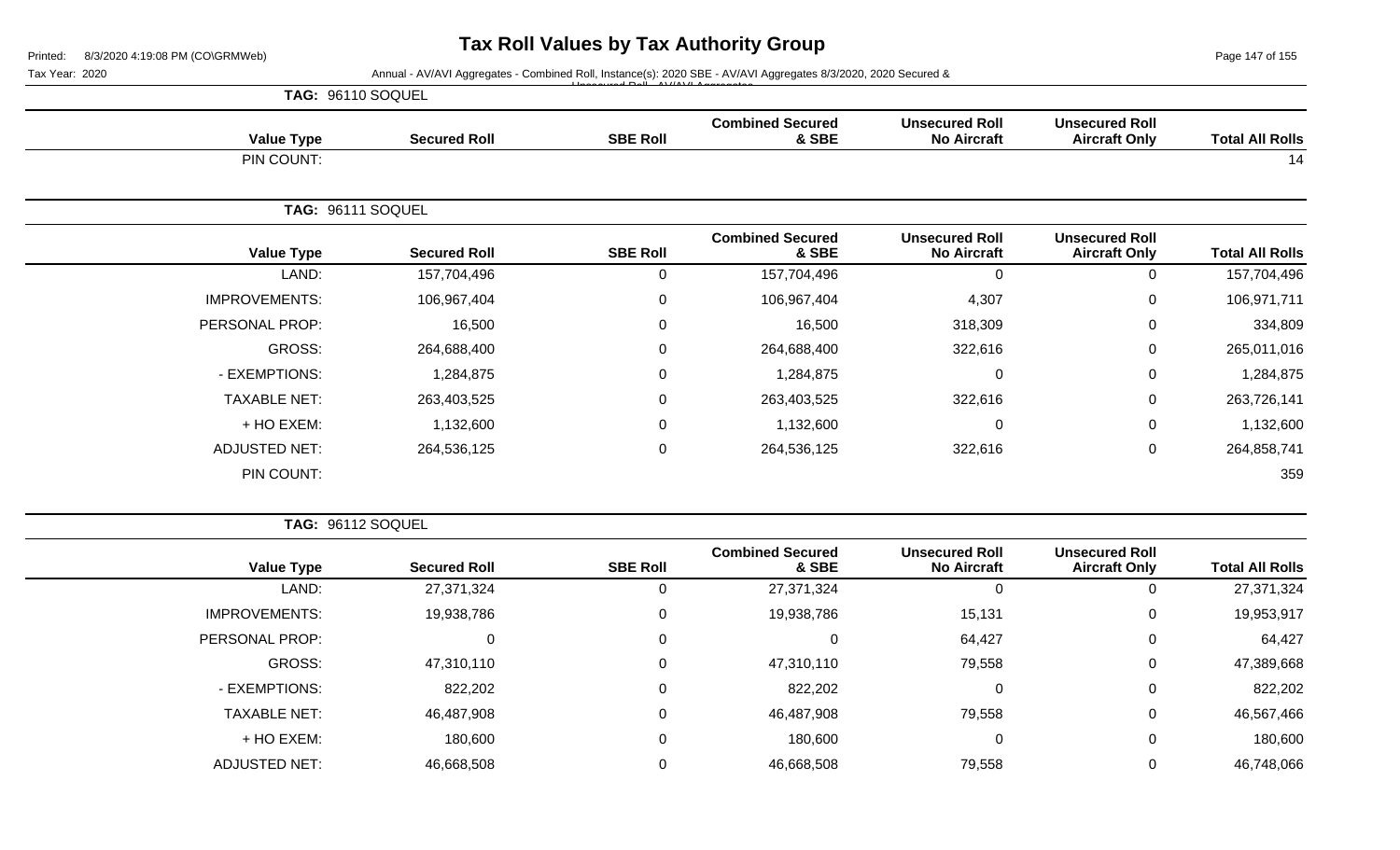Page 148 of 155

| Annual - AV/AVI Aggregates - Combined Roll, Instance(s): 2020 SBE - AV/AVI Aggregates 8/3/2020, 2020 Secured & |                                               |                                             |                                  |                 |                     |                          |  |  |  |
|----------------------------------------------------------------------------------------------------------------|-----------------------------------------------|---------------------------------------------|----------------------------------|-----------------|---------------------|--------------------------|--|--|--|
|                                                                                                                |                                               |                                             |                                  |                 | TAG: 96112 SOQUEL   |                          |  |  |  |
| <b>Total All Rolls</b>                                                                                         | <b>Unsecured Roll</b><br><b>Aircraft Only</b> | <b>Unsecured Roll</b><br><b>No Aircraft</b> | <b>Combined Secured</b><br>& SBE | <b>SBE Roll</b> | <b>Secured Roll</b> | <b>Value Type</b>        |  |  |  |
| 75                                                                                                             |                                               |                                             |                                  |                 |                     | PIN COUNT:               |  |  |  |
|                                                                                                                |                                               |                                             |                                  |                 |                     | <b>TAG: 96113 SOQUEL</b> |  |  |  |
| <b>Total All Rolls</b>                                                                                         | <b>Unsecured Roll</b><br><b>Aircraft Only</b> | <b>Unsecured Roll</b><br><b>No Aircraft</b> | <b>Combined Secured</b><br>& SBE | <b>SBE Roll</b> | <b>Secured Roll</b> | <b>Value Type</b>        |  |  |  |
| 13,647,882                                                                                                     | $\Omega$                                      | $\pmb{0}$                                   | 13,647,882                       | 0               | 13,647,882          | LAND:                    |  |  |  |
| 9,012,469                                                                                                      | 0                                             | 5,500                                       | 9,006,969                        | $\mathbf 0$     | 9,006,969           | <b>IMPROVEMENTS:</b>     |  |  |  |
| 35,356                                                                                                         | 0                                             | 35,356                                      | 0                                | 0               | $\mathbf 0$         | PERSONAL PROP:           |  |  |  |
| 22,695,707                                                                                                     | 0                                             | 40,856                                      | 22,654,851                       | $\mathbf 0$     | 22,654,851          | <b>GROSS:</b>            |  |  |  |
| 54,600                                                                                                         | 0                                             | $\mathbf 0$                                 | 54,600                           | $\mathbf 0$     | 54,600              | - EXEMPTIONS:            |  |  |  |
| 22,641,107                                                                                                     | 0                                             | 40,856                                      | 22,600,251                       | $\mathbf 0$     | 22,600,251          | <b>TAXABLE NET:</b>      |  |  |  |
| 54,600                                                                                                         | 0                                             | 0                                           | 54,600                           | $\mathbf 0$     | 54,600              | + HO EXEM:               |  |  |  |
| 22,695,707                                                                                                     | 0                                             | 40,856                                      | 22,654,851                       | $\mathbf 0$     | 22,654,851          | <b>ADJUSTED NET:</b>     |  |  |  |
| 32                                                                                                             |                                               |                                             |                                  |                 |                     | PIN COUNT:               |  |  |  |

| <b>Value Type</b>    | <b>Secured Roll</b> | <b>SBE Roll</b> | <b>Combined Secured</b><br>& SBE | <b>Unsecured Roll</b><br><b>No Aircraft</b> | <b>Unsecured Roll</b><br><b>Aircraft Only</b> | <b>Total All Rolls</b> |
|----------------------|---------------------|-----------------|----------------------------------|---------------------------------------------|-----------------------------------------------|------------------------|
| LAND:                | 3,352,214           |                 | 3,352,214                        |                                             | O                                             | 3,352,214              |
| <b>IMPROVEMENTS:</b> | 3,016,331           |                 | 3,016,331                        | 0                                           | 0                                             | 3,016,331              |
| GROSS:               | 6,368,545           |                 | 6,368,545                        | 0                                           | 0                                             | 6,368,545              |
| - EXEMPTIONS:        | 49,000              |                 | 49,000                           | 0                                           | 0                                             | 49,000                 |
| <b>TAXABLE NET:</b>  | 6,319,545           |                 | 6,319,545                        | 0                                           | 0                                             | 6,319,545              |
| + HO EXEM:           | 49,000              |                 | 49,000                           | 0                                           | 0                                             | 49,000                 |
| ADJUSTED NET:        | 6,368,545           |                 | 6,368,545                        |                                             | 0                                             | 6,368,545              |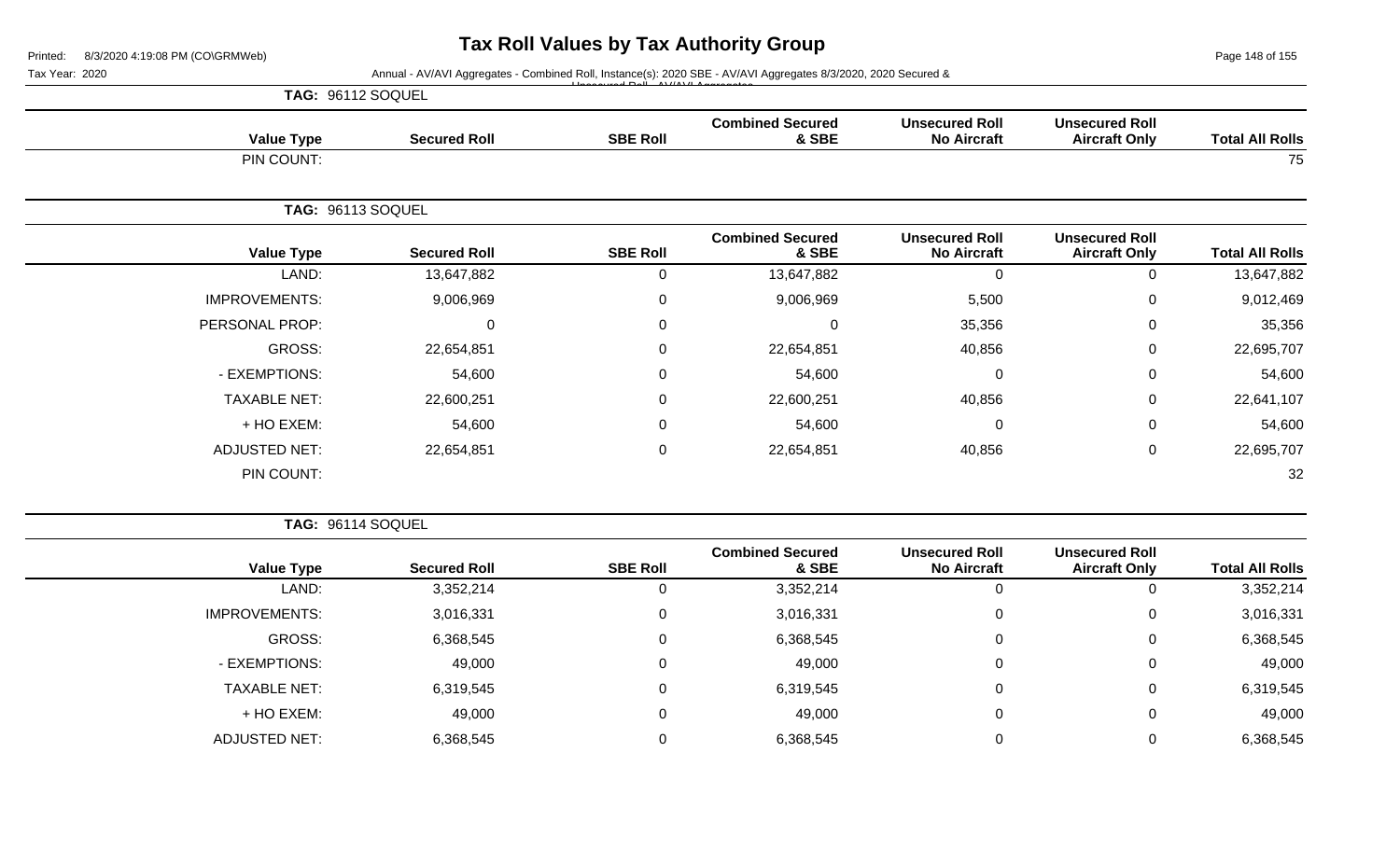Page 149 of 155

| Printed:<br>Tax Year: 2020 |                          |                  | Annual - AV/AVI Aggregates - Combined Roll, Instance(s): 2020 SBE - AV/AVI Aggregates 8/3/2020, 2020 Secured & |                                             |                                               | Page 149 of 155        |
|----------------------------|--------------------------|------------------|----------------------------------------------------------------------------------------------------------------|---------------------------------------------|-----------------------------------------------|------------------------|
| TAG: 96114 SOQUEL          |                          |                  |                                                                                                                |                                             |                                               |                        |
| <b>Value Type</b>          | <b>Secured Roll</b>      | <b>SBE Roll</b>  | <b>Combined Secured</b><br>& SBE                                                                               | <b>Unsecured Roll</b><br><b>No Aircraft</b> | <b>Unsecured Roll</b><br><b>Aircraft Only</b> | <b>Total All Rolls</b> |
| PIN COUNT:                 |                          |                  |                                                                                                                |                                             |                                               | 21                     |
| TAG: 96115 SOQUEL          |                          |                  |                                                                                                                |                                             |                                               |                        |
| <b>Value Type</b>          | <b>Secured Roll</b>      | <b>SBE Roll</b>  | <b>Combined Secured</b><br>& SBE                                                                               | <b>Unsecured Roll</b><br><b>No Aircraft</b> | <b>Unsecured Roll</b><br><b>Aircraft Only</b> | <b>Total All Rolls</b> |
| LAND:                      | 6,977,293                | $\mathbf 0$      | 6,977,293                                                                                                      | $\mathbf 0$                                 | 0                                             | 6,977,293              |
| <b>IMPROVEMENTS:</b>       | 9,509,912                | 0                | 9,509,912                                                                                                      | $\Omega$                                    | $\mathbf 0$                                   | 9,509,912              |
| <b>GROSS:</b>              | 16,487,205               | 0                | 16,487,205                                                                                                     | $\Omega$                                    | 0                                             | 16,487,205             |
| - EXEMPTIONS:              | 33,600                   | 0                | 33,600                                                                                                         | 0                                           | 0                                             | 33,600                 |
| <b>TAXABLE NET:</b>        | 16,453,605               | 0                | 16,453,605                                                                                                     | $\Omega$                                    | 0                                             | 16,453,605             |
| + HO EXEM:                 | 33,600                   | 0                | 33,600                                                                                                         | $\Omega$                                    | 0                                             | 33,600                 |
| <b>ADJUSTED NET:</b>       | 16,487,205               | $\mathbf 0$      | 16,487,205                                                                                                     | $\pmb{0}$                                   | $\mathbf 0$                                   | 16,487,205             |
| PIN COUNT:                 |                          |                  |                                                                                                                |                                             |                                               | 11                     |
|                            | TAG: 69227 PAJARO VALLEY |                  |                                                                                                                |                                             |                                               |                        |
| <b>Value Type</b>          | <b>Secured Roll</b>      | <b>SBE Roll</b>  | <b>Combined Secured</b><br>& SBE                                                                               | <b>Unsecured Roll</b><br><b>No Aircraft</b> | <b>Unsecured Roll</b><br><b>Aircraft Only</b> | <b>Total All Rolls</b> |
| LAND:                      | 423,000                  | $\mathbf 0$      | 423,000                                                                                                        | $\mathbf 0$                                 | 0                                             | 423,000                |
| <b>IMPROVEMENTS:</b>       | 282,000                  | $\boldsymbol{0}$ | 282,000                                                                                                        | $\boldsymbol{0}$                            | 0                                             | 282,000                |
| <b>GROSS:</b>              | 705,000                  | $\Omega$         | 705,000                                                                                                        | $\Omega$                                    | 0                                             | 705,000                |
| - EXEMPTIONS:              | 7,000                    | $\Omega$         | 7,000                                                                                                          | 0                                           | 0                                             | 7,000                  |
| <b>TAXABLE NET:</b>        | 698,000                  | 0                | 698,000                                                                                                        | 0                                           | 0                                             | 698,000                |
| + HO EXEM:                 | 7,000                    | $\mathbf{0}$     | 7,000                                                                                                          | $\Omega$                                    | $\mathbf 0$                                   | 7,000                  |
| <b>ADJUSTED NET:</b>       | 705,000                  | 0                | 705,000                                                                                                        | 0                                           | $\mathbf 0$                                   | 705,000                |
| PIN COUNT:                 |                          |                  |                                                                                                                |                                             |                                               | $\mathbf{1}$           |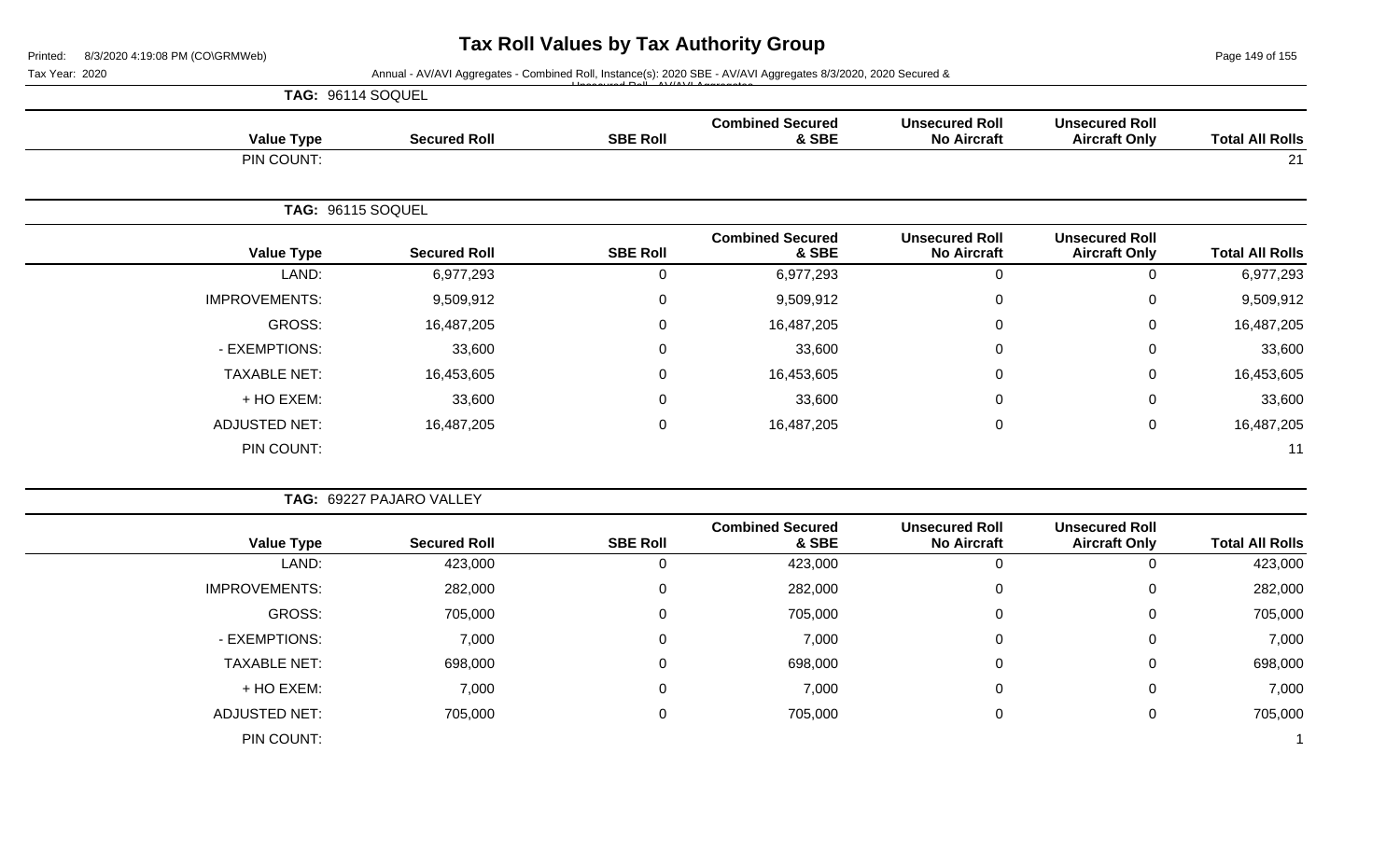## **Tax Roll Values by Tax Authority Group**

Page 150 of 155

Tax Year: 2020 **Annual - AV/AVI Aggregates - Combined Roll**, Instance(s): 2020 SBE - AV/AVI Aggregates 8/3/2020, 2020 Secured & Unsecured Roll - AV/AVI Aggregates

|                      | TAG: 79023 LOMA PRIETA |                 |                                  |                                             |                                               |                        |
|----------------------|------------------------|-----------------|----------------------------------|---------------------------------------------|-----------------------------------------------|------------------------|
| <b>Value Type</b>    | <b>Secured Roll</b>    | <b>SBE Roll</b> | <b>Combined Secured</b><br>& SBE | <b>Unsecured Roll</b><br><b>No Aircraft</b> | <b>Unsecured Roll</b><br><b>Aircraft Only</b> | <b>Total All Rolls</b> |
| LAND:                | 639,271                |                 | 639,271                          | $\Omega$                                    | 0                                             | 639,271                |
| <b>IMPROVEMENTS:</b> | 1,018,343              | 0               | 1,018,343                        | 0                                           | $\mathbf 0$                                   | 1,018,343              |
| GROSS:               | 1,657,614              | 0               | 1,657,614                        | $\mathbf 0$                                 | $\mathbf 0$                                   | 1,657,614              |
| - EXEMPTIONS:        | 14,000                 | $\Omega$        | 14,000                           | 0                                           | $\mathbf 0$                                   | 14,000                 |
| <b>TAXABLE NET:</b>  | 1,643,614              | $\Omega$        | 1,643,614                        | 0                                           | $\mathbf 0$                                   | 1,643,614              |
| + HO EXEM:           | 14,000                 | 0               | 14,000                           | $\mathbf 0$                                 | $\mathbf 0$                                   | 14,000                 |
| <b>ADJUSTED NET:</b> | 1,657,614              | $\Omega$        | 1,657,614                        | 0                                           | $\mathbf 0$                                   | 1,657,614              |
| PIN COUNT:           |                        |                 |                                  |                                             |                                               | 3                      |

**TAG:** 79024 LOMA PRIETA

| <b>Value Type</b>    | <b>Secured Roll</b> | <b>SBE Roll</b> | <b>Combined Secured</b><br>& SBE | <b>Unsecured Roll</b><br><b>No Aircraft</b> | <b>Unsecured Roll</b><br><b>Aircraft Only</b> | <b>Total All Rolls</b> |
|----------------------|---------------------|-----------------|----------------------------------|---------------------------------------------|-----------------------------------------------|------------------------|
| LAND:                | 77,792              |                 | 77,792                           | v                                           | 0                                             | 77,792                 |
| <b>IMPROVEMENTS:</b> | 20,400              |                 | 20,400                           | υ                                           | 0                                             | 20,400                 |
| GROSS:               | 98,192              |                 | 98,192                           | v                                           | 0                                             | 98,192                 |
| <b>TAXABLE NET:</b>  | 98,192              |                 | 98,192                           | υ                                           | 0                                             | 98,192                 |
| ADJUSTED NET:        | 98,192              |                 | 98,192                           | U                                           | 0                                             | 98,192                 |
| PIN COUNT:           |                     |                 |                                  |                                             |                                               |                        |

|                      |                     |                 | <b>Combined Secured</b> | <b>Unsecured Roll</b> | <b>Unsecured Roll</b> |                        |
|----------------------|---------------------|-----------------|-------------------------|-----------------------|-----------------------|------------------------|
| <b>Value Type</b>    | <b>Secured Roll</b> | <b>SBE Roll</b> | & SBE                   | <b>No Aircraft</b>    | <b>Aircraft Only</b>  | <b>Total All Rolls</b> |
| LAND:                | 52,052,138          |                 | 52,052,138              | 0                     | υ                     | 52,052,138             |
| <b>IMPROVEMENTS:</b> | 59,725,291          |                 | 59,725,291              |                       | 0                     | 59,725,291             |
| PERSONAL PROP:       |                     |                 |                         | 19,000                | 0                     | 19,000                 |
| <b>GROSS:</b>        | 111,777,429         |                 | 111,777,429             | 19,000                | 0                     | 111,796,429            |
| - EXEMPTIONS:        | 182,000             |                 | 182,000                 |                       | 0                     | 182,000                |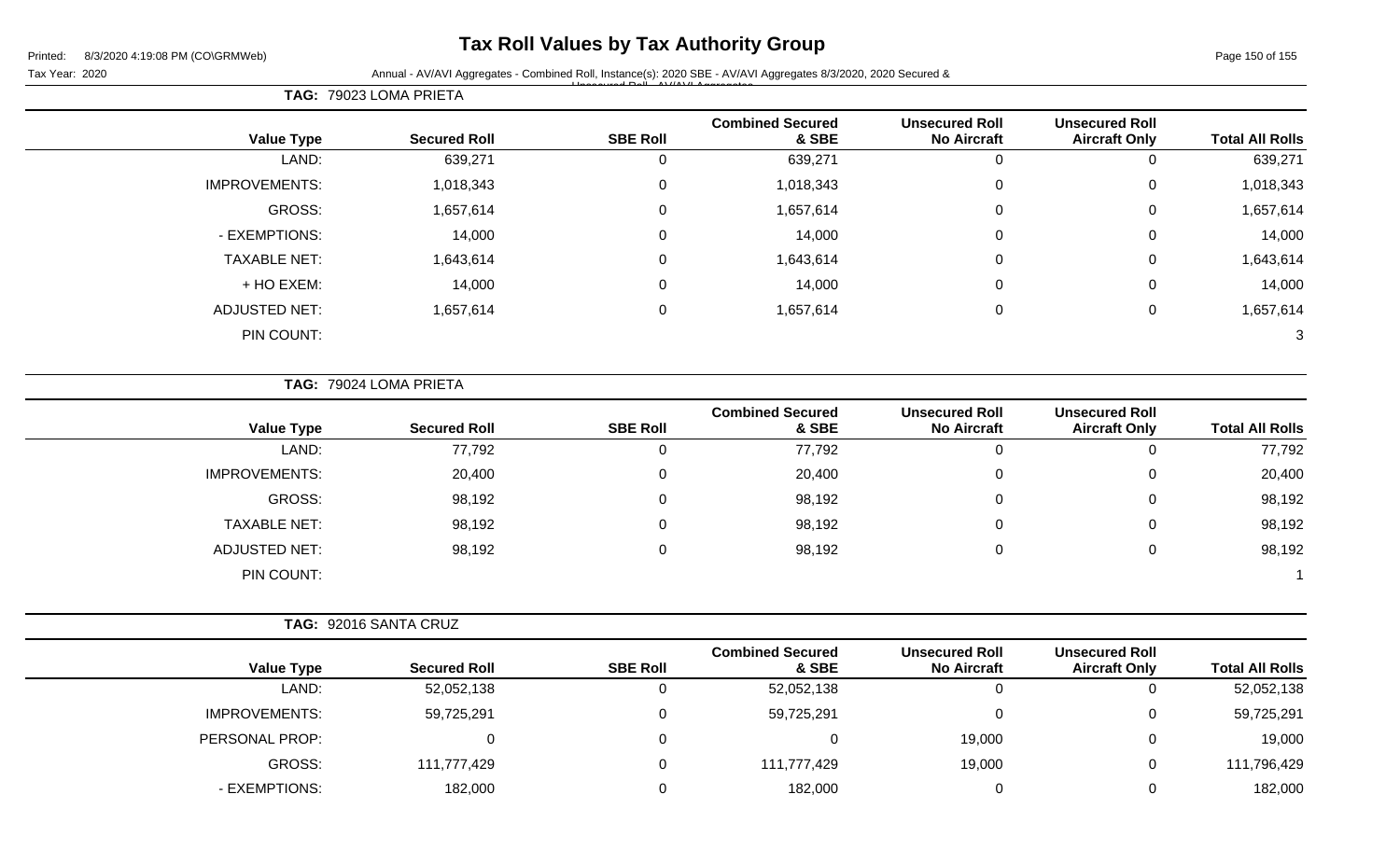| Printed: | 8/3/2020 4:19:08 PM (CO\GRMWeb) |  |
|----------|---------------------------------|--|

# **Tax Roll Values by Tax Authority Group**

Page 151 of 155

|                        |                                               |                                             | Annual - AV/AVI Aggregates - Combined Roll, Instance(s): 2020 SBE - AV/AVI Aggregates 8/3/2020, 2020 Secured & |                 |                          | Tax Year: 2020       |
|------------------------|-----------------------------------------------|---------------------------------------------|----------------------------------------------------------------------------------------------------------------|-----------------|--------------------------|----------------------|
|                        |                                               |                                             |                                                                                                                |                 | TAG: 92016 SANTA CRUZ    |                      |
| <b>Total All Rolls</b> | <b>Unsecured Roll</b><br><b>Aircraft Only</b> | <b>Unsecured Roll</b><br><b>No Aircraft</b> | <b>Combined Secured</b><br>& SBE                                                                               | <b>SBE Roll</b> | <b>Secured Roll</b>      | <b>Value Type</b>    |
| 111,614,429            | $\mathbf 0$                                   | 19,000                                      | 111,595,429                                                                                                    | $\mathbf 0$     | 111,595,429              | <b>TAXABLE NET:</b>  |
| 182,000                | 0                                             | $\mathbf 0$                                 | 182,000                                                                                                        | $\mathbf 0$     | 182,000                  | + HO EXEM:           |
| 111,796,429            | 0                                             | 19,000                                      | 111,777,429                                                                                                    | $\mathbf 0$     | 111,777,429              | <b>ADJUSTED NET:</b> |
| 68                     |                                               |                                             |                                                                                                                |                 |                          | PIN COUNT:           |
|                        |                                               |                                             |                                                                                                                |                 | TAG: 92015 SANTA CRUZ    |                      |
| <b>Total All Rolls</b> | <b>Unsecured Roll</b><br><b>Aircraft Only</b> | <b>Unsecured Roll</b><br><b>No Aircraft</b> | <b>Combined Secured</b><br>& SBE                                                                               | <b>SBE Roll</b> | <b>Secured Roll</b>      | <b>Value Type</b>    |
| 555,820                | $\mathbf 0$                                   | $\mathbf 0$                                 | 555,820                                                                                                        | $\mathbf 0$     | 555,820                  | LAND:                |
| 670,885                | 0                                             | 0                                           | 670,885                                                                                                        | 0               | 670,885                  | <b>IMPROVEMENTS:</b> |
| 1,226,705              | 0                                             | 0                                           | 1,226,705                                                                                                      | 0               | 1,226,705                | <b>GROSS:</b>        |
| 7,000                  | 0                                             | 0                                           | 7,000                                                                                                          | 0               | 7,000                    | - EXEMPTIONS:        |
| 1,219,705              | 0                                             | 0                                           | 1,219,705                                                                                                      | 0               | 1,219,705                | <b>TAXABLE NET:</b>  |
| 7,000                  | 0                                             | 0                                           | 7,000                                                                                                          | 0               | 7,000                    | + HO EXEM:           |
| 1,226,705              | $\mathbf 0$                                   | 0                                           | 1,226,705                                                                                                      | 0               | 1,226,705                | <b>ADJUSTED NET:</b> |
|                        |                                               |                                             |                                                                                                                |                 |                          | PIN COUNT:           |
|                        |                                               |                                             |                                                                                                                |                 | TAG: 94043 SCOTTS VALLEY |                      |
| <b>Total All Rolls</b> | <b>Unsecured Roll</b><br><b>Aircraft Only</b> | <b>Unsecured Roll</b><br><b>No Aircraft</b> | <b>Combined Secured</b><br>& SBE                                                                               | <b>SBE Roll</b> | <b>Secured Roll</b>      | <b>Value Type</b>    |
| 65,332,074             | $\overline{0}$                                | 0                                           | 65,332,074                                                                                                     | 0               | 65,332,074               | LAND:                |
| 47,525,867             | 0                                             | 5,000                                       | 47,520,867                                                                                                     | 0               | 47,520,867               | <b>IMPROVEMENTS:</b> |
| 49,166                 | 0                                             | 49,166                                      | 0                                                                                                              | 0               | 0                        | PERSONAL PROP:       |
| 112,907,107            | 0                                             | 54,166                                      | 112,852,941                                                                                                    | 0               | 112,852,941              | <b>GROSS:</b>        |
| 718,231                | 0                                             | $\mathbf 0$                                 | 718,231                                                                                                        | 0               | 718,231                  | - EXEMPTIONS:        |
| 112,188,876            | 0                                             | 54,166                                      | 112,134,710                                                                                                    | 0               | 112,134,710              | <b>TAXABLE NET:</b>  |
| 623,000                | 0                                             | $\mathbf 0$                                 | 623,000                                                                                                        | 0               | 623,000                  | + HO EXEM:           |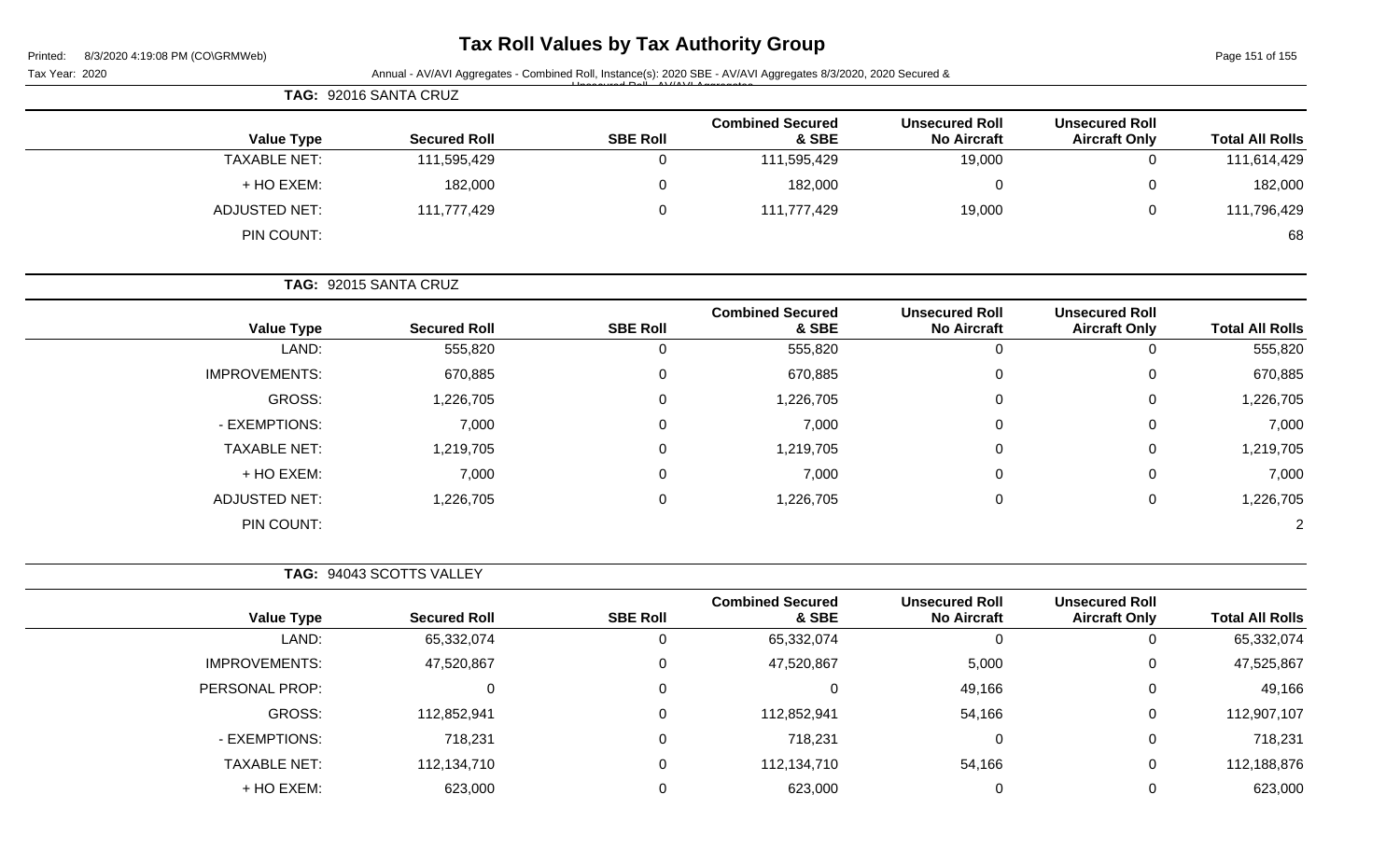Page 152 of 155

| <b>SBE Roll</b>                                                                                                                                                                                                                                                                                                                                                                     | <b>Combined Secured</b><br>& SBE                                                                                                                                                                         | <b>Unsecured Roll</b><br><b>No Aircraft</b> | <b>Unsecured Roll</b><br><b>Aircraft Only</b>                                                                  | <b>Total All Rolls</b> |
|-------------------------------------------------------------------------------------------------------------------------------------------------------------------------------------------------------------------------------------------------------------------------------------------------------------------------------------------------------------------------------------|----------------------------------------------------------------------------------------------------------------------------------------------------------------------------------------------------------|---------------------------------------------|----------------------------------------------------------------------------------------------------------------|------------------------|
| 0                                                                                                                                                                                                                                                                                                                                                                                   | 112,757,710                                                                                                                                                                                              | 54,166                                      | $\mathbf{0}$                                                                                                   | 112,811,876            |
|                                                                                                                                                                                                                                                                                                                                                                                     |                                                                                                                                                                                                          |                                             |                                                                                                                | 169                    |
|                                                                                                                                                                                                                                                                                                                                                                                     |                                                                                                                                                                                                          |                                             |                                                                                                                |                        |
| <b>SBE Roll</b>                                                                                                                                                                                                                                                                                                                                                                     | <b>Combined Secured</b><br>& SBE                                                                                                                                                                         | <b>Unsecured Roll</b><br><b>No Aircraft</b> | <b>Unsecured Roll</b><br><b>Aircraft Only</b>                                                                  | <b>Total All Rolls</b> |
| 0                                                                                                                                                                                                                                                                                                                                                                                   | 1,691,194                                                                                                                                                                                                | $\pmb{0}$                                   | $\mathbf 0$                                                                                                    | 1,691,194              |
| $\Omega$                                                                                                                                                                                                                                                                                                                                                                            | 1,071,122                                                                                                                                                                                                | $\mathbf{0}$                                | ∩                                                                                                              | 1,071,122              |
| $\Omega$                                                                                                                                                                                                                                                                                                                                                                            | 2,762,316                                                                                                                                                                                                | $\mathbf 0$                                 | 0                                                                                                              | 2,762,316              |
| 0                                                                                                                                                                                                                                                                                                                                                                                   | 7,000                                                                                                                                                                                                    | 0                                           | 0                                                                                                              | 7,000                  |
| 0                                                                                                                                                                                                                                                                                                                                                                                   | 2,755,316                                                                                                                                                                                                | 0                                           | $\Omega$                                                                                                       | 2,755,316              |
| 0                                                                                                                                                                                                                                                                                                                                                                                   | 7,000                                                                                                                                                                                                    | $\pmb{0}$                                   | 0                                                                                                              | 7,000                  |
| $\Omega$                                                                                                                                                                                                                                                                                                                                                                            | 2,762,316                                                                                                                                                                                                | 0                                           | 0                                                                                                              | 2,762,316              |
|                                                                                                                                                                                                                                                                                                                                                                                     |                                                                                                                                                                                                          |                                             |                                                                                                                |                        |
|                                                                                                                                                                                                                                                                                                                                                                                     |                                                                                                                                                                                                          |                                             |                                                                                                                |                        |
| <b>SBE Roll</b>                                                                                                                                                                                                                                                                                                                                                                     | <b>Combined Secured</b><br>& SBE                                                                                                                                                                         | <b>Unsecured Roll</b><br><b>No Aircraft</b> | <b>Unsecured Roll</b><br><b>Aircraft Only</b>                                                                  | <b>Total All Rolls</b> |
| 0                                                                                                                                                                                                                                                                                                                                                                                   | 760,665                                                                                                                                                                                                  | $\mathbf 0$                                 | $\mathbf 0$                                                                                                    | 760,665                |
| $\mathbf 0$                                                                                                                                                                                                                                                                                                                                                                         | 8,120,514                                                                                                                                                                                                | $\pmb{0}$                                   | 0                                                                                                              | 8,120,514              |
| 0                                                                                                                                                                                                                                                                                                                                                                                   | 8,881,179                                                                                                                                                                                                | 0                                           | 0                                                                                                              | 8,881,179              |
| TAG: 94043 SCOTTS VALLEY<br><b>Value Type</b><br><b>ADJUSTED NET:</b><br>PIN COUNT:<br>TAG: 79025 LOMA PRIETA<br><b>Value Type</b><br>LAND:<br><b>IMPROVEMENTS:</b><br><b>GROSS:</b><br>- EXEMPTIONS:<br><b>TAXABLE NET:</b><br>+ HO EXEM:<br><b>ADJUSTED NET:</b><br>PIN COUNT:<br>TAG: 94048 SCOTTS VALLEY<br><b>Value Type</b><br>LAND:<br><b>IMPROVEMENTS:</b><br><b>GROSS:</b> | <b>Secured Roll</b><br>112,757,710<br><b>Secured Roll</b><br>1,691,194<br>1,071,122<br>2,762,316<br>7,000<br>2,755,316<br>7,000<br>2,762,316<br><b>Secured Roll</b><br>760,665<br>8,120,514<br>8,881,179 |                                             | Annual - AV/AVI Aggregates - Combined Roll, Instance(s): 2020 SBE - AV/AVI Aggregates 8/3/2020, 2020 Secured & |                        |

TAXABLE NET: 8,881,179 0 8,881,179 0 0 8,881,179 ADJUSTED NET: 8,881,179 0 8,881,179 0 8,881,179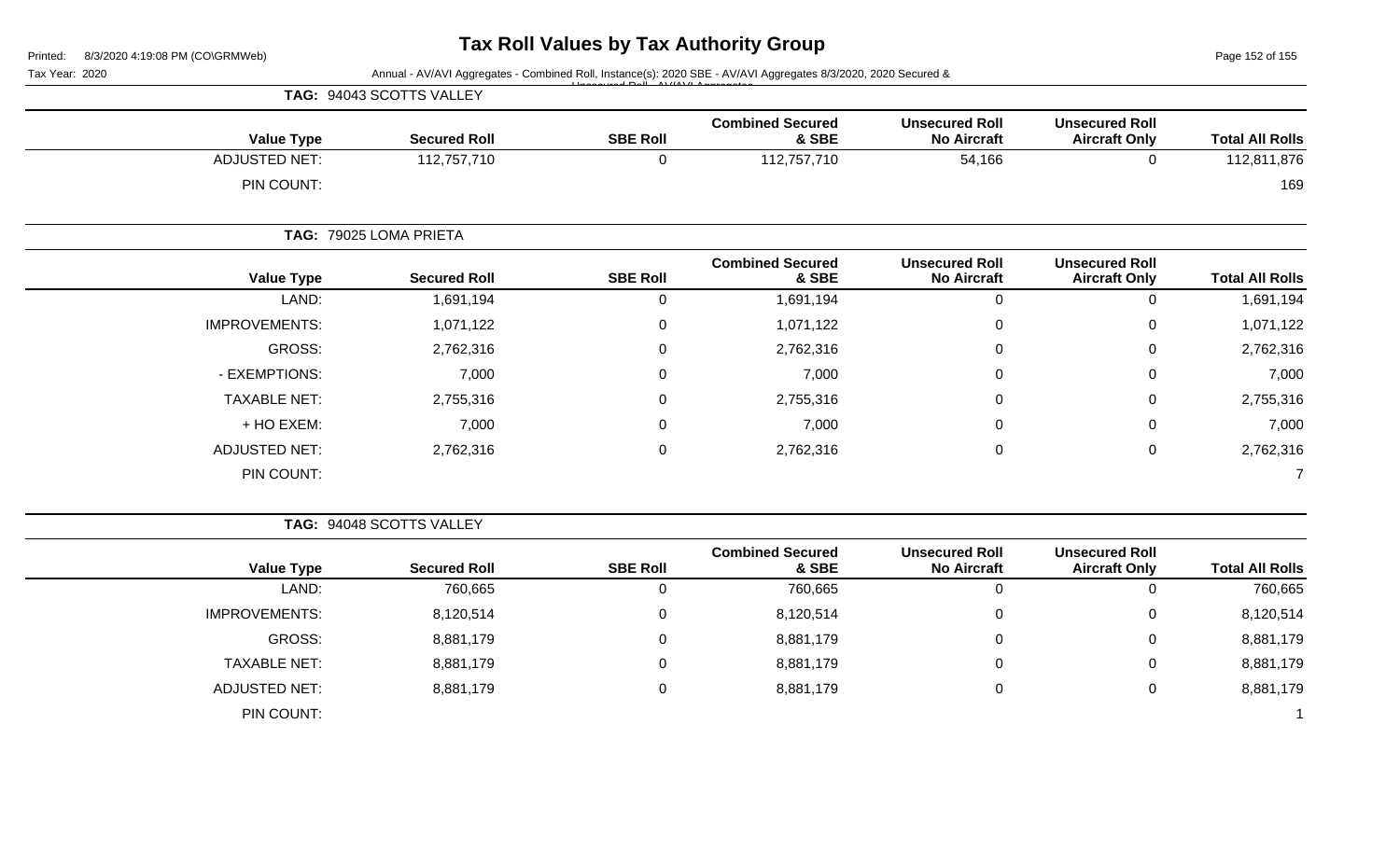## **Tax Roll Values by Tax Authority Group**

Unsecured Roll - AV/AVI Aggregates

Tax Year: 2020 **Annual - AV/AVI Aggregates - Combined Roll**, Instance(s): 2020 SBE - AV/AVI Aggregates 8/3/2020, 2020 Secured &

Page 153 of 155

| <b>Total All Rolls</b> | <b>Unsecured Roll</b><br><b>Aircraft Only</b> | <b>Unsecured Roll</b><br><b>No Aircraft</b> | <b>Combined Secured</b><br>& SBE | <b>SBE Roll</b> | <b>Secured Roll</b> | <b>Value Type</b>    |
|------------------------|-----------------------------------------------|---------------------------------------------|----------------------------------|-----------------|---------------------|----------------------|
| 4,766,604              | 0                                             | 0                                           | 4,766,604                        |                 | 4,766,604           | LAND:                |
| 3,408,037              | 0                                             | 0                                           | 3,408,037                        | 0               | 3,408,037           | <b>IMPROVEMENTS:</b> |
| 8,174,641              | $\mathbf 0$                                   | $\pmb{0}$                                   | 8,174,641                        | $\Omega$        | 8,174,641           | GROSS:               |
| 21,000                 | $\mathbf 0$                                   | 0                                           | 21,000                           | $\Omega$        | 21,000              | - EXEMPTIONS:        |
| 8,153,641              | $\mathbf 0$                                   | 0                                           | 8,153,641                        | $\Omega$        | 8,153,641           | <b>TAXABLE NET:</b>  |
| 21,000                 | $\mathbf 0$                                   | 0                                           | 21,000                           | $\Omega$        | 21,000              | + HO EXEM:           |
| 8,174,641              | $\mathbf 0$                                   | 0                                           | 8,174,641                        | $\Omega$        | 8,174,641           | <b>ADJUSTED NET:</b> |
| 18                     |                                               |                                             |                                  |                 |                     | PIN COUNT:           |

**TAG:** 90077 SAN LORENZO

**TAG:** 90075 SAN LORENZO

|                      |                     | <b>SBE Roll</b> | <b>Combined Secured</b><br>& SBE | <b>Unsecured Roll</b><br><b>No Aircraft</b> | <b>Unsecured Roll</b><br><b>Aircraft Only</b> | <b>Total All Rolls</b> |
|----------------------|---------------------|-----------------|----------------------------------|---------------------------------------------|-----------------------------------------------|------------------------|
| <b>Value Type</b>    | <b>Secured Roll</b> |                 |                                  |                                             |                                               |                        |
| LAND:                | 109,295             | 0               | 109,295                          | υ                                           |                                               | 109,295                |
| <b>IMPROVEMENTS:</b> | 142,093             | 0               | 142,093                          | 0                                           |                                               | 142,093                |
| GROSS:               | 251,388             | 0               | 251,388                          | 0                                           | 0                                             | 251,388                |
| <b>TAXABLE NET:</b>  | 251,388             | $\Omega$        | 251,388                          | 0                                           |                                               | 251,388                |
| ADJUSTED NET:        | 251,388             | 0               | 251,388                          | 0                                           |                                               | 251,388                |
| PIN COUNT:           |                     |                 |                                  |                                             |                                               | 3 <sup>1</sup>         |

| <b>TAG: 02046 WATSONVILLE CTY</b> |
|-----------------------------------|
|                                   |

| <b>Value Type</b>    | <b>Secured Roll</b> | <b>SBE Roll</b> | <b>Combined Secured</b><br>& SBE | <b>Unsecured Roll</b><br><b>No Aircraft</b> | <b>Unsecured Roll</b><br><b>Aircraft Only</b> | <b>Total All Rolls</b> |
|----------------------|---------------------|-----------------|----------------------------------|---------------------------------------------|-----------------------------------------------|------------------------|
| LAND:                | 1,724,251           |                 | 1,724,251                        |                                             |                                               | 1,724,251              |
| <b>IMPROVEMENTS:</b> | ,416,986            |                 | 1,416,986                        |                                             |                                               | 1,416,986              |
| GROSS:               | 3,141,237           |                 | 3,141,237                        |                                             | ັ                                             | 3,141,237              |
| - EXEMPTIONS:        | 3,141,237           |                 | 3,141,237                        |                                             |                                               | 3,141,237              |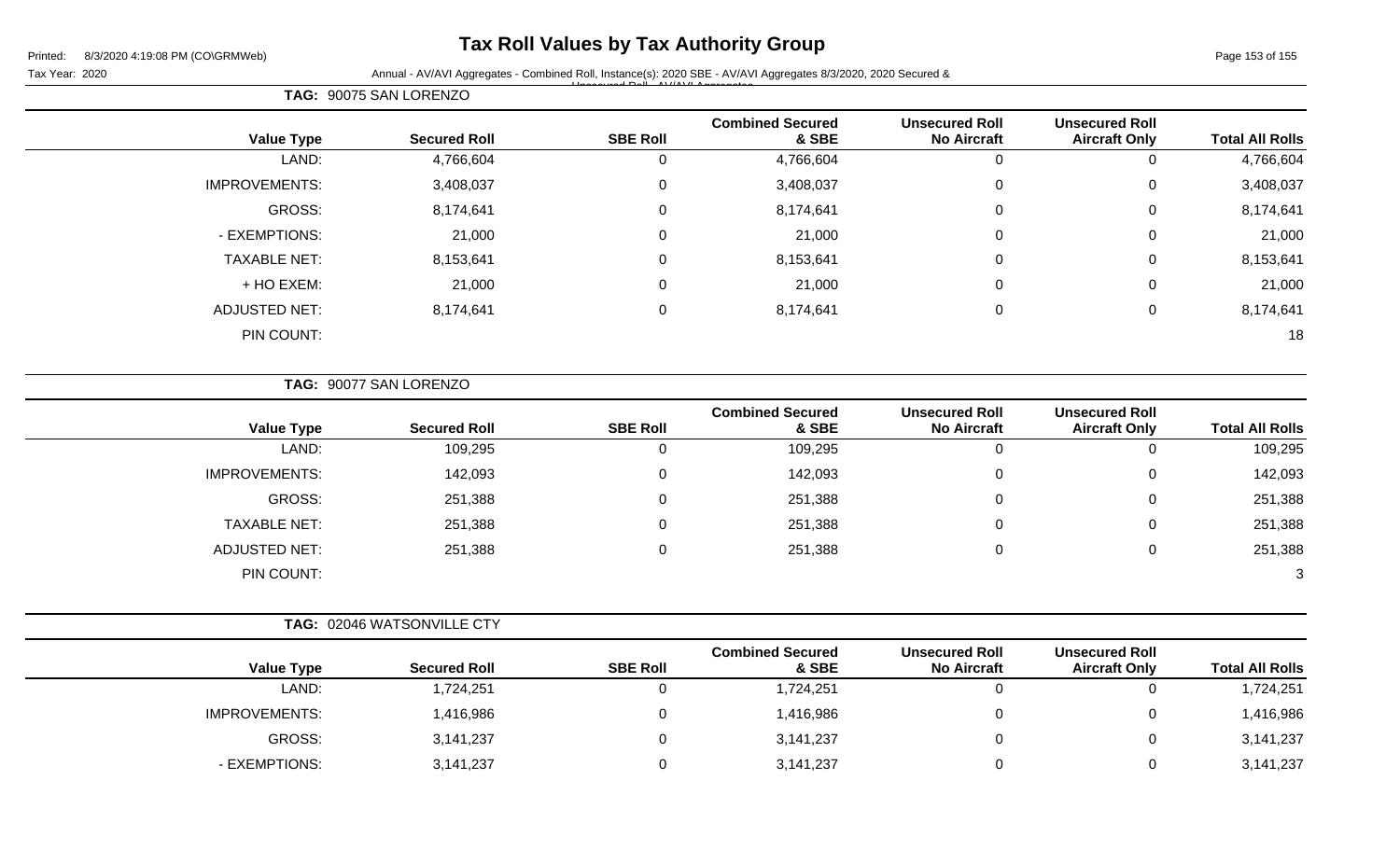Page 154 of 155

Tax Year: 2020 **Annual - AV/AVI Aggregates - Combined Roll**, Instance(s): 2020 SBE - AV/AVI Aggregates 8/3/2020, 2020 Secured & Unsecured Roll - AV/AVI Aggregates

| <b>TAG: 02046 WATSONVILLE CTY</b> |  |
|-----------------------------------|--|
|-----------------------------------|--|

| <b>Value Type</b>    | <b>Secured Roll</b>                            | <b>SBE Roll</b> | <b>Combined Secured</b><br>& SBE | <b>Unsecured Roll</b><br><b>No Aircraft</b> | <b>Unsecured Roll</b><br><b>Aircraft Only</b> | <b>Total All Rolls</b> |
|----------------------|------------------------------------------------|-----------------|----------------------------------|---------------------------------------------|-----------------------------------------------|------------------------|
| PIN COUNT:           |                                                |                 |                                  |                                             |                                               |                        |
|                      |                                                |                 |                                  |                                             |                                               |                        |
|                      | TAG: UNITARY TRA TOTAL: 00-001, 00-002, 00-095 |                 |                                  |                                             |                                               |                        |
| <b>Value Type</b>    | <b>Secured Roll</b>                            | <b>SBE Roll</b> | <b>Combined Secured</b><br>& SBE | <b>Unsecured Roll</b><br><b>No Aircraft</b> | <b>Unsecured Roll</b><br><b>Aircraft Only</b> | <b>Total All Rolls</b> |
| LAND:                | 0                                              | 26,728,149      | 26,728,149                       | 0                                           | 0                                             | 26,728,149             |
| <b>IMPROVEMENTS:</b> | 0                                              | 347,940,435     | 347,940,435                      | $\mathbf 0$                                 | 0                                             | 347,940,435            |
| PERSONAL PROP:       | 0                                              | 67,672,769      | 67,672,769                       | 0                                           | 0                                             | 67,672,769             |
| <b>GROSS:</b>        | 0                                              | 442,341,353     | 442,341,353                      | $\mathbf 0$                                 | $\mathbf 0$                                   | 442,341,353            |
| <b>TAXABLE NET:</b>  | 0                                              | 442,341,353     | 442,341,353                      | 0                                           | $\mathbf 0$                                   | 442,341,353            |
| <b>ADJUSTED NET:</b> | 0                                              | 442,341,353     | 442,341,353                      | 0                                           | $\mathbf 0$                                   | 442,341,353            |
| PIN COUNT:           |                                                |                 |                                  |                                             |                                               | 40                     |

|                      | <b>TAG: NON-UNITARY TRA TOTAL</b> |                 |                                  |                                             |                                               |                        |
|----------------------|-----------------------------------|-----------------|----------------------------------|---------------------------------------------|-----------------------------------------------|------------------------|
| <b>Value Type</b>    | <b>Secured Roll</b>               | <b>SBE Roll</b> | <b>Combined Secured</b><br>& SBE | <b>Unsecured Roll</b><br><b>No Aircraft</b> | <b>Unsecured Roll</b><br><b>Aircraft Only</b> | <b>Total All Rolls</b> |
| LAND:                | 28,615,795,452                    | 385,847         | 28,616,181,299                   | 36,397,702                                  | 0                                             | 28,652,579,001         |
| <b>IMPROVEMENTS:</b> | 21,967,257,707                    | 0               | 21,967,257,707                   | 441,238,219                                 | 0                                             | 22,408,495,926         |
| PERSONAL PROP:       | 276,599,627                       | 0               | 276,599,627                      | 605,208,579                                 | 31,899,506                                    | 913,707,712            |
| GROSS:               | 50,859,652,786                    | 385,847         | 50,860,038,633                   | 1,082,844,500                               | 31,899,506                                    | 51,974,782,639         |
| - EXEMPTIONS:        | 1,705,850,592                     | 0               | 1,705,850,592                    | 81,466,971                                  | 665,061                                       | 1,787,982,624          |
| <b>TAXABLE NET:</b>  | 49,153,802,194                    | 385,847         | 49,154,188,041                   | 1,001,377,529                               | 31,234,445                                    | 50,186,800,015         |
| + HO EXEM:           | 257,241,613                       | 0               | 257,241,613                      | 222,140                                     | $\mathbf 0$                                   | 257,463,753            |
| <b>ADJUSTED NET:</b> | 49,411,043,807                    | 385,847         | 49,411,429,654                   | 1,001,599,669                               | 31,234,445                                    | 50,444,263,768         |
| PIN COUNT:           |                                   |                 |                                  |                                             |                                               | 111,820                |